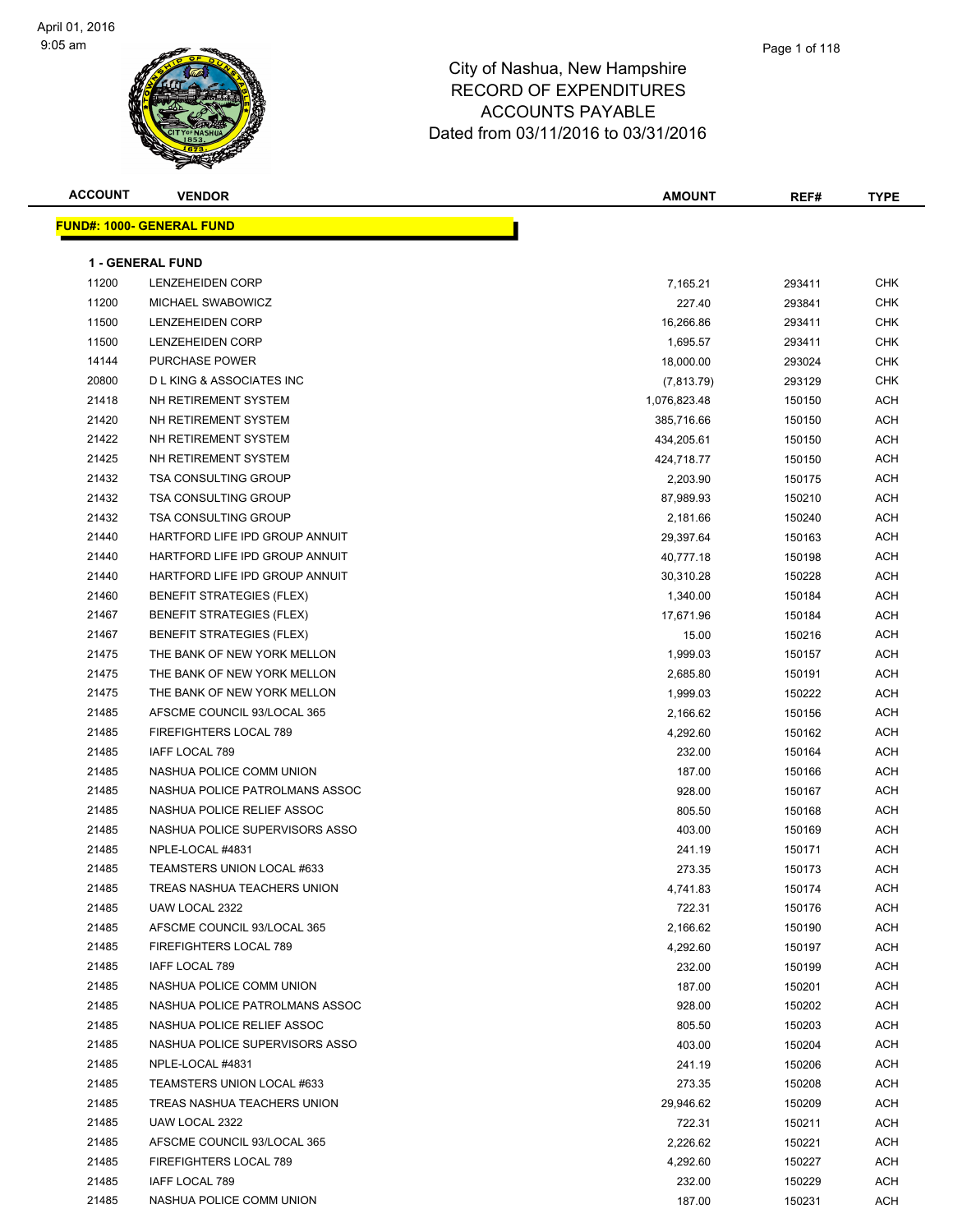

| <b>ACCOUNT</b> | <b>VENDOR</b>                    | <b>AMOUNT</b> | REF#   | <b>TYPE</b> |
|----------------|----------------------------------|---------------|--------|-------------|
|                | <b>FUND#: 1000- GENERAL FUND</b> |               |        |             |
|                |                                  |               |        |             |
|                | <b>1 - GENERAL FUND</b>          |               |        |             |
| 21485          | NASHUA POLICE PATROLMANS ASSOC   | 920.00        | 150232 | ACH         |
| 21485          | NASHUA POLICE RELIEF ASSOC       | 805.50        | 150233 | <b>ACH</b>  |
| 21485          | NASHUA POLICE SUPERVISORS ASSO   | 403.00        | 150234 | ACH         |
| 21485          | NPLE-LOCAL #4831                 | 241.19        | 150236 | ACH         |
| 21485          | TEAMSTERS UNION LOCAL #633       | 273.35        | 150238 | ACH         |
| 21485          | TREAS NASHUA TEACHERS UNION      | 4,725.24      | 150239 | ACH         |
| 21485          | UAW LOCAL 2322                   | 719.30        | 150241 | ACH         |
| 21485          | AMERICAN FEDERATION OF TEACHER   | 12.00         | 292590 | CHK         |
| 21485          | AMERICAN FEDERATION OF TEACHER   | 193.00        | 293025 | CHK         |
| 21485          | AMERICAN FEDERATION OF TEACHER   | 12.00         | 293447 | CHK         |
| 21490          | UNITED WAY OF GREATER NASHUA     | 186.00        | 292603 | <b>CHK</b>  |
| 21490          | UNITED WAY OF GREATER NASHUA     | 657.00        | 293039 | CHK         |
| 21490          | UNITED WAY OF GREATER NASHUA     | 186.00        | 293461 | CHK         |
| 21495          | <b>WAGE ASSIGNMENT</b>           | 150.00        | 150158 | ACH         |
| 21495          | <b>WAGE ASSIGNMENT</b>           | 175.00        | 150160 | ACH         |
| 21495          | <b>WAGE ASSIGNMENT</b>           | 188.00        | 150161 | ACH         |
| 21495          | <b>WAGE ASSIGNMENT</b>           | 300.00        | 150165 | ACH         |
| 21495          | <b>WAGE ASSIGNMENT</b>           | 259.00        | 150172 | ACH         |
| 21495          | <b>WAGE ASSIGNMENT</b>           | 150.00        | 150192 | ACH         |
| 21495          | <b>WAGE ASSIGNMENT</b>           | 594.00        | 150194 | ACH         |
| 21495          | <b>WAGE ASSIGNMENT</b>           | 175.00        | 150195 | ACH         |
| 21495          | <b>WAGE ASSIGNMENT</b>           | 188.00        | 150196 | ACH         |
| 21495          | <b>WAGE ASSIGNMENT</b>           | 300.00        | 150200 | ACH         |
| 21495          | <b>WAGE ASSIGNMENT</b>           | 259.00        | 150207 | <b>ACH</b>  |
| 21495          | <b>WAGE ASSIGNMENT</b>           | 150.00        | 150223 | ACH         |
| 21495          | <b>WAGE ASSIGNMENT</b>           | 175.00        | 150225 | ACH         |
| 21495          | <b>WAGE ASSIGNMENT</b>           | 188.00        | 150226 | ACH         |
| 21495          | <b>WAGE ASSIGNMENT</b>           | 300.00        | 150230 | ACH         |
| 21495          | <b>WAGE ASSIGNMENT</b>           | 259.00        | 150237 | ACH         |
| 21495          | <b>WAGE ASSIGNMENT</b>           | 1,400.13      | 292591 | CHK         |
| 21495          | <b>WAGE ASSIGNMENT</b>           | 1.15          | 292592 | CHK         |
| 21495          | <b>WAGE ASSIGNMENT</b>           | 56.25         | 292593 | CHK         |
| 21495          | <b>WAGE ASSIGNMENT</b>           | 53.45         | 292594 | <b>CHK</b>  |
| 21495          | <b>WAGE ASSIGNMENT</b>           | 87.83         | 292595 | <b>CHK</b>  |
| 21495          | <b>WAGE ASSIGNMENT</b>           | 103.85        | 292596 | <b>CHK</b>  |
| 21495          | WAGE ASSIGNMENT                  | 104.00        | 292597 | <b>CHK</b>  |
| 21495          | <b>WAGE ASSIGNMENT</b>           | 1,368.39      | 292598 | <b>CHK</b>  |
| 21495          | <b>WAGE ASSIGNMENT</b>           | 11.54         | 292599 | <b>CHK</b>  |
| 21495          | <b>WAGE ASSIGNMENT</b>           | 311.88        | 292600 | CHK         |
| 21495          | <b>WAGE ASSIGNMENT</b>           | 237.00        | 292601 | CHK         |
| 21495          | <b>WAGE ASSIGNMENT</b>           | 25.00         | 292602 | CHK         |
| 21495          | <b>WAGE ASSIGNMENT</b>           | 134.58        | 292604 | CHK         |
| 21495          | <b>WAGE ASSIGNMENT</b>           | 1,400.13      | 293026 | <b>CHK</b>  |
| 21495          | <b>WAGE ASSIGNMENT</b>           | 1.15          | 293027 | <b>CHK</b>  |
| 21495          | <b>WAGE ASSIGNMENT</b>           | 56.25         | 293028 | CHK         |
| 21495          | <b>WAGE ASSIGNMENT</b>           | 53.45         | 293029 | CHK         |
| 21495          | <b>WAGE ASSIGNMENT</b>           | 87.83         | 293030 | <b>CHK</b>  |
| 21495          | <b>WAGE ASSIGNMENT</b>           | 149.76        | 293031 | <b>CHK</b>  |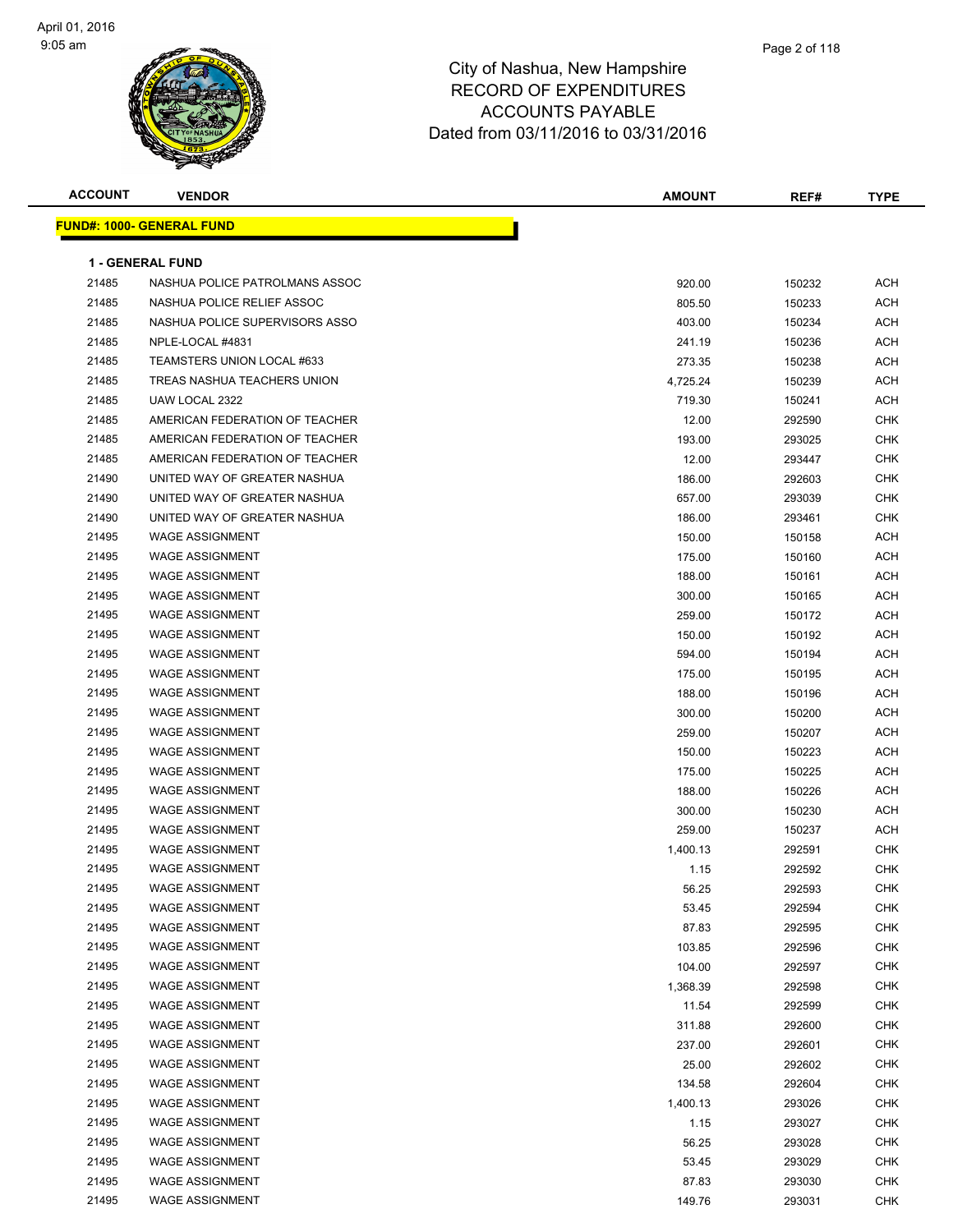#### Page 3 of 118

| <b>ACCOUNT</b> | <b>VENDOR</b>                    | <b>AMOUNT</b>  | REF#   | <b>TYPE</b> |
|----------------|----------------------------------|----------------|--------|-------------|
|                | <b>FUND#: 1000- GENERAL FUND</b> |                |        |             |
|                | <b>1 - GENERAL FUND</b>          |                |        |             |
| 21495          | <b>WAGE ASSIGNMENT</b>           | 103.85         | 293032 | <b>CHK</b>  |
| 21495          | <b>WAGE ASSIGNMENT</b>           | 104.00         | 293033 | <b>CHK</b>  |
| 21495          | <b>WAGE ASSIGNMENT</b>           | 1,644.89       | 293034 | <b>CHK</b>  |
| 21495          | <b>WAGE ASSIGNMENT</b>           | 11.54          | 293035 | <b>CHK</b>  |
| 21495          | <b>WAGE ASSIGNMENT</b>           | 311.88         | 293036 | <b>CHK</b>  |
| 21495          | <b>WAGE ASSIGNMENT</b>           | 237.00         | 293037 | <b>CHK</b>  |
| 21495          | <b>WAGE ASSIGNMENT</b>           | 75.00          | 293038 | <b>CHK</b>  |
| 21495          | <b>WAGE ASSIGNMENT</b>           | 646.27         | 293040 | <b>CHK</b>  |
| 21495          | <b>WAGE ASSIGNMENT</b>           | 165.06         | 293041 | <b>CHK</b>  |
| 21495          | <b>WAGE ASSIGNMENT</b>           | 1,400.13       | 293448 | <b>CHK</b>  |
| 21495          | <b>WAGE ASSIGNMENT</b>           | 1.15           | 293449 | <b>CHK</b>  |
| 21495          | <b>WAGE ASSIGNMENT</b>           | 56.25          | 293450 | <b>CHK</b>  |
| 21495          | <b>WAGE ASSIGNMENT</b>           | 53.45          | 293451 | <b>CHK</b>  |
| 21495          | <b>WAGE ASSIGNMENT</b>           | 87.83          | 293452 | <b>CHK</b>  |
| 21495          | <b>WAGE ASSIGNMENT</b>           | 103.85         | 293453 | <b>CHK</b>  |
| 21495          | <b>WAGE ASSIGNMENT</b>           | 104.00         | 293454 | <b>CHK</b>  |
| 21495          | <b>WAGE ASSIGNMENT</b>           | 1,368.39       | 293455 | <b>CHK</b>  |
| 21495          | <b>WAGE ASSIGNMENT</b>           | 11.54          | 293456 | <b>CHK</b>  |
| 21495          | <b>WAGE ASSIGNMENT</b>           | 11.54          | 293457 | <b>CHK</b>  |
| 21495          | <b>WAGE ASSIGNMENT</b>           | 311.88         | 293458 | <b>CHK</b>  |
| 21495          | <b>WAGE ASSIGNMENT</b>           | 237.00         | 293459 | <b>CHK</b>  |
| 21495          | <b>WAGE ASSIGNMENT</b>           | 25.00          | 293460 | <b>CHK</b>  |
| 21495          | <b>WAGE ASSIGNMENT</b>           | 134.58         | 293462 | <b>CHK</b>  |
| 21538          | NASHUA TEACHERS UNION            | 84.56          | 150170 | ACH         |
| 21538          | NASHUA TEACHERS UNION            | 3,959.96       | 150205 | <b>ACH</b>  |
| 21538          | NASHUA TEACHERS UNION            | 84.56          | 150235 | <b>ACH</b>  |
| 21921          | STATE OF NH-MV                   | 12,196.49      | 150147 | ACH         |
| 21921          | STATE OF NH-MV                   | 18,270.45      | 150152 | ACH         |
| 21921          | STATE OF NH-MV                   | 12,843.67      | 150154 | ACH         |
| 21921          | STATE OF NH-MV                   | 12,659.35      | 150155 | ACH         |
| 21921          | STATE OF NH-MV                   | 10,107.39      | 150177 | <b>ACH</b>  |
| 21921          | STATE OF NH-MV                   | 15,447.45      | 150179 | ACH         |
| 21921          | STATE OF NH-MV                   | 14,568.42      | 150180 | ACH         |
| 21921          | STATE OF NH-MV                   | 16,244.64      | 150181 | ACH         |
| 21921          | STATE OF NH-MV                   | 12,789.97      | 150189 | <b>ACH</b>  |
| 21921          | STATE OF NH-MV                   | 27,932.80      | 150212 | <b>ACH</b>  |
| 21921          | STATE OF NH-MV                   | 32,094.42      | 150214 | <b>ACH</b>  |
| 21921          | STATE OF NH-MV                   | 21,534.96      | 150219 | ACH         |
| 21921          | STATE OF NH-MV                   | 20,601.95      | 150220 | ACH         |
| 21921          | STATE OF NH-MV                   | 22,238.54      | 150242 | <b>ACH</b>  |
| 21921          | STATE OF NH-MV                   | 14,932.63      | 150243 | ACH         |
| 21922          | STATE OF NH DEPT OF SAFETY       | 14.75          | 293088 | CHK         |
| 21922          | STATE OF NH DEPT OF SAFETY       | 14.75          | 293510 | CHK         |
|                | <b>TOTAL 1 - GENERAL FUND</b>    | \$2,932,321.98 |        |             |
|                |                                  |                |        |             |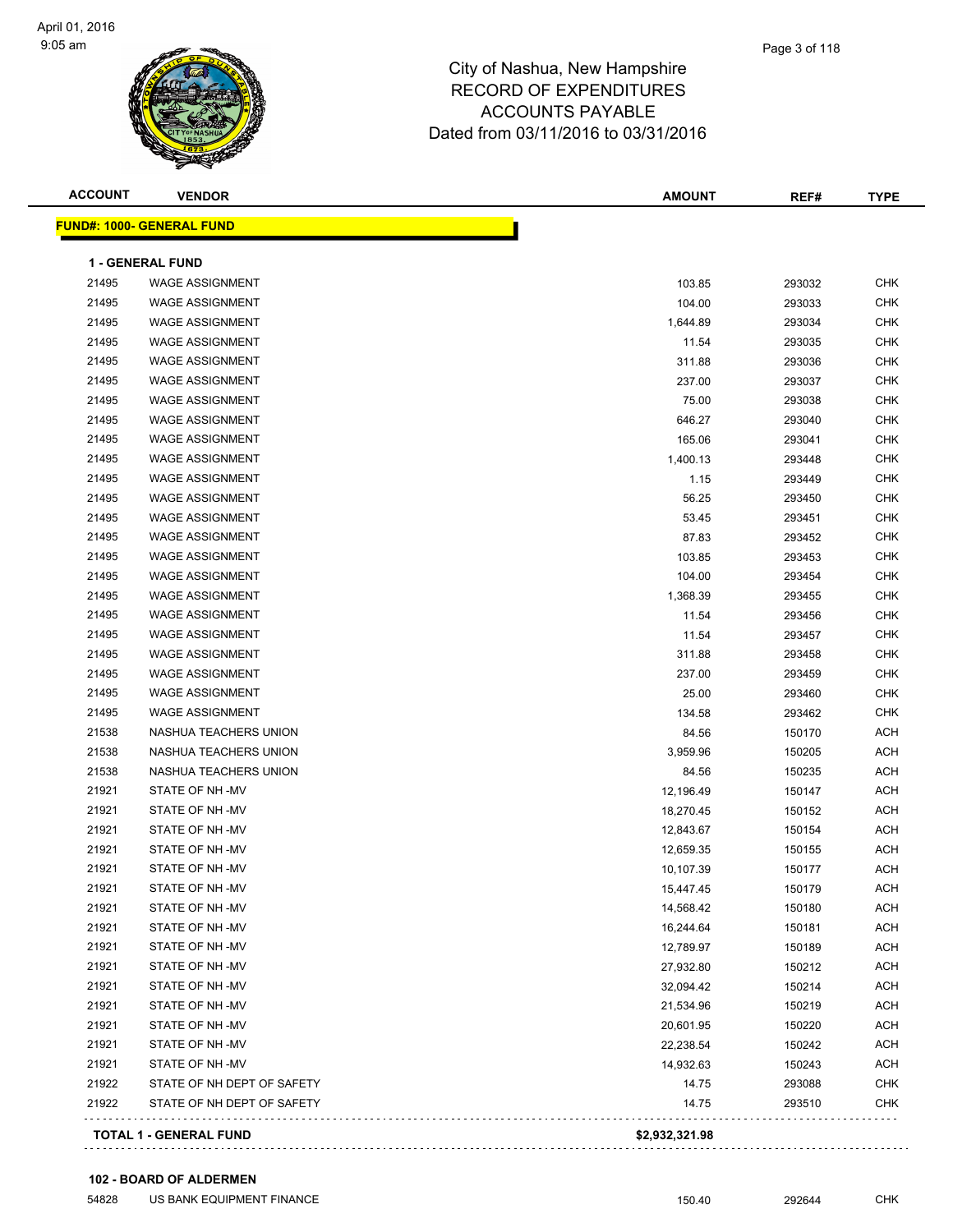

|                    | <b>VENDOR</b>                                          | <b>AMOUNT</b>        | REF#             | <b>TYPE</b>                                                                                                                                            |
|--------------------|--------------------------------------------------------|----------------------|------------------|--------------------------------------------------------------------------------------------------------------------------------------------------------|
|                    | <u> FUND#: 1000- GENERAL FUND</u>                      |                      |                  |                                                                                                                                                        |
|                    | TOTAL 102 - BOARD OF ALDERMEN                          | \$150.40             |                  |                                                                                                                                                        |
|                    |                                                        |                      |                  |                                                                                                                                                        |
| <b>103 - LEGAL</b> | <b>NHBA</b>                                            |                      |                  | <b>CHK</b>                                                                                                                                             |
| 55421              |                                                        | 209.00               | 292633           |                                                                                                                                                        |
| 55421              | PETTY CASH                                             | 260.00               | 293054           | <b>CHK</b>                                                                                                                                             |
| 55614<br>61100     | HILLSBOROUGH COUNTY REGISTRY<br>WB MASON CO INC        | 2.00<br>23.58        | 292713<br>292808 | <b>CHK</b><br><b>CHK</b>                                                                                                                               |
|                    | TOTAL 103 - LEGAL                                      | \$494.58             |                  |                                                                                                                                                        |
|                    | <b>107 - CITY CLERK</b>                                |                      |                  |                                                                                                                                                        |
| 42508              | TREASURER STATE OF NH                                  | 2,451.00             | 292639           | <b>CHK</b>                                                                                                                                             |
| 42508              | TREASURER STATE OF NH                                  | 688.00               | 293089           | <b>CHK</b>                                                                                                                                             |
| 44149              | TREASURER STATE OF NH                                  |                      |                  | <b>CHK</b>                                                                                                                                             |
| 44149              | TREASURER STATE OF NH                                  | 19,533.00            | 292639<br>293089 | <b>CHK</b>                                                                                                                                             |
|                    |                                                        | 7,208.00             |                  |                                                                                                                                                        |
| 55607              | <b>MAILWAYS INC</b>                                    | 3,528.00             | 292615           | <b>CHK</b>                                                                                                                                             |
| 55607              | J P COOKE CO                                           | 60.00                | 293592           | <b>CHK</b>                                                                                                                                             |
| 61299<br>71900     | J P COOKE CO<br>CONWAY OFFICE SOLUTIONS                | 1,434.75<br>9,282.00 | 293592<br>293551 | <b>CHK</b><br><b>CHK</b>                                                                                                                               |
|                    | <b>TOTAL 107 - CITY CLERK</b>                          | \$44,184.75          |                  |                                                                                                                                                        |
|                    |                                                        |                      |                  |                                                                                                                                                        |
|                    | <b>109 - CIVIC &amp; COMMUNITY ACTIVITIES</b>          |                      |                  |                                                                                                                                                        |
| 56200              | NASHUA POLICE ATHLETIC LEAGUE                          | 500.00               | 293053           | <b>CHK</b>                                                                                                                                             |
| 56250              | COMMUNITY MEDIA SERVICES GRP L                         | 7,083.33             | 293043           | CHK                                                                                                                                                    |
|                    | TOTAL 109 - CIVIC & COMMUNITY ACTIVITIES               | \$7,583.33           |                  |                                                                                                                                                        |
|                    | <b>111 - HUMAN RESOURCES</b>                           |                      |                  |                                                                                                                                                        |
| 53452              | <b>CAREER CONNECTIONS</b>                              | 1,020.00             | 292673           | <b>CHK</b>                                                                                                                                             |
| 53452              | <b>CAREER CONNECTIONS</b>                              | 1,020.00             | 293546           | <b>CHK</b>                                                                                                                                             |
|                    | <b>LEDDY GROUP</b>                                     | 1,020.00             |                  |                                                                                                                                                        |
| 53452              |                                                        |                      | 293600           |                                                                                                                                                        |
| 55421              | NANCY TRASK                                            | 190.00               | 293058           |                                                                                                                                                        |
| 55421              | <b>NANCY TRASK</b>                                     | 225.00               | 293482           |                                                                                                                                                        |
| 55425              | PEOPLEFACTS LLC                                        | 96.62                | 293505           |                                                                                                                                                        |
| 61100              | WB MASON CO INC                                        | 64.20                | 293676           |                                                                                                                                                        |
|                    | <b>TOTAL 111 - HUMAN RESOURCES</b>                     | \$3,635.82           |                  |                                                                                                                                                        |
|                    | <b>120 - TELECOMMUNICATIONS</b>                        |                      |                  |                                                                                                                                                        |
| 55109              | <b>FAIRPOINT COMMUNICATIONS</b>                        |                      |                  |                                                                                                                                                        |
| 55109              | LANGUAGE LINE SERVICES                                 | 828.53               | 292620           |                                                                                                                                                        |
|                    |                                                        | 113.66               | 292733           |                                                                                                                                                        |
| 55109              | <b>FAIRPOINT COMMUNICATIONS</b>                        | 130.56               | 293063           |                                                                                                                                                        |
| 55109              | <b>SUSAN LOVERING</b>                                  | 37.00                | 293474           |                                                                                                                                                        |
| 55109              | <b>FAIRPOINT COMMUNICATIONS</b>                        | 2,288.33             | 293492           |                                                                                                                                                        |
| 55109<br>55109     | PAETEC COMMUNICATIONS INC<br>PAETEC COMMUNICATIONS LLC | 2,135.89<br>696.17   | 293502<br>293503 | <b>CHK</b><br>CHK<br><b>CHK</b><br><b>CHK</b><br><b>CHK</b><br>CHK<br><b>CHK</b><br><b>CHK</b><br><b>CHK</b><br><b>CHK</b><br><b>CHK</b><br><b>CHK</b> |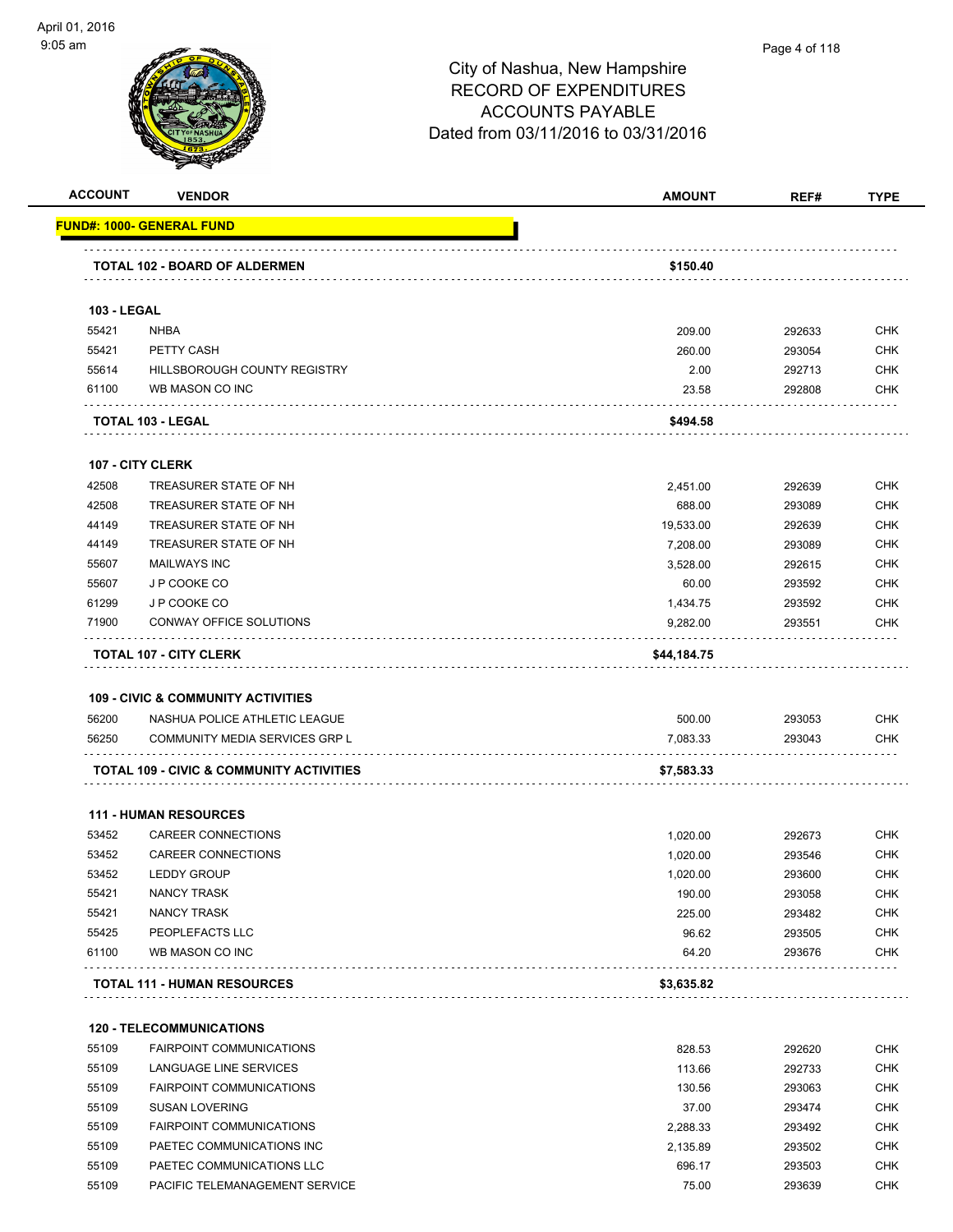

| <b>ACCOUNT</b> | <b>VENDOR</b>                                            | <b>AMOUNT</b> | REF#   | <b>TYPE</b> |
|----------------|----------------------------------------------------------|---------------|--------|-------------|
|                | <u> FUND#: 1000- GENERAL FUND</u>                        |               |        |             |
|                | <b>TOTAL 120 - TELECOMMUNICATIONS</b>                    | \$6,305.14    |        |             |
|                |                                                          |               |        |             |
|                | <b>122 - INFORMATION TECH</b>                            |               |        |             |
| 54407          | OPTIMAL IDM LLC                                          | 3,000.00      | 292769 | <b>CHK</b>  |
| 54407          | PITNEY BOWES GLOBAL FIN SRVS                             | 418.50        | 293086 | <b>CHK</b>  |
| 54407          | <b>IDERA INC</b>                                         | 79.00         | 293164 | <b>CHK</b>  |
| 54428          | ATOS IT OUTSOURCING SERVICES                             | 18,218.00     | 292662 | <b>CHK</b>  |
| 55118          | AT & T MOBILITY                                          | 32.42         | 293483 | <b>CHK</b>  |
| 55118          | AT & T MOBILITY                                          | 76.22         | 293484 | <b>CHK</b>  |
| 61100          | AMAZON                                                   | 35.58         | 293059 | CHK         |
| 61607          | <b>AMAZON</b>                                            | 135.00        | 293059 | <b>CHK</b>  |
| 71221          | <b>AMAZON</b>                                            | 321.99        | 293059 | <b>CHK</b>  |
| 71221          | <b>ITSAVVY LLC</b>                                       | 2,257.42      | 293168 | CHK         |
|                | <b>TOTAL 122 - INFORMATION TECH</b>                      | \$24,574.13   |        |             |
| 42200          | <b>126 - FINANCIAL SERVICES</b><br><b>ELFRIEDE MURCH</b> | 50.00         | 292750 | <b>CHK</b>  |
| 42200          | <b>DAVID S PILAT</b>                                     | 71.00         | 292774 | <b>CHK</b>  |
| 42200          | <b>HENRY RAMOS</b>                                       | 244.20        | 292779 | <b>CHK</b>  |
| 42200          | <b>CYNTHIA SLOAN</b>                                     | 112.00        | 292790 | <b>CHK</b>  |
| 42200          | SOUTHERN NH PEST CONTROL                                 | 790.92        | 292793 | <b>CHK</b>  |
| 42200          | <b>JOELLE TESSIER</b>                                    | 385.00        | 292798 | <b>CHK</b>  |
| 42200          | JORDY HONG XI WONG                                       | 304.20        | 292810 | <b>CHK</b>  |
| 42200          | <b>ALLEN BEDNARZ</b>                                     | 101.00        | 293523 | <b>CHK</b>  |
| 42200          | DAT SOLUTIONS                                            | 270.20        | 293556 | <b>CHK</b>  |
| 42200          | ELEMENT FINANCIAL CORP                                   | 59.00         | 293568 | <b>CHK</b>  |
| 42200          | YAN PENG                                                 | 176.80        | 293640 | <b>CHK</b>  |
| 53467          | <b>MAILINGS UNLIMITED</b>                                | 850.95        | 293607 | <b>CHK</b>  |
| 54828          | US BANK EQUIPMENT FINANCE                                | 96.71         | 292641 | <b>CHK</b>  |
| 54828          | US BANK EQUIPMENT FINANCE                                | 87.58         | 293090 | <b>CHK</b>  |
| 55421          | NH TAX COLLECTORS ASSOCIATION                            | 150.00        | 293446 | <b>CHK</b>  |
| 55607          | MAILINGS UNLIMITED - MVR                                 | 1,470.00      | 150153 | <b>ACH</b>  |
| 55607          | <b>MAILINGS UNLIMITED</b>                                | (51.25)       | 293607 | <b>CHK</b>  |
| 61100          | WB MASON CO INC                                          | 261.16        | 292808 | <b>CHK</b>  |
| 61100          | WB MASON CO INC                                          | 22.78         | 293231 | <b>CHK</b>  |
|                |                                                          |               |        |             |
|                | <b>TOTAL 126 - FINANCIAL SERVICES</b>                    | \$5,452.25    |        |             |

**129 - CITY BUILDINGS**

| 54100 | EVERSOURCE                 | 10.030.96 | 293062 | <b>CHK</b> |
|-------|----------------------------|-----------|--------|------------|
| 54114 | LIBERTY UTILITIES - NH     | 870.98    | 292624 | <b>CHK</b> |
| 54114 | DIRECT ENERGY BUSINESS     | 1.378.82  | 292689 | <b>CHK</b> |
| 54141 | PENNICHUCK WATER WORKS INC | 589.15    | 292636 | <b>CHK</b> |
| 54141 | PENNICHUCK WATER WORKS INC | 494.63    | 293085 | <b>CHK</b> |
| 54243 | J LAWRENCE HALL INC        | 1.008.68  | 293169 | <b>CHK</b> |
| 54280 | ATKINSON CARPET & FLOORING | 175.00    | 292659 | <b>CHK</b> |
| 54280 | CLASSIC SIGNS INC          | .394.00   | 292680 | <b>CHK</b> |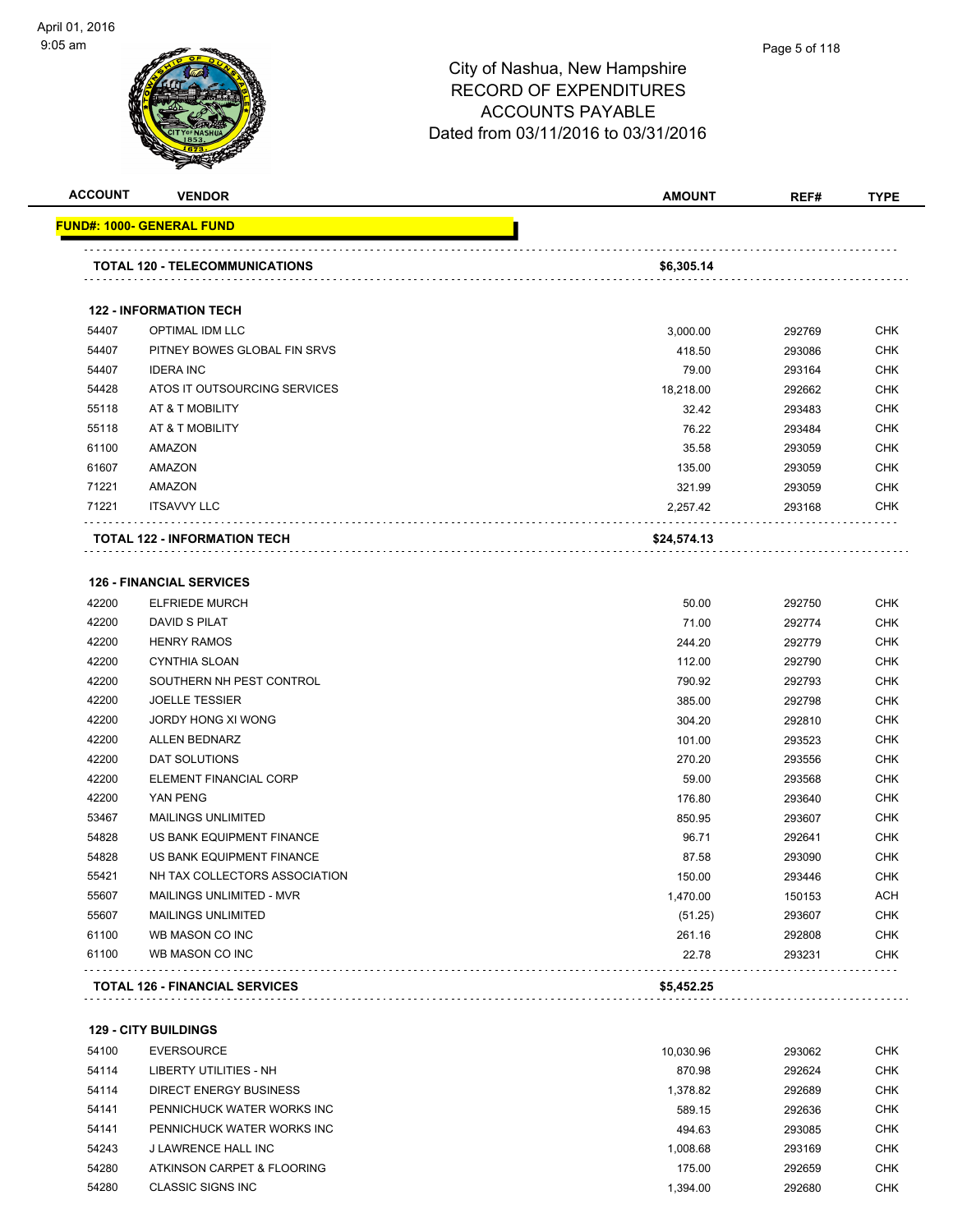| <b>ACCOUNT</b> | <b>VENDOR</b>                         | <b>AMOUNT</b> | REF#   | <b>TYPE</b> |
|----------------|---------------------------------------|---------------|--------|-------------|
|                | <b>FUND#: 1000- GENERAL FUND</b>      |               |        |             |
|                | <b>129 - CITY BUILDINGS</b>           |               |        |             |
| 54280          | <b>KAPESCO PAINTING LLC</b>           | 1,080.00      | 292730 | <b>CHK</b>  |
| 54280          | HUFF & GAUTHIER INC                   | 150.00        | 293589 | <b>CHK</b>  |
| 54280          | NASHUA WALLPAPER & PAINT CO           | 133.96        | 293629 | <b>CHK</b>  |
| 54487          | NEVERETTS SEW & VAC INC               | 193.80        | 292758 | <b>CHK</b>  |
| 55118          | AT & T MOBILITY                       | 125.90        | 293483 | <b>CHK</b>  |
| 61428          | <b>NEW ENGLAND PAPER &amp; SUPPLY</b> | 740.84        | 292760 | <b>CHK</b>  |
| 71999          | HILLYARD / MANCHESTER                 | 1,159.37      | 293158 | <b>CHK</b>  |
|                | <b>TOTAL 129 - CITY BUILDINGS</b>     | \$19,526.09   |        |             |
|                | <b>130 - PURCHASING</b>               |               |        |             |
| 54600          | <b>JOE GRAFIX LLC</b>                 | 65.00         | 293596 | <b>CHK</b>  |
| 54842          | PITNEY BOWES GLOBAL FIN SRVS          | 1,107.00      | 293506 | <b>CHK</b>  |
| 55500          | MASSACHUSETTS MUNICIPAL ASSOC         | 105.00        | 293180 | <b>CHK</b>  |
| 55607          | <b>PURCHASE POWER</b>                 | 84.00         | 293024 | <b>CHK</b>  |
| 61242          | <b>RICHARD NESMITH</b>                | 168.88        | 293649 | <b>CHK</b>  |
|                | <b>TOTAL 130 - PURCHASING</b>         | \$1,529.88    |        |             |
|                |                                       |               |        |             |
|                | 132 - ASSESSING                       |               |        |             |
| 54828          | US BANK EQUIPMENT FINANCE             | 109.70        | 292642 | <b>CHK</b>  |
| 55200          | <b>NNEREN</b>                         | 63.00         | 292762 | <b>CHK</b>  |
| 55421          | <b>NHAAO</b>                          | 100.00        | 293499 | <b>CHK</b>  |
| 61830          | THE TELEGRAPH                         | 189.80        | 293511 | <b>CHK</b>  |
|                | <b>TOTAL 132 - ASSESSING</b>          | \$462.50      |        |             |
| 134 - GIS      |                                       |               |        |             |
| 55421          | PAMELA ANDRUSKEVICH                   | 688.96        | 293464 | <b>CHK</b>  |
| 61607          | <b>ITSAVVY LLC</b>                    | 2,257.43      | 293168 | <b>CHK</b>  |
|                | <b>TOTAL 134 - GIS</b>                | \$2,946.39    |        |             |
|                | <b>140 - PINEWOOD CEMETERY</b>        |               |        |             |
| 71025          | AMAZON                                | 103.92        | 293059 | <b>CHK</b>  |
|                | <b>TOTAL 140 - PINEWOOD CEMETERY</b>  | \$103.92      |        |             |
|                |                                       |               |        |             |
|                | <b>142 - WOODLAWN CEMETERY</b>        |               |        |             |
| 54100          | <b>EVERSOURCE</b>                     | 411.27        | 293062 | <b>CHK</b>  |
| 54107          | MCLAUGHLIN OIL CO                     | 297.49        | 292741 | <b>CHK</b>  |
| 54114          | LIBERTY UTILITIES - NH                | 370.07        | 293072 | <b>CHK</b>  |
| 54280          | <b>BELLETETES INC</b>                 | 28.72         | 292667 | <b>CHK</b>  |
| 54280          | HOME DEPOT CREDIT SERVICE 3065        | 79.02         | 292714 | <b>CHK</b>  |
| 54399          | <b>GRAINGER</b>                       | 449.75        | 293150 | <b>CHK</b>  |
| 54487          | PETTY CASH                            | 75.00         | 293481 | CHK         |
| 61300          | DENNIS K BURKE INC                    | 373.17        | 293131 | <b>CHK</b>  |

61549 GRIFFIN GREENHOUSE SUPPLIES 1,050.91 292710 CHK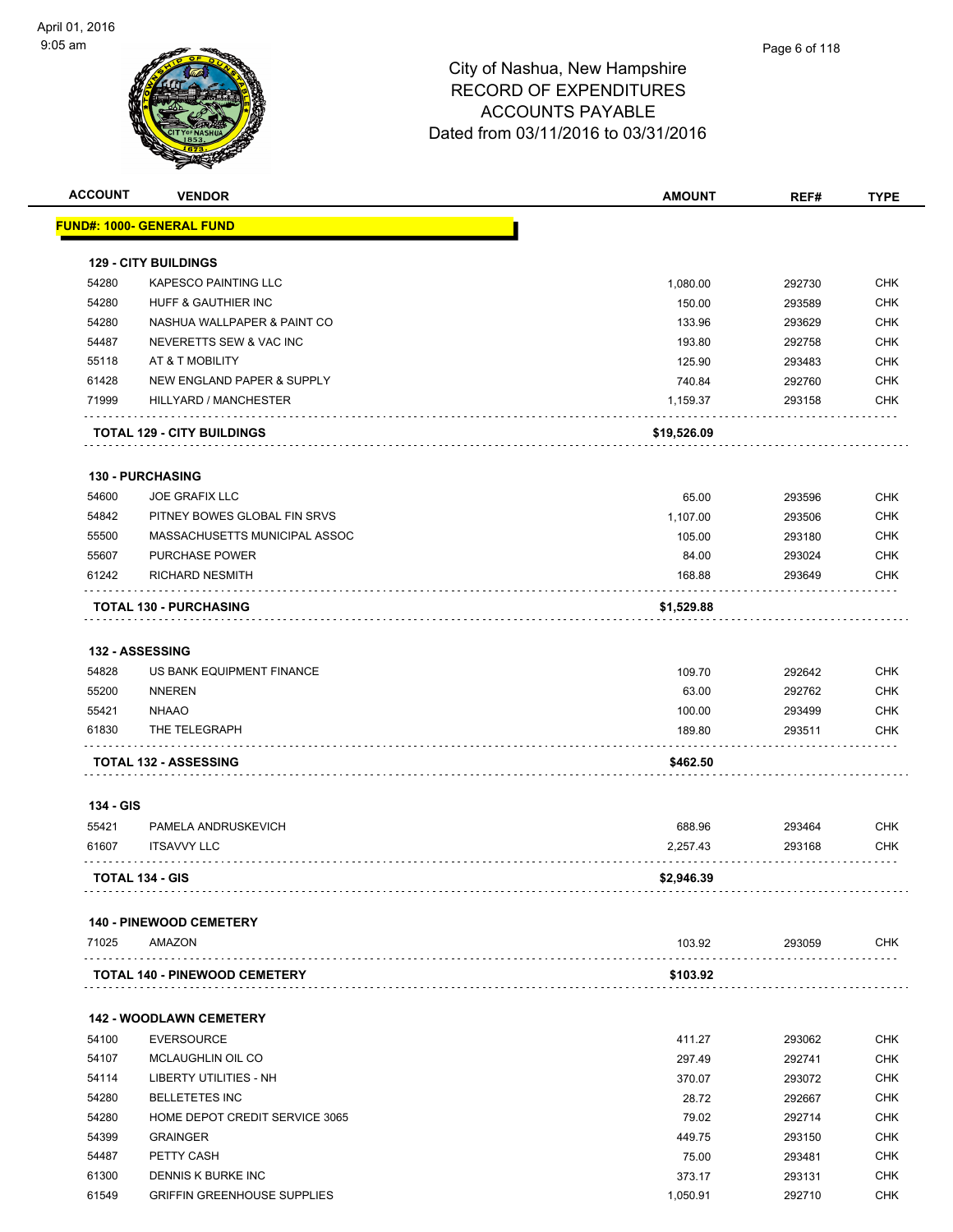|                |                                                       | City of Nashua, New Hampshire<br><b>RECORD OF EXPENDITURES</b><br><b>ACCOUNTS PAYABLE</b><br>Dated from 03/11/2016 to 03/31/2016 | Page / OT 118 |             |
|----------------|-------------------------------------------------------|----------------------------------------------------------------------------------------------------------------------------------|---------------|-------------|
| <b>ACCOUNT</b> | <b>VENDOR</b>                                         | <b>AMOUNT</b>                                                                                                                    | REF#          | <b>TYPE</b> |
|                | <b>FUND#: 1000- GENERAL FUND</b>                      |                                                                                                                                  |               |             |
|                | <b>142 - WOODLAWN CEMETERY</b>                        |                                                                                                                                  |               |             |
| 61549          | SUNNY VALLEY FARMS LLC                                | 468.50                                                                                                                           | 293661        | <b>CHK</b>  |
|                | <b>TOTAL 142 - WOODLAWN CEMETERY</b>                  | \$3,603.90                                                                                                                       |               |             |
|                | <b>144 - EDGEWOOD &amp; SUBURBAN CEMETERIES</b>       |                                                                                                                                  |               |             |
| 54100          | <b>EVERSOURCE</b>                                     | 136.82                                                                                                                           | 293062        | <b>CHK</b>  |
| 54280          | HOME DEPOT CREDIT SERVICE 3065                        | 130.81                                                                                                                           | 292714        | <b>CHK</b>  |
| 54280          | THE COLLINS GROUP INC                                 | 82.95                                                                                                                            | 293224        | <b>CHK</b>  |
| 54280          | HOME DEPOT CREDIT SERVICE 3065                        | 53.88                                                                                                                            | 293585        | <b>CHK</b>  |
| 54487          | <b>CARPARTS OF NASHUA</b>                             | 25.10                                                                                                                            | 292674        | <b>CHK</b>  |
| 54487          | NASHUA OUTDOOR POWER EQUIPMENT                        | 75.36                                                                                                                            | 292756        | <b>CHK</b>  |
| 55400          | <b>NHCA</b>                                           | 60.00                                                                                                                            | 292634        | <b>CHK</b>  |
| 61499          | <b>LOWE'S - 3502</b>                                  | 75.42                                                                                                                            | 293603        | <b>CHK</b>  |
| 61549          | <b>AMAZON</b>                                         | 24.87                                                                                                                            | 293059        | <b>CHK</b>  |
| 61705          | MAYNARD & LESIEUR, INC.                               | 231.30                                                                                                                           | 292740        | <b>CHK</b>  |
| 61705          | MAYNARD & LESIEUR, INC.                               | 231.30                                                                                                                           | 293183        | <b>CHK</b>  |
| 71000          | <b>AMAZON</b>                                         | 107.30                                                                                                                           | 293059        | <b>CHK</b>  |
| 71000          | NASHUA OUTDOOR POWER EQUIPMENT                        | 379.00                                                                                                                           | 293628        | <b>CHK</b>  |
|                | <b>TOTAL 144 - EDGEWOOD &amp; SUBURBAN CEMETERIES</b> | \$1,614.11                                                                                                                       |               |             |

#### **150 - POLICE**

| 44184 | NASHUA POLICE DEPARTMENT       | 4.99      | 292616 | <b>CHK</b> |
|-------|--------------------------------|-----------|--------|------------|
| 44212 | NASHUA POLICE DEPARTMENT       | 5.00      | 292616 | <b>CHK</b> |
| 52800 | <b>TODD MARTYNY</b>            | 395.00    | 293477 | <b>CHK</b> |
| 53135 | OCCUPATIONAL DRUG TESTING LLC  | 180.00    | 293200 | <b>CHK</b> |
| 53135 | ST JOSEPHS BUSINESS & HEALTH   | 673.05    | 293217 | <b>CHK</b> |
| 53149 | ANIMAL HOSPITAL OF NASHUA INC  | 312.61    | 293100 | <b>CHK</b> |
| 53149 | ANIMAL HOSPITAL OF NASHUA INC  | 58.26     | 293527 | <b>CHK</b> |
| 54100 | <b>EVERSOURCE</b>              | 217.34    | 292619 | <b>CHK</b> |
| 54100 | <b>EVERSOURCE</b>              | 750.50    | 293062 | <b>CHK</b> |
| 54100 | <b>EVERSOURCE</b>              | 13,257.16 | 293491 | <b>CHK</b> |
| 54107 | SHATTUCK MALONE OIL CO         | 73.95     | 293087 | <b>CHK</b> |
| 54114 | <b>LIBERTY UTILITIES - NH</b>  | 2,605.89  | 292627 | <b>CHK</b> |
| 54114 | <b>LIBERTY UTILITIES - NH</b>  | 68.40     | 292628 | <b>CHK</b> |
| 54114 | LIBERTY UTILITIES - NH         | 58.95     | 293070 | CHK        |
| 54114 | <b>LIBERTY UTILITIES - NH</b>  | 94.10     | 293080 | <b>CHK</b> |
| 54114 | <b>DIRECT ENERGY BUSINESS</b>  | 5,375.89  | 293132 | CHK        |
| 54114 | <b>DIRECT ENERGY BUSINESS</b>  | 23.78     | 293560 | <b>CHK</b> |
| 54141 | PENNICHUCK WATER WORKS INC     | 500.69    | 293504 | CHK        |
| 54280 | NORMAN E DAY INC               | 400.00    | 292763 | <b>CHK</b> |
| 54280 | <b>GRANITE STATE GLASS</b>     | 118.00    | 293151 | <b>CHK</b> |
| 54280 | HOME DEPOT CREDIT SERVICE 3073 | 83.41     | 293161 | <b>CHK</b> |
| 54280 | NASHUA WALLPAPER & PAINT CO    | 148.98    | 293193 | <b>CHK</b> |
| 54280 | <b>REXEL</b>                   | 220.15    | 293212 | <b>CHK</b> |
| 54407 | THE OMEGA GROUP                | 1,200.00  | 292799 | <b>CHK</b> |
| 54407 | <b>GOVCONNECTION INC</b>       | 340.00    | 293149 | <b>CHK</b> |
| 54407 | SHI INTERNATIONAL CORP         | 1.446.00  | 293215 | <b>CHK</b> |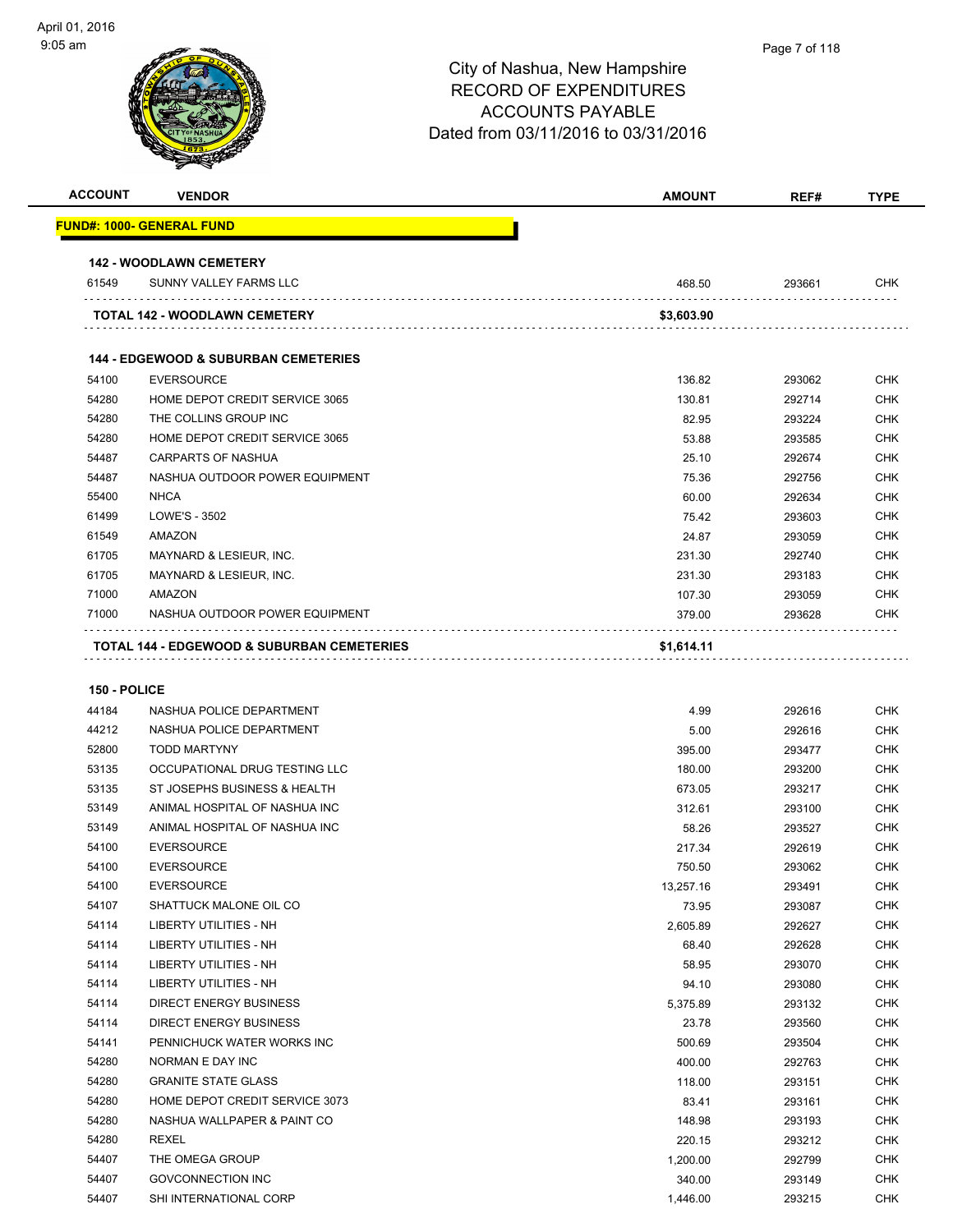| <b>ACCOUNT</b> | <b>VENDOR</b>                         | <b>AMOUNT</b> | REF#   | <b>TYPE</b> |
|----------------|---------------------------------------|---------------|--------|-------------|
|                | <b>FUND#: 1000- GENERAL FUND</b>      |               |        |             |
|                |                                       |               |        |             |
| 150 - POLICE   |                                       |               |        |             |
| 54600          | CARPARTS OF NASHUA                    | 28.50         | 292674 | <b>CHK</b>  |
| 54600          | <b>BROADSIDE COLLISION LLC</b>        | 1,616.45      | 293112 | CHK         |
| 54600          | DAVE ILLGS COLLISION REPAIR CE        | 1,187.49      | 293130 | <b>CHK</b>  |
| 54828          | US BANK EQUIPMENT FINANCE             | 1,349.31      | 293517 | <b>CHK</b>  |
| 54849          | <b>FAIRPOINT COMMUNICATIONS</b>       | 262.92        | 292620 | CHK         |
| 54849          | <b>COMCAST CABLE COMMUNICATIONS I</b> | 100.00        | 293061 | CHK         |
| 54849          | <b>FAIRPOINT COMMUNICATIONS</b>       | 62.64         | 293063 | CHK         |
| 54849          | <b>COMCAST</b>                        | 144.85        | 293488 | CHK         |
| 55109          | PAETEC COMMUNICATIONS LLC             | 197.11        | 293503 | <b>CHK</b>  |
| 55118          | VERIZON WIRELESS-581499451            | 517.03        | 293091 | CHK         |
| 55200          | TREASURER STATE OF NH                 | 75.00         | 292639 | CHK         |
| 55200          | <b>BLUE BOOK</b>                      | 89.95         | 293486 | <b>CHK</b>  |
| 55307          | <b>JEFFREY DILLON</b>                 | 43.20         | 293045 | CHK         |
| 55307          | <b>ANDREW FLEMING</b>                 | 43.20         | 293046 | CHK         |
| 55307          | ALEXANDER GANGI                       | 43.20         | 293048 | CHK         |
| 55307          | <b>JAMES M QUINLAN</b>                | 43.20         | 293055 | CHK         |
| 55307          | <b>MATTHEW FRIEND</b>                 | 43.20         | 293471 | CHK         |
| 55307          | DANIEL HAYDEN                         | 43.20         | 293472 | CHK         |
| 55400          | DAVID LAVOIE                          | 23.76         | 293473 | CHK         |
| 55421          | <b>NNEPAC</b>                         | 300.00        | 293463 | <b>CHK</b>  |
| 55500          | SOUTHCOMM BUSINESS MEDIA              | 250.00        | 292792 | CHK         |
| 55607          | USPS-CMRS-PB #14658595                | 1,000.00      | 150250 | <b>ACH</b>  |
| 55699          | <b>CANAL ART &amp; FRAMING</b>        | 158.00        | 293116 | <b>CHK</b>  |
| 61100          | <b>GRANITE STATE STAMPS INC</b>       | 23.36         | 292708 | CHK         |
| 61100          | WB MASON CO INC                       | 861.54        | 292808 | <b>CHK</b>  |
| 61100          | TAB PRODUCTS CO LLC                   | 966.71        | 293662 | <b>CHK</b>  |
| 61100          | WB MASON CO INC                       | 279.89        | 293676 | CHK         |
| 61107          | ALECS SHOE STORE INC                  | 194.90        | 292652 | CHK         |
| 61107          | <b>BEN'S UNIFORMS</b>                 | 234.98        | 292668 | CHK         |
| 61107          | ALECS SHOE STORE INC                  | 535.55        | 293099 | CHK         |
| 61107          | <b>BEN'S UNIFORMS</b>                 | 819.00        | 293107 | <b>CHK</b>  |
| 61107          | <b>BEN'S UNIFORMS</b>                 | 148.00        | 293536 | <b>CHK</b>  |
| 61110          | ALECS SHOE STORE INC                  | 94.95         | 292652 | <b>CHK</b>  |
| 61110          | ATLANTIC TACTICAL INC                 | 1,690.00      | 292660 | <b>CHK</b>  |
| 61110          | <b>BEN'S UNIFORMS</b>                 | 258.50        | 292668 | <b>CHK</b>  |
| 61110          | ATLANTIC TACTICAL INC                 | 5,075.00      | 293101 | <b>CHK</b>  |
| 61110          | <b>BEN'S UNIFORMS</b>                 | 1,258.00      | 293107 | CHK         |
| 61110          | <b>STAR PACKER BADGES</b>             | 526.75        | 293219 | CHK         |
| 61110          | <b>BEN'S UNIFORMS</b>                 | 299.00        | 293536 | <b>CHK</b>  |
| 61110          | <b>STAR PACKER BADGES</b>             | 510.93        | 293659 | <b>CHK</b>  |
| 61121          | ATLANTIC TACTICAL INC                 | 1,190.00      | 293101 | CHK         |
| 61142          | AIRGAS USA LLC                        | 469.20        | 292650 | <b>CHK</b>  |
| 61142          | TACTICAL MEDICAL SOLUTIONS INC        | 24.05         | 292796 | <b>CHK</b>  |
| 61142          | COMMON CENTS EMS SUPPLY LLC           | 285.00        | 293124 | <b>CHK</b>  |
| 61185          | ARROWHEAD FORENSICS                   | 75.41         | 292657 | <b>CHK</b>  |
| 61185          | HOME DEPOT CREDIT SERVICE 3073        | 241.40        | 292715 | CHK         |
| 61185          | TRI-TECH FORENSICS INC                | 55.16         | 292802 | CHK         |
| 61300          | <b>WEX BANK</b>                       | 1,435.53      | 293094 | CHK         |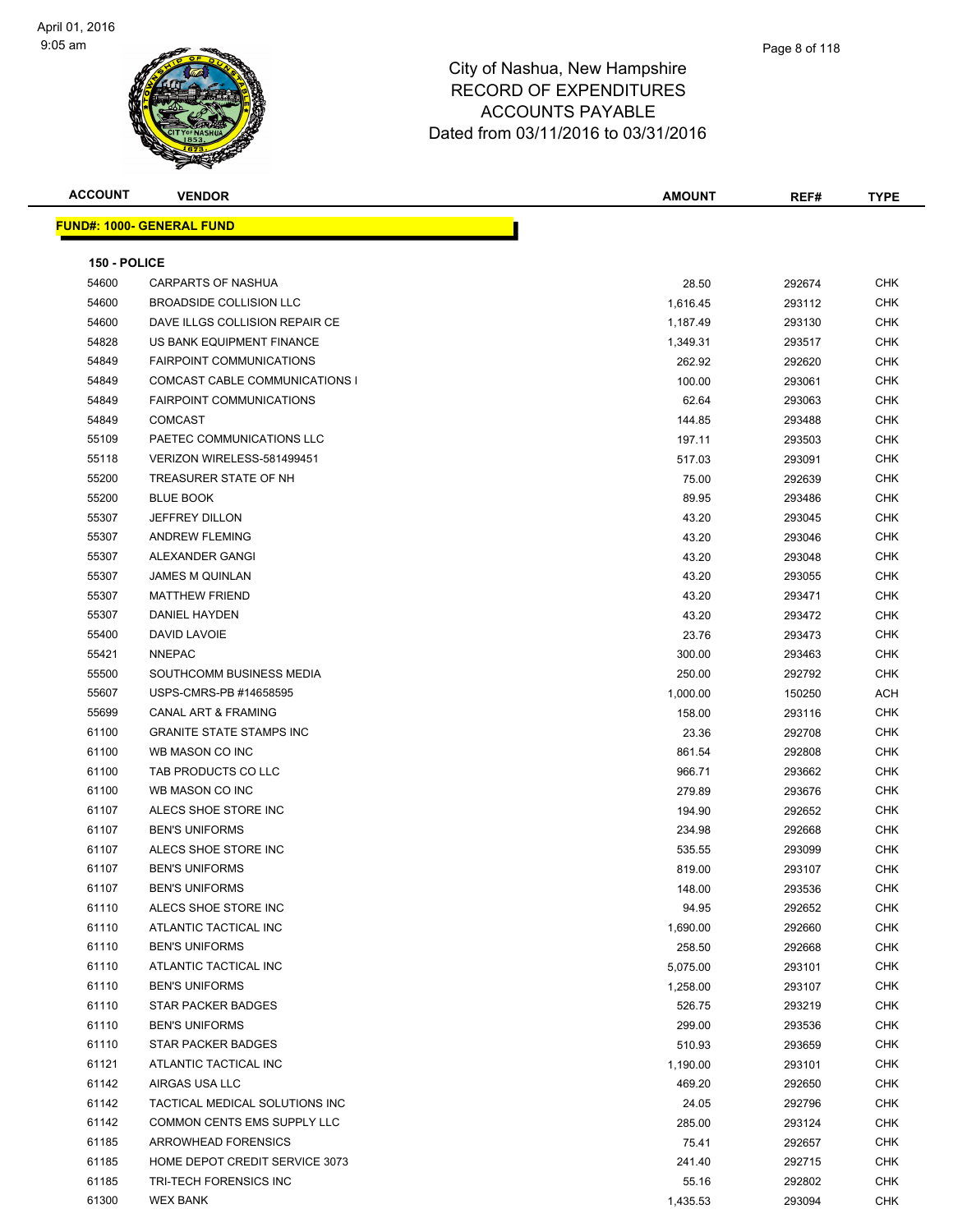

| <b>ACCOUNT</b> | <b>VENDOR</b>                    | <b>AMOUNT</b> | REF#   | <b>TYPE</b> |
|----------------|----------------------------------|---------------|--------|-------------|
|                | <b>FUND#: 1000- GENERAL FUND</b> |               |        |             |
| 150 - POLICE   |                                  |               |        |             |
| 61428          | <b>BELLETETES INC</b>            | 8.56          | 292667 | CHK         |
| 61428          | CENTRAL PAPER PRODUCTS CO        | 21.29         | 292676 | CHK         |
| 61428          | NASHUA WALLPAPER & PAINT CO      | 45.49         | 292757 | <b>CHK</b>  |
| 61428          | THE DURKIN CO INC                | 432.26        | 293135 | <b>CHK</b>  |
| 61428          | F W WEBB CO                      | 21.57         | 293141 | <b>CHK</b>  |
| 61428          | HOME DEPOT CREDIT SERVICE 3073   | 32.97         | 293161 | CHK         |
| 61615          | CONWAY OFFICE SOLUTIONS          | 1,806.00      | 292682 | <b>CHK</b>  |
| 61650          | WB MASON CO INC                  | 282.32        | 292808 | CHK         |
| 61650          | WB MASON CO INC                  | 504.80        | 293676 | <b>CHK</b>  |
| 61705          | <b>MAYNARD &amp; LESIEUR INC</b> | 876.33        | 293181 | <b>CHK</b>  |
| 61705          | SULLIVAN TIRE COMPANY            | 389.08        | 293222 | CHK         |
| 61799          | ALL SEASONS EQUIPMENT            | 145.71        | 292654 | <b>CHK</b>  |
| 61799          | CARPARTS OF NASHUA               | 280.91        | 292674 | <b>CHK</b>  |
| 61799          | DGG TACTICAL SUPPLY INC          | 6,719.04      | 292688 | <b>CHK</b>  |
| 61799          | NORTHEAST KUSTOM KREATIONS       | 125.00        | 292764 | <b>CHK</b>  |
| 61799          | <b>ULINE</b>                     | 1,077.17      | 292803 | CHK         |
| 61799          | <b>BELLETETES INC</b>            | 23.38         | 293106 | CHK         |
| 61799          | <b>BEST FORD</b>                 | 246.83        | 293109 | <b>CHK</b>  |
| 61799          | CARPARTS OF NASHUA               | 164.90        | 293117 | CHK         |
| 61799          | FISHER AUTO PARTS INC            | 47.20         | 293145 | CHK         |
| 61799          | HOME DEPOT CREDIT SERVICE 3073   | 135.29        | 293161 | CHK         |
| 61799          | MACMULKIN CHEVROLET INC          | 19.84         | 293177 | CHK         |
| 61799          | NORTHERN FOREIGN CAR PARTS INC   | 450.82        | 293199 | CHK         |
| 61799          | <b>QUIRK GM PARTS DEPOT</b>      | 633.47        | 293209 | <b>CHK</b>  |
| 61799          | <b>BEST FORD</b>                 | 593.19        | 293538 | <b>CHK</b>  |
| 61799          | <b>CARPARTS OF NASHUA</b>        | 142.26        | 293547 | CHK         |
| 61799          | FISHER AUTO PARTS INC            | 18.32         | 293573 | CHK         |
| 61799          | MACMULKIN CHEVROLET INC          | 719.51        | 293606 | CHK         |
| 61799          | NEW ENGLAND PARTS WAREHOUSE      | 492.09        | 293632 | <b>CHK</b>  |
| 61799          | NYTECH SUPPLY CO                 | 75.84         | 293636 | CHK         |
| 61799          | <b>QUIRK GM PARTS DEPOT</b>      | 300.18        | 293645 | CHK         |
| 61807          | E-S PRESS INC                    | 327.25        | 293490 | <b>CHK</b>  |
| 61807          | CSAT TACTICAL SHOOTING SUPPLY    | 90.00         | 293552 | CHK         |
| 71025          | <b>SNAP ON TOOLS</b>             | 411.95        | 293216 | <b>CHK</b>  |
| 71025          | SNAP ON TOOLS                    | 5.70          | 293657 | <b>CHK</b>  |
| 71221          | <b>CDW GOVERNMENT</b>            | 3,175.50      | 292675 | <b>CHK</b>  |
| 71221          | PC MALL GOV                      | 824.00        | 292772 | <b>CHK</b>  |
| 71221          | <b>TESSCO INC</b>                | 258.58        | 292797 | <b>CHK</b>  |
| 71221          | HOME DEPOT CREDIT SERVICE 3073   | 10.32         | 293586 | <b>CHK</b>  |
| 71400          | FHF GEAR                         | 851.00        | 293143 | <b>CHK</b>  |
| 71400          | OPTICSPLANET.COM                 | 90.00         | 293201 | CHK         |
|                | TOTAL 150 - POLICE               | \$76,663.04   |        |             |
|                |                                  |               |        |             |

#### **152 - FIRE**

| 53135 | ST JOSEPHS BUSINESS & HEALTH | 586.60   | 292794 | снк |
|-------|------------------------------|----------|--------|-----|
| 54100 | EVERSOURCE                   | 7.734.40 | 293062 | СНК |
| 54114 | LIBERTY UTILITIES - NH       | 45.48    | 292623 | СНК |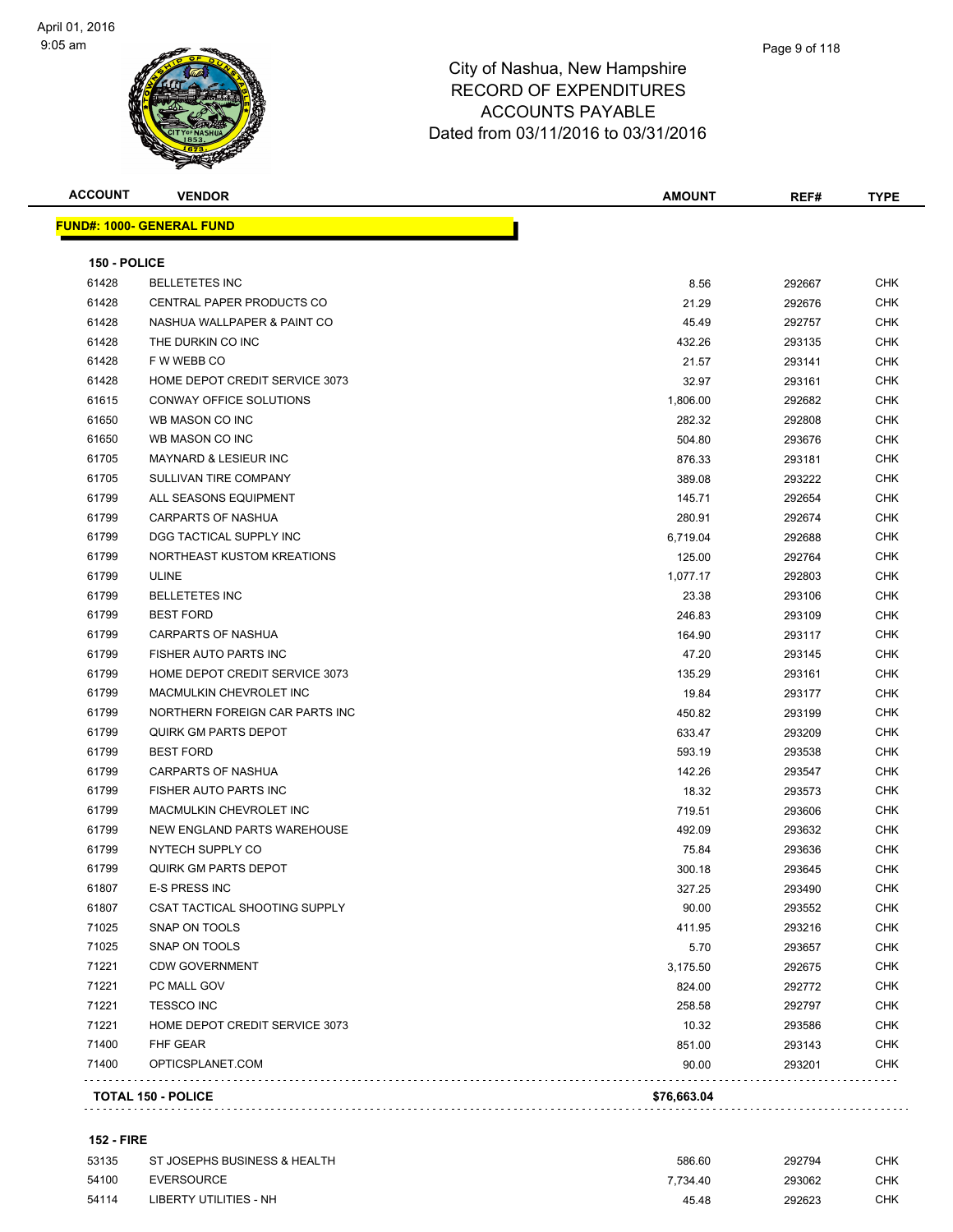#### Page 10 of 118

| <b>ACCOUNT</b>    | <b>VENDOR</b>                       | <b>AMOUNT</b> | REF#   | <b>TYPE</b> |
|-------------------|-------------------------------------|---------------|--------|-------------|
|                   | <b>FUND#: 1000- GENERAL FUND</b>    |               |        |             |
|                   |                                     |               |        |             |
| <b>152 - FIRE</b> |                                     |               |        |             |
| 54114             | <b>LIBERTY UTILITIES - NH</b>       | 861.53        | 292626 | CHK         |
| 54114             | <b>DIRECT ENERGY BUSINESS</b>       | 1,299.33      | 292689 | CHK         |
| 54114             | LIBERTY UTILITIES - NH              | 996.54        | 293067 | CHK         |
| 54114             | LIBERTY UTILITIES - NH              | 638.43        | 293068 | CHK         |
| 54114             | LIBERTY UTILITIES - NH              | 247.66        | 293069 | CHK         |
| 54114             | <b>DIRECT ENERGY BUSINESS</b>       | 0.67          | 293132 | <b>CHK</b>  |
| 54114             | <b>LIBERTY UTILITIES - NH</b>       | 387.13        | 293496 | <b>CHK</b>  |
| 54114             | <b>DIRECT ENERGY BUSINESS</b>       | 3,478.68      | 293560 | <b>CHK</b>  |
| 54141             | PENNICHUCK WATER WORKS INC          | 327.35        | 292636 | <b>CHK</b>  |
| 54141             | PENNICHUCK WATER WORKS INC          | 909.37        | 293085 | CHK         |
| 54141             | PENNICHUCK WATER WORKS INC          | 277.27        | 293504 | CHK         |
| 54228             | <b>JP PEST SERVICES</b>             | 89.00         | 292726 | CHK         |
| 54228             | <b>JP PEST SERVICES</b>             | 158.00        | 293170 | CHK         |
| 54280             | AE MECHANICAL INC                   | 1,127.35      | 292648 | CHK         |
| 54280             | AIR CLEANING SPECIALISTS OF NE      | 82.72         | 292649 | CHK         |
| 54280             | KAMCO LOCK SOLUTIONS                | 197.00        | 292729 | CHK         |
| 54280             | AE MECHANICAL INC                   | 1,695.00      | 293096 | <b>CHK</b>  |
| 54280             | F W WEBB CO                         | 219.97        | 293141 | CHK         |
| 54280             | AE MECHANICAL INC                   | 1,614.55      | 293522 | CHK         |
| 54280             | HOME DEPOT CREDIT SERVICE 3065      | 9.98          | 293585 | <b>CHK</b>  |
| 54280             | J LAWRENCE HALL INC                 | 437.36        | 293591 | CHK         |
| 54600             | <b>BELLETETES INC</b>               | 8.00          | 293106 | <b>CHK</b>  |
| 54600             | D & R TOWING INC                    | 125.00        | 293128 | <b>CHK</b>  |
| 54600             | DONOVAN SPRING CO INC               | 243.36        | 293134 | CHK         |
| 54600             | <b>MILL METALS CORP</b>             | 217.50        | 293186 | <b>CHK</b>  |
| 54600             | MINUTEMAN TRUCKS INC                | 241.69        | 293187 | <b>CHK</b>  |
| 54600             | SANEL AUTO PARTS CO                 | 807.53        | 293214 | CHK         |
| 54600             | JACK YOUNG CO INC                   | 93.86         | 293593 | <b>CHK</b>  |
| 54600             | <b>MINUTEMAN TRUCKS INC</b>         | 180.04        | 293623 | <b>CHK</b>  |
| 54600             | SANEL AUTO PARTS CO                 | 247.26        | 293650 | <b>CHK</b>  |
| 55118             | AT & T MOBILITY                     | 171.57        | 293483 | <b>CHK</b>  |
| 55400             | <b>NHAFC</b>                        | 25.00         | 293083 | CHK         |
| 55400             | <b>BOSTON FIRE LOCAL 718</b>        | 250.00        | 293487 | CHK         |
| 55699             | TRUE BLUE CLEANERS                  | 47.16         | 293226 | CHK         |
| 55699             | TRUE BLUE CLEANERS                  | 60.32         | 293227 | <b>CHK</b>  |
| 55699             | TRUE BLUE CLEANERS                  | 126.40        | 293667 | CHK         |
| 55699             | TRUE BLUE CLEANERS                  | 133.94        | 293668 | <b>CHK</b>  |
| 55699             | TRUE BLUE CLEANERS                  | 152.72        | 293669 | <b>CHK</b>  |
| 61100             | WB MASON CO INC                     | 816.76        | 293231 | <b>CHK</b>  |
| 61110             | BERGERON PROTECTIVE CLOTHING        | 172.79        | 293108 | <b>CHK</b>  |
| 61110             | BERGERON PROTECTIVE CLOTHING        | 223.00        | 293537 | <b>CHK</b>  |
| 61142             | MOORE MEDICAL LLC                   | 358.06        | 293188 | <b>CHK</b>  |
| 61299             | <b>BATTERIES PLUS</b>               | 136.31        | 293104 | <b>CHK</b>  |
| 61299             | <b>GRANITE CITY ELECTRIC SUPPLY</b> | 80.88         | 293580 | CHK         |
| 61307             | NEW ENGLAND KENWORTH                | 30.90         | 293195 | CHK         |
| 61307             | NEW ENGLAND KENWORTH                | 41.20         | 293631 | <b>CHK</b>  |
| 61428             | NEW ENGLAND PAPER & SUPPLY          | 333.58        | 292760 | CHK         |
| 61428             | NEW ENGLAND PAPER & SUPPLY          | 333.94        | 293196 | CHK         |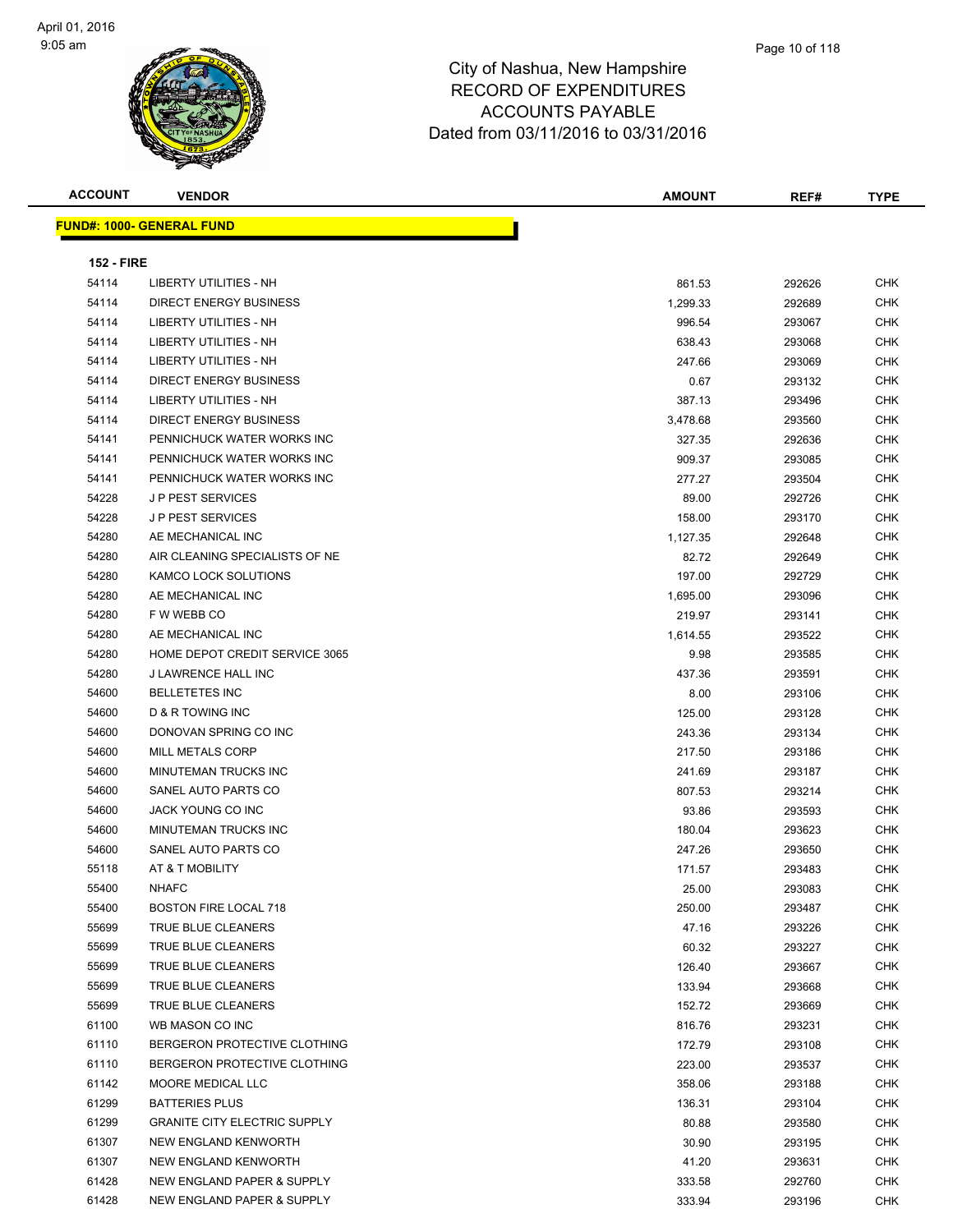

| <b>ACCOUNT</b>    | <b>VENDOR</b>                           | <b>AMOUNT</b> | REF#   | <b>TYPE</b> |
|-------------------|-----------------------------------------|---------------|--------|-------------|
|                   | <b>FUND#: 1000- GENERAL FUND</b>        |               |        |             |
|                   |                                         |               |        |             |
| <b>152 - FIRE</b> |                                         |               |        |             |
| 61650             | <b>CONWAY OFFICE SOLUTIONS</b>          | 8.64          | 293125 | <b>CHK</b>  |
| 61699             | M & M ELECTRICAL SUPPLY CO INC          | 5.10          | 292736 | <b>CHK</b>  |
| 61699             | M & M ELECTRICAL SUPPLY CO INC          | 28.48         | 293176 | CHK         |
| 61705             | <b>MAYNARD &amp; LESIEUR INC</b>        | 57.50         | 293612 | <b>CHK</b>  |
| 61799             | MINUTEMAN TRUCKS INC                    | 969.00        | 293623 | CHK         |
| 61799             | SANEL AUTO PARTS CO                     | 35.31         | 293650 | CHK         |
| 71025             | HOME DEPOT CREDIT SERVICE 3065          | 154.23        | 293160 | CHK         |
| 71400             | INDUSTRIAL PROTECTION SERVICES          | 107.00        | 292721 | CHK         |
| 71400             | FIRE TECH & SAFETY OF NEW ENGL          | 2,838.60      | 293144 | CHK         |
|                   | <b>TOTAL 152 - FIRE</b>                 | \$33,284.00   |        |             |
|                   | <b>153 - BUILDING INSPECTION</b>        |               |        |             |
| 55118             | VERIZON WIRELESS-642044677              | 80.02         | 293093 | <b>CHK</b>  |
| 55307             | <b>CHRISTINE A JEAN</b>                 | 41.96         | 292612 | CHK         |
| 55307             | <b>DAWN MICHAUD</b>                     | 79.92         | 293051 | <b>CHK</b>  |
| 55421             | NH BUILDING OFFICIALS ASSOC             | 225.00        | 292631 | CHK         |
| 55421             | <b>WILLIAM CONDRA</b>                   | 80.00         | 293466 | CHK         |
| 61299             | WB MASON CO INC                         | 10.49         | 292808 | CHK         |
| 61807             | INTERNATIONAL CODE COUNCIL INC          | 133.00        | 293064 | CHK         |
|                   | <b>TOTAL 153 - BUILDING INSPECTION</b>  | \$650.39      |        |             |
|                   |                                         |               |        |             |
|                   | <b>155 - CODE ENFORCEMENT</b>           |               |        |             |
| 55118             | AT & T MOBILITY                         | 96.51         | 293483 | CHK         |
| 55307             | <b>KYLE METCALF</b>                     | 362.88        | 293478 | <b>CHK</b>  |
| 61299             | <b>BLUE BOOK</b>                        | 24.95         | 292618 | CHK         |
|                   | <b>TOTAL 155 - CODE ENFORCEMENT</b>     | \$484.34      |        |             |
|                   |                                         |               |        |             |
|                   | <b>156 - EMERGENCY MANAGEMENT</b>       |               |        |             |
| 55307             | <b>JUSTIN KATES</b>                     | 45.36         | 293049 | <b>CHK</b>  |
|                   | <b>TOTAL 156 - EMERGENCY MANAGEMENT</b> | \$45.36       |        |             |
|                   | <b>157 - CITYWIDE COMMUNICATIONS</b>    |               |        |             |
| 54100             | <b>EVERSOURCE</b>                       | 1,182.52      | 293062 | CHK         |
| 54100             | <b>EVERSOURCE</b>                       | 452.97        | 293491 | <b>CHK</b>  |
| 54243             | J LAWRENCE HALL INC                     | 556.30        | 293169 | <b>CHK</b>  |
| 54487             | MOTOROLA SOLUTIONS INC                  | 258.75        | 293497 | <b>CHK</b>  |
| 55118             | VERIZON WIRELESS-581499451              | 120.03        | 293091 | <b>CHK</b>  |
| 55421             | <b>WILLIAM R MANSFIELD</b>              | 672.83        | 293476 | <b>CHK</b>  |
| 55607             | QRST'S                                  | 24.00         | 293644 | <b>CHK</b>  |
| 61107             | QRST'S                                  | 900.00        | 293644 | <b>CHK</b>  |
| 61299             | <b>BEST FORD</b>                        | 299.88        | 293538 | <b>CHK</b>  |
| 71207             | MOTOROLA SOLUTIONS INC                  | 672.75        | 293082 | CHK         |
|                   |                                         |               |        |             |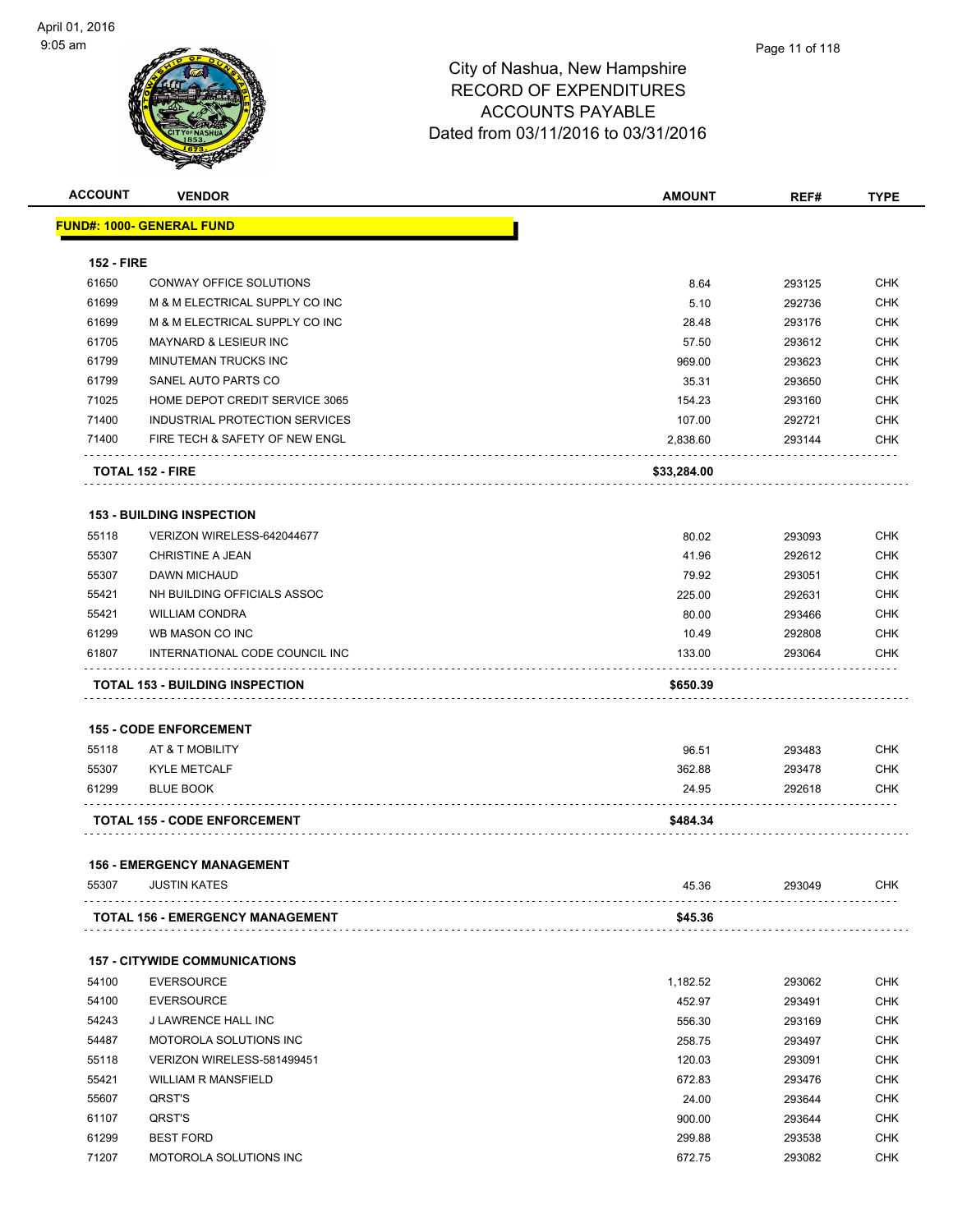-

| )5 am          |                                               | City of Nashua, New Hampshire<br><b>RECORD OF EXPENDITURES</b><br><b>ACCOUNTS PAYABLE</b><br>Dated from 03/11/2016 to 03/31/2016 | Page 12 of 118 |             |
|----------------|-----------------------------------------------|----------------------------------------------------------------------------------------------------------------------------------|----------------|-------------|
| <b>ACCOUNT</b> | <b>VENDOR</b>                                 | <b>AMOUNT</b>                                                                                                                    | REF#           | <b>TYPE</b> |
|                | <u> FUND#: 1000- GENERAL FUND</u>             |                                                                                                                                  |                |             |
|                | <b>TOTAL 157 - CITYWIDE COMMUNICATIONS</b>    | \$5,140.03                                                                                                                       |                |             |
|                | <b>159 - OTHER PUBLIC SAFETY</b>              |                                                                                                                                  |                |             |
| 54835          | PENNICHUCK WATER WORKS INC                    | 220,085.42                                                                                                                       | 293504         | CHK         |
|                | TOTAL 159 - OTHER PUBLIC SAFETY               | \$220,085.42                                                                                                                     |                |             |
|                | <b>160 - PW-ADMIN &amp; ENGINEERING</b>       |                                                                                                                                  |                |             |
| 54100          | <b>EVERSOURCE</b>                             | 5,061.54                                                                                                                         | 292619         | <b>CHK</b>  |
| 54100          | <b>EVERSOURCE</b>                             | 1,197.12                                                                                                                         | 293062         | <b>CHK</b>  |
| 54114          | <b>LIBERTY UTILITIES - NH</b>                 | 641.82                                                                                                                           | 292622         | <b>CHK</b>  |
| 54114          | <b>LIBERTY UTILITIES - NH</b>                 | 144.85                                                                                                                           | 292628         | <b>CHK</b>  |
| 54114          | <b>DIRECT ENERGY BUSINESS</b>                 | 251.73                                                                                                                           | 293132         | <b>CHK</b>  |
| 54141          | PENNICHUCK WATER WORKS INC                    | 61.84                                                                                                                            | 292636         | <b>CHK</b>  |
| 54141          | PENNICHUCK WATER WORKS INC                    | 93.57                                                                                                                            | 293085         | <b>CHK</b>  |
| 54141          | PENNICHUCK WATER WORKS INC                    | 76.43                                                                                                                            | 293504         | <b>CHK</b>  |
| 54280          | <b>WETHERBEE PLUMBING &amp; HEATING</b>       | 182.70                                                                                                                           | 292809         | <b>CHK</b>  |
| 54828          | US BANK EQUIPMENT FINANCE                     | 198.72                                                                                                                           | 292644         | <b>CHK</b>  |
| 55118          | AT & T MOBILITY                               | 182.76                                                                                                                           | 293483         | <b>CHK</b>  |
| 55200          | <b>ASCE MEMBERSHIP</b>                        | 250.00                                                                                                                           | 293060         | <b>CHK</b>  |
| 55400          | NH PUBLIC WORKS ASSOCIATION                   | 55.00                                                                                                                            | 292632         | <b>CHK</b>  |
| 61100          | NEW ENGLAND PAPER & SUPPLY                    | 121.68                                                                                                                           | 292760         | <b>CHK</b>  |
| 61100          | AMAZON                                        | 177.21                                                                                                                           | 293059         | <b>CHK</b>  |
| 61100          | WB MASON CO INC                               | 53.70                                                                                                                            | 293676         | <b>CHK</b>  |
| 61310          | AVSG LP                                       | 190.77                                                                                                                           | 293528         | <b>CHK</b>  |
|                | <b>TOTAL 160 - PW-ADMIN &amp; ENGINEERING</b> | \$8,941.44                                                                                                                       |                |             |

**161 - STREETS**

| 54100 | <b>EVERSOURCE</b>                 | 740.10   | 292619 | <b>CHK</b> |
|-------|-----------------------------------|----------|--------|------------|
| 54100 | <b>EVERSOURCE</b>                 | 3,320.98 | 293062 | <b>CHK</b> |
| 54100 | <b>EVERSOURCE</b>                 | 457.51   | 293491 | <b>CHK</b> |
| 54114 | <b>LIBERTY UTILITIES - NH</b>     | 3,344.89 | 292630 | <b>CHK</b> |
| 54114 | <b>DIRECT ENERGY BUSINESS</b>     | 6,828.16 | 293132 | <b>CHK</b> |
| 54114 | ENERGYNORTH PROPANE               | 511.05   | 293569 | CHK        |
| 54141 | PENNICHUCK WATER WORKS INC        | 722.38   | 293504 | <b>CHK</b> |
| 54207 | <b>WILLIAM LAMBERT</b>            | 236.00   | 293493 | <b>CHK</b> |
| 54207 | <b>ROGER LEVEILLE JR</b>          | 81.00    | 293494 | <b>CHK</b> |
| 54207 | S L DIONNE LANDSCAPING            | 275.00   | 293507 | <b>CHK</b> |
| 54207 | <b>ROY E BRIAND</b>               | 222.00   | 293543 | <b>CHK</b> |
| 54236 | CALLOGIX INC                      | 284.55   | 293115 | <b>CHK</b> |
| 54243 | <b>BLAKE GROUP</b>                | 1,645.29 | 293540 | <b>CHK</b> |
| 54275 | <b>FASTENAL CO</b>                | (107.37) | 292697 | <b>CHK</b> |
| 54280 | STEVE SHUMSKY UNLIMITED DOOR      | 2,862.00 | 293660 | <b>CHK</b> |
| 54600 | <b>BELLETETES INC</b>             | 31.08    | 292667 | <b>CHK</b> |
| 54600 | <b>BOBCAT OF NEW HAMPSHIRE</b>    | 53.36    | 292669 | <b>CHK</b> |
| 54600 | <b>CARPARTS OF NASHUA</b>         | 303.49   | 292674 | <b>CHK</b> |
| 54600 | <b>CHAPPELL TRACTOR SALES INC</b> | 445.00   | 292677 | <b>CHK</b> |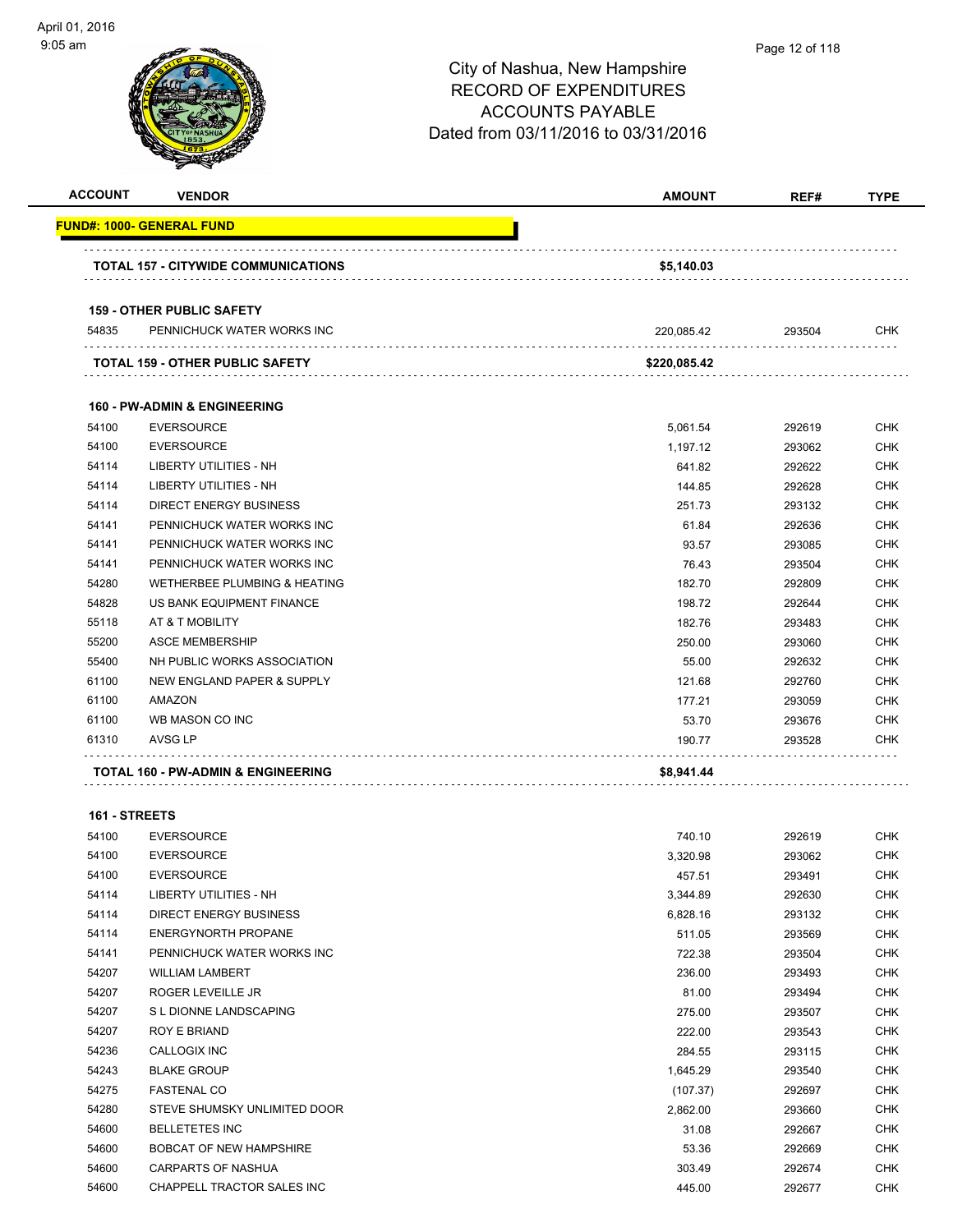| <b>ACCOUNT</b>       | <b>VENDOR</b>                     | <b>AMOUNT</b> | REF#   | <b>TYPE</b> |
|----------------------|-----------------------------------|---------------|--------|-------------|
|                      | <u> FUND#: 1000- GENERAL FUND</u> |               |        |             |
|                      |                                   |               |        |             |
| <b>161 - STREETS</b> |                                   |               |        |             |
| 54600                | DONOVAN EQUIPMENT CO INC          | 1,259.84      | 292690 | <b>CHK</b>  |
| 54600                | EASTERN NE HYDRAULICS INC         | 960.00        | 292693 | <b>CHK</b>  |
| 54600                | FELIX A MARINO CO INC             | 72.65         | 292698 | <b>CHK</b>  |
| 54600                | FREIGHTLINER OF NH INC            | 99.50         | 292699 | <b>CHK</b>  |
| 54600                | <b>FUTURE SUPPLY CO</b>           | 114.22        | 292700 | <b>CHK</b>  |
| 54600                | <b>GRANITE STATE GLASS</b>        | 464.00        | 292706 | <b>CHK</b>  |
| 54600                | <b>HOWARD P FAIRFIELD LLC</b>     | 380.54        | 292716 | <b>CHK</b>  |
| 54600                | LIBERTY INTNL TRUCKS OF NH LLC    | 349.80        | 292735 | <b>CHK</b>  |
| 54600                | NAPA AUTO PARTS                   | 251.48        | 292751 | <b>CHK</b>  |
| 54600                | NEW ENGLAND KENWORTH              | 169.75        | 292759 | CHK         |
| 54600                | RAY-TECH INFRARED CORP            | 946.84        | 292781 | CHK         |
| 54600                | SANEL AUTO PARTS CO               | 66.70         | 292787 | <b>CHK</b>  |
| 54600                | DONOVAN SPRING CO INC             | 56.64         | 293134 | CHK         |
| 54600                | HOWARD P FAIRFIELD LLC            | 724.40        | 293162 | <b>CHK</b>  |
| 54600                | <b>B-B CHAIN INC</b>              | 623.00        | 293531 | CHK         |
| 54600                | <b>BELLETETES INC</b>             | 10.74         | 293535 | <b>CHK</b>  |
| 54600                | <b>BOBCAT OF NEW HAMPSHIRE</b>    | 73.48         | 293541 | <b>CHK</b>  |
| 54600                | <b>CAMEROTA TRUCK PARTS</b>       | 4,965.00      | 293545 | <b>CHK</b>  |
| 54600                | <b>CARPARTS OF NASHUA</b>         | 89.86         | 293547 | <b>CHK</b>  |
| 54600                | FREIGHTLINER OF NH INC            | 106.34        | 293574 | <b>CHK</b>  |
| 54600                | HOWARD P FAIRFIELD LLC            | 643.41        | 293588 | CHK         |
| 54600                | LIBERTY INTNL TRUCKS OF NH LLC    | 1,589.30      | 293602 | <b>CHK</b>  |
| 54600                | <b>MILL METALS CORP</b>           | 650.00        | 293622 | <b>CHK</b>  |
| 54600                | NAPA AUTO PARTS                   | 246.83        | 293625 | <b>CHK</b>  |
| 54600                | NUERA TRANSPORT INC               | 138.33        | 293635 | <b>CHK</b>  |
| 54600                | PINE MOTOR PARTS                  | 86.53         | 293642 | <b>CHK</b>  |
| 54600                | SANEL AUTO PARTS CO               | 395.79        | 293652 | <b>CHK</b>  |
| 54828                | US BANK EQUIPMENT FINANCE         | 109.70        | 292643 | <b>CHK</b>  |
| 55118                | AT & T MOBILITY                   | 226.43        | 293483 | <b>CHK</b>  |
| 61107                | ALECS SHOE STORE INC              | 300.00        | 292652 | <b>CHK</b>  |
| 61107                | UNIFIRST CORPORATION              | 403.43        | 292805 | <b>CHK</b>  |
| 61107                | UNIFIRST CORPORATION              | 373.43        | 293229 | <b>CHK</b>  |
| 61107                | UNIFIRST CORPORATION              | 403.63        | 293670 | <b>CHK</b>  |
| 61166                | <b>BOT L GAS INC</b>              | 317.50        | 292670 | <b>CHK</b>  |
| 61166                | AIRGAS USA LLC                    | 89.92         | 293097 | <b>CHK</b>  |
| 61166                | <b>BOT L GAS INC</b>              | 63.50         | 293542 | <b>CHK</b>  |
| 61299                | <b>BELLETETES INC</b>             | 22.49         | 292667 | CHK         |
| 61299                | HOME DEPOT CREDIT SERVICE 3065    | 69.44         | 292714 | CHK         |
| 61299                | <b>BASS FIRST AID SERVICE</b>     | 315.20        | 293103 | <b>CHK</b>  |
| 61299                | <b>BELLETETES INC</b>             | 121.28        | 293535 | CHK         |
| 61299                | R WHITE EQUIPMENT CENTER INC      | 28.00         | 293646 | CHK         |
| 61300                | DENNIS K BURKE INC                | 11,418.53     | 293131 | <b>CHK</b>  |
| 61310                | AVSG LP                           | 927.09        | 293528 | CHK         |
| 61507                | <b>BROX INDUSTRIES INC</b>        | 1,244.24      | 293113 | <b>CHK</b>  |
| 61514                | <b>EASTERN MINERALS INC</b>       | 31,286.82     | 292692 | <b>CHK</b>  |
| 61514                | <b>GRANITE STATE MINERAL INC</b>  | 26,039.81     | 292707 | CHK         |
| 61514                | <b>EASTERN MINERALS INC</b>       | 20,603.92     | 293137 | CHK         |
| 61514                | <b>GRANITE STATE MINERAL INC</b>  | 34,473.85     | 293152 | CHK         |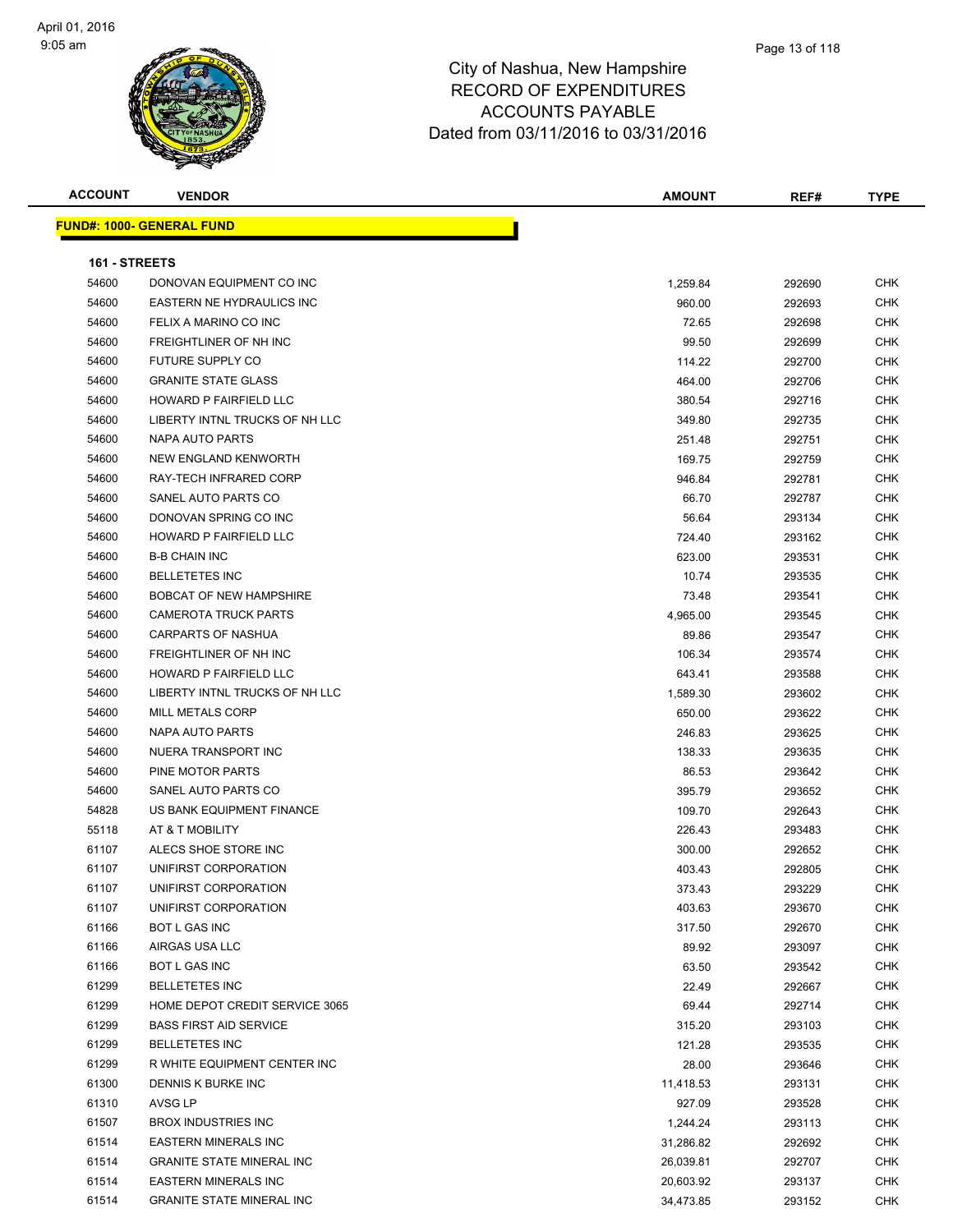

| <b>ACCOUNT</b> | <b>VENDOR</b>                     | <b>AMOUNT</b> | REF#   | <b>TYPE</b> |
|----------------|-----------------------------------|---------------|--------|-------------|
|                | <u> FUND#: 1000- GENERAL FUND</u> |               |        |             |
| 161 - STREETS  |                                   |               |        |             |
| 61514          | <b>EASTERN MINERALS INC</b>       | 5,248.58      | 293566 | <b>CHK</b>  |
| 61521          | F L MERRILL CONSTRUCTION, INC.    | 874.39        | 293146 | <b>CHK</b>  |
| 61542          | PERMA LINE CORP OF NEW ENGLAND    | 153.10        | 293641 | <b>CHK</b>  |
| 61556          | <b>FASTENAL CO</b>                | (99.82)       | 292697 | <b>CHK</b>  |
| 61560          | <b>BELLETETES INC</b>             | 5.95          | 292667 | <b>CHK</b>  |
| 61560          | HOME DEPOT CREDIT SERVICE 3065    | 519.25        | 292714 | <b>CHK</b>  |
| 61705          | <b>MAYNARD &amp; LESIEUR INC</b>  | 1,589.00      | 292739 | <b>CHK</b>  |
| 61705          | MAYNARD & LESIEUR INC             | 828.20        | 293613 | <b>CHK</b>  |
| 61705          | NUERA TRANSPORT INC               | 75.50         | 293635 | <b>CHK</b>  |
| 61709          | SANEL AUTO PARTS CO               | 15.99         | 292787 | <b>CHK</b>  |
| 61709          | <b>G H BERLIN WINDWARD</b>        | 428.11        | 293147 | <b>CHK</b>  |
| 61709          | NAPA AUTO PARTS                   | 55.47         | 293625 | <b>CHK</b>  |
| 61799          | <b>BELLETETES INC</b>             | 12.59         | 292667 | <b>CHK</b>  |
| 61799          | <b>CARPARTS OF NASHUA</b>         | 36.64         | 292674 | <b>CHK</b>  |
| 61799          | <b>FASTENAL CO</b>                | 24.40         | 292697 | <b>CHK</b>  |
| 61799          | NAPA AUTO PARTS                   | 106.12        | 292751 | <b>CHK</b>  |
| 61799          | NUERA TRANSPORT INC               | 18.69         | 292765 | <b>CHK</b>  |
| 61799          | <b>NAPA AUTO PARTS</b>            | 69.65         | 293625 | <b>CHK</b>  |
| 61799          | SANEL AUTO PARTS CO               | 40.18         | 293652 | <b>CHK</b>  |
| 71025          | <b>BELLETETES INC</b>             | 119.99        | 292667 | <b>CHK</b>  |
| 71025          | <b>FASTENAL CO</b>                | 44.90         | 292697 | <b>CHK</b>  |
| 71025          | <b>GMS HYDRAULICS INC</b>         | 174.00        | 292703 | <b>CHK</b>  |
| 71025          | NAPA AUTO PARTS                   | 4.29          | 292751 | <b>CHK</b>  |
| 71025          | <b>FASTENAL CO</b>                | 53.09         | 293142 | <b>CHK</b>  |
| 71025          | <b>NAPA AUTO PARTS</b>            | 21.60         | 293625 | <b>CHK</b>  |
| 71999          | <b>GMS HYDRAULICS INC</b>         | 545.00        | 292703 | <b>CHK</b>  |
| 71999          | <b>SNAP ON TOOLS</b>              | 155.00        | 292791 | <b>CHK</b>  |
| 71999          | AMERICAN TANK MANAGEMENT INC      | 890.00        | 293526 | <b>CHK</b>  |
| 71999          | <b>GMS HYDRAULICS INC</b>         | 465.62        | 293578 | <b>CHK</b>  |
| 71999          | MASS CRANE & HOIST SERVICE INC    | 454.20        | 293609 | <b>CHK</b>  |
|                | TOTAL 161 - STREETS               | \$179,559.33  |        |             |

#### **162 - STREET LIGHTING**

| 54100<br>54100 | EVERSOURCE<br>EVERSOURCE           | 41179<br>257.68 | 292619<br>293062 | <b>CHK</b><br><b>CHK</b> |
|----------------|------------------------------------|-----------------|------------------|--------------------------|
|                |                                    |                 |                  |                          |
|                | <b>TOTAL 162 - STREET LIGHTING</b> | \$669.47        |                  |                          |

**166 - PARKING LOTS**

| 54100 | <b>EVERSOURCE</b>            | 2.257.24 | 292619 | <b>CHK</b> |
|-------|------------------------------|----------|--------|------------|
| 54100 | <b>EVERSOURCE</b>            | 722.79   | 293062 | <b>CHK</b> |
| 54141 | PENNICHUCK WATER WORKS INC   | 72.08    | 293085 | <b>CHK</b> |
| 54207 | THE DOTY GROUP INC           | 1.125.00 | 293561 | <b>CHK</b> |
| 54280 | PAUL JARRY PLUMBING. HEATING | 85.00    | 293202 | <b>CHK</b> |
| 54487 | BOBCAT OF NEW HAMPSHIRE      | 1.124.03 | 293110 | <b>CHK</b> |
| 54487 | MAYNARD & LESIEUR INC        | 26.75    | 293614 | <b>CHK</b> |
| 54487 | NAPA AUTO PARTS              | 41.80    | 293627 | <b>CHK</b> |
|       |                              |          |        |            |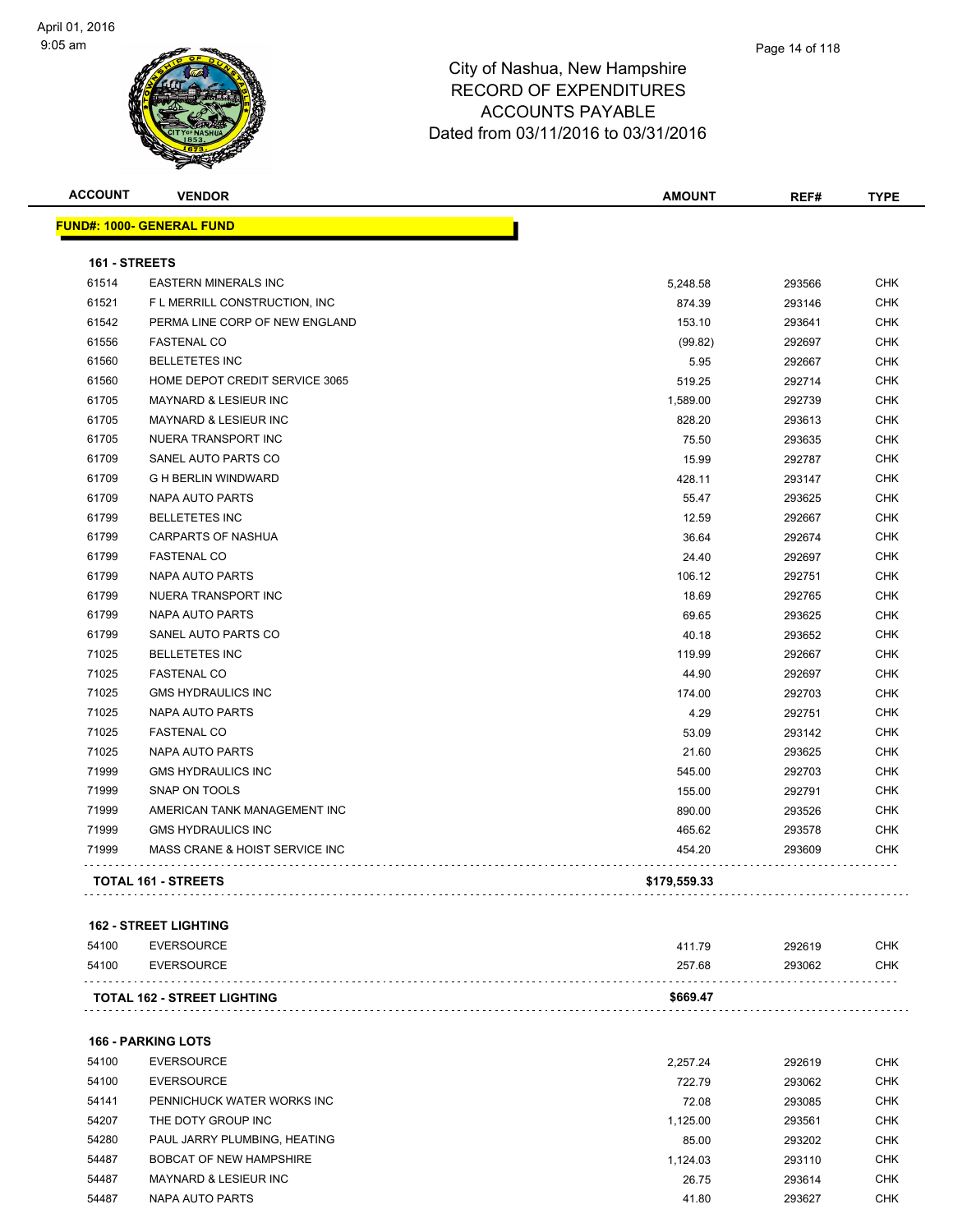| <b>ACCOUNT</b> | <b>VENDOR</b>                             | <b>AMOUNT</b> | REF#   | <b>TYPE</b> |
|----------------|-------------------------------------------|---------------|--------|-------------|
|                | <u> FUND#: 1000- GENERAL FUND</u>         |               |        |             |
|                | <b>166 - PARKING LOTS</b>                 |               |        |             |
| 54600          | NAPA AUTO PARTS                           | 32.93         | 293191 | <b>CHK</b>  |
| 55100          | <b>CALE AMERICA</b>                       | 1,040.00      | 293114 | <b>CHK</b>  |
| 55699          | UNITED SITE SERVICES NORTHEAST            | 54.97         | 292806 | CHK         |
| 55699          | <b>CALE AMERICA</b>                       | 400.00        | 293114 | CHK         |
| 61307          | CITY OF NASHUA/TAX COLLECTORS             | 53.73         | 292608 | CHK         |
|                | TOTAL 166 - PARKING LOTS                  | \$7,036.32    |        |             |
|                | <b>171 - COMMUNITY SERVICES</b>           |               |        |             |
| 54100          | <b>EVERSOURCE</b>                         | 1,166.61      | 292619 | CHK         |
| 54141          | PENNICHUCK WATER WORKS INC                | 420.23        | 293085 | <b>CHK</b>  |
| 54828          | US BANK EQUIPMENT FINANCE                 | 339.00        | 293090 | CHK         |
| 61100          | <b>AMAZON</b>                             | 581.97        | 293059 | CHK         |
| 61100          | WB MASON CO INC                           | 292.73        | 293676 | <b>CHK</b>  |
| 61135          | <b>ALPHAGRAPHICS</b>                      | 404.34        | 293524 | CHK         |
| 68320          | NASHUA YOUTH COUNCIL                      | 869.36        | 292814 | CHK         |
|                | <b>TOTAL 171 - COMMUNITY SERVICES</b>     | \$4,074.24    |        |             |
|                | <b>172 - COMMUNITY HEALTH</b>             |               |        |             |
| 55307          | <b>JACQUELINE AGUILAR</b>                 | 294.22        | 292607 | <b>CHK</b>  |
| 55307          | <b>KAYLA O'BRIEN</b>                      | 92.00         | 292613 | CHK         |
| 55307          | <b>JACQUELINE AGUILAR</b>                 | 58.32         | 293042 | CHK         |
| 55421          | <b>JSI RESEARCH &amp; TRAINING</b>        | 70.00         | 292621 | CHK         |
| 55421          | JSI RESEARCH & TRAINING /                 | 70.00         | 293066 | CHK         |
| 55699          | ALEXANDER GRANOK MD                       | 900.00        | 292709 | <b>CHK</b>  |
| 61144          | SMITH MEDICAL PARTNERS LLC                | 340.40        | 293656 | CHK         |
|                | <b>TOTAL 172 - COMMUNITY HEALTH</b>       | \$1,824.94    |        |             |
|                | <b>173 - ENVIRONMENTAL HEALTH</b>         |               |        |             |
| 54487          | <b>EMD MILLIPORE CORPORATION</b>          | 45.00         | 293138 | CHK         |
| 55421          | <b>RENE BEAUDOIN</b>                      | 59.95         | 293105 | CHK         |
| 55421          | <b>COURTNEY MARRS</b>                     | 50.00         | 293608 | <b>CHK</b>  |
| 61149          | <b>IDEXX DISTRIBUTION INC</b>             | 1,437.92      | 292719 | <b>CHK</b>  |
| 61149          | EMD MILLIPORE CORPORATION                 | 679.15        | 293138 | CHK         |
| 61149          | <b>IDEXX DISTRIBUTION INC</b>             | 358.98        | 293165 | CHK         |
| 61149          | TAYLOR TECHNOLOGIES INC                   | 212.10        | 293223 | CHK         |
| 61149          | <b>BAILEYS TEST STRIPS &amp; THERMOME</b> | 264.00        | 293532 | CHK         |
| 61149          | <b>TAYLOR TECHNOLOGIES INC</b>            | 79.17         | 293664 | <b>CHK</b>  |
|                | TOTAL 173 - ENVIRONMENTAL HEALTH          | \$3,186.27    |        |             |

| 55307 | <b>ROBERT MACK</b> | 89.06 | 292614 | <b>CHK</b> |
|-------|--------------------|-------|--------|------------|
| 55307 | <b>ROBERT MACK</b> | 48.70 | 293475 | <b>CHK</b> |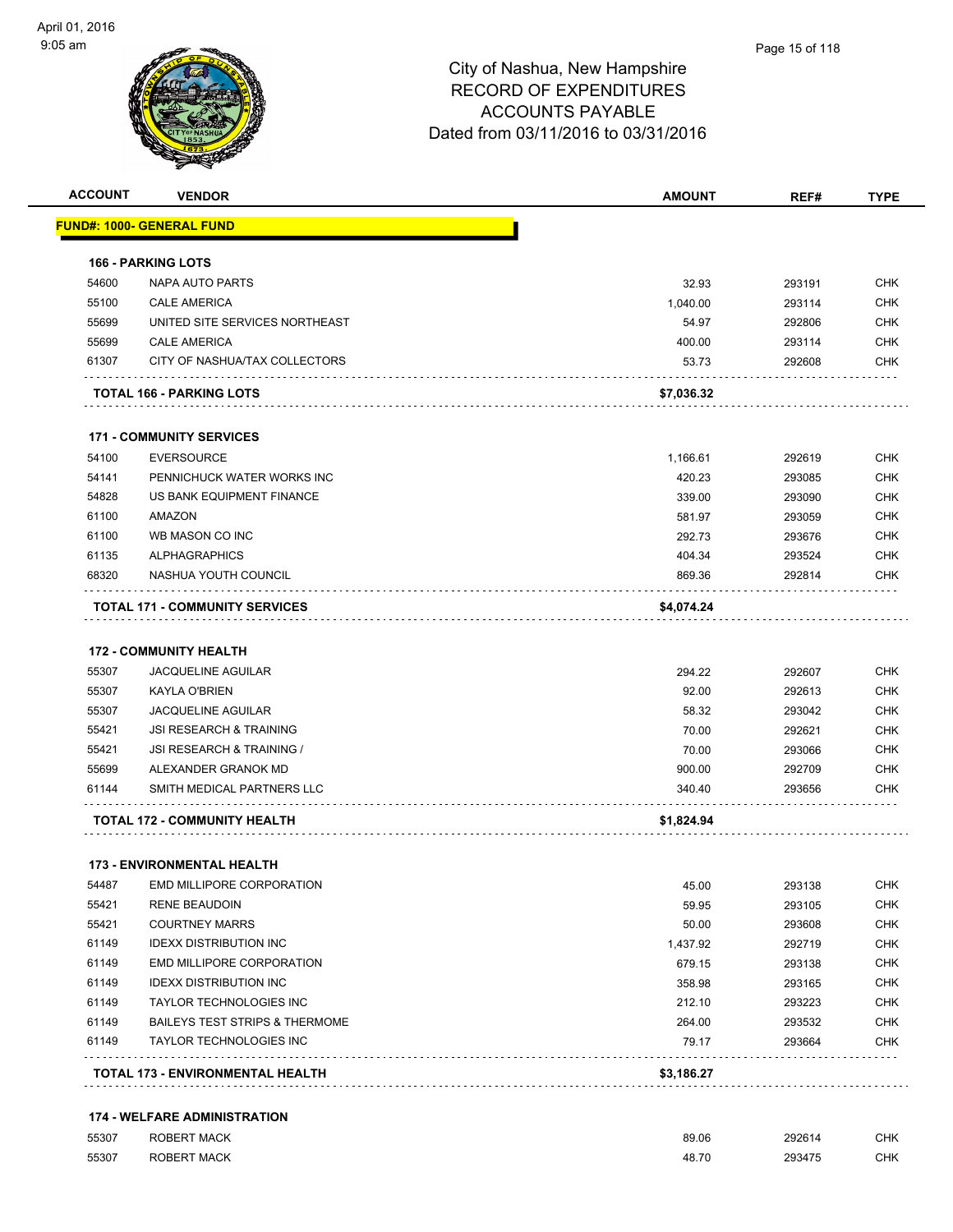

#### Page 16 of 118

| <b>ACCOUNT</b> | <b>VENDOR</b>                             | <b>AMOUNT</b> | REF#   | <b>TYPE</b> |
|----------------|-------------------------------------------|---------------|--------|-------------|
|                | <u> FUND#: 1000- GENERAL FUND</u>         |               |        |             |
|                | <b>TOTAL 174 - WELFARE ADMINISTRATION</b> | \$137.76      |        |             |
|                |                                           |               |        |             |
|                | <b>175 - WELFARE ASSISTANCE</b>           |               |        |             |
| 55810          | 188 CONCORD ST LLC                        | 1,920.47      | 292983 | <b>CHK</b>  |
| 55810          | 23-25 TEMPLE ST REALTY LLC                | 700.00        | 292984 | <b>CHK</b>  |
| 55810          | <b>COUNTRY BARN MOTEL</b>                 | 1,933.03      | 292985 | <b>CHK</b>  |
| 55810          | <b>LAMERAND ENTERPRISES</b>               | 730.00        | 292986 | <b>CHK</b>  |
| 55810          | <b>MIN PIN PROPERTIES</b>                 | 605.40        | 292988 | <b>CHK</b>  |
| 55810          | <b>NALPATHU LLC</b>                       | 750.00        | 292989 | <b>CHK</b>  |
| 55810          | THE FRONT DOOR AGENCY INC                 | 360.00        | 292990 | <b>CHK</b>  |
| 55810          | <b>ROBERT TREITEL</b>                     | 272.00        | 292991 | <b>CHK</b>  |
| 55810          | <b>MARGARET VICENTE</b>                   | 332.99        | 292992 | <b>CHK</b>  |
| 55810          | 188 CONCORD ST LLC                        | 667.90        | 293416 | <b>CHK</b>  |
| 55810          | 23-25 TEMPLE ST REALTY LLC                | 660.00        | 293417 | <b>CHK</b>  |
| 55810          | CANTERBURY APARTMENTS                     | 842.58        | 293419 | <b>CHK</b>  |
| 55810          | <b>COUNTRY BARN MOTEL</b>                 | 667.89        | 293420 | <b>CHK</b>  |
| 55810          | <b>ANIL D'SILVA</b>                       | 195.00        | 293422 | <b>CHK</b>  |
| 55810          | <b>DAVID LATTI</b>                        | 760.00        | 293423 | <b>CHK</b>  |
| 55810          | 82 WEST HOLLIS ST LLC                     | 600.00        | 293842 | <b>CHK</b>  |
| 55810          | CAYMAN REALTY LLC                         | 1,050.00      | 293843 | <b>CHK</b>  |
| 55810          | <b>CLOCKTOWER PLACE</b>                   | 785.87        | 293844 | <b>CHK</b>  |
| 55810          | <b>TERRY DAKIN</b>                        | 183.85        | 293845 | <b>CHK</b>  |
| 55810          | <b>LSB LIMITED PARTNERSHIP</b>            | 1,088.00      | 293846 | <b>CHK</b>  |
| 55810          | OLIVER W HAYES JR                         | 650.00        | 293847 | <b>CHK</b>  |
| 55812          | RITE AID ACCT#1009804                     | 2,638.43      | 293848 | <b>CHK</b>  |
| 55814          | <b>LIBERTY UTILITIES</b>                  | 250.00        | 293415 | <b>CHK</b>  |
| 55816          | MARKET BASKET ACCT 2589096                | 251.03        | 292987 | <b>CHK</b>  |
| 55818          | MARKET BASKET ACCT 2589096                | 52.68         | 292987 | <b>CHK</b>  |
| 55820          | ANCTIL ROCHETTE FUNERAL HOME              | 750.00        | 293418 | <b>CHK</b>  |
| 55820          | <b>CREMATION SOCIETY OF NH</b>            | 750.00        | 293421 | <b>CHK</b>  |
|                |                                           |               |        |             |
|                | TOTAL 175 - WELFARE ASSISTANCE            | \$20,447.12   |        |             |
|                | <b>177 - PARKS &amp; RECREATION</b>       |               |        |             |
| 54100          | <b>EVERSOURCE</b>                         | 153.84        | 292619 | <b>CHK</b>  |
| 54100          | <b>EVERSOURCE</b>                         | 6,997.11      | 293062 | <b>CHK</b>  |

| <b>04100</b> | EVERSUURUE                         | 0,997.11 | 293062 | UHN        |
|--------------|------------------------------------|----------|--------|------------|
| 54100        | <b>EVERSOURCE</b>                  | 4,056.63 | 293491 | <b>CHK</b> |
| 54114        | LIBERTY UTILITIES - NH             | 51.46    | 293073 | <b>CHK</b> |
| 54114        | LIBERTY UTILITIES - NH             | 519.58   | 293081 | <b>CHK</b> |
| 54114        | DIRECT ENERGY BUSINESS             | 925.58   | 293132 | <b>CHK</b> |
| 54141        | PENNICHUCK WATER WORKS INC         | 186.01   | 292636 | <b>CHK</b> |
| 54141        | PENNICHUCK WATER WORKS INC         | 187.14   | 293085 | <b>CHK</b> |
| 54141        | PENNICHUCK WATER WORKS INC         | 246.76   | 293504 | <b>CHK</b> |
| 54253        | PIONEER TREE SERVICE LLC           | 1,750.00 | 292775 | <b>CHK</b> |
| 54253        | PIONEER TREE SERVICE LLC           | 1,600.00 | 293205 | <b>CHK</b> |
| 54280        | <b>BELLETETES INC</b>              | 156.45   | 292667 | <b>CHK</b> |
| 54280        | <b>BSN SPORTS LLC</b>              | 577.73   | 292672 | <b>CHK</b> |
| 54280        | <b>CUSTOM COATING TECHNOLOGIES</b> | 630.94   | 292684 | <b>CHK</b> |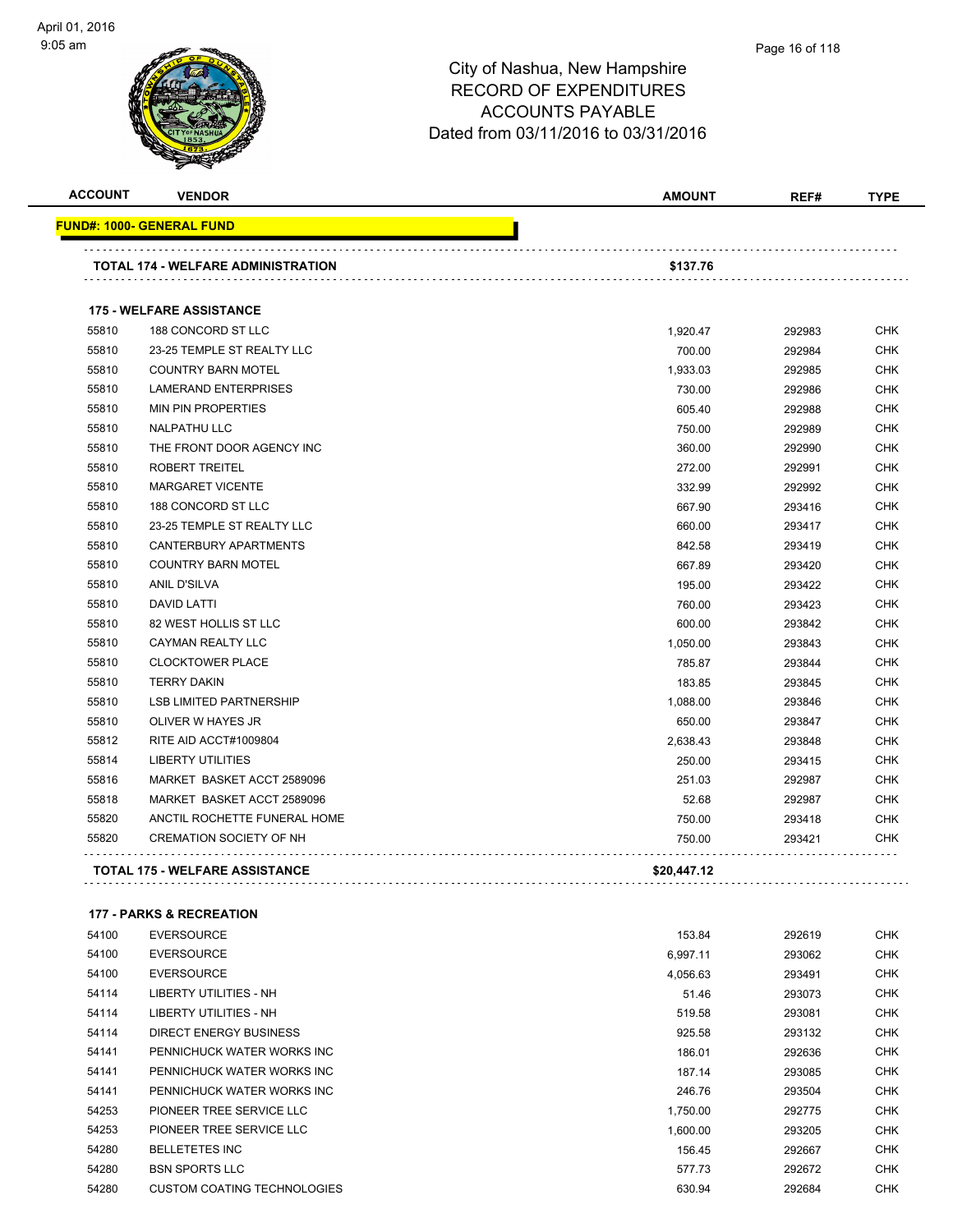

| <b>ACCOUNT</b> | <b>VENDOR</b>                         | <b>AMOUNT</b> | REF#   | TYPE       |
|----------------|---------------------------------------|---------------|--------|------------|
|                | <u> FUND#: 1000- GENERAL FUND</u>     |               |        |            |
|                |                                       |               |        |            |
|                | <b>177 - PARKS &amp; RECREATION</b>   |               |        |            |
| 54280          | <b>FASTENAL CO</b>                    | 138.86        | 292697 | <b>CHK</b> |
| 54280          | GATE CITY FENCE CO INC                | 650.00        | 292701 | <b>CHK</b> |
| 54280          | HOME DEPOT CREDIT SERVICE 3065        | 628.39        | 292714 | <b>CHK</b> |
| 54280          | M & M ELECTRICAL SUPPLY CO INC        | 99.55         | 292736 | <b>CHK</b> |
| 54280          | PIONEER TREE SERVICE LLC              | 850.00        | 292775 | <b>CHK</b> |
| 54280          | <b>BELLETETES INC</b>                 | 322.20        | 293106 | <b>CHK</b> |
| 54280          | <b>BOT L GAS INC</b>                  | 147.79        | 293111 | <b>CHK</b> |
| 54280          | COUSINEAU FOREST PRODUCTS             | 1,025.00      | 293127 | CHK        |
| 54280          | THE DIRT DOCTORS LLC                  | 1,800.00      | 293133 | <b>CHK</b> |
| 54280          | HOME DEPOT CREDIT SERVICE 3065        | 250.99        | 293160 | <b>CHK</b> |
| 54280          | NASHUA WALLPAPER & PAINT CO           | 224.65        | 293193 | <b>CHK</b> |
| 54280          | <b>B &amp; S LOCKSMITHS INC</b>       | 316.87        | 293530 | <b>CHK</b> |
| 54280          | <b>BANNER SYSTEMS OF MASSACHUSETT</b> | 308.60        | 293534 | <b>CHK</b> |
| 54280          | <b>FASTENAL CO</b>                    | 137.14        | 293571 | <b>CHK</b> |
| 54280          | HOME DEPOT CREDIT SERVICE 3065        | 1,012.07      | 293585 | <b>CHK</b> |
| 54280          | NASHUA WALLPAPER & PAINT CO           | 152.16        | 293629 | <b>CHK</b> |
| 54280          | SIMPLEX GRINNELL                      | 662.00        | 293655 | <b>CHK</b> |
| 54487          | FREIGHTLINER OF NH INC                | 156.57        | 292699 | <b>CHK</b> |
| 54487          | LEMELIN ENVIRONMENTAL SERVICES        | 1,902.11      | 292734 | CHK        |
| 54487          | LIBERTY INTNL TRUCKS OF NH LLC        | 27.34         | 292735 | <b>CHK</b> |
| 54600          | <b>MHQ MUNICIPAL VEHICLES</b>         | 315.00        | 292745 | CHK        |
| 54600          | NASHUA OUTDOOR POWER EQUIPMENT        | 16.57         | 292756 | <b>CHK</b> |
| 54821          | <b>BALCOM BROS INC</b>                | 676.96        | 292665 | <b>CHK</b> |
| 54821          | UNITED SITE SERVICES NORTHEAST        | 54.97         | 292806 | CHK        |
| 54821          | UNITED SITE SERVICES NORTHEAST        | 54.97         | 293672 | CHK        |
| 54828          | US BANK EQUIPMENT FINANCE             | 83.85         | 293090 | CHK        |
| 55118          | AT & T MOBILITY                       | 202.37        | 293483 | <b>CHK</b> |
| 55642          | <b>BRIAN SORAGHAN</b>                 | 450.00        | 292971 | <b>CHK</b> |
| 55642          | <b>KEVIN COYLE</b>                    | 1,155.00      | 292972 | CHK        |
| 55642          | <b>GERALD GADBOIS</b>                 | 700.00        | 292973 | CHK        |
| 55642          | <b>JAMES BELANGER</b>                 | 110.00        | 292974 | CHK        |
| 55642          | RONALD SEVIGNY                        | 2,835.00      | 292975 | <b>CHK</b> |
| 55642          | JOHN C COLLINS                        | 525.00        | 293390 | <b>CHK</b> |
| 55642          | <b>GERALD GADBOIS</b>                 | 480.00        | 293391 | <b>CHK</b> |
| 55642          | <b>JAMES BELANGER</b>                 | 66.00         | 293392 | CHK        |
| 55642          | <b>TIMOTHY KLEIN</b>                  | 75.00         | 293394 | <b>CHK</b> |
| 55642          | SEAN-MICHAEL LANG                     | 225.00        | 293395 | <b>CHK</b> |
| 55642          | DAVE MANSOR                           | 735.00        | 293396 | <b>CHK</b> |
| 55642          | <b>JONATHAN R MATTE</b>               | 438.00        | 293397 | <b>CHK</b> |
| 55642          | <b>BRIAN OLSEN</b>                    | 615.00        | 293398 | CHK        |
| 55642          | KENNETH W SINCLAIR                    | 110.00        | 293400 | <b>CHK</b> |
| 55642          | <b>BRUCE SMITH</b>                    | 100.00        | 293401 | <b>CHK</b> |
| 55660          | ATLAS PYROVISION ENTERTAINMENT        | 4,350.00      | 293485 | <b>CHK</b> |
| 61110          | ALECS SHOE STORE INC                  | 110.00        | 293099 | <b>CHK</b> |
| 61128          | HUDSON TROPHY CO                      | 3,000.00      | 292718 | <b>CHK</b> |
| 61299          | HOME DEPOT CREDIT SERVICE 3065        | 46.08         | 292714 | <b>CHK</b> |
| 61299          | HUDSON SMALL ENGINE                   | 45.00         | 293163 | <b>CHK</b> |
| 61299          | HOME DEPOT CREDIT SERVICE 3065        | 51.59         | 293585 | <b>CHK</b> |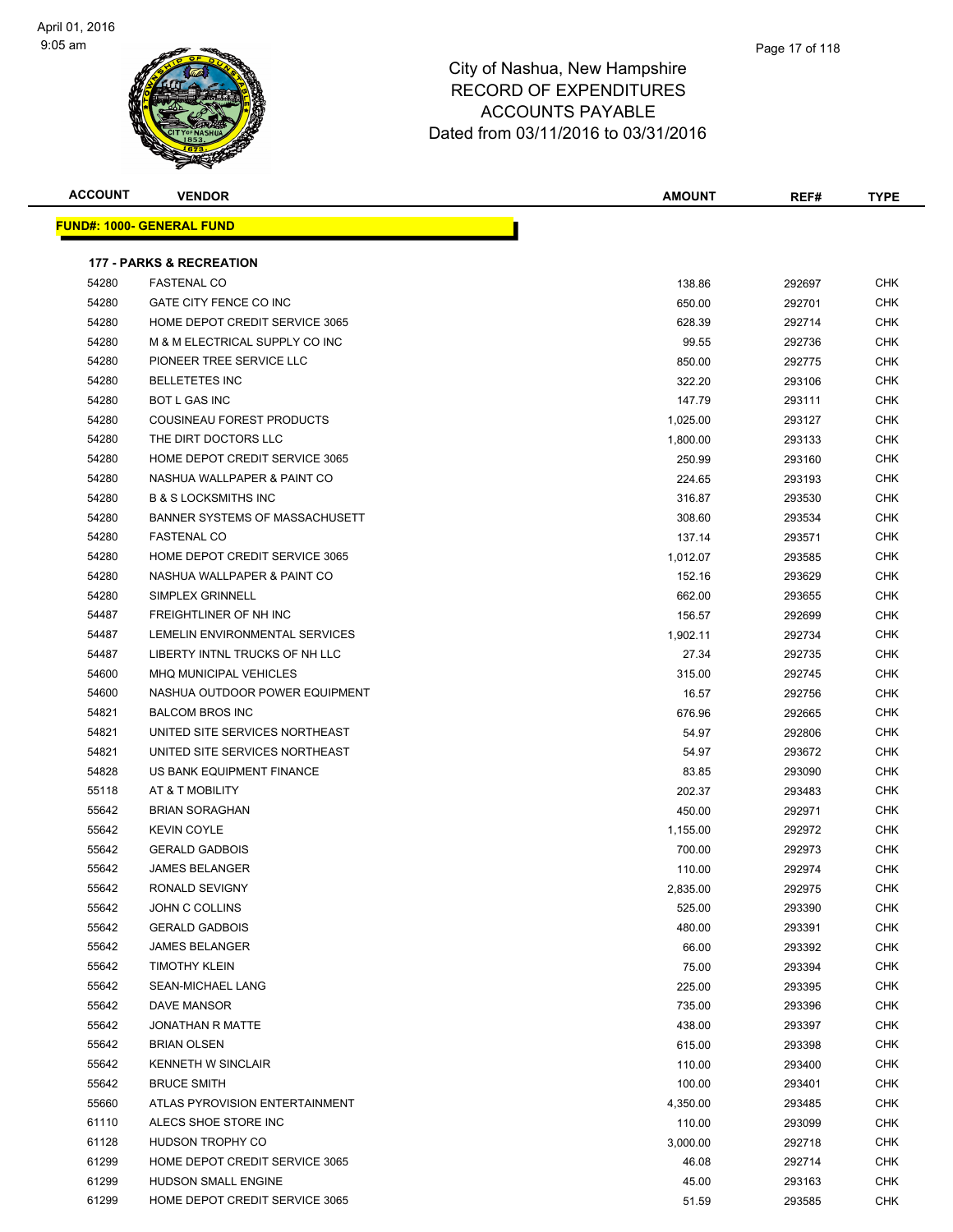**FUND#:** 



#### City of Nashua, New Hampshire RECORD OF EXPENDITURES ACCOUNTS PAYABLE Dated from 03/11/2016 to 03/31/2016

| ACCOUNT       | <b>VENDOR</b>                             | <b>AMOUNT</b> | REF#   | <b>TYPE</b> |
|---------------|-------------------------------------------|---------------|--------|-------------|
|               | <u> JND#: 1000- GENERAL FUND</u>          |               |        |             |
|               | <b>177 - PARKS &amp; RECREATION</b>       |               |        |             |
| 61299         | SOUTHWORTH-MILTON INC                     | 335.98        | 293658 | <b>CHK</b>  |
| 61310         | AVSG LP                                   | 966.99        | 293528 | <b>CHK</b>  |
| 61428         | HOME DEPOT CREDIT SERVICE 3065            | 102.38        | 292714 | <b>CHK</b>  |
| 61705         | <b>MAYNARD &amp; LESIEUR INC</b>          | 498.64        | 293182 | <b>CHK</b>  |
| 61799         | <b>CARPARTS OF NASHUA</b>                 | 263.98        | 292674 | <b>CHK</b>  |
| 61799         | NAPA AUTO PARTS                           | 86.01         | 292753 | <b>CHK</b>  |
| 61799         | NAPA AUTO PARTS                           | 23.51         | 293190 | <b>CHK</b>  |
| 61799         | <b>CARPARTS OF NASHUA</b>                 | 79.22         | 293547 | <b>CHK</b>  |
| 61799         | MACMULKIN CHEVROLET INC                   | 246.43        | 293606 | <b>CHK</b>  |
| 71025         | HOME DEPOT CREDIT SERVICE 3065            | 195.56        | 292714 | <b>CHK</b>  |
| 71025         | HOME DEPOT CREDIT SERVICE 3065            | 44.03         | 293160 | <b>CHK</b>  |
| 71999         | <b>HUDSON SMALL ENGINE</b>                | 60.00         | 292717 | CHK         |
|               | <b>TOTAL 177 - PARKS &amp; RECREATION</b> | \$49,380.61   |        |             |
|               |                                           |               |        |             |
| 179 - LIBRARY |                                           |               |        |             |
| 54100         | <b>EVERSOURCE</b>                         | 5,709.06      | 293491 | <b>CHK</b>  |
| 54114         | LIBERTY UTILITIES - NH                    | 1,033.87      | 292625 | <b>CHK</b>  |
| 54141         | PENNICHUCK WATER WORKS INC                | 321.18        | 292636 | <b>CHK</b>  |
| 54280         | <b>PIANOARTS INC</b>                      | 99.00         | 292773 | <b>CHK</b>  |
| 54280         | <b>GRANITE GROUP</b>                      | 617.90        | 293581 | <b>CHK</b>  |
| 54280         | HOME DEPOT CREDIT SERVICE 3065            | 14.91         | 293585 | <b>CHK</b>  |
| 54428         | COMCAST CABLE COMMUNICATIONS I            | 189.85        | 293489 | <b>CHK</b>  |
| 54428         | NEW HAMPSHIRE STATE LIBRARY               | 15.00         | 293633 | <b>CHK</b>  |
| 55109         | AT & T MOBILITY                           | 32.52         | 293483 | <b>CHK</b>  |
| 55200         | NHLA                                      | 70.00         | 292635 | <b>CHK</b>  |
| 55300         | <b>JENNIFER MCCORMACK</b>                 | 469.96        | 293050 | <b>CHK</b>  |
| 55400         | <b>JENNIFER MCCORMACK</b>                 | 360.00        | 293050 | <b>CHK</b>  |
| 55607         | UNITED PARCEL SERVICE                     | 4.37          | 292640 | <b>CHK</b>  |
| 55607         | PITNEY BOWES GLOBAL FIN SRVS              | 286.44        | 293086 | <b>CHK</b>  |
| 61100         | HOLLINGER METAL EDGE INC                  | 66.58         | 293159 | <b>CHK</b>  |
| 61299         | <b>DEMCO</b>                              | 666.97        | 292687 | <b>CHK</b>  |
| 61299         | <b>DEMCO</b>                              | 104.30        | 293559 | <b>CHK</b>  |
| 61299         | <b>GENERAL BOOK COVERS</b>                | 356.00        | 293576 | <b>CHK</b>  |
| 61428         | NEW ENGLAND PAPER & SUPPLY                | 340.12        | 293196 | <b>CHK</b>  |
| 61807         | <b>BAKER &amp; TAYLOR</b>                 | 563.64        | 292664 | <b>CHK</b>  |
| 61807         | <b>INGRAM LIBRARY SERVICES</b>            | 144.96        | 292722 | <b>CHK</b>  |
| 61807         | MULTICULTURAL BOOKS & VIDEOS              | 21.95         | 292749 | <b>CHK</b>  |
| 61807         | <b>SIMON &amp; SCHUSTER</b>               | 17.64         | 292789 | <b>CHK</b>  |
| 61807         | WORLD BOOK SCHOOL & LIBRARY               | 899.00        | 292812 | <b>CHK</b>  |
| 61807         | AMAZON                                    | 39.33         | 293059 | <b>CHK</b>  |
| 61807         | <b>BAKER &amp; TAYLOR</b>                 | 1,282.77      | 293102 | <b>CHK</b>  |

 INGRAM LIBRARY SERVICES 983.34 293166 CHK D K AGENCIES P LTD 400.60 293467 CHK BAKER & TAYLOR 428.24 293533 CHK INGRAM LIBRARY SERVICES 162.50 293590 CHK SIMON & SCHUSTER 26.88 293654 CHK BAKER & TAYLOR 16.99 292664 CHK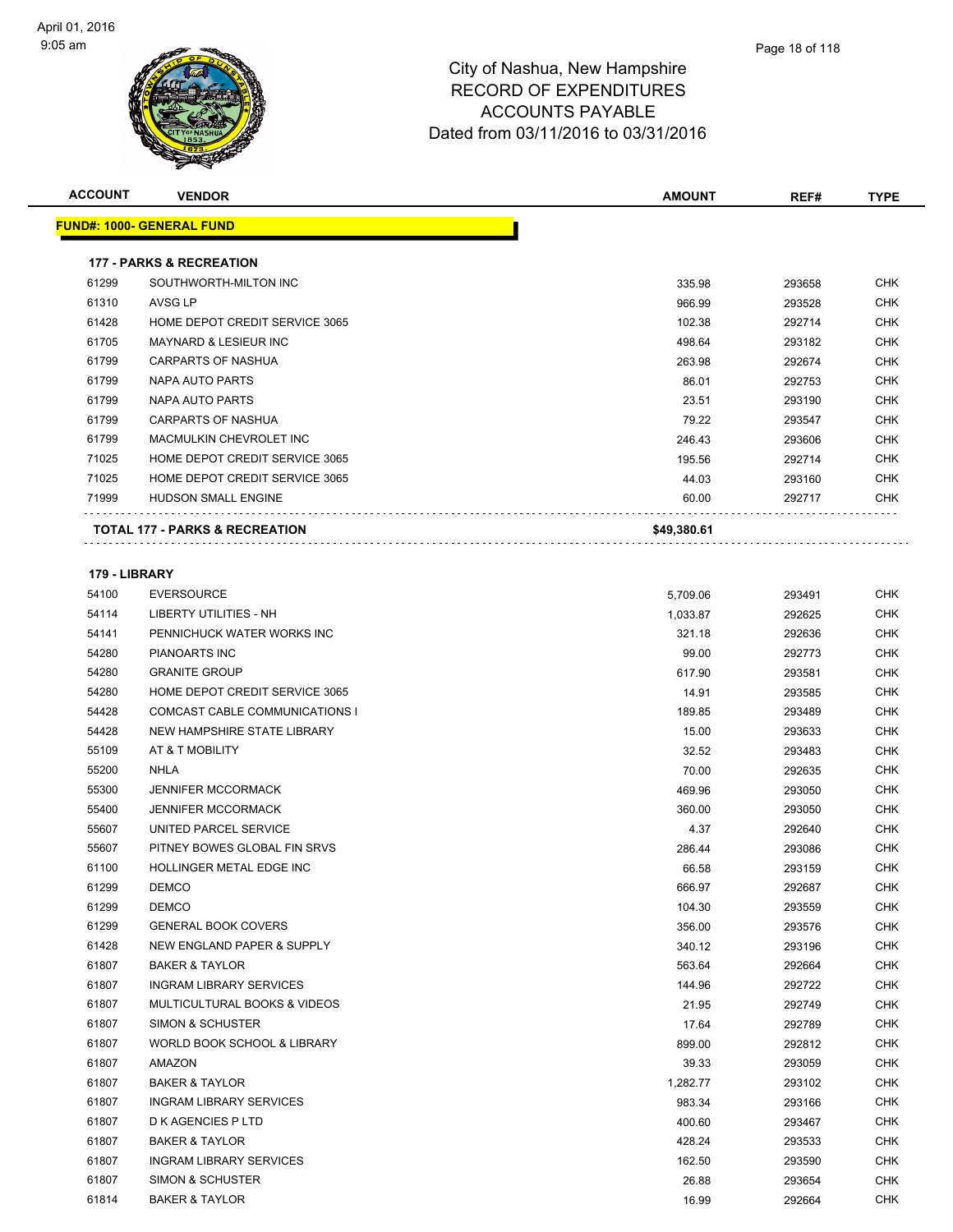

| <b>ACCOUNT</b>      | <b>VENDOR</b>                           | <b>AMOUNT</b> | REF#   | <b>TYPE</b> |
|---------------------|-----------------------------------------|---------------|--------|-------------|
|                     | <b>FUND#: 1000- GENERAL FUND</b>        |               |        |             |
| 179 - LIBRARY       |                                         |               |        |             |
| 61814               | MICROMARKETING, LLC                     | 223.64        | 292746 | CHK         |
| 61814               | <b>MIDWEST TAPE</b>                     | 613.83        | 292747 | <b>CHK</b>  |
| 61814               | RANDOM HOUSE LLC                        | 63.75         | 292780 | <b>CHK</b>  |
| 61814               | <b>BAKER &amp; TAYLOR</b>               | 136.30        | 293102 | CHK         |
| 61814               | <b>MIDWEST TAPE</b>                     | 476.55        | 293185 | CHK         |
| 61814               | MULTICULTURAL BOOKS & VIDEOS            | 67.83         | 293189 | <b>CHK</b>  |
| 61814               | RANDOM HOUSE LLC                        | 33.75         | 293211 | <b>CHK</b>  |
| 61814               | <b>BLACKSTONE AUDIO INC</b>             | 333.74        | 293539 | <b>CHK</b>  |
| 61814               | <b>MIDWEST TAPE</b>                     | 705.73        | 293621 | CHK         |
| 61814               | MULTICULTURAL BOOKS & VIDEOS            | 67.83         | 293624 | CHK         |
| 61816               | <b>INGRAM LIBRARY SERVICES</b>          | 22.00         | 292722 | CHK         |
| 61819               | <b>INGRAM LIBRARY SERVICES</b>          | 66.48         | 293166 | CHK         |
| 61821               | THE TELEGRAPH                           | 832.00        | 293511 | <b>CHK</b>  |
| 61821               | UNION LEADER CORP                       | 182.00        | 293515 | <b>CHK</b>  |
| 68322               | AC MOORE INC                            | 14.98         | 292647 | CHK         |
| 71000               | <b>IMSYS SECURITY</b>                   | 512.15        | 292720 | CHK         |
| 71221               | AMAZON                                  | 182.94        | 293059 | CHK         |
|                     | TOTAL 179 - LIBRARY                     | \$20,281.37   |        |             |
|                     |                                         |               |        |             |
|                     | <b>181 - COMMUNITY DEVELOPMENT</b>      |               |        |             |
| 54828               | US BANK EQUIPMENT FINANCE               | 364.19        | 292644 | <b>CHK</b>  |
| 55421               | <b>MADELEINE MINEAU</b>                 | 862.20        | 293052 | CHK         |
| 61100               | WB MASON CO INC                         | 0.80          | 292808 | CHK         |
| 61650               | WB MASON CO INC                         | 29.03         | 292808 | <b>CHK</b>  |
| 61650               | WB MASON CO INC                         | 43.52         | 293231 | CHK         |
|                     | TOTAL 181 - COMMUNITY DEVELOPMENT       | \$1,299.74    |        |             |
|                     |                                         |               |        |             |
|                     | <b>182 - PLANNING AND ZONING</b>        |               |        |             |
| 55307               | <b>ROGER HOUSTON</b>                    | 916.23        | 292611 | <b>CHK</b>  |
| 55307               | <b>CARTER FALK</b>                      | 59.40         | 293470 | CHK         |
| 55421               | <b>CARTER FALK</b>                      | 795.00        | 292610 | CHK         |
|                     | <b>TOTAL 182 - PLANNING AND ZONING</b>  | \$1,770.63    |        |             |
|                     |                                         |               |        |             |
|                     | <b>183 - ECONOMIC DEVELOPMENT</b>       |               |        |             |
| 55400               | NHEDA                                   | 40.00         | 293480 | <b>CHK</b>  |
|                     | <b>TOTAL 183 - ECONOMIC DEVELOPMENT</b> | \$40.00       |        |             |
| <b>191 - SCHOOL</b> |                                         |               |        |             |
| 52300               | <b>GUARDIAN</b>                         | 4,060.37      | 293308 | <b>CHK</b>  |
| 52300               | UNUM LIFE INSURANCE                     | 1,712.82      | 293383 | CHK         |
|                     |                                         |               |        |             |

| 52300 | <b>GUARDIAN</b>       | 4,060.37 | 293308 | <b>CHK</b> |
|-------|-----------------------|----------|--------|------------|
| 52300 | UNUM LIFE INSURANCE   | 1.712.82 | 293383 | <b>CHK</b> |
| 52800 | NICOLE BELANGER       | 1.000.00 | 292838 | <b>CHK</b> |
| 52800 | <b>RUSSELL CARDIN</b> | 638.40   | 292850 | <b>CHK</b> |
| 52800 | NAOMI HALL            | 2.418.00 | 292885 | <b>CHK</b> |
| 52800 | <b>NSTA</b>           | 79.00    | 292932 | <b>CHK</b> |
|       |                       |          |        |            |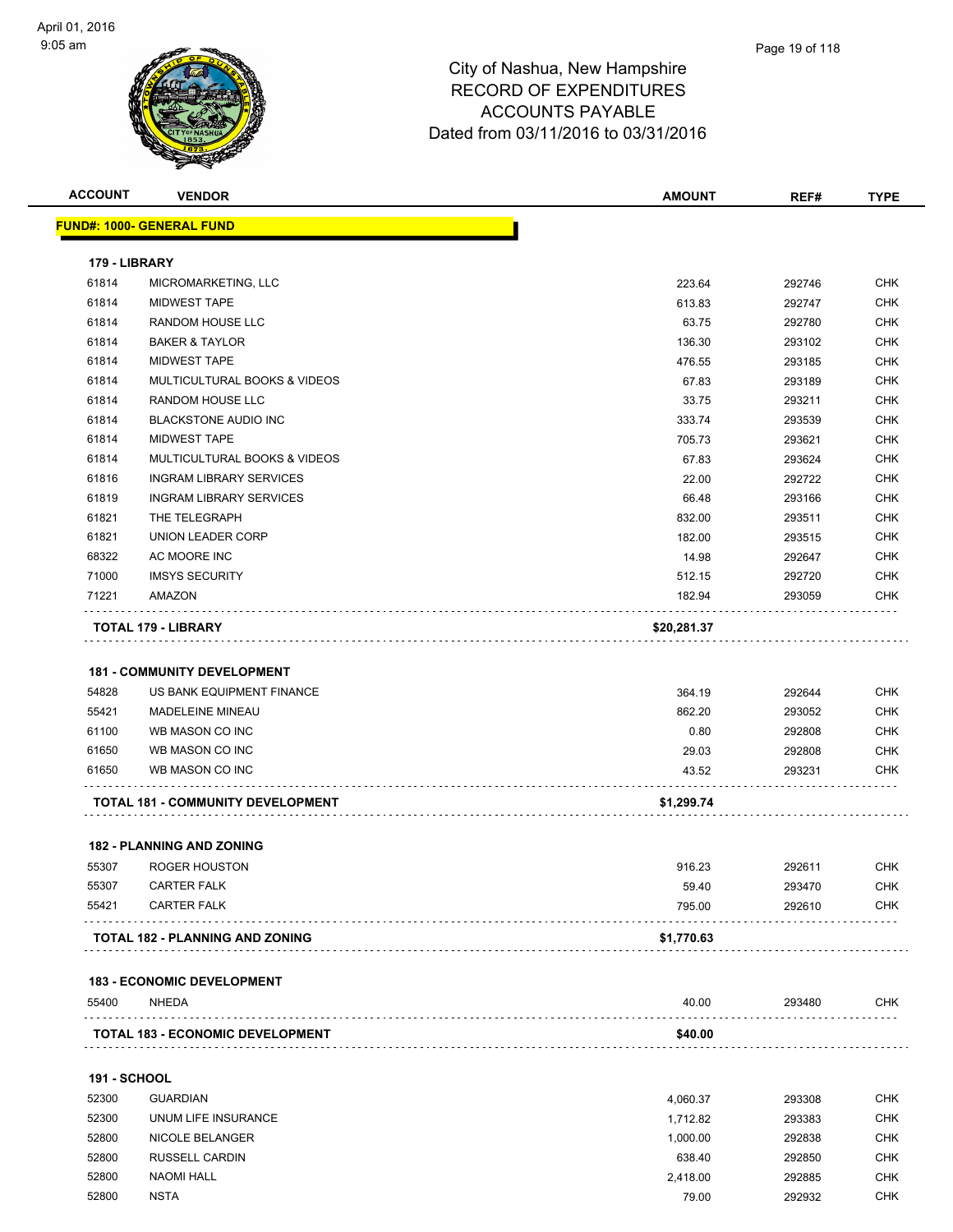

| <b>ACCOUNT</b>      | <b>VENDOR</b>                           | <b>AMOUNT</b> | REF#   | <b>TYPE</b> |
|---------------------|-----------------------------------------|---------------|--------|-------------|
|                     | <u> FUND#: 1000- GENERAL FUND</u>       |               |        |             |
|                     |                                         |               |        |             |
| <b>191 - SCHOOL</b> |                                         |               |        |             |
| 52800               | <b>GWEN GOODWIN</b>                     | 527.20        | 293301 | <b>CHK</b>  |
| 52800               | <b>JULIE GOULET</b>                     | 276.00        | 293303 | <b>CHK</b>  |
| 52800               | AMANDA MORRIS                           | 1,440.00      | 293792 | <b>CHK</b>  |
| 53114               | PLODZIK & SANDERSON PA                  | 14,750.00     | 293355 | <b>CHK</b>  |
| 53128               | <b>JACKSON LEWIS LLP</b>                | 3,475.00      | 293320 | <b>CHK</b>  |
| 53128               | <b>WADLEIGH STARR &amp; PETERS PLLC</b> | 1,774.14      | 293831 | <b>CHK</b>  |
| 53600               | PSYCHIATRIC EDUCATION SERVICES          | 264.00        | 292942 | <b>CHK</b>  |
| 53600               | <b>EDUCATION INC</b>                    | 186.20        | 293285 | <b>CHK</b>  |
| 53600               | <b>HAMPSTEAD HOSPITAL</b>               | 150.00        | 293312 | <b>CHK</b>  |
| 53600               | <b>NEW HAMPSHIRE HOSPITAL</b>           | 15.00         | 293796 | <b>CHK</b>  |
| 53600               | NASHUA YOUTH COUNCIL                    | 6,132.50      | 293839 | CHK         |
| 53607               | <b>MARTY KELLEY</b>                     | 500.00        | 292902 | <b>CHK</b>  |
| 53607               | DR. DAVID POOK                          | 2,004.90      | 293356 | <b>CHK</b>  |
| 53607               | <b>KEVIN JOHN TILLER</b>                | 225.00        | 293826 | <b>CHK</b>  |
| 53614               | <b>COMPASSIONATE WELLNESS SER LLC</b>   | 675.00        | 292861 | <b>CHK</b>  |
| 53614               | COUNSELING CENTER OF NASHUA             | 214.00        | 292865 | <b>CHK</b>  |
| 53614               | FIRST STUDENT INC                       | 126.93        | 292872 | CHK         |
| 53614               | <b>MANIZHEH MEHRABANI</b>               | 90.00         | 292921 | <b>CHK</b>  |
| 53614               | SOUTHERN NH MEDICAL CENTER              | 200.00        | 292959 | <b>CHK</b>  |
| 53614               | <b>COMPASSIONATE WELLNESS SER LLC</b>   | 315.00        | 293023 | <b>CHK</b>  |
| 53614               | ACADEMY FOR SCIENCE AND DESIGN          | 100.00        | 293243 | <b>CHK</b>  |
| 53614               | <b>CLARK ASSOC</b>                      | 42,539.50     | 293271 | <b>CHK</b>  |
| 53614               | <b>COMPASSIONATE WELLNESS SER LLC</b>   | 596.25        | 293273 | <b>CHK</b>  |
| 53614               | FIRST STUDENT INC                       | 180.00        | 293291 | <b>CHK</b>  |
| 53614               | <b>GATE CITY CHARTER SCHOOL</b>         | 3,232.73      | 293297 | <b>CHK</b>  |
| 53614               | MICROSOCIETY ACADEMY                    | 2,176.50      | 293338 | <b>CHK</b>  |
| 53614               | <b>CLARK ASSOC</b>                      | 39,781.50     | 293712 | <b>CHK</b>  |
| 53614               | <b>COMPASSIONATE WELLNESS SER LLC</b>   | 596.25        | 293717 | <b>CHK</b>  |
| 53614               | AMY MCCARTNEY                           | 10,163.57     | 293787 | <b>CHK</b>  |
| 53628               | <b>MEAGAN LEE BELLEMORE</b>             | 75.00         | 292839 | <b>CHK</b>  |
| 53628               | LYN WARD HEALY                          | 225.00        | 292890 | <b>CHK</b>  |
| 53628               | <b>MARTY KELLEY</b>                     | 695.00        | 292902 | <b>CHK</b>  |
| 53628               | MULTI STATE BILLING SERVICES L          | 4,257.51      | 292923 | <b>CHK</b>  |
| 53628               | TRI STATE FIRE PROTECTION LLC           | 360.00        | 292963 | <b>CHK</b>  |
| 53628               | DANIELLE TROY                           | 320.00        | 292964 | <b>CHK</b>  |
| 53628               | STATE OF NH CRIMINAL RECORDS            | 246.00        | 293239 | <b>CHK</b>  |
| 53628               | NORTHEAST PRO-CON SOLUTIONS             | 770.00        | 293348 | <b>CHK</b>  |
| 53628               | SECURADYNE SYSTEMS                      | 572.18        | 293371 | <b>CHK</b>  |
| 53628               | SIEMENS INDUSTRY INC                    | 14,365.00     | 293377 | <b>CHK</b>  |
| 53628               | DANIELLE TROY                           | 360.00        | 293382 | <b>CHK</b>  |
| 53628               | STATE OF NH CRIMINAL RECORDS            | 489.25        | 293685 | <b>CHK</b>  |
| 53628               | NATASHA DREW                            | 130.00        | 293727 | <b>CHK</b>  |
| 53628               | HEWLETT PACKARD ENTERPRISE CO           | 2,425.56      | 293761 | <b>CHK</b>  |
| 53628               | MANIZHEH MEHRABANI                      | 90.00         | 293789 | <b>CHK</b>  |
| 53628               | MULTI STATE BILLING SERVICES L          | 6,392.62      | 293793 | <b>CHK</b>  |
| 53628               | <b>SECURADYNE SYSTEMS</b>               | 5,799.01      | 293820 | <b>CHK</b>  |
| 53628               | DANIELLE TROY                           | 420.00        | 293828 | <b>CHK</b>  |
| 54100               | <b>EVERSOURCE</b>                       | 10,858.85     | 292815 | <b>CHK</b>  |
|                     |                                         |               |        |             |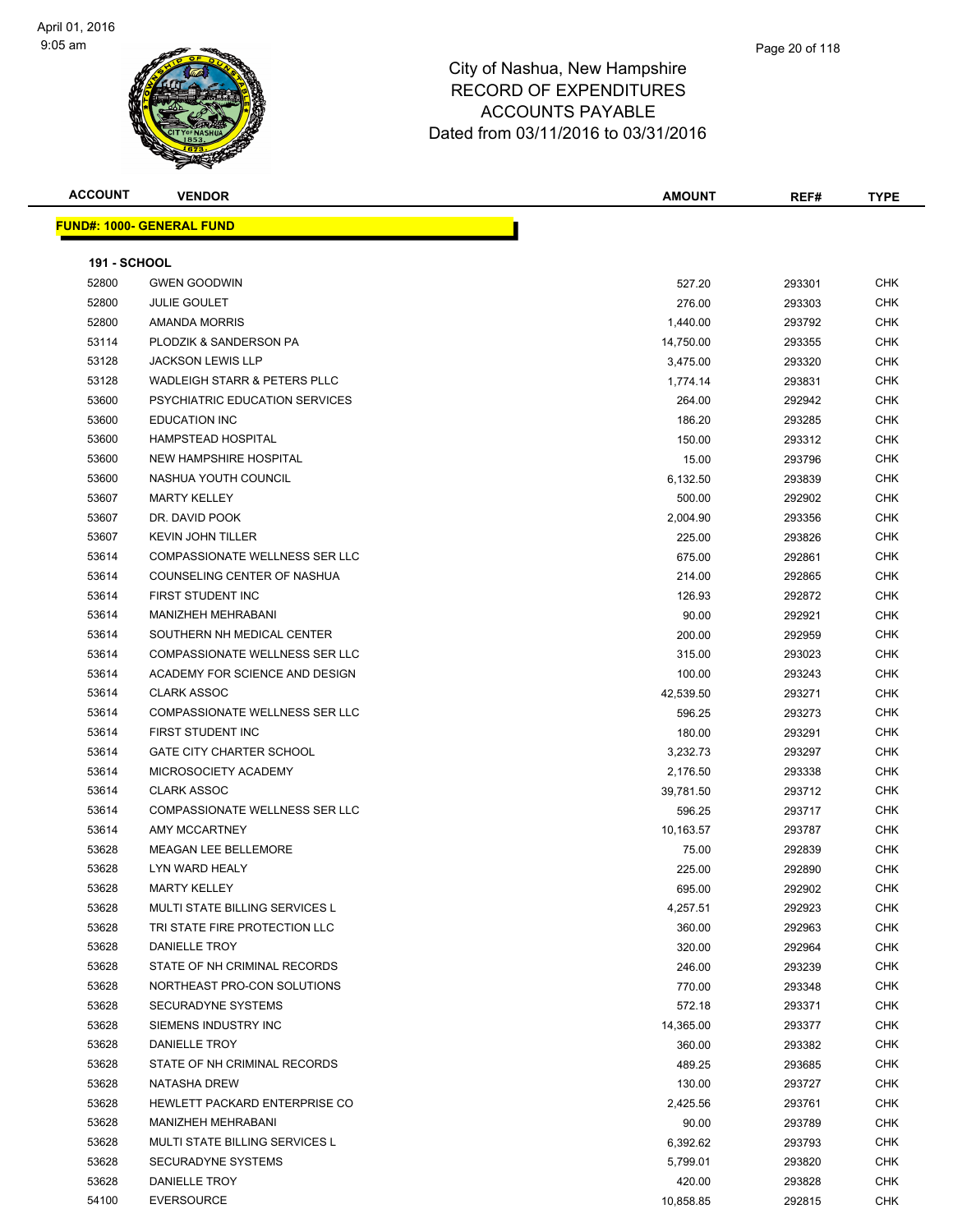

| <b>ACCOUNT</b>      | <b>VENDOR</b>                     | <b>AMOUNT</b> | REF#   | <b>TYPE</b> |
|---------------------|-----------------------------------|---------------|--------|-------------|
|                     | <b>FUND#: 1000- GENERAL FUND</b>  |               |        |             |
| <b>191 - SCHOOL</b> |                                   |               |        |             |
| 54100               | <b>EVERSOURCE</b>                 | 112,694.85    | 293232 | <b>CHK</b>  |
| 54114               | <b>DIRECT ENERGY BUSINESS</b>     | 7,576.99      | 292817 | <b>CHK</b>  |
| 54114               | LIBERTY UTILITIES                 | 23,755.61     | 293233 | <b>CHK</b>  |
| 54114               | <b>DIRECT ENERGY BUSINESS</b>     | 59,870.24     | 293235 | <b>CHK</b>  |
| 54114               | <b>ENERGYNORTH PROPANE</b>        | 283.68        | 293287 | <b>CHK</b>  |
| 54114               | <b>LIBERTY UTILITIES</b>          | 15,306.00     | 293678 | <b>CHK</b>  |
| 54114               | <b>EVERSOURCE</b>                 | 137.67        | 293681 | <b>CHK</b>  |
| 54114               | DIRECT ENERGY BUSINESS            | 5,049.75      | 293726 | <b>CHK</b>  |
| 54141               | PENNICHUCK WATER WORKS INC        | 3,383.63      | 292816 | <b>CHK</b>  |
| 54141               | PENNICHUCK WATER WORKS INC        | 743.50        | 293234 | <b>CHK</b>  |
| 54141               | PENNICHUCK WATER WORKS INC        | 4,592.94      | 293679 | <b>CHK</b>  |
| 54243               | CONTROL TECHNOLOGIES INC          | 1,986.18      | 292863 | <b>CHK</b>  |
| 54243               | CONTROL TECHNOLOGIES INC          | 18,408.26     | 293274 | <b>CHK</b>  |
| 54243               | CONTROL TECHNOLOGIES INC          | 948.99        | 293719 | <b>CHK</b>  |
| 54280               | <b>B &amp; S LOCKSMITHS INC</b>   | 379.03        | 292834 | <b>CHK</b>  |
| 54280               | NH DEPT OF ENVIROMENTAL SERVS     | 1,633.56      | 292929 | <b>CHK</b>  |
| 54280               | BUDGET 1 HR. SIGN CTR., INC       | 65.00         | 293262 | <b>CHK</b>  |
| 54487               | D A BUCCI & SONS INC              | 54.00         | 292866 | <b>CHK</b>  |
| 54487               | <b>HP FAIRFIELD</b>               | 137.32        | 293319 | <b>CHK</b>  |
| 54487               | MFAC, LLC                         | 277.47        | 293336 | <b>CHK</b>  |
| 54487               | POWER TOOL & FASTENER INC         | 217.04        | 293357 | <b>CHK</b>  |
| 54487               | ELM ST PETTY CASH                 | 35.46         | 293680 | <b>CHK</b>  |
| 54487               | eREPLACEMENTPARTS.COM LLC         | 121.55        | 293729 | <b>CHK</b>  |
| 54487               | <b>LISA GINGRAS</b>               | 65.78         | 293742 | <b>CHK</b>  |
| 54487               | HOME DEPOT CREDIT SERVICES        | 79.98         | 293766 | <b>CHK</b>  |
| 54487               | <b>M &amp; N SPORTS LLC</b>       | 997.65        | 293781 | <b>CHK</b>  |
| 54487               | MFAC, LLC                         | 915.85        | 293791 | <b>CHK</b>  |
| 54600               | CARPARTS OF NASHUA                | (243.30)      | 292852 | <b>CHK</b>  |
| 54600               | DONOVAN EQUIPMENT CO INC          | 551.14        | 292869 | <b>CHK</b>  |
| 54600               | <b>MAYNARD &amp; LESIEUR INC</b>  | 429.04        | 292918 | <b>CHK</b>  |
| 54600               | <b>MB TRACTOR &amp; EQUIPMENT</b> | 674.16        | 292919 | <b>CHK</b>  |
| 54600               | SANEL AUTO PARTS CO               | 7.22          | 292953 | CHK         |
| 54600               | <b>CARPARTS OF NASHUA</b>         | 652.38        | 293266 | CHK         |
| 54600               | DONOVAN EQUIPMENT CO INC          | 1,163.30      | 293283 | <b>CHK</b>  |
| 54600               | MAYNARD & LESIEUR INC             | 249.32        | 293335 | <b>CHK</b>  |
| 54600               | SANEL AUTO PARTS CO               | 44.14         | 293365 | <b>CHK</b>  |
| 54600               | <b>CARPARTS OF NASHUA</b>         | 831.34        | 293708 | <b>CHK</b>  |
| 54600               | MERRIMACK AUTO CENTER-NASHUA      | 65.00         | 293790 | <b>CHK</b>  |
| 54600               | SANEL AUTO PARTS CO               | 361.48        | 293816 | <b>CHK</b>  |
| 54821               | PITNEY BOWES GLOBAL FIN SVCS      | 345.00        | 293352 | <b>CHK</b>  |
| 54899               | PATS PEAK                         | 7,531.00      | 292936 | CHK         |
| 54899               | <b>SERESC</b>                     | 5,193.37      | 292955 | <b>CHK</b>  |
| 55109               | <b>FAIRPOINT COMMUNICATIONS</b>   | 861.26        | 292620 | <b>CHK</b>  |
| 55109               | <b>EARTHLINK BUSINESS</b>         | 1,016.74      | 292818 | <b>CHK</b>  |
| 55109               | <b>EARTHLINK BUSINESS</b>         | 282.00        | 292819 | <b>CHK</b>  |
| 55109               | <b>FAIRPOINT COMMUNICATIONS</b>   | 102.32        | 292821 | <b>CHK</b>  |
| 55109               | FAIRPOINT COMMUNICATIONS          | 35.40         | 293237 | <b>CHK</b>  |
| 55109               | VERIZON WIRELESS 742005979        | 443.64        | 293242 | <b>CHK</b>  |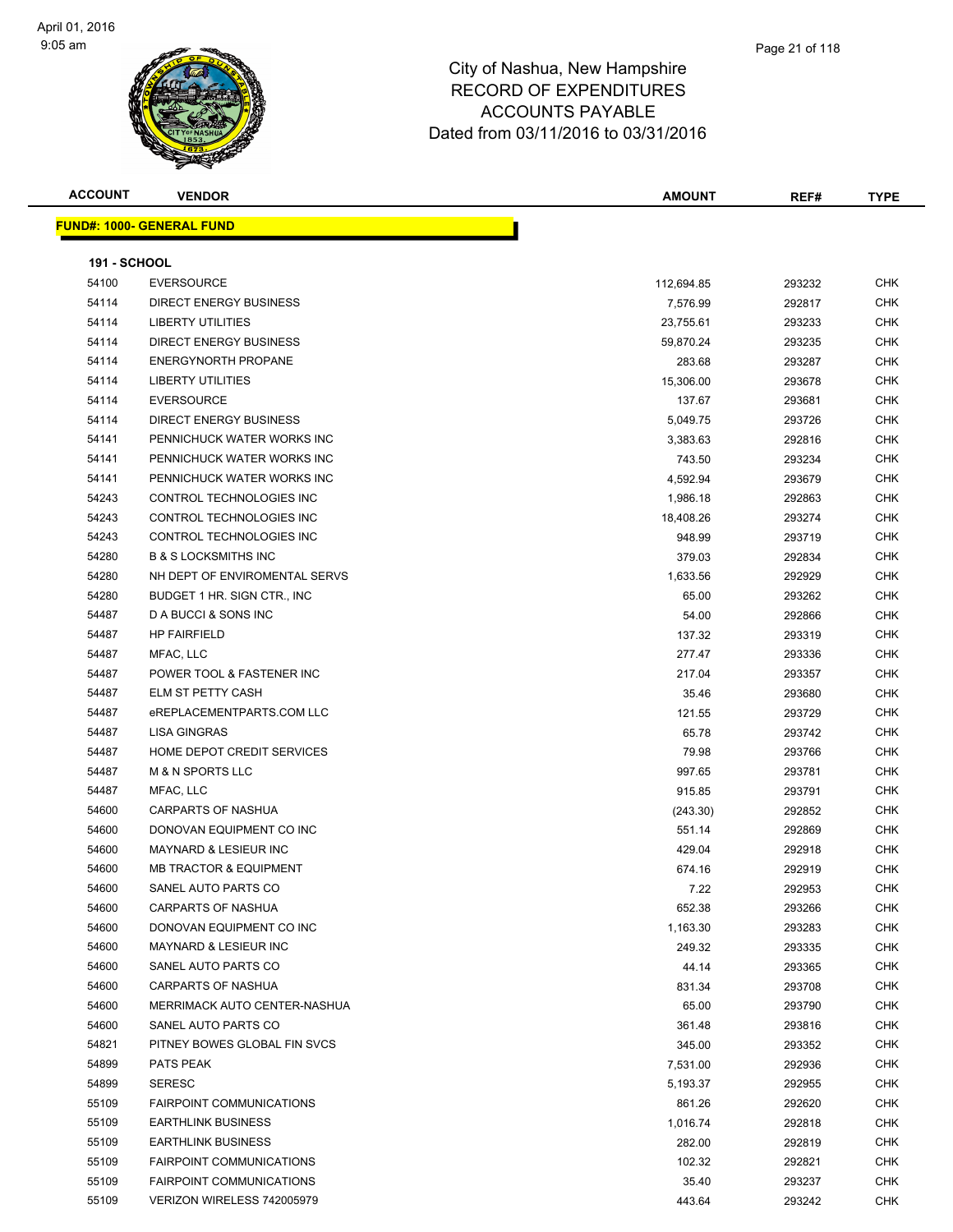

| <b>ACCOUNT</b>      | <b>VENDOR</b>                     | AMOUNT   | REF#   | <b>TYPE</b> |
|---------------------|-----------------------------------|----------|--------|-------------|
|                     | <u> FUND#: 1000- GENERAL FUND</u> |          |        |             |
|                     |                                   |          |        |             |
| <b>191 - SCHOOL</b> |                                   |          |        |             |
| 55109               | <b>FAIRPOINT COMMUNICATIONS</b>   | 4,224.49 | 293682 | <b>CHK</b>  |
| 55200               | <b>NHASP</b>                      | 325.00   | 292825 | <b>CHK</b>  |
| 55200               | <b>NHIAA</b>                      | 40.00    | 292931 | <b>CHK</b>  |
| 55200               | <b>ASCD</b>                       | 1,085.00 | 293246 | <b>CHK</b>  |
| 55200               | <b>GARY CUSTER</b>                | 145.00   | 293280 | <b>CHK</b>  |
| 55200               | HOME DEPOT CREDIT SERVICES        | 39.99    | 293766 | <b>CHK</b>  |
| 55200               | <b>NHIAA</b>                      | 120.00   | 293799 | <b>CHK</b>  |
| 55200               | <b>DONALD STILLMAN</b>            | 35.00    | 293825 | <b>CHK</b>  |
| 55300               | FIRST STUDENT INC                 | 217.35   | 292872 | <b>CHK</b>  |
| 55300               | <b>JAYNE WING</b>                 | 300.00   | 292969 | <b>CHK</b>  |
| 55300               | <b>NHAEOP</b>                     | 630.00   | 293798 | <b>CHK</b>  |
| 55307               | <b>MARCIA BAGLEY</b>              | 75.19    | 292836 | <b>CHK</b>  |
| 55307               | <b>GINA BERGSKAUG</b>             | 61.56    | 292842 | <b>CHK</b>  |
| 55307               | DELESE HOVEY                      | 156.87   | 292895 | <b>CHK</b>  |
| 55307               | <b>CARMEN KOSOW</b>               | 5.40     | 292905 | CHK         |
| 55307               | JOANNE LAKE                       | 10.36    | 292906 | <b>CHK</b>  |
| 55307               | <b>JUDITH LOFTUS</b>              | 26.73    | 292912 | <b>CHK</b>  |
| 55307               | <b>ASHLEY ODIERNO</b>             | 39.15    | 292933 | <b>CHK</b>  |
| 55307               | KIMBERLY CALLAN                   | 188.46   | 293263 | <b>CHK</b>  |
| 55307               | <b>JENNIFER GOODWIN</b>           | 79.00    | 293302 | <b>CHK</b>  |
| 55307               | <b>TINA HAMILTON</b>              | 9.45     | 293311 | <b>CHK</b>  |
| 55307               | LYNNE JOSEPH                      | 11.34    | 293321 | <b>CHK</b>  |
| 55307               | <b>BARBARA PUKT</b>               | 7.45     | 293359 | <b>CHK</b>  |
| 55307               | <b>CARRIE RAK</b>                 | 51.84    | 293361 | <b>CHK</b>  |
| 55307               | <b>JENNIFER SEUSING</b>           | 50.76    | 293373 | <b>CHK</b>  |
| 55307               | <b>SCOTT MAYS</b>                 | 68.90    | 293786 | <b>CHK</b>  |
| 55307               | PAUL S POLLARD                    | 68.04    | 293809 | <b>CHK</b>  |
| 55307               | <b>CARRIE RAK</b>                 | 12.96    | 293812 | <b>CHK</b>  |
| 55400               | NASHUA HS NORTH STUDENT ACT       | 50.00    | 292823 | <b>CHK</b>  |
| 55400               | ASCD                              | 145.70   | 292833 | <b>CHK</b>  |
| 55400               | NICOLE BERGERON                   | 53.34    | 292841 | <b>CHK</b>  |
| 55400               | NH-DI                             | 150.00   | 292930 | CHK         |
| 55400               | PRITI SHOKEEN                     | 258.00   | 293375 | <b>CHK</b>  |
| 55400               | SHERIE CLARK                      | 39.96    | 293713 | <b>CHK</b>  |
| 55400               | ROBERTA GREELEY-CURTIS            | 130.42   | 293748 | <b>CHK</b>  |
| 55400               | ORGANIC WORLD LANGUAGE            | 600.00   | 293803 | <b>CHK</b>  |
| 55500               | <b>MONSTER</b>                    | 270.00   | 292922 | <b>CHK</b>  |
| 55600               | THE COPY SHOP                     | 2,104.78 | 293275 | <b>CHK</b>  |
| 55600               | THE COPY SHOP                     | 445.00   | 293720 | <b>CHK</b>  |
| 55607               | FAIRGROUNDS MIDDLE SCH PETTY C    | 42.99    | 292820 | <b>CHK</b>  |
| 55607               | NEOPOST USA INC                   | 123.00   | 292927 | <b>CHK</b>  |
| 55607               | RESERVE ACCOUNT                   | 1,500.00 | 292947 | <b>CHK</b>  |
| 55607               | US POSTAL SERVICE                 | 196.00   | 293385 | <b>CHK</b>  |
| 55607               | ELM ST PETTY CASH                 | 12.85    | 293680 | <b>CHK</b>  |
| 55607               | CMRS-POC                          | 2,000.00 | 293714 | <b>CHK</b>  |
| 55607               | US POSTAL SERVICE                 | 750.00   | 293829 | <b>CHK</b>  |
| 55642               | EDWARD R FREITAS                  | 80.00    | 292877 | <b>CHK</b>  |
| 55642               | <b>GRANT GOULET</b>               | 86.00    | 292879 | <b>CHK</b>  |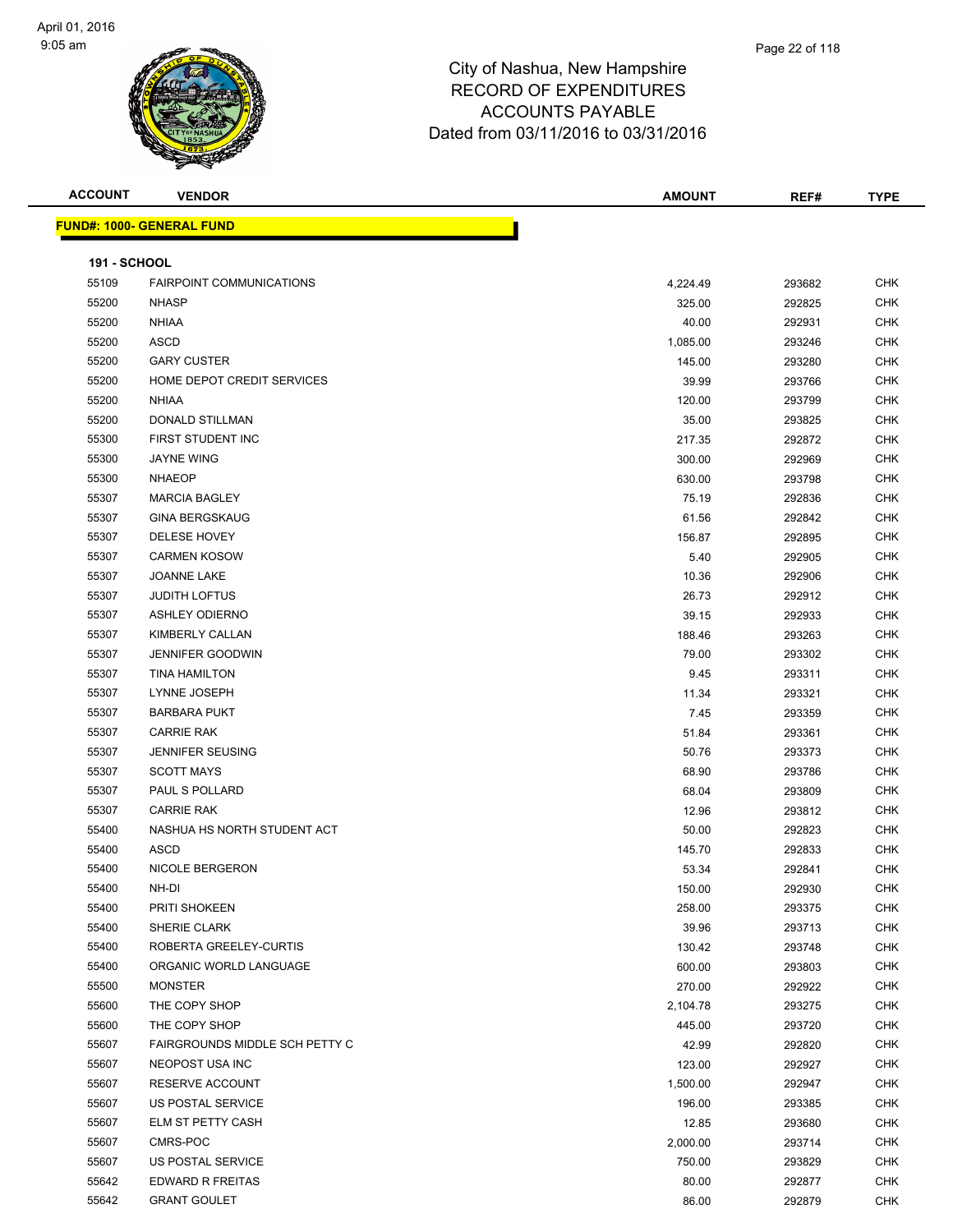#### Page 23 of 118

| <b>ACCOUNT</b>      | <b>VENDOR</b>                         | <b>AMOUNT</b> | REF#   | <b>TYPE</b> |
|---------------------|---------------------------------------|---------------|--------|-------------|
|                     | <b>FUND#: 1000- GENERAL FUND</b>      |               |        |             |
| <b>191 - SCHOOL</b> |                                       |               |        |             |
| 55642               | <b>BREWSTER G GOVE</b>                | 100.00        | 292880 | <b>CHK</b>  |
| 55642               | DONALD HURLEY                         | 66.00         | 292897 | <b>CHK</b>  |
| 55642               | <b>CHARLES KAJEN</b>                  | 66.00         | 292901 | <b>CHK</b>  |
| 55642               | <b>JOHN KENYON</b>                    | 86.00         | 292903 | <b>CHK</b>  |
| 55642               | <b>FREDERICK LATHAM</b>               | 66.00         | 292907 | <b>CHK</b>  |
| 55642               | <b>PAUL PEPIN</b>                     | 86.00         | 292937 | <b>CHK</b>  |
| 55642               | DARRELL ROBICHAUD                     | 86.00         | 292950 | <b>CHK</b>  |
| 55642               | <b>KEVIN SIMONEAU</b>                 | 86.00         | 292956 | <b>CHK</b>  |
| 55642               | <b>WILLIAM BENSON</b>                 | 156.00        | 293251 | <b>CHK</b>  |
| 55642               | <b>KENNETH GALICA</b>                 | 86.00         | 293294 | <b>CHK</b>  |
| 55642               | <b>GREGG WEBER</b>                    | 86.00         | 293388 | <b>CHK</b>  |
| 55642               | EDWIN C WILK                          | 66.00         | 293389 | <b>CHK</b>  |
| 55642               | <b>MARK JOHANSEN</b>                  | 86.00         | 293771 | <b>CHK</b>  |
| 55642               | <b>GARY KUBA</b>                      | 122.00        | 293775 | <b>CHK</b>  |
| 55642               | THOMAS M MADDEN                       | 86.00         | 293784 | <b>CHK</b>  |
| 55690               | FIRST STUDENT INC                     | 2,568.31      | 292872 | <b>CHK</b>  |
| 55690               | <b>CARING HANDS TRANSPORTATION LL</b> | 2,242.50      | 293265 | <b>CHK</b>  |
| 55690               | FIRST STUDENT INC                     | 2,096.82      | 293291 | <b>CHK</b>  |
| 55690               | FIRST STUDENT INC                     | 231.70        | 293733 | <b>CHK</b>  |
| 55690               | FIRST STUDENT INC                     | 148.67        | 293734 | <b>CHK</b>  |
| 55691               | FIRST STUDENT INC                     | 39,744.13     | 292872 | <b>CHK</b>  |
| 55691               | THE PROVIDER ENTERPRISES INC          | 40,332.94     | 292941 | <b>CHK</b>  |
| 55691               | CARING HANDS TRANSPORTATION LL        | 15,825.00     | 293265 | <b>CHK</b>  |
| 55691               | EASTER SEALS OF NEW HAMPSHIRE         | 3,359.16      | 293284 | <b>CHK</b>  |
| 55694               | <b>VERMONT PERMANENCY INITIATIVE</b>  | 3,630.62      | 293250 | <b>CHK</b>  |
| 55694               | <b>BOOTHBY THERAPY SERVICES LLC</b>   | 744.35        | 293258 | <b>CHK</b>  |
| 55694               | CROTCHED MOUNTAIN REHAB CTR           | 14,425.55     | 293277 | <b>CHK</b>  |
| 55694               | EASTER SEALS OF NEW HAMPSHIRE         | 2,767.60      | 293284 | <b>CHK</b>  |
| 55694               | FREDERIC L CHAMBERLAIN CTR INC        | 10,863.40     | 293293 | <b>CHK</b>  |
| 55694               | <b>LEARNING PREP SCHOOL</b>           | 4,996.01      | 293324 | <b>CHK</b>  |
| 55694               | NASHOBA LEARNING GROUP                | 19,924.80     | 293342 | <b>CHK</b>  |
| 55694               | NFI NORTH INC                         | 1,189.86      | 293347 | <b>CHK</b>  |
| 55694               | <b>SEVEN HILLS</b>                    | 15,547.20     | 293374 | <b>CHK</b>  |
| 55694               | SPAULDING YOUTH CENTER                | 13,755.35     | 293378 | CHK         |
| 55694               | <b>VERMONT PERMANENCY INITIATIVE</b>  | 3,630.62      | 293699 | <b>CHK</b>  |
| 55694               | EASTER SEALS OF NEW HAMPSHIRE         | 31,639.43     | 293728 | <b>CHK</b>  |
| 55694               | EVERGREEN CENTER INC                  | 15,050.28     | 293730 | <b>CHK</b>  |
| 55694               | <b>GATEWAYS COMMUNITY SERVICES</b>    | 761.40        | 293738 | <b>CHK</b>  |
| 55694               | NASHUA CHILDRENS HOME                 | 62,809.08     | 293794 | <b>CHK</b>  |
| 55694               | NFI NORTH INC                         | 2,203.08      | 293797 | <b>CHK</b>  |
| 55694               | NORTH STAR EDUCATION SERVICES         | 10,450.00     | 293800 | <b>CHK</b>  |
| 55694               | REGIONAL SERVICES & EDUCATION         | 5,003.90      | 293813 | <b>CHK</b>  |
| 55694               | SPAULDING YOUTH CENTER                | 5,035.17      | 293824 | <b>CHK</b>  |
| 55699               | DR. DAVID POOK                        | 713.25        | 293684 | <b>CHK</b>  |
| 61100               | NASHUA HS NORTH STUDENT ACT           | 313.64        | 292822 | <b>CHK</b>  |
| 61100               | CARTRIDGE WORLD NASHUA                | 164.95        | 292853 | <b>CHK</b>  |
| 61100               | WB MASON CO INC                       | 5,577.83      | 292968 | <b>CHK</b>  |
| 61100               | ANCO SIGNS & STAMPS INC               | 66.80         | 293245 | CHK         |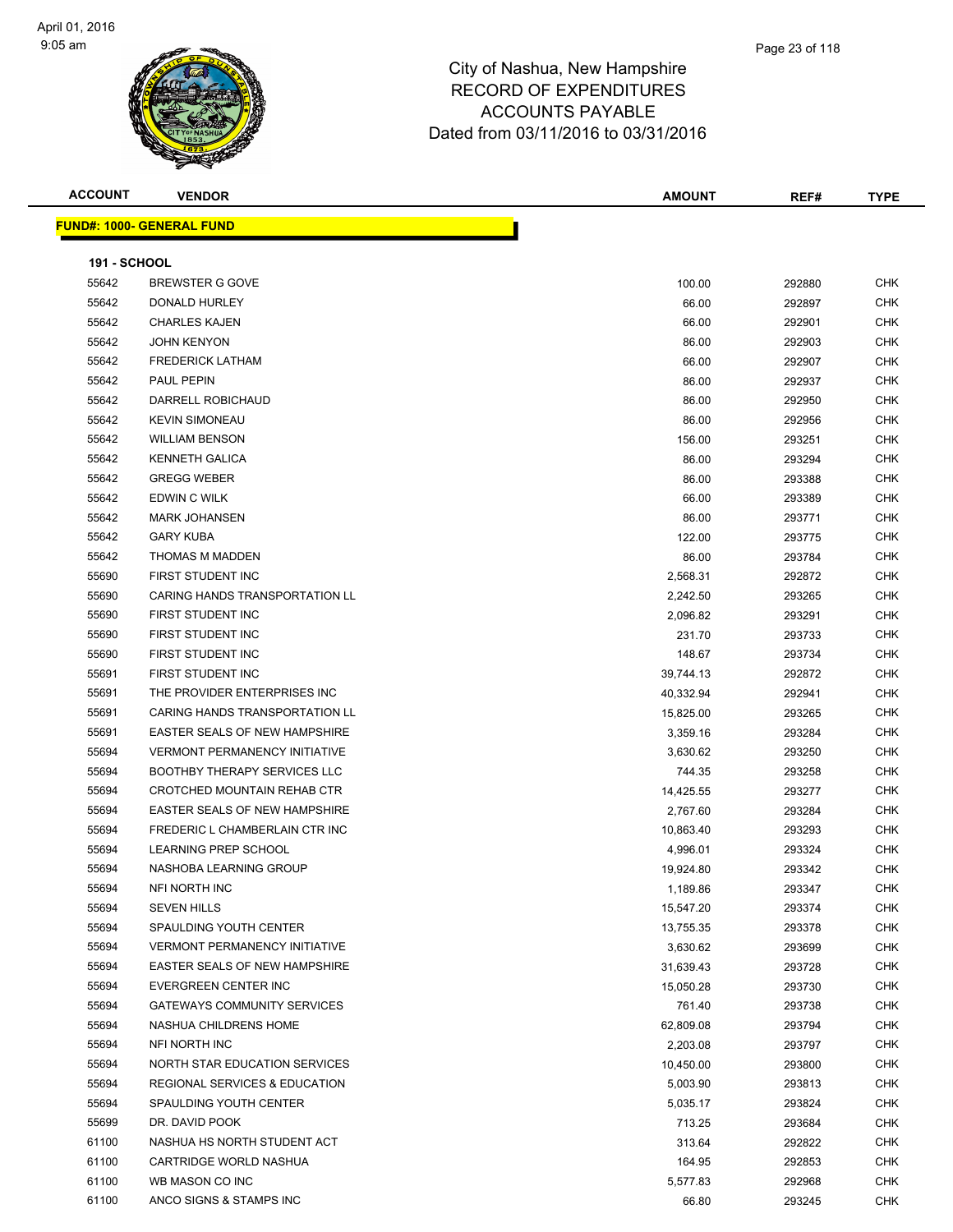| <b>ACCOUNT</b>      | <b>VENDOR</b>                    | <b>AMOUNT</b>     | REF#             | <b>TYPE</b> |
|---------------------|----------------------------------|-------------------|------------------|-------------|
|                     | <b>FUND#: 1000- GENERAL FUND</b> |                   |                  |             |
| <b>191 - SCHOOL</b> |                                  |                   |                  |             |
| 61100               | BETTY MILLS CO INC (THE)         | 153.54            | 293254           | <b>CHK</b>  |
| 61100               | BIRCH HILL SCHOOL PETTY CASH     | 51.50             | 293256           | <b>CHK</b>  |
| 61100               | CENTRAL PAPER PRODUCTS CO        | 63.03             | 293268           | CHK         |
| 61100               | WB MASON CO INC                  | 3,483.60          | 293387           | CHK         |
| 61100               | MCINTIRE BUSINESS PRODUCTS INC.  | 91.96             | 293788           | CHK         |
| 61100               | WB MASON CO INC                  | 4,029.23          | 293835           | CHK         |
| 61135               | <b>ACP DIRECT</b>                | 262.70            | 292828           | <b>CHK</b>  |
| 61135               | STACY BACHELDER-GILES            | 80.23             | 292835           | <b>CHK</b>  |
| 61135               | <b>LYNNE BROWN</b>               | 13.00             | 292848           | CHK         |
| 61135               | <b>JENNIFER CARITA</b>           | 248.72            | 292851           | <b>CHK</b>  |
| 61135               | <b>CARPARTS OF NASHUA</b>        | 320.01            | 292852           | CHK         |
| 61135               | CARTRIDGE WORLD NASHUA           | 142.00            | 292853           | CHK         |
| 61135               | <b>DEMCO</b>                     | 37.35             | 292867           | CHK         |
| 61135               | FOLLETT SCHOOL SOLUTIONS INC     | 3,192.94          | 292874           | CHK         |
| 61135               | <b>HANNAFORD</b>                 |                   |                  | CHK         |
| 61135               | <b>LEARNING ZONE EXPRESS</b>     | 39.39<br>1,027.41 | 292886           | CHK         |
| 61135               | <b>KELSEY LENNON</b>             |                   | 292910           | <b>CHK</b>  |
| 61135               | <b>CATHERINE LUI</b>             | 161.56<br>29.98   | 292911<br>292914 | CHK         |
| 61135               | MARKET BASKET ACCT 2589096       | 324.45            | 292917           | <b>CHK</b>  |
| 61135               | MCINTIRE BUSINESS PRODUCTS INC   | 91.96             | 292920           | <b>CHK</b>  |
| 61135               | <b>NASCO</b>                     | 304.72            | 292924           | <b>CHK</b>  |
| 61135               | <b>NCS PEARSON</b>               | 146.50            | 292926           | CHK         |
| 61135               | <b>ALAN PARADISE</b>             | 65.00             | 292935           | <b>CHK</b>  |
| 61135               | PIANOARTS INC                    | 158.90            | 292938           | <b>CHK</b>  |
| 61135               | <b>DAVID PURINGTON</b>           | 210.47            | 292943           | CHK         |
| 61135               | <b>RADIOSHACK</b>                | 148.41            | 292944           | CHK         |
| 61135               | REALLY GOOD STUFF INC            | 122.71            | 292946           | CHK         |
| 61135               | <b>KEITH RICHARD</b>             | 133.47            | 292949           | <b>CHK</b>  |
| 61135               | <b>DENISE ROCK</b>               | 151.92            | 292951           | CHK         |
| 61135               | <b>SCHOOL SPECIALTY</b>          | 2,391.93          | 292954           | <b>CHK</b>  |
| 61135               | <b>BRIAN TESINI</b>              | 7.61              | 292961           | CHK         |
| 61135               | <b>US GAMES</b>                  | 83.39             | 292965           | <b>CHK</b>  |
| 61135               | WAL-MART                         | 296.35            | 292967           | CHK         |
| 61135               | WB MASON CO INC                  | 676.15            | 292968           | <b>CHK</b>  |
| 61135               | BICENTENNIAL SCHOOL PETTY CASH   | 20.00             | 293236           | <b>CHK</b>  |
| 61135               | NHS SOUTH PETTY CASH             | 199.18            | 293238           | CHK         |
| 61135               | <b>BARNES &amp; NOBLE INC</b>    | 167.70            | 293247           | <b>CHK</b>  |
| 61135               | <b>BELLETETES INC</b>            | 519.62            | 293249           | CHK         |
| 61135               | BIRCH HILL SCHOOL PETTY CASH     | 79.58             | 293256           | CHK         |
| 61135               | <b>BOND AUTO PARTS INC</b>       | 95.60             | 293257           | <b>CHK</b>  |
| 61135               | CAROLYN BOURQUE                  | 56.24             | 293260           | CHK         |
| 61135               | <b>CARPARTS OF NASHUA</b>        | 98.78             | 293266           | <b>CHK</b>  |
| 61135               | CARTRIDGE WORLD NASHUA           | 179.98            | 293267           | <b>CHK</b>  |
| 61135               | CENTRAL PAPER PRODUCTS CO        | 285.12            | 293268           | CHK         |
| 61135               | <b>CEREBELLUM CORP</b>           | 127.79            | 293269           | CHK         |
| 61135               | CRYSTAL ROCK BOTTLED WATER       | 28.00             | 293279           | CHK         |
| 61135               | DJ JEFF HAMILTON                 | 250.00            | 293282           | CHK         |
| 61135               | EDVOTEK INC                      | 209.00            | 293286           | <b>CHK</b>  |
|                     |                                  |                   |                  |             |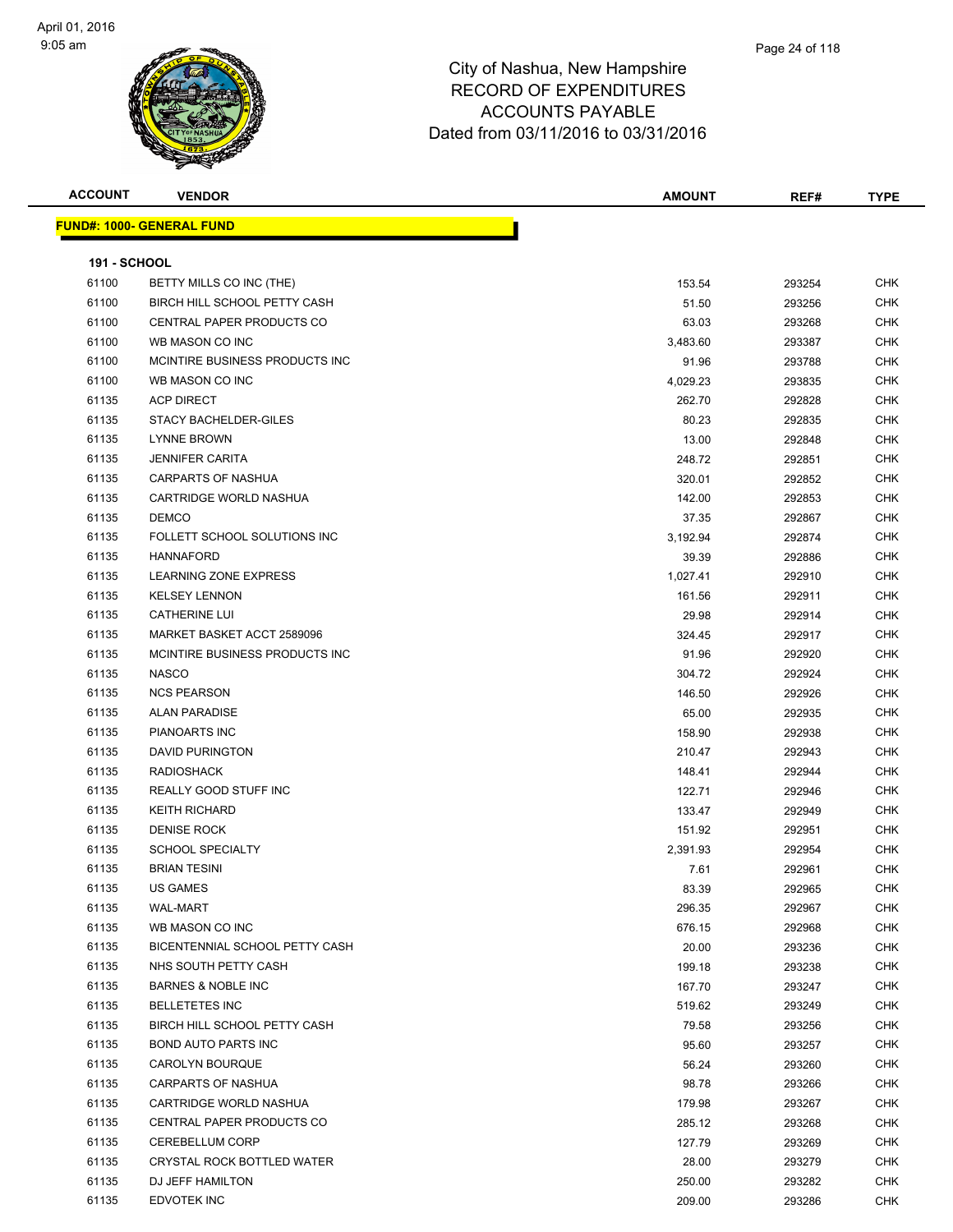

| <b>ACCOUNT</b>      | <b>VENDOR</b>                      | AMOUNT   | REF#   | <b>TYPE</b> |
|---------------------|------------------------------------|----------|--------|-------------|
|                     | <b>FUND#: 1000- GENERAL FUND</b>   |          |        |             |
|                     |                                    |          |        |             |
| <b>191 - SCHOOL</b> |                                    |          |        |             |
| 61135               | <b>FLAGHOUSE INC</b>               | 147.61   | 293292 | <b>CHK</b>  |
| 61135               | <b>MAUREEN GAMBACCINI</b>          | 119.79   | 293295 | <b>CHK</b>  |
| 61135               | <b>HAAN CRAFTS LLC</b>             | 976.87   | 293309 | <b>CHK</b>  |
| 61135               | <b>HAJOCA CORPORATION</b>          | 296.87   | 293310 | <b>CHK</b>  |
| 61135               | <b>HANNAFORD</b>                   | 30.75    | 293313 | <b>CHK</b>  |
| 61135               | HOME DEPOT CREDIT SERVICE          | 1,288.37 | 293317 | <b>CHK</b>  |
| 61135               | <b>THOMAS HORNE</b>                | 120.52   | 293318 | <b>CHK</b>  |
| 61135               | <b>JOCELYN KAUFFMAN</b>            | 124.90   | 293322 | <b>CHK</b>  |
| 61135               | LEARNING RESOURCES/ED INSIGHTS     | 239.88   | 293325 | <b>CHK</b>  |
| 61135               | <b>JOHN LYSIK</b>                  | 41.44    | 293328 | <b>CHK</b>  |
| 61135               | MARKERTEK VIDEO SUPPLY             | 42.13    | 293332 | <b>CHK</b>  |
| 61135               | MARKET BASKET ACCT 2589096         | 241.68   | 293333 | <b>CHK</b>  |
| 61135               | <b>CLAUDIA MARTINEAU</b>           | 244.39   | 293334 | <b>CHK</b>  |
| 61135               | <b>ALYSON MILLER</b>               | 58.96    | 293339 | <b>CHK</b>  |
| 61135               | <b>NASCO</b>                       | 399.74   | 293341 | <b>CHK</b>  |
| 61135               | PARALLAX INC                       | 149.94   | 293350 | CHK         |
| 61135               | PITSCO INC                         | 460.64   | 293353 | <b>CHK</b>  |
| 61135               | <b>IRENE PITSILLIDES</b>           | 76.99    | 293354 | <b>CHK</b>  |
| 61135               | <b>SCHOOL SPECIALTY</b>            | 2,639.94 | 293369 | CHK         |
| 61135               | SUPER DUPER SCHOOL CO              | 127.80   | 293379 | <b>CHK</b>  |
| 61135               | <b>US GAMES</b>                    | 189.78   | 293384 | <b>CHK</b>  |
| 61135               | <b>WAL-MART</b>                    | 595.23   | 293386 | <b>CHK</b>  |
| 61135               | WB MASON CO INC                    | 865.08   | 293387 | <b>CHK</b>  |
| 61135               | ELM ST PETTY CASH                  | 27.15    | 293680 | <b>CHK</b>  |
| 61135               | LEDGE ST SCH PETTY CASH            | 27.95    | 293683 | <b>CHK</b>  |
| 61135               | UNITED PARCEL SERVICE              | 19.04    | 293687 | <b>CHK</b>  |
| 61135               | ARK THERAPEUTIC SERVICE INC        | 50.92    | 293693 | <b>CHK</b>  |
| 61135               | B & H PHOTO VIDEO PRO AUDIO        | 39.98    | 293694 | <b>CHK</b>  |
| 61135               | <b>BARNES &amp; NOBLE INC</b>      | 11.18    | 293695 | <b>CHK</b>  |
| 61135               | <b>BELLETETES INC</b>              | 195.65   | 293698 | <b>CHK</b>  |
| 61135               | <b>BEST BUY BUSINESS ADVANTAGE</b> | 129.99   | 293700 | CHK         |
| 61135               | BOND AUTO PARTS INC                | 5.94     | 293703 | <b>CHK</b>  |
| 61135               | CARTRIDGE WORLD NASHUA             | 119.99   | 293710 | <b>CHK</b>  |
| 61135               | <b>TRAVIS COTE</b>                 | 78.66    | 293723 | <b>CHK</b>  |
| 61135               | <b>DEMCO</b>                       | 46.24    | 293725 | <b>CHK</b>  |
| 61135               | FOLLETT SCHOOL SOLUTIONS INC       | 2,531.33 | 293736 | <b>CHK</b>  |
| 61135               | <b>ELLEN GREENBERG</b>             | 27.95    | 293749 | <b>CHK</b>  |
| 61135               | <b>HANNAFORD</b>                   | 12.47    | 293751 | <b>CHK</b>  |
| 61135               | HOME DEPOT CREDIT SERVICES         | 132.59   | 293765 | <b>CHK</b>  |
| 61135               | <b>JOANNE LAKE</b>                 | 29.99    | 293776 | <b>CHK</b>  |
| 61135               | LAKESHORE LEARNING MATERIALS       | 68.98    | 293777 | <b>CHK</b>  |
| 61135               | <b>MARIE LAMERE</b>                | 17.82    | 293778 | <b>CHK</b>  |
| 61135               | MARKET BASKET ACCT 2589096         | 103.81   | 293785 | <b>CHK</b>  |
| 61135               | NORTHCENTER FOODSERVICE            | 1,568.95 | 293801 | <b>CHK</b>  |
| 61135               | <b>OBDK</b>                        | 138.85   | 293802 | <b>CHK</b>  |
| 61135               | PAXTON PATTERSON                   | 1,694.13 | 293806 | <b>CHK</b>  |
| 61135               | <b>SCHOOL SPECIALTY</b>            | 2,945.26 | 293819 | <b>CHK</b>  |
| 61135               | <b>HILARY SONNER</b>               | 19.97    | 293823 | <b>CHK</b>  |
|                     |                                    |          |        |             |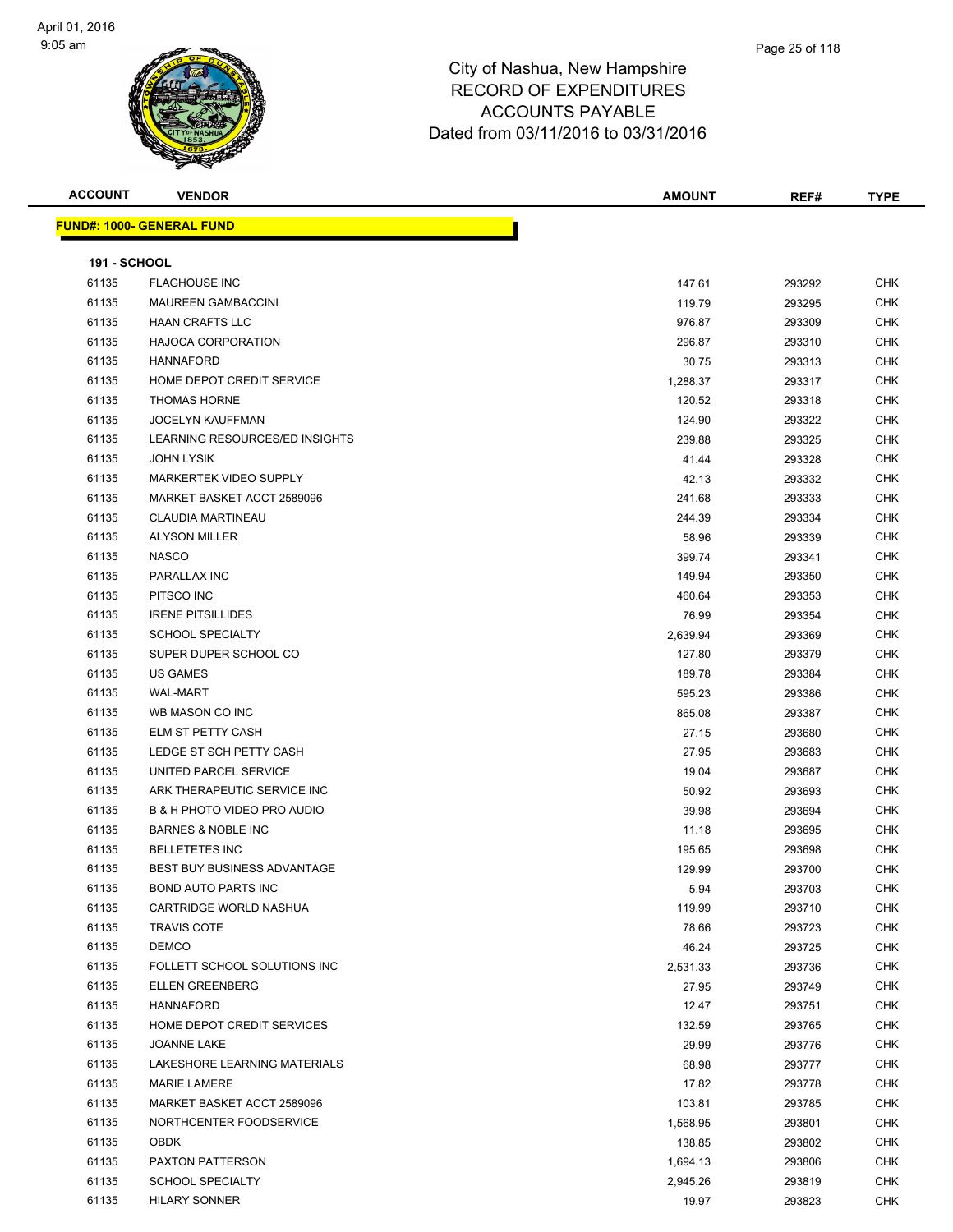

| <b>ACCOUNT</b>      | <b>VENDOR</b>                     | <b>AMOUNT</b> | REF#   | <b>TYPE</b> |
|---------------------|-----------------------------------|---------------|--------|-------------|
|                     | <u> FUND#: 1000- GENERAL FUND</u> |               |        |             |
|                     |                                   |               |        |             |
| <b>191 - SCHOOL</b> |                                   |               |        |             |
| 61135               | <b>WAL-MART</b>                   | 158.80        | 293832 | <b>CHK</b>  |
| 61135               | <b>WARD'S NATURAL SCIENCE</b>     | 108.58        | 293834 | <b>CHK</b>  |
| 61135               | WB MASON CO INC                   | 15.96         | 293835 | <b>CHK</b>  |
| 61142               | BICENTENNIAL SCHOOL PETTY CASH    | 29.60         | 293236 | <b>CHK</b>  |
| 61142               | <b>SCHOOL HEALTH CORP</b>         | 84.21         | 293367 | <b>CHK</b>  |
| 61142               | SCHOOL NURSE SUPPLY INC           | 436.10        | 293368 | <b>CHK</b>  |
| 61142               | ELM ST PETTY CASH                 | 5.00          | 293680 | <b>CHK</b>  |
| 61142               | SCHOOL NURSE SUPPLY INC           | 1,146.45      | 293817 | <b>CHK</b>  |
| 61142               | WILLIAM V MACGILL & CO            | 350.37        | 293836 | <b>CHK</b>  |
| 61249               | <b>NCS PEARSON</b>                | 56.97         | 292926 | <b>CHK</b>  |
| 61249               | PRO-ED                            | 390.50        | 292940 | <b>CHK</b>  |
| 61249               | <b>NCS PEARSON</b>                | 729.60        | 293344 | <b>CHK</b>  |
| 61249               | PRO-ED                            | 383.90        | 293358 | <b>CHK</b>  |
| 61249               | <b>COLLEGE BOARD</b>              | 11,883.00     | 293716 | <b>CHK</b>  |
| 61249               | PLURAL PUBLISHING INC             | 312.45        | 293808 | <b>CHK</b>  |
| 61299               | <b>BELLETETES INC</b>             | 298.81        | 292840 | <b>CHK</b>  |
| 61299               | <b>FASTENAL CO</b>                | 25.42         | 292871 | <b>CHK</b>  |
| 61299               | <b>BELLETETES INC</b>             | 177.01        | 293249 | <b>CHK</b>  |
| 61299               | BRENTWOOD PETTY CASH              | 166.41        | 293261 | <b>CHK</b>  |
| 61299               | <b>FASTENAL CO</b>                | 35.32         | 293290 | <b>CHK</b>  |
| 61299               | <b>DAVID PELLETIER</b>            | 56.41         | 293351 | <b>CHK</b>  |
| 61299               | <b>SCHOOL SPECIALTY</b>           | 73.77         | 293369 | <b>CHK</b>  |
| 61299               | SCHOOL-TECH INC                   | 237.98        | 293370 | <b>CHK</b>  |
| 61299               | <b>BELLETETES INC</b>             | 140.98        | 293698 | <b>CHK</b>  |
| 61299               | <b>FASTENAL CO</b>                | 1,130.90      | 293732 | <b>CHK</b>  |
| 61299               | PASEK CORP                        | 401.95        | 293805 | <b>CHK</b>  |
| 61299               | <b>DAVID PELLETIER</b>            | 43.77         | 293807 | <b>CHK</b>  |
| 61299               | <b>SCHOOL SPECIALTY</b>           | 491.89        | 293819 | <b>CHK</b>  |
| 61407               | CEN-COM                           | 96.00         | 292855 | <b>CHK</b>  |
| 61407               | M & M ELECTRICAL SUPPLY CO INC    | 2,183.97      | 292915 | <b>CHK</b>  |
| 61407               | M & M ELECTRICAL SUPPLY CO INC    | 1,990.32      | 293329 | <b>CHK</b>  |
| 61407               | AMERICAN TIME & SIGNAL CO         | 1,818.50      | 293691 | <b>CHK</b>  |
| 61407               | M & M ELECTRICAL SUPPLY CO INC    | 226.62        | 293780 | <b>CHK</b>  |
| 61414               | F W WEBB CO                       | 74.93         | 292870 | <b>CHK</b>  |
| 61414               | <b>HAJOCA CORPORATION</b>         | 4.21          | 292884 | <b>CHK</b>  |
| 61414               | TOTAL AIR SUPPLY INC              | 273.82        | 292962 | <b>CHK</b>  |
| 61414               | F W WEBB CO                       | 106.15        | 293289 | <b>CHK</b>  |
| 61414               | <b>GRANITE GROUP</b>              | 644.35        | 293305 | CHK         |
| 61414               | <b>HAJOCA CORPORATION</b>         | 274.27        | 293310 | <b>CHK</b>  |
| 61414               | F W WEBB CO                       | 348.96        | 293731 | <b>CHK</b>  |
| 61414               | <b>HAJOCA CORPORATION</b>         | 73.60         | 293750 | <b>CHK</b>  |
| 61421               | ARCSOURCE INC                     | 75.74         | 292832 | <b>CHK</b>  |
| 61421               | CAPP INC                          | 1,769.00      | 292849 | <b>CHK</b>  |
| 61421               | <b>GRAINGER</b>                   | 1,655.19      | 292881 | <b>CHK</b>  |
| 61421               | CAPP INC                          | 1,093.00      | 293264 | <b>CHK</b>  |
| 61421               | <b>GRAINGER</b>                   | 800.00        | 293304 | CHK         |
| 61421               | SIEMENS INDUSTRY INC              | 4,018.00      | 293376 | CHK         |
| 61421               | ARCSOURCE INC                     | 45.76         | 293692 | <b>CHK</b>  |
|                     |                                   |               |        |             |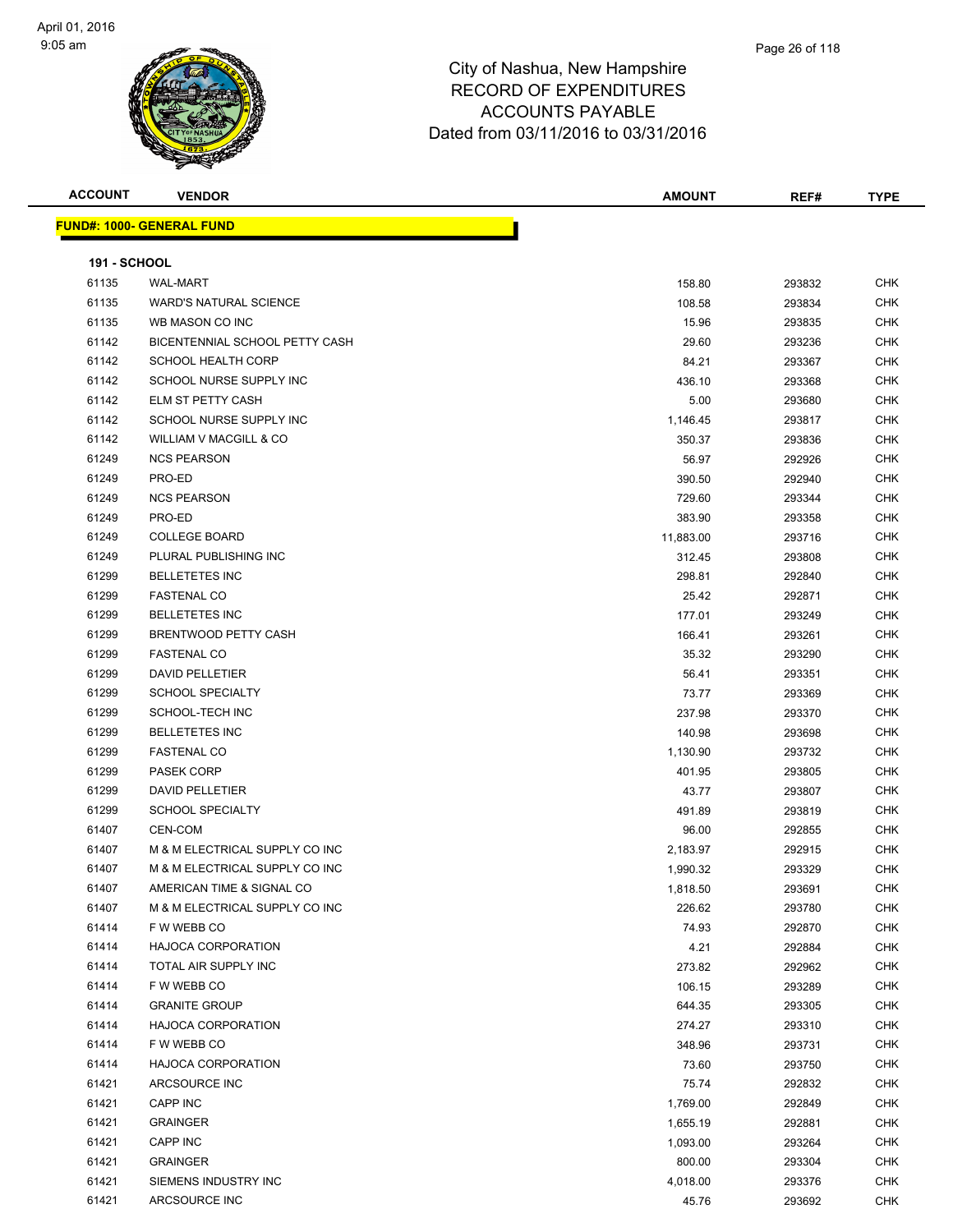

| <b>ACCOUNT</b>      | <b>VENDOR</b>                      | <b>AMOUNT</b> | REF#   | <b>TYPE</b> |
|---------------------|------------------------------------|---------------|--------|-------------|
|                     | <b>FUND#: 1000- GENERAL FUND</b>   |               |        |             |
| <b>191 - SCHOOL</b> |                                    |               |        |             |
| 61421               | BEARINGS SPECIALTY CO INC          | 24.50         | 293697 | CHK         |
| 61421               | CAPP INC                           | 2,434.00      | 293707 | CHK         |
| 61421               | <b>GRAINGER</b>                    | 560.40        | 293746 | CHK         |
| 61421               | HEATING SPECIALTIES OF NH INC      | 401.25        | 293758 | <b>CHK</b>  |
| 61421               | TRANE U.S. INC                     | 163.08        | 293827 | <b>CHK</b>  |
| 61428               | <b>CENTRAL PAPER PRODUCTS CO</b>   | 199.52        | 292856 | CHK         |
| 61428               | NATIONWIDE SALES & SERVICE         | 32.77         | 292925 | <b>CHK</b>  |
| 61599               | FRANKLIN PAINT CO INC              | 631.75        | 292875 | CHK         |
| 61599               | NASHUA OUTDOOR POWER EQUIPMENT     | 57.72         | 293343 | <b>CHK</b>  |
| 61607               | COMPUTER HUT dba IT INSIDERS       | 509.65        | 292862 | <b>CHK</b>  |
| 61607               | BICENTENNIAL SCHOOL PETTY CASH     | 11.97         | 293236 | CHK         |
| 61607               | COMPUTER HUT dba IT INSIDERS       | 2,248.90      | 293718 | CHK         |
| 61607               | SCHOOL OUTFITTERS, LLC             | 362.51        | 293818 | CHK         |
| 61814               | <b>AMERICAN GIRL</b>               | 22.95         | 292829 | <b>CHK</b>  |
| 61814               | <b>DISCOVERY GIRLS INC</b>         | 29.95         | 292868 | <b>CHK</b>  |
| 61814               | FOLLETT SCHOOL SOLUTIONS INC       | 1,557.17      | 292873 | <b>CHK</b>  |
| 61814               | <b>BARNES &amp; NOBLE INC</b>      | 179.11        | 293247 | <b>CHK</b>  |
| 61814               | FOLLETT SCHOOL SOLUTIONS INC       | 466.54        | 293735 | <b>CHK</b>  |
| 61814               | FOLLETT SCHOOL SOLUTIONS INC       | 164.37        | 293736 | <b>CHK</b>  |
| 61821               | NATIONAL WILDLIFE FEDERATION       | 19.95         | 292824 | <b>CHK</b>  |
| 61830               | ASCD                               | 89.00         | 293246 | <b>CHK</b>  |
| 61875               | <b>BARNES &amp; NOBLE INC</b>      | 766.80        | 293247 | <b>CHK</b>  |
| 61875               | UNITED PARCEL SERVICE              | 5.32          | 293687 | <b>CHK</b>  |
| 61875               | <b>BARNES &amp; NOBLE INC</b>      | 279.40        | 293695 | <b>CHK</b>  |
| 61875               | <b>HEINEMANN</b>                   | 242.00        | 293759 | <b>CHK</b>  |
| 71221               | COMPUTER HUT dba IT INSIDERS       | 701.31        | 292862 | <b>CHK</b>  |
| 71221               | LEDGE ST SCH PETTY CASH            | 49.99         | 293683 | <b>CHK</b>  |
| 71221               | CUSTOM COMPUTER SPECIALIST INC     | 4,357.08      | 293724 | CHK         |
| 71221               | HP INC.                            | 571.00        | 293768 | <b>CHK</b>  |
| 71228               | X2 DEVELOPMENT CORP                | 4,200.00      | 292970 | CHK         |
| 71228               | HOLLYWOOD CAMERA WORK LLC          | 279.86        | 293764 | <b>CHK</b>  |
| 71228               | X2 DEVELOPMENT CORP                | 2,000.00      | 293838 | <b>CHK</b>  |
| 71800               | <b>GLOBAL INDUSTRIAL EQUIPMENT</b> | 1,386.32      | 293743 | <b>CHK</b>  |
| 71999               | COMPUTER HUT dba IT INSIDERS       | 199.95        | 292862 | <b>CHK</b>  |
| 71999               | BEST BUY BUSINESS ADVANTAGE        | 199.00        | 293252 | CHK         |
| 71999               | PRO AV SYSTEMS INC                 | 2,031.99      | 293811 | <b>CHK</b>  |
|                     | TOTAL 191 - SCHOOL                 | \$933,011.75  |        |             |

**193 - DEBT SERVICE**

| 75100 | US BANK N.A. (091000022) | 1.755.000.00 | 150151 | ACH        |
|-------|--------------------------|--------------|--------|------------|
| 75100 | US BANK N.A. (091000022) | 245.000.00   | 150249 | <b>ACH</b> |
| 75200 | US BANK N.A. (091000022) | 467.850.00   | 150151 | <b>ACH</b> |
| 75200 | US BANK N.A. (091000022) | 130.425.00   | 150249 | <b>ACH</b> |
| 75300 | PAUL H MURPHY & COMPANY  | 2.577.98     | 292771 | <b>CHK</b> |
| 75300 | UNITED PARCEL SERVICE    | 8.08         | 293516 | <b>CHK</b> |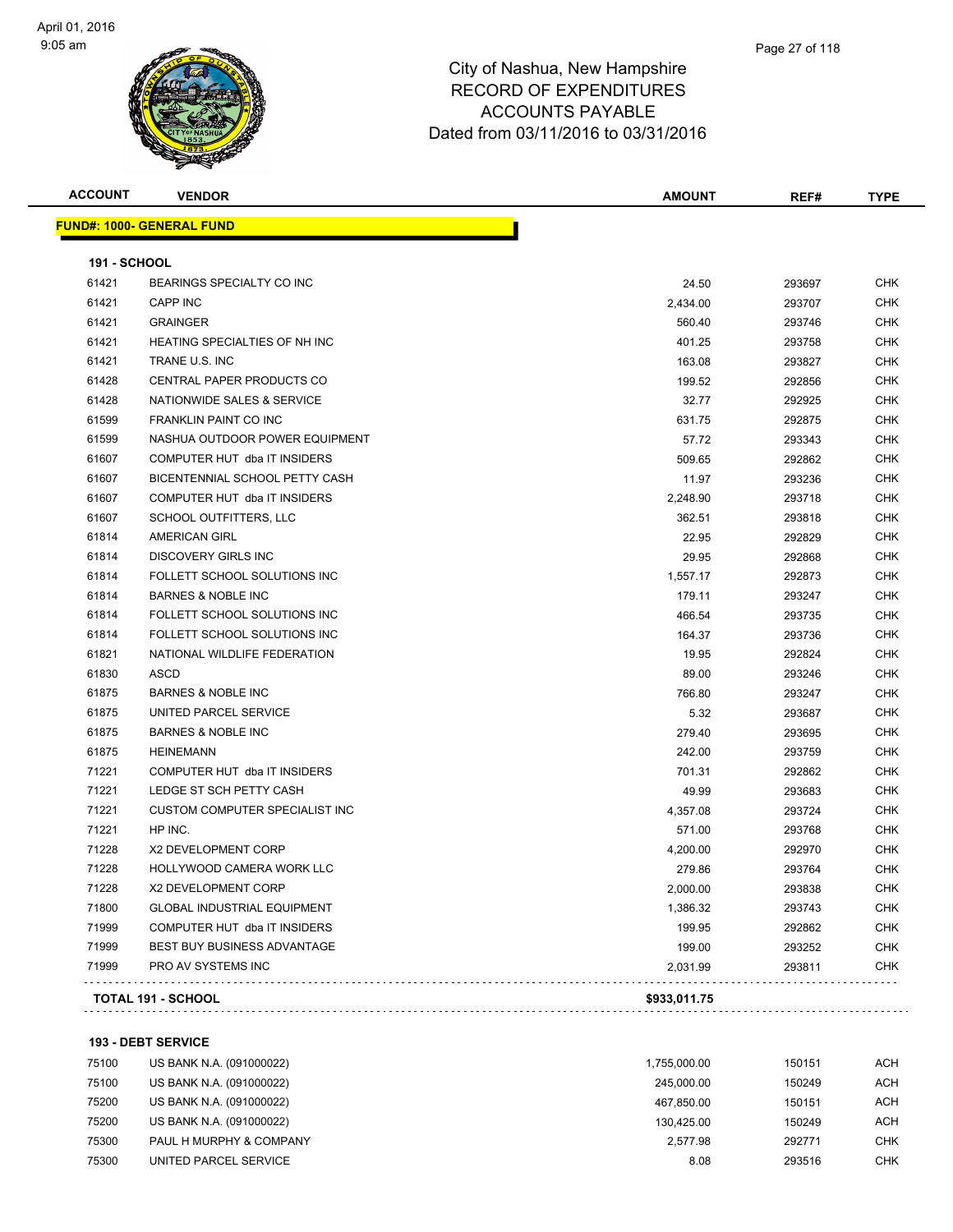| April 01, 2016<br>$9:05$ am |                                                         | City of Nashua, New Hampshire<br><b>RECORD OF EXPENDITURES</b><br><b>ACCOUNTS PAYABLE</b><br>Dated from 03/11/2016 to 03/31/2016 | Page 28 of 118   |                          |
|-----------------------------|---------------------------------------------------------|----------------------------------------------------------------------------------------------------------------------------------|------------------|--------------------------|
| <b>ACCOUNT</b>              | <b>VENDOR</b>                                           | <b>AMOUNT</b>                                                                                                                    | REF#             | <b>TYPE</b>              |
|                             | <b>FUND#: 1000- GENERAL FUND</b>                        |                                                                                                                                  |                  |                          |
|                             | <b>TOTAL 193 - DEBT SERVICE</b>                         | \$2,600,861.06                                                                                                                   |                  |                          |
|                             | <b>TOTAL FUND 1000 - GENERAL FUND</b>                   | \$7,223,363.80                                                                                                                   |                  |                          |
|                             | <b>FUND#: 1001- GF-CAPITAL IMPROVEMENTS</b>             |                                                                                                                                  |                  |                          |
| 161 - STREETS<br>81100      | <b>LIGHTGUARD SYSTEMS INC</b>                           | 1,500.00                                                                                                                         | 293445           | <b>CHK</b>               |
|                             | <b>TOTAL 161 - STREETS</b>                              | \$1,500.00                                                                                                                       |                  |                          |
|                             | <b>TOTAL FUND 1001 - GF-CAPITAL IMPROVEMENTS</b>        | \$1,500.00                                                                                                                       |                  |                          |
|                             | <b>FUND#: 1010- GF-PRIOR YEAR ESCROWS/EXPENSES</b>      |                                                                                                                                  |                  |                          |
| 161 - STREETS               |                                                         |                                                                                                                                  |                  |                          |
| 53145<br>71615              | MDS TECHNOLOGIES INC<br><b>DELL MARKETING LP</b>        | 6,536.00<br>2,499.98                                                                                                             | 293618<br>293558 | <b>CHK</b><br><b>CHK</b> |
|                             | TOTAL 161 - STREETS                                     | \$9,035.98                                                                                                                       |                  |                          |
|                             | <b>177 - PARKS &amp; RECREATION</b>                     |                                                                                                                                  |                  |                          |
| 81650                       | HOME DEPOT CREDIT SERVICE 3065                          | 483.87                                                                                                                           | 292714           | CHK                      |
|                             | <b>TOTAL 177 - PARKS &amp; RECREATION</b>               | \$483.87                                                                                                                         |                  |                          |
|                             | <b>TOTAL FUND 1010 - GF-PRIOR YEAR ESCROWS/EXPENSES</b> | \$9,519.85                                                                                                                       |                  |                          |
|                             | <b>FUND#: 2100- FOOD SERVICES FUND</b>                  |                                                                                                                                  |                  |                          |
| 53628                       | TRI STATE FIRE PROTECTION LLC                           | 864.00                                                                                                                           | 293381           | <b>CHK</b>               |
| 54487                       | <b>BASSETT SERVICES CORPORATION</b>                     | 457.02                                                                                                                           | 292837           | CHK                      |
| 54487                       | <b>GRANITE STATE SEWER &amp; DRAIN CL</b>               | 225.00                                                                                                                           | 292882           | <b>CHK</b>               |
| 54487<br>54487              | <b>HOBART SERVICE</b><br>AFFILIATED HVAC SERVICES LLC   | 159.00<br>455.00                                                                                                                 | 292893<br>293244 | <b>CHK</b><br><b>CHK</b> |
| 54487                       | <b>BASSETT SERVICES CORPORATION</b>                     | 221.35                                                                                                                           | 293248           | <b>CHK</b>               |
| 54487                       | <b>HOBART SERVICE</b>                                   | 79.50                                                                                                                            | 293315           | <b>CHK</b>               |
| 54487                       | AFFILIATED HVAC SERVICES LLC                            | 120.00                                                                                                                           | 293690           | <b>CHK</b>               |
| 54487                       | <b>BASSETT SERVICES CORPORATION</b>                     | 608.75                                                                                                                           | 293696           | <b>CHK</b>               |
| 54487                       | <b>CARL BROOKS</b>                                      | 42.14                                                                                                                            | 293706           | <b>CHK</b>               |
| 54487                       | <b>HOBART SERVICE</b>                                   | 159.00                                                                                                                           | 293762           | <b>CHK</b>               |
| 55307                       | LISA BORDELEAU                                          | 35.91                                                                                                                            | 292845           | <b>CHK</b>               |
| 55307                       | <b>KARYN LAWLESS</b>                                    | 258.74                                                                                                                           | 292909           | <b>CHK</b>               |
| 55307                       | PAULE RALPH                                             | 63.59                                                                                                                            | 292945           | <b>CHK</b>               |
| 55307                       | <b>ODETTE SLOSEK</b>                                    | 55.89                                                                                                                            | 292957           | <b>CHK</b>               |
| 55600                       | ACE PRINTING CO                                         | 445.00                                                                                                                           | 292827           | <b>CHK</b>               |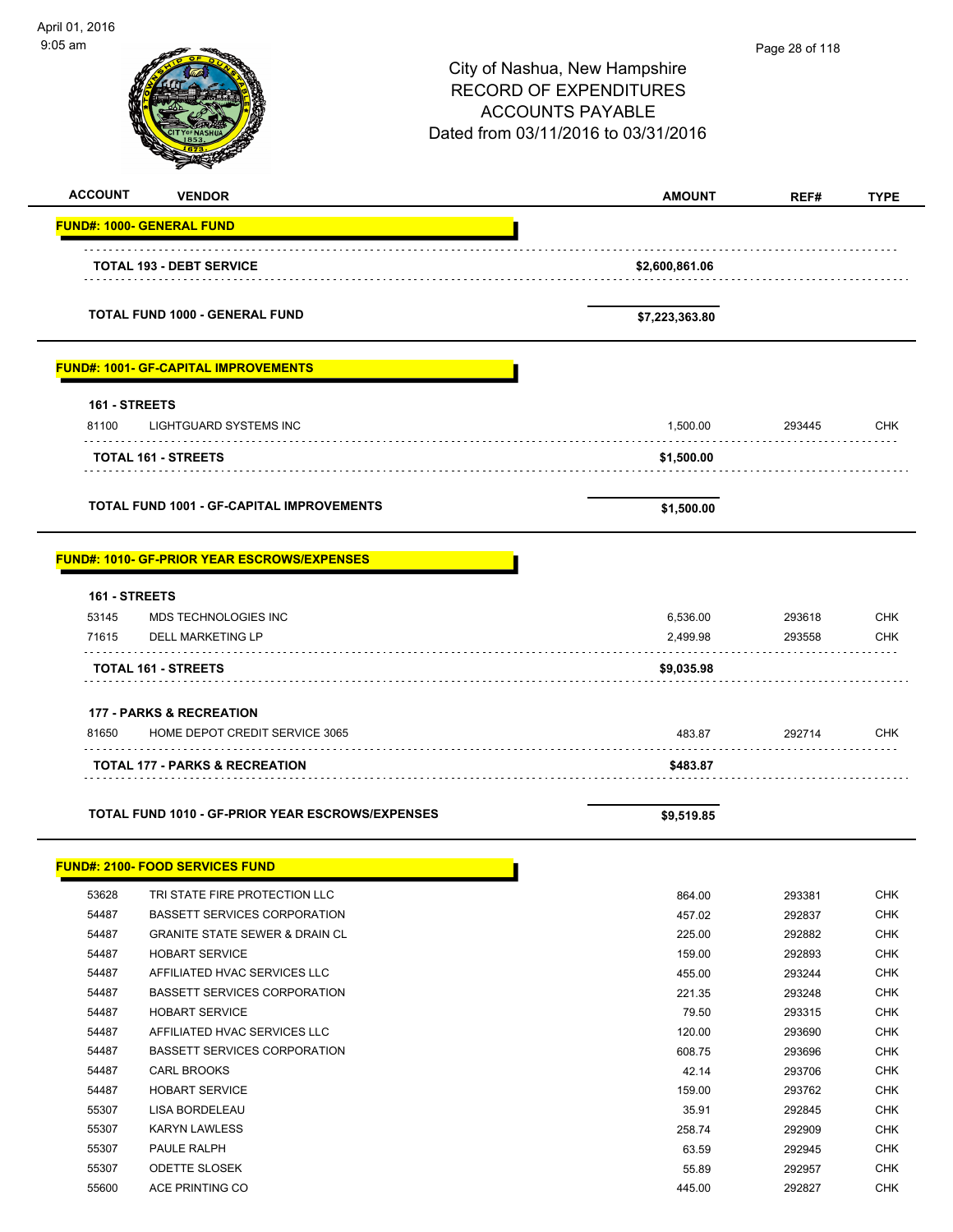

| <b>ACCOUNT</b> | <b>VENDOR</b>                               | <b>AMOUNT</b> | REF#   | <b>TYPE</b> |
|----------------|---------------------------------------------|---------------|--------|-------------|
|                | <b>FUND#: 2100- FOOD SERVICES FUND</b>      |               |        |             |
| 55600          | ACE PRINTING CO                             | 445.00        | 293689 | <b>CHK</b>  |
| 61214          | <b>BIMBO FOODS BAKERIES INC</b>             | 2,829.10      | 292843 | <b>CHK</b>  |
| 61214          | <b>BOSTON PIE INC</b>                       | 239.40        | 292847 | <b>CHK</b>  |
| 61214          | COCA COLA BOTTLING CO                       | 2,391.75      | 292859 | <b>CHK</b>  |
| 61214          | COSTA FRUIT & PRODUCE CO INC                | 20,640.36     | 292864 | <b>CHK</b>  |
| 61214          | <b>GREAT STATE BEVERAGES INC</b>            | 1,461.65      | 292883 | <b>CHK</b>  |
| 61214          | <b>HERSHEY CREAMERY</b>                     | 903.80        | 292892 | <b>CHK</b>  |
| 61214          | <b>HOLDEN FRUIT &amp; PRODUCE CO</b>        | 1,617.75      | 292894 | <b>CHK</b>  |
| 61214          | <b>M SAUNDERS INC</b>                       | 7,059.94      | 292916 | <b>CHK</b>  |
| 61214          | NEW ENGLAND ICE CREAM                       | 465.50        | 292928 | <b>CHK</b>  |
| 61214          | OLNASHUA LLC                                | 1,042.50      | 292934 | <b>CHK</b>  |
| 61214          | <b>BIMBO FOODS BAKERIES INC</b>             | 657.35        | 293255 | <b>CHK</b>  |
| 61214          | COCA COLA BOTTLING CO                       | 1,676.00      | 293272 | <b>CHK</b>  |
| 61214          | COSTA FRUIT & PRODUCE CO INC                | 19,715.40     | 293276 | <b>CHK</b>  |
| 61214          | <b>GARELICK FARMS LYNN</b>                  | 39,966.53     | 293296 | <b>CHK</b>  |
| 61214          | GILLS PIZZA CO                              | 6,080.50      | 293299 | <b>CHK</b>  |
| 61214          | <b>GREAT STATE BEVERAGES INC</b>            | 453.30        | 293306 | <b>CHK</b>  |
| 61214          | <b>HERSHEY CREAMERY</b>                     | 595.32        | 293314 | <b>CHK</b>  |
| 61214          | <b>HOLDEN FRUIT &amp; PRODUCE CO</b>        | 848.62        | 293316 | <b>CHK</b>  |
| 61214          | <b>M SAUNDERS INC</b>                       | 3,451.04      | 293330 | <b>CHK</b>  |
| 61214          | NEW ENGLAND ICE CREAM                       | 321.60        | 293345 | <b>CHK</b>  |
| 61214          | <b>SAL'S PIZZA</b>                          | 195.00        | 293363 | <b>CHK</b>  |
| 61214          | TREASURER ST OF NH - SURPLUS D              | 7,661.25      | 293686 | <b>CHK</b>  |
| 61214          | <b>BIMBO FOODS BAKERIES INC</b>             | 2,391.15      | 293701 | <b>CHK</b>  |
| 61214          | <b>BOSTON PIE INC</b>                       | 2,507.80      | 293705 | <b>CHK</b>  |
| 61214          | COCA COLA BOTTLING CO                       | 1,635.50      | 293715 | <b>CHK</b>  |
| 61214          | COSTA FRUIT & PRODUCE CO INC                | 30,639.19     | 293722 | <b>CHK</b>  |
| 61214          | <b>GARELICK FARMS LYNN</b>                  | 14,255.26     | 293737 | <b>CHK</b>  |
| 61214          | GILLS PIZZA CO                              | 6,467.25      | 293740 | <b>CHK</b>  |
| 61214          | <b>GREAT STATE BEVERAGES INC</b>            | 1,268.25      | 293747 | <b>CHK</b>  |
| 61214          | <b>HERSHEY CREAMERY</b>                     | 363.76        | 293760 | <b>CHK</b>  |
| 61214          | <b>HOLDEN FRUIT &amp; PRODUCE CO</b>        | 2,481.31      | 293763 | <b>CHK</b>  |
| 61214          | <b>M SAUNDERS INC</b>                       | 6,259.31      | 293782 | <b>CHK</b>  |
| 61214          | NEW ENGLAND ICE CREAM                       | 931.80        | 293795 | <b>CHK</b>  |
| 61214          | <b>SAL'S PIZZA</b>                          | 195.00        | 293815 | <b>CHK</b>  |
| 61299          | AMY CASSIDY                                 | 6.98          | 292854 | <b>CHK</b>  |
| 61299          | CENTRAL PAPER PRODUCTS CO                   | 16,238.13     | 293268 | <b>CHK</b>  |
| 61299          | CENTRAL PAPER PRODUCTS CO                   | 6,768.88      | 293711 | <b>CHK</b>  |
| 71000          | KITTREDGE EQUIPMENT CO - NH                 | 58.20         | 292904 | <b>CHK</b>  |
| 71000          | KITTREDGE EQUIPMENT CO - NH                 | 689.43        | 293323 | <b>CHK</b>  |
| 71000          | KITTREDGE EQUIPMENT CO - NH                 | 518.19        | 293773 | <b>CHK</b>  |
|                | <b>TOTAL FUND 2100 - FOOD SERVICES FUND</b> | \$218,643.94  |        |             |

**FUND#: 2201- DRIVERS EDUCATION FUND**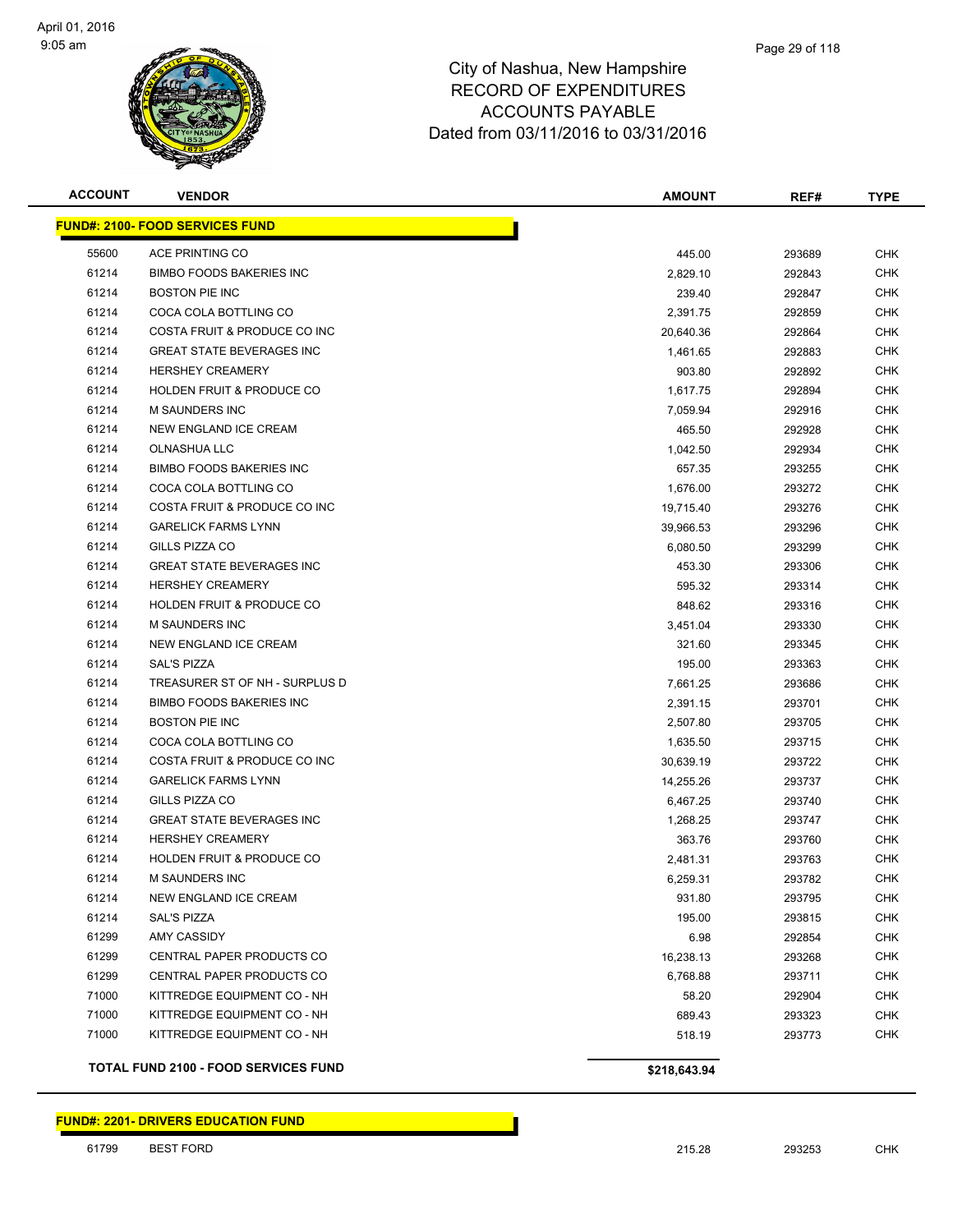| <b>ACCOUNT</b> | <b>VENDOR</b>                                   | <b>AMOUNT</b>      | REF#             | <b>TYPE</b> |
|----------------|-------------------------------------------------|--------------------|------------------|-------------|
|                | <b>TOTAL FUND 2201 - DRIVERS EDUCATION FUND</b> | \$215.28           |                  |             |
|                | <b>FUND#: 2207- ADULT ED/CONTINUING ED</b>      |                    |                  |             |
| 44600          | ROSALINDA COLLAZO                               | 70.00              | 292860           | <b>CHK</b>  |
| 44600          | REBECCA LONG                                    | 63.00              | 292913           | <b>CHK</b>  |
| 44600          | <b>CHERYL WALLEY</b>                            | 130.00             | 293833           | <b>CHK</b>  |
| 55307          | <b>RENEE SANTOS</b>                             | 15.39              | 293366           | <b>CHK</b>  |
| 55699          | <b>OONAGH WILLIAMS</b>                          | 150.00             | 293837           | <b>CHK</b>  |
| 61299          | <b>OONAGH WILLIAMS</b>                          | 52.06              | 293837           | <b>CHK</b>  |
|                | <b>TOTAL FUND 2207 - ADULT ED/CONTINUING ED</b> | \$480.45           |                  |             |
|                | <u> FUND#: 2212- ATHLETICS REVENUE FUND</u>     |                    |                  |             |
|                | <b>CHAMPIONS CHOICE INC</b>                     |                    |                  | <b>CHK</b>  |
| 61107<br>61107 | <b>CHAMPIONS CHOICE INC</b>                     | 2,937.00           | 292857<br>293270 | <b>CHK</b>  |
| 61107          | <b>M &amp; N SPORTS LLC</b>                     | 594.00<br>1,008.75 | 293781           | <b>CHK</b>  |
| 61299          | HUDSON TROPHY CO                                | 810.00             | 292896           | <b>CHK</b>  |
|                | <b>TOTAL FUND 2212 - ATHLETICS REVENUE FUND</b> | \$5,349.75         |                  |             |
|                |                                                 |                    |                  |             |
|                | <u> FUND#: 2222- AFTER SCHOOL PROGRAM</u>       |                    |                  |             |
| 55300          | <b>STEVE AMROL</b>                              | 46.01              | 292830           | <b>CHK</b>  |
| 55690          | <b>FIRST STUDENT INC</b>                        | 190.26             | 292872           | <b>CHK</b>  |
| 61299          | AC MOORE INC                                    | 47.67              | 292826           | <b>CHK</b>  |
| 61299          | MARKET BASKET ACCT 2589096                      | 100.75             | 292917           | <b>CHK</b>  |
| 61299          | SAMS CLUB/SYNCHRONY BANK                        | 96.14              | 292952           | <b>CHK</b>  |
| 61299          | <b>WAL-MART</b>                                 | 145.06             | 292967           | <b>CHK</b>  |
| 61299          | TREASURER STATE OF NH                           | 235.00             | 293240           | <b>CHK</b>  |
| 61299          | COSTA FRUIT & PRODUCE CO INC                    | 657.05             | 293276           | <b>CHK</b>  |
| 61299          | <b>GARELICK FARMS LYNN</b>                      | 450.05             | 293296           | <b>CHK</b>  |
| 61299          | AC MOORE INC                                    | 131.03             | 293688           | <b>CHK</b>  |
| 61299          | <b>GARELICK FARMS LYNN</b>                      | 225.03             | 293737           | CHK         |
| 61299          | <b>DEANNA GINGRAS</b>                           | 41.90              | 293741           | <b>CHK</b>  |
| 61299          | HOME DEPOT CREDIT SERV                          | 49.73              | 293767           | <b>CHK</b>  |
| 61299          | MARKET BASKET ACCT 2589096                      | 205.10             | 293785           | <b>CHK</b>  |
| 61299          | <b>WAL-MART</b>                                 | 117.54             | 293832           | <b>CHK</b>  |
|                | TOTAL FUND 2222 - AFTER SCHOOL PROGRAM          | \$2,738.32         |                  |             |
|                | <u> FUND#: 2247- CULINARY ARTS</u>              |                    |                  |             |
| 61135          | MARKET BASKET ACCT 2589096                      | 289.57             | 292917           | <b>CHK</b>  |
| 61135          | <b>WAL-MART</b>                                 | 1,110.57           | 292967           | <b>CHK</b>  |
| 61135          | <b>GENERAL LINEN SERVICE INC</b>                | 85.13              | 293298           | <b>CHK</b>  |
| 61135          | <b>GENERAL LINEN SERVICE INC</b>                | 99.27              | 293739           | <b>CHK</b>  |
| 61135          | MARKET BASKET ACCT 2589096                      | 306.78             | 293785           | <b>CHK</b>  |
| 61135          | NORTHCENTER FOODSERVICE                         | 2,420.64           | 293801           | <b>CHK</b>  |
|                |                                                 |                    |                  |             |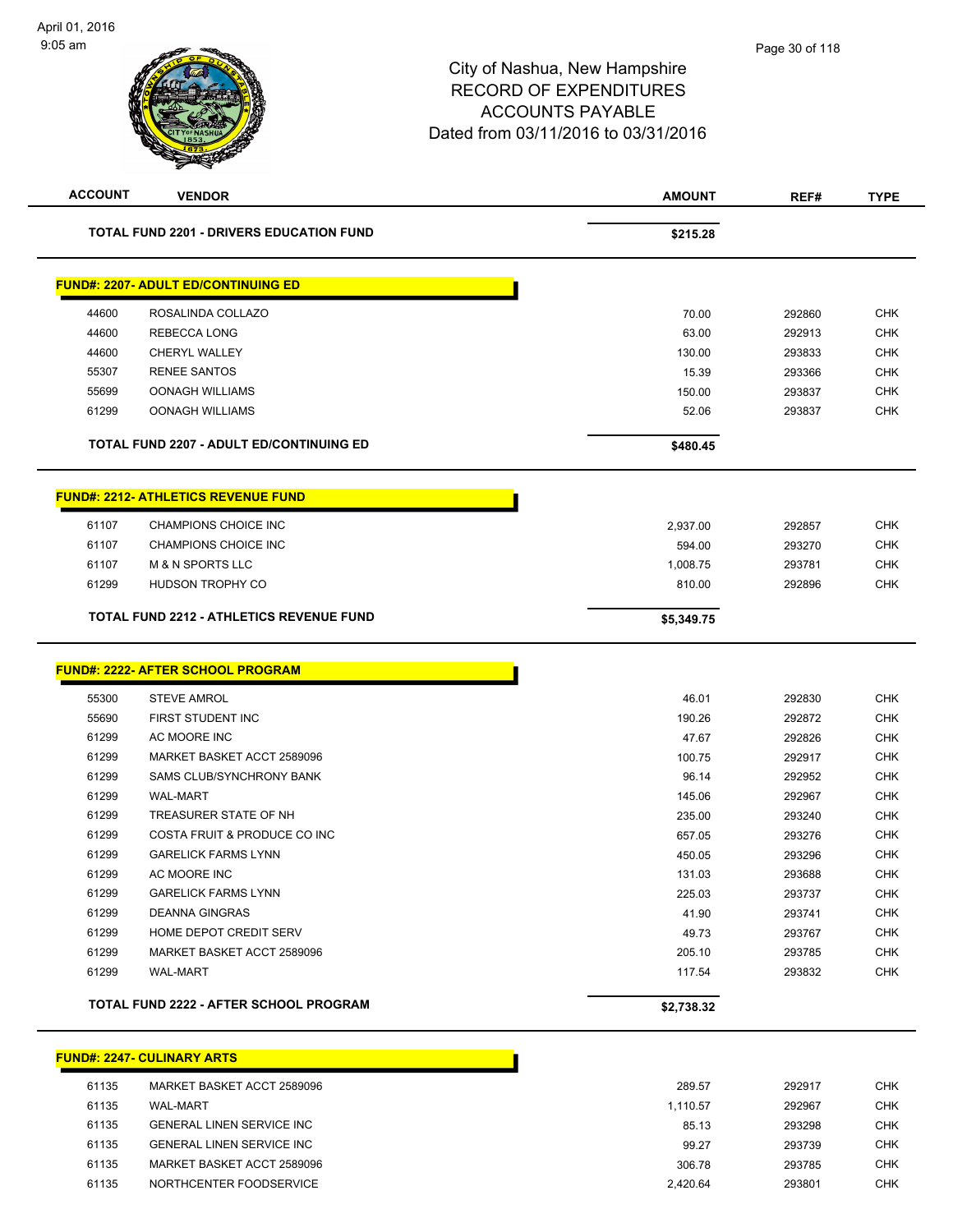| <b>ACCOUNT</b> | <b>VENDOR</b>                                               | <b>AMOUNT</b> | REF#   | <b>TYPE</b> |
|----------------|-------------------------------------------------------------|---------------|--------|-------------|
|                | TOTAL FUND 2247 - CULINARY ARTS                             | \$4,311.96    |        |             |
|                | <b>FUND#: 2257- SPECIAL ED LOCAL</b>                        |               |        |             |
| 55694          | LIGHTHOUSE SCHOOL INC                                       | 154,029.90    | 293327 | <b>CHK</b>  |
|                | <b>TOTAL FUND 2257 - SPECIAL ED LOCAL</b>                   | \$154,029.90  |        |             |
|                | <b>FUND#: 2503- PARKS &amp; REC PROGRAMS FUND</b>           |               |        |             |
| 44549          | <b>JULIA STRYZHENKO</b>                                     | 110.00        | 293393 | <b>CHK</b>  |
| 44549          | <b>RENEE NICHOLS</b>                                        | 15.00         | 293399 | <b>CHK</b>  |
| 61128          | <b>BSN SPORTS LLC</b>                                       | 4,995.80      | 293544 | <b>CHK</b>  |
|                | TOTAL FUND 2503 - PARKS & REC PROGRAMS FUND                 | \$5,120.80    |        |             |
|                |                                                             |               |        |             |
|                | <b>FUND#: 2505- GOVT &amp; EDUCATION CHANNELS FUND</b>      |               |        |             |
| 53470          | <b>JOHN COLLINS</b>                                         | 350.00        | 292681 | <b>CHK</b>  |
| 53470          | <b>THOMAS KING</b>                                          | 250.00        | 292731 | <b>CHK</b>  |
| 53470          | <b>PATRICK MALONE</b>                                       | 50.00         | 292738 | <b>CHK</b>  |
| 53470          | <b>JIM MCLEAN</b>                                           | 300.00        | 292742 | <b>CHK</b>  |
| 53470          | TIM O'NEIL                                                  | 600.00        | 292766 | <b>CHK</b>  |
| 53470          | <b>SCOTT SILVA</b>                                          | 225.00        | 292788 | <b>CHK</b>  |
| 53470          | <b>FRANK J WALLENT</b>                                      | 625.00        | 292807 | <b>CHK</b>  |
| 53470          | <b>JOHN COLLINS</b>                                         | 150.00        | 293550 | <b>CHK</b>  |
| 53470          | <b>THOMAS KING</b>                                          | 150.00        | 293599 | <b>CHK</b>  |
| 53470          | <b>JIM MCLEAN</b>                                           | 400.00        | 293616 | <b>CHK</b>  |
| 53470          | TIM O'NEIL                                                  | 450.00        | 293637 | <b>CHK</b>  |
| 53470          | <b>SCOTT SILVA</b>                                          | 50.00         | 293653 | <b>CHK</b>  |
| 53470          | FRANK J WALLENT                                             | 375.00        | 293675 | <b>CHK</b>  |
| 54100          | <b>EVERSOURCE</b>                                           | 332.54        | 293062 | <b>CHK</b>  |
| 54114          | <b>LIBERTY UTILITIES - NH</b>                               | 40.24         | 292628 | CHK         |
| 54114          | DIRECT ENERGY BUSINESS                                      | 69.93         | 293132 | <b>CHK</b>  |
| 54141          | PENNICHUCK WATER WORKS INC                                  | 16.87         | 292636 | CHK         |
| 54141          | PENNICHUCK WATER WORKS INC                                  | 20.85         | 293504 | CHK         |
| 55699          | AARDVARK THE DEAN OF CLEAN                                  | 195.00        | 292646 | CHK         |
| 61100          | AMAZON                                                      | 98.90         | 293059 | CHK         |
| 61299          | AMAZON                                                      | 29.49         | 293059 | <b>CHK</b>  |
| 71000          | AMAZON                                                      | 125.89        | 293059 | <b>CHK</b>  |
| 81100          | <b>ITSAVVY LLC</b>                                          | 4,514.85      | 292724 | <b>CHK</b>  |
|                | <b>TOTAL FUND 2505 - GOVT &amp; EDUCATION CHANNELS FUND</b> | \$9,419.56    |        |             |
|                |                                                             |               |        |             |

#### **FUND#: 2506- HUNT BLDG FACILITY RENTAL FUND**

| 53628 | COMCAST CABLE COMMUNICATIONS I | 84.90  | 293061 | CHK |
|-------|--------------------------------|--------|--------|-----|
| 54100 | EVERSOURCE                     | 625.18 | 293062 | CHK |
| 54141 | PENNICHUCK WATER WORKS INC     | 51.37  | 292636 | CHK |
| 54200 | PETTY CASH                     | 54.20  | 292617 | CHK |
|       |                                |        |        |     |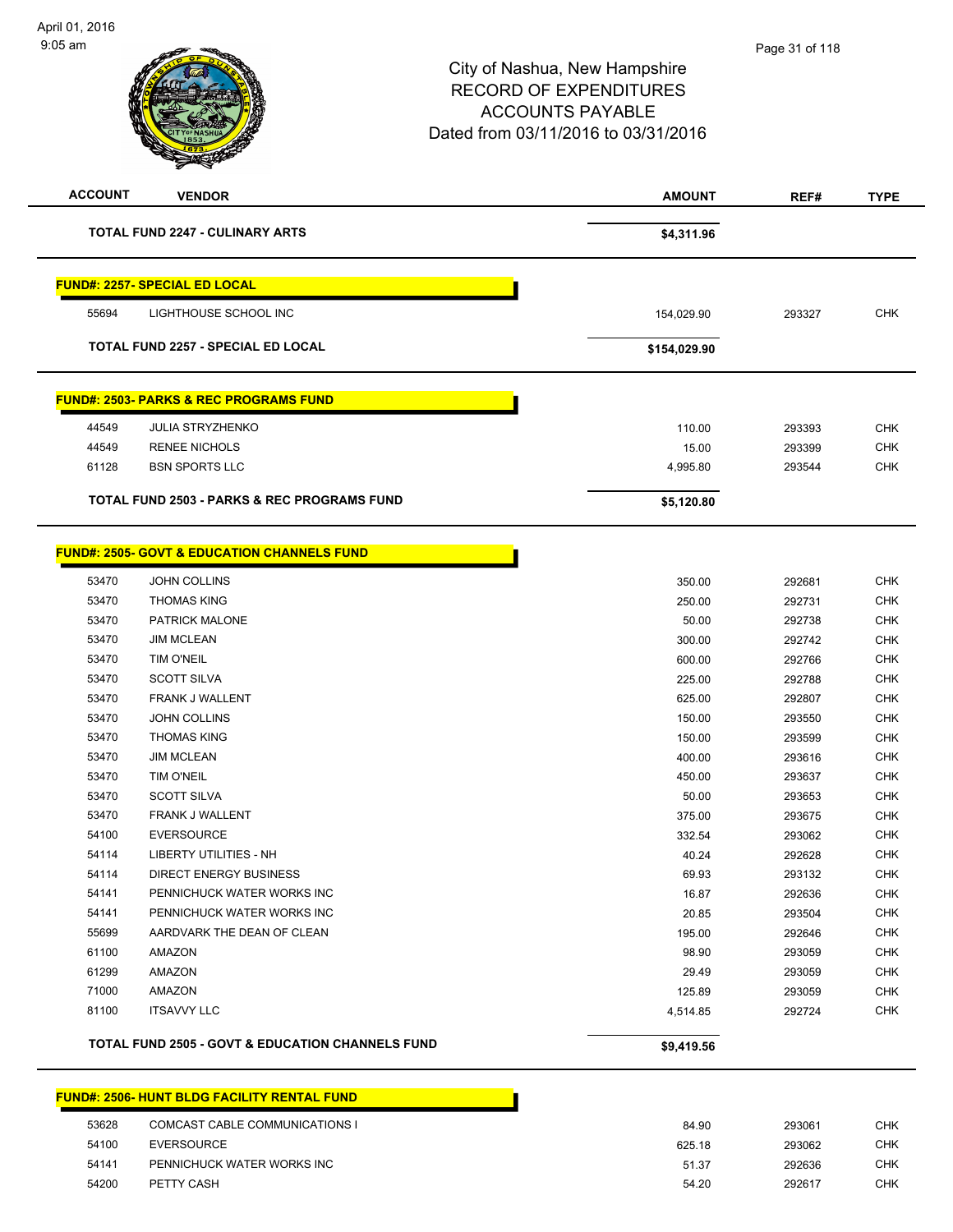

| <b>ACCOUNT</b> | <b>VENDOR</b>                                           | <b>AMOUNT</b> | REF#   | <b>TYPE</b> |
|----------------|---------------------------------------------------------|---------------|--------|-------------|
|                | <b>FUND#: 2506- HUNT BLDG FACILITY RENTAL FUND</b>      |               |        |             |
| 54200          | ERICKSON CLEANING SERVICES LLC                          | 320.00        | 293140 | <b>CHK</b>  |
| 54280          | <b>KAPESCO PAINTING LLC</b>                             | 350.00        | 293597 | CHK         |
|                |                                                         |               |        |             |
|                | TOTAL FUND 2506 - HUNT BLDG FACILITY RENTAL FUND        | \$1,485.65    |        |             |
|                | <b>FUND#: 3050- POLICE GRANTS FUND</b>                  |               |        |             |
| 55400          | JOHN E REID & ASSOC INC                                 | 3,780.00      | 293065 | <b>CHK</b>  |
| 61110          | ATLANTIC TACTICAL INC                                   | 5,075.00      | 293101 | <b>CHK</b>  |
|                |                                                         |               |        |             |
|                | <b>TOTAL FUND 3050 - POLICE GRANTS FUND</b>             | \$8,855.00    |        |             |
|                | <b>FUND#: 3068- COMMUNITY SERVICES GRANTS FUND</b>      |               |        |             |
| 53142          | ACPH CONSULTING LLC                                     | 1,000.00      | 292606 | <b>CHK</b>  |
| 55100          | AT & T MOBILITY                                         | 48.11         | 293483 | <b>CHK</b>  |
| 55300          | KAYLA O'BRIEN                                           | 1.62          | 292613 | <b>CHK</b>  |
| 55300          | PATRICIA CROOKER                                        | 184.98        | 293044 | <b>CHK</b>  |
| 61100          | WB MASON CO INC                                         | 383.30        | 292808 | <b>CHK</b>  |
|                |                                                         |               |        |             |
|                | <b>TOTAL FUND 3068 - COMMUNITY SERVICES GRANTS FUND</b> | \$1,618.01    |        |             |
|                | <b>FUND#: 3070- COMMUNITY HEALTH GRANTS FUND</b>        |               |        |             |
| 53628          | ALEXANDER GRANOK MD                                     | 900.00        | 293582 | <b>CHK</b>  |
| 55300          | KAYLA O'BRIEN                                           | 2.70          | 292613 | <b>CHK</b>  |
| 61142          | NH MEDICAL DENTAL SUPPLY LLC                            | 253.50        | 292761 | <b>CHK</b>  |
| 61142          | NH MEDICAL DENTAL SUPPLY LLC                            | 142.00        | 292761 | CHK         |
| 61142          | NH MEDICAL DENTAL SUPPLY LLC                            | 28.00         | 293634 | <b>CHK</b>  |
| 61142          | ORASURE TECHNOLOGIES INC                                | 859.85        | 292770 | <b>CHK</b>  |
| 61142          | NH MEDICAL DENTAL SUPPLY LLC                            | 47.00         | 293634 | <b>CHK</b>  |
| 71000          | <b>B &amp; S LOCKSMITHS INC</b>                         | 189.55        | 292663 | <b>CHK</b>  |
|                | TOTAL FUND 3070 - COMMUNITY HEALTH GRANTS FUND          | \$2,422.60    |        |             |
|                | <b>FUND#: 3090- URBAN PROGRAM GRANTS FUND</b>           |               |        |             |
| 54210          | ALCHEMY LEAD MANAGMENT                                  | 220.00        | 293098 | <b>CHK</b>  |
| 54210          | DAD'S ABATEMENT LLC                                     | 6,780.00      | 293468 | <b>CHK</b>  |
| 54210          | DAD'S ABATEMENT LLC                                     | 6,000.00      | 293469 | <b>CHK</b>  |
| 54210          | <b>DAD'S ABATEMENT LLC</b>                              | 7,500.00      | 293468 | <b>CHK</b>  |
| 54225          | ALCHEMY LEAD MANAGMENT                                  | 881.00        | 292651 | CHK         |
| 54225          | ALCHEMY LEAD MANAGMENT                                  | 1,940.00      | 293098 | <b>CHK</b>  |
| 55118          | AT & T MOBILITY                                         | 32.42         | 293483 | <b>CHK</b>  |
| 55300          | DAVID SULLIVAN                                          | 1,424.88      | 293057 | CHK         |
| 55307          | SHAWNASEY MADISON                                       | 171.18        | 293056 | <b>CHK</b>  |
| 55307          | SHAWNASEY MADISON                                       | 139.86        | 293056 | CHK         |
| 55421          | WEIL CONSULTING CONFERENCE                              | 450.00        | 293677 | CHK         |
| 55614          | HILLSBOROUGH COUNTY REGISTRY                            | 4.00          | 293157 | <b>CHK</b>  |
| 55614          | HILLSBOROUGH COUNTY REGISTRY                            | 4.00          | 293157 | <b>CHK</b>  |
|                |                                                         |               |        |             |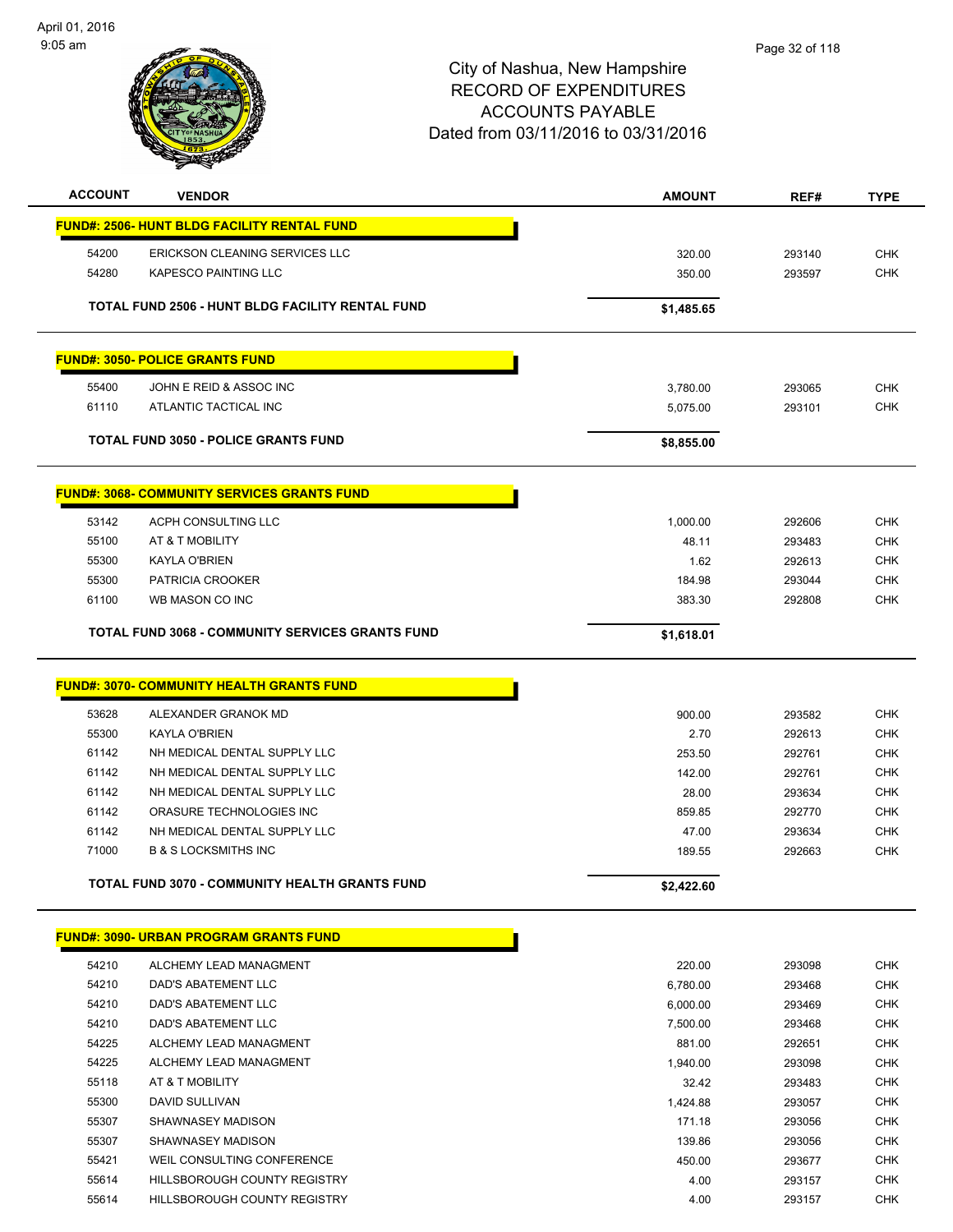

| <b>ACCOUNT</b>                          | <b>VENDOR</b>                                      | <b>AMOUNT</b> | REF#   | <b>TYPE</b> |
|-----------------------------------------|----------------------------------------------------|---------------|--------|-------------|
|                                         | <b>FUND#: 3090- URBAN PROGRAM GRANTS FUND</b>      |               |        |             |
| 55699                                   | SOUTHERN NH SERVICES                               | 11.507.07     | 293509 | <b>CHK</b>  |
| 69010                                   | MUNOZ CONSTRUCTION                                 | 16.000.00     | 293479 | <b>CHK</b>  |
| 69025                                   | <b>GREATER NASHUA HABITAT</b>                      | 2,083.34      | 293583 | <b>CHK</b>  |
| 69075                                   | BRIDGES DOM & SEXUAL VIOLENCE                      | 4,629.12      | 292671 | <b>CHK</b>  |
| 69075                                   | BRIDGES DOM & SEXUAL VIOLENCE                      | 5,885.14      | 292671 | <b>CHK</b>  |
|                                         | <b>TOTAL FUND 3090 - URBAN PROGRAM GRANTS FUND</b> | \$65,652.01   |        |             |
| <b>FUND#: 3120- TRANSIT GRANTS FUND</b> |                                                    |               |        |             |

| 54100 | <b>EVERSOURCE</b>               | 1,230.38  | 293062 | <b>CHK</b> |
|-------|---------------------------------|-----------|--------|------------|
| 54100 | <b>EVERSOURCE</b>               | 1,102.34  | 293062 | <b>CHK</b> |
| 54100 | <b>EVERSOURCE</b>               | 351.76    | 293062 | <b>CHK</b> |
| 54114 | <b>LIBERTY UTILITIES - NH</b>   | 148.88    | 292628 | <b>CHK</b> |
| 54114 | <b>DIRECT ENERGY BUSINESS</b>   | 997.40    | 293132 | <b>CHK</b> |
| 54114 | <b>LIBERTY UTILITIES - NH</b>   | 421.70    | 292629 | <b>CHK</b> |
| 54114 | <b>DIRECT ENERGY BUSINESS</b>   | 1,660.85  | 292689 | <b>CHK</b> |
| 54141 | PENNICHUCK WATER WORKS INC      | 61.85     | 292636 | <b>CHK</b> |
| 54141 | PENNICHUCK WATER WORKS INC      | 76.44     | 293504 | <b>CHK</b> |
| 54141 | PENNICHUCK WATER WORKS INC      | 158.88    | 293504 | <b>CHK</b> |
| 54141 | PENNICHUCK WATER WORKS INC      | 113.33    | 293085 | <b>CHK</b> |
| 54600 | D & R TOWING INC                | 165.00    | 292686 | <b>CHK</b> |
| 55109 | <b>FAIRPOINT COMMUNICATIONS</b> | 185.10    | 293492 | <b>CHK</b> |
| 55118 | AT & T MOBILITY                 | 105.15    | 293483 | <b>CHK</b> |
| 55200 | NORTHEAST PASSENGER             | 300.00    | 293084 | <b>CHK</b> |
| 55607 | UNITED PARCEL SERVICE           | 14.66     | 293516 | <b>CHK</b> |
| 55699 | VERIZON WIRELESS-342008805      | 131.00    | 293519 | <b>CHK</b> |
| 55699 | VERIZON WIRELESS-842008777      | 191.04    | 293520 | <b>CHK</b> |
| 55699 | CINTAS#016                      | 42.96     | 292679 | <b>CHK</b> |
| 55699 | CINTAS#016                      | 42.96     | 293120 | <b>CHK</b> |
| 61299 | PURE WATERS OF NEW ENGLAND LLC  | 31.50     | 292777 | <b>CHK</b> |
| 61299 | WB MASON CO INC                 | 83.24     | 293231 | <b>CHK</b> |
| 61299 | WB MASON CO INC                 | 46.21     | 293676 | <b>CHK</b> |
| 61299 | RYDER FLEET PRODUCTS            | 99.80     | 292783 | <b>CHK</b> |
| 61299 | CENTRAL PAPER PRODUCTS CO       | 244.91    | 293119 | <b>CHK</b> |
| 61299 | HOME DEPOT CREDIT SERVICE 3065  | 158.13    | 292714 | <b>CHK</b> |
| 61299 | HOME DEPOT CREDIT SERVICE 3065  | 79.97     | 293160 | <b>CHK</b> |
| 61299 | NASHUA OUTDOOR POWER EQUIPMENT  | 41.45     | 293192 | <b>CHK</b> |
| 61299 | NASHUA OUTDOOR POWER EQUIPMENT  | 17.94     | 293628 | <b>CHK</b> |
| 61300 | CITY OF NASHUA/TAX COLLECTORS   | 50.38     | 292608 | <b>CHK</b> |
| 61307 | <b>EAST RIVER ENERGY INC</b>    | 22,091.73 | 293563 | <b>CHK</b> |
| 61310 | AVSG LP                         | 2,553.24  | 293528 | <b>CHK</b> |
| 61709 | SAFETY KLEEN SYSTEMS INC        | 322.33    | 292784 | <b>CHK</b> |
| 61799 | ALLIANCE BUS GROUP INC          | 153.14    | 292655 | <b>CHK</b> |
| 61799 | <b>CUMMINS NORTHEAST LLC</b>    | 1,474.04  | 292683 | <b>CHK</b> |
| 61799 | <b>GILLIG LLC</b>               | 197.14    | 292702 | <b>CHK</b> |
| 61799 | HOME DEPOT CREDIT SERVICE 3065  | 4.98      | 292714 | <b>CHK</b> |
| 61799 | <b>RYDER FLEET PRODUCTS</b>     | 62.85     | 292783 | <b>CHK</b> |
| 61799 | <b>GILLIG LLC</b>               | 2,145.21  | 293148 | <b>CHK</b> |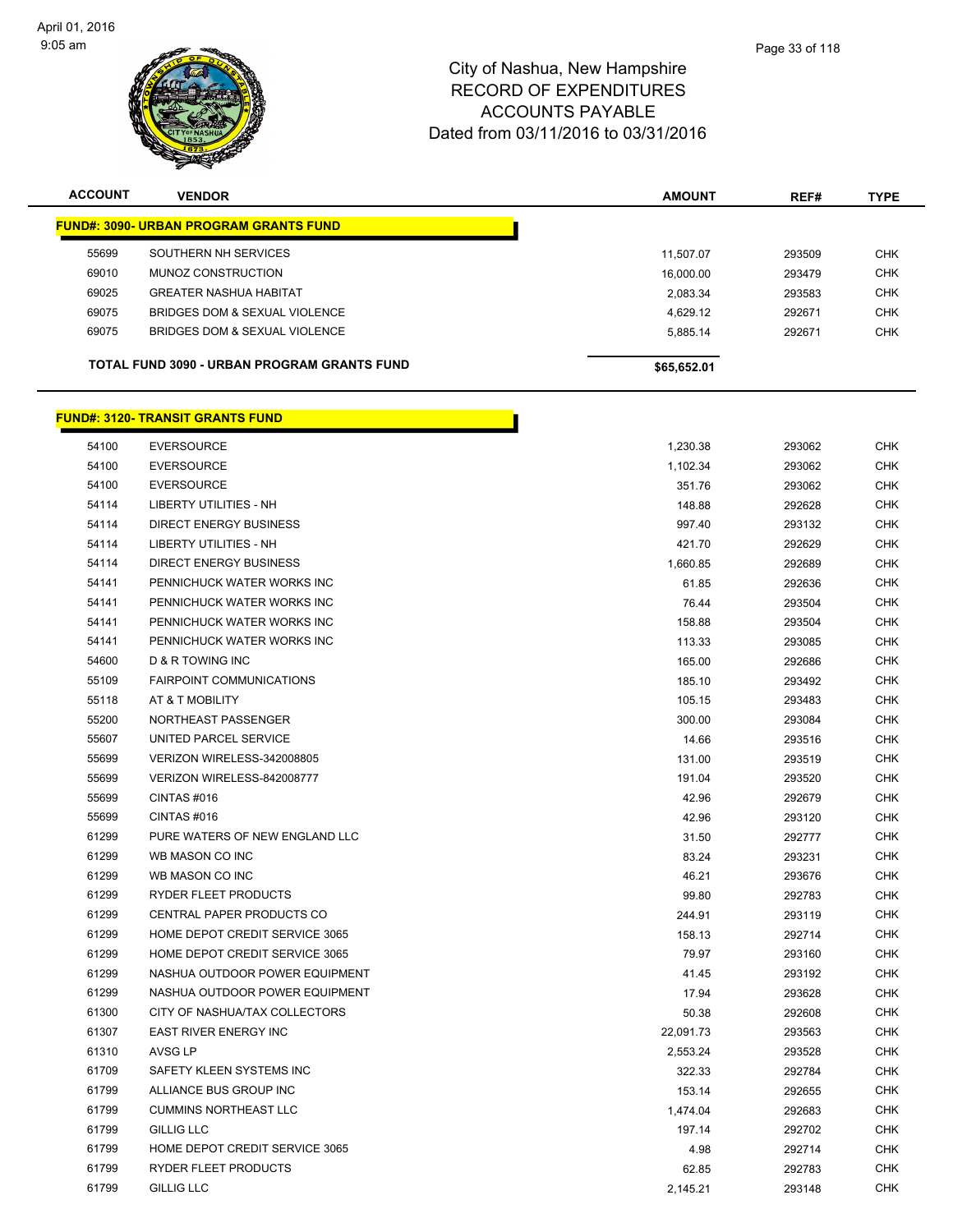$\overline{\phantom{0}}$ 



| <b>ACCOUNT</b> | <b>VENDOR</b>                                | <b>AMOUNT</b> | REF#   | <b>TYPE</b> |
|----------------|----------------------------------------------|---------------|--------|-------------|
|                | <b>FUND#: 3120- TRANSIT GRANTS FUND</b>      |               |        |             |
| 61799          | <b>NAPA AUTO PARTS</b>                       | 387.68        | 293191 | <b>CHK</b>  |
| 61799          | <b>GILLIG LLC</b>                            | 618.99        | 293577 | <b>CHK</b>  |
| 61799          | <b>NAPA AUTO PARTS</b>                       | 46.66         | 293627 | <b>CHK</b>  |
| 61799          | NAPA AUTO PARTS                              | 61.54         | 292754 | <b>CHK</b>  |
| 61799          | <b>NAPA AUTO PARTS</b>                       | 80.87         | 293627 | CHK         |
| 61799          | ALLIANCE BUS GROUP INC                       | 129.42        | 292655 | <b>CHK</b>  |
| 61799          | MOLLY CORPORATION                            | 238.69        | 292748 | <b>CHK</b>  |
| 61799          | <b>AMAZON</b>                                | 15.99         | 293059 | CHK         |
| 61799          | NEW ENGLAND KENWORTH                         | 63.00         | 293194 | <b>CHK</b>  |
| 61799          | <b>CUMMINS NORTHEAST LLC</b>                 | 324.00        | 293553 | CHK         |
| 61799          | <b>NAPA AUTO PARTS</b>                       | 78.49         | 292754 | <b>CHK</b>  |
| 61799          | <b>NAPA AUTO PARTS</b>                       | 49.99         | 293191 | <b>CHK</b>  |
| 61799          | <b>NAPA AUTO PARTS</b>                       | 344.99        | 293627 | <b>CHK</b>  |
| 61799          | <b>BOBCAT OF NEW HAMPSHIRE</b>               | 755.52        | 293110 | <b>CHK</b>  |
| 61799          | <b>NAPA AUTO PARTS</b>                       | 58.62         | 293191 | <b>CHK</b>  |
| 81200          | <b>DLKING &amp; ASSOCIATES INC</b>           | 174,515.75    | 293129 | <b>CHK</b>  |
|                | <b>TOTAL FUND 3120 - TRANSIT GRANTS FUND</b> | \$215,130.07  |        |             |
|                | <b>FUND#: 3800- SCHOOL GRANTS FUND</b>       |               |        |             |
| 53600          | <b>SERESC</b>                                | 3,975.00      | 293372 | <b>CHK</b>  |
| 53607          | <b>SERESC</b>                                | 5,690.00      | 293372 | <b>CHK</b>  |
| 53614          | <b>LEEANN HARMER</b>                         | 525.00        | 292887 | <b>CHK</b>  |
| 53614          | <b>TARA L HASBROUCK</b>                      | 420.00        | 292889 | <b>CHK</b>  |
| 53614          | AUDREY VARGA                                 | 525.00        | 292966 | <b>CHK</b>  |
| 53614          | <b>LEEANN HARMER</b>                         | 210.00        | 293753 | <b>CHK</b>  |
| 53614          | <b>TARA L HASBROUCK</b>                      | 315.00        | 293756 | <b>CHK</b>  |
| 53614          | <b>AUDREY VARGA</b>                          | 525.00        | 293830 | <b>CHK</b>  |
| 53628          | <b>SERESC</b>                                | 14,513.62     | 293372 | <b>CHK</b>  |
| 53628          | <b>STEVE BLUNT</b>                           | 200.00        | 292844 | <b>CHK</b>  |
| 53628          | <b>INFINITE SOULS HEALING</b>                | 150.00        | 292899 | <b>CHK</b>  |

| 53628 | <b>SERESC</b>                       | 14,513.62 | 293372 | <b>CHK</b> |
|-------|-------------------------------------|-----------|--------|------------|
| 53628 | STEVE BLUNT                         | 200.00    | 292844 | <b>CHK</b> |
| 53628 | <b>INFINITE SOULS HEALING</b>       | 150.00    | 292899 | <b>CHK</b> |
| 53628 | <b>STEVE BLUNT</b>                  | 200.00    | 293702 | <b>CHK</b> |
| 53628 | EXPLORE THE OCEAN WORLD LLC         | 389.00    | 293744 | <b>CHK</b> |
| 53628 | <b>INFINITE SOULS HEALING</b>       | 150.00    | 293769 | <b>CHK</b> |
| 53628 | <b>HARBOR HOMES INC</b>             | 3,000.00  | 293752 | <b>CHK</b> |
| 53628 | <b>TIMOTHY F BOSCH</b>              | 25.00     | 292846 | <b>CHK</b> |
| 53628 | <b>WHITNEY FREEMAN</b>              | 125.00    | 292876 | <b>CHK</b> |
| 53628 | KATHERINE S GOLTSOV                 | 50.00     | 292878 | <b>CHK</b> |
| 53628 | <b>HOLLY LAVINE</b>                 | 100.00    | 292908 | <b>CHK</b> |
| 53628 | <b>TIMOTHY F BOSCH</b>              | 50.00     | 293259 | <b>CHK</b> |
| 53628 | KATHERINE S GOLTSOV                 | 25.00     | 293300 | <b>CHK</b> |
| 53628 | ASHLEY ODIERNO                      | 125.00    | 293349 | <b>CHK</b> |
| 53628 | KATHERINE S GOLTSOV                 | 25.00     | 293745 | <b>CHK</b> |
| 53628 | <b>KAREN HAWVER</b>                 | 308.75    | 293757 | <b>CHK</b> |
| 53628 | <b>HOLLY LAVINE</b>                 | 100.00    | 293779 | <b>CHK</b> |
| 53628 | <b>TARA MACDONALD</b>               | 100.00    | 293783 | <b>CHK</b> |
| 53628 | <b>INTERIM HEALTH CARE</b>          | 4,399.00  | 292900 | <b>CHK</b> |
| 53628 | <b>BOOTHBY THERAPY SERVICES LLC</b> | 701.36    | 293258 | <b>CHK</b> |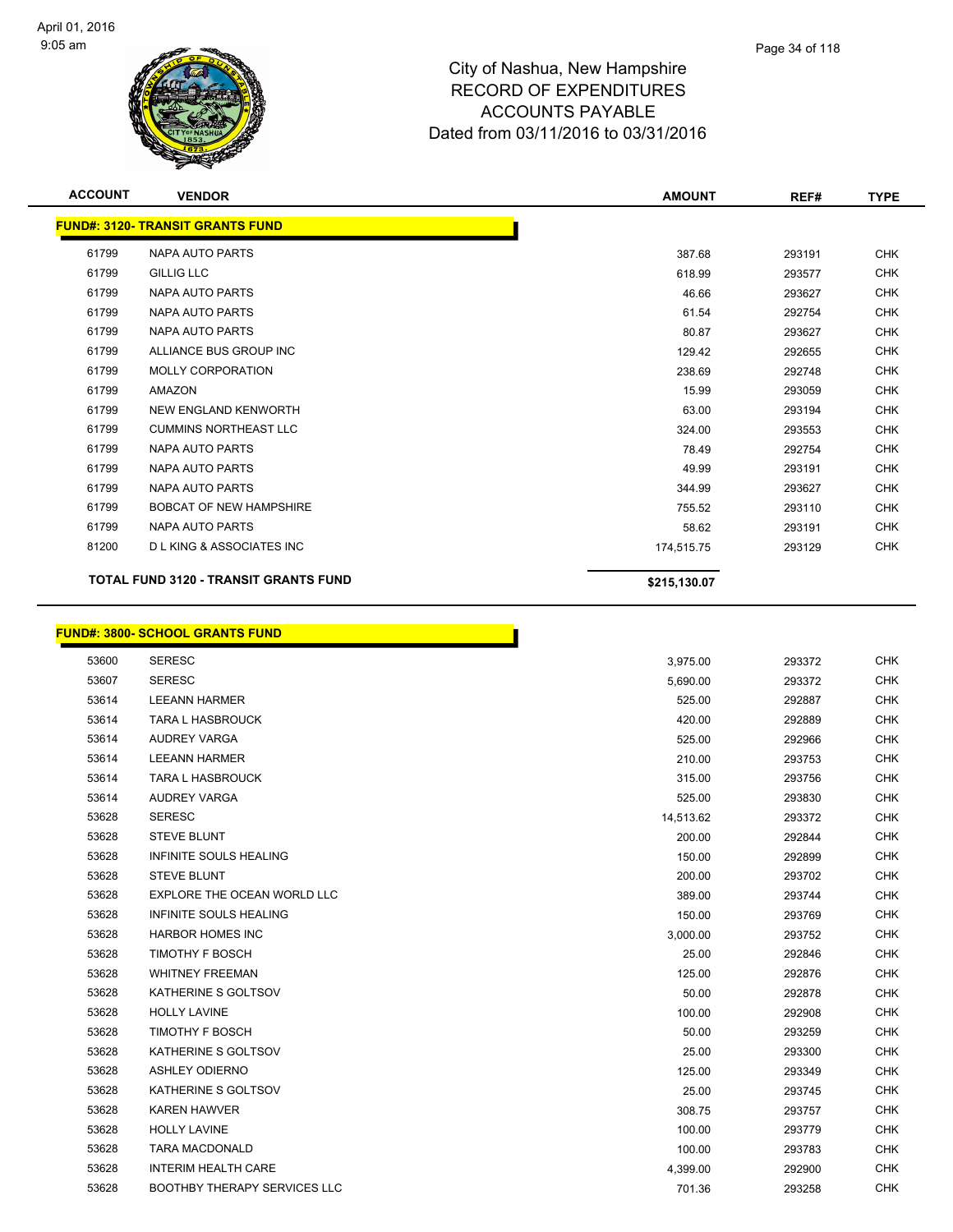

| <b>ACCOUNT</b> | <b>VENDOR</b>                               | <b>AMOUNT</b> | REF#   | <b>TYPE</b> |
|----------------|---------------------------------------------|---------------|--------|-------------|
|                | <b>FUND#: 3800- SCHOOL GRANTS FUND</b>      |               |        |             |
| 53628          | BOOTHBY THERAPY SERVICES LLC                | 701.36        | 293704 | <b>CHK</b>  |
| 53628          | THE CARROLL CENTER FOR THE BLI              | 3,797.00      | 293709 | <b>CHK</b>  |
| 53628          | INTERIM HEALTH CARE                         | 6,756.75      | 293770 | <b>CHK</b>  |
| 53628          | <b>TERESA BOLICK PHD</b>                    | 500.00        | 292960 | <b>CHK</b>  |
| 53628          | <b>TERESA BOLICK PHD</b>                    | 1,500.00      | 293380 | <b>CHK</b>  |
| 55109          | <b>FAIRPOINT COMMUNICATIONS</b>             | 172.36        | 292620 | <b>CHK</b>  |
| 55300          | <b>MICHAEL HARRINGTON</b>                   | 133.74        | 292888 | <b>CHK</b>  |
| 55300          | <b>COLLEEN DARWISH</b>                      | 261.00        | 293281 | <b>CHK</b>  |
| 55300          | <b>JEFFREY LEONE</b>                        | 68.04         | 293326 | <b>CHK</b>  |
| 55300          | DAVID QUIMBY                                | 1,601.22      | 293360 | <b>CHK</b>  |
| 55300          | <b>KEITH KLAWES</b>                         | 74.76         | 293774 | <b>CHK</b>  |
| 55300          | <b>DEBORAH POTHIER</b>                      | 261.00        | 293810 | <b>CHK</b>  |
| 55400          | SKILLPATH SEMINARS                          | 31.90         | 293821 | <b>CHK</b>  |
| 55607          | <b>US POSTAL SERVICE</b>                    | 108.00        | 293241 | <b>CHK</b>  |
| 55690          | FIRST STUDENT INC                           | 130.00        | 293734 | <b>CHK</b>  |
| 55690          | ROBERT CIOPPA                               | 125.00        | 292858 | <b>CHK</b>  |
| 55690          | CARING HANDS TRANSPORTATION LL              | 2,242.50      | 293265 | <b>CHK</b>  |
| 55690          | <b>GREATER LOWELL TECHNICAL HIGH</b>        | 690.00        | 293307 | <b>CHK</b>  |
| 55690          | <b>SALEM SCHOOL DISTRICT</b>                | 1,495.00      | 293364 | <b>CHK</b>  |
| 55690          | FIRST STUDENT INC                           | 567.77        | 293291 | <b>CHK</b>  |
| 55690          | FIRST STUDENT INC                           | 293.42        | 293734 | <b>CHK</b>  |
| 61135          | WB MASON CO INC                             | 18.54         | 292968 | <b>CHK</b>  |
| 61299          | LINGUISTICA 360 INC                         | 1,982.76      | 293346 | <b>CHK</b>  |
| 61299          | <b>ERIC ARMIN INC</b>                       | 5,864.08      | 293288 | <b>CHK</b>  |
| 61299          | <b>HILARY SONNER</b>                        | 22.81         | 292958 | <b>CHK</b>  |
| 61299          | <b>WAL-MART</b>                             | 226.92        | 292967 | <b>CHK</b>  |
| 61299          | REALLY GOOD STUFF INC                       | 968.43        | 293362 | <b>CHK</b>  |
| 61299          | LUCIE L CROWDER                             | 164.86        | 293278 | <b>CHK</b>  |
| 61299          | KATHLEEN MACINTYRE                          | 50.76         | 293331 | CHK         |
| 61299          | <b>CYNTHIA MICHAUD</b>                      | 128.18        | 293337 | <b>CHK</b>  |
| 61299          | <b>JULIA COQUILLETTE</b>                    | 76.27         | 293721 | <b>CHK</b>  |
| 61299          | WB MASON CO INC                             | (7.64)        | 293835 | <b>CHK</b>  |
| 61821          | <b>HEINEMANN</b>                            | 8,964.20      | 292891 | <b>CHK</b>  |
| 61875          | <b>RESOURCES FOR EDUCATORS</b>              | 338.00        | 292948 | <b>CHK</b>  |
| 61875          | <b>HEINEMANN</b>                            | 161.28        | 292891 | <b>CHK</b>  |
| 71221          | APPLE INC                                   | 158.00        | 292831 | <b>CHK</b>  |
| 71221          | I.T. INSIDERS                               | 199.95        | 292898 | <b>CHK</b>  |
| 71999          | PRO AV SYSTEMS INC                          | 5,586.00      | 292939 | <b>CHK</b>  |
|                | <b>TOTAL FUND 3800 - SCHOOL GRANTS FUND</b> | \$83,335.95   |        |             |

#### **FUND#: 3810- FOOD SERVICE GRANTS FUND**

| 61214 | M SAUNDERS INC        | 1.274.10 | 293782 | <b>CHK</b> |
|-------|-----------------------|----------|--------|------------|
| 61214 | <b>M SAUNDERS INC</b> | 1.702.60 | 293782 | <b>CHK</b> |
| 61214 | M SAUNDERS INC        | 1.332.55 | 293782 | <b>CHK</b> |
| 61214 | M SAUNDERS INC        | 2.437.00 | 293782 | <b>CHK</b> |
| 61214 | M SAUNDERS INC        | 2.704.35 | 293782 | <b>CHK</b> |
| 61214 | <b>M SAUNDERS INC</b> | 869.88   | 293782 | <b>CHK</b> |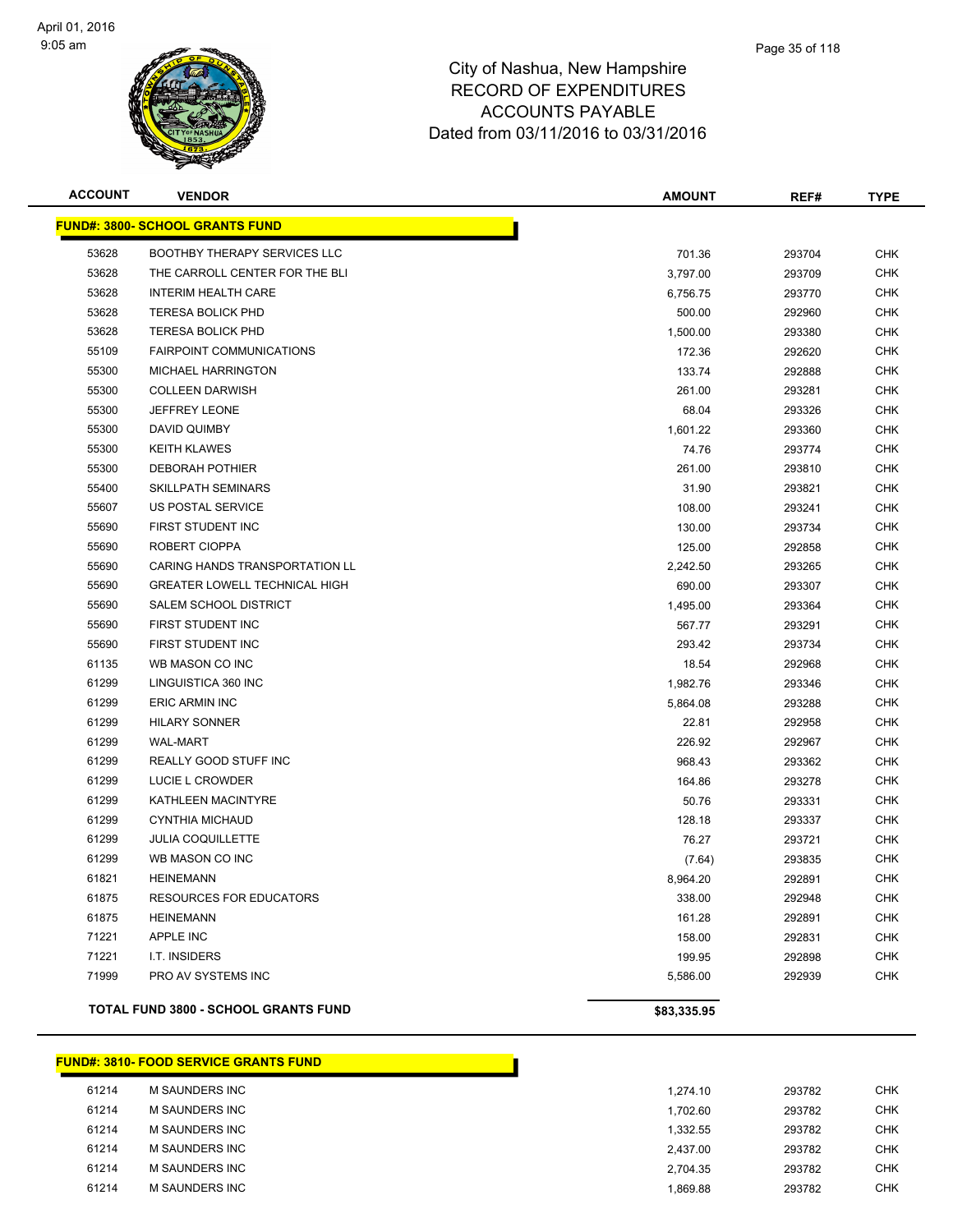

| <b>ACCOUNT</b>                               | <b>VENDOR</b>                                         | <b>AMOUNT</b>   | REF#   | <b>TYPE</b>              |  |  |  |  |
|----------------------------------------------|-------------------------------------------------------|-----------------|--------|--------------------------|--|--|--|--|
| <b>FUND#: 3810- FOOD SERVICE GRANTS FUND</b> |                                                       |                 |        |                          |  |  |  |  |
| 61214                                        | M SAUNDERS INC                                        | 980.85          | 293782 | <b>CHK</b>               |  |  |  |  |
| 61214                                        | <b>M SAUNDERS INC</b>                                 | 2,010.35        | 293782 | <b>CHK</b>               |  |  |  |  |
| 61299                                        | CENTRAL PAPER PRODUCTS CO                             | 45.50           | 293268 | CHK                      |  |  |  |  |
| 61299                                        | COSTA FRUIT & PRODUCE CO INC                          | 32.27           | 292864 | <b>CHK</b>               |  |  |  |  |
| 61299                                        | CENTRAL PAPER PRODUCTS CO                             | 42.90           | 293268 | <b>CHK</b>               |  |  |  |  |
| 61299                                        | COSTA FRUIT & PRODUCE CO INC                          | 32.27           | 293722 | <b>CHK</b>               |  |  |  |  |
| 61299                                        | <b>CENTRAL PAPER PRODUCTS CO</b>                      | 40.20           | 293268 | <b>CHK</b>               |  |  |  |  |
| 61299                                        | COSTA FRUIT & PRODUCE CO INC                          | 64.54           | 293722 | <b>CHK</b>               |  |  |  |  |
| 61299                                        | CENTRAL PAPER PRODUCTS CO                             | 157.22          | 293268 | <b>CHK</b>               |  |  |  |  |
| 61299                                        | COSTA FRUIT & PRODUCE CO INC                          | 32.27           | 293722 | <b>CHK</b>               |  |  |  |  |
| 61299                                        | CENTRAL PAPER PRODUCTS CO                             | 40.20           | 293268 | <b>CHK</b>               |  |  |  |  |
|                                              | <b>TOTAL FUND 3810 - FOOD SERVICE GRANTS FUND</b>     | \$14,799.05     |        |                          |  |  |  |  |
|                                              | <b>FUND#: 4005- TRAFFIC VIOLATIONS FUND</b>           |                 |        |                          |  |  |  |  |
| 45400                                        | <b>KARA RUDOLPH</b>                                   | 25.00           | 292782 | <b>CHK</b>               |  |  |  |  |
| 45400                                        | <b>LAUREN CHAMBERLAND</b>                             | 35.00           | 293172 | <b>CHK</b>               |  |  |  |  |
| 45400                                        | PETER LITVAK                                          | 35.00           | 293175 | <b>CHK</b>               |  |  |  |  |
| 45400                                        | <b>NICOLE BRAUN</b>                                   | 35.00           | 293197 | CHK                      |  |  |  |  |
| 45400                                        | <b>TRAVIS RAINEY</b>                                  | 25.00           | 293210 | <b>CHK</b>               |  |  |  |  |
| 45400                                        | ROBERT W TAMPOSI                                      | 80.00           | 293663 | CHK                      |  |  |  |  |
| 55607                                        | MAILINGS UNLIMITED - MVR                              | 630.00          | 150153 | <b>ACH</b>               |  |  |  |  |
| 55607                                        | <b>MAILINGS UNLIMITED</b>                             | (21.96)         | 293607 | <b>CHK</b>               |  |  |  |  |
| 55699                                        | <b>1ST PRIORITY TOWING &amp; RECOVERY</b>             | 2,390.00        | 293095 | <b>CHK</b>               |  |  |  |  |
| 55699                                        | D & R TOWING INC                                      | 490.00          | 293128 | <b>CHK</b>               |  |  |  |  |
| 55699                                        | VERIZON WIRELESS-742016226                            | 192.64          | 293521 | CHK                      |  |  |  |  |
|                                              | <b>TOTAL FUND 4005 - TRAFFIC VIOLATIONS FUND</b>      | \$3,915.68      |        |                          |  |  |  |  |
| <b>FUND#: 4010- MOTOR VEHICLE ADMIN FUND</b> |                                                       |                 |        |                          |  |  |  |  |
| 53467                                        | <b>MAILINGS UNLIMITED</b>                             | 94.55           | 293607 | CHK                      |  |  |  |  |
|                                              | <b>TOTAL FUND 4010 - MOTOR VEHICLE ADMIN FUND</b>     | \$94.55         |        |                          |  |  |  |  |
|                                              | <b>FUND#: 4020- POLICE DRUG ENFORCEMENT FUND</b>      |                 |        |                          |  |  |  |  |
| 54899                                        | LAW REALTY CO INC                                     | 416.67          | 293173 | CHK                      |  |  |  |  |
| 54899                                        | LITCHFIELD VANTAGE LLC                                | 1,608.33        | 293174 | <b>CHK</b>               |  |  |  |  |
| 55699                                        | <b>TRANSUNION RISK &amp; ALTERNATIVE</b>              | 110.00          | 292801 | <b>CHK</b>               |  |  |  |  |
|                                              | <b>TOTAL FUND 4020 - POLICE DRUG ENFORCEMENT FUND</b> | \$2,135.00      |        |                          |  |  |  |  |
| <b>FUND#: 4025- DOJ DRUG FORFEITURE FUND</b> |                                                       |                 |        |                          |  |  |  |  |
|                                              |                                                       |                 |        |                          |  |  |  |  |
| 54100                                        | <b>EVERSOURCE</b>                                     | 199.85          | 293491 | <b>CHK</b>               |  |  |  |  |
| 55118<br>61799                               | VERIZON WIRELESS-785728687                            | 662.78          | 293518 | <b>CHK</b>               |  |  |  |  |
| 61799                                        | COUNTRYSIDE AUTOMOTIVE<br>CARPARTS OF NASHUA          | 89.00<br>207.59 | 293126 | <b>CHK</b><br><b>CHK</b> |  |  |  |  |
|                                              |                                                       |                 | 293547 |                          |  |  |  |  |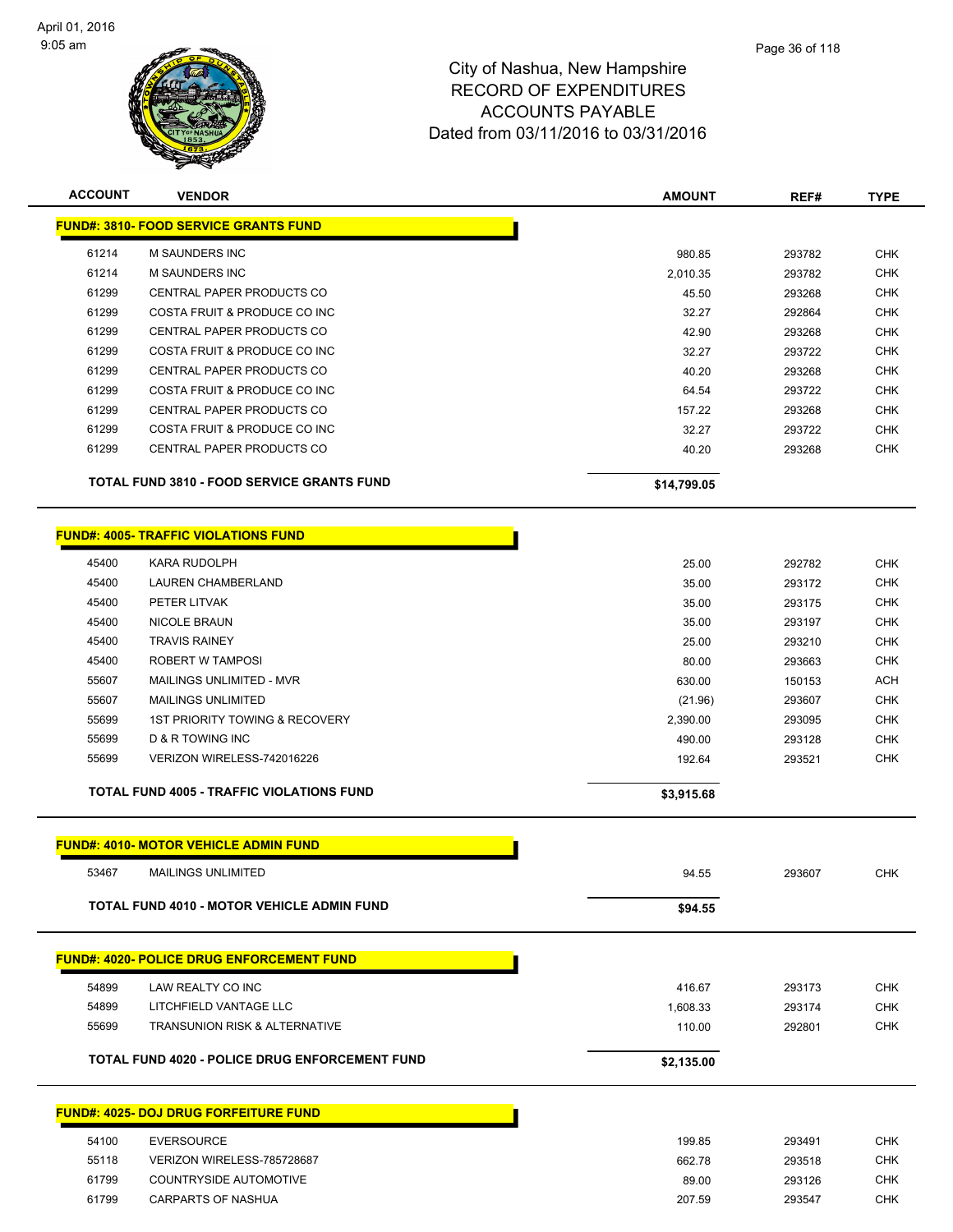

| <b>ACCOUNT</b> | <b>VENDOR</b>                                         | <b>AMOUNT</b>   | REF#             | <b>TYPE</b>              |
|----------------|-------------------------------------------------------|-----------------|------------------|--------------------------|
|                | <b>FUND#: 4025- DOJ DRUG FORFEITURE FUND</b>          |                 |                  |                          |
| 61799          | DAVE ILLGS COLLISION REPAIR CE                        | 235.40          | 293557           | <b>CHK</b>               |
| 68343          | <b>CASH</b>                                           | 9,500.00        | 293465           | <b>CHK</b>               |
|                |                                                       |                 |                  |                          |
|                | TOTAL FUND 4025 - DOJ DRUG FORFEITURE FUND            | \$10,894.62     |                  |                          |
|                | <b>FUND#: 4053- FIRE REGIONAL HAZMAT FUND</b>         |                 |                  |                          |
|                |                                                       |                 |                  |                          |
| 55118          | VERIZON WIRELESS-842015493                            | 80.02           | 293092           | <b>CHK</b>               |
| 71000          | MOORE MEDICAL LLC                                     | 1,690.31        | 293188           | <b>CHK</b>               |
| 71000          | FIREMATIC SUPPLY CO INC                               | 796.12          | 293572           | <b>CHK</b>               |
|                | TOTAL FUND 4053 - FIRE REGIONAL HAZMAT FUND           | \$2,566.45      |                  |                          |
|                | <b>FUND#: 4090- LIB-LOST/DAMAGED BOOK FINES</b>       |                 |                  |                          |
|                |                                                       |                 |                  |                          |
| 55699<br>61814 | UNIQUE MANAGEMENT SERVICES INC<br><b>MIDWEST TAPE</b> | 447.50<br>51.28 | 293671<br>292747 | <b>CHK</b><br><b>CHK</b> |
| 61814          | MICROMARKETING, LLC                                   | 6.00            | 293620           | <b>CHK</b>               |
|                |                                                       |                 |                  |                          |
|                | TOTAL FUND 4090 - LIB-LOST/DAMAGED BOOK FINES         | \$504.78        |                  |                          |
|                | <b>FUND#: 5010- CAP PROJECTS-INFO TECHNOLOGY</b>      |                 |                  |                          |
| 81342          | TYLER TECHNOLOGIES INC                                | 9,557.85        | 293228           | <b>CHK</b>               |
|                | TOTAL FUND 5010 - CAP PROJECTS-INFO TECHNOLOGY        | \$9,557.85      |                  |                          |
|                |                                                       |                 |                  |                          |
|                | <b>FUND#: 5050- CAP PROJECTS-COMMUNICATIONS</b>       |                 |                  |                          |
| 55699          | <b>COMCAST CABLE COMMUNICATIONS I</b>                 | 104.90          | 293489           | <b>CHK</b>               |
| 71999          | <b>GOVCONNECTION INC</b>                              | 450.00          | 293149           | <b>CHK</b>               |
|                | <b>TOTAL FUND 5050 - CAP PROJECTS-COMMUNICATIONS</b>  |                 |                  |                          |
|                |                                                       | \$554.90        |                  |                          |
|                | <b>FUND#: 5700- CAP PROJECTS-BROAD ST PARKWAY</b>     |                 |                  |                          |
| 81700          | INTERNATIONAL CHIMNEY CORP                            | 25,000.00       | 293167           | <b>CHK</b>               |
| 81700          | WB MASON CO INC                                       | 90.80           | 292808           | <b>CHK</b>               |
| 81700          | <b>EVERSOURCE</b>                                     | 38.34           | 293491           | <b>CHK</b>               |
| 81700          | HAYNER SWANSON INC                                    | 2,288.66        | 293584           | <b>CHK</b>               |
| 81700          | <b>HAYNER SWANSON INC</b>                             | 841.34          | 293584           | <b>CHK</b>               |
| 81700          | <b>HAYNER SWANSON INC</b>                             | 2,227.50        | 293584           | <b>CHK</b>               |
| 81700          | HAYNER SWANSON INC                                    | 4,567.50        | 293584           | <b>CHK</b>               |
| 81700          | HAYNER SWANSON INC                                    | 8,846.90        | 293584           | CHK                      |
| 81700          | PENNICHUCK WATER WORKS INC                            | 301.32          | 293085           | <b>CHK</b>               |
| 81700          | NASHUA MILLYARD ASSOC INC                             | 703.46          | 292755           | <b>CHK</b>               |
|                | TOTAL FUND 5700 - CAP PROJECTS-BROAD ST PARKWAY       | \$44,905.82     |                  |                          |
|                |                                                       |                 |                  |                          |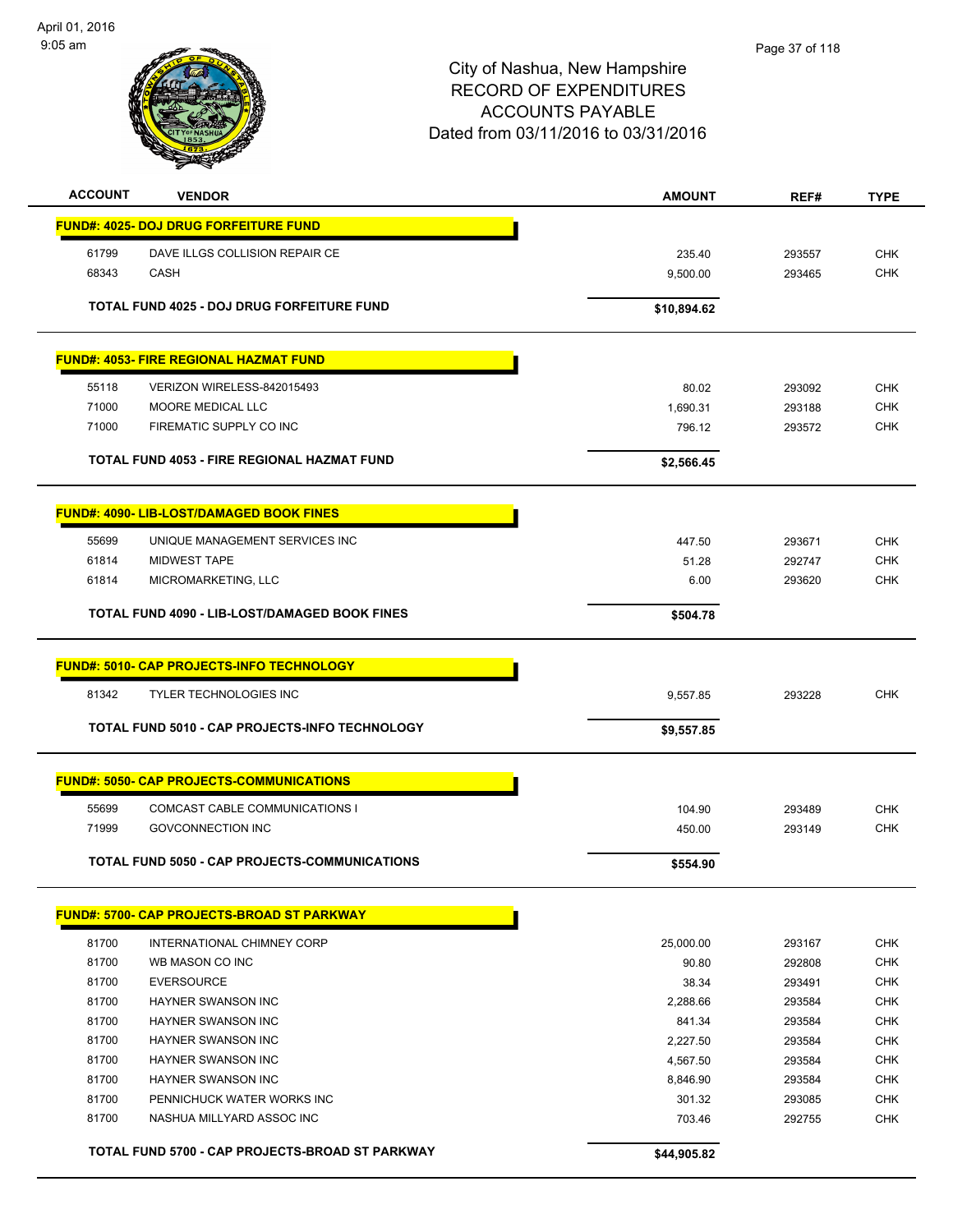

| <b>ACCOUNT</b> | <b>VENDOR</b>                                         | <b>AMOUNT</b> | REF#   | <b>TYPE</b> |
|----------------|-------------------------------------------------------|---------------|--------|-------------|
|                | <b>FUND#: 5800- SCHOOL CAPITAL PROJECTS FUND</b>      |               |        |             |
| 81200          | PAGE STREET LEASING LLC                               | 95.00         | 293804 | <b>CHK</b>  |
| 81200          | <b>HARRIMAN ASSOCIATES</b>                            | 3.885.73      | 293754 | <b>CHK</b>  |
| 81200          | HARVEY CONSTRUCTION CORP                              | 237.671.44    | 293755 | <b>CHK</b>  |
| 81200          | JOHN TURNER CONSULTING INC                            | 1.130.00      | 293772 | <b>CHK</b>  |
| 81200          | RPF ENVIRONMENTAL INC                                 | 10.793.75     | 293814 | <b>CHK</b>  |
| 81200          | SMRT INC                                              | 4.288.38      | 293822 | <b>CHK</b>  |
|                | <b>TOTAL FUND 5800 - SCHOOL CAPITAL PROJECTS FUND</b> | \$257,864.30  |        |             |

#### **FUND#: 6000- SOLID WASTE FUND**

| 12400 | <b>ASHWOOD HOMES</b>                      | 45.00    | 292658 | <b>CHK</b> |
|-------|-------------------------------------------|----------|--------|------------|
| 53107 | <b>ECS INC</b>                            | 5,087.25 | 292694 | <b>CHK</b> |
| 53107 | SANBORN HEAD & ASSOC INC                  | 4,197.61 | 292785 | <b>CHK</b> |
| 54100 | <b>EVERSOURCE</b>                         | 1,432.24 | 293062 | <b>CHK</b> |
| 54141 | PENNICHUCK WATER WORKS INC                | 293.27   | 293504 | <b>CHK</b> |
| 54280 | F W WEBB CO                               | 2.17     | 293141 | <b>CHK</b> |
| 54280 | <b>MAGUIRE EQUIPMENT INC</b>              | 5,200.00 | 293178 | <b>CHK</b> |
| 54600 | <b>BAYNE MACHINE WORKS</b>                | 254.18   | 292666 | <b>CHK</b> |
| 54600 | <b>CARPARTS OF NASHUA</b>                 | 287.84   | 292674 | <b>CHK</b> |
| 54600 | <b>FASTENAL CO</b>                        | 41.89    | 292697 | <b>CHK</b> |
| 54600 | FREIGHTLINER OF NH INC                    | 1,680.64 | 292699 | <b>CHK</b> |
| 54600 | <b>MCNEILUS TRUCK &amp; MANUFACTURING</b> | 289.31   | 292744 | <b>CHK</b> |
| 54600 | <b>NAPA AUTO PARTS</b>                    | 149.88   | 292752 | <b>CHK</b> |
| 54600 | THG CORPORATION                           | 1,068.97 | 292800 | <b>CHK</b> |
| 54600 | AMAZON                                    | 362.38   | 293059 | <b>CHK</b> |
| 54600 | <b>CARPARTS OF NASHUA</b>                 | 86.65    | 293117 | <b>CHK</b> |
| 54600 | <b>G H BERLIN WINDWARD</b>                | 1,044.25 | 293147 | <b>CHK</b> |
| 54600 | MCNEILUS TRUCK & MANUFACTURING            | 199.89   | 293184 | <b>CHK</b> |
| 54600 | NORTH AMERICAN EQUIP UPFITTERS            | 2,579.73 | 293198 | <b>CHK</b> |
| 54600 | <b>POWERPLAN</b>                          | 530.56   | 293206 | <b>CHK</b> |
| 54600 | <b>CARPARTS OF NASHUA</b>                 | 95.27    | 293547 | <b>CHK</b> |
| 54600 | <b>CUMMINS NORTHEAST LLC</b>              | 2,443.07 | 293553 | <b>CHK</b> |
| 54600 | <b>KENT R DUMAIS</b>                      | 850.00   | 293562 | <b>CHK</b> |
| 54600 | FISHER AUTO PARTS INC                     | 48.48    | 293573 | <b>CHK</b> |
| 54600 | LIBERTY INTNL TRUCKS OF NH LLC            | 90.27    | 293602 | <b>CHK</b> |
| 54600 | <b>MCDEVITT TRUCKS INC</b>                | 1,535.77 | 293615 | <b>CHK</b> |
| 54600 | <b>MCNEILUS TRUCK &amp; MANUFACTURING</b> | 4,786.41 | 293617 | <b>CHK</b> |
| 54600 | NEW ENGLAND KENWORTH                      | 19.02    | 293630 | <b>CHK</b> |
| 54600 | OMNI SERVICES INC                         | 490.08   | 293638 | <b>CHK</b> |
| 54600 | SOUTHWORTH-MILTON INC                     | 2,548.47 | 293658 | <b>CHK</b> |
| 54600 | THG CORPORATION                           | 453.72   | 293666 | <b>CHK</b> |
| 54625 | D & R TOWING INC                          | 412.50   | 292686 | <b>CHK</b> |
| 54625 | D & R TOWING INC                          | 423.00   | 293555 | <b>CHK</b> |
| 55109 | <b>FAIRPOINT COMMUNICATIONS</b>           | 35.40    | 293063 | <b>CHK</b> |
| 55109 | COMCAST CABLE COMMUNICATIONS I            | 114.78   | 293489 | <b>CHK</b> |
| 55109 | PAETEC COMMUNICATIONS INC                 | 4.39     | 293502 | CHK        |
| 55421 | TREASURER STATE OF NH                     | 175.00   | 292605 | <b>CHK</b> |
| 55607 | UNITED PARCEL SERVICE                     | 95.36    | 292640 | <b>CHK</b> |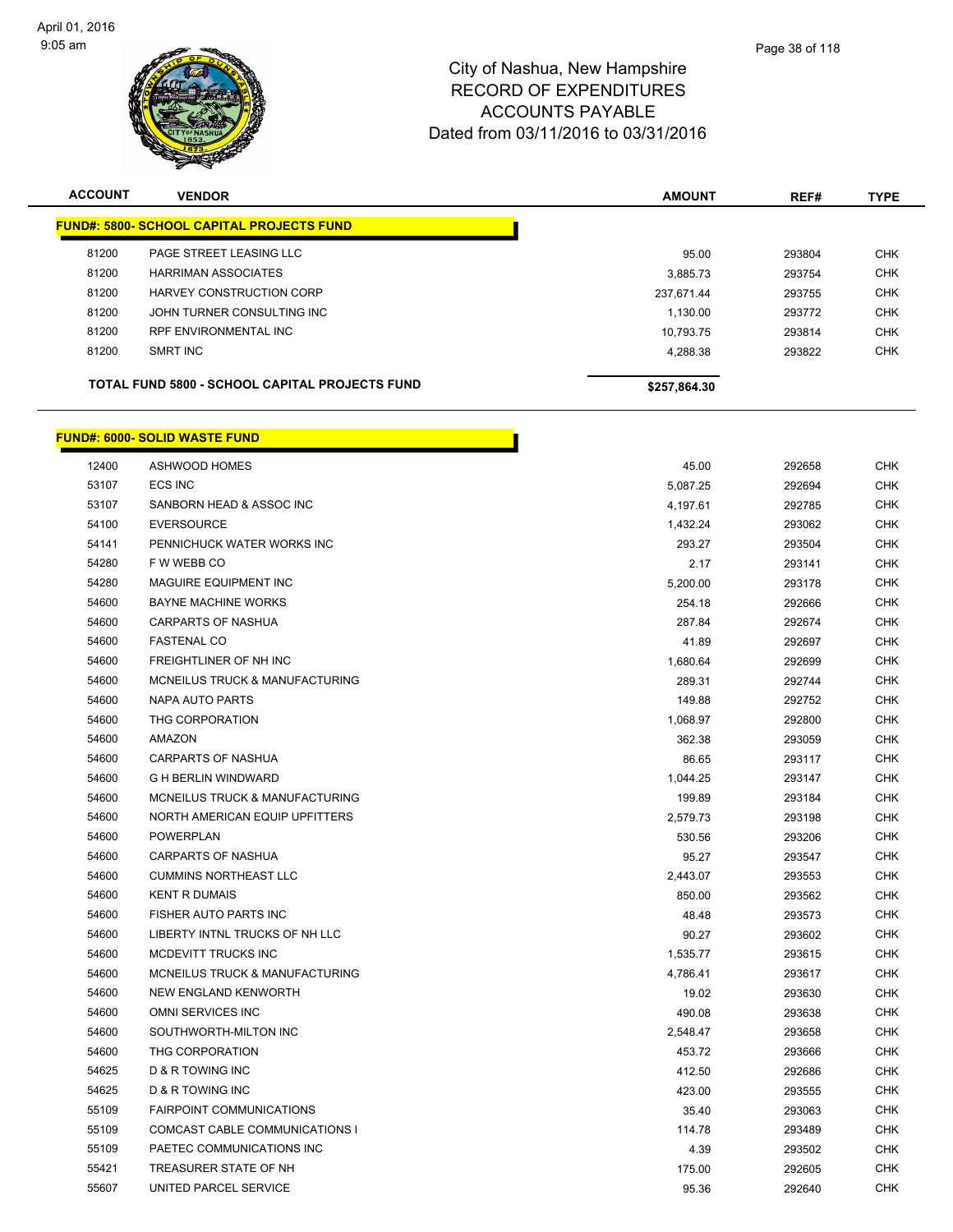

| <b>ACCOUNT</b> | <b>VENDOR</b>                             | <b>AMOUNT</b> | REF#   | <b>TYPE</b> |
|----------------|-------------------------------------------|---------------|--------|-------------|
|                | <b>FUND#: 6000- SOLID WASTE FUND</b>      |               |        |             |
| 55699          | CYN OIL CORPORATION                       | 162.50        | 292685 | <b>CHK</b>  |
| 55699          | <b>INTERSTATE REFRIGERANT</b>             | 252.00        | 292723 | <b>CHK</b>  |
| 55699          | SANBORN HEAD & ASSOC INC                  | 3,748.76      | 292785 | <b>CHK</b>  |
| 55699          | <b>CALLOGIX INC</b>                       | 121.95        | 293115 | <b>CHK</b>  |
| 55699          | UNIVERSAL RECYCLING TECH                  | 1,748.88      | 293230 | <b>CHK</b>  |
| 55699          | <b>REENERGY RECYCLING</b>                 | 1,580.46      | 293647 | <b>CHK</b>  |
| 55699          | UNIVERSAL RECYCLING TECH                  | 1,940.06      | 293673 | <b>CHK</b>  |
| 61100          | <b>AMAZON</b>                             | 90.95         | 293059 | <b>CHK</b>  |
| 61107          | UNIFIRST CORPORATION                      | 141.61        | 292805 | <b>CHK</b>  |
| 61107          | UNIFIRST CORPORATION                      | 141.61        | 293229 | <b>CHK</b>  |
| 61107          | UNIFIRST CORPORATION                      | 141.61        | 293670 | <b>CHK</b>  |
| 61110          | ALECS SHOE STORE INC                      | 110.00        | 292652 | <b>CHK</b>  |
| 61110          | ALECS SHOE STORE INC                      | 109.95        | 293099 | <b>CHK</b>  |
| 61192          | STANLEY CONVERGENT SECURITY               | 89.04         | 293218 | <b>CHK</b>  |
| 61192          | CHAPPELL TRACTOR SALES INC                | 640.00        | 293548 | <b>CHK</b>  |
| 61307          | SHATTUCK MALONE OIL CO                    | 17,268.39     | 292637 | <b>CHK</b>  |
| 61307          | SHATTUCK MALONE OIL CO                    | 707.49        | 293087 | <b>CHK</b>  |
| 61307          | SHATTUCK MALONE OIL CO                    | 946.77        | 293508 | <b>CHK</b>  |
| 61310          | <b>AVSG LP</b>                            | 11,927.39     | 293528 | <b>CHK</b>  |
| 61428          | <b>BELLETETES INC</b>                     | 8.99          | 293106 | <b>CHK</b>  |
| 61560          | HOME DEPOT CREDIT SERVICE 3065            | 110.24        | 292714 | <b>CHK</b>  |
| 61560          | <b>FASTENAL CO</b>                        | 38.94         | 293142 | <b>CHK</b>  |
| 61560          | <b>B &amp; B GUTTERS</b>                  | 800.00        | 293529 | <b>CHK</b>  |
| 61560          | <b>FASTENAL CO</b>                        | 53.75         | 293571 | <b>CHK</b>  |
| 61705          | <b>GCR TIRES AND SERVICE</b>              | 1,281.29      | 293575 | <b>CHK</b>  |
| 61705          | <b>MAYNARD &amp; LESIEUR INC</b>          | 175.50        | 293611 | <b>CHK</b>  |
| 71000          | <b>BELLETETES INC</b>                     | 93.69         | 292667 | <b>CHK</b>  |
| 71000          | <b>GRAINGER</b>                           | 811.50        | 292705 | <b>CHK</b>  |
| 71000          | LANDTEC NORTH AMERICA                     | 149.09        | 292732 | <b>CHK</b>  |
| 71000          | AMAZON                                    | 249.99        | 293059 | <b>CHK</b>  |
| 71000          | PERENNIAL ENERGY LLC                      | 467.19        | 293203 | <b>CHK</b>  |
|                | <b>TOTAL FUND 6000 - SOLID WASTE FUND</b> | \$85,564.29   |        |             |

#### **FUND#: 6200- WASTEWATER FUND**

| 21775 | <b>ACCURATE TITLE</b>              | 141.64 | 292976 | <b>CHK</b> |
|-------|------------------------------------|--------|--------|------------|
| 21775 | ATTORNEY KAKLAMANOS                | 68.77  | 292977 | <b>CHK</b> |
| 21775 | BB # 02-3265-980                   | 330.80 | 292978 | <b>CHK</b> |
| 21775 | <b>MAC AIR</b>                     | 134.77 | 292979 | <b>CHK</b> |
| 21775 | <b>MICHAEL LYNCH</b>               | 64.45  | 292980 | <b>CHK</b> |
| 21775 | PETER ZAMBRI                       | 56.47  | 292981 | <b>CHK</b> |
| 21775 | TCU MAIN ST. LLC                   | 235.91 | 292982 | <b>CHK</b> |
| 21775 | ANN BEAUCHER                       | 70.82  | 293402 | <b>CHK</b> |
| 21775 | ATTORNEY MICHAEL DIXON             | 66.72  | 293403 | <b>CHK</b> |
| 21775 | <b>BENCHMARK TITLE SERVICES</b>    | 124.12 | 293404 | <b>CHK</b> |
| 21775 | <b>CROWLEY &amp; CUMMINGS, LLC</b> | 46.22  | 293405 | <b>CHK</b> |
| 21775 | DALTON & FINEGOLD, LLP             | 81.30  | 293406 | <b>CHK</b> |
| 21775 | <b>DOUGLAS MACPHERSON</b>          | 70.82  | 293407 | <b>CHK</b> |
|       |                                    |        |        |            |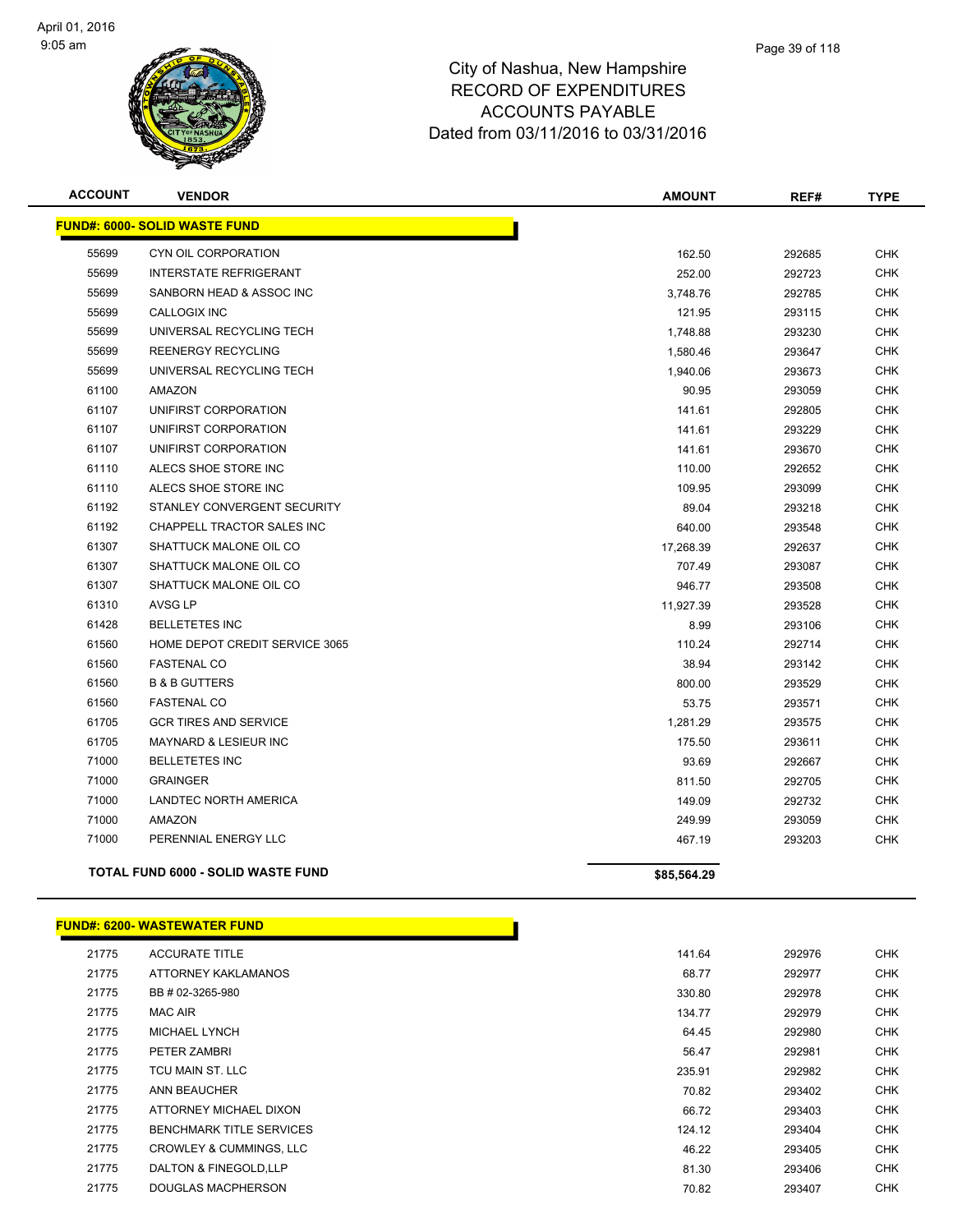

| <b>ACCOUNT</b> | <b>VENDOR</b>                        | <b>AMOUNT</b> | REF#   | <b>TYPE</b> |
|----------------|--------------------------------------|---------------|--------|-------------|
|                | <u> FUND#: 6200- WASTEWATER FUND</u> |               |        |             |
| 21775          | <b>HUD</b>                           | 27.77         | 293408 | <b>CHK</b>  |
| 21775          | <b>JONATHAN CRUZ</b>                 | 91.44         | 293409 | <b>CHK</b>  |
| 21775          | <b>JOURDAIN REV TRUST</b>            | 36.77         | 293410 | <b>CHK</b>  |
| 21775          | <b>MARK S TEZAK</b>                  | 89.27         | 293412 | <b>CHK</b>  |
| 21775          | SUMMIT TITLE SERVICES CORP           | 155.75        | 293413 | <b>CHK</b>  |
| 21775          | WILLIAM J BAUKUS JR                  | 121.20        | 293414 | <b>CHK</b>  |
| 21775          | <b>BARBARA SUTHERLAND</b>            | 50.37         | 293840 | <b>CHK</b>  |
| 53107          | CHEMSERVE ENVIRONMENTAL ANALYS       | 338.13        | 292678 | <b>CHK</b>  |
| 53107          | WOODARD & CURRAN INC                 | 9,900.00      | 292811 | <b>CHK</b>  |
| 53107          | <b>WRIGHT-PIERCE</b>                 | 1,307.60      | 292813 | <b>CHK</b>  |
| 53107          | EASTERN ANALYTICAL INC               | 32.50         | 293136 | <b>CHK</b>  |
| 53107          | AMEC ENVIRONMENT &                   | 13,650.00     | 293525 | <b>CHK</b>  |
| 53107          | CHEMSERVE ENVIRONMENTAL ANALYS       | 116.46        | 293549 | <b>CHK</b>  |
| 53107          | EASTERN ANALYTICAL INC               | 32.50         | 293564 | <b>CHK</b>  |
| 53467          | PENNICHUCK WATER WORKS INC           | 9,484.44      | 292636 | <b>CHK</b>  |
| 53467          | <b>MAILINGS UNLIMITED</b>            | 400.01        | 292737 | <b>CHK</b>  |
| 53467          | <b>MAILINGS UNLIMITED</b>            | 294.58        | 293179 | <b>CHK</b>  |
| 53467          | <b>MAILINGS UNLIMITED</b>            | 168.25        | 293607 | <b>CHK</b>  |
| 54100          | <b>EVERSOURCE</b>                    | 99.29         | 292619 | <b>CHK</b>  |
| 54100          | <b>EVERSOURCE</b>                    | 38,318.14     | 293062 | <b>CHK</b>  |
| 54100          | <b>EVERSOURCE</b>                    | 907.56        | 293491 | <b>CHK</b>  |
| 54114          | <b>LIBERTY UTILITIES - NH</b>        | 51.28         | 293071 | <b>CHK</b>  |
| 54114          | LIBERTY UTILITIES - NH               | 505.93        | 293074 | CHK         |
| 54114          | LIBERTY UTILITIES - NH               | 485.87        | 293075 | <b>CHK</b>  |
| 54114          | <b>LIBERTY UTILITIES - NH</b>        | 750.09        | 293076 | <b>CHK</b>  |
| 54114          | <b>LIBERTY UTILITIES - NH</b>        | 261.81        | 293077 | <b>CHK</b>  |
| 54114          | LIBERTY UTILITIES - NH               | 83.69         | 293078 | <b>CHK</b>  |
| 54114          | LIBERTY UTILITIES - NH               | 155.87        | 293079 | <b>CHK</b>  |
| 54114          | <b>LIBERTY UTILITIES - NH</b>        | 3,224.42      | 293495 | CHK         |
| 54114          | <b>DIRECT ENERGY BUSINESS</b>        | 3,879.55      | 293560 | <b>CHK</b>  |
| 54141          | PENNICHUCK WATER WORKS INC           | 664.90        | 292636 | <b>CHK</b>  |
| 54141          | PENNICHUCK WATER WORKS INC           | 3,122.01      | 293085 | <b>CHK</b>  |
| 54141          | PENNICHUCK WATER WORKS INC           | 56.89         | 293504 | <b>CHK</b>  |
| 54200          | ALL GREEN COMMERCIAL JANITORS        | 693.33        | 292653 | <b>CHK</b>  |
| 54221          | <b>CASELLA ORGANICS</b>              | 31,079.32     | 293118 | <b>CHK</b>  |
| 54221          | <b>CLEAN VENTURE INC</b>             | 565.00        | 293122 | <b>CHK</b>  |
| 54300          | <b>CRISP CONTRACTING LLC</b>         | 9,800.00      | 292609 | <b>CHK</b>  |
| 54487          | A W CHESTERTON COMPANY               | 6,003.96      | 292645 | <b>CHK</b>  |
| 54487          | ATLAS COPCO COMPRESSORS LLC          | 3,661.60      | 292661 | <b>CHK</b>  |
| 54487          | EASTERN INDUSTRIAL AUTOMATION        | 49.14         | 292691 | CHK         |
| 54487          | <b>FASTENAL CO</b>                   | 423.90        | 292697 | <b>CHK</b>  |
| 54487          | <b>GRAINGER</b>                      | 1,782.59      | 292704 | <b>CHK</b>  |
| 54487          | <b>HIGHLAND POWER</b>                | 13,369.12     | 292712 | <b>CHK</b>  |
| 54487          | JJ PULYAK WELDING & FABRICATION      | 300.00        | 292728 | <b>CHK</b>  |
| 54487          | M & M ELECTRICAL SUPPLY CO INC       | 243.06        | 292736 | <b>CHK</b>  |
| 54487          | MCMASTER-CARR                        | 594.68        | 292743 | <b>CHK</b>  |
| 54487          | NASHUA OUTDOOR POWER EQUIPMENT       | 74.00         | 292756 | <b>CHK</b>  |
| 54487          | F W WEBB CO                          | 1,109.00      | 293141 | <b>CHK</b>  |
| 54487          | HARRY W WELLS & SON INC              | 345.50        | 293155 | <b>CHK</b>  |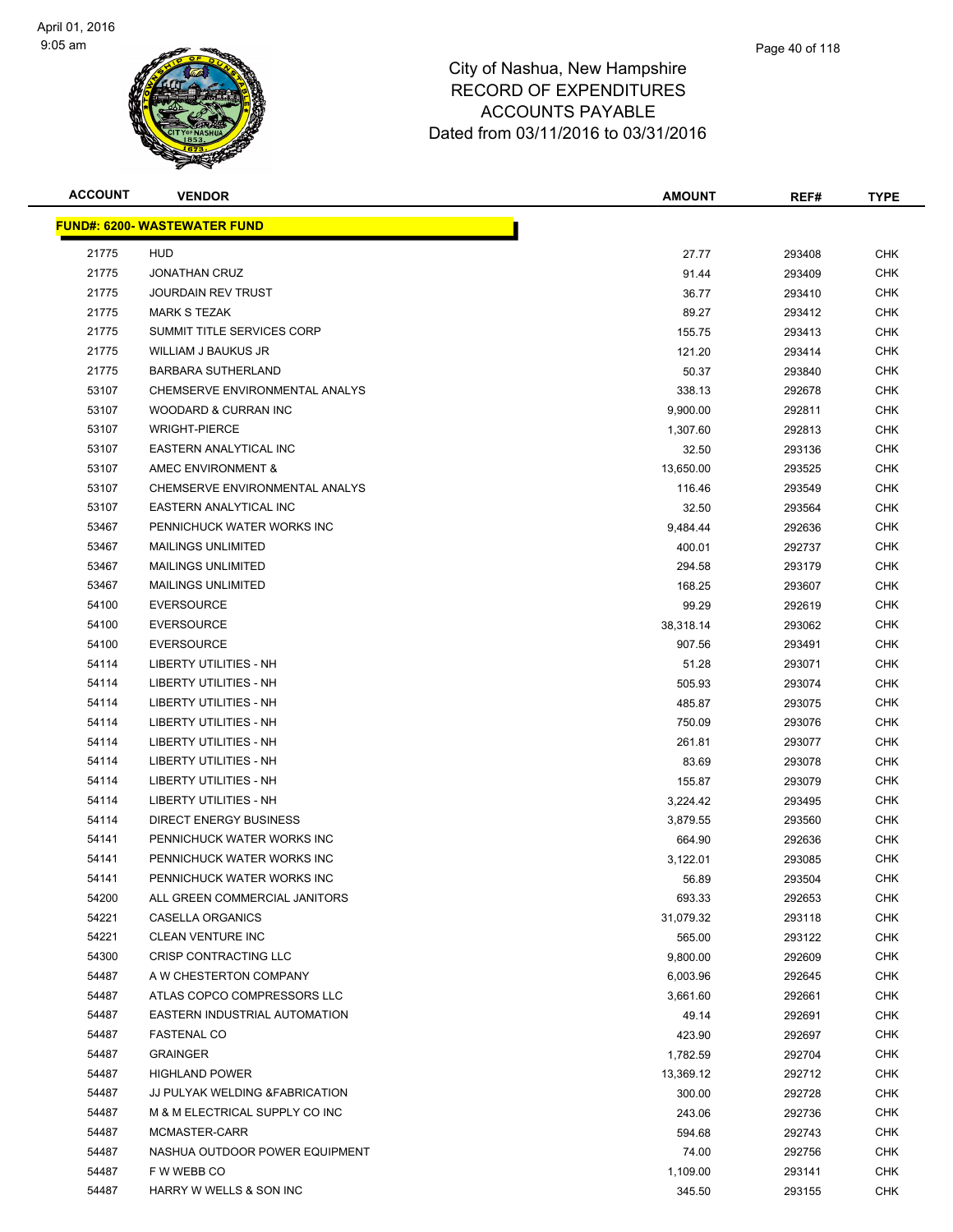

| <b>ACCOUNT</b> | <b>VENDOR</b>                        | <b>AMOUNT</b> | REF#   | <b>TYPE</b> |
|----------------|--------------------------------------|---------------|--------|-------------|
|                | <u> FUND#: 6200- WASTEWATER FUND</u> |               |        |             |
| 54487          | EASTERN INDUSTRIAL AUTOMATION        | 108.34        | 293565 | <b>CHK</b>  |
| 54487          | ELECTRICAL INSTALLATIONS INC         | 6,975.90      | 293567 | <b>CHK</b>  |
| 54487          | F W WEBB CO                          | 267.32        | 293570 | <b>CHK</b>  |
| 54487          | <b>FASTENAL CO</b>                   | 126.70        | 293571 | <b>CHK</b>  |
| 54487          | KENT CLEAN SEPTIC SERVICE LLC        | 305.00        | 293598 | <b>CHK</b>  |
| 54487          | M & B MACHINING AND WELDING          | 982.00        | 293604 | <b>CHK</b>  |
| 54487          | M & M ELECTRICAL SUPPLY CO INC       | 242.40        | 293605 | CHK         |
| 54487          | PROGRESSIVE ALARM SERVICES INC       | 675.00        | 293643 | <b>CHK</b>  |
| 54600          | NAPA AUTO PARTS                      | 7.96          | 293625 | CHK         |
| 54600          | NAPA AUTO PARTS                      | 130.55        | 293626 | CHK         |
| 54600          | SANEL AUTO PARTS CO                  | 135.72        | 293651 | <b>CHK</b>  |
| 55109          | FAIRPOINT COMMUNICATIONS             | 779.03        | 292620 | <b>CHK</b>  |
| 55109          | <b>FAIRPOINT COMMUNICATIONS</b>      | 81.78         | 293063 | CHK         |
| 55109          | PAETEC COMMUNICATIONS INC            | 4.33          | 293502 | <b>CHK</b>  |
| 55118          | AT & T MOBILITY                      | 169.98        | 293483 | <b>CHK</b>  |
| 55314          | PHILLIP FOTE                         | 68.80         | 293047 | <b>CHK</b>  |
| 55400          | UNH TECHNOLOGY TRANSFER CENTER       | 100.00        | 292804 | <b>CHK</b>  |
| 55400          | <b>NEWWTA INC</b>                    | 195.00        | 293498 | <b>CHK</b>  |
| 55400          | <b>NHWPCA</b>                        | 35.00         | 293501 | <b>CHK</b>  |
| 55421          | <b>NHWPCA</b>                        | 90.00         | 293500 | <b>CHK</b>  |
| 55421          | TREASURER STATE OF NH                | 50.00         | 293513 | <b>CHK</b>  |
| 55421          | <b>MATTHEW CUSATO</b>                | 120.00        | 293554 | <b>CHK</b>  |
| 55514          | TREASURER STATE OF NH                | 5,726.25      | 293514 | CHK         |
| 55618          | <b>CITIZENS BANK</b>                 | 1,385.83      | 150178 | <b>ACH</b>  |
| 55699          | PROGRESSIVE ALARM SERVICES INC       | 776.00        | 292776 | <b>CHK</b>  |
| 55699          | CALLOGIX INC                         | 160.00        | 293115 | <b>CHK</b>  |
| 61100          | WB MASON CO INC                      | 632.90        | 293231 | <b>CHK</b>  |
| 61107          | UNIFIRST CORPORATION                 | 229.84        | 292805 | <b>CHK</b>  |
| 61107          | PHOENIX SCREEN PRINTING              | 221.00        | 293204 | CHK         |
| 61107          | UNIFIRST CORPORATION                 | 237.53        | 293229 | <b>CHK</b>  |
| 61107          | UNIFIRST CORPORATION                 | 232.84        | 293670 | CHK         |
| 61149          | ERA - A WATERS CO                    | 308.07        | 293139 | <b>CHK</b>  |
| 61149          | Q C SERVICES INC                     | 1,010.00      | 293208 | <b>CHK</b>  |
| 61156          | JCI JONES CHEMICALS INC              | 2,310.72      | 292727 | <b>CHK</b>  |
| 61156          | PVS CHEMICAL SOLUTIONS INC           | 3,153.70      | 292778 | <b>CHK</b>  |
| 61156          | <b>HACH COMPANY</b>                  | 1,463.89      | 293153 | <b>CHK</b>  |
| 61156          | PVS CHEMICAL SOLUTIONS INC           | 3,160.53      | 293207 | <b>CHK</b>  |
| 61156          | JCI JONES CHEMICALS INC              | 2,391.92      | 293594 | <b>CHK</b>  |
| 61299          | <b>GRAINGER</b>                      | 676.58        | 292704 | <b>CHK</b>  |
| 61299          | HOME DEPOT CREDIT SERVICE 3065       | 34.95         | 292714 | <b>CHK</b>  |
| 61299          | SANEL AUTO PARTS CO                  | 79.63         | 292786 | <b>CHK</b>  |
| 61299          | <b>VWR INTERNATIONAL</b>             | 1,074.96      | 293674 | <b>CHK</b>  |
| 61310          | AVSG LP                              | 390.82        | 293528 | <b>CHK</b>  |
| 71025          | F W WEBB CO                          | 113.29        | 292696 | <b>CHK</b>  |
| 71025          | <b>FASTENAL CO</b>                   | 65.20         | 292697 | <b>CHK</b>  |
| 71025          | <b>GRAINGER</b>                      | 85.75         | 292704 | <b>CHK</b>  |
| 71025          | MCMASTER-CARR                        | 902.26        | 292743 | <b>CHK</b>  |
| 71025          | <b>GRAINGER</b>                      | 42.60         | 293579 | <b>CHK</b>  |
| 71228          | PITNEY BOWES GLOBAL FIN SRVS         | 418.50        | 293086 | <b>CHK</b>  |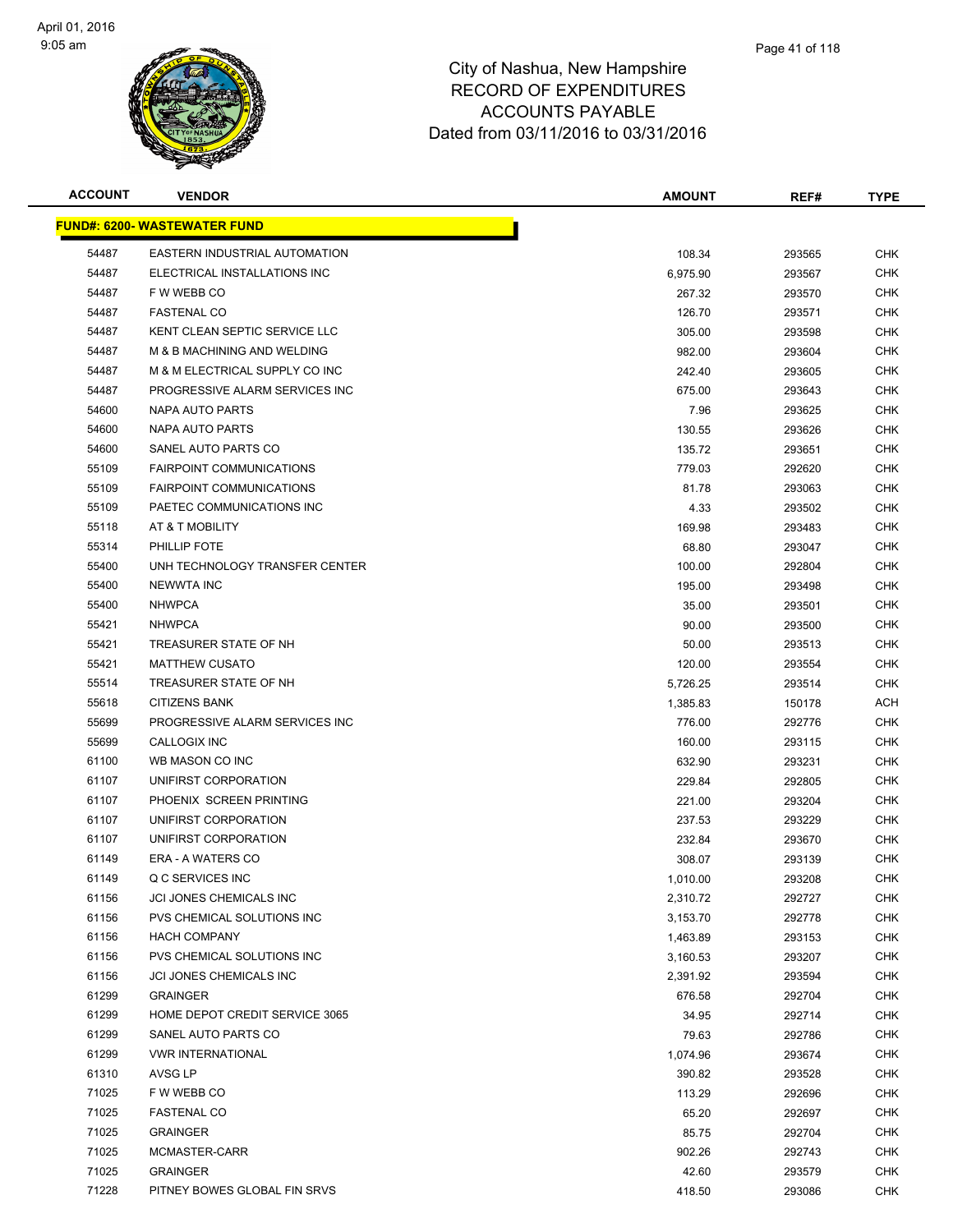

| <b>ACCOUNT</b>                           | <b>VENDOR</b>                                    | <b>AMOUNT</b>  | REF#   | <b>TYPE</b> |
|------------------------------------------|--------------------------------------------------|----------------|--------|-------------|
|                                          | <b>FUND#: 6200- WASTEWATER FUND</b>              |                |        |             |
| 75100                                    | US BANK N.A. (091000022)                         | 590,000.00     | 150249 | <b>ACH</b>  |
| 75200                                    | US BANK N.A. (091000022)                         | 217,525.00     | 150249 | <b>ACH</b>  |
| 81200                                    | WOODARD & CURRAN INC                             | 1,470.00       | 292811 | <b>CHK</b>  |
| 81200                                    | ROCKWELL ROOFING INC                             | 30,235.00      | 293213 | <b>CHK</b>  |
| 81200                                    | <b>HORIZON SOLUTIONS LLC</b>                     | 241.25         | 293587 | <b>CHK</b>  |
| 81300                                    | ARMAND E LEMIRE CO INC                           | 25,695.14      | 292656 | <b>CHK</b>  |
| 81700                                    | <b>HAZEN &amp; SAWYER PC</b>                     | 1,168.25       | 293156 | <b>CHK</b>  |
| 81700                                    | <b>HAZEN &amp; SAWYER PC</b>                     | 16,228.79      | 293156 | <b>CHK</b>  |
| 81700                                    | <b>WRIGHT-PIERCE</b>                             | 1,410.38       | 292813 | <b>CHK</b>  |
| 81700                                    | <b>WRIGHT-PIERCE</b>                             | 4,166.39       | 292813 | <b>CHK</b>  |
| 81700                                    | WOODARD & CURRAN INC                             | 27,876.40      | 292811 | <b>CHK</b>  |
| <b>TOTAL FUND 6200 - WASTEWATER FUND</b> |                                                  | \$1,115,404.32 |        |             |
|                                          | <b>FUND#: 6500- PROPERTY &amp; CASUALTY FUND</b> |                |        |             |
|                                          |                                                  |                |        |             |
| 54236                                    | STANLEY CONVERGENT SECURITY                      | 201.72         | 292795 | <b>CHK</b>  |
| 54267                                    | TREASURER STATE OF NH                            | 500.00         | 293512 | <b>CHK</b>  |
| 54421                                    | CONWAY OFFICE SOLUTIONS                          | 8.64           | 293551 | <b>CHK</b>  |
| 59120                                    | HUB INT'L NEW ENGLAND LLC                        | 520.00         | 150213 | <b>ACH</b>  |
| 59148                                    | HUB INT'L NEW ENGLAND LLC                        | 70,000.00      | 150213 | ACH         |
| 59207                                    | AMERICAN MEDICAL RESPONSE                        | 122.87         | 292993 | <b>CHK</b>  |
| 59207                                    | APPLE NASHUA LLC                                 | 609.00         | 292994 | <b>CHK</b>  |
| 59207                                    | CALAMARI MEDICAL INC                             | 1,503.08       | 292997 | <b>CHK</b>  |
| 59207                                    | <b>CPTE NASHUA</b>                               | 627.00         | 292998 | <b>CHK</b>  |
| 59207                                    | DEVINE MILLIMET & BRANCH PA                      | 5,692.39       | 293001 | <b>CHK</b>  |
| 59207                                    | <b>GALEN DOUD</b>                                | 30.02          | 293002 | <b>CHK</b>  |
| 59207                                    | FOUNDATION MEDICAL PARTNERS                      | 154.00         | 293003 | <b>CHK</b>  |
| 59207                                    | FOUR SEASONS ORTHOPEDIC CENTER                   | 895.00         | 293004 | <b>CHK</b>  |
| 59207                                    | <b>JILL GAGNE</b>                                | 304.91         | 293005 | <b>CHK</b>  |
| 59207                                    | INJURED WORKERS PHARMACY LLC                     | 755.63         | 293006 | <b>CHK</b>  |
| 59207                                    | <b>INTEGRATED PAIN CARE</b>                      | 333.00         | 293007 | <b>CHK</b>  |
| 59207                                    | KINDRED NURSING CENTERS WEST                     | 13,300.00      | 293009 | <b>CHK</b>  |
| 59207                                    | <b>MERRIMACK VALLEY PHYSICAL</b>                 | 908.00         | 293012 | <b>CHK</b>  |
| 59207                                    | NASHUA RADIOLOGY PA                              | 172.00         | 293014 | <b>CHK</b>  |
| 59207                                    | KENNETH D POLIVY, MDPC                           | 650.00         | 293015 | <b>CHK</b>  |
| 59207                                    | PRIDESTAR EMS INC                                | 312.00         | 293016 | <b>CHK</b>  |

 SO NH REGIONAL MEDICAL CENTER 2,267.46 293017 CHK ST JOSEPH BUSINESS & HEALTH 246.00 293018 CHK ST JOSEPHS HOSPITAL 5,804.15 293019 CHK STONERIVER PHARMACY SOLUTIONS 3,057.09 293020 CHK SUMMIT INVESTIGATIONS, INC 4,489.70 293021 CHK SURGI-CARE INC 98.00 293022 CHK APPLE NASHUA LLC 2,933.00 293424 CHK CAPE MEDICAL SUPPLY INC 97.57 293425 CHK CONCORD HOSPITAL 1,004.00 293426 CHK CPTE NASHUA 628.00 293427 CHK 59207 DARTMOUTH HITCHCOCK CLINIC CONTROL CONTROL CONTROL CONTROL CONTROL CONTROL CONTROL CONTROL CONTROL CONTR<br>5,896.40 293429 CHK FOUR SEASONS ORTHOPEDIC CENTER 380.00 293430 CHK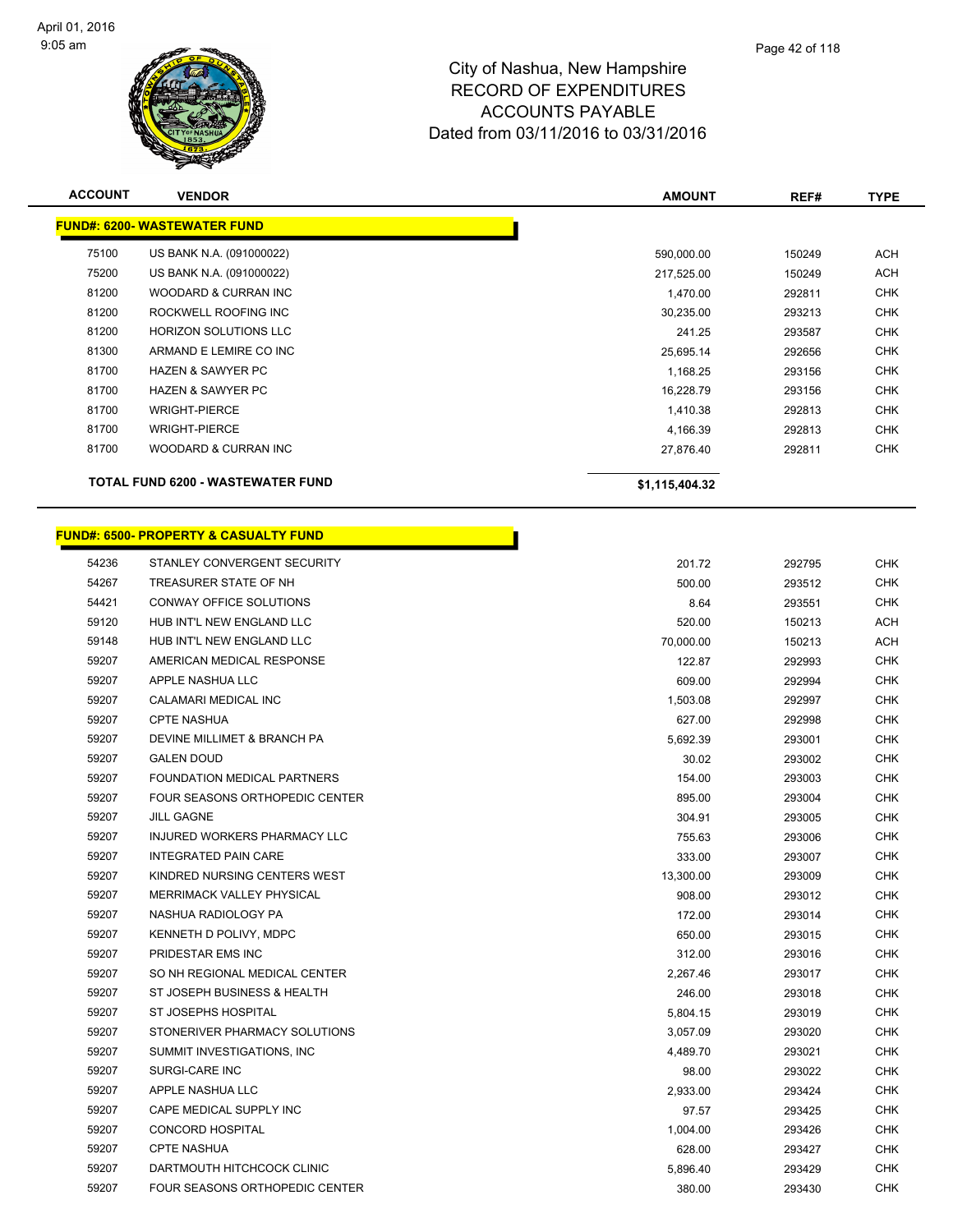

| <b>ACCOUNT</b> | <b>VENDOR</b>                                    | <b>AMOUNT</b> | REF#   | <b>TYPE</b> |
|----------------|--------------------------------------------------|---------------|--------|-------------|
|                | <b>FUND#: 6500- PROPERTY &amp; CASUALTY FUND</b> |               |        |             |
| 59207          | <b>HERRON &amp; SMITH INC</b>                    | 120.00        | 293432 | <b>CHK</b>  |
| 59207          | INJURED WORKERS PHARMACY LLC                     | 269.94        | 293433 | CHK         |
| 59207          | MERRIMACK VALLEY PHYSICAL                        | 458.00        | 293435 | CHK         |
| 59207          | <b>KEVIN S MORIARTY DC</b>                       | 264.00        | 293437 | CHK         |
| 59207          | NASHUA AMBULATORY SURGICAL CTR                   | 7,298.23      | 293438 | CHK         |
| 59207          | PRATT ORTHOPAEDIC ASSOC INC                      | 177.00        | 293439 | <b>CHK</b>  |
| 59207          | <b>SJ PHYSICIAN SERVICES</b>                     | 255.00        | 293440 | <b>CHK</b>  |
| 59207          | SO NH REGIONAL MEDICAL CENTER                    | 1,329.02      | 293441 | <b>CHK</b>  |
| 59207          | ST JOSEPH BUSINESS & HEALTH                      | 185.00        | 293442 | <b>CHK</b>  |
| 59207          | STONERIVER PHARMACY SOLUTIONS                    | 818.93        | 293443 | CHK         |
| 59207          | TUFTS MEDICAL CENTER INC                         | 444.00        | 293444 | CHK         |
| 59207          | APPLE NASHUA LLC                                 | 1,797.00      | 293849 | <b>CHK</b>  |
| 59207          | <b>BOSTON OUT PATIENT</b>                        | 11,974.50     | 293850 | CHK         |
| 59207          | <b>SUSAN BOURQUE</b>                             | 197.38        | 293851 | CHK         |
| 59207          | <b>CPTE NASHUA</b>                               | 499.00        | 293852 | CHK         |
| 59207          | FOUNDATION MEDICAL PARTNERS                      | 178.00        | 293855 | CHK         |
| 59207          | FOUR SEASONS ORTHOPEDIC CENTER                   | 3,390.75      | 293856 | <b>CHK</b>  |
| 59207          | ORTHOCARE MEDICAL EQUIPMENT LL                   | 39.76         | 293858 | <b>CHK</b>  |
| 59207          | KENNETH D POLIVY, MDPC                           | 895.00        | 293859 | <b>CHK</b>  |
| 59207          | RHEUMATOLOGY & INTERNAL                          | 240.00        | 293860 | <b>CHK</b>  |
| 59207          | SJ PHYSICIAN SERVICES                            | 265.00        | 293861 | CHK         |
| 59207          | SO NH REGIONAL MEDICAL CENTER                    | 340.21        | 293862 | <b>CHK</b>  |
| 59207          | STONERIVER PHARMACY SOLUTIONS                    | 955.56        | 293863 | CHK         |
| 59225          | <b>CULLENCOLLIMORE PLLC</b>                      | 644.33        | 292999 | CHK         |
| 59225          | MCDONOUGH, O'SHAUGHNESSY                         | 4,244.98      | 293011 | CHK         |
| 59225          | <b>CULLENCOLLIMORE PLLC</b>                      | 210.00        | 293428 | CHK         |
| 59225          | <b>ELLEN MATHEWS</b>                             | 2,816.16      | 293434 | CHK         |
| 59225          | DEVINE MILLIMET & BRANCH PA                      | 391.40        | 293853 | <b>CHK</b>  |
| 59250          | <b>DENNIS AUCOIN</b>                             | 69.00         | 292995 | <b>CHK</b>  |
| 59250          | MARVELL PLATE GLASS INC                          | 647.00        | 293010 | CHK         |
| 59250          | NASHUA GLASS                                     | 297.00        | 293013 | CHK         |
| 59275          | BROADSIDE COLLISION LLC                          | 3,865.80      | 292996 | CHK         |
| 59275          | <b>CUSTOM COACH</b>                              | 3,110.00      | 293000 | <b>CHK</b>  |
| 59275          | JOE GRAFIX LLC                                   | 60.00         | 293008 | <b>CHK</b>  |
| 59275          | STONEHAM MOTOR CO                                | 4,000.00      | 293221 | <b>CHK</b>  |
| 59275          | GATE CITY COLLISION CENTERS                      | 2,155.04      | 293431 | <b>CHK</b>  |
| 59275          | <b>MOLLY CORPORATION</b>                         | 439.74        | 293436 | <b>CHK</b>  |
| 59275          | <b>ENTERPRISE HOLDINGS INC</b>                   | 364.20        | 293854 | <b>CHK</b>  |
| 59275          | <b>ILLG AUTOMOTIVE CORP</b>                      | 1,029.94      | 293857 | <b>CHK</b>  |
| 68365          | OCCUPATIONAL DRUG TESTING LLC                    | 395.00        | 293200 | <b>CHK</b>  |
|                | TOTAL FUND 6500 - PROPERTY & CASUALTY FUND       | \$181,631.50  |        |             |

#### **FUND#: 6600- BENEFITS SELF INSURANCE FUND**

| 21500 | ITT HARTFORD                   | 33.252.15 | 150186 | ACH |
|-------|--------------------------------|-----------|--------|-----|
| 21520 | COLONIAL LIFE AND ACCIDENT INS | 2.133.12  | 150159 | ACH |
| 21520 | SUN LIFE ASSURANCE CO OF CANAD | 6.646.46  | 150188 | ACH |
| 21520 | COLONIAL LIFE AND ACCIDENT INS | 3.500.15  | 150193 | ACH |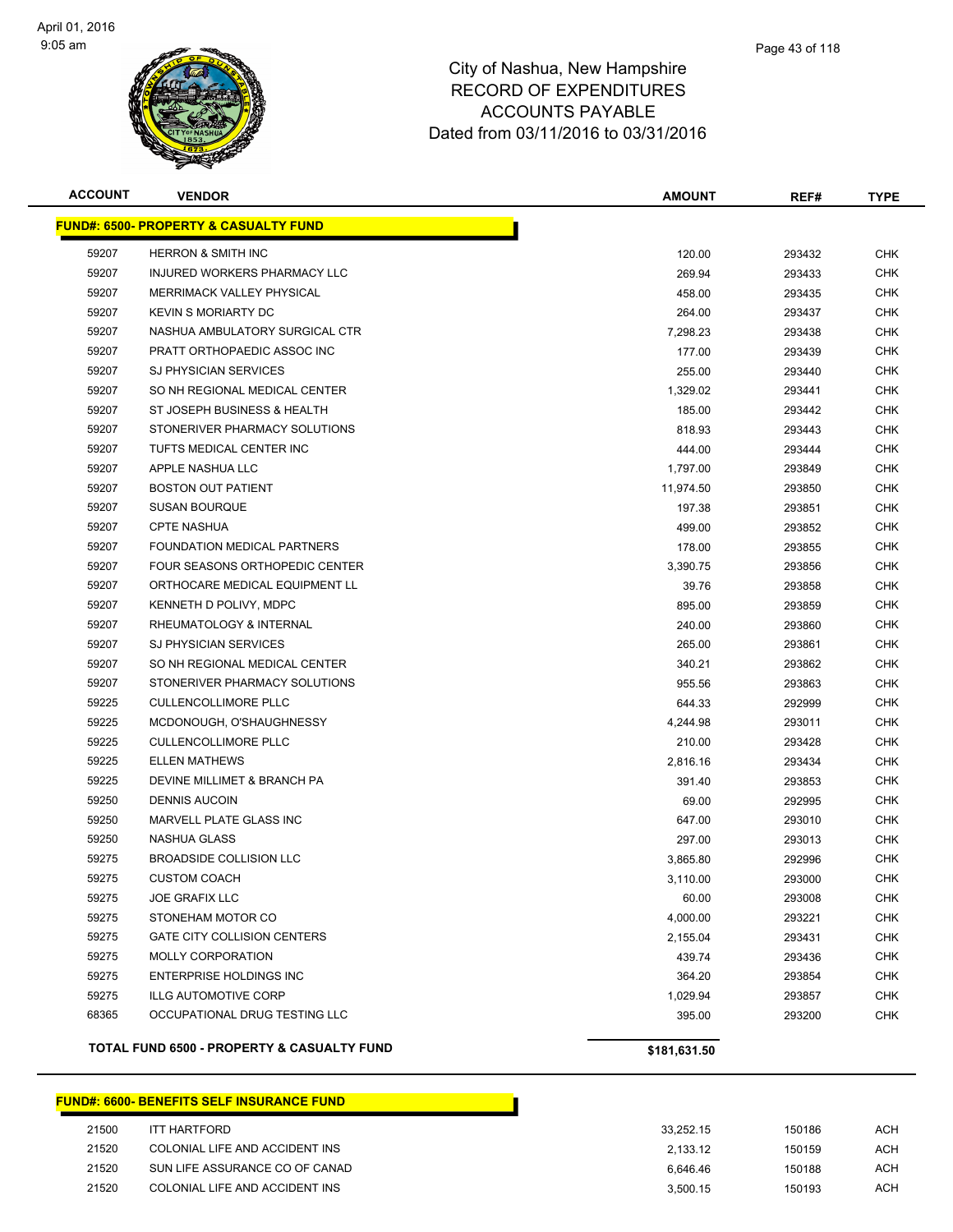

| <b>ACCOUNT</b> | <b>VENDOR</b>                                         | <b>AMOUNT</b>  | REF#   | <b>TYPE</b> |
|----------------|-------------------------------------------------------|----------------|--------|-------------|
|                | <b>FUND#: 6600- BENEFITS SELF INSURANCE FUND</b>      |                |        |             |
| 21520          | COLONIAL LIFE AND ACCIDENT INS                        | 2,102.02       | 150224 | <b>ACH</b>  |
| 21545          | NORTHERN NEW ENGLAND BENEFIT                          | 39,930.36      | 150248 | <b>ACH</b>  |
| 21553          | ANTHEM BLUE CROSS /BLUE SHIELD                        | 392,216.22     | 150183 | <b>ACH</b>  |
| 21775          | <b>RICHARD BURPEE</b>                                 | 14.03          | 293648 | <b>CHK</b>  |
| 21990          | <b>MATTHEW MATSIS</b>                                 | 29.52          | 293610 | <b>CHK</b>  |
| 21990          | <b>RICHARD BURPEE</b>                                 | 29.52          | 293648 | <b>CHK</b>  |
| 53452          | <b>LEDDY GROUP</b>                                    | 150.80         | 293600 | <b>CHK</b>  |
| 59165          | <b>HCC LIFE INSURANCE CO</b>                          | 104,307.00     | 150246 | <b>ACH</b>  |
| 59500          | HARVARD PILGRIM HEALTH CARE                           | 40,302.00      | 150245 | <b>ACH</b>  |
| 59507          | ANTHEM BCBS OF NE                                     | 56,165.64      | 150148 | <b>ACH</b>  |
| 59507          | ANTHEM BCBS OF NE                                     | 103,197.65     | 150182 | <b>ACH</b>  |
| 59507          | ANTHEM BCBS OF NE                                     | 126,023.24     | 150215 | <b>ACH</b>  |
| 59507          | ANTHEM BCBS OF NE                                     | 201,123.61     | 150244 | <b>ACH</b>  |
| 59507          | ANTHEM BCBS OF NE                                     | 299,674.74     | 150148 | <b>ACH</b>  |
| 59507          | ANTHEM BCBS OF NE                                     | 535,170.71     | 150182 | <b>ACH</b>  |
| 59507          | ANTHEM BCBS OF NE                                     | 563,122.30     | 150215 | <b>ACH</b>  |
| 59507          | ANTHEM BCBS OF NE                                     | 505,524.11     | 150244 | <b>ACH</b>  |
| 59507          | ANTHEM BCBS OF NE                                     | 16,509.10      | 150148 | <b>ACH</b>  |
| 59507          | ANTHEM BCBS OF NE                                     | 18,668.00      | 150182 | <b>ACH</b>  |
| 59507          | ANTHEM BCBS OF NE                                     | 18,973.55      | 150215 | <b>ACH</b>  |
| 59507          | ANTHEM BCBS OF NE                                     | 24,405.00      | 150244 | <b>ACH</b>  |
| 59507          | HARVARD PILGRIM HEALTH CARE                           | 83,976.68      | 150149 | <b>ACH</b>  |
| 59507          | HARVARD PILGRIM HEALTH CARE                           | 157,248.28     | 150185 | <b>ACH</b>  |
| 59507          | HARVARD PILGRIM HEALTH CARE                           | 75,162.25      | 150217 | <b>ACH</b>  |
| 59507          | HARVARD PILGRIM HEALTH CARE                           | 276,312.01     | 150245 | <b>ACH</b>  |
| 59525          | NORTHEAST DELTA DENTAL                                | 65,561.33      | 150187 | <b>ACH</b>  |
| 59525          | NORTHEAST DELTA DENTAL                                | 64,952.66      | 150218 | <b>ACH</b>  |
| 59525          | NORTHEAST DELTA DENTAL                                | 51,311.84      | 150247 | <b>ACH</b>  |
| 61100          | WB MASON CO INC                                       | 34.04          | 293676 | <b>CHK</b>  |
|                | <b>TOTAL FUND 6600 - BENEFITS SELF INSURANCE FUND</b> | \$3,867,730.09 |        |             |
|                | <b>FUND#: 7026- CAPITAL EQUIPMENT RESERVE FUND</b>    |                |        |             |
| 81300          | HOWARD P FAIRFIELD LLC                                | 117,923.54     | 292716 | <b>CHK</b>  |
| 81500          | STONEHAM MOTOR CO                                     | 20,357.00      | 293221 | <b>CHK</b>  |
| 81500          | <b>GORDON CHEVROLET</b>                               | 23,563.00      | 293123 | <b>CHK</b>  |
| 81500          | MHQ MUNICIPAL VEHICLES                                | 27,982.00      | 292745 | <b>CHK</b>  |
| 81500          | MHQ MUNICIPAL VEHICLES                                | 70,410.00      | 293619 | <b>CHK</b>  |
|                | TOTAL FUND 7026 - CAPITAL EQUIPMENT RESERVE FUND      | \$260,235.54   |        |             |
|                | <b>FUND#: 7052- MINE FALLS PARK ETF</b>               |                |        |             |
| 54280          | COUSINEAU FOREST PRODUCTS                             | 1,025.00       | 293127 | <b>CHK</b>  |
|                | <b>TOTAL FUND 7052 - MINE FALLS PARK ETF</b>          | \$1,025.00     |        |             |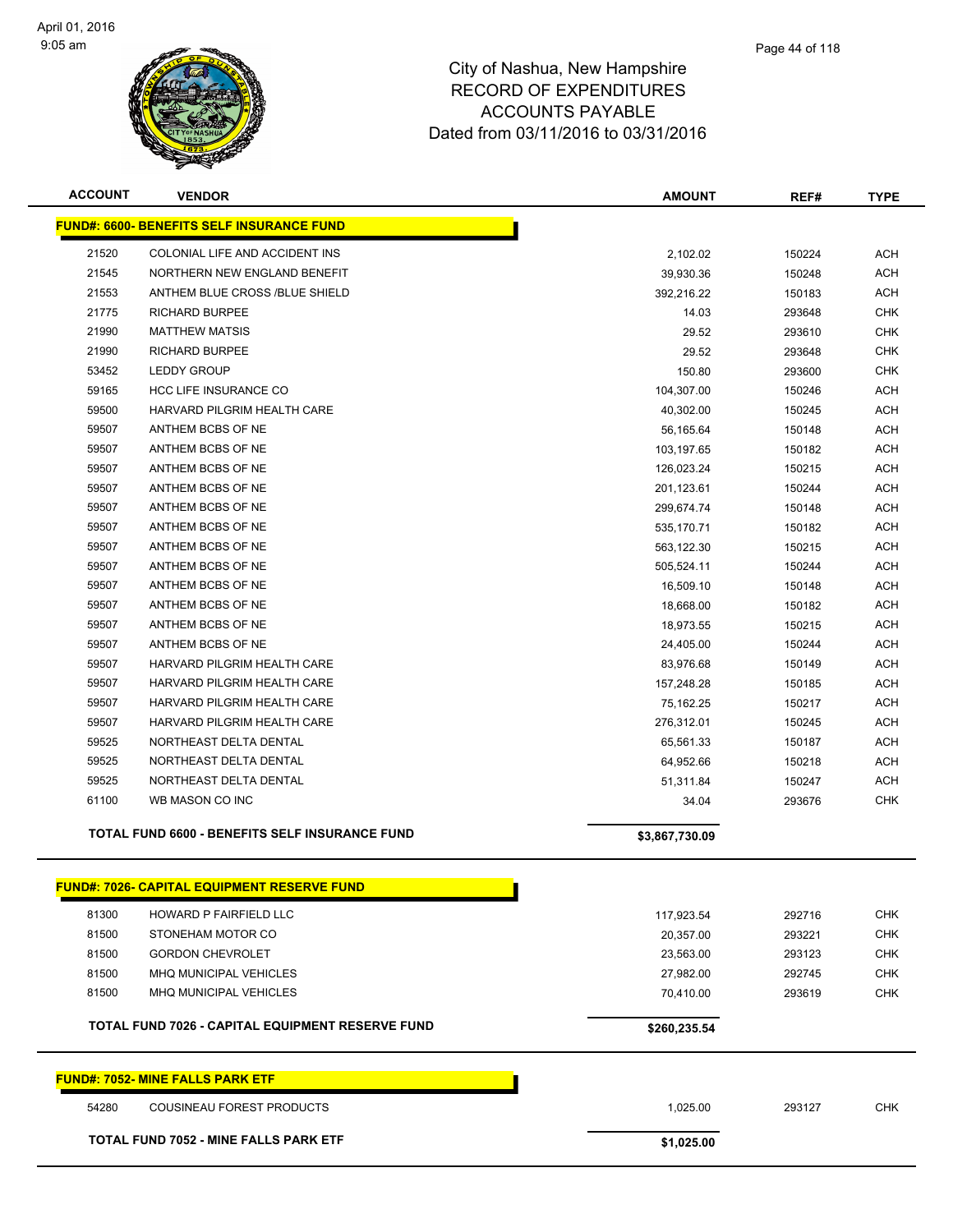

| <b>ACCOUNT</b><br><b>VENDOR</b>                    |                                                       | <b>AMOUNT</b> | REF#   | <b>TYPE</b> |
|----------------------------------------------------|-------------------------------------------------------|---------------|--------|-------------|
| <b>FUND#: 7064- JACKSON MILLS DAM OPERATIONS</b>   |                                                       |               |        |             |
| <b>EVERSOURCE</b><br>54100                         |                                                       | 992.13        | 293491 | <b>CHK</b>  |
| 55699<br><b>ESSEX POWER SERVICES INC</b>           |                                                       | 8,338.08      | 292695 | <b>CHK</b>  |
|                                                    | <b>TOTAL FUND 7064 - JACKSON MILLS DAM OPERATIONS</b> | \$9,330.21    |        |             |
| <b>FUND#: 7078- CITY BUILDINGS ETF</b>             |                                                       |               |        |             |
| 54280<br><b>J LAWRENCE HALL INC</b>                |                                                       | 1,043.21      | 292725 | <b>CHK</b>  |
| <b>TOTAL FUND 7078 - CITY BUILDINGS ETF</b>        |                                                       | \$1,043.21    |        |             |
| <b>FUND#: 7504- ETF CONTRIB EDGEWOOD-DEED FUND</b> |                                                       |               |        |             |
| 45121<br><b>FRANCIS A LEDUC</b>                    |                                                       | 100.00        | 293601 | <b>CHK</b>  |
| 61299<br><b>HARDY DORIC INC</b>                    |                                                       | 975.00        | 293154 | <b>CHK</b>  |
|                                                    | TOTAL FUND 7504 - ETF CONTRIB EDGEWOOD-DEED FUND      | \$1,075.00    |        |             |
| <b>FUND#: 7506- ETF CONTRIB-WOODLAWN CEMETERY</b>  |                                                       |               |        |             |
| 61299<br><b>HARDY DORIC INC</b>                    |                                                       | 585.00        | 292711 | <b>CHK</b>  |
| 61299<br>ONLINE STORES INC                         |                                                       | 736.14        | 292768 | <b>CHK</b>  |
| <b>HARDY DORIC INC</b><br>61299                    |                                                       | 585.00        | 293154 | <b>CHK</b>  |
|                                                    | TOTAL FUND 7506 - ETF CONTRIB-WOODLAWN CEMETERY       | \$1,906.14    |        |             |
| <b>FUND#: 7534- LIBRARY-CHANDLER MEM LIB FUND</b>  |                                                       |               |        |             |
| 53107                                              | TENNANT WALLACE ARCHITECTS AIA                        | 5,465.60      | 293665 | <b>CHK</b>  |
|                                                    | TOTAL FUND 7534 - LIBRARY-CHANDLER MEM LIB FUND       | \$5,465.60    |        |             |
| <b>FUND#: 7546- LIB-VIRGINIA CARR BLOOMFIELD</b>   |                                                       |               |        |             |
| 71000<br><b>IMSYS SECURITY</b>                     |                                                       | 7,986.85      | 292720 | <b>CHK</b>  |
|                                                    | <b>TOTAL FUND 7546 - LIB-VIRGINIA CARR BLOOMFIELD</b> | \$7,986.85    |        |             |
| <b>FUND#: 7549- LIBRARY-MISC LIB DONATIONS</b>     |                                                       |               |        |             |
| 68322<br>JANWAY COMPANY USA INC                    |                                                       | 1,665.00      | 293171 | <b>CHK</b>  |
| 71221<br>AMAZON                                    |                                                       | 679.95        | 293059 | CHK         |
|                                                    | <b>TOTAL FUND 7549 - LIBRARY-MISC LIB DONATIONS</b>   | \$2,344.95    |        |             |
| <b>FUND#: 7551- P&amp;R-SUMMERFUN</b>              |                                                       |               |        |             |
| JEANNOTTE'S MARKET LLC<br>68322                    |                                                       | 57.54         | 293595 | <b>CHK</b>  |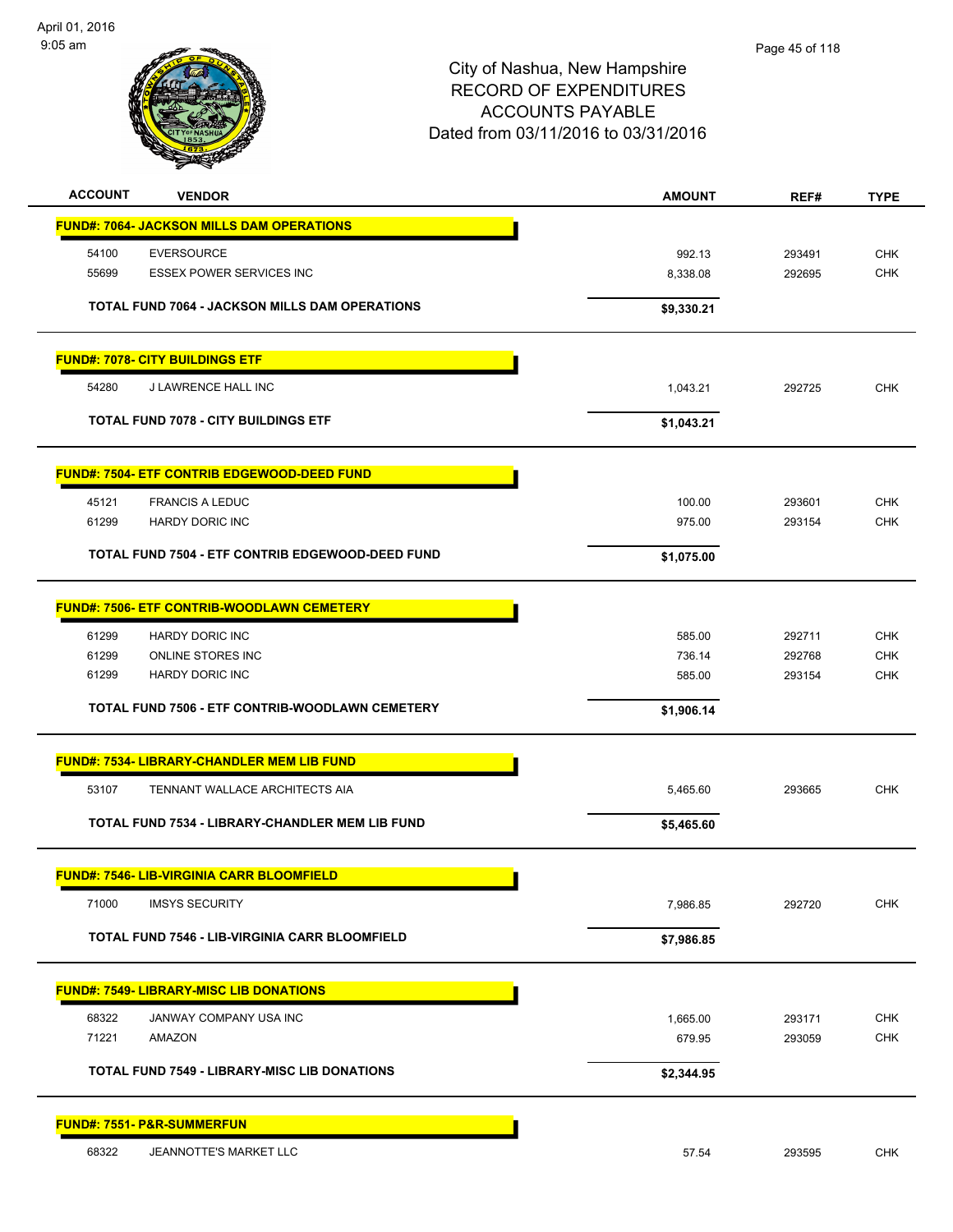| <b>ACCOUNT</b><br><b>VENDOR</b>                      | <b>AMOUNT</b> | REF#   | <b>TYPE</b> |
|------------------------------------------------------|---------------|--------|-------------|
| <b>TOTAL FUND 7551 - P&amp;R-SUMMERFUN</b>           | \$57.54       |        |             |
| <b>FUND#: 7565- SCHOOL RELATED PROGRAMS-ETF</b>      |               |        |             |
| 71999<br><b>MUSIC &amp; ART CENTERS</b>              | 900.00        | 293340 | <b>CHK</b>  |
| <b>TOTAL FUND 7565 - SCHOOL RELATED PROGRAMS-ETF</b> | \$900.00      |        |             |
| <b>FUND#: 8007- EDGEWOOD CEMETERY PERP-CARE</b>      |               |        |             |
| 44338<br><b>FRANCIS A LEDUC</b>                      | 400.00        | 293601 | <b>CHK</b>  |
| <b>TOTAL FUND 8007 - EDGEWOOD CEMETERY PERP-CARE</b> | \$400.00      |        |             |
| <b>FUND#: 8028- WOODLAWN CEMETERY PERP-CARE</b>      |               |        |             |
| 45128<br>JOHN W & HELEN F STEVER                     | 2,100.00      | 293220 | <b>CHK</b>  |
| 45814<br>JOHN W & HELEN F STEVER                     | 700.00        | 293220 | <b>CHK</b>  |
| <b>TOTAL FUND 8028 - WOODLAWN CEMETERY PERP-CARE</b> | \$2,800.00    |        |             |
| <b>FUND#: 8050- LIBRARY-CHARLES ZYLONIS</b>          |               |        |             |
| <b>CITY ARTS NASHUA</b><br>55650                     | 6,000.00      | 293121 | <b>CHK</b>  |
| <b>TOTAL FUND 8050 - LIBRARY-CHARLES ZYLONIS</b>     | \$6,000.00    |        |             |
| <b>FUND#: 8063- LIBRARY-HENRY STEARNS FUND</b>       |               |        |             |
| 61807<br><b>BAKER &amp; TAYLOR</b>                   | 14.16         | 292664 | <b>CHK</b>  |
| 61807<br><b>AMAZON</b>                               | 63.43         | 293059 | <b>CHK</b>  |
| 61807<br><b>BAKER &amp; TAYLOR</b>                   | 534.06        | 293102 | <b>CHK</b>  |
| 61807<br><b>INGRAM LIBRARY SERVICES</b>              | 52.45         | 293166 | <b>CHK</b>  |
| 61807<br><b>BAKER &amp; TAYLOR</b>                   | 149.33        | 293533 | <b>CHK</b>  |
| 61814<br>RANDOM HOUSE LLC                            | 67.50         | 293211 | <b>CHK</b>  |
| TOTAL FUND 8063 - LIBRARY-HENRY STEARNS FUND         | \$880.93      |        |             |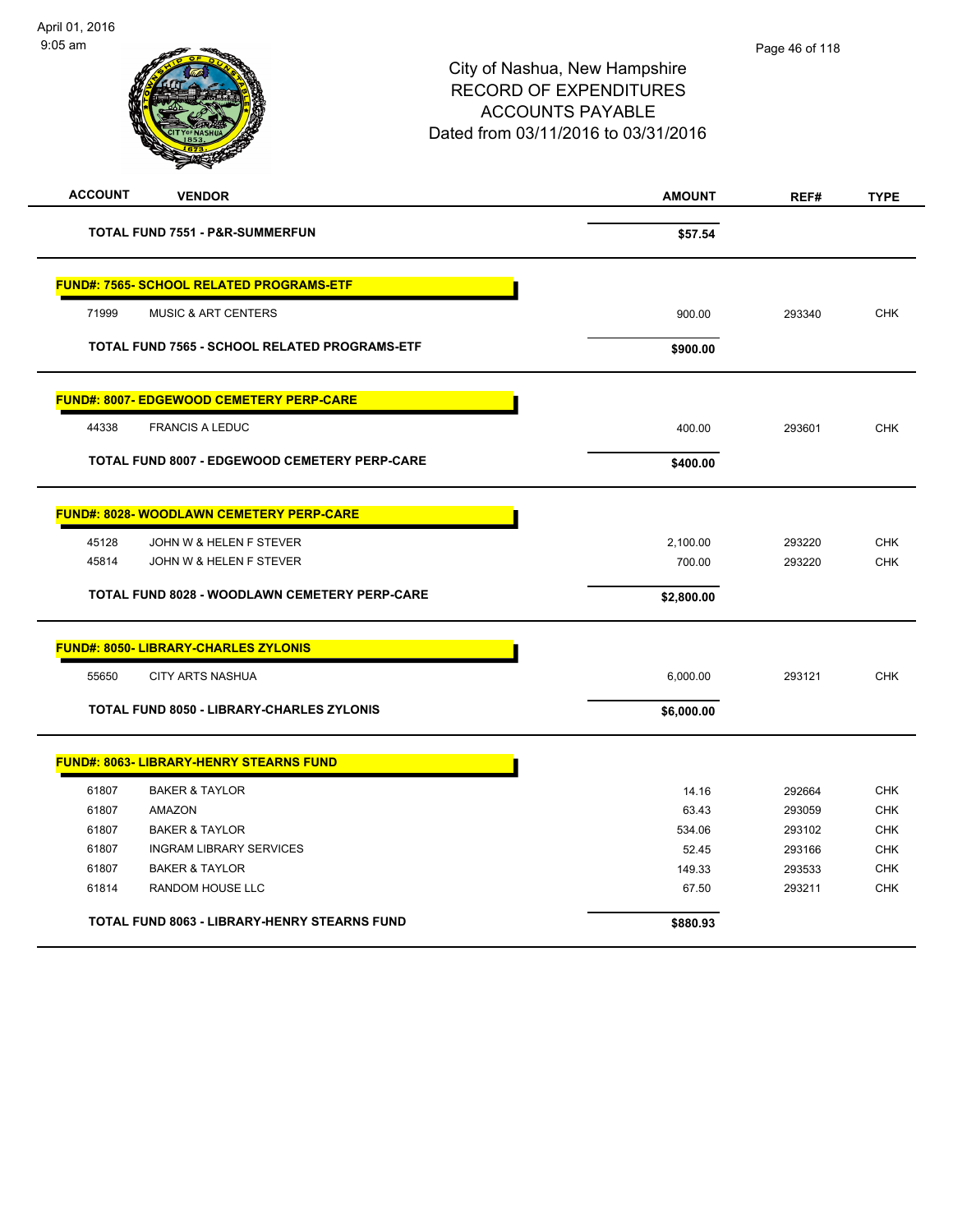

| ACCOUNT | <b>VENDOR</b> | <b>AMOUNT</b><br>REF#                     |               |  |  |  |  |
|---------|---------------|-------------------------------------------|---------------|--|--|--|--|
|         |               | <b>EXPENDITURE SUMMARY BY FUND</b>        | <b>AMOUNT</b> |  |  |  |  |
|         | 1000          | <b>GENERAL FUND</b>                       | 7,223,363.80  |  |  |  |  |
|         | 1001          | <b>GF-CAPITAL IMPROVEMENTS</b>            | 1,500.00      |  |  |  |  |
|         | 1010          | <b>GF-PRIOR YEAR ESCROWS/EXPENSES</b>     | 9,519.85      |  |  |  |  |
|         | 2100          | <b>FOOD SERVICES FUND</b>                 | 218,643.94    |  |  |  |  |
|         | 2201          | DRIVERS EDUCATION FUND                    | 215.28        |  |  |  |  |
|         | 2207          | ADULT ED/CONTINUING ED                    | 480.45        |  |  |  |  |
|         | 2212          | ATHLETICS REVENUE FUND                    | 5,349.75      |  |  |  |  |
|         | 2222          | AFTER SCHOOL PROGRAM                      | 2,738.32      |  |  |  |  |
|         | 2247          | <b>CULINARY ARTS</b>                      | 4,311.96      |  |  |  |  |
|         | 2257          | SPECIAL ED LOCAL                          | 154,029.90    |  |  |  |  |
|         | 2503          | <b>PARKS &amp; REC PROGRAMS FUND</b>      | 5,120.80      |  |  |  |  |
|         | 2505          | <b>GOVT &amp; EDUCATION CHANNELS FUND</b> | 9,419.56      |  |  |  |  |
|         | 2506          | HUNT BLDG FACILITY RENTAL FUND            | 1,485.65      |  |  |  |  |
|         | 3050          | POLICE GRANTS FUND                        | 8,855.00      |  |  |  |  |
|         | 3068          | COMMUNITY SERVICES GRANTS FUND            | 1,618.01      |  |  |  |  |
|         | 3070          | COMMUNITY HEALTH GRANTS FUND              | 2,422.60      |  |  |  |  |
|         | 3090          | URBAN PROGRAM GRANTS FUND                 | 65,652.01     |  |  |  |  |
|         | 3120          | <b>TRANSIT GRANTS FUND</b>                | 215,130.07    |  |  |  |  |
|         | 3800          | <b>SCHOOL GRANTS FUND</b>                 | 83,335.95     |  |  |  |  |
|         | 3810          | <b>FOOD SERVICE GRANTS FUND</b>           | 14,799.05     |  |  |  |  |
|         | 4005          | TRAFFIC VIOLATIONS FUND                   | 3,915.68      |  |  |  |  |
|         | 4010          | MOTOR VEHICLE ADMIN FUND                  | 94.55         |  |  |  |  |
|         | 4020          | POLICE DRUG ENFORCEMENT FUND              | 2,135.00      |  |  |  |  |
|         | 4025          | DOJ DRUG FORFEITURE FUND                  | 10,894.62     |  |  |  |  |
|         | 4053          | FIRE REGIONAL HAZMAT FUND                 | 2,566.45      |  |  |  |  |
|         | 4090          | LIB-LOST/DAMAGED BOOK FINES               | 504.78        |  |  |  |  |
|         | 5010          | CAP PROJECTS-INFO TECHNOLOGY              | 9,557.85      |  |  |  |  |
|         | 5050          | CAP PROJECTS-COMMUNICATIONS               | 554.90        |  |  |  |  |
|         | 5700          | CAP PROJECTS-BROAD ST PARKWAY             | 44,905.82     |  |  |  |  |
|         | 5800          | SCHOOL CAPITAL PROJECTS FUND              | 257,864.30    |  |  |  |  |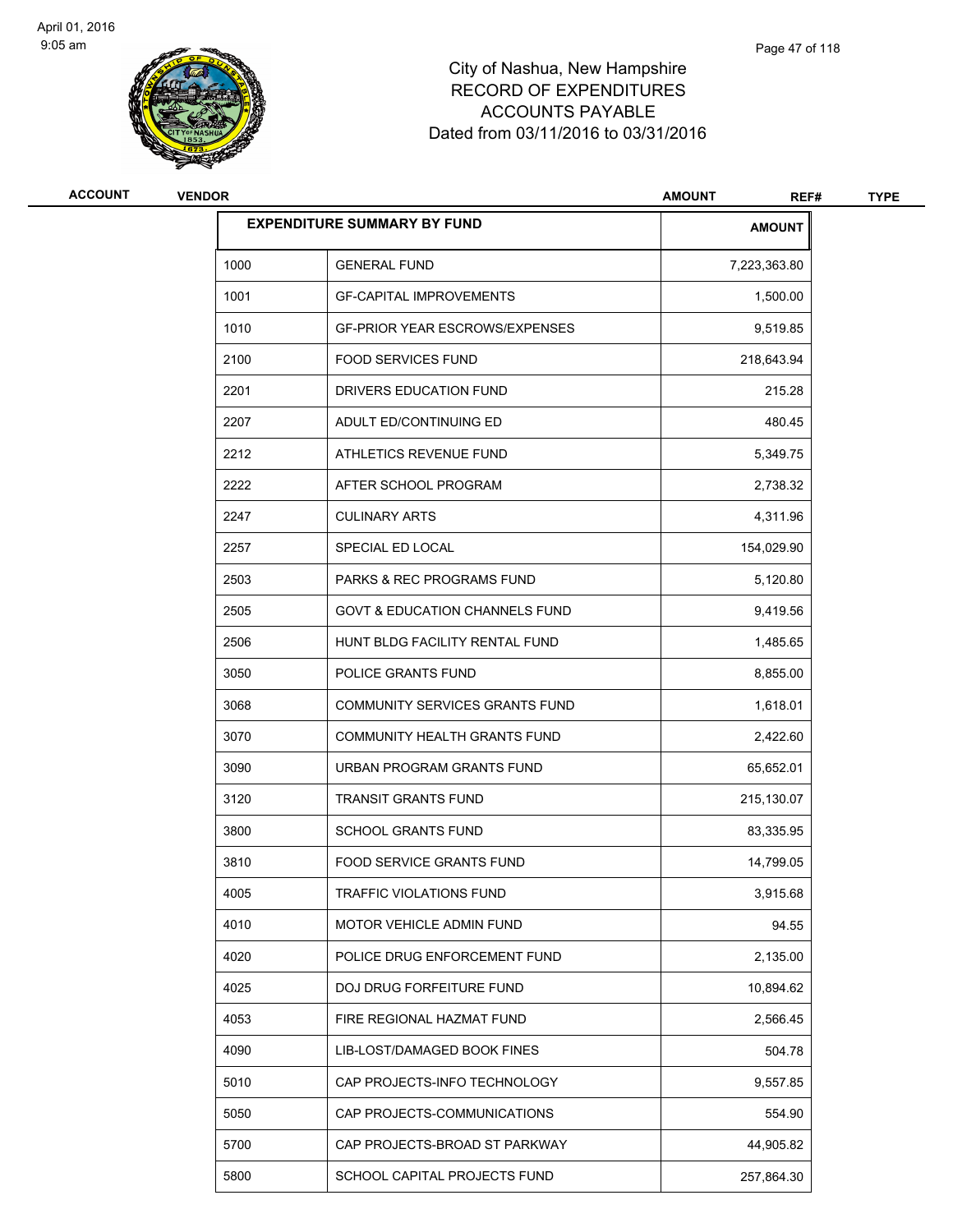

| <b>ACCOUNT</b> | <b>VENDOR</b> |                                    | <b>AMOUNT</b><br>REF# | <b>TYPE</b> |  |
|----------------|---------------|------------------------------------|-----------------------|-------------|--|
|                |               |                                    | <b>AMOUNT</b>         |             |  |
|                | 6000          | <b>SOLID WASTE FUND</b>            | 85,564.29             |             |  |
|                | 6200          | <b>WASTEWATER FUND</b>             | 1,115,404.32          |             |  |
|                | 6500          | PROPERTY & CASUALTY FUND           | 181,631.50            |             |  |
|                | 6600          | BENEFITS SELF INSURANCE FUND       | 3,867,730.09          |             |  |
|                | 7026          | CAPITAL EQUIPMENT RESERVE FUND     | 260,235.54            |             |  |
|                | 7052          | MINE FALLS PARK ETF                | 1,025.00              |             |  |
|                | 7064          | JACKSON MILLS DAM OPERATIONS       | 9,330.21              |             |  |
|                | 7078          | <b>CITY BUILDINGS ETF</b>          | 1,043.21              |             |  |
|                | 7504          | ETF CONTRIB EDGEWOOD-DEED FUND     | 1,075.00              |             |  |
|                | 7506          | ETF CONTRIB-WOODLAWN CEMETERY      | 1,906.14              |             |  |
|                | 7534          | LIBRARY-CHANDLER MEM LIB FUND      | 5,465.60              |             |  |
|                | 7546          | LIB-VIRGINIA CARR BLOOMFIELD       | 7,986.85              |             |  |
|                | 7549          | LIBRARY-MISC LIB DONATIONS         | 2,344.95              |             |  |
|                | 7551          | P&R-SUMMERFUN                      | 57.54                 |             |  |
|                | 7565          | <b>SCHOOL RELATED PROGRAMS-ETF</b> | 900.00                |             |  |
|                | 8007          | EDGEWOOD CEMETERY PERP-CARE        | 400.00                |             |  |
|                | 8028          | WOODLAWN CEMETERY PERP-CARE        | 2,800.00              |             |  |
|                | 8050          | LIBRARY-CHARLES ZYLONIS            | 6,000.00              |             |  |
|                | 8063          | LIBRARY-HENRY STEARNS FUND         | 880.93                |             |  |
|                | <b>TOTAL:</b> |                                    | 13,912,767.07         |             |  |

**\$13,912,767.07**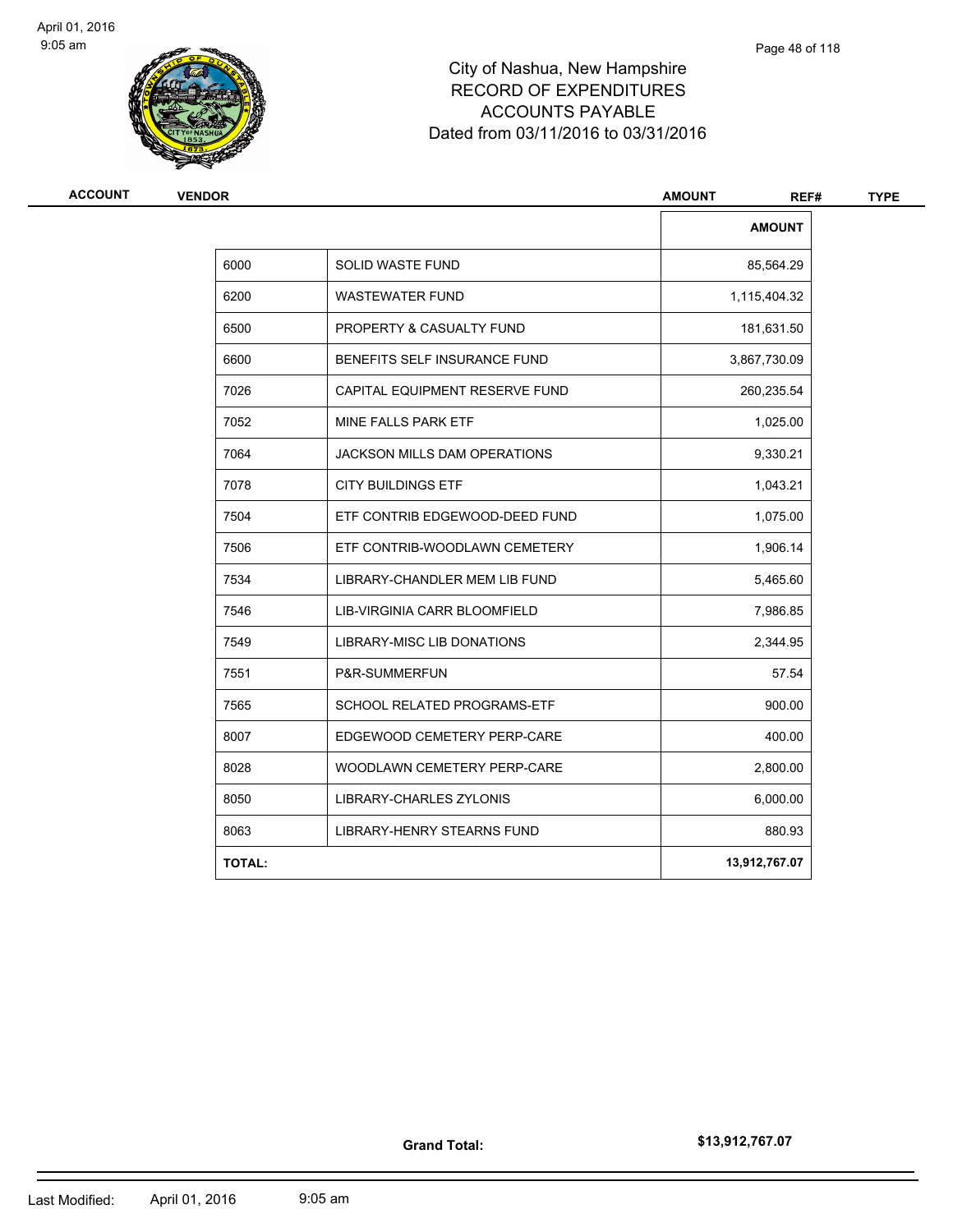

| <b>PAY DATE</b>                   | <b>ACCOUNT</b>                       | <b>DESCRIPTION</b>             | <b>AMOUNT</b> |
|-----------------------------------|--------------------------------------|--------------------------------|---------------|
| <b>FUND#: 1000 - GENERAL FUND</b> |                                      |                                |               |
|                                   |                                      |                                |               |
| 101<br><b>MAYOR</b>               |                                      |                                |               |
| 3/17/16                           | 51100                                | ASSISTANT TO THE MAYOR         | 1,539.90      |
| 3/24/16                           | 51100                                | ASSISTANT TO THE MAYOR         | 1,539.90      |
| 3/31/16                           | 51100                                | ASSISTANT TO THE MAYOR         | 1,539.90      |
| 3/17/16                           | 51100                                | SECRETARY RECEPTIONIST         | 584.99        |
| 3/24/16                           | 51100                                | SECRETARY RECEPTIONIST         | 584.99        |
| 3/31/16                           | 51100                                | SECRETARY RECEPTIONIST         | 559.39        |
| 3/17/16                           | 51100                                | SPECIAL ASSISTANT TO THE MAYOR | 1,177.20      |
| 3/24/16                           | 51100                                | SPECIAL ASSISTANT TO THE MAYOR | 1,177.20      |
| 3/31/16                           | 51100                                | SPECIAL ASSISTANT TO THE MAYOR | 1,177.20      |
| 3/17/16                           | 51200                                | EMERGENCY MANAGEMENT COORDINAT | 357.42        |
| 3/24/16                           | 51200                                | EMERGENCY MANAGEMENT COORDINAT | (57.50)       |
| 3/17/16                           | 51300                                | OVERTIME-REGULAR               | 43.88         |
| 3/17/16                           | 51500                                | MAYOR                          | 2,194.95      |
| 3/24/16                           | 51500                                | <b>MAYOR</b>                   | 2,194.95      |
| 3/31/16                           | 51500                                | <b>MAYOR</b>                   | 2,194.95      |
| <b>TOTAL 101 - MAYOR</b>          |                                      |                                | \$16,809.32   |
|                                   |                                      |                                |               |
| 102                               | <b>BOARD OF ALDERMEN</b>             |                                |               |
| 3/17/16                           | 51100                                | ALDERMANIC LEGISLATION MANAGER | 1,489.35      |
| 3/24/16                           | 51100                                | ALDERMANIC LEGISLATION MANAGER | 1,489.36      |
| 3/31/16                           | 51100                                | ALDERMANIC LEGISLATION MANAGER | 1,489.35      |
| 3/17/16                           | 51200                                | LEGISLATIVE TRANSCRIPTION SPEC | 477.17        |
| 3/24/16                           | 51200                                | LEGISLATIVE TRANSCRIPTION SPEC | 495.00        |
| 3/31/16                           | 51200                                | LEGISLATIVE TRANSCRIPTION SPEC | 539.60        |
| 3/31/16                           | 51500                                | <b>BOARD OF ALDERMEN</b>       | 18,750.00     |
|                                   | <b>TOTAL 102 - BOARD OF ALDERMEN</b> |                                | \$24,729.83   |
| 103<br><b>LEGAL</b>               |                                      |                                |               |
| 3/17/16                           | 51100                                | ASSOCIATE CORPORATION COUNSEL  | 1,529.80      |
| 3/24/16                           | 51100                                | ASSOCIATE CORPORATION COUNSEL  | 1,529.80      |
| 3/31/16                           | 51100                                | ASSOCIATE CORPORATION COUNSEL  | 1,529.80      |
| 3/17/16                           | 51100                                | <b>CORPORATION COUNSEL</b>     | 1,310.25      |
| 3/24/16                           | 51100                                | <b>CORPORATION COUNSEL</b>     | 2,620.50      |
| 3/31/16                           | 51100                                | <b>CORPORATION COUNSEL</b>     | 2,183.75      |
| 3/17/16                           | 51100                                | DEPUTY CORPORATION COUNSEL     | 2,060.85      |
| 3/24/16                           | 51100                                | DEPUTY CORPORATION COUNSEL     | 2,060.85      |
| 3/31/16                           | 51100                                | DEPUTY CORPORATION COUNSEL     | 2,060.85      |
| 3/17/16                           | 51100                                | <b>LEGAL ASSISTANT</b>         | 1,957.20      |
| 3/24/16                           | 51100                                |                                | 1,957.20      |
|                                   |                                      | <b>LEGAL ASSISTANT</b>         |               |

3/31/16 51100 LEGAL ASSISTANT 1,957.20 3/31/16 55118 TELEPHONE-CELLULAR 50.00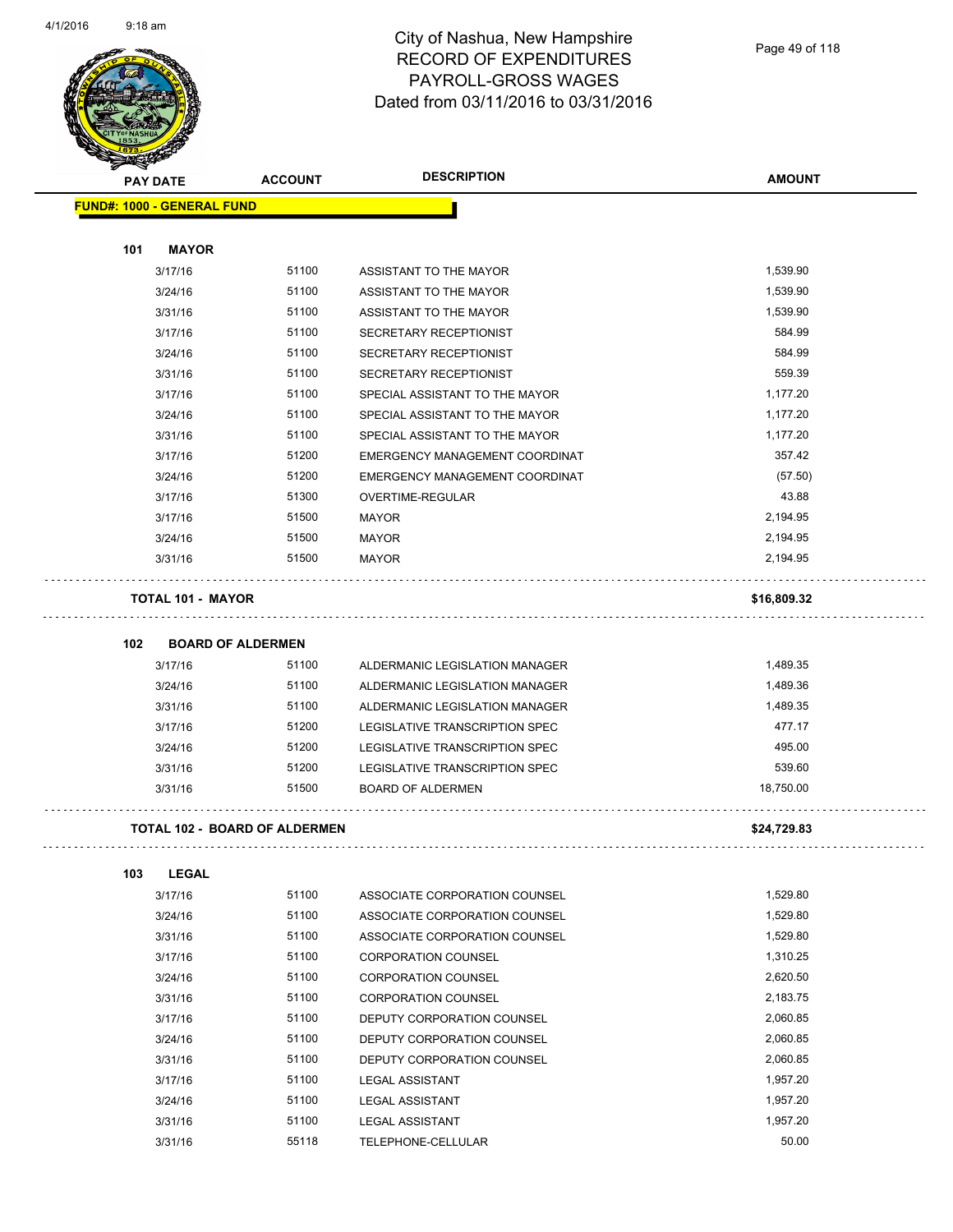Page 50 of 118

| <b>PAY DATE</b>                   | <b>ACCOUNT</b>                | <b>DESCRIPTION</b>                     | <b>AMOUNT</b> |
|-----------------------------------|-------------------------------|----------------------------------------|---------------|
| <b>FUND#: 1000 - GENERAL FUND</b> |                               |                                        |               |
| <b>TOTAL 103 - LEGAL</b>          |                               |                                        | \$22,808.05   |
| 107                               | <b>CITY CLERK</b>             |                                        |               |
| 3/17/16                           | 51100                         | <b>CITY CLERK</b>                      | 1,622.10      |
| 3/24/16                           | 51100                         | <b>CITY CLERK</b>                      | 1,622.10      |
| 3/31/16                           | 51100                         | <b>CITY CLERK</b>                      | 1,622.10      |
| 3/17/16                           | 51100                         | <b>CLERK VITAL RECORDS II</b>          | 1,209.40      |
| 3/24/16                           | 51100                         | <b>CLERK VITAL RECORDS II</b>          | 1,209.39      |
| 3/31/16                           | 51100                         | <b>CLERK VITAL RECORDS II</b>          | 2,044.70      |
| 3/17/16                           | 51100                         | DEPARTMENT COORDINATOR, CC             | 833.70        |
| 3/24/16                           | 51100                         | DEPARTMENT COORDINATOR, CC             | 833.70        |
| 3/31/16                           | 51100                         | DEPARTMENT COORDINATOR, CC             | 833.70        |
| 3/17/16                           | 51100                         | DEPUTY CITY CLERK                      | 947.68        |
| 3/17/16                           | 51300                         | OVERTIME-REGULAR                       | 15.64         |
| 3/24/16                           | 51300                         | OVERTIME-REGULAR                       | 230.19        |
| 3/31/16                           | 51300                         | OVERTIME-REGULAR                       | 156.32        |
| 3/24/16                           | 51512                         | <b>WAGES APPOINTED OFFICIALS</b>       | 225.00        |
| 3/31/16                           | 51512                         | <b>WAGES APPOINTED OFFICIALS</b>       | 393.75        |
| 3/17/16                           | 51750                         | <b>RETIREMENT &amp; SEPARATION PAY</b> | 888.45        |
|                                   | <b>TOTAL 107 - CITY CLERK</b> |                                        | \$14,687.92   |
| 111                               | <b>HUMAN RESOURCES</b>        |                                        |               |
| 3/17/16                           | 51100                         | <b>COMPENSATION MANAGER</b>            | 1,626.10      |
| 3/24/16                           | 51100                         | <b>COMPENSATION MANAGER</b>            | 1,626.10      |
| 3/31/16                           | 51100                         | <b>COMPENSATION MANAGER</b>            | 1,626.10      |
| 3/17/16                           | 51100                         | HR GENERALIST                          | 1,078.50      |
| 3/24/16                           | 51100                         | HR GENERALIST                          | 1,078.50      |
| 3/31/16                           | 51100                         | HR GENERALIST                          | 1,078.50      |
| 3/17/16                           | 51100                         | HUMAN RESOURCES DIRECTOR               | 1,501.75      |
| 3/24/16                           | 51100                         | HUMAN RESOURCES DIRECTOR               | 1,501.75      |
| 3/31/16                           | 51100                         | HUMAN RESOURCES DIRECTOR               | 1,501.75      |
| 3/17/16                           | 51100                         | PAYROLL ANALYST                        | 1,914.80      |
| 3/24/16                           | 51100                         | PAYROLL ANALYST                        | 1,914.79      |
| 3/31/16                           | 51100                         | PAYROLL ANALYST                        | 1,872.80      |
|                                   | 51200                         | ADMINISTRATIVE ASSISTANT I             | 273.40        |
| 3/17/16                           | 51200                         | ADMINISTRATIVE ASSISTANT I             | 273.40        |
| 3/24/16                           |                               | ADMINISTRATIVE ASSISTANT I             | 266.56        |
| 3/31/16                           | 51200                         |                                        | 17.95         |
| 3/17/16                           | 51300                         | OVERTIME-REGULAR                       |               |
| 3/31/16                           | 51300                         | OVERTIME-REGULAR                       | 10.08         |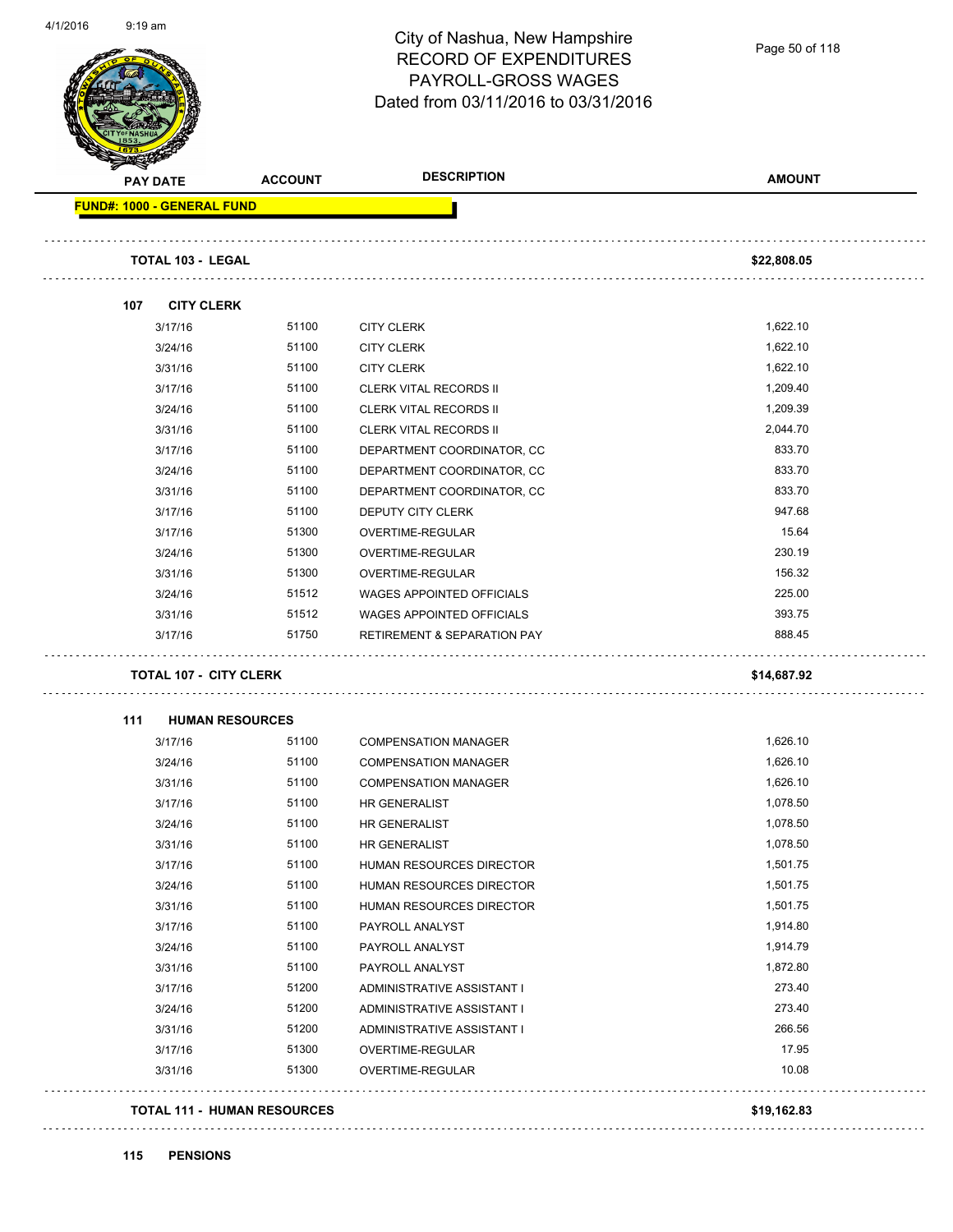City of Nashua, New Hampshire Page 51 of 118RECORD OF EXPENDITURES PAYROLL-GROSS WAGES Dated from 03/11/2016 to 03/31/2016 **PAY DATE ACCOUNT DESCRIPTION AMOUNT FUND#: 1000 - GENERAL FUND 115 PENSIONS** 3/31/16 52120 PENSION DISTRIBUTIONS 50.00 **TOTAL 115 - PENSIONS \$50.00 122 INFORMATION TECH** 3/17/16 51100 ADMIN ASSISTANT III 734.70 3/24/16 51100 ADMIN ASSISTANT III 734.70 3/31/16 51100 ADMIN ASSISTANT III 734.70 3/17/16 51100 ENTERPRISE SYS ADMINISTRATOR 1,404.70 3/24/16 51100 ENTERPRISE SYS ADMINISTRATOR 1,404.70 3/31/16 51100 ENTERPRISE SYS ADMINISTRATOR 1,404.70 3/17/16 51100 ERP SYSTEM ADMIN DBA 1,720.00 3/24/16 51100 ERP SYSTEM ADMIN DBA 1,720.00 3/31/16 51100 ERP SYSTEM ADMIN DBA 1,720.00 3/17/16 51100 INTER INTRA APPL DEV PROJ LDR 1,674.50 3/24/16 51100 INTER INTRA APPL DEV PROJ LDR 1,674.50 3/31/16 51100 INTER INTRA APPL DEV PROJ LDR 1,674.50 3/17/16 51100 IT APPLICATIONS ANALYST 1,200.45 3/24/16 51100 IT APPLICATIONS ANALYST 1,200.45 3/31/16 51100 IT APPLICATIONS ANALYST 1,200.44 3/17/16 51100 IT DIVISION DIRECTOR 2,060.85 3/24/16 51100 IT DIVISION DIRECTOR 2,060.85 3/31/16 51100 IT DIVISION DIRECTOR 2,060.85 3/17/16 51100 IT INFRASTRUCTURE ANALYST 1,218.45 3/24/16 51100 IT INFRASTRUCTURE ANALYST 1,218.45 3/31/16 51100 IT INFRASTRUCTURE ANALYST 1,218.45 3/17/16 51100 IT INFRASTRUCTURE TEAM LEADER 1,853.20 3/24/16 51100 IT INFRASTRUCTURE TEAM LEADER 1,853.20 3/31/16 51100 IT INFRASTRUCTURE TEAM LEADER 1,853.20 3/17/16 51100 SYSTEMS ADM DATABASE ADM SAND 1,688.80 3/24/16 51100 SYSTEMS ADM DATABASE ADM 1,688.80 3/31/16 51100 SYSTEMS ADM DATABASE ADM 1,688.80 3/17/16 51100 TECH SUPPORT TEAM LEADER 1,562.01 3/24/16 51100 TECH SUPPORT TEAM LEADER 1,562.00 3/31/16 51100 TECH SUPPORT TEAM LEADER 1,562.00 3/17/16 51100 TECHNICAL SPEC II NET SUPPORT 1,162.75 3/24/16 51100 TECHNICAL SPEC II NET SUPPORT 1,162.75 3/31/16 51100 TECHNICAL SPEC II NET SUPPORT 1,162.75

> 3/17/16 51100 TECHNICAL SPECIALIST I 727.35 3/24/16 51100 TECHNICAL SPECIALIST I 727.35 3/31/16 51100 TECHNICAL SPECIALIST I 727.35 3/17/16 51200 WEB DESIGNER 663.80 3/24/16 51200 WEB DESIGNER 663.80 3/31/16 51200 WEB DESIGNER 503.04

4/1/2016 9:19 am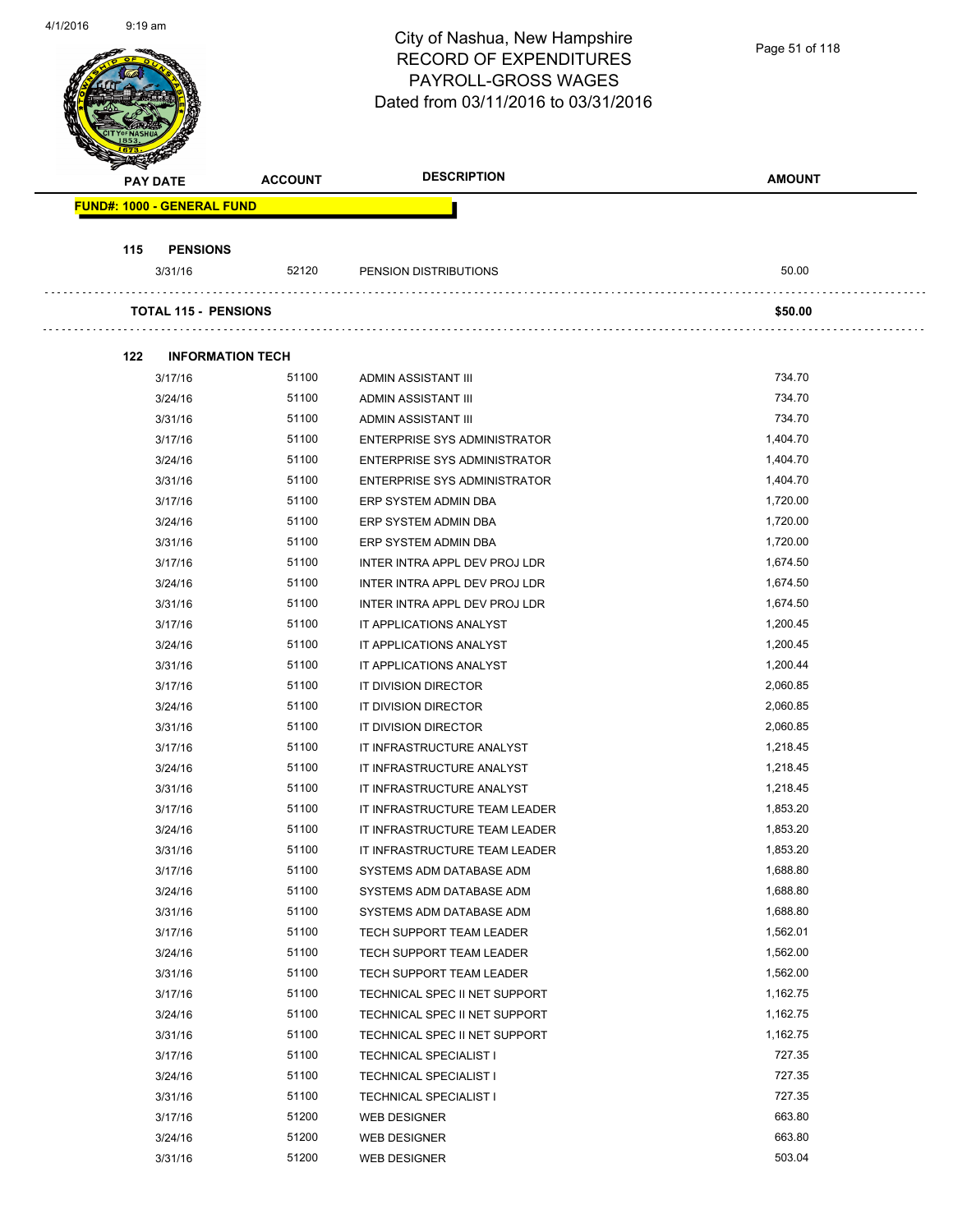| 4/1/2010 | a: ia sui       |                                   |                                     | City of Nashua, New Hampshire<br><b>RECORD OF EXPENDITURES</b><br>PAYROLL-GROSS WAGES<br>Dated from 03/11/2016 to 03/31/2016 | Page 52 of 118       |
|----------|-----------------|-----------------------------------|-------------------------------------|------------------------------------------------------------------------------------------------------------------------------|----------------------|
|          | <b>PAY DATE</b> |                                   | <b>ACCOUNT</b>                      | <b>DESCRIPTION</b>                                                                                                           | <b>AMOUNT</b>        |
|          |                 | <b>FUND#: 1000 - GENERAL FUND</b> |                                     |                                                                                                                              |                      |
|          |                 |                                   |                                     |                                                                                                                              |                      |
|          | 122             | <b>INFORMATION TECH</b>           |                                     |                                                                                                                              |                      |
|          |                 | 3/31/16                           | 55118                               | TELEPHONE-CELLULAR                                                                                                           | 284.00               |
|          |                 |                                   | <b>TOTAL 122 - INFORMATION TECH</b> |                                                                                                                              | \$53,137.89          |
|          | 126             | <b>FINANCIAL SERVICES</b>         |                                     |                                                                                                                              |                      |
|          |                 | 3/17/16                           | 51100                               | ACCOUNTING COMPLIANCE MGR                                                                                                    | 1,138.25             |
|          |                 | 3/24/16                           | 51100                               | ACCOUNTING COMPLIANCE MGR                                                                                                    | 1,138.25             |
|          |                 | 3/31/16                           | 51100                               | ACCOUNTING COMPLIANCE MGR                                                                                                    | 1,138.25             |
|          |                 | 3/17/16                           | 51100                               | ACCOUNTS PAYABLE COORDINATOR                                                                                                 | 2,170.85             |
|          |                 | 3/24/16                           | 51100                               | ACCOUNTS PAYABLE COORDINATOR                                                                                                 | 2,170.85             |
|          |                 | 3/31/16                           | 51100                               | ACCOUNTS PAYABLE COORDINATOR                                                                                                 | 2,170.85             |
|          |                 | 3/17/16                           | 51100                               | ACCOUNTS PAYABLE SUPV                                                                                                        | 985.55               |
|          |                 | 3/24/16                           | 51100                               | ACCOUNTS PAYABLE SUPV                                                                                                        | 985.55               |
|          |                 | 3/31/16                           | 51100                               | ACCOUNTS PAYABLE SUPV                                                                                                        | 985.55               |
|          |                 | 3/17/16                           | 51100                               | <b>CFO COMPTROLLER</b>                                                                                                       | 2,120.60             |
|          |                 | 3/24/16                           | 51100                               | <b>CFO COMPTROLLER</b>                                                                                                       | 2,120.60             |
|          |                 | 3/31/16                           | 51100                               | <b>CFO COMPTROLLER</b>                                                                                                       | 2,120.60             |
|          |                 | 3/17/16                           | 51100                               | DEP TREASURER TAX COLLECTOR                                                                                                  | 1,116.40             |
|          |                 | 3/24/16                           | 51100                               | DEP TREASURER TAX COLLECTOR                                                                                                  | 1,116.40             |
|          |                 | 3/31/16                           | 51100                               | DEP TREASURER TAX COLLECTOR                                                                                                  | 1,116.40             |
|          |                 | 3/17/16                           | 51100                               | FINANCE AND ADMIN MANAGER                                                                                                    | 789.60               |
|          |                 | 3/24/16                           | 51100                               | FINANCE AND ADMIN MANAGER                                                                                                    | 789.60               |
|          |                 | 3/31/16                           | 51100                               | FINANCE AND ADMIN MANAGER                                                                                                    | 789.60               |
|          |                 | 3/17/16                           | 51100                               | FINANCIAL MANAGER GENERAL GOVT                                                                                               | 1,450.00             |
|          |                 | 3/24/16                           | 51100                               | FINANCIAL MANAGER GENERAL GOVT                                                                                               | 1,450.00             |
|          |                 | 3/31/16                           | 51100                               | FINANCIAL MANAGER GENERAL GOVT                                                                                               | 1,450.00             |
|          |                 | 3/17/16                           | 51100                               | FINANCIAL SERVICES COORDINATOR                                                                                               | 992.85               |
|          |                 | 3/24/16                           | 51100                               | FINANCIAL SERVICES COORDINATOR                                                                                               | 992.87               |
|          |                 | 3/31/16                           | 51100                               | FINANCIAL SERVICES COORDINATOR                                                                                               | 992.85               |
|          |                 | 3/17/16                           | 51100                               | MV CLERK II REGISTRATION                                                                                                     | 1,341.20             |
|          |                 | 3/24/16                           | 51100                               | MV CLERK II REGISTRATION                                                                                                     | 1,341.07             |
|          |                 | 3/31/16                           | 51100                               | MV CLERK II REGISTRATION                                                                                                     | 1,341.40             |
|          |                 | 3/17/16                           | 51100                               | REVENUE ACCOUNTS SPEC                                                                                                        | 772.90               |
|          |                 | 3/24/16                           | 51100                               | REVENUE ACCOUNTS SPEC                                                                                                        | 772.90               |
|          |                 | 3/31/16                           | 51100                               | REVENUE ACCOUNTS SPEC                                                                                                        | 772.90               |
|          |                 | 3/17/16                           | 51100                               | REVENUE COORDINATOR                                                                                                          | 1,007.95             |
|          |                 | 3/24/16                           | 51100                               | REVENUE COORDINATOR                                                                                                          | 1,007.94             |
|          |                 | 3/31/16                           | 51100<br>51100                      | REVENUE COORDINATOR                                                                                                          | 1,007.95<br>1,064.25 |
|          |                 | 3/17/16                           | 51100                               | SENIOR ACCOUNTANT                                                                                                            | 1,064.25             |
|          |                 | 3/24/16                           | 51100                               | SENIOR ACCOUNTANT                                                                                                            | 1,064.25             |
|          |                 | 3/31/16                           | 51100                               | SENIOR ACCOUNTANT                                                                                                            | 872.84               |
|          |                 | 3/17/16                           | 51100                               | SENIOR FINANCIAL & OPS ANALYST                                                                                               | 872.85               |
|          |                 | 3/24/16                           | 51100                               | SENIOR FINANCIAL & OPS ANALYST<br>SENIOR FINANCIAL & OPS ANALYST                                                             | 872.85               |
|          |                 | 3/31/16                           |                                     |                                                                                                                              |                      |

4/1/2016 9:19 am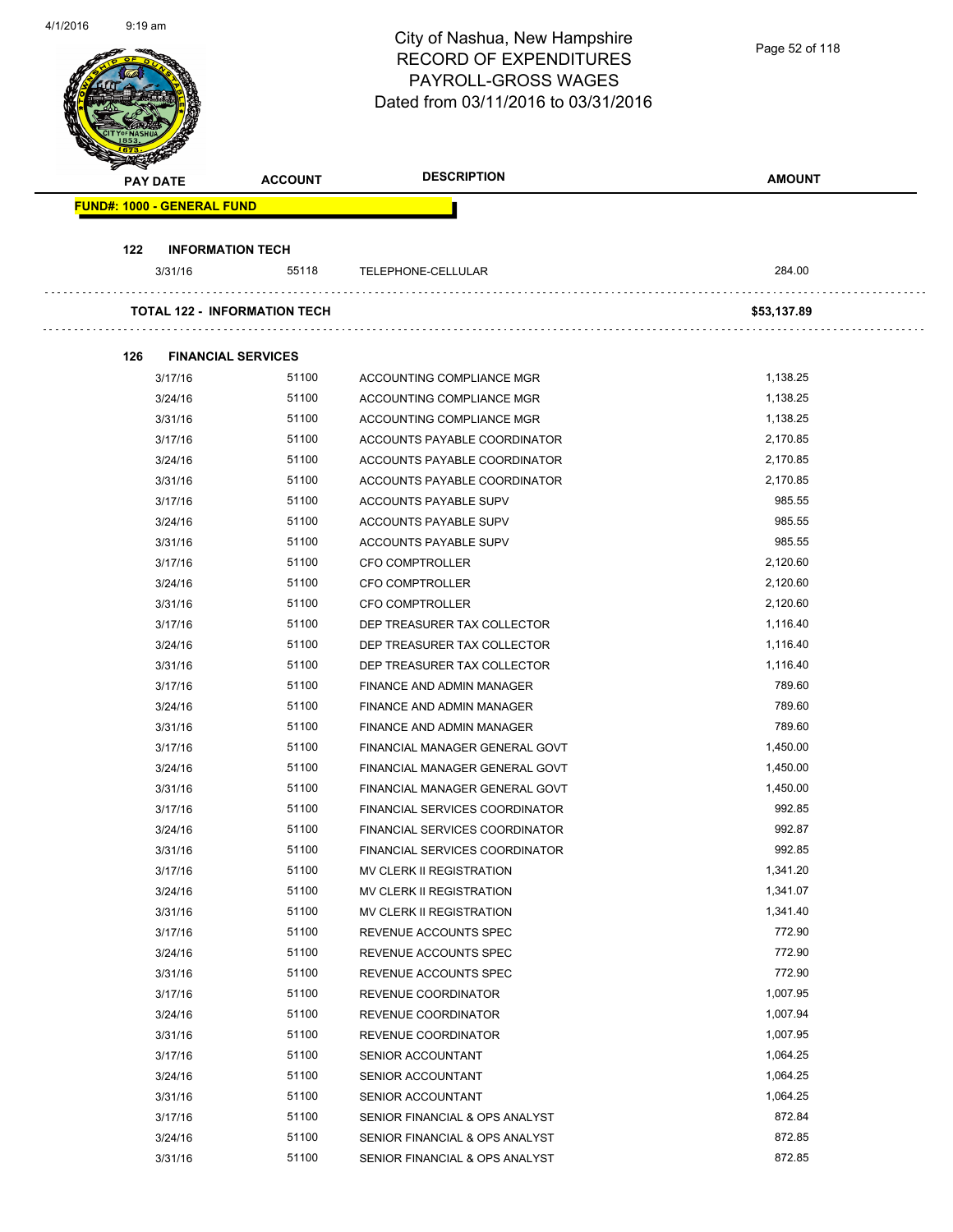

| <b>PAY DATE</b>                   | <b>ACCOUNT</b>                        | <b>DESCRIPTION</b>                | <b>AMOUNT</b> |
|-----------------------------------|---------------------------------------|-----------------------------------|---------------|
| <b>FUND#: 1000 - GENERAL FUND</b> |                                       |                                   |               |
|                                   |                                       |                                   |               |
| 126                               | <b>FINANCIAL SERVICES</b>             |                                   |               |
| 3/17/16                           | 51100                                 | SENIOR FINANCIAL ANALYST          | 1,155.05      |
| 3/24/16                           | 51100                                 | SENIOR FINANCIAL ANALYST          | 1,155.05      |
| 3/31/16                           | 51100                                 | SENIOR FINANCIAL ANALYST          | 1,155.05      |
| 3/17/16                           | 51100                                 | SUPV VEHICLE REGISTRATION         | 1,092.80      |
| 3/24/16                           | 51100                                 | SUPV VEHICLE REGISTRATION         | 1,092.80      |
| 3/31/16                           | 51100                                 | SUPV VEHICLE REGISTRATION         | 1,092.80      |
| 3/17/16                           | 51100                                 | TREASURER TAX COLLECTOR           | 1,853.20      |
| 3/24/16                           | 51100                                 | TREASURER TAX COLLECTOR           | 1,853.20      |
| 3/31/16                           | 51100                                 | TREASURER TAX COLLECTOR           | 1,853.20      |
| 3/17/16                           | 51100                                 | <b>VEHICLE REGISTRATION CLERK</b> | 1,093.60      |
| 3/24/16                           | 51100                                 | <b>VEHICLE REGISTRATION CLERK</b> | 1,093.59      |
| 3/31/16                           | 51100                                 | <b>VEHICLE REGISTRATION CLERK</b> | 1,093.61      |
| 3/17/16                           | 51200                                 | <b>ACCOUNTING TEMP</b>            | 480.00        |
| 3/24/16                           | 51200                                 | <b>ACCOUNTING TEMP</b>            | 390.00        |
| 3/31/16                           | 51200                                 | <b>ACCOUNTING TEMP</b>            | 337.50        |
| 3/17/16                           | 51200                                 | TRUST ACCOUNTANT PT               | 704.12        |
| 3/24/16                           | 51200                                 | TRUST ACCOUNTANT PT               | 704.12        |
| 3/31/16                           | 51200                                 | TRUST ACCOUNTANT PT               | 704.11        |
| 3/17/16                           | 51300                                 | OVERTIME-REGULAR                  | 29.09         |
| 3/24/16                           | 51300                                 | OVERTIME-REGULAR                  | 29.16         |
| 3/31/16                           | 51300                                 | OVERTIME-REGULAR                  | 17.74         |
| 3/31/16                           | 55118                                 | TELEPHONE-CELLULAR                | 50.00         |
|                                   |                                       |                                   |               |
|                                   | <b>TOTAL 126 - FINANCIAL SERVICES</b> |                                   | \$66,499.61   |
| <b>CITY BUILDINGS</b><br>129      |                                       |                                   |               |
| 3/17/16                           | 51100                                 | <b>BUILDING MANAGER</b>           | 1,110.45      |
| 3/24/16                           | 51100                                 | <b>BUILDING MANAGER</b>           | 1,110.44      |
| 3/31/16                           | 51100                                 | <b>BUILDING MANAGER</b>           | 1,110.45      |
| 3/17/16                           | 51100                                 | <b>CUSTODIAN I</b>                | 1,247.44      |
| 3/24/16                           | 51100                                 | <b>CUSTODIAN I</b>                | 1,247.44      |
| 3/31/16                           | 51100                                 | <b>CUSTODIAN I</b>                | 1,354.65      |
| 3/17/16                           | 51100                                 | MAINTENANCE SPEC                  | 699.45        |
| 3/24/16                           | 51100                                 | MAINTENANCE SPEC                  | 699.45        |
| 3/31/16                           | 51100                                 | MAINTENANCE SPEC                  | 699.45        |
| 3/17/16                           | 51200                                 | <b>CUSTODIAN I</b>                | 324.85        |
| 3/24/16                           | 51200                                 | <b>CUSTODIAN I</b>                | 324.84        |
| 3/31/16                           | 51200                                 | <b>CUSTODIAN I</b>                | 324.84        |
| 3/17/16                           | 51300                                 | OVERTIME-REGULAR                  | 118.03        |

3/31/16 51300 OVERTIME-REGULAR 13.11

#### **TOTAL 129 - CITY BUILDINGS \$10,384.89**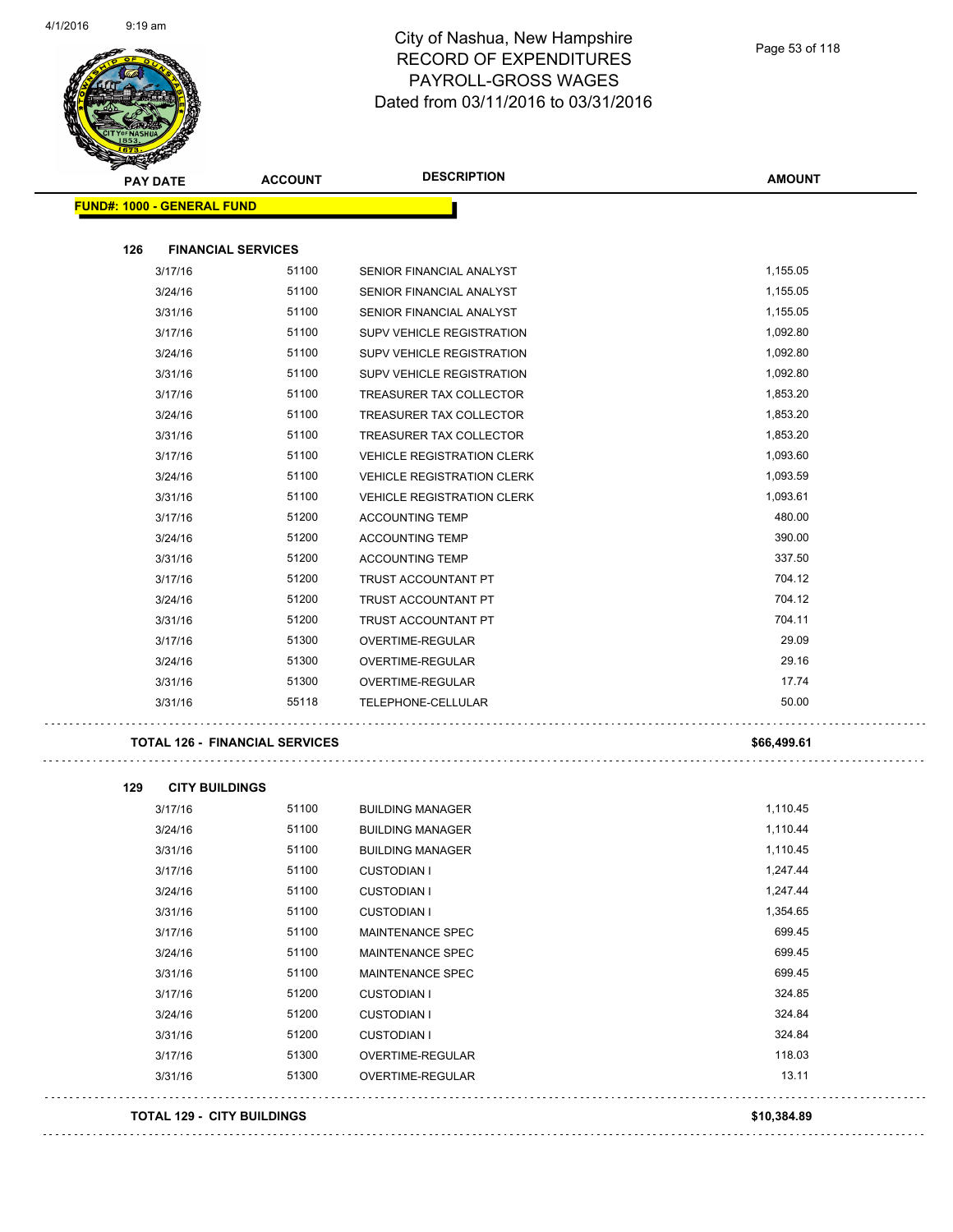

| $\tilde{\phantom{a}}$ | <b>PAY DATE</b>                   | <b>DESCRIPTION</b><br><b>ACCOUNT</b> |                               | <b>AMOUNT</b> |
|-----------------------|-----------------------------------|--------------------------------------|-------------------------------|---------------|
|                       | <b>FUND#: 1000 - GENERAL FUND</b> |                                      |                               |               |
| 130                   | <b>PURCHASING</b>                 |                                      |                               |               |
|                       | 3/17/16                           | 51100                                | PURCHASING AGENT I            | 698.45        |
|                       | 3/24/16                           | 51100                                | PURCHASING AGENT I            | 698.45        |
|                       | 3/31/16                           | 51100                                | PURCHASING AGENT I            | 698.45        |
|                       | 3/17/16                           | 51100                                | PURCHASING AGENT II           | 878.75        |
|                       | 3/24/16                           | 51100                                | PURCHASING AGENT II           | 878.75        |
|                       | 3/31/16                           | 51100                                | PURCHASING AGENT II           | 878.75        |
|                       | 3/17/16                           | 51100                                | PURCHASING MANAGER            | 1,579.20      |
|                       | 3/24/16                           | 51100                                | PURCHASING MANAGER            | 1,579.20      |
|                       | 3/31/16                           | 51100                                | PURCHASING MANAGER            | 1,579.20      |
|                       | <b>TOTAL 130 - PURCHASING</b>     |                                      |                               | \$9,469.20    |
| 131                   | <b>HUNT BUILDING</b>              |                                      |                               |               |
|                       | 3/17/16                           | 51100                                | HUNT MEMORIAL BLDG & ARTS ADM | 330.76        |
|                       | 3/24/16                           | 51100                                | HUNT MEMORIAL BLDG & ARTS ADM | 330.75        |
|                       | 3/31/16                           | 51100                                | HUNT MEMORIAL BLDG & ARTS ADM | 330.75        |
|                       | 3/24/16                           | 51300                                | OVERTIME-REGULAR              | 18.60         |
|                       | <b>TOTAL 131 - HUNT BUILDING</b>  |                                      |                               | \$1,010.86    |
| 132                   | <b>ASSESSING</b>                  |                                      |                               |               |
|                       | 3/17/16                           | 51100                                | <b>APPRAISER I</b>            | 895.45        |
|                       | 3/24/16                           | 51100                                | <b>APPRAISER I</b>            | 895.45        |
|                       | 3/31/16                           | 51100                                | <b>APPRAISER I</b>            | 895.45        |
|                       | 3/17/16                           | 51100                                | <b>APPRAISER II</b>           | 1,069.65      |
|                       | 3/24/16                           | 51100                                | <b>APPRAISER II</b>           | 1,069.65      |
|                       | 3/31/16                           | 51100                                | <b>APPRAISER II</b>           | 1,069.65      |
|                       | 3/17/16                           | 51100                                | <b>APPRAISER III</b>          | 1,218.50      |
|                       | 3/24/16                           | 51100                                | <b>APPRAISER III</b>          | 1,218.50      |
|                       | 3/31/16                           | 51100                                | <b>APPRAISER III</b>          | 1,218.50      |
|                       | 3/17/16                           | 51100                                | ASSESSING ADMIN SPEC I CSR    | 627.10        |
|                       | 3/24/16                           | 51100                                | ASSESSING ADMIN SPEC I CSR    | 627.10        |
|                       | 3/31/16                           | 51100                                | ASSESSING ADMIN SPEC I CSR    | 627.10        |
|                       | 3/17/16                           | 51100                                | ASSESSING ADMIN SPEC II CSR   | 740.35        |
|                       | 3/24/16                           | 51100                                | ASSESSING ADMIN SPEC II CSR   | 740.35        |
|                       | 3/31/16                           | 51100                                | ASSESSING ADMIN SPEC II CSR   | 740.35        |
|                       | 3/17/16                           | 51100                                | ASSESSING ADMIN SPEC III CSR  | 931.60        |
|                       | 3/24/16                           | 51100                                | ASSESSING ADMIN SPEC III CSR  | 931.60        |
|                       | 3/31/16                           | 51100                                | ASSESSING ADMIN SPEC III CSR  | 931.60        |
|                       | 3/17/16                           | 51100                                | CHIEF ASSESSOR GIS MANAGER    | 2,154.80      |
|                       | 3/24/16                           | 51100                                | CHIEF ASSESSOR GIS MANAGER    | 2,154.80      |
|                       | 3/31/16                           | 51100                                | CHIEF ASSESSOR GIS MANAGER    | 2,154.80      |
|                       | 3/17/16                           | 51100                                | DEPARTMENT COORDINATOR        | 884.70        |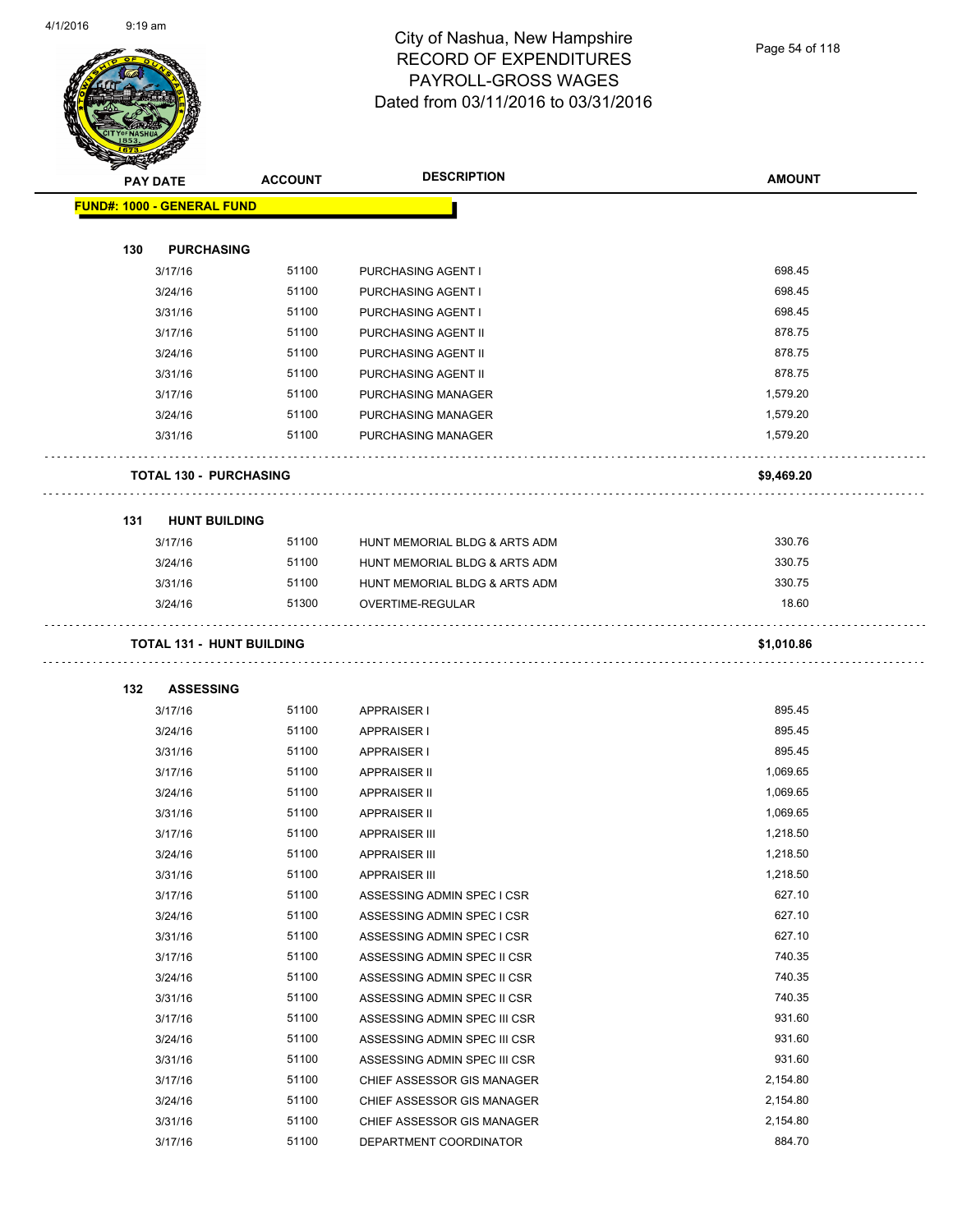Page 55 of 118

| <b>STATERS</b> |                                   |                                                    |                                  |               |
|----------------|-----------------------------------|----------------------------------------------------|----------------------------------|---------------|
|                | <b>PAY DATE</b>                   | <b>ACCOUNT</b>                                     | <b>DESCRIPTION</b>               | <b>AMOUNT</b> |
|                | <b>FUND#: 1000 - GENERAL FUND</b> |                                                    |                                  |               |
|                |                                   |                                                    |                                  |               |
| 132            | <b>ASSESSING</b>                  |                                                    |                                  |               |
|                | 3/24/16                           | 51100                                              | DEPARTMENT COORDINATOR           | 884.69        |
|                | 3/31/16                           | 51100                                              | DEPARTMENT COORDINATOR           | 884.70        |
|                | 3/31/16                           | 51512                                              | <b>WAGES APPOINTED OFFICIALS</b> | 375.00        |
|                | <b>TOTAL 132 - ASSESSING</b>      |                                                    |                                  | \$25,941.44   |
| 134            | <b>GIS</b>                        |                                                    |                                  |               |
|                | 3/17/16                           | 51100                                              | <b>GIS TECHNICIAN II</b>         | 1,094.30      |
|                | 3/24/16                           | 51100                                              | <b>GIS TECHNICIAN II</b>         | 1,094.30      |
|                | 3/31/16                           | 51100                                              | <b>GIS TECHNICIAN II</b>         | 1,094.30      |
|                | <b>TOTAL 134 - GIS</b>            |                                                    |                                  | \$3,282.90    |
| 140            |                                   | <b>PINEWOOD CEMETERY</b>                           |                                  |               |
|                | 3/31/16                           | 51700                                              | <b>STIPENDS</b>                  | 1,000.00      |
|                | 3/31/16                           | 55314                                              | FIXED RATE MILEAGE ALLOWANCE     | 100.00        |
|                |                                   | <b>TOTAL 140 - PINEWOOD CEMETERY</b>               |                                  | \$1,100.00    |
|                |                                   |                                                    |                                  |               |
| 142            | 3/17/16                           | <b>WOODLAWN CEMETERY</b><br>51100                  | <b>GROUNDSKEEPER CEMETERY</b>    | 1,339.70      |
|                | 3/24/16                           | 51100                                              | <b>GROUNDSKEEPER CEMETERY</b>    | 1,339.70      |
|                | 3/31/16                           | 51100                                              | <b>GROUNDSKEEPER CEMETERY</b>    | 1,339.70      |
|                | 3/17/16                           | 51100                                              | <b>SUBFOREMAN CEMETERY</b>       | 766.05        |
|                | 3/24/16                           | 51100                                              | SUBFOREMAN CEMETERY              | 766.05        |
|                | 3/31/16                           | 51100                                              | SUBFOREMAN CEMETERY              | 766.05        |
|                | 3/17/16                           | 51100                                              | SUPERINTENDENT CEMETERY I        | 1,075.60      |
|                | 3/24/16                           | 51100                                              | SUPERINTENDENT CEMETERY I        | 1,075.60      |
|                |                                   | 51100                                              | SUPERINTENDENT CEMETERY I        | 1,075.60      |
|                | 3/31/16<br>3/24/16                | 51300                                              | OVERTIME-REGULAR                 | 75.36         |
|                | 3/31/16                           | 51300                                              | OVERTIME-REGULAR                 | 43.96         |
|                |                                   | <b>TOTAL 142 - WOODLAWN CEMETERY</b>               |                                  | \$9,663.37    |
|                |                                   |                                                    |                                  |               |
| 144            |                                   | <b>EDGEWOOD &amp; SUBURBAN CEMETERIES</b><br>51100 |                                  | 1,160.05      |
|                | 3/17/16                           |                                                    | <b>GROUNDSKEEPER CEMETERY</b>    |               |
|                | 3/24/16                           | 51100                                              | <b>GROUNDSKEEPER CEMETERY</b>    | 1,135.42      |
|                | 3/31/16                           | 51100                                              | <b>GROUNDSKEEPER CEMETERY</b>    | 1,160.05      |
|                | 3/17/16                           | 51100                                              | SUBFOREMAN CEMETERY              | 835.75        |
|                | 3/24/16                           | 51100                                              | SUBFOREMAN CEMETERY              | 835.75        |
|                | 3/31/16                           | 51100                                              | SUBFOREMAN CEMETERY              | 835.75        |
|                | 3/17/16                           | 51100                                              | SUPERINTENDENT CEMETERY II       | 1,166.65      |
|                | 3/24/16                           | 51100                                              | SUPERINTENDENT CEMETERY II       | 1,166.65      |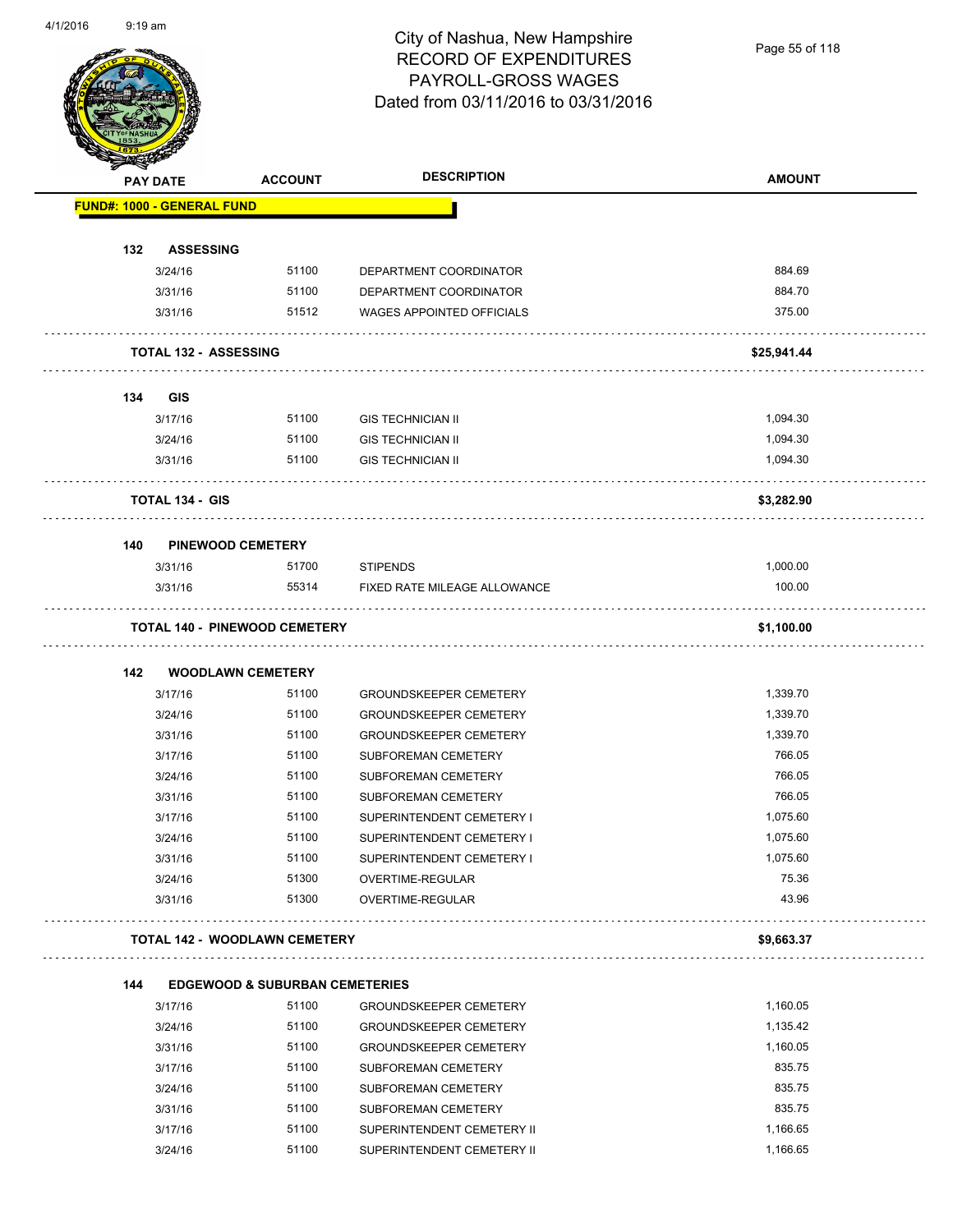| <b>PAY DATE</b>                   | <b>ACCOUNT</b>                                        | <b>DESCRIPTION</b>               | <b>AMOUNT</b> |
|-----------------------------------|-------------------------------------------------------|----------------------------------|---------------|
| <b>FUND#: 1000 - GENERAL FUND</b> |                                                       |                                  |               |
| 144                               | <b>EDGEWOOD &amp; SUBURBAN CEMETERIES</b>             |                                  |               |
| 3/31/16                           | 51100                                                 | SUPERINTENDENT CEMETERY II       | 1,166.65      |
| 3/17/16                           | 51300                                                 | OVERTIME-REGULAR                 | 52.81         |
| 3/31/16                           | 51700                                                 | <b>STIPENDS</b>                  | 1,592.00      |
| 3/31/16                           | 55314                                                 | FIXED RATE MILEAGE ALLOWANCE     | 100.00        |
|                                   | <b>TOTAL 144 - EDGEWOOD &amp; SUBURBAN CEMETERIES</b> |                                  | \$11,207.53   |
| 150<br><b>POLICE</b>              |                                                       |                                  |               |
| 3/17/16                           | 51100                                                 | <b>1ST YEAR OFFICERS</b>         | 6,677.60      |
| 3/24/16                           | 51100                                                 | <b>1ST YEAR OFFICERS</b>         | 6,874.00      |
| 3/31/16                           | 51100                                                 | <b>1ST YEAR OFFICERS</b>         | 6,874.00      |
| 3/17/16                           | 51100                                                 | 1ST YR OFFICERS CERTIFIED SPEC   | 2,052.60      |
| 3/24/16                           | 51100                                                 | 1ST YR OFFICERS CERTIFIED SPEC   | 2,052.60      |
| 3/31/16                           | 51100                                                 | 1ST YR OFFICERS CERTIFIED SPEC   | 2,052.60      |
| 3/17/16                           | 51100                                                 | <b>ACCOUNT CLERK III</b>         | 2,181.25      |
| 3/24/16                           | 51100                                                 | <b>ACCOUNT CLERK III</b>         | 2,181.25      |
| 3/31/16                           | 51100                                                 | <b>ACCOUNT CLERK III</b>         | 2,181.25      |
| 3/17/16                           | 51100                                                 | ADMINISTRATIVE PROJECT SPEC      | 1,285.00      |
| 3/24/16                           | 51100                                                 | ADMINISTRATIVE PROJECT SPEC      | 1,285.00      |
| 3/31/16                           | 51100                                                 | ADMINISTRATIVE PROJECT SPEC      | 1,285.00      |
| 3/17/16                           | 51100                                                 | ANIMAL CONTROL OFFICER           | 955.40        |
| 3/24/16                           | 51100                                                 | ANIMAL CONTROL OFFICER           | 955.40        |
| 3/31/16                           | 51100                                                 | ANIMAL CONTROL OFFICER           | 955.40        |
| 3/17/16                           | 51100                                                 | ASSISTANT RECORDS MANAGER        | 983.60        |
| 3/24/16                           | 51100                                                 | ASSISTANT RECORDS MANAGER        | 983.60        |
| 3/31/16                           | 51100                                                 | ASSISTANT RECORDS MANAGER        | 983.60        |
| 3/17/16                           | 51100                                                 | AUTO MECHANIC 1ST CLASS          | 1,629.06      |
| 3/24/16                           | 51100                                                 | AUTO MECHANIC 1ST CLASS          | 1,629.05      |
| 3/31/16                           | 51100                                                 | AUTO MECHANIC 1ST CLASS          | 1,629.05      |
| 3/17/16                           | 51100                                                 | <b>BUILDING MAINTENANCE SUPV</b> | 983.60        |
| 3/24/16                           | 51100                                                 | <b>BUILDING MAINTENANCE SUPV</b> | 983.60        |
| 3/31/16                           | 51100                                                 | <b>BUILDING MAINTENANCE SUPV</b> | 983.60        |
| 3/17/16                           | 51100                                                 | <b>CAPTAIN</b>                   | 14,774.20     |
| 3/24/16                           | 51100                                                 | <b>CAPTAIN</b>                   | 14,774.20     |
| 3/31/16                           | 51100                                                 | <b>CAPTAIN</b>                   | 14,774.20     |
| 3/17/16                           | 51100                                                 | CHIEF OF POLICE                  | 2,600.55      |
| 3/24/16                           | 51100                                                 | CHIEF OF POLICE                  | 2,600.55      |
| 3/31/16                           | 51100                                                 | CHIEF OF POLICE                  | 2,600.55      |
| 3/17/16                           | 51100                                                 | COMM TECH ALL DESIGNATIONS       | 9,146.13      |
| 3/24/16                           | 51100                                                 | COMM TECH ALL DESIGNATIONS       | 9,270.33      |
| 3/31/16                           | 51100                                                 | COMM TECH ALL DESIGNATIONS       | 9,270.35      |
| 3/17/16                           | 51100                                                 | COMMUNITY POLICE COORD CEMD      | 1,295.20      |
| 3/24/16                           | 51100                                                 | COMMUNITY POLICE COORD CEMD      | 1,295.20      |
| 3/31/16                           | 51100                                                 | COMMUNITY POLICE COORD CEMD      | 1,295.20      |
|                                   |                                                       |                                  |               |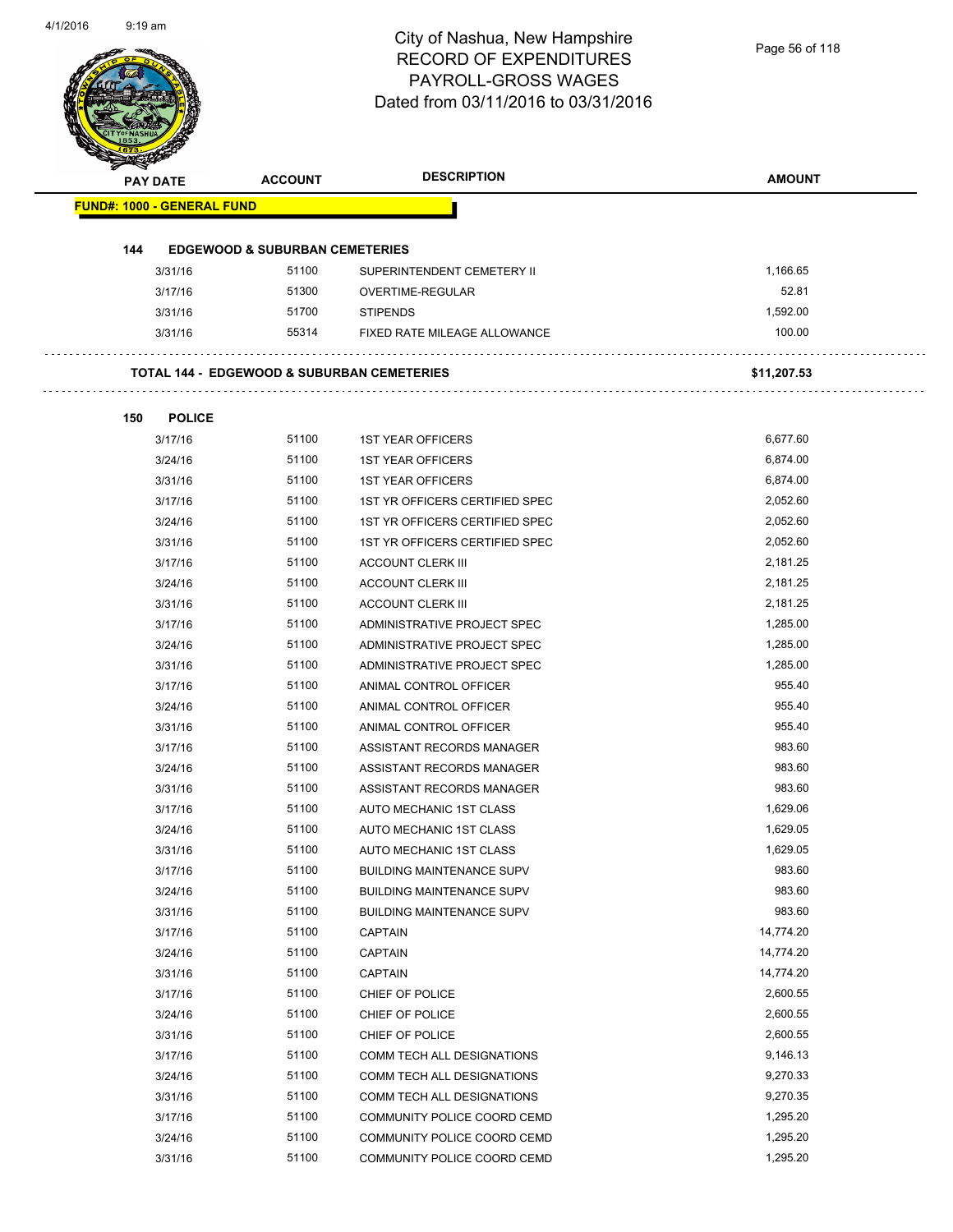

Page 57 of 118

|     | <b>PAY DATE</b>                    | <b>ACCOUNT</b> | <b>DESCRIPTION</b>             | <b>AMOUNT</b> |
|-----|------------------------------------|----------------|--------------------------------|---------------|
|     | <u> FUND#: 1000 - GENERAL FUND</u> |                |                                |               |
|     |                                    |                |                                |               |
| 150 | <b>POLICE</b>                      |                |                                |               |
|     | 3/17/16                            | 51100          | <b>CRIME ANALYST</b>           | 1,260.50      |
|     | 3/24/16                            | 51100          | <b>CRIME ANALYST</b>           | 1,260.50      |
|     | 3/31/16                            | 51100          | <b>CRIME ANALYST</b>           | 1,260.50      |
|     | 3/17/16                            | 51100          | <b>CUSTODIAN II</b>            | 760.00        |
|     | 3/24/16                            | 51100          | <b>CUSTODIAN II</b>            | 760.00        |
|     | 3/31/16                            | 51100          | <b>CUSTODIAN II</b>            | 760.00        |
|     | 3/17/16                            | 51100          | <b>CUSTODIAN III</b>           | 743.55        |
|     | 3/24/16                            | 51100          | <b>CUSTODIAN III</b>           | 743.55        |
|     | 3/31/16                            | 51100          | <b>CUSTODIAN III</b>           | 743.56        |
|     | 3/17/16                            | 51100          | DEPUTY CHIEF OF POLICE         | 4,713.10      |
|     | 3/24/16                            | 51100          | DEPUTY CHIEF OF POLICE         | 4,713.10      |
|     | 3/31/16                            | 51100          | DEPUTY CHIEF OF POLICE         | 4,713.10      |
|     | 3/17/16                            | 51100          | DETENTION SPEC                 | 1,691.40      |
|     | 3/24/16                            | 51100          | DETENTION SPEC                 | 1,691.40      |
|     | 3/31/16                            | 51100          | DETENTION SPEC                 | 1,691.40      |
|     | 3/17/16                            | 51100          | DISPATCHERS ALL DESIGNATIONS   | 5,148.55      |
|     | 3/24/16                            | 51100          | DISPATCHERS ALL DESIGNATIONS   | 5,297.60      |
|     | 3/31/16                            | 51100          | DISPATCHERS ALL DESIGNATIONS   | 5,297.60      |
|     | 3/17/16                            | 51100          | FLEET MAINTENANCE ASST SUPV    | 921.20        |
|     | 3/24/16                            | 51100          | FLEET MAINTENANCE ASST SUPV    | 921.20        |
|     | 3/31/16                            | 51100          | FLEET MAINTENANCE ASST SUPV    | 921.20        |
|     | 3/17/16                            | 51100          | IT MANAGER/SOFTWARE SPECIALIST | 1,652.80      |
|     | 3/24/16                            | 51100          | IT MANAGER/SOFTWARE SPECIALIST | 1,652.80      |
|     | 3/31/16                            | 51100          | IT MANAGER/SOFTWARE SPECIALIST | 1,652.80      |
|     | 3/17/16                            | 51100          | <b>LEGAL SECRETARY</b>         | 695.35        |
|     | 3/24/16                            | 51100          | <b>LEGAL SECRETARY</b>         | 695.35        |
|     | 3/31/16                            | 51100          | <b>LEGAL SECRETARY</b>         | 695.35        |
|     | 3/17/16                            | 51100          | LIEUTENANT                     | 15,632.55     |
|     | 3/24/16                            | 51100          | LIEUTENANT                     | 15,632.55     |
|     | 3/31/16                            | 51100          | LIEUTENANT                     | 15,632.55     |
|     | 3/17/16                            | 51100          | NPD BUSINESS COORDINATOR       | 923.10        |
|     | 3/24/16                            | 51100          | NPD BUSINESS COORDINATOR       | 923.10        |
|     | 3/31/16                            | 51100          | NPD BUSINESS COORDINATOR       | 923.10        |
|     | 3/17/16                            | 51100          | <b>NPD BUSINESS MANAGER</b>    | 1,737.00      |
|     | 3/24/16                            | 51100          | NPD BUSINESS MANAGER           | 1,737.00      |
|     | 3/31/16                            | 51100          | NPD BUSINESS MANAGER           | 1,737.00      |
|     | 3/17/16                            | 51100          | NPD NETWORK ADMINISTRATOR      | 1,317.60      |
|     | 3/24/16                            | 51100          | NPD NETWORK ADMINISTRATOR      | 1,317.60      |
|     | 3/31/16                            | 51100          | NPD NETWORK ADMINISTRATOR      | 1,317.60      |
|     | 3/17/16                            | 51100          | PARALEGAL                      | 972.40        |
|     | 3/24/16                            | 51100          | PARALEGAL                      | 972.40        |
|     | 3/31/16                            | 51100          | PARALEGAL                      | 972.40        |
|     | 3/10/16                            | 51100          | PARKING ENFORCEMENT SPEC       | (241.99)      |
|     | 3/17/16                            | 51100          | PATROLMAN ALL RANKS            | 157,048.12    |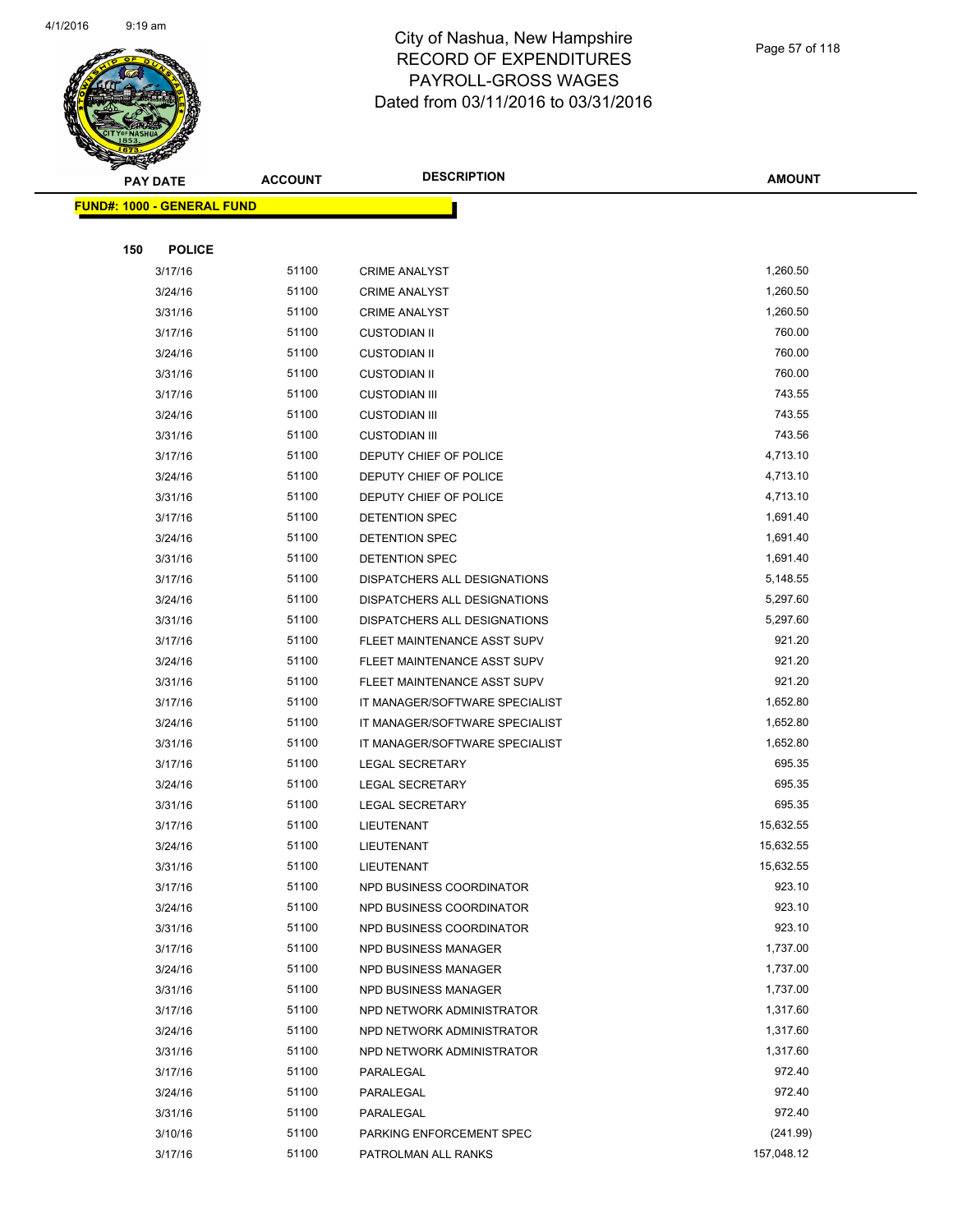

|     | <b>PAY DATE</b>                   | <b>ACCOUNT</b> | <b>DESCRIPTION</b>                       | <b>AMOUNT</b>    |
|-----|-----------------------------------|----------------|------------------------------------------|------------------|
|     | <b>FUND#: 1000 - GENERAL FUND</b> |                |                                          |                  |
|     |                                   |                |                                          |                  |
| 150 | <b>POLICE</b>                     |                |                                          |                  |
|     | 3/24/16                           | 51100          | PATROLMAN ALL RANKS                      | 156,794.15       |
|     | 3/31/16                           | 51100          | PATROLMAN ALL RANKS                      | 157,250.45       |
|     | 3/17/16                           | 51100          | RECORDS & COMMUNICATIONS MGR             | 1,520.00         |
|     | 3/24/16                           | 51100          | RECORDS & COMMUNICATIONS MGR             | 1,520.00         |
|     | 3/31/16                           | 51100          | RECORDS & COMMUNICATIONS MGR             | 1,520.00         |
|     | 3/17/16                           | 51100          | <b>RECORDS TECHNICIAN I</b>              | 1,947.85         |
|     | 3/24/16                           | 51100          | <b>RECORDS TECHNICIAN I</b>              | 1,947.85         |
|     | 3/31/16                           | 51100          | <b>RECORDS TECHNICIAN I</b>              | 1,947.85         |
|     | 3/17/16                           | 51100          | RECORDS TECHNICIAN II                    | 844.70           |
|     | 3/24/16                           | 51100          | RECORDS TECHNICIAN II                    | 844.70           |
|     | 3/31/16                           | 51100          | RECORDS TECHNICIAN II                    | 844.70           |
|     | 3/17/16                           | 51100          | SEC DOMESTIC VIOLENCE UNIT               | 718.60           |
|     | 3/24/16                           | 51100          | SEC DOMESTIC VIOLENCE UNIT               | 718.60           |
|     | 3/31/16                           | 51100          | SEC DOMESTIC VIOLENCE UNIT               | 718.60           |
|     | 3/17/16                           | 51100          | SECRETARIAL SUPV DET BUREAU              | 902.80           |
|     | 3/24/16                           | 51100          | SECRETARIAL SUPV DET BUREAU              | 902.80           |
|     | 3/31/16                           | 51100          | SECRETARIAL SUPV DET BUREAU              | 902.80           |
|     | 3/17/16                           | 51100          | <b>SECRETARY III</b>                     | 2,797.16         |
|     | 3/24/16                           | 51100          | <b>SECRETARY III</b>                     | 2,797.16         |
|     | 3/31/16                           | 51100          | <b>SECRETARY III</b>                     | 2,797.15         |
|     | 3/17/16                           | 51100          | <b>SECRETARY V</b>                       | 1,665.25         |
|     | 3/24/16                           | 51100          | <b>SECRETARY V</b>                       | 1,665.25         |
|     | 3/31/16                           | 51100          | <b>SECRETARY V</b>                       | 1,665.25         |
|     | 3/17/16                           | 51100          | <b>SECRETARY VI</b>                      | 791.85           |
|     | 3/24/16                           | 51100          | <b>SECRETARY VI</b>                      | 791.85           |
|     | 3/31/16                           | 51100          | <b>SECRETARY VI</b>                      | 791.86           |
|     | 3/17/16                           | 51100          | <b>SERGEANT</b>                          | 36,533.14        |
|     | 3/24/16                           | 51100          | <b>SERGEANT</b>                          | 35,897.79        |
|     | 3/31/16                           | 51100          | <b>SERGEANT</b>                          | 36,533.15        |
|     | 3/17/16                           | 51100          | <b>SHIFT LEADER</b>                      | 2,079.40         |
|     | 3/24/16                           | 51100          | SHIFT LEADER                             | 2,079.40         |
|     | 3/31/16                           | 51100          | SHIFT LEADER                             | 2,079.40         |
|     | 3/17/16                           | 51100          | <b>SUPV POLICE FLEET</b>                 | 1,249.60         |
|     | 3/24/16                           | 51100          | SUPV POLICE FLEET                        | 1,249.60         |
|     | 3/31/16                           | 51100          | <b>SUPV POLICE FLEET</b>                 | 1,249.60         |
|     | 3/17/16                           | 51200          | <b>ACCREDITATION MANAGER</b>             | 1,069.28         |
|     | 3/24/16                           | 51200          | <b>ACCREDITATION MANAGER</b>             | 1,069.28         |
|     | 3/31/16                           | 51200          | <b>ACCREDITATION MANAGER</b>             | 1,069.28         |
|     | 3/17/16                           | 51200          | DETENTION SPEC                           | 734.56<br>734.56 |
|     | 3/24/16                           | 51200<br>51200 | DETENTION SPEC                           | 734.56           |
|     | 3/31/16<br>3/17/16                | 51200          | DETENTION SPEC                           | 1,236.16         |
|     | 3/24/16                           | 51200          | POLICE ATTORNEY PT<br>POLICE ATTORNEY PT | 1,236.16         |
|     | 3/31/16                           | 51200          | POLICE ATTORNEY PT                       | 1,236.16         |
|     |                                   |                |                                          |                  |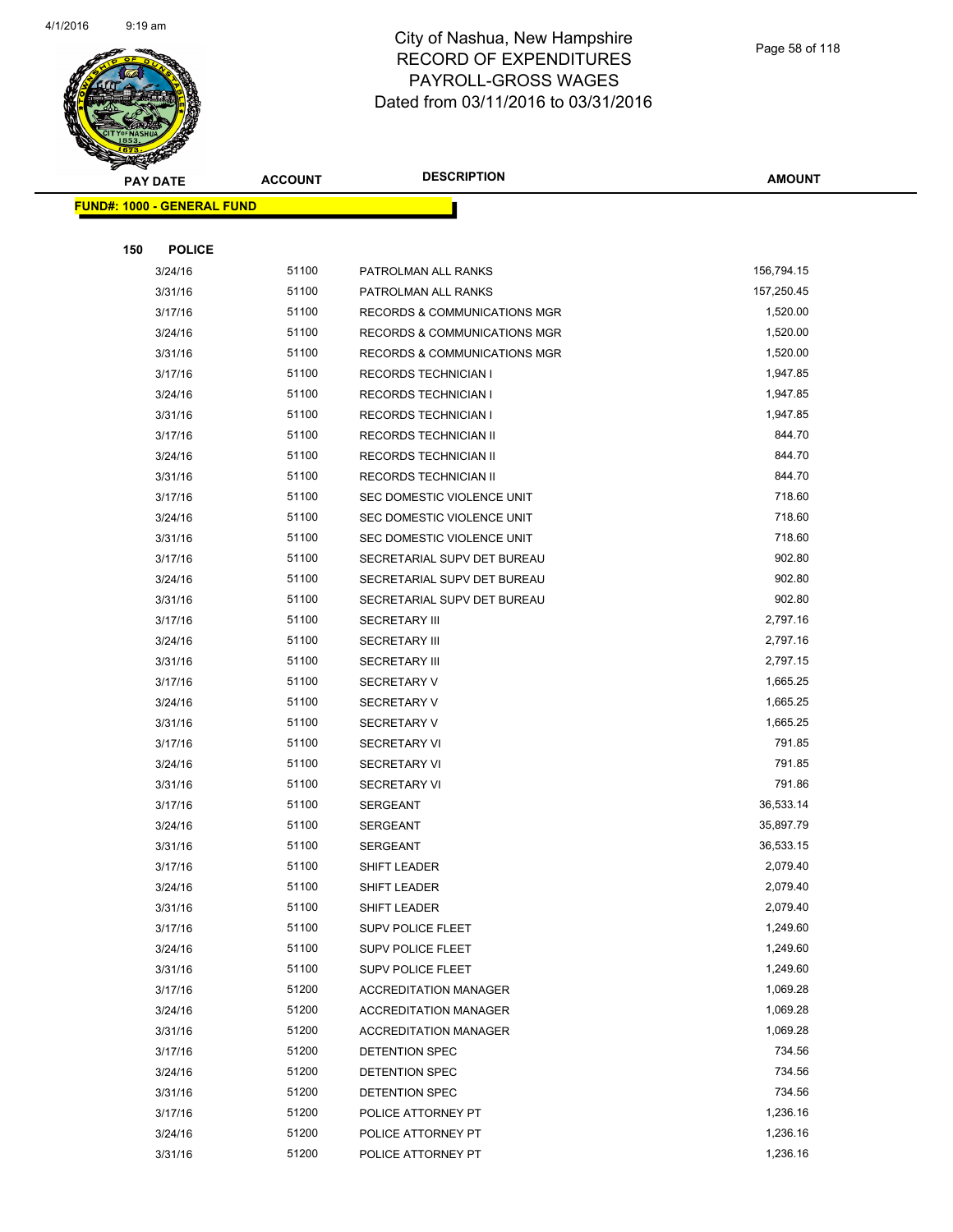

| <b>PAY DATE</b>                   | <b>ACCOUNT</b> | <b>DESCRIPTION</b>             | <b>AMOUNT</b>  |
|-----------------------------------|----------------|--------------------------------|----------------|
| <b>FUND#: 1000 - GENERAL FUND</b> |                |                                |                |
|                                   |                |                                |                |
| 150<br><b>POLICE</b>              |                |                                |                |
| 3/17/16                           | 51200          | PRISONER TRANSPORT OFFICER     | 799.24         |
| 3/24/16                           | 51200          | PRISONER TRANSPORT OFFICER     | 799.24         |
| 3/31/16                           | 51200          | PRISONER TRANSPORT OFFICER     | 799.24         |
| 3/17/16                           | 51200          | SENIOR RELATIONS SPECIALIST    | 686.88         |
| 3/24/16                           | 51200          | SENIOR RELATIONS SPECIALIST    | 686.88         |
| 3/31/16                           | 51200          | SENIOR RELATIONS SPECIALIST    | 686.88         |
| 3/17/16                           | 51300          | OVERTIME-REGULAR               | 3,912.89       |
| 3/24/16                           | 51300          | OVERTIME-REGULAR               | 2,406.52       |
| 3/31/16                           | 51300          | OVERTIME-REGULAR               | 5,628.99       |
| 3/17/16                           | 51309          | <b>OVERTIME-TRAINING</b>       | 1,955.39       |
| 3/24/16                           | 51309          | <b>OVERTIME-TRAINING</b>       | 6,237.68       |
| 3/31/16                           | 51309          | <b>OVERTIME-TRAINING</b>       | 1,766.15       |
| 3/17/16                           | 51315          | <b>OVERTIME-WITNESS</b>        | 2,973.13       |
| 3/24/16                           | 51315          | <b>OVERTIME-WITNESS</b>        | 4,063.52       |
| 3/31/16                           | 51315          | OVERTIME-WITNESS               | 5,031.14       |
| 3/17/16                           | 51322          | OVERTIME-INVESTIGATIVE         | 7,408.55       |
| 3/24/16                           | 51322          | OVERTIME-INVESTIGATIVE         | 12,133.54      |
| 3/31/16                           | 51322          | OVERTIME-INVESTIGATIVE         | 8,430.86       |
| 3/10/16                           | 51330          | OVERTIME-COVERAGE              | 364.68         |
| 3/17/16                           | 51330          | OVERTIME-COVERAGE              | 19,518.09      |
| 3/24/16                           | 51330          | OVERTIME-COVERAGE              | 20,678.46      |
| 3/31/16                           | 51330          | OVERTIME-COVERAGE              | 13,939.55      |
| 3/17/16                           | 51412          | <b>WAGES PER DIEM</b>          | 95.02          |
| 3/31/16                           | 51412          | <b>WAGES PER DIEM</b>          | 148.47         |
| 3/17/16                           | 51600          | <b>LONGEVITY</b>               | 200.00         |
| 3/24/16                           | 51600          | <b>LONGEVITY</b>               | 2,200.00       |
| 3/31/16                           | 51600          | <b>LONGEVITY</b>               | 8,650.00       |
| 3/24/16                           | 51628          | <b>EXTRA HOLIDAY</b>           | 43,440.39      |
| 3/31/16                           | 51628          | <b>EXTRA HOLIDAY</b>           | 228.15         |
| 3/31/16                           | 55118          | TELEPHONE-CELLULAR             | 100.00         |
| 3/17/16                           | 61107          | <b>CLOTHING &amp; UNIFORMS</b> | 400.00         |
| 3/24/16                           | 61107          | <b>CLOTHING &amp; UNIFORMS</b> | 688.84         |
| 3/31/16                           | 61107          | <b>CLOTHING &amp; UNIFORMS</b> | 444.32         |
| <b>TOTAL 150 - POLICE</b>         |                |                                | \$1,059,128.31 |

| 152 | <b>FIRE</b> |       |                                |          |
|-----|-------------|-------|--------------------------------|----------|
|     | 3/17/16     | 51100 | ADMINISTRATIVE ASSISTANT II    | 2,280.00 |
|     | 3/24/16     | 51100 | ADMINISTRATIVE ASSISTANT II    | 2.280.00 |
|     | 3/31/16     | 51100 | ADMINISTRATIVE ASSISTANT II    | 2.280.00 |
|     | 3/17/16     | 51100 | <b>ASST FIRE CHIEF</b>         | 2,086.04 |
|     | 3/24/16     | 51100 | <b>ASST FIRE CHIEF</b>         | 2,086.04 |
|     | 3/31/16     | 51100 | <b>ASST FIRE CHIEF</b>         | 2.086.04 |
|     | 3/17/16     | 51100 | ASST SUPERINTENDENT FIRE ALARM | 1.512.76 |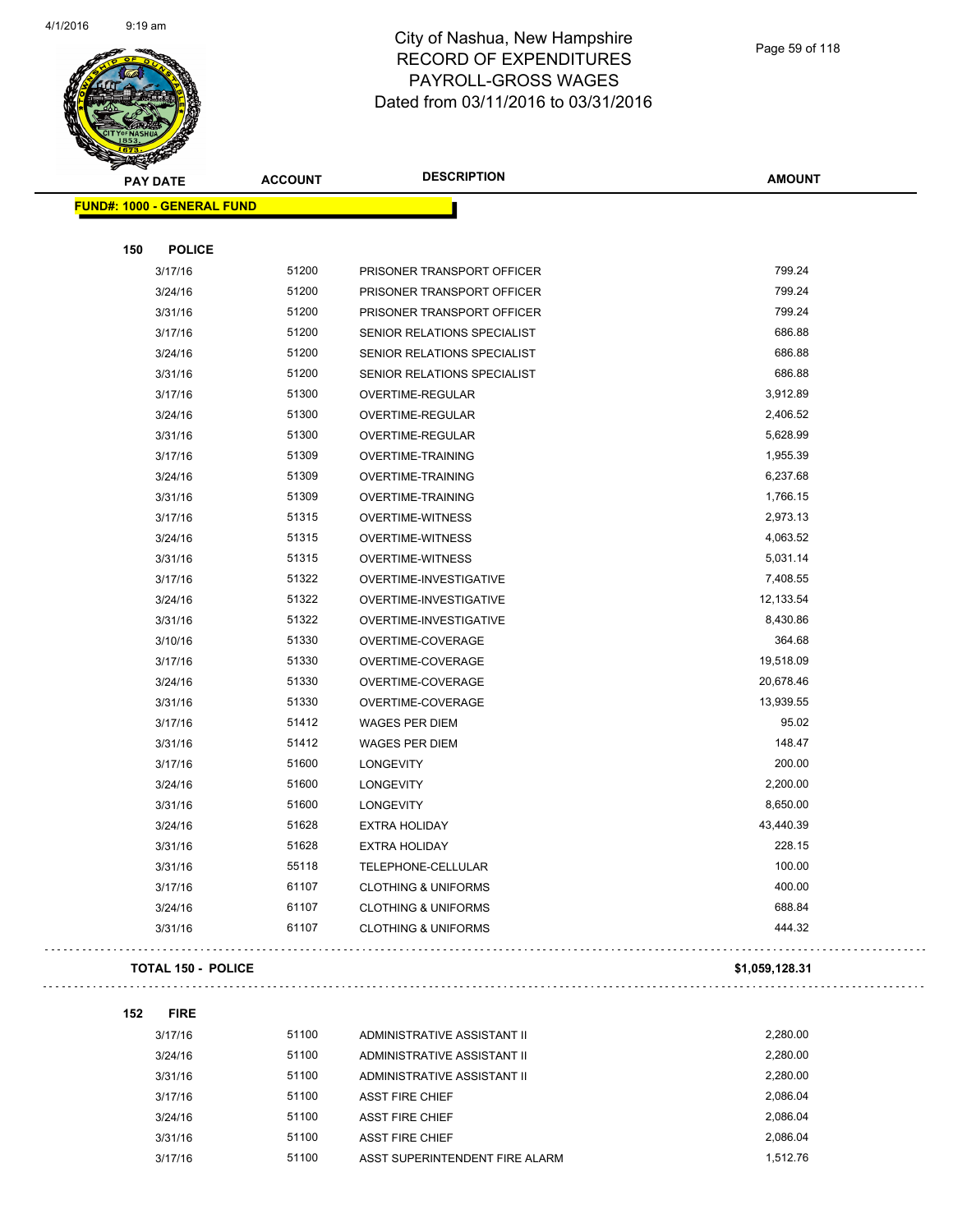

|     | <b>PAY DATE</b>                   | <b>ACCOUNT</b> | <b>DESCRIPTION</b>                    | <b>AMOUNT</b> |
|-----|-----------------------------------|----------------|---------------------------------------|---------------|
|     | <b>FUND#: 1000 - GENERAL FUND</b> |                |                                       |               |
|     |                                   |                |                                       |               |
| 152 | <b>FIRE</b>                       |                |                                       |               |
|     | 3/24/16                           | 51100          | ASST SUPERINTENDENT FIRE ALARM        | 1,512.76      |
|     | 3/31/16                           | 51100          | ASST SUPERINTENDENT FIRE ALARM        | 1,512.76      |
|     | 3/17/16                           | 51100          | ASST SUPERINTENDENT FIRE FLEET        | 1,712.96      |
|     | 3/24/16                           | 51100          | ASST SUPERINTENDENT FIRE FLEET        | 1,497.76      |
|     | 3/31/16                           | 51100          | ASST SUPERINTENDENT FIRE FLEET        | 1,497.76      |
|     | 3/17/16                           | 51100          | <b>ASST SUPERINTENDENT PREVENTION</b> | 3,118.08      |
|     | 3/24/16                           | 51100          | ASST SUPERINTENDENT PREVENTION        | 3,118.08      |
|     | 3/31/16                           | 51100          | ASST SUPERINTENDENT PREVENTION        | 3,118.08      |
|     | 3/17/16                           | 51100          | <b>CAPTAIN</b>                        | 10,622.59     |
|     | 3/24/16                           | 51100          | <b>CAPTAIN</b>                        | 10,622.58     |
|     | 3/31/16                           | 51100          | <b>CAPTAIN</b>                        | 10,622.59     |
|     | 3/17/16                           | 51100          | <b>CAPTAIN FIRE TRAINING SAFETY</b>   | 1,704.12      |
|     | 3/24/16                           | 51100          | CAPTAIN FIRE TRAINING SAFETY          | 1,704.12      |
|     | 3/31/16                           | 51100          | CAPTAIN FIRE TRAINING SAFETY          | 1,704.12      |
|     | 3/17/16                           | 51100          | DEPUTY FIRE CHIEF                     | 7,469.82      |
|     | 3/24/16                           | 51100          | DEPUTY FIRE CHIEF                     | 7,469.82      |
|     | 3/31/16                           | 51100          | DEPUTY FIRE CHIEF                     | 7,469.82      |
|     | 3/17/16                           | 51100          | <b>EXEC ASST BUSINESS COORD</b>       | 1,091.55      |
|     | 3/24/16                           | 51100          | <b>EXEC ASST BUSINESS COORD</b>       | 1,091.55      |
|     | 3/31/16                           | 51100          | <b>EXEC ASST BUSINESS COORD</b>       | 1,091.55      |
|     | 3/17/16                           | 51100          | FIRE CHIEF                            | 2,292.80      |
|     | 3/24/16                           | 51100          | <b>FIRE CHIEF</b>                     | 2,292.80      |
|     | 3/31/16                           | 51100          | <b>FIRE CHIEF</b>                     | 2,292.80      |
|     | 3/17/16                           | 51100          | FIRE DISPATCH ALL RANKS               | 7,662.13      |
|     | 3/24/16                           | 51100          | FIRE DISPATCH ALL RANKS               | 7,686.39      |
|     | 3/31/16                           | 51100          | FIRE DISPATCH ALL RANKS               | 7,549.39      |
|     | 3/17/16                           | 51100          | FIRE DISPATCHER CLERK TRAINER         | 837.27        |
|     | 3/24/16                           | 51100          | FIRE DISPATCHER CLERK TRAINER         | 390.73        |
|     | 3/31/16                           | 51100          | FIRE DISPATCHER CLERK TRAINER         | 518.31        |
|     | 3/17/16                           | 51100          | <b>FIRE LIEUTENANT</b>                | 39,246.22     |
|     | 3/24/16                           | 51100          | FIRE LIEUTENANT                       | 39,246.23     |
|     | 3/31/16                           | 51100          | FIRE LIEUTENANT                       | 39,350.94     |
|     | 3/17/16                           | 51100          | <b>FIRE MECHANIC</b>                  | 1,341.20      |
|     | 3/24/16                           | 51100          | <b>FIRE MECHANIC</b>                  | 1,341.20      |
|     | 3/31/16                           | 51100          | <b>FIRE MECHANIC</b>                  | 1,341.20      |
|     | 3/17/16                           | 51100          | FIREFIGHTERS ALL RANKS                | 123,550.79    |
|     | 3/24/16                           | 51100          | FIREFIGHTERS ALL RANKS                | 123,989.20    |
|     | 3/31/16                           | 51100          | FIREFIGHTERS ALL RANKS                | 124,133.33    |
|     | 3/17/16                           | 51100          | SUPERINTENDENT FIRE ALARM             | 1,670.56      |
|     | 3/24/16                           | 51100          | SUPERINTENDENT FIRE ALARM             | 1,670.56      |
|     | 3/31/16                           | 51100          | SUPERINTENDENT FIRE ALARM             | 1,670.56      |
|     | 3/17/16                           | 51100          | SUPERINTENDENT FIRE FLEET             | 1,670.56      |
|     | 3/24/16                           | 51100          | SUPERINTENDENT FIRE FLEET             | 1,670.56      |
|     | 3/31/16                           | 51100          | SUPERINTENDENT FIRE FLEET             | 1,670.56      |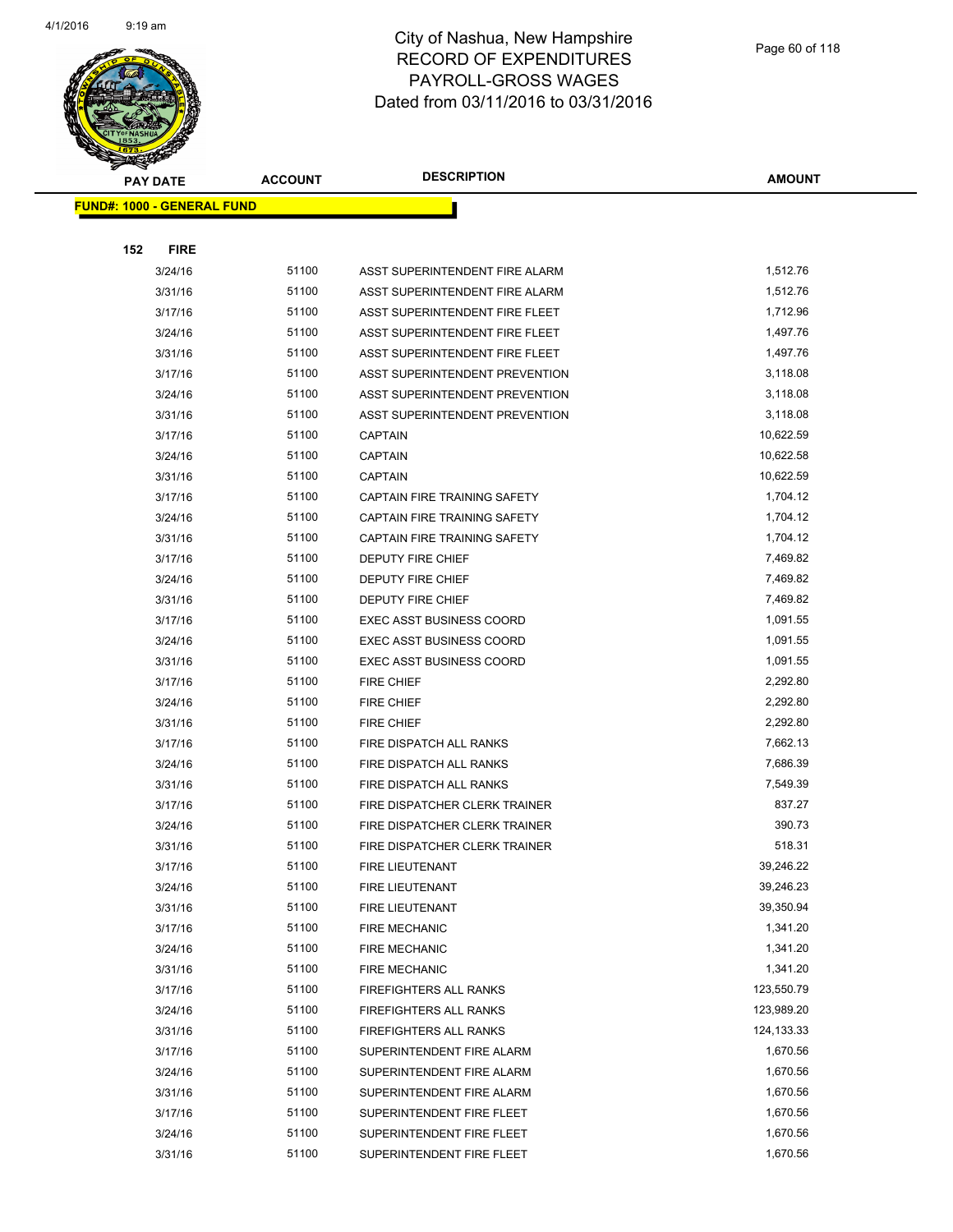

Page 61 of 118

| T<br>$\tilde{\phantom{a}}$<br><b>PAY DATE</b> | <b>ACCOUNT</b> | <b>DESCRIPTION</b>                    | <b>AMOUNT</b> |
|-----------------------------------------------|----------------|---------------------------------------|---------------|
| FUND#: 1000 - GENERAL FUND                    |                |                                       |               |
| <b>FIRE</b><br>152                            |                |                                       |               |
| 3/17/16                                       | 51300          | OVERTIME-REGULAR                      | 447.76        |
| 3/24/16                                       | 51300          | OVERTIME-REGULAR                      | 722.78        |
| 3/17/16                                       | 51330          | OVERTIME-COVERAGE                     | 10,477.68     |
| 3/24/16                                       | 51330          | OVERTIME-COVERAGE                     | 11,507.88     |
| 3/31/16                                       | 51330          | OVERTIME-COVERAGE                     | 9,628.60      |
| 3/31/16                                       | 51500          | <b>COMMISSIONERS</b>                  | 1,500.00      |
| 3/31/16                                       | 51500          | <b>SUB TEACHER</b>                    | 375.00        |
| 3/17/16                                       | 51650          | ADDITIONAL HOURS                      | 22,909.20     |
| 3/24/16                                       | 51650          | ADDITIONAL HOURS                      | 24,014.03     |
| 3/31/16                                       | 51650          | ADDITIONAL HOURS                      | 20,039.63     |
| 3/17/16                                       | 51700          | <b>STIPENDS</b>                       | 4,398.29      |
| 3/24/16                                       | 51700          | <b>STIPENDS</b>                       | 4,398.29      |
| 3/31/16                                       | 51700          | <b>STIPENDS</b>                       | 4,498.29      |
| 3/31/16                                       | 55118          | TELEPHONE-CELLULAR                    | 484.00        |
| 3/31/16                                       | 61107          | <b>CLOTHING &amp; UNIFORMS</b>        | 107.20        |
| <b>TOTAL 152 - FIRE</b>                       |                |                                       | \$744,958.27  |
|                                               |                |                                       |               |
| 153<br><b>BUILDING INSPECTION</b>             |                |                                       |               |
| 3/17/16                                       | 51100          | <b>BUILDING AND UTILITIES INSPCTR</b> | 3,380.59      |
| 3/24/16                                       | 51100          | <b>BUILDING AND UTILITIES INSPCTR</b> | 3,380.59      |
| 3/31/16                                       | 51100          | <b>BUILDING AND UTILITIES INSPCTR</b> | 3,380.60      |
| 3/17/16                                       | 51100          | <b>BUILDING DEPARTMENT MANAGER</b>    | 1,450.00      |
| 3/24/16                                       | 51100          | <b>BUILDING DEPARTMENT MANAGER</b>    | 1,450.00      |
| 3/31/16                                       | 51100          | <b>BUILDING DEPARTMENT MANAGER</b>    | 1,450.00      |
| 3/17/16                                       | 51100          | PERMIT TECHNICIAN I                   | 631.40        |
| 3/24/16                                       | 51100          | PERMIT TECHNICIAN I                   | 631.40        |
| 3/31/16                                       | 51100          | PERMIT TECHNICIAN I                   | 631.40        |
| 3/17/16                                       | 51100          | PERMIT TECHNICIAN III                 | 777.85        |
| 3/24/16                                       | 51100          | PERMIT TECHNICIAN III                 | 777.85        |
| 3/31/16                                       | 51100          | PERMIT TECHNICIAN III                 | 777.86        |
| 3/17/16                                       | 51100          | <b>PLANS EXAMINER</b>                 | 1,186.05      |
| 3/24/16                                       | 51100          | <b>PLANS EXAMINER</b>                 | 1,186.05      |
| 3/31/16                                       | 51100          | <b>PLANS EXAMINER</b>                 | 1,186.05      |
| 3/17/16                                       | 51200          | <b>BUILDING AND UTILITIES INSPCTR</b> | 805.65        |
| 3/24/16                                       | 51200          | <b>BUILDING AND UTILITIES INSPCTR</b> | 805.65        |
| 3/31/16                                       | 51200          | <b>BUILDING AND UTILITIES INSPCTR</b> | 805.66        |
| <b>TOTAL 153 - BUILDING INSPECTION</b>        |                |                                       | \$24,694.65   |
|                                               |                |                                       |               |
| <b>CODE ENFORCEMENT</b><br>155                |                |                                       |               |

| 3/17/16 | 51100 | <b>CODE ENFORCEMENT OFFICER II</b> | 2.124.35 |
|---------|-------|------------------------------------|----------|
| 3/24/16 | 51100 | <b>CODE ENFORCEMENT OFFICER II</b> | 2.124.35 |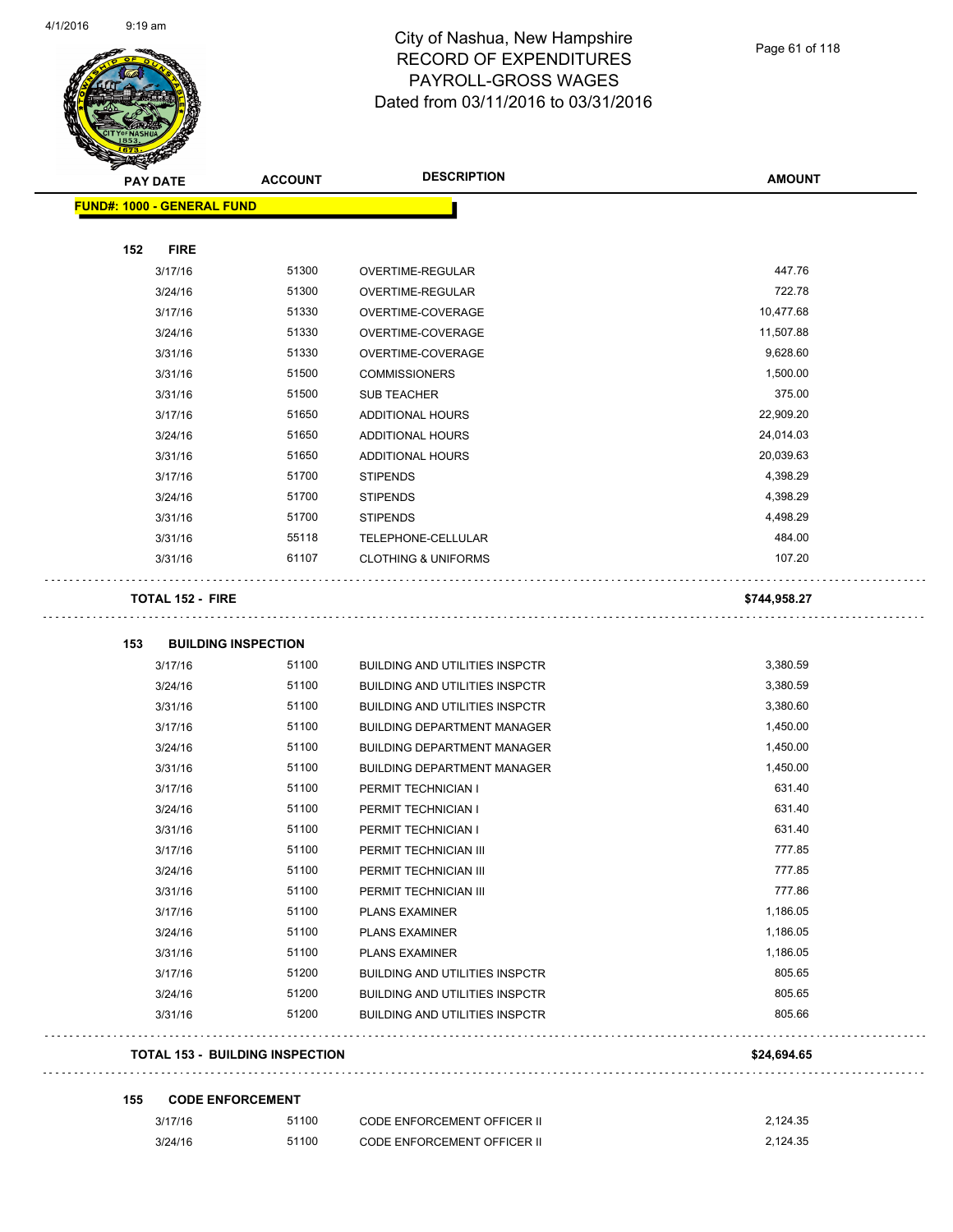Page 62 of 118

| PAY DATE                          | <b>ACCOUNT</b>                             | <b>DESCRIPTION</b>                   | <b>AMOUNT</b> |
|-----------------------------------|--------------------------------------------|--------------------------------------|---------------|
| <b>FUND#: 1000 - GENERAL FUND</b> |                                            |                                      |               |
| 155                               | <b>CODE ENFORCEMENT</b>                    |                                      |               |
| 3/31/16                           | 51100                                      | CODE ENFORCEMENT OFFICER II          | 2,124.35      |
| 3/17/16                           | 51100                                      | MGR CODE ENFORCEMENT DEPT            | 1,367.60      |
| 3/24/16                           | 51100                                      | MGR CODE ENFORCEMENT DEPT            | 1,367.60      |
| 3/31/16                           | 51100                                      | MGR CODE ENFORCEMENT DEPT            | 1,367.60      |
| 3/31/16                           | 55118                                      | TELEPHONE-CELLULAR                   | 51.00         |
|                                   | <b>TOTAL 155 - CODE ENFORCEMENT</b>        |                                      | \$10,526.85   |
| 156                               | <b>EMERGENCY MANAGEMENT</b>                |                                      |               |
| 3/17/16                           | 51100                                      | <b>EMERGENCY MANAGEMENT DIRECTOR</b> | 1,529.80      |
| 3/24/16                           | 51100                                      | <b>EMERGENCY MANAGEMENT DIRECTOR</b> | 1,529.80      |
| 3/31/16                           | 51100                                      | EMERGENCY MANAGEMENT DIRECTOR        | 1,529.80      |
| 3/31/16                           | 55118                                      | TELEPHONE-CELLULAR                   | 50.00         |
|                                   | <b>TOTAL 156 - EMERGENCY MANAGEMENT</b>    |                                      | \$4,639.40    |
| 157                               | <b>CITYWIDE COMMUNICATIONS</b>             |                                      |               |
| 3/17/16                           | 51100                                      | COMM SYS ENGR TECH                   | 1,546.40      |
| 3/24/16                           | 51100                                      | <b>COMM SYS ENGR TECH</b>            | 1,546.40      |
| 3/31/16                           | 51100                                      | COMM SYS ENGR TECH                   | 1,546.40      |
| 3/17/16                           | 51200                                      | RADIO SYSTEMS MANAGER                | 1,312.32      |
| 3/24/16                           | 51200                                      | RADIO SYSTEMS MANAGER                | 1,312.32      |
| 3/31/16                           | 51200                                      | RADIO SYSTEMS MANAGER                | 1,312.32      |
| 3/31/16                           | 55118                                      | TELEPHONE-CELLULAR                   | 100.00        |
|                                   | <b>TOTAL 157 - CITYWIDE COMMUNICATIONS</b> |                                      | \$8,676.16    |
| 160                               | <b>PW-ADMIN &amp; ENGINEERING</b>          |                                      |               |
| 3/17/16                           | 51100                                      | ADMINISTRATIVE ASSISTANT II          | 704.60        |
| 3/24/16                           | 51100                                      | ADMINISTRATIVE ASSISTANT II          | 704.60        |
| 3/31/16                           | 51100                                      | ADMINISTRATIVE ASSISTANT II          | 704.60        |
| 3/17/16                           | 51100                                      | CITIZEN SERVICES COORDINATOR         | 763.50        |
| 3/24/16                           | 51100                                      | CITIZEN SERVICES COORDINATOR         | 763.50        |
| 3/31/16                           | 51100                                      | CITIZEN SERVICES COORDINATOR         | 763.50        |
| 3/17/16                           | 51100                                      | <b>CITY ENGINEER</b>                 | 1,030.45      |
| 3/24/16                           | 51100                                      | <b>CITY ENGINEER</b>                 | 1,030.45      |
| 3/31/16                           | 51100                                      | <b>CITY ENGINEER</b>                 | 1,030.45      |
| 3/17/16                           | 51100                                      | CONST INSP ENGINEERING ASST          | 947.55        |
| 3/24/16                           | 51100                                      | CONST INSP ENGINEERING ASST          | 947.55        |
| 3/31/16                           | 51100                                      | CONST INSP ENGINEERING ASST          | 947.55        |

3/17/16 51100 DEPUTY MANAGER OF ENGINEERING 710.65 3/24/16 51100 DEPUTY MANAGER OF ENGINEERING 710.65 3/31/16 51100 DEPUTY MANAGER OF ENGINEERING 710.65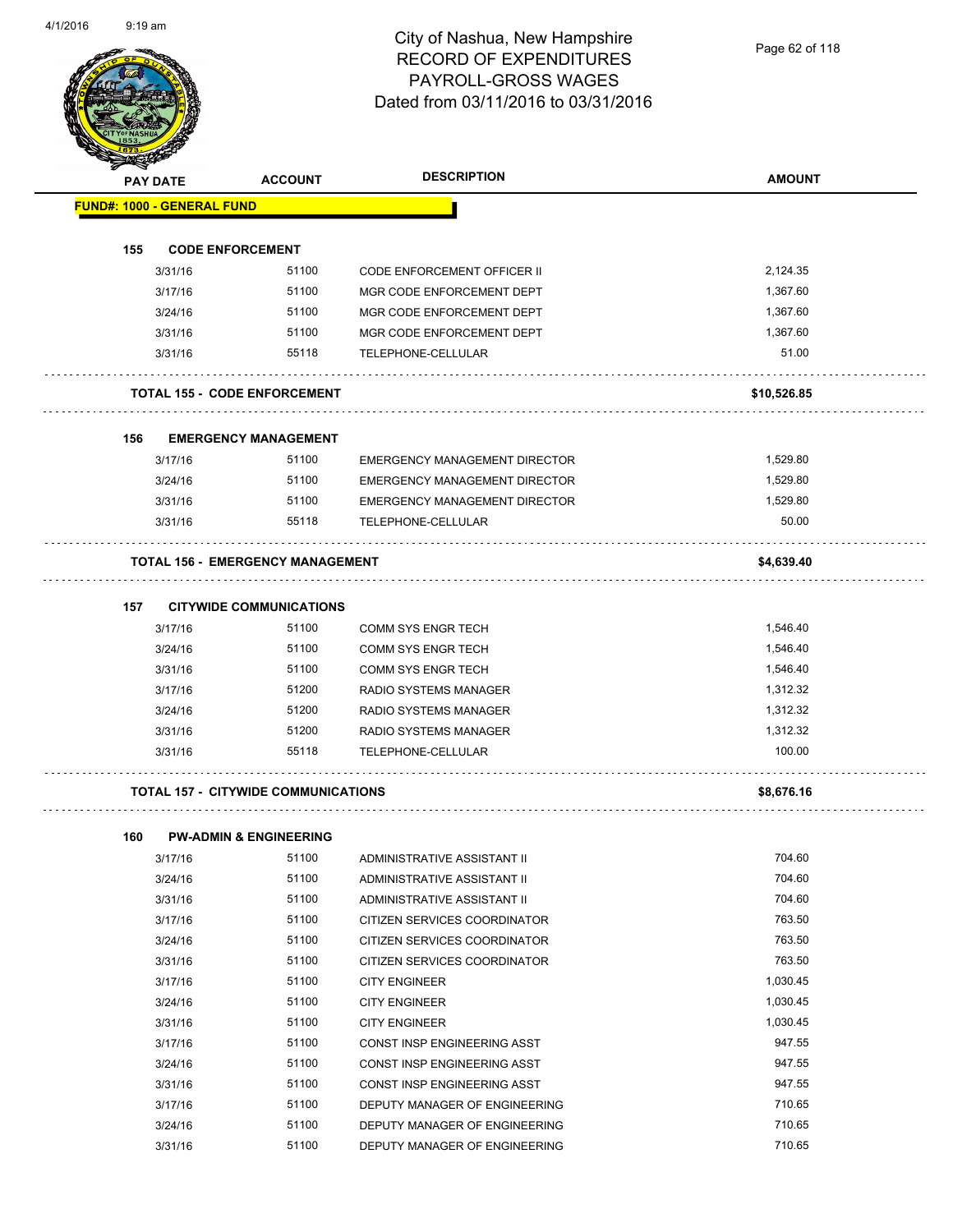

| <b>CONTRACTOR</b><br><b>PAY DATE</b> | <b>ACCOUNT</b>                    | <b>DESCRIPTION</b>             | <b>AMOUNT</b> |
|--------------------------------------|-----------------------------------|--------------------------------|---------------|
| <b>FUND#: 1000 - GENERAL FUND</b>    |                                   |                                |               |
| 160                                  | <b>PW-ADMIN &amp; ENGINEERING</b> |                                |               |
| 3/17/16                              | 51100                             | DIRECTOR PUBLIC WORKS          | 1,528.65      |
| 3/24/16                              | 51100                             | DIRECTOR PUBLIC WORKS          | 1,528.65      |
| 3/31/16                              | 51100                             | DIRECTOR PUBLIC WORKS          | 1,528.65      |
| 3/17/16                              | 51100                             | DIVISION OPERATIONS MANAGER    | 1,455.50      |
| 3/24/16                              | 51100                             | DIVISION OPERATIONS MANAGER    | 1,455.50      |
| 3/31/16                              | 51100                             | DIVISION OPERATIONS MANAGER    | 1,455.50      |
| 3/17/16                              | 51100                             | DPW CONTRACT ADMINISTRATOR     | 340.55        |
| 3/24/16                              | 51100                             | DPW CONTRACT ADMINISTRATOR     | 340.55        |
| 3/31/16                              | 51100                             | DPW CONTRACT ADMINISTRATOR     | 340.55        |
| 3/17/16                              | 51100                             | <b>ENGINEERING INSPECTORS</b>  | 1,904.85      |
| 3/24/16                              | 51100                             | <b>ENGINEERING INSPECTORS</b>  | 1,904.85      |
| 3/31/16                              | 51100                             | <b>ENGINEERING INSPECTORS</b>  | 1,904.85      |
| 3/17/16                              | 51100                             | <b>EXECUTIVE ASSISTANT</b>     | 689.90        |
| 3/24/16                              | 51100                             | <b>EXECUTIVE ASSISTANT</b>     | 689.90        |
| 3/31/16                              | 51100                             | <b>EXECUTIVE ASSISTANT</b>     | 689.90        |
| 3/17/16                              | 51100                             | <b>SENIOR FOREMAN</b>          | 1,305.60      |
| 3/24/16                              | 51100                             | <b>SENIOR FOREMAN</b>          | 1,305.60      |
| 3/31/16                              | 51100                             | <b>SENIOR FOREMAN</b>          | 1,305.60      |
| 3/17/16                              | 51100                             | <b>SENIOR TRAFFIC ENGINEER</b> | 1,626.11      |
| 3/24/16                              | 51100                             | <b>SENIOR TRAFFIC ENGINEER</b> | 1,626.10      |
| 3/31/16                              | 51100                             | <b>SENIOR TRAFFIC ENGINEER</b> | 1,626.10      |
| 3/17/16                              | 51100                             | <b>STAFF ENGINEER</b>          | 1,255.85      |
| 3/24/16                              | 51100                             | <b>STAFF ENGINEER</b>          | 1,255.85      |
| 3/31/16                              | 51100                             | <b>STAFF ENGINEER</b>          | 1,255.85      |
| 3/17/16                              | 51100                             | STREET CONSTRUCTION ENGINEER   | 1,332.95      |
| 3/24/16                              | 51100                             | STREET CONSTRUCTION ENGINEER   | 1,332.96      |
| 3/31/16                              | 51100                             | STREET CONSTRUCTION ENGINEER   | 1,332.95      |
| 3/17/16                              | 51100                             | <b>SURVEY TECHNICIAN</b>       | 1,149.50      |
| 3/24/16                              | 51100                             | <b>SURVEY TECHNICIAN</b>       | 1,149.50      |
| 3/31/16                              | 51100                             | <b>SURVEY TECHNICIAN</b>       | 1,149.50      |
| 3/17/16                              | 51400                             | WAGES TEMP-SEASONAL            | 560.00        |
| 3/31/16                              | 51500                             | ELECTED BOARD MEMBER           | 2,000.00      |
| 3/31/16                              | 55118                             | TELEPHONE-CELLULAR             | 251.00        |
| 3/31/16                              | 55314                             | FIXED RATE MILEAGE ALLOWANCE   | 600.00        |

#### **TOTAL 160 - PW-ADMIN & ENGINEERING \$53,649.62**

**161 STREETS** 3/17/16 51100 ADMINISTRATIVE ASSISTANT III 999.20 3/24/16 51100 ADMINISTRATIVE ASSISTANT III 999.20 3/31/16 51100 ADMINISTRATIVE ASSISTANT III 999.22 3/17/16 51100 AUTO MECH 1ST CLASS NIGHTS 3,201.61 3/24/16 51100 AUTO MECH 1ST CLASS NIGHTS 3,201.60 3/31/16 51100 AUTO MECH 1ST CLASS NIGHTS 3,201.61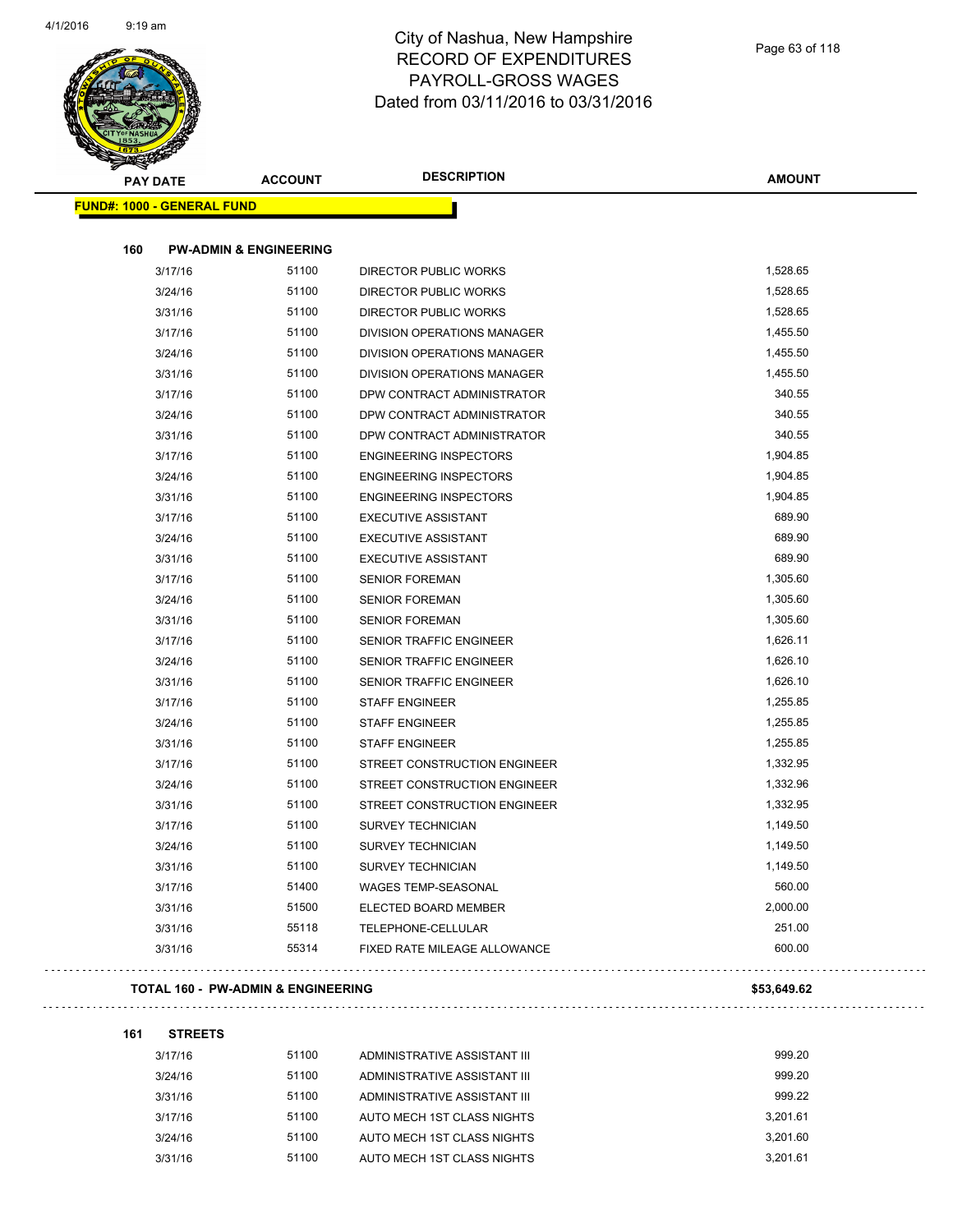

|     | <b>PAY DATE</b>                    | <b>ACCOUNT</b> | <b>DESCRIPTION</b>             | <b>AMOUNT</b> |
|-----|------------------------------------|----------------|--------------------------------|---------------|
|     | <u> FUND#: 1000 - GENERAL FUND</u> |                |                                |               |
|     |                                    |                |                                |               |
| 161 | <b>STREETS</b>                     |                |                                |               |
|     | 3/17/16                            | 51100          | AUTO MECH 2ND CLASS            | 1,920.80      |
|     | 3/24/16                            | 51100          | <b>AUTO MECH 2ND CLASS</b>     | 1,920.80      |
|     | 3/31/16                            | 51100          | AUTO MECH 2ND CLASS            | 1,920.80      |
|     | 3/17/16                            | 51100          | AUTO MECH 2ND CLASS NIGHTS     | 972.41        |
|     | 3/24/16                            | 51100          | AUTO MECH 2ND CLASS NIGHTS     | 972.41        |
|     | 3/31/16                            | 51100          | AUTO MECH 2ND CLASS NIGHTS     | 972.41        |
|     | 3/17/16                            | 51100          | AUTO MECHANIC 1ST CLASS        | 3,161.61      |
|     | 3/24/16                            | 51100          | AUTO MECHANIC 1ST CLASS        | 3,161.60      |
|     | 3/31/16                            | 51100          | AUTO MECHANIC 1ST CLASS        | 3,161.60      |
|     | 3/17/16                            | 51100          | <b>EQUIP OPR STREET REPAIR</b> | 7,713.22      |
|     | 3/24/16                            | 51100          | EQUIP OPR STREET REPAIR        | 7,840.16      |
|     | 3/31/16                            | 51100          | EQUIP OPR STREET REPAIR        | 7,882.48      |
|     | 3/17/16                            | 51100          | FLEET MAINTENANCE FOREMAN      | 1,149.51      |
|     | 3/24/16                            | 51100          | FLEET MAINTENANCE FOREMAN      | 1,149.50      |
|     | 3/31/16                            | 51100          | FLEET MAINTENANCE FOREMAN      | 1,154.67      |
|     | 3/17/16                            | 51100          | FLEET MANAGER STREET DEPT      | 1,075.00      |
|     | 3/24/16                            | 51100          | FLEET MANAGER STREET DEPT      | 1,075.00      |
|     | 3/31/16                            | 51100          | FLEET MANAGER STREET DEPT      | 1,075.00      |
|     | 3/17/16                            | 51100          | <b>MASON PIPELAYER</b>         | 2,773.20      |
|     | 3/24/16                            | 51100          | <b>MASON PIPELAYER</b>         | 2,773.20      |
|     | 3/31/16                            | 51100          | <b>MASON PIPELAYER</b>         | 2,403.44      |
|     | 3/17/16                            | 51100          | <b>RETIREE DPW</b>             | 364.78        |
|     | 3/17/16                            | 51100          | <b>SIGN MAINTENANCE</b>        | 1,828.00      |
|     | 3/24/16                            | 51100          | <b>SIGN MAINTENANCE</b>        | 1,828.00      |
|     | 3/31/16                            | 51100          | <b>SIGN MAINTENANCE</b>        | 1,828.00      |
|     | 3/17/16                            | 51100          | SIGN MAINTENANCE ASSISTANT     | 852.40        |
|     | 3/24/16                            | 51100          | SIGN MAINTENANCE ASSISTANT     | 852.40        |
|     | 3/31/16                            | 51100          | SIGN MAINTENANCE ASSISTANT     | 852.40        |
|     | 3/17/16                            | 51100          | STOREKEEPER PWD                | 938.85        |
|     | 3/24/16                            | 51100          | STOREKEEPER PWD                | 938.85        |
|     | 3/31/16                            | 51100          | STOREKEEPER PWD                | 938.85        |
|     | 3/17/16                            | 51100          | <b>STREET FOREMAN</b>          | 6,048.96      |
|     | 3/24/16                            | 51100          | <b>STREET FOREMAN</b>          | 5,565.02      |
|     | 3/31/16                            | 51100          | <b>STREET FOREMAN</b>          | 4,839.17      |
|     | 3/17/16                            | 51100          | TRAFFIC MAINTENANCE ASSISTANT  | 909.20        |
|     | 3/24/16                            | 51100          | TRAFFIC MAINTENANCE ASSISTANT  | 909.20        |
|     | 3/31/16                            | 51100          | TRAFFIC MAINTENANCE ASSISTANT  | 909.20        |
|     | 3/17/16                            | 51100          | TRAFFIC TECHNICIAN I           | 2,187.20      |
|     | 3/24/16                            | 51100          | TRAFFIC TECHNICIAN I           | 2,187.20      |
|     | 3/31/16                            | 51100          | TRAFFIC TECHNICIAN I           | 2,187.21      |
|     | 3/17/16                            | 51100          | TRUCK DRIVER STREET REPAIR     | 15,787.08     |
|     | 3/24/16                            | 51100          | TRUCK DRIVER STREET REPAIR     | 15,746.89     |
|     | 3/31/16                            | 51100          | TRUCK DRIVER STREET REPAIR     | 15,933.17     |
|     | 3/17/16                            | 51100          | <b>WELDER FIRST CLASS</b>      | 2,096.00      |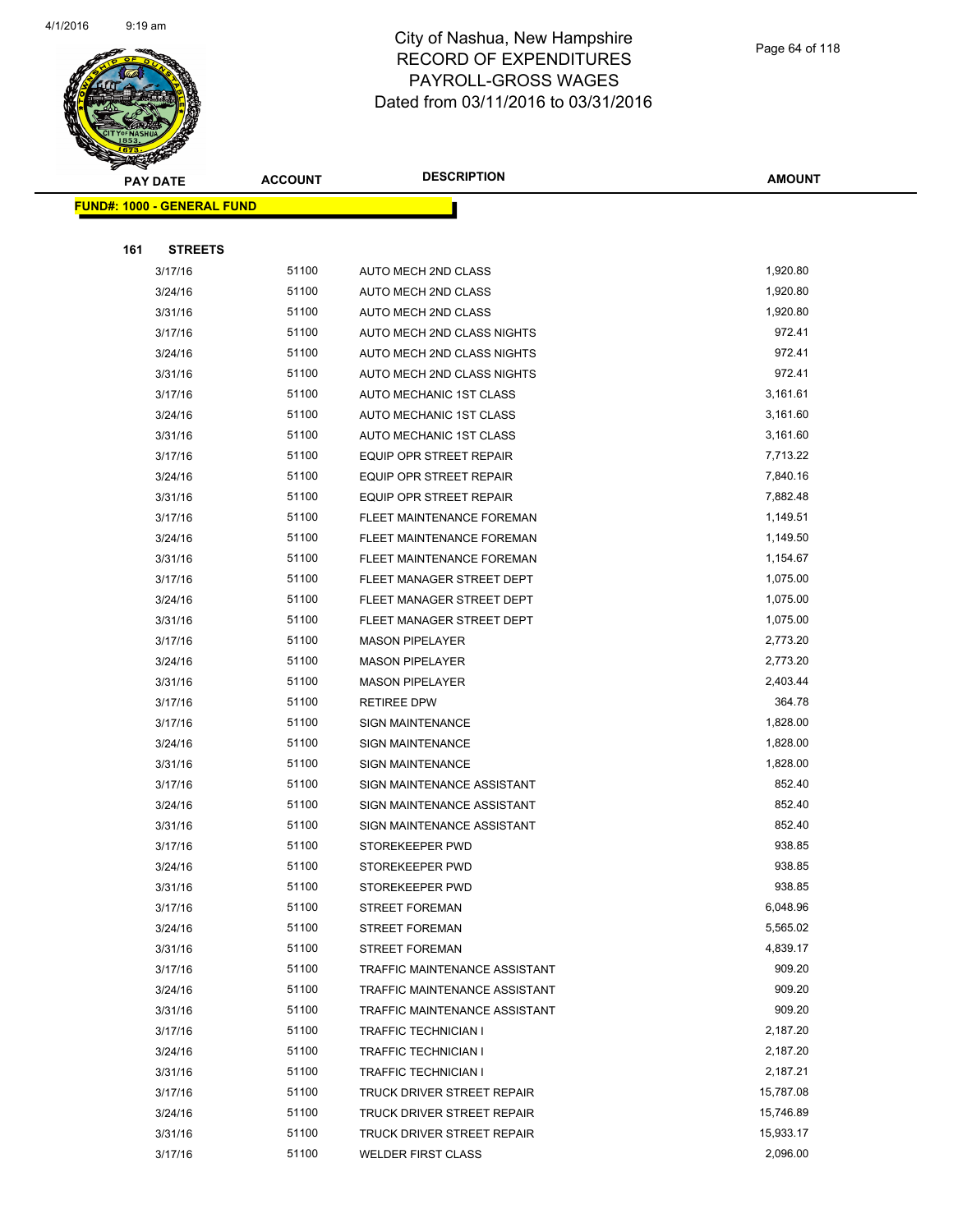

Page 65 of 118

| <b>PAY DATE</b>                   | <b>ACCOUNT</b>                        | <b>DESCRIPTION</b>                     | <b>AMOUNT</b> |
|-----------------------------------|---------------------------------------|----------------------------------------|---------------|
| <b>FUND#: 1000 - GENERAL FUND</b> |                                       |                                        |               |
|                                   |                                       |                                        |               |
| 161<br><b>STREETS</b>             |                                       |                                        |               |
| 3/24/16                           | 51100                                 | <b>WELDER FIRST CLASS</b>              | 2,096.00      |
| 3/31/16                           | 51100                                 | <b>WELDER FIRST CLASS</b>              | 2,096.01      |
| 3/17/16                           | 51300                                 | OVERTIME-REGULAR                       | 11,357.81     |
| 3/24/16                           | 51300                                 | OVERTIME-REGULAR                       | 11,991.64     |
| 3/31/16                           | 51300                                 | OVERTIME-REGULAR                       | 28,195.91     |
| 3/17/16                           | 51750                                 | <b>RETIREMENT &amp; SEPARATION PAY</b> | 2,717.60      |
| 3/24/16                           | 51750                                 | <b>RETIREMENT &amp; SEPARATION PAY</b> | 25,934.58     |
| 3/31/16                           | 55118                                 | TELEPHONE-CELLULAR                     | 17.00         |
| <b>TOTAL 161 - STREETS</b>        |                                       |                                        | \$239,765.84  |
| <b>PARKING LOTS</b><br>166        |                                       |                                        |               |
| 3/17/16                           | 51100                                 | PARKING MAINTENANCE                    | 1,383.40      |
| 3/24/16                           | 51100                                 | PARKING MAINTENANCE                    | 1,383.40      |
| 3/31/16                           | 51100                                 | PARKING MAINTENANCE                    | 1,383.40      |
| 3/17/16                           | 51100                                 | PARKING OPERATIONS COORD               | 773.70        |
| 3/24/16                           | 51100                                 | PARKING OPERATIONS COORD               | 773.70        |
| 3/31/16                           | 51100                                 | PARKING OPERATIONS COORD               | 773.70        |
| 3/17/16                           | 51100                                 | <b>TRANSPORTATION DEPT MANAGER</b>     | 68.40         |
| 3/31/16                           | 51300                                 | OVERTIME-REGULAR                       | 103.74        |
| 3/17/16                           | 51750                                 | <b>RETIREMENT &amp; SEPARATION PAY</b> | 1,367.59      |
| 3/31/16                           | 55118                                 | TELEPHONE-CELLULAR                     | 151.00        |
| <b>TOTAL 166 - PARKING LOTS</b>   |                                       |                                        | \$8,162.03    |
| 171                               | <b>COMMUNITY SERVICES</b>             |                                        |               |
| 3/17/16                           | 51100                                 | CONTINUUM OF CARE FACILITATOR          | 662.20        |
| 3/17/16                           | 51100                                 | DIRECTOR HEALTH AND COMM SVS           | 1,778.30      |
| 3/24/16                           | 51100                                 | DIRECTOR HEALTH AND COMM SVS           | 1,778.30      |
| 3/31/16                           | 51100                                 | DIRECTOR HEALTH AND COMM SVS           | 1,778.30      |
| 3/17/16                           | 51100                                 | PROGRAM COORDINATOR                    | 957.30        |
| 3/24/16                           | 51100                                 | PROGRAM COORDINATOR                    | 957.30        |
| 3/31/16                           | 51100                                 | PROGRAM COORDINATOR                    | 957.30        |
|                                   | <b>TOTAL 171 - COMMUNITY SERVICES</b> |                                        | \$8,869.00    |
| 172                               | <b>COMMUNITY HEALTH</b>               |                                        |               |
| 3/17/16                           | 51100                                 | ADMINISTRATIVE ASSISTANT II            | 738.31        |
| 3/24/16                           | 51100                                 | ADMINISTRATIVE ASSISTANT II            | 738.32        |

| <i><u>JIIIII</u></i> | .     | ADIVILIVO LIVATIVE AUULUTAIVI II |        |
|----------------------|-------|----------------------------------|--------|
| 3/24/16              | 51100 | ADMINISTRATIVE ASSISTANT II      | 738.32 |
| 3/31/16              | 51100 | ADMINISTRATIVE ASSISTANT II      | 738.30 |
| 3/17/16              | 51100 | BILINGUAL OUTREACH WORKER        | 786.80 |
| 3/24/16              | 51100 | BILINGUAL OUTREACH WORKER        | 786.80 |
| 3/31/16              | 51100 | BILINGUAL OUTREACH WORKER        | 786.80 |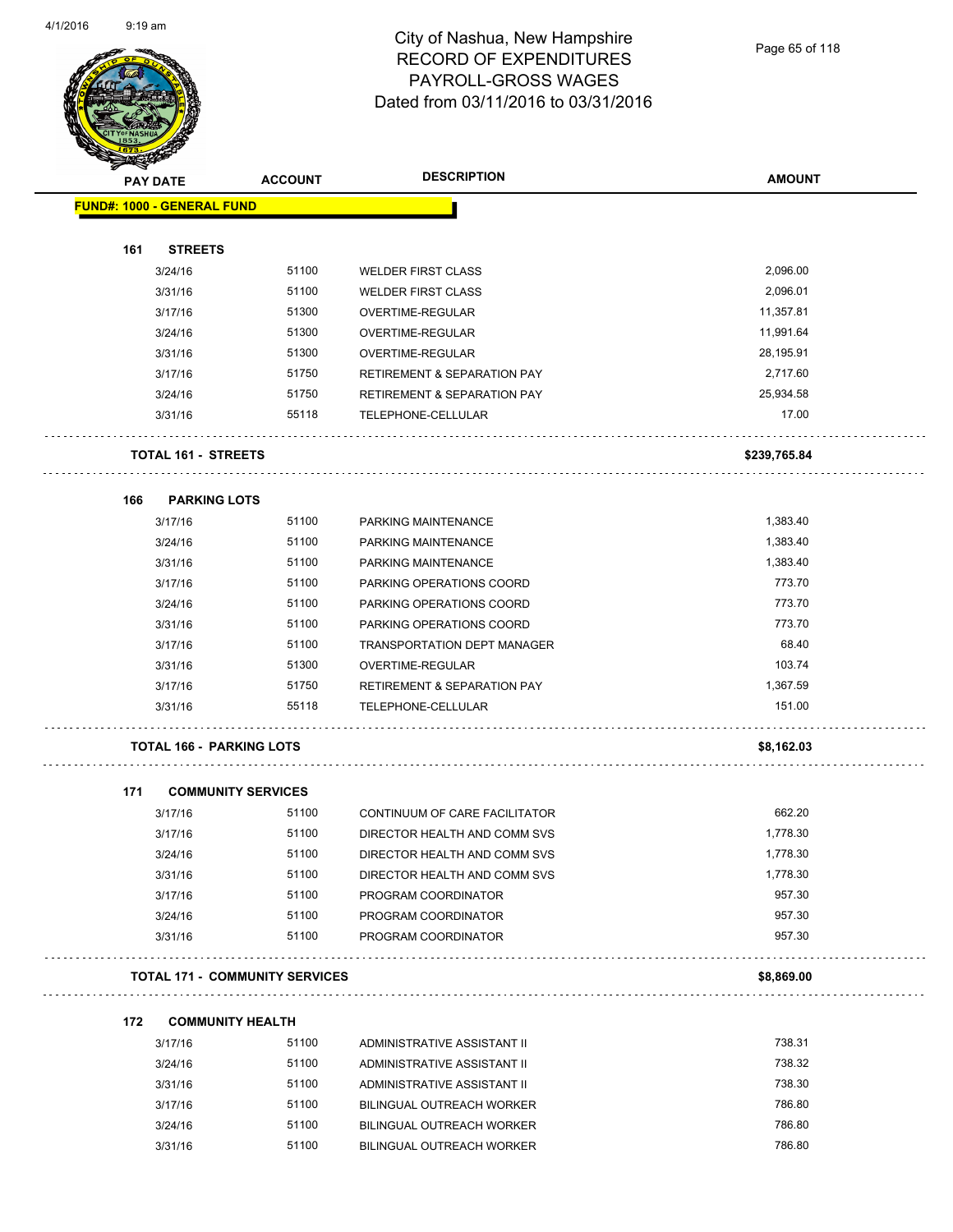$\overline{a}$ 



| Ð<br>☞<br><b>PAY DATE</b>         | <b>ACCOUNT</b>                          | <b>DESCRIPTION</b>                                | <b>AMOUNT</b>     |
|-----------------------------------|-----------------------------------------|---------------------------------------------------|-------------------|
| <b>FUND#: 1000 - GENERAL FUND</b> |                                         |                                                   |                   |
|                                   |                                         |                                                   |                   |
| 172                               | <b>COMMUNITY HEALTH</b><br>51100        |                                                   | 1,404.70          |
| 3/17/16                           | 51100                                   | MANAGER COMMUNITY HEALTH                          | 1,404.70          |
| 3/24/16                           |                                         | MANAGER COMMUNITY HEALTH                          |                   |
| 3/31/16                           | 51100                                   | MANAGER COMMUNITY HEALTH                          | 1,404.70          |
| 3/17/16                           | 51100<br>51100                          | PUB HEALTH NURSE                                  | 2,157.95          |
| 3/24/16                           |                                         | PUB HEALTH NURSE                                  | 2,157.95          |
| 3/31/16                           | 51100                                   | PUB HEALTH NURSE                                  | 2,157.94<br>90.90 |
| 3/17/16                           | 51412                                   | <b>WAGES PER DIEM</b>                             |                   |
| 3/24/16                           | 51412                                   | <b>WAGES PER DIEM</b>                             | 545.41            |
| 3/31/16                           | 51412                                   | <b>WAGES PER DIEM</b>                             | 704.50            |
| 3/31/16                           | 55118                                   | TELEPHONE-CELLULAR                                | 50.00             |
|                                   | <b>TOTAL 172 - COMMUNITY HEALTH</b>     |                                                   | \$16,654.08       |
|                                   |                                         |                                                   |                   |
| 173<br>3/17/16                    | <b>ENVIRONMENTAL HEALTH</b><br>51100    | ENVIRONMENTAL HEALTH SPEC                         | 2,457.36          |
| 3/24/16                           | 51100                                   | ENVIRONMENTAL HEALTH SPEC                         | 2,457.35          |
| 3/31/16                           | 51100                                   | ENVIRONMENTAL HEALTH SPEC                         | 2,457.35          |
| 3/17/16                           | 51100                                   | ENVIRONMENTAL TECH OFFICE MGR                     | 1,008.80          |
| 3/24/16                           | 51100                                   | ENVIRONMENTAL TECH OFFICE MGR                     | 1,008.81          |
| 3/31/16                           | 51100                                   | ENVIRONMENTAL TECH OFFICE MGR                     | 1,008.80          |
|                                   | 51100                                   |                                                   | 1,017.40          |
| 3/17/16<br>3/24/16                | 51100                                   | LABORATORY DIRECTOR<br><b>LABORATORY DIRECTOR</b> | 1,017.40          |
| 3/31/16                           | 51100                                   | LABORATORY DIRECTOR                               | 1,017.40          |
| 3/17/16                           | 51100                                   | MANAGER ENVIRONMENTAL HEALTH                      | 1,489.35          |
| 3/24/16                           | 51100                                   | MANAGER ENVIRONMENTAL HEALTH                      | 1,489.35          |
| 3/31/16                           | 51100                                   | MANAGER ENVIRONMENTAL HEALTH                      | 1,489.35          |
| 3/31/16                           | 55118                                   | TELEPHONE-CELLULAR                                | 84.00             |
|                                   |                                         |                                                   |                   |
|                                   | <b>TOTAL 173 - ENVIRONMENTAL HEALTH</b> |                                                   | \$18,002.72       |
| 174                               | <b>WELFARE ADMINISTRATION</b>           |                                                   |                   |
| $914714C$                         | <b>51100</b>                            | A DMINIOTO A TIME A OCIOTANIT II                  | 720.20            |

| 3/17/16 | 51100 | ADMINISTRATIVE ASSISTANT II    | 738.30   |
|---------|-------|--------------------------------|----------|
| 3/24/16 | 51100 | ADMINISTRATIVE ASSISTANT II    | 738.30   |
| 3/31/16 | 51100 | ADMINISTRATIVE ASSISTANT II    | 738.30   |
| 3/17/16 | 51100 | CASE TECHNICIAN WELFARE        | 2,334.01 |
| 3/24/16 | 51100 | <b>CASE TECHNICIAN WELFARE</b> | 2.334.00 |
| 3/31/16 | 51100 | CASE TECHNICIAN WELFARE        | 2.334.00 |
| 3/17/16 | 51100 | INTAKE WORKER ACCOUNTANT       | 964.35   |
| 3/24/16 | 51100 | INTAKE WORKER ACCOUNTANT       | 964.35   |
| 3/31/16 | 51100 | INTAKE WORKER ACCOUNTANT       | 964.35   |
| 3/17/16 | 51100 | SENIOR CASE TECHNICIAN         | 985.55   |
| 3/24/16 | 51100 | SENIOR CASE TECHNICIAN         | 985.55   |
| 3/31/16 | 51100 | <b>SENIOR CASE TECHNICIAN</b>  | 985.55   |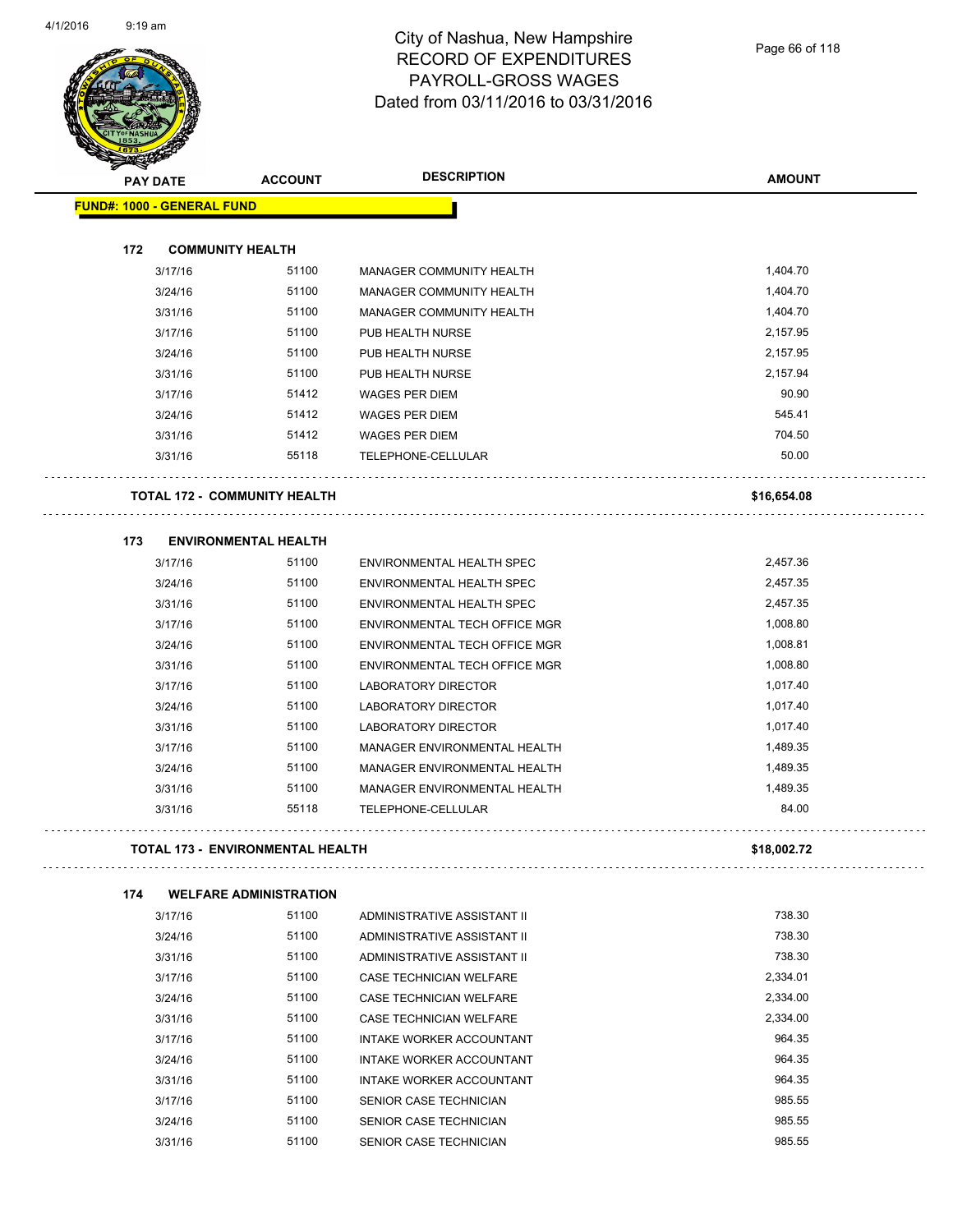| <b>PAY DATE</b>                   | <b>ACCOUNT</b>                            | <b>DESCRIPTION</b>               | <b>AMOUNT</b> |
|-----------------------------------|-------------------------------------------|----------------------------------|---------------|
| <b>FUND#: 1000 - GENERAL FUND</b> |                                           |                                  |               |
|                                   |                                           |                                  |               |
| 174                               | <b>WELFARE ADMINISTRATION</b>             |                                  |               |
| 3/17/16                           | 51100                                     | <b>WELFARE OFFICER</b>           | 1,493.05      |
| 3/24/16                           | 51100                                     | <b>WELFARE OFFICER</b>           | 1,493.05      |
| 3/31/16                           | 51100                                     | <b>WELFARE OFFICER</b>           | 1,493.05      |
| 3/31/16                           | 55118                                     | TELEPHONE-CELLULAR               | 50.00         |
|                                   | <b>TOTAL 174 - WELFARE ADMINISTRATION</b> |                                  | \$19,595.76   |
| 177                               | <b>PARKS &amp; RECREATION</b>             |                                  |               |
| 3/17/16                           | 51100                                     | ADMINISTRATIVE ASSISTANT II      | 777.85        |
| 3/24/16                           | 51100                                     | ADMINISTRATIVE ASSISTANT II      | 777.85        |
| 3/31/16                           | 51100                                     | ADMINISTRATIVE ASSISTANT II      | 777.86        |
| 3/17/16                           | 51100                                     | <b>EQUIPMENT OPERATOR, PARKS</b> | 966.88        |
| 3/24/16                           | 51100                                     | EQUIPMENT OPERATOR, PARKS        | 966.88        |
| 3/31/16                           | 51100                                     | EQUIPMENT OPERATOR, PARKS        | 960.40        |
| 3/17/16                           | 51100                                     | FOREMAN LABOR PARK               | 2,665.41      |
| 3/24/16                           | 51100                                     | <b>FOREMAN LABOR PARK</b>        | 2,665.41      |
| 3/31/16                           | 51100                                     | FOREMAN LABOR PARK               | 2,435.51      |
| 3/17/16                           | 51100                                     | <b>GROUNDSKEEPER MAINTENANCE</b> | 7,023.82      |
| 3/24/16                           | 51100                                     | <b>GROUNDSKEEPER MAINTENANCE</b> | 6,999.33      |
| 3/31/16                           | 51100                                     | <b>GROUNDSKEEPER MAINTENANCE</b> | 6,999.31      |
| 3/17/16                           | 51100                                     | <b>GROUNDSMAN I</b>              | 3,327.45      |
| 3/24/16                           | 51100                                     | <b>GROUNDSMAN I</b>              | 3,362.09      |
| 3/31/16                           | 51100                                     | <b>GROUNDSMAN I</b>              | 3,303.92      |
| 3/17/16                           | 51100                                     | <b>GROUNDSMAN II</b>             | 864.81        |
| 3/24/16                           | 51100                                     | <b>GROUNDSMAN II</b>             | 864.80        |
| 3/31/16                           | 51100                                     | <b>GROUNDSMAN II</b>             | 864.81        |
| 3/17/16                           | 51100                                     | <b>LEAD GROUNDSMAN</b>           | 2,071.82      |
| 3/24/16                           | 51100                                     | <b>LEAD GROUNDSMAN</b>           | 1,967.60      |
| 3/31/16                           | 51100                                     | <b>LEAD GROUNDSMAN</b>           | 1,952.48      |
| 3/17/16                           | 51100                                     | PROGRAM COORDINATOR              | 365.09        |
| 3/24/16                           | 51100                                     | PROGRAM COORDINATOR              | 365.10        |
| 3/31/16                           | 51100                                     | PROGRAM COORDINATOR              | 365.10        |
| 3/17/16                           | 51100                                     | RECREATION PROGRAM MANAGER       | 1,115.75      |
| 3/24/16                           | 51100                                     | RECREATION PROGRAM MANAGER       | 1,115.76      |
| 3/31/16                           | 51100                                     | RECREATION PROGRAM MANAGER       | 1,115.75      |
| 3/17/16                           | 51100                                     | STELLOS STADIUM ATTENDANT        | 960.40        |
| 3/24/16                           | 51100                                     | STELLOS STADIUM ATTENDANT        | 960.40        |
| 3/31/16                           | 51100                                     | STELLOS STADIUM ATTENDANT        | 960.40        |
| 3/17/16                           | 51100                                     | SUPERINTENDENT OF PARKS RECR     | 1,771.20      |
| 3/24/16                           | 51100                                     | SUPERINTENDENT OF PARKS RECR     | 1,771.20      |
| 3/31/16                           | 51100                                     | SUPERINTENDENT OF PARKS RECR     | 1,771.20      |
| 3/17/16                           | 51300                                     | OVERTIME-REGULAR                 | 544.68        |
| 3/24/16                           | 51300                                     | OVERTIME-REGULAR                 | 759.80        |
| 3/31/16                           | 51300                                     | OVERTIME-REGULAR                 | 1,816.81      |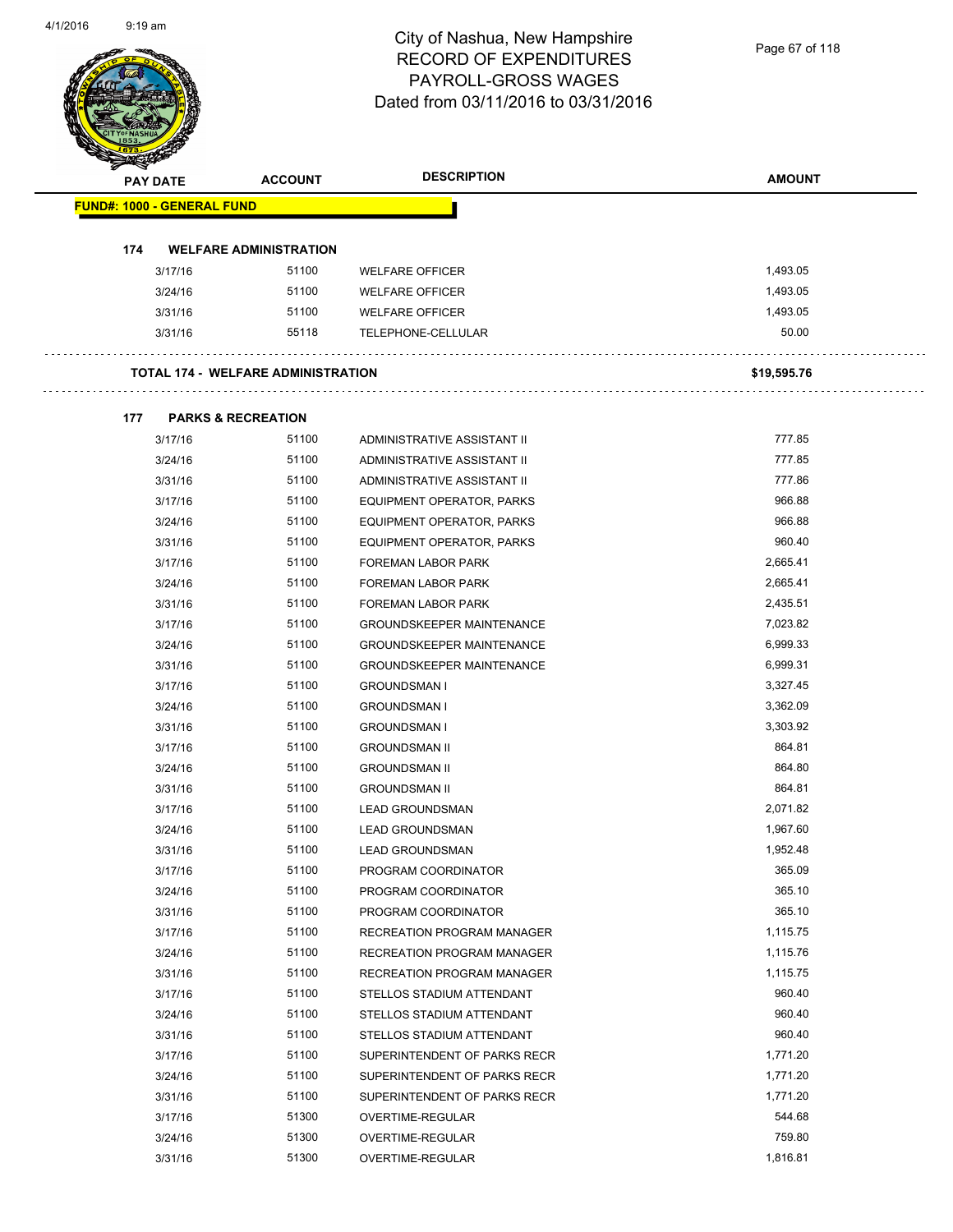|     | <b>PAY DATE</b>                   | <b>ACCOUNT</b>                            | <b>DESCRIPTION</b>             | <b>AMOUNT</b>   |
|-----|-----------------------------------|-------------------------------------------|--------------------------------|-----------------|
|     | <b>FUND#: 1000 - GENERAL FUND</b> |                                           |                                |                 |
|     |                                   |                                           |                                |                 |
| 177 | <b>PARKS &amp; RECREATION</b>     |                                           |                                |                 |
|     | 3/17/16                           | 51400                                     | <b>WAGES TEMP-SEASONAL</b>     | 220.00<br>67.00 |
|     | 3/31/16                           | 55118<br>55642                            | TELEPHONE-CELLULAR             | 125.00          |
|     | 3/24/16                           |                                           | <b>GAME OFFICIALS</b>          |                 |
|     |                                   | <b>TOTAL 177 - PARKS &amp; RECREATION</b> |                                | \$68,766.93     |
| 179 | <b>LIBRARY</b>                    |                                           |                                |                 |
|     | 3/17/16                           | 51100                                     | ADMIN ASST COST ACCOUNTANT     | 829.19          |
|     | 3/24/16                           | 51100                                     | ADMIN ASST COST ACCOUNTANT     | 829.19          |
|     | 3/31/16                           | 51100                                     | ADMIN ASST COST ACCOUNTANT     | 829.19          |
|     | 3/17/16                           | 51100                                     | ASSISTANT DIRECTOR LIBRARY     | 1,408.20        |
|     | 3/24/16                           | 51100                                     | ASSISTANT DIRECTOR LIBRARY     | 1,408.20        |
|     | 3/31/16                           | 51100                                     | ASSISTANT DIRECTOR LIBRARY     | 1,408.20        |
|     | 3/17/16                           | 51100                                     | ASSISTANT LIBRARIAN CIRCULATIO | 995.30          |
|     | 3/24/16                           | 51100                                     | ASSISTANT LIBRARIAN CIRCULATIO | 995.30          |
|     | 3/31/16                           | 51100                                     | ASSISTANT LIBRARIAN CIRCULATIO | 995.30          |
|     | 3/17/16                           | 51100                                     | ASSISTANT LIBRARIAN TECH SVS   | 1,232.16        |
|     | 3/24/16                           | 51100                                     | ASSISTANT LIBRARIAN TECH SVS   | 1,232.16        |
|     | 3/31/16                           | 51100                                     | ASSISTANT LIBRARIAN TECH SVS   | 1,232.16        |
|     | 3/17/16                           | 51100                                     | ASSISTANT LIBRARIAN YOUTH SERV | 797.65          |
|     | 3/24/16                           | 51100                                     | ASSISTANT LIBRARIAN YOUTH SERV | 797.65          |
|     | 3/31/16                           | 51100                                     | ASSISTANT LIBRARIAN YOUTH SERV | 797.65          |
|     | 3/17/16                           | 51100                                     | <b>DIRECTOR LIBRARY</b>        | 1,941.85        |
|     | 3/24/16                           | 51100                                     | <b>DIRECTOR LIBRARY</b>        | 1,941.85        |
|     | 3/31/16                           | 51100                                     | <b>DIRECTOR LIBRARY</b>        | 1,941.86        |
|     | 3/17/16                           | 51100                                     | EXECUTIVE ASST OFFICE MANAGER  | 883.75          |
|     | 3/24/16                           | 51100                                     | EXECUTIVE ASST OFFICE MANAGER  | 883.75          |
|     | 3/31/16                           | 51100                                     | EXECUTIVE ASST OFFICE MANAGER  | 883.76          |
|     | 3/17/16                           | 51100                                     | HUNT MEMORIAL BLDG & ARTS ADM  | 330.75          |
|     | 3/24/16                           | 51100                                     | HUNT MEMORIAL BLDG & ARTS ADM  | 330.75          |
|     | 3/31/16                           | 51100                                     | HUNT MEMORIAL BLDG & ARTS ADM  | 330.75          |
|     | 3/24/16                           | 51100                                     | IT COORDINATOR                 | 865.20          |
|     | 3/31/16                           | 51100                                     | IT COORDINATOR                 | 865.21          |
|     | 3/17/16                           | 51100                                     | <b>JANITOR</b>                 | 501.54          |
|     | 3/24/16                           | 51100                                     | <b>JANITOR</b>                 | 498.41          |
|     | 3/31/16                           | 51100                                     | <b>JANITOR</b>                 | 501.55          |
|     | 3/17/16                           | 51100                                     | LIBRARIAN ADULT SERVICES       | 984.25          |
|     | 3/24/16                           | 51100                                     | LIBRARIAN ADULT SERVICES       | 984.25          |
|     | 3/31/16                           | 51100                                     | LIBRARIAN ADULT SERVICES       | 984.25          |
|     | 3/17/16                           | 51100                                     | LIBRARIAN CIRCULATION          | 1,025.79        |
|     | 3/24/16                           | 51100                                     | LIBRARIAN CIRCULATION          | 1,025.79        |
|     | 3/31/16                           | 51100                                     | LIBRARIAN CIRCULATION          | 1,025.80        |
|     | 3/17/16                           | 51100                                     | LIBRARIAN OUTREACH SVS         | 1,021.66        |
|     | 3/24/16                           | 51100                                     | LIBRARIAN OUTREACH SVS         | 1,021.67        |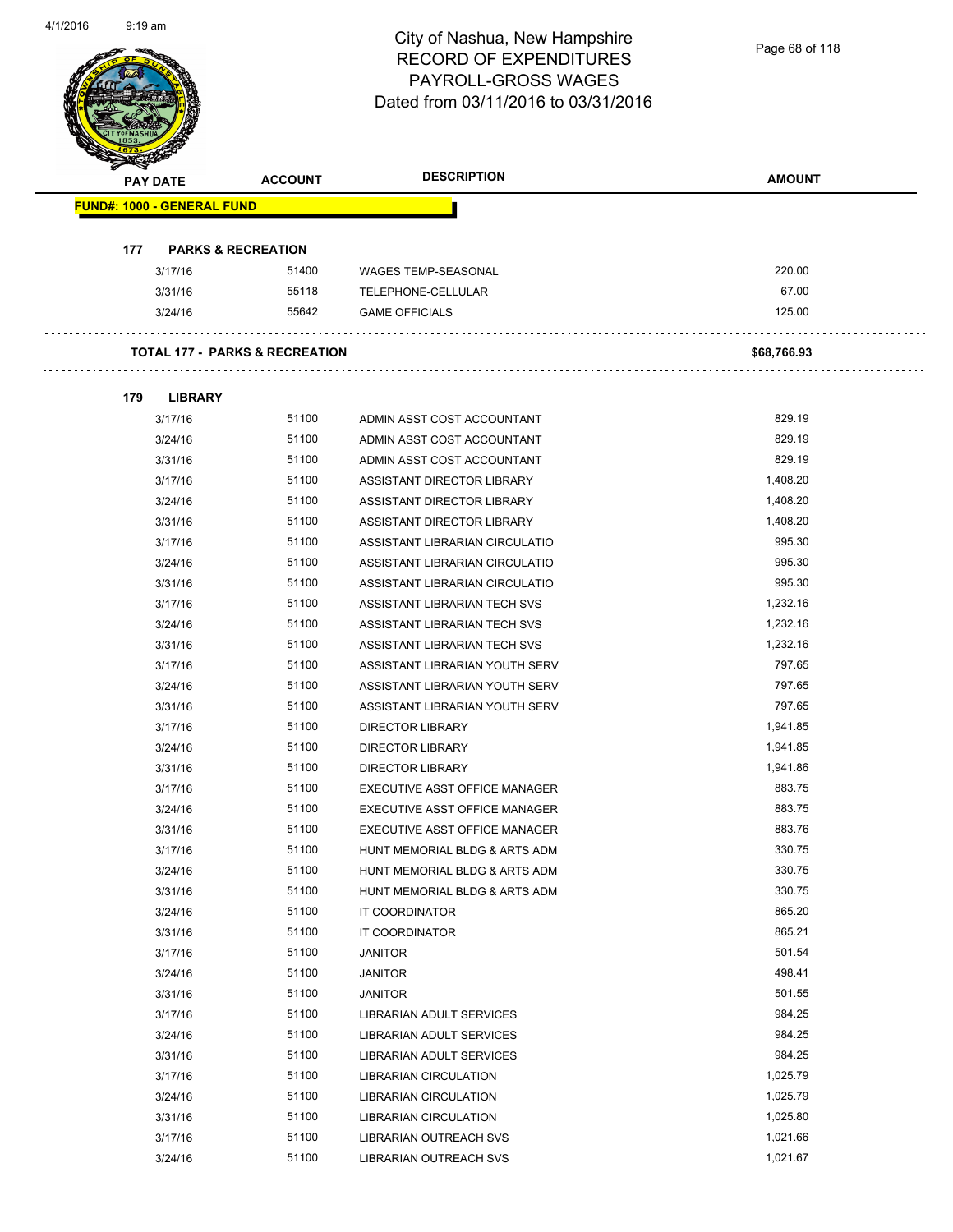

**AMOUNT**

|     | <u> FUND#: 1000 - GENERAL FUND</u> |       |                                      |          |
|-----|------------------------------------|-------|--------------------------------------|----------|
|     |                                    |       |                                      |          |
| 179 | <b>LIBRARY</b>                     |       |                                      |          |
|     | 3/31/16                            | 51100 | LIBRARIAN OUTREACH SVS               | 1,021.67 |
|     | 3/17/16                            | 51100 | <b>LIBRARIAN TECH SERVICES</b>       | 1,060.49 |
|     | 3/24/16                            | 51100 | LIBRARIAN TECH SERVICES              | 1,060.50 |
|     | 3/31/16                            | 51100 | <b>LIBRARIAN TECH SERVICES</b>       | 1,060.49 |
|     | 3/17/16                            | 51100 | LIBRARIAN YOUTH SERVICES             | 2,335.03 |
|     | 3/24/16                            | 51100 | <b>LIBRARIAN YOUTH SERVICES</b>      | 2,325.76 |
|     | 3/31/16                            | 51100 | LIBRARIAN YOUTH SERVICES             | 2,335.03 |
|     | 3/17/16                            | 51100 | <b>LIBRARY ASSISTANT CIRCULATION</b> | 5,481.50 |
|     | 3/24/16                            | 51100 | LIBRARY ASSISTANT CIRCULATION        | 5,481.50 |
|     | 3/31/16                            | 51100 | LIBRARY ASSISTANT CIRCULATION        | 5,481.50 |
|     | 3/17/16                            | 51100 | LIBRARY ASSISTANT MEDIA SERVIC       | 722.78   |
|     | 3/24/16                            | 51100 | LIBRARY ASSISTANT MEDIA SERVIC       | 722.80   |
|     | 3/31/16                            | 51100 | LIBRARY ASSISTANT MEDIA SERVIC       | 722.80   |
|     | 3/17/16                            | 51100 | LIBRARY ASSISTANT TECH SVS           | 722.80   |
|     | 3/24/16                            | 51100 | <b>LIBRARY ASSISTANT TECH SVS</b>    | 722.80   |
|     | 3/31/16                            | 51100 | <b>LIBRARY ASSISTANT TECH SVS</b>    | 722.80   |
|     | 3/17/16                            | 51100 | LIBRARY ASSISTANT YOUTH SERVIC       | 1,358.10 |
|     | 3/24/16                            | 51100 | LIBRARY ASSISTANT YOUTH SERVIC       | 1,358.10 |
|     | 3/31/16                            | 51100 | LIBRARY ASSISTANT YOUTH SERVIC       | 1,358.11 |
|     | 3/17/16                            | 51100 | <b>MAINTENANCE SUPV</b>              | 871.70   |
|     | 3/24/16                            | 51100 | <b>MAINTENANCE SUPV</b>              | 871.70   |
|     | 3/31/16                            | 51100 | MAINTENANCE SUPV                     | 871.70   |
|     | 3/17/16                            | 51100 | PAGE & COLLECTION COORDINATOR        | 858.90   |
|     | 3/24/16                            | 51100 | PAGE & COLLECTION COORDINATOR        | 858.90   |
|     | 3/31/16                            | 51100 | PAGE & COLLECTION COORDINATOR        | 858.90   |
|     | 3/17/16                            | 51100 | REFERENCE LIBRARIAN ADULT SERV       | 3,088.10 |
|     | 3/24/16                            | 51100 | REFERENCE LIBRARIAN ADULT SERV       | 3,088.09 |
|     | 3/31/16                            | 51100 | REFERENCE LIBRARIAN ADULT SERV       | 3,088.10 |
|     | 3/17/16                            | 51100 | REFERENCE LIBRARIAN TECH SVS         | 773.45   |
|     | 3/24/16                            | 51100 | REFERENCE LIBRARIAN TECH SVS         | 773.45   |
|     | 3/31/16                            | 51100 | REFERENCE LIBRARIAN TECH SVS         | 773.45   |
|     | 3/17/16                            | 51100 | <b>SECURITY LIBRARY</b>              | 627.85   |
|     | 3/24/16                            | 51100 | <b>SECURITY LIBRARY</b>              | 623.93   |
|     | 3/31/16                            | 51100 | <b>SECURITY LIBRARY</b>              | 627.85   |
|     | 3/17/16                            | 51200 | LIBRARY ASSISTANT CIRCULATION        | 397.79   |
|     | 3/24/16                            | 51200 | <b>LIBRARY ASSISTANT CIRCULATION</b> | 389.50   |
|     | 3/31/16                            | 51200 | LIBRARY ASSISTANT CIRCULATION        | 389.50   |
|     | 3/17/16                            | 51200 | LIBRARY ASSISTANT TECH SVS           | 424.84   |
|     | 3/24/16                            | 51200 | LIBRARY ASSISTANT TECH SVS           | 424.85   |
|     | 3/31/16                            | 51200 | LIBRARY ASSISTANT TECH SVS           | 424.85   |
|     | 3/17/16                            | 51200 | LIBRARY ASSISTANT YOUTH SERVIC       | 356.62   |
|     | 3/24/16                            | 51200 | LIBRARY ASSISTANT YOUTH SERVIC       | 328.25   |
|     | 3/31/16                            | 51200 | LIBRARY ASSISTANT YOUTH SERVIC       | 324.20   |
|     | 3/17/16                            | 51200 | LIBRARY PAGE YOUTH SERVICES          | 413.52   |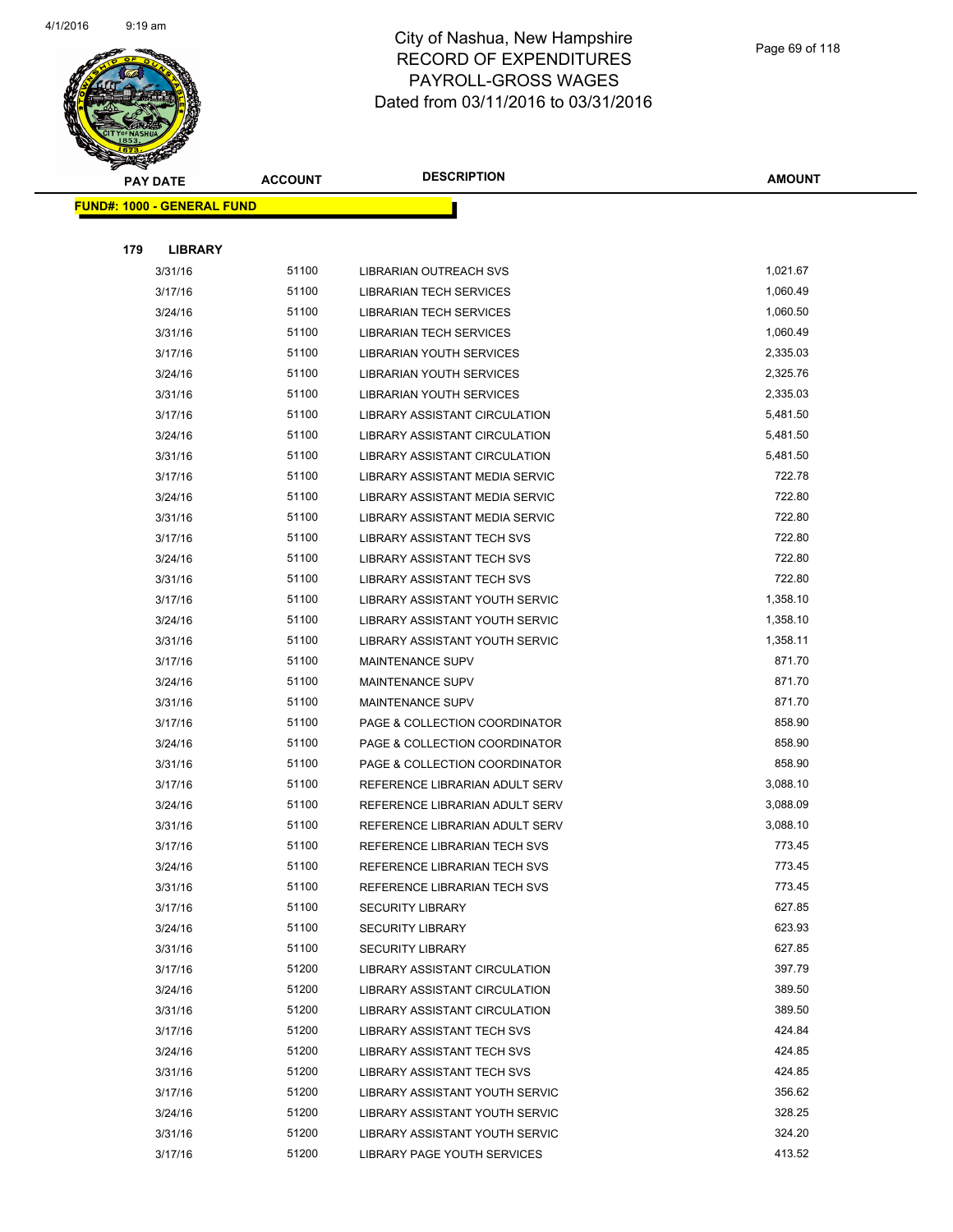$\Box$ 

 $\Box$ 



| <b>PAY DATE</b>                          | <b>ACCOUNT</b>               | <b>DESCRIPTION</b>                                         | <b>AMOUNT</b>        |
|------------------------------------------|------------------------------|------------------------------------------------------------|----------------------|
| <b>FUND#: 1000 - GENERAL FUND</b>        |                              |                                                            |                      |
|                                          |                              |                                                            |                      |
| 179<br><b>LIBRARY</b><br>3/24/16         | 51200                        |                                                            | 459.38               |
| 3/31/16                                  | 51200                        | LIBRARY PAGE YOUTH SERVICES<br>LIBRARY PAGE YOUTH SERVICES | 452.29               |
| 3/17/16                                  | 51200                        |                                                            | 419.21               |
|                                          |                              | LIBRARY PAGES CIRCULATION                                  | 416.85               |
| 3/24/16                                  | 51200                        | <b>LIBRARY PAGES CIRCULATION</b>                           | 373.36               |
| 3/31/16                                  | 51200                        | LIBRARY PAGES CIRCULATION                                  | 366.80               |
| 3/17/16                                  | 51200                        | LIBRARY PAGES MEDIA SERVICES                               |                      |
| 3/24/16                                  | 51200                        | LIBRARY PAGES MEDIA SERVICES                               | 506.64               |
| 3/31/16                                  | 51200                        | LIBRARY PAGES MEDIA SERVICES                               | 458.50               |
| 3/17/16                                  | 51200                        | REFERENCE LIBRARIAN ADULT SERV                             | 379.69               |
| 3/24/16                                  | 51200                        | REFERENCE LIBRARIAN ADULT SERV                             | 375.00               |
| 3/31/16                                  | 51200                        | REFERENCE LIBRARIAN ADULT SERV                             | 375.00               |
| 3/17/16                                  | 51200                        | <b>SECURITY LIBRARY</b>                                    | 360.00               |
| 3/24/16                                  | 51200                        | <b>SECURITY LIBRARY</b>                                    | 360.00               |
| 3/31/16                                  | 51200                        | <b>SECURITY LIBRARY</b>                                    | 360.00               |
| 3/17/16                                  | 51300                        | OVERTIME-REGULAR                                           | 1,108.97             |
| 3/24/16                                  | 51300<br>51300               | OVERTIME-REGULAR                                           | 1,061.17<br>1,312.67 |
| 3/31/16<br><b>TOTAL 179 - LIBRARY</b>    |                              | <b>OVERTIME-REGULAR</b>                                    | \$104,292.02         |
| 181                                      | <b>COMMUNITY DEVELOPMENT</b> |                                                            |                      |
| 3/17/16                                  | 51100                        | ADMINISTRATIVE ASSISTANT II                                | 704.60               |
| 3/24/16                                  | 51100                        | ADMINISTRATIVE ASSISTANT II                                | 704.60               |
| 3/31/16                                  | 51100                        | ADMINISTRATIVE ASSISTANT II                                | 704.59               |
| 3/17/16                                  | 51100                        | DIRECTOR COMMUNITY DEVELOPMENT                             | 1,986.70             |
| 3/24/16                                  | 51100                        | DIRECTOR COMMUNITY DEVELOPMENT                             | 1,986.70             |
| 3/31/16                                  | 51100                        | DIRECTOR COMMUNITY DEVELOPMENT                             | 1,986.70             |
| 3/17/16                                  | 51100                        | <b>WATERWAYS MANAGER</b>                                   | 1,364.20             |
| 3/24/16                                  | 51100                        | <b>WATERWAYS MANAGER</b>                                   | 1,364.20             |
| 3/31/16                                  | 51100                        | WATERWAYS MANAGER                                          | 1,364.20             |
| 3/17/16                                  | 51200                        | ADMINISTRATIVE ASSISTANT I                                 | 425.77               |
| 3/24/16                                  | 51200                        | ADMINISTRATIVE ASSISTANT I                                 | 355.59               |
| 3/31/16                                  | 51200                        | ADMINISTRATIVE ASSISTANT I                                 | 355.59               |
| 3/17/16                                  | 51400                        | WAGES TEMP-SEASONAL                                        | 100.00               |
| 3/24/16                                  | 51400                        | WAGES TEMP-SEASONAL                                        | 100.00               |
| 3/31/16                                  | 51400                        | <b>WAGES TEMP-SEASONAL</b>                                 | 100.00               |
| 3/31/16                                  | 55118                        | TELEPHONE-CELLULAR                                         | 50.00                |
| <b>TOTAL 181 - COMMUNITY DEVELOPMENT</b> |                              | \$13,653.44                                                |                      |
| 182                                      | <b>PLANNING AND ZONING</b>   |                                                            |                      |
|                                          |                              |                                                            |                      |

| 3/17/16 | 51100 | DEPARTMENT COORDINATOR | 957.65 |
|---------|-------|------------------------|--------|
| 3/24/16 | 51100 | DEPARTMENT COORDINATOR | 957.65 |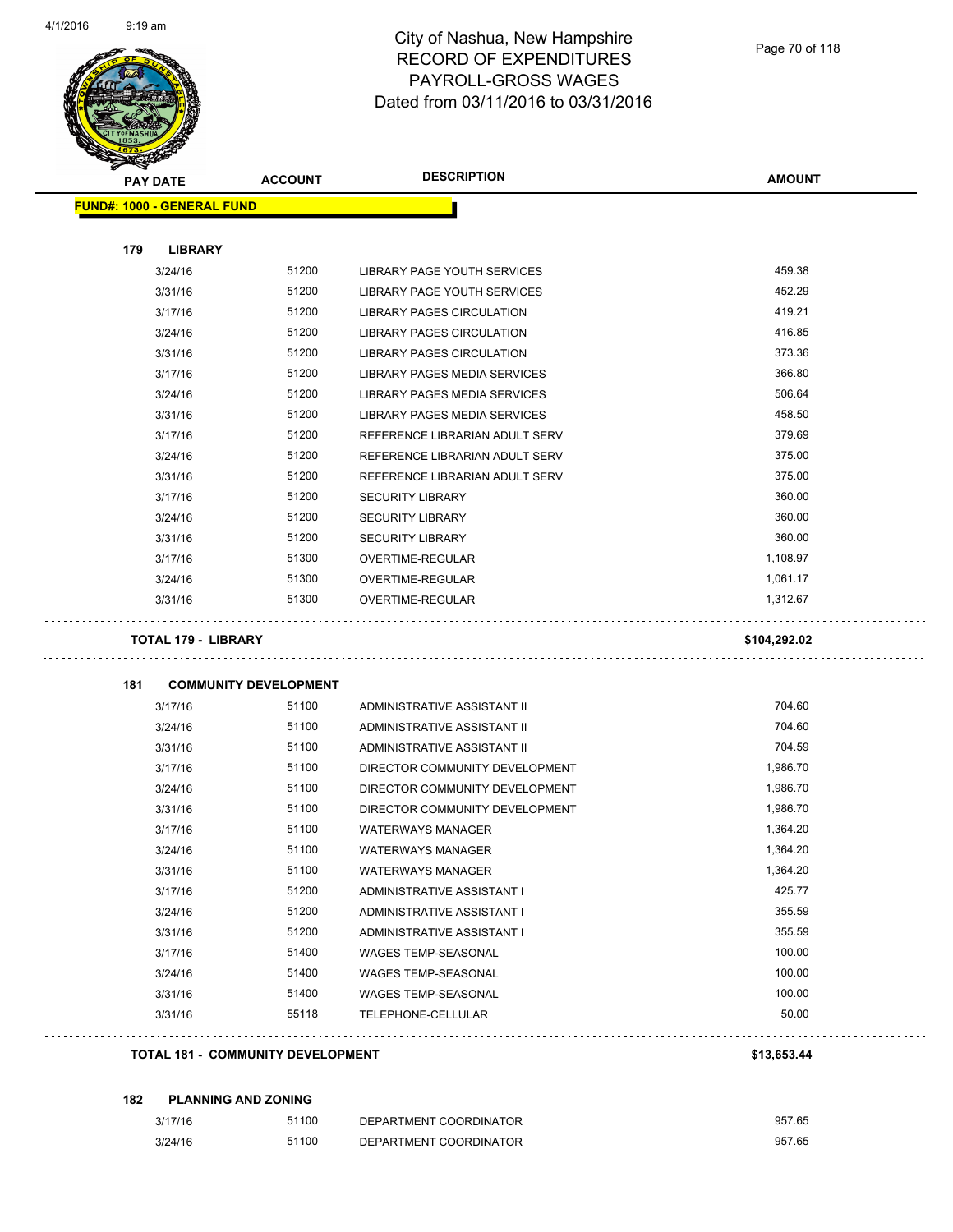

| <b>STATERS</b> |                                         |                             |                               |               |
|----------------|-----------------------------------------|-----------------------------|-------------------------------|---------------|
|                | <b>PAY DATE</b>                         | <b>ACCOUNT</b>              | <b>DESCRIPTION</b>            | <b>AMOUNT</b> |
|                | <b>FUND#: 1000 - GENERAL FUND</b>       |                             |                               |               |
|                |                                         |                             |                               |               |
| 182            | <b>PLANNING AND ZONING</b>              |                             |                               |               |
|                | 3/31/16                                 | 51100                       | DEPARTMENT COORDINATOR        | 957.65        |
|                | 3/17/16                                 | 51100                       | DEPUTY PLANNING MANAGER       | 1,384.10      |
|                | 3/24/16                                 | 51100                       | DEPUTY PLANNING MANAGER       | 1,384.10      |
|                | 3/31/16                                 | 51100                       | DEPUTY PLANNING MANAGER       | 1,384.10      |
|                | 3/17/16                                 | 51100                       | MANAGER PLANNING DEPT         | 1,935.50      |
|                | 3/24/16                                 | 51100                       | MANAGER PLANNING DEPT         | 1,935.50      |
|                | 3/31/16                                 | 51100                       | MANAGER PLANNING DEPT         | 1,935.50      |
|                | 3/17/16                                 | 51100                       | PLANNER I                     | 2,253.95      |
|                | 3/24/16                                 | 51100                       | PLANNER I                     | 2,253.95      |
|                | 3/31/16                                 | 51100                       | PLANNER I                     | 2,253.94      |
|                | 3/17/16                                 | 51100                       | ZONING COORDINATOR            | 722.30        |
|                | 3/24/16                                 | 51100                       | ZONING COORDINATOR            | 722.30        |
|                | 3/31/16                                 | 51100                       | ZONING COORDINATOR            | 722.30        |
|                | 3/17/16                                 | 53428                       | STENOGRAPHIC SERVICES         | 750.00        |
|                | 3/31/16                                 | 53428                       | STENOGRAPHIC SERVICES         | 250.00        |
|                | 3/31/16                                 | 55118                       | TELEPHONE-CELLULAR            | 17.00         |
|                |                                         |                             |                               |               |
|                | <b>TOTAL 182 - PLANNING AND ZONING</b>  |                             |                               | \$22,777.49   |
| 183            |                                         | <b>ECONOMIC DEVELOPMENT</b> |                               |               |
|                | 3/17/16                                 | 51100                       | DWNTWN SPCLST & OED PGRM COOR | 1,110.43      |
|                | 3/24/16                                 | 51100                       | DWNTWN SPCLST & OED PGRM COOR | 1,110.45      |
|                | 3/31/16                                 | 51100                       | DWNTWN SPCLST & OED PGRM COOR | 1,110.45      |
|                | 3/31/16                                 | 55118                       | TELEPHONE-CELLULAR            | 50.00         |
|                | <b>TOTAL 183 - ECONOMIC DEVELOPMENT</b> |                             |                               | \$3,381.33    |
|                |                                         |                             |                               |               |
| 191            | <b>SCHOOL</b>                           |                             |                               |               |
|                | 3/24/16                                 | 51100                       | ASSISTANT DIRECTOR BUSINESS   | 3,008.20      |
|                | 3/24/16                                 | 51100                       | ASSISTANT PRINCIPAL AMH       | 1,403.80      |
|                | 3/24/16                                 | 51100                       | ASSISTANT PRINCIPAL BIC       | 3,000.00      |
|                | 3/24/16                                 | 51100                       | ASSISTANT PRINCIPAL BIR       | 1,403.80      |
|                | 3/24/16                                 | 51100                       | ASSISTANT PRINCIPAL BRO       | 1,451.90      |
|                | 3/24/16                                 | 51100                       | ASSISTANT PRINCIPAL CHARL     | 3,048.10      |
|                | 3/24/16                                 | 51100                       | ASSISTANT PRINCIPAL DR CRSP   | 1,475.90      |
|                | 3/24/16                                 | 51100                       | ASSISTANT PRINCIPAL ELM       | 6,730.80      |
|                | 3/24/16                                 | 51100                       | ASSISTANT PRINCIPAL FES       | 3,048.10      |
|                | 3/24/16                                 | 51100                       | ASSISTANT PRINCIPAL FMS       | 3,365.40      |
|                | 3/24/16                                 | 51100                       | ASSISTANT PRINCIPAL LEDGE     | 3,662.20      |
|                | 3/24/16                                 | 51100                       | ASSISTANT PRINCIPAL MDE       | 3,048.10      |
|                | 3/24/16                                 | 51100                       | ASSISTANT PRINCIPAL MTP       | 2,951.90      |
|                | 3/24/16                                 | 51100                       | ASSISTANT PRINCIPAL NHN       | 12,536.00     |

3/24/16 51100 ASSISTANT PRINCIPAL NHS 12,829.10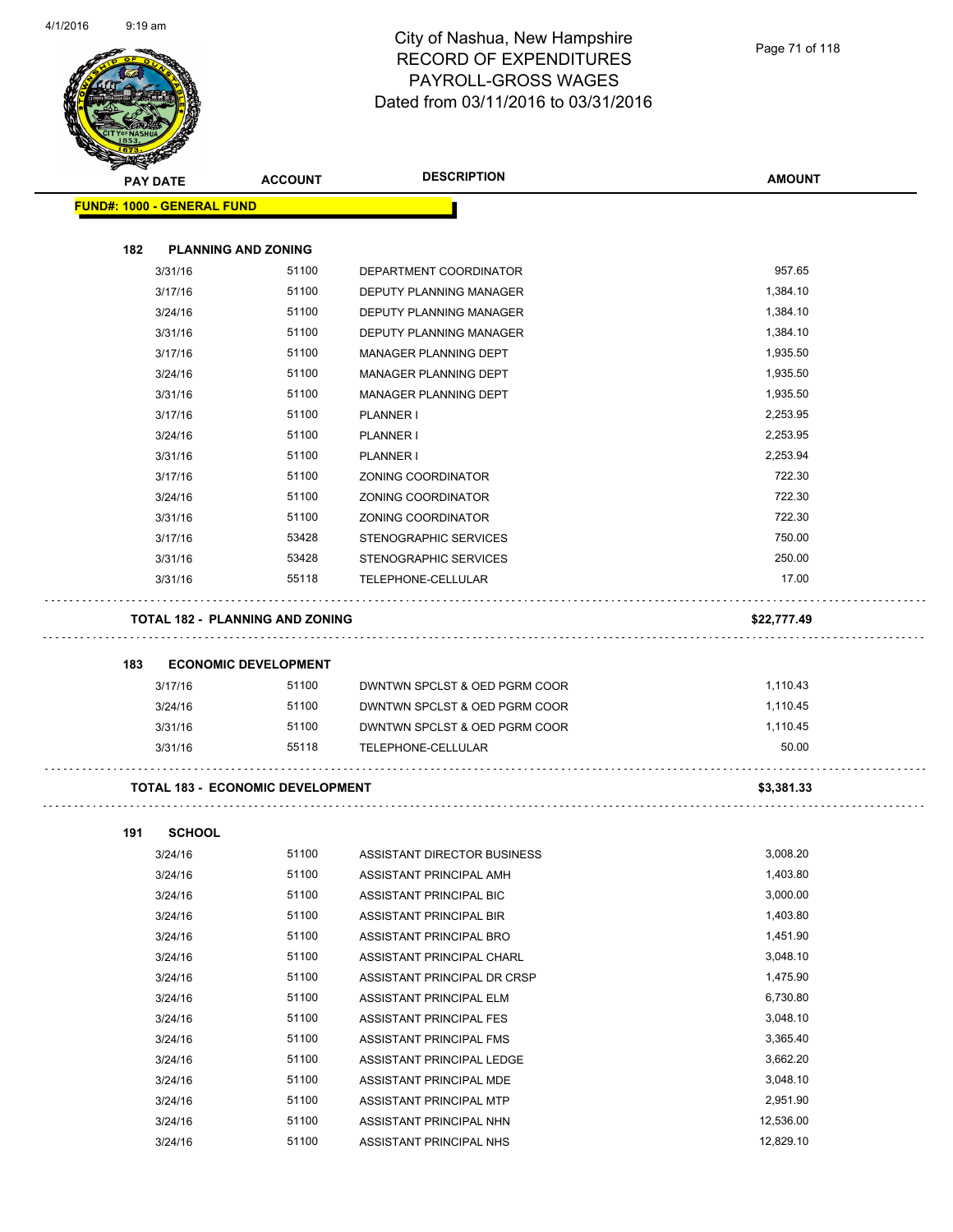

**AMOUNT**

|     | <b>FUND#: 1000 - GENERAL FUND</b> |                |                                                   |                  |
|-----|-----------------------------------|----------------|---------------------------------------------------|------------------|
|     |                                   |                |                                                   |                  |
| 191 | <b>SCHOOL</b>                     |                |                                                   |                  |
|     | 3/24/16                           | 51100          | ASSISTANT PRINCIPAL PMS                           | 3,365.40         |
|     | 3/24/16                           | 51100          | ASSISTANT PRINCIPAL SHE                           | 1,451.90         |
|     | 3/24/16                           | 51100          | ASSISTANT SUPERINTENDENT                          | 8,590.50         |
|     | 3/24/16                           | 51100          | ASST DIRECTOR PLANT OPS                           | 4,822.12         |
|     | 3/24/16                           | 51100          | <b>ASST DIRECTOR SPED</b>                         | 6,016.90         |
|     | 3/24/16                           | 51100          | ASST SYSTEMS ADMIN FULL YEAR                      | 12,935.90        |
|     | 3/17/16                           | 51100          | ASST SYSTEMS ADMIN SCH YEAR                       | 802.51           |
|     | 3/24/16                           | 51100          | ASST SYSTEMS ADMIN SCH YEAR                       | 791.20           |
|     | 3/31/16                           | 51100          | ASST SYSTEMS ADMIN SCH YEAR                       | 808.17           |
|     | 3/24/16                           | 51100          | ATTENDANCE OFFICER                                | 2,360.60         |
|     | 3/24/16                           | 51100          | CAREER CENTER COORD NHN                           | 1,537.30         |
|     | 3/24/16                           | 51100          | CHIEF OPERATING OFFICER                           | 4,094.60         |
|     | 3/17/16                           | 51100          | CLERICAL ACADEMY NHN                              | 2,873.35         |
|     | 3/24/16                           | 51100          | CLERICAL ACADEMY NHN                              | 2,873.35         |
|     | 3/31/16                           | 51100          | CLERICAL ACADEMY NHN                              | 2,854.14         |
|     | 3/17/16                           | 51100          | CLERICAL ACADEMY NHS                              | 2,152.94         |
|     | 3/24/16                           | 51100          | <b>CLERICAL ACADEMY NHS</b>                       | 2,152.95         |
|     | 3/31/16                           | 51100          | <b>CLERICAL ACADEMY NHS</b>                       | 2,133.44         |
|     | 3/10/16                           | 51100          | CLERICAL ADULT ED NHN                             | (27,049.67)      |
|     | 3/17/16                           | 51100          | CLERICAL ADULT ED NHN                             | 763.90           |
|     | 3/24/16                           | 51100          | CLERICAL ADULT ED NHN                             | 764.40           |
|     | 3/31/16                           | 51100          | CLERICAL ADULT ED NHN                             | 764.40           |
|     | 3/17/16                           | 51100          | <b>CLERICAL ASST SUPER SUP</b>                    | 2,029.04         |
|     | 3/24/16                           | 51100          | <b>CLERICAL ASST SUPER SUP</b>                    | 2,064.10         |
|     | 3/31/16                           | 51100          | <b>CLERICAL ASST SUPER SUP</b>                    | 2,024.39         |
|     | 3/17/16                           | 51100          | CLERICAL ATHLETIC NHN                             | 712.14           |
|     | 3/24/16                           | 51100          | CLERICAL ATHLETIC NHN                             | 731.65           |
|     | 3/31/16                           | 51100          | CLERICAL ATHLETIC NHN                             | 731.65           |
|     | 3/17/16                           | 51100          | <b>CLERICAL ATHLETIC NHS</b>                      | 756.40           |
|     | 3/24/16                           | 51100<br>51100 | CLERICAL ATHLETIC NHS                             | 756.40<br>756.40 |
|     | 3/31/16                           | 51100          | CLERICAL ATHLETIC NHS<br><b>CLERICAL BUSINESS</b> | 3,773.75         |
|     | 3/17/16<br>3/24/16                | 51100          | <b>CLERICAL BUSINESS</b>                          | 3,773.75         |
|     | 3/31/16                           | 51100          | <b>CLERICAL BUSINESS</b>                          | 3,773.75         |
|     | 3/17/16                           | 51100          | CLERICAL CHIEF OP OFFICER SUP                     | 826.27           |
|     | 3/24/16                           | 51100          | CLERICAL CHIEF OP OFFICER SUP                     | 881.37           |
|     | 3/31/16                           | 51100          | CLERICAL CHIEF OP OFFICER SUP                     | 826.28           |
|     | 3/17/16                           | 51100          | <b>CLERICAL CTE NHN</b>                           | 505.48           |
|     | 3/24/16                           | 51100          | CLERICAL CTE NHN                                  | 649.29           |
|     | 3/31/16                           | 51100          | <b>CLERICAL CTE NHN</b>                           | 636.22           |
|     | 3/17/16                           | 51100          | <b>CLERICAL CTE NHS</b>                           | 767.65           |
|     | 3/24/16                           | 51100          | <b>CLERICAL CTE NHS</b>                           | 767.65           |
|     | 3/31/16                           | 51100          | <b>CLERICAL CTE NHS</b>                           | 767.65           |
|     | 3/17/16                           | 51100          | CLERICAL GUIDANCE ELM                             | 767.65           |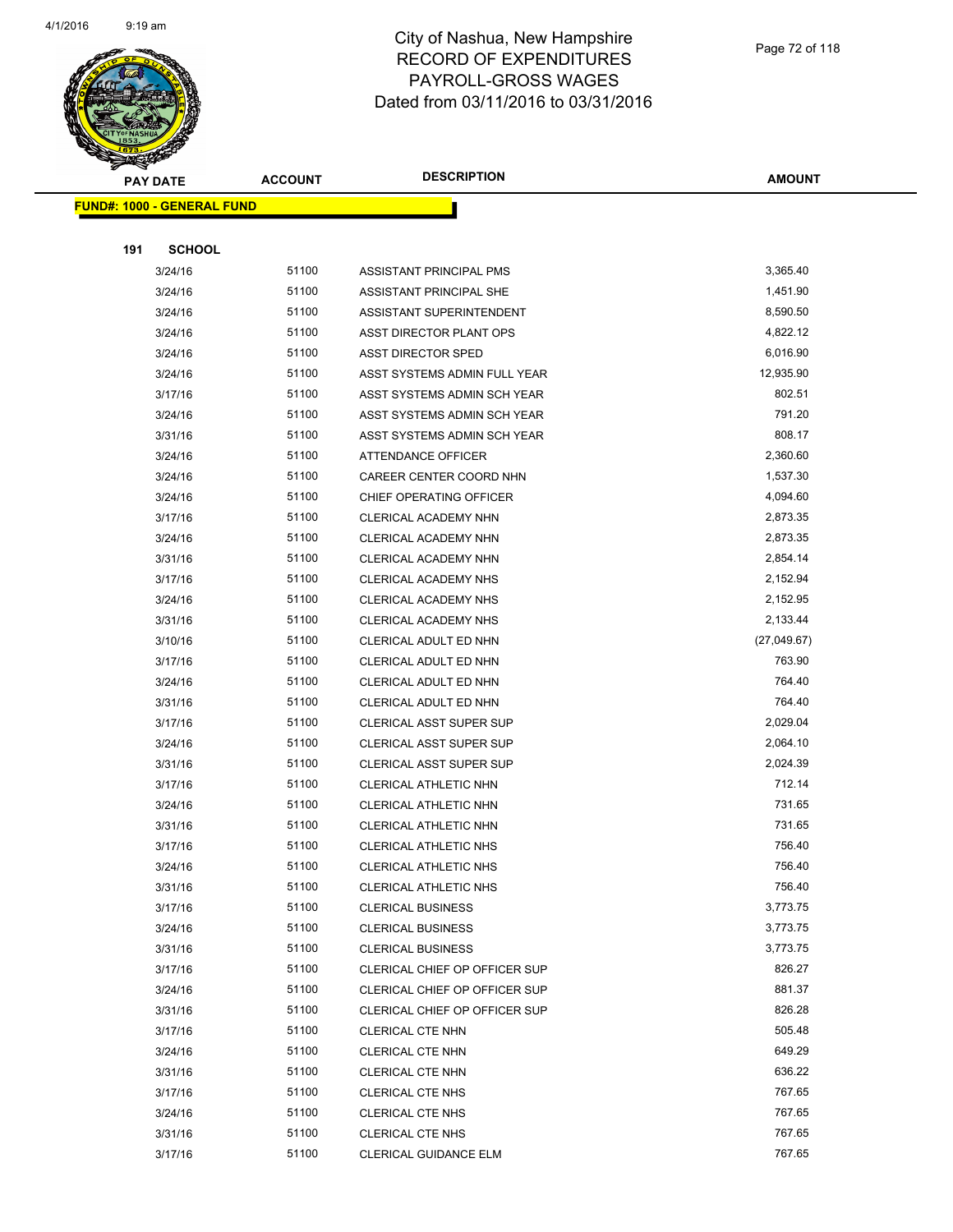

|     | <u> FUND#: 1000 - GENERAL FUND</u> |       |                                 |          |
|-----|------------------------------------|-------|---------------------------------|----------|
|     |                                    |       |                                 |          |
| 191 | <b>SCHOOL</b>                      |       |                                 |          |
|     | 3/24/16                            | 51100 | CLERICAL GUIDANCE ELM           | 767.65   |
|     | 3/31/16                            | 51100 | <b>CLERICAL GUIDANCE ELM</b>    | 767.65   |
|     | 3/17/16                            | 51100 | CLERICAL GUIDANCE NHN           | 1,948.56 |
|     | 3/24/16                            | 51100 | CLERICAL GUIDANCE NHN           | 1,822.19 |
|     | 3/31/16                            | 51100 | CLERICAL GUIDANCE NHN           | 1,935.66 |
|     | 3/17/16                            | 51100 | <b>CLERICAL GUIDANCE NHS</b>    | 2,135.20 |
|     | 3/24/16                            | 51100 | <b>CLERICAL GUIDANCE NHS</b>    | 2,140.40 |
|     | 3/31/16                            | 51100 | <b>CLERICAL GUIDANCE NHS</b>    | 2,104.49 |
|     | 3/17/16                            | 51100 | <b>CLERICAL HUMAN RESOURCES</b> | 2,141.69 |
|     | 3/24/16                            | 51100 | CLERICAL HUMAN RESOURCES        | 1,834.64 |
|     | 3/31/16                            | 51100 | <b>CLERICAL HUMAN RESOURCES</b> | 2,100.76 |
|     | 3/17/16                            | 51100 | <b>CLERICAL PAYROLL SUP</b>     | 687.40   |
|     | 3/24/16                            | 51100 | <b>CLERICAL PAYROLL SUP</b>     | 687.39   |
|     | 3/31/16                            | 51100 | <b>CLERICAL PAYROLL SUP</b>     | 687.40   |
|     | 3/17/16                            | 51100 | <b>CLERICAL PLANT OPS</b>       | 687.40   |
|     | 3/24/16                            | 51100 | <b>CLERICAL PLANT OPS</b>       | 687.40   |
|     | 3/31/16                            | 51100 | <b>CLERICAL PLANT OPS</b>       | 687.40   |
|     | 3/17/16                            | 51100 | <b>CLERICAL PRINCIPAL AMH</b>   | 1,336.46 |
|     | 3/24/16                            | 51100 | CLERICAL PRINCIPAL AMH          | 1,341.05 |
|     | 3/31/16                            | 51100 | CLERICAL PRINCIPAL AMH          | 1,331.87 |
|     | 3/17/16                            | 51100 | CLERICAL PRINCIPAL BIC          | 1,385.30 |
|     | 3/24/16                            | 51100 | <b>CLERICAL PRINCIPAL BIC</b>   | 1,385.30 |
|     | 3/31/16                            | 51100 | CLERICAL PRINCIPAL BIC          | 1,385.30 |
|     | 3/17/16                            | 51100 | <b>CLERICAL PRINCIPAL BIR</b>   | 1,535.30 |
|     | 3/24/16                            | 51100 | CLERICAL PRINCIPAL BIR          | 1,535.30 |
|     | 3/31/16                            | 51100 | <b>CLERICAL PRINCIPAL BIR</b>   | 1,535.30 |
|     | 3/17/16                            | 51100 | <b>CLERICAL PRINCIPAL BRO</b>   | 1,535.30 |
|     | 3/24/16                            | 51100 | CLERICAL PRINCIPAL BRO          | 1,535.29 |
|     | 3/31/16                            | 51100 | <b>CLERICAL PRINCIPAL BRO</b>   | 1,535.30 |
|     | 3/17/16                            | 51100 | CLERICAL PRINCIPAL CHA          | 1,374.80 |
|     | 3/24/16                            | 51100 | CLERICAL PRINCIPAL CHA          | 1,374.80 |
|     | 3/31/16                            | 51100 | CLERICAL PRINCIPAL CHA          | 1,374.80 |
|     | 3/17/16                            | 51100 | CLERICAL PRINCIPAL DRC          | 1,052.72 |
|     | 3/24/16                            | 51100 | CLERICAL PRINCIPAL DRC          | 1,183.44 |
|     | 3/31/16                            | 51100 | CLERICAL PRINCIPAL DRC          | 1,401.33 |
|     | 3/17/16                            | 51100 | CLERICAL PRINCIPAL ELM          | 2,808.08 |
|     | 3/24/16                            | 51100 | <b>CLERICAL PRINCIPAL ELM</b>   | 2,803.04 |
|     | 3/31/16                            | 51100 | CLERICAL PRINCIPAL ELM          | 2,792.88 |
|     | 3/17/16                            | 51100 | <b>CLERICAL PRINCIPAL FES</b>   | 1,161.47 |
|     | 3/24/16                            | 51100 | <b>CLERICAL PRINCIPAL FES</b>   | 1,488.05 |
|     | 3/31/16                            | 51100 | <b>CLERICAL PRINCIPAL FES</b>   | 1,488.05 |
|     | 3/17/16                            | 51100 | <b>CLERICAL PRINCIPAL FMS</b>   | 1,800.69 |
|     | 3/24/16                            | 51100 | <b>CLERICAL PRINCIPAL FMS</b>   | 1,800.69 |
|     | 3/31/16                            | 51100 | CLERICAL PRINCIPAL FMS          | 1,795.64 |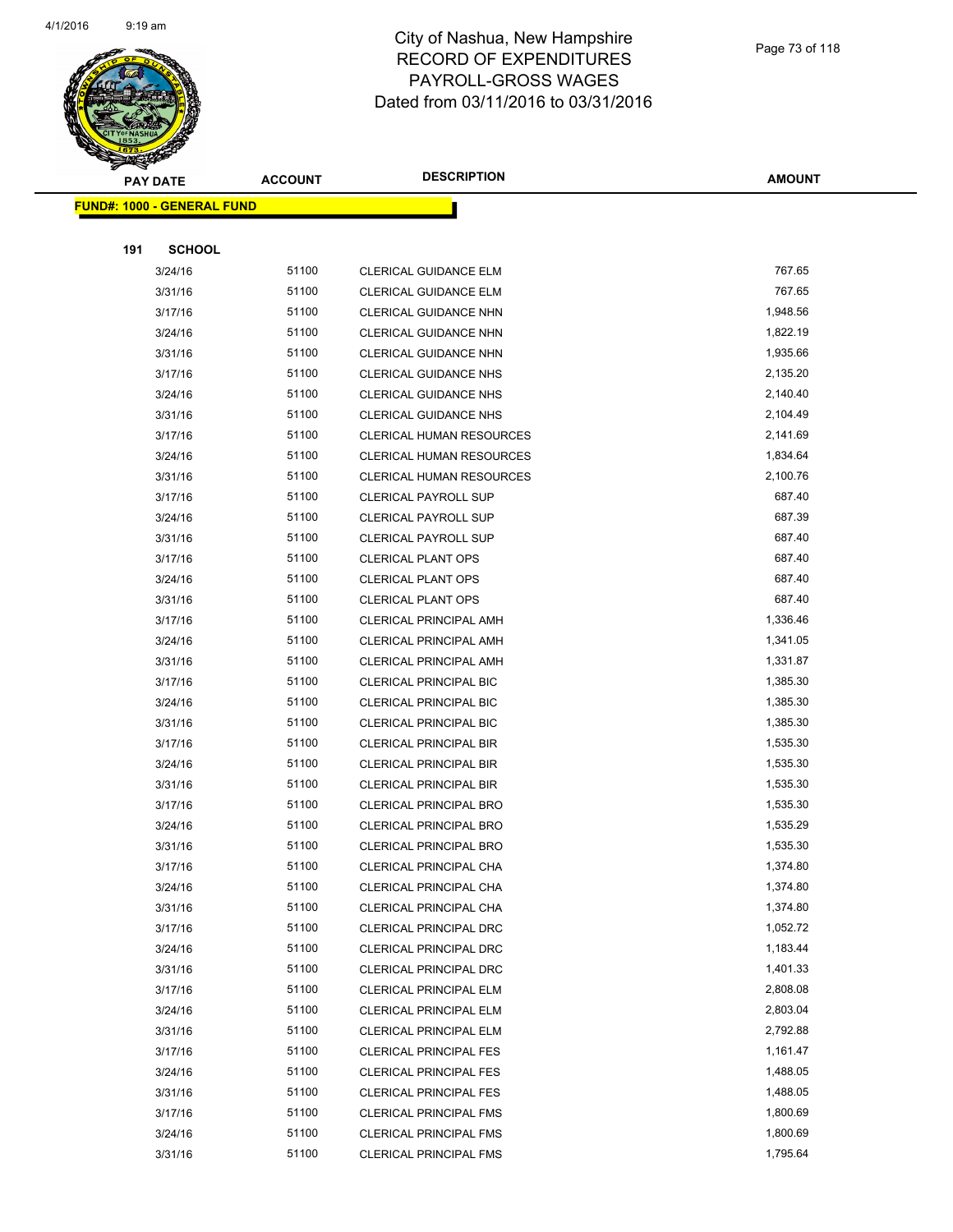

| <b>FUND#: 1000 - GENERAL FUND</b> |                |                                                    |                  |
|-----------------------------------|----------------|----------------------------------------------------|------------------|
|                                   |                |                                                    |                  |
| 191<br><b>SCHOOL</b>              |                |                                                    |                  |
| 3/17/16                           | 51100          | <b>CLERICAL PRINCIPAL LDG</b>                      | 1,407.80         |
| 3/24/16                           | 51100          | <b>CLERICAL PRINCIPAL LDG</b>                      | 1,407.80         |
| 3/31/16                           | 51100          | <b>CLERICAL PRINCIPAL LDG</b>                      | 1,407.80         |
| 3/17/16                           | 51100          | CLERICAL PRINCIPAL MDE                             | 1,524.05         |
| 3/24/16                           | 51100          | <b>CLERICAL PRINCIPAL MDE</b>                      | 1,483.71         |
| 3/31/16                           | 51100          | CLERICAL PRINCIPAL MDE                             | 1,564.39         |
| 3/17/16                           | 51100          | <b>CLERICAL PRINCIPAL MTP</b>                      | 1,452.05         |
| 3/24/16                           | 51100          | CLERICAL PRINCIPAL MTP                             | 1,452.05         |
| 3/31/16                           | 51100          | CLERICAL PRINCIPAL MTP                             | 1,452.05         |
| 3/17/16                           | 51100          | CLERICAL PRINCIPAL NHN                             | 1,402.99         |
| 3/24/16                           | 51100          | CLERICAL PRINCIPAL NHN                             | 1,407.80         |
| 3/31/16                           | 51100          | CLERICAL PRINCIPAL NHN                             | 1,407.80         |
| 3/17/16                           | 51100          | <b>CLERICAL PRINCIPAL NHS</b>                      | 2,393.21         |
| 3/24/16                           | 51100          | CLERICAL PRINCIPAL NHS                             | 2,401.92         |
| 3/31/16                           | 51100          | <b>CLERICAL PRINCIPAL NHS</b>                      | 2,401.92         |
| 3/17/16                           | 51100          | <b>CLERICAL PRINCIPAL NSE</b>                      | 1,524.04         |
| 3/24/16                           | 51100          | <b>CLERICAL PRINCIPAL NSE</b>                      | 1,503.58         |
| 3/31/16                           | 51100          | CLERICAL PRINCIPAL NSE                             | 1,524.04         |
| 3/17/16                           | 51100          | <b>CLERICAL PRINCIPAL PMS</b>                      | 2,063.70         |
| 3/24/16                           | 51100          | CLERICAL PRINCIPAL PMS                             | 2,063.70         |
| 3/31/16                           | 51100          | <b>CLERICAL PRINCIPAL PMS</b>                      | 2,063.70         |
| 3/17/16                           | 51100          | <b>CLERICAL PRINCIPAL SHE</b>                      | 1,535.30         |
| 3/24/16                           | 51100          | <b>CLERICAL PRINCIPAL SHE</b>                      | 1,535.30         |
| 3/31/16                           | 51100          | CLERICAL PRINCIPAL SHE                             | 1,535.29         |
| 3/17/16                           | 51100          | CLERICAL RECEPTIONIST NHN                          | 767.65           |
| 3/24/16                           | 51100          | CLERICAL RECEPTIONIST NHN                          | 767.65           |
| 3/31/16                           | 51100          | CLERICAL RECEPTIONIST NHN                          | 767.65           |
| 3/17/16                           | 51100          | <b>CLERICAL RECEPTIONIST NHS</b>                   | 720.40           |
| 3/24/16                           | 51100          | CLERICAL RECEPTIONIST NHS                          | 720.40           |
| 3/31/16                           | 51100          | CLERICAL RECEPTIONIST NHS                          | 720.40           |
| 3/17/16                           | 51100          | CLERICAL SPECIAL ED NHN                            | 653.65           |
| 3/24/16                           | 51100          | CLERICAL SPECIAL ED NHN                            | 653.65           |
| 3/31/16                           | 51100          | CLERICAL SPECIAL ED NHN                            | 653.65           |
| 3/17/16                           | 51100          | CLERICAL SPECIAL ED NHS                            | 653.65           |
| 3/24/16                           | 51100          | CLERICAL SPECIAL ED NHS                            | 653.65<br>653.65 |
| 3/31/16                           | 51100<br>51100 | CLERICAL SPECIAL ED NHS<br>CLERICAL SPECIAL ED SUP | 1,535.30         |
| 3/17/16<br>3/24/16                | 51100          | CLERICAL SPECIAL ED SUP                            | 1,530.18         |
| 3/31/16                           | 51100          | CLERICAL SPECIAL ED SUP                            | 1,535.30         |
|                                   | 51100          | CLERICAL STUDENT SERV SUP                          | 815.36           |
| 3/17/16<br>3/24/16                | 51100          | <b>CLERICAL STUDENT SERV SUP</b>                   | 869.72           |
| 3/31/16                           | 51100          | CLERICAL STUDENT SERV SUP                          | 815.36           |
| 3/24/16                           | 51100          | CLERICAL SUPERINTENDANT SUP                        | 1,692.30         |
| 3/17/16                           | 51100          | CLERICAL TRANSPORTATION SUP                        | 339.88           |
|                                   |                |                                                    |                  |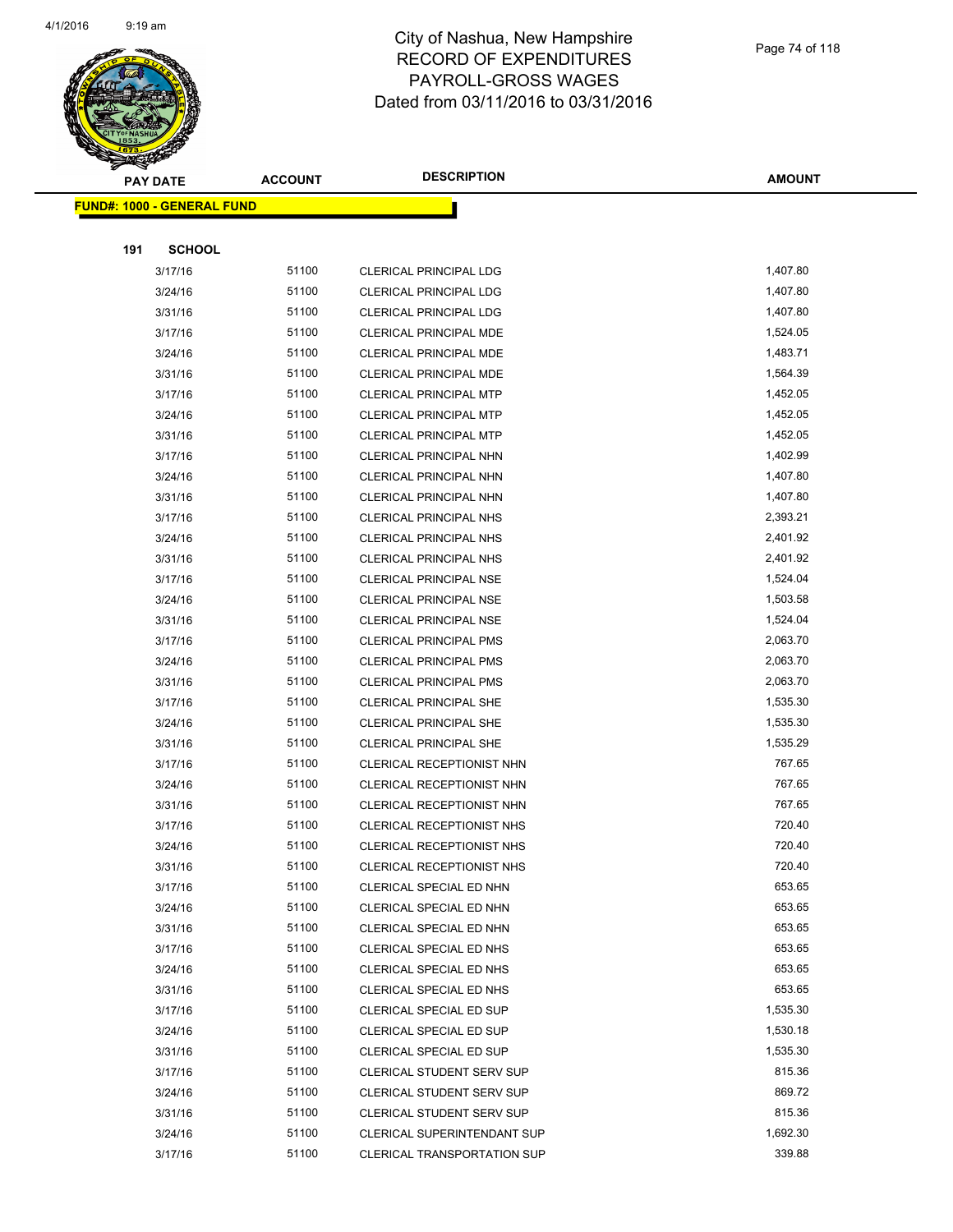

|     | <u> FUND#: 1000 - GENERAL FUND</u> |       |                                                                          |                      |
|-----|------------------------------------|-------|--------------------------------------------------------------------------|----------------------|
| 191 | <b>SCHOOL</b>                      |       |                                                                          |                      |
|     |                                    | 51100 |                                                                          | 396.54               |
|     | 3/24/16<br>3/31/16                 | 51100 | <b>CLERICAL TRANSPORTATION SUP</b><br><b>CLERICAL TRANSPORTATION SUP</b> | 352.96               |
|     | 3/24/16                            | 51100 | <b>CURRICULUM SUPERVISOR</b>                                             | 5,809.00             |
|     | 3/17/16                            | 51100 | <b>CUSTODIAN AMH</b>                                                     | 977.05               |
|     | 3/24/16                            | 51100 | <b>CUSTODIAN AMH</b>                                                     | 977.05               |
|     | 3/31/16                            | 51100 | <b>CUSTODIAN AMH</b>                                                     | 1,259.30             |
|     | 3/17/16                            | 51100 | <b>CUSTODIAN ASST HEAD ELM</b>                                           | 791.20               |
|     | 3/24/16                            | 51100 | <b>CUSTODIAN ASST HEAD ELM</b>                                           | 791.20               |
|     | 3/31/16                            | 51100 | <b>CUSTODIAN ASST HEAD ELM</b>                                           | 791.21               |
|     | 3/17/16                            | 51100 | <b>CUSTODIAN ASST HEAD FMS</b>                                           | 791.20               |
|     | 3/24/16                            | 51100 | <b>CUSTODIAN ASST HEAD FMS</b>                                           | 791.20               |
|     | 3/31/16                            | 51100 | <b>CUSTODIAN ASST HEAD FMS</b>                                           | 791.20               |
|     | 3/17/16                            | 51100 | <b>CUSTODIAN ASST HEAD NHN</b>                                           | 1,476.76             |
|     | 3/24/16                            | 51100 | <b>CUSTODIAN ASST HEAD NHN</b>                                           | 1,766.47             |
|     | 3/31/16                            | 51100 | <b>CUSTODIAN ASST HEAD NHN</b>                                           | 1,736.80             |
|     | 3/17/16                            | 51100 | <b>CUSTODIAN ASST HEAD NHS</b>                                           | 1,494.01             |
|     | 3/24/16                            | 51100 | <b>CUSTODIAN ASST HEAD NHS</b>                                           | 1,494.03             |
|     | 3/31/16                            | 51100 | <b>CUSTODIAN ASST HEAD NHS</b>                                           | 1,979.60             |
|     | 3/17/16                            | 51100 | <b>CUSTODIAN ASST HEAD PMS</b>                                           | 791.20               |
|     | 3/24/16                            | 51100 | <b>CUSTODIAN ASST HEAD PMS</b>                                           | 791.20               |
|     | 3/31/16                            | 51100 | <b>CUSTODIAN ASST HEAD PMS</b>                                           | 791.20               |
|     | 3/17/16                            | 51100 | <b>CUSTODIAN BIC</b>                                                     | 1,671.85             |
|     | 3/24/16                            | 51100 | <b>CUSTODIAN BIC</b>                                                     | 2,001.89             |
|     | 3/31/16                            | 51100 | <b>CUSTODIAN BIC</b>                                                     | 2,084.40             |
|     | 3/17/16                            | 51100 | <b>CUSTODIAN BIR</b>                                                     | 2,084.40             |
|     | 3/24/16                            | 51100 | <b>CUSTODIAN BIR</b>                                                     | 2,084.41             |
|     | 3/31/16                            | 51100 | <b>CUSTODIAN BIR</b>                                                     | 2,084.40             |
|     | 3/17/16                            | 51100 | <b>CUSTODIAN BRO</b>                                                     | 1,408.88             |
|     | 3/24/16                            | 51100 | <b>CUSTODIAN BRO</b>                                                     | 1,389.60             |
|     | 3/31/16                            | 51100 | <b>CUSTODIAN BRO</b>                                                     | 1,389.61             |
|     | 3/17/16                            | 51100 | <b>CUSTODIAN CHA</b>                                                     | 1,389.60             |
|     | 3/24/16                            | 51100 | <b>CUSTODIAN CHA</b>                                                     | 1,389.60             |
|     | 3/31/16                            | 51100 | <b>CUSTODIAN CHA</b>                                                     | 1,408.88             |
|     | 3/17/16                            | 51100 | <b>CUSTODIAN DRC</b>                                                     | 694.80               |
|     | 3/24/16                            | 51100 | <b>CUSTODIAN DRC</b>                                                     | 694.80               |
|     | 3/31/16                            | 51100 | <b>CUSTODIAN DRC</b>                                                     | 694.80               |
|     | 3/17/16                            | 51100 | <b>CUSTODIAN ELM</b>                                                     | 5,613.20             |
|     | 3/24/16                            | 51100 | <b>CUSTODIAN ELM</b>                                                     | 5,613.21             |
|     | 3/31/16                            | 51100 | <b>CUSTODIAN ELM</b>                                                     | 5,688.73             |
|     | 3/17/16                            | 51100 | <b>CUSTODIAN FES</b>                                                     | 1,389.60             |
|     | 3/24/16                            | 51100 | <b>CUSTODIAN FES</b>                                                     | 1,389.60             |
|     | 3/31/16                            | 51100 | <b>CUSTODIAN FES</b>                                                     | 1,224.59             |
|     | 3/17/16                            | 51100 | <b>CUSTODIAN FMS</b>                                                     | 2,779.20<br>2,809.55 |
|     | 3/24/16                            | 51100 | <b>CUSTODIAN FMS</b>                                                     |                      |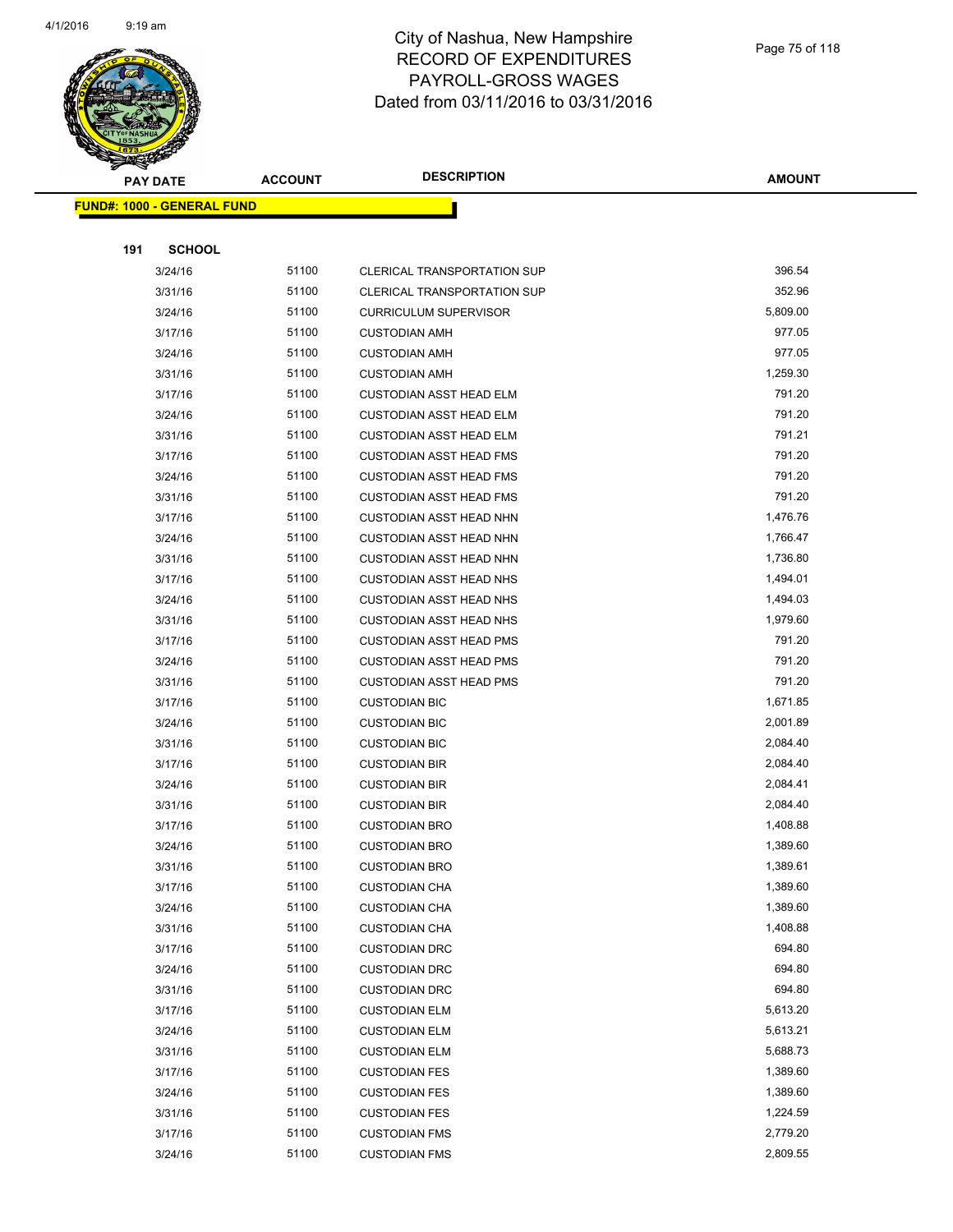

|     | <u> FUND#: 1000 - GENERAL FUND</u> |       |                           |          |
|-----|------------------------------------|-------|---------------------------|----------|
|     |                                    |       |                           |          |
| 191 | <b>SCHOOL</b>                      |       |                           |          |
|     | 3/31/16                            | 51100 | <b>CUSTODIAN FMS</b>      | 2,827.76 |
|     | 3/17/16                            | 51100 | <b>CUSTODIAN HEAD AMH</b> | 791.20   |
|     | 3/24/16                            | 51100 | <b>CUSTODIAN HEAD AMH</b> | 791.20   |
|     | 3/31/16                            | 51100 | <b>CUSTODIAN HEAD AMH</b> | 791.20   |
|     | 3/17/16                            | 51100 | <b>CUSTODIAN HEAD BIC</b> | 791.20   |
|     | 3/24/16                            | 51100 | <b>CUSTODIAN HEAD BIC</b> | 697.25   |
|     | 3/31/16                            | 51100 | <b>CUSTODIAN HEAD BIC</b> | 321.45   |
|     | 3/17/16                            | 51100 | <b>CUSTODIAN HEAD BIR</b> | 791.20   |
|     | 3/24/16                            | 51100 | <b>CUSTODIAN HEAD BIR</b> | 791.20   |
|     | 3/31/16                            | 51100 | <b>CUSTODIAN HEAD BIR</b> | 791.20   |
|     | 3/17/16                            | 51100 | <b>CUSTODIAN HEAD BRO</b> | 791.20   |
|     | 3/24/16                            | 51100 | <b>CUSTODIAN HEAD BRO</b> | 791.20   |
|     | 3/31/16                            | 51100 | <b>CUSTODIAN HEAD BRO</b> | 791.20   |
|     | 3/17/16                            | 51100 | <b>CUSTODIAN HEAD CHA</b> | 791.20   |
|     | 3/24/16                            | 51100 | <b>CUSTODIAN HEAD CHA</b> | 791.20   |
|     | 3/31/16                            | 51100 | <b>CUSTODIAN HEAD CHA</b> | 791.20   |
|     | 3/17/16                            | 51100 | <b>CUSTODIAN HEAD DRC</b> | 791.20   |
|     | 3/24/16                            | 51100 | <b>CUSTODIAN HEAD DRC</b> | 791.20   |
|     | 3/31/16                            | 51100 | <b>CUSTODIAN HEAD DRC</b> | 791.20   |
|     | 3/17/16                            | 51100 | <b>CUSTODIAN HEAD ELM</b> | 937.60   |
|     | 3/24/16                            | 51100 | <b>CUSTODIAN HEAD ELM</b> | 937.60   |
|     | 3/31/16                            | 51100 | <b>CUSTODIAN HEAD ELM</b> | 937.60   |
|     | 3/17/16                            | 51100 | <b>CUSTODIAN HEAD FES</b> | 791.20   |
|     | 3/24/16                            | 51100 | <b>CUSTODIAN HEAD FES</b> | 791.20   |
|     | 3/31/16                            | 51100 | <b>CUSTODIAN HEAD FES</b> | 791.20   |
|     | 3/17/16                            | 51100 | <b>CUSTODIAN HEAD FMS</b> | 937.60   |
|     | 3/24/16                            | 51100 | <b>CUSTODIAN HEAD FMS</b> | 937.60   |
|     | 3/31/16                            | 51100 | <b>CUSTODIAN HEAD FMS</b> | 937.60   |
|     | 3/17/16                            | 51100 | <b>CUSTODIAN HEAD LDG</b> | 791.20   |
|     | 3/24/16                            | 51100 | <b>CUSTODIAN HEAD LDG</b> | 791.20   |
|     | 3/31/16                            | 51100 | <b>CUSTODIAN HEAD LDG</b> | 791.20   |
|     | 3/17/16                            | 51100 | <b>CUSTODIAN HEAD MDE</b> | 791.20   |
|     | 3/24/16                            | 51100 | <b>CUSTODIAN HEAD MDE</b> | 791.20   |
|     | 3/31/16                            | 51100 | <b>CUSTODIAN HEAD MDE</b> | 791.20   |
|     | 3/17/16                            | 51100 | <b>CUSTODIAN HEAD MTP</b> | 791.20   |
|     | 3/24/16                            | 51100 | <b>CUSTODIAN HEAD MTP</b> | 791.20   |
|     | 3/31/16                            | 51100 | <b>CUSTODIAN HEAD MTP</b> | 791.20   |
|     | 3/17/16                            | 51100 | <b>CUSTODIAN HEAD NHN</b> | 943.20   |
|     | 3/24/16                            | 51100 | <b>CUSTODIAN HEAD NHN</b> | 943.20   |
|     | 3/31/16                            | 51100 | <b>CUSTODIAN HEAD NHN</b> | 943.20   |
|     | 3/17/16                            | 51100 | <b>CUSTODIAN HEAD NHS</b> | 943.20   |
|     | 3/24/16                            | 51100 | <b>CUSTODIAN HEAD NHS</b> | 943.20   |
|     | 3/31/16                            | 51100 | <b>CUSTODIAN HEAD NHS</b> | 943.20   |
|     | 3/17/16                            | 51100 | <b>CUSTODIAN HEAD NSE</b> | 791.20   |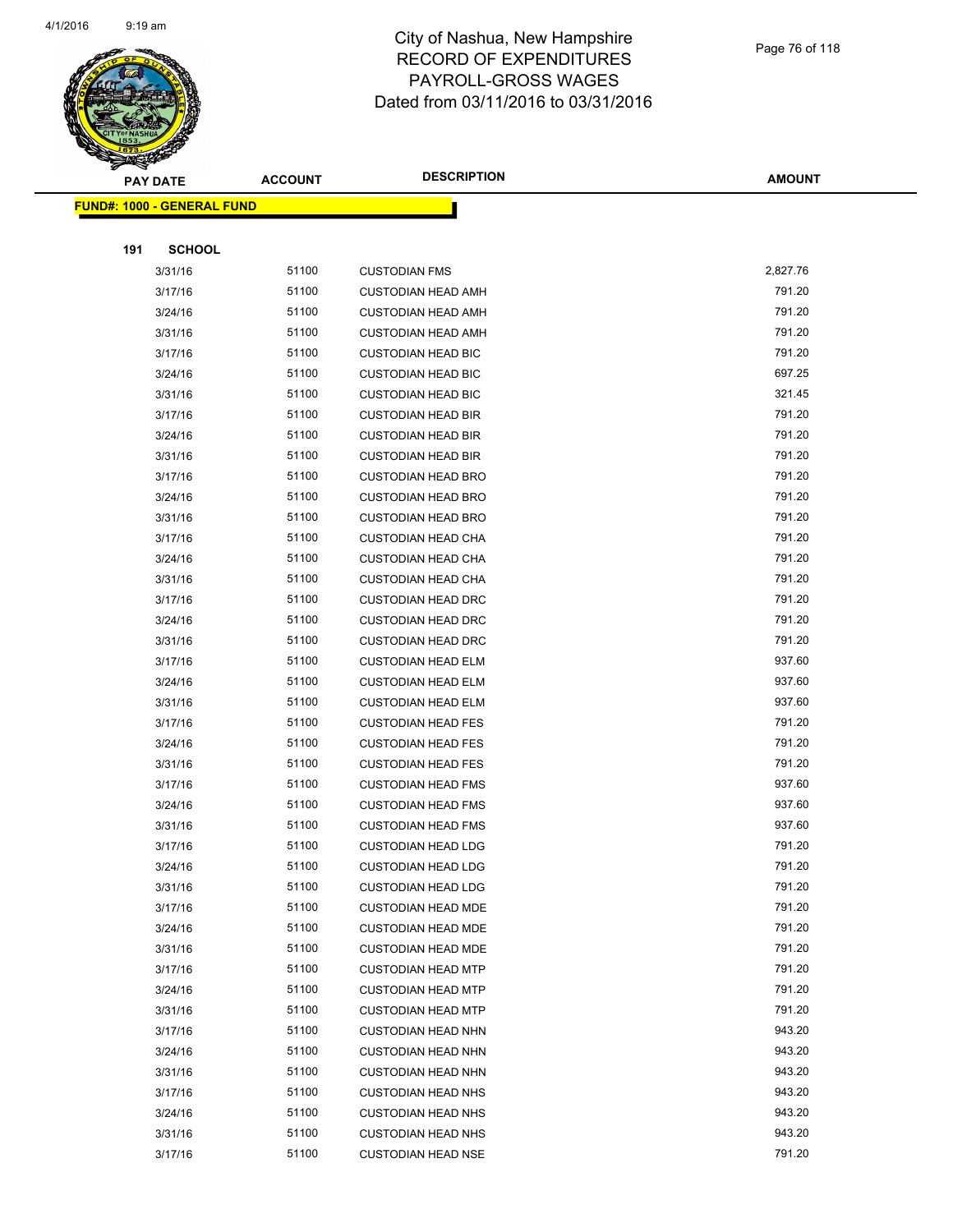

#### Page 77 of 118

|     | <b>PAY DATE</b>                    | <b>ACCOUNT</b> | <b>DESCRIPTION</b>         | <b>AMOUNT</b> |
|-----|------------------------------------|----------------|----------------------------|---------------|
|     | <u> FUND#: 1000 - GENERAL FUND</u> |                |                            |               |
|     |                                    |                |                            |               |
| 191 | <b>SCHOOL</b>                      |                |                            |               |
|     | 3/24/16                            | 51100          | <b>CUSTODIAN HEAD NSE</b>  | 791.20        |
|     | 3/31/16                            | 51100          | <b>CUSTODIAN HEAD NSE</b>  | 791.21        |
|     | 3/17/16                            | 51100          | <b>CUSTODIAN HEAD PMS</b>  | 902.44        |
|     | 3/24/16                            | 51100          | <b>CUSTODIAN HEAD PMS</b>  | 937.60        |
|     | 3/31/16                            | 51100          | <b>CUSTODIAN HEAD PMS</b>  | 931.74        |
|     | 3/17/16                            | 51100          | <b>CUSTODIAN HEAD SHE</b>  | 69.23         |
|     | 3/31/16                            | 51100          | <b>CUSTODIAN HEAD SHE</b>  | 197.80        |
|     | 3/17/16                            | 51100          | <b>CUSTODIAN LDG</b>       | 2,084.40      |
|     | 3/24/16                            | 51100          | <b>CUSTODIAN LDG</b>       | 2,049.66      |
|     | 3/31/16                            | 51100          | <b>CUSTODIAN LDG</b>       | 2,084.40      |
|     | 3/17/16                            | 51100          | <b>CUSTODIAN MDE</b>       | 694.80        |
|     | 3/24/16                            | 51100          | <b>CUSTODIAN MDE</b>       | 694.80        |
|     | 3/31/16                            | 51100          | <b>CUSTODIAN MDE</b>       | 977.05        |
|     | 3/17/16                            | 51100          | <b>CUSTODIAN MTP</b>       | 1,389.60      |
|     | 3/24/16                            | 51100          | <b>CUSTODIAN MTP</b>       | 1,389.60      |
|     | 3/31/16                            | 51100          | <b>CUSTODIAN MTP</b>       | 1,389.60      |
|     | 3/17/16                            | 51100          | <b>CUSTODIAN NHN</b>       | 10,035.87     |
|     | 3/24/16                            | 51100          | <b>CUSTODIAN NHN</b>       | 9,772.27      |
|     | 3/31/16                            | 51100          | <b>CUSTODIAN NHN</b>       | 9,975.06      |
|     | 3/17/16                            | 51100          | <b>CUSTODIAN NHS</b>       | 9,135.04      |
|     | 3/24/16                            | 51100          | <b>CUSTODIAN NHS</b>       | 9,087.80      |
|     | 3/31/16                            | 51100          | <b>CUSTODIAN NHS</b>       | 9,532.66      |
|     | 3/17/16                            | 51100          | <b>CUSTODIAN NSE</b>       | 1,389.60      |
|     | 3/24/16                            | 51100          | <b>CUSTODIAN NSE</b>       | 1,389.60      |
|     | 3/31/16                            | 51100          | <b>CUSTODIAN NSE</b>       | 1,389.60      |
|     | 3/17/16                            | 51100          | <b>CUSTODIAN PMS</b>       | 2,036.64      |
|     | 3/24/16                            | 51100          | <b>CUSTODIAN PMS</b>       | 2,040.98      |
|     | 3/31/16                            | 51100          | <b>CUSTODIAN PMS</b>       | 2,054.00      |
|     | 3/17/16                            | 51100          | <b>CUSTODIAN SHE</b>       | 2,180.80      |
|     | 3/24/16                            | 51100          | <b>CUSTODIAN SHE</b>       | 2,180.80      |
|     | 3/31/16                            | 51100          | <b>CUSTODIAN SHE</b>       | 2,277.20      |
|     | 3/24/16                            | 51100          | CUSTODIAN SUPERVISOR WPO   | 2,064.80      |
|     | 3/17/16                            | 51100          | <b>CUSTODIAN WID</b>       | 779.22        |
|     | 3/24/16                            | 51100          | <b>CUSTODIAN WID</b>       | 694.80        |
|     | 3/31/16                            | 51100          | <b>CUSTODIAN WID</b>       | 977.05        |
|     | 3/24/16                            | 51100          | DATA ANALYST               | 1,831.00      |
|     | 3/24/16                            | 51100          | DIRECTOR ADULT ED          | 3,199.50      |
|     | 3/24/16                            | 51100          | DIRECTOR ATHLETICS         | 3,519.40      |
|     | 3/24/16                            | 51100          | <b>DIRECTOR COM GRANTS</b> | 3,128.80      |
|     | 3/24/16                            | 51100          | <b>DIRECTOR GUIDANCE</b>   | 6,068.92      |
|     | 3/24/16                            | 51100          | DIRECTOR HUMAN RESOURCES   | 3,241.10      |
|     | 3/24/16                            | 51100          | DIRECTOR PLANT OPS         | 3,653.30      |
|     | 3/17/16                            | 51100          | DIRECTOR PRE SCHOOL        | 8,425.53      |
|     | 3/24/16                            | 51100          | DIRECTOR PRE SCHOOL        | 2,808.90      |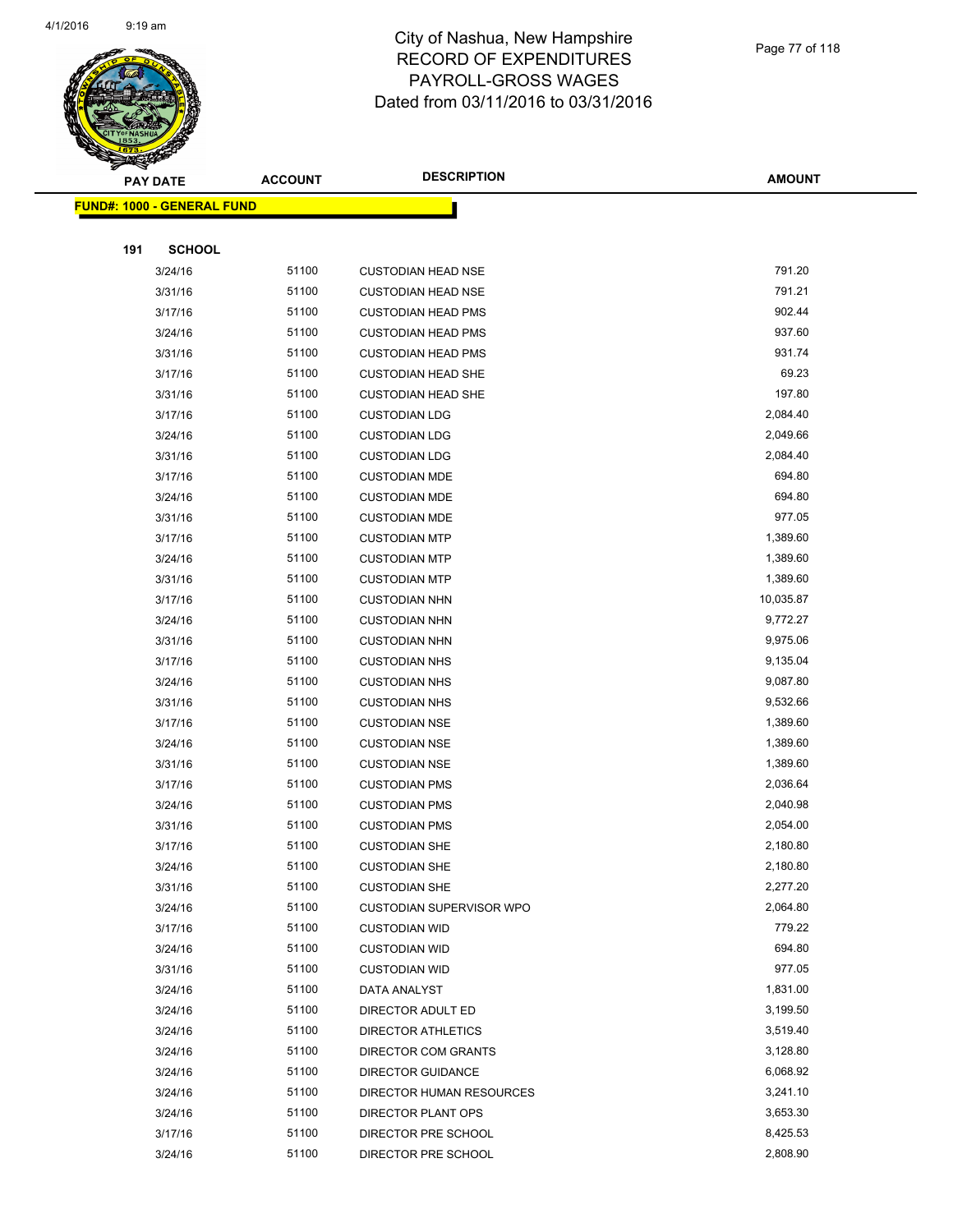

|     | <u> FUND#: 1000 - GENERAL FUND</u> |       |                               |           |
|-----|------------------------------------|-------|-------------------------------|-----------|
|     |                                    |       |                               |           |
| 191 | <b>SCHOOL</b>                      |       |                               |           |
|     | 3/24/16                            | 51100 | DIRECTOR SPECIAL ED           | 3,730.80  |
|     | 3/24/16                            | 51100 | DIRECTOR STUDENT SERVICES     | 3,262.20  |
|     | 3/24/16                            | 51100 | DIRECTOR TECHNOLOGY           | 4,109.00  |
|     | 3/24/16                            | 51100 | DIRECTOR TRANSPORTATION       | 3,105.50  |
|     | 3/24/16                            | 51100 | DIRECTOR VOCATIONAL           | 7,172.80  |
|     | 3/24/16                            | 51100 | DW TECHNOLOGY PEER COACH      | 2,602.90  |
|     | 3/17/16                            | 51100 | E-BLOCK TECHNICAL PARA        | 586.65    |
|     | 3/24/16                            | 51100 | E-BLOCK TECHNICAL PARA        | 559.56    |
|     | 3/31/16                            | 51100 | E-BLOCK TECHNICAL PARA        | 600.17    |
|     | 3/11/16                            | 51100 | ELL OUTREACH WORKER           | 815.84    |
|     | 3/24/16                            | 51100 | ELL OUTREACH WORKER           | 1,631.70  |
|     | 3/24/16                            | 51100 | GUIDANCE COUNSELOR AMH        | 1,823.10  |
|     | 3/24/16                            | 51100 | GUIDANCE COUNSELOR BIC        | 1,885.00  |
|     | 3/24/16                            | 51100 | <b>GUIDANCE COUNSELOR BIR</b> | 2,945.00  |
|     | 3/24/16                            | 51100 | <b>GUIDANCE COUNSELOR BRO</b> | 1,195.50  |
|     | 3/24/16                            | 51100 | <b>GUIDANCE COUNSELOR CHA</b> | 2,873.00  |
|     | 3/24/16                            | 51100 | GUIDANCE COUNSELOR DRC        | 2,782.90  |
|     | 3/24/16                            | 51100 | <b>GUIDANCE COUNSELOR ELM</b> | 11,514.60 |
|     | 3/24/16                            | 51100 | <b>GUIDANCE COUNSELOR FES</b> | 2,782.90  |
|     | 3/24/16                            | 51100 | <b>GUIDANCE COUNSELOR FMS</b> | 5,624.10  |
|     | 3/24/16                            | 51100 | <b>GUIDANCE COUNSELOR LDG</b> | 2,761.40  |
|     | 3/24/16                            | 51100 | <b>GUIDANCE COUNSELOR MDE</b> | 2,289.00  |
|     | 3/24/16                            | 51100 | <b>GUIDANCE COUNSELOR MTP</b> | 2,782.90  |
|     | 3/24/16                            | 51100 | GUIDANCE COUNSELOR NHN        | 16,458.42 |
|     | 3/24/16                            | 51100 | <b>GUIDANCE COUNSELOR NHS</b> | 19,374.32 |
|     | 3/24/16                            | 51100 | <b>GUIDANCE COUNSELOR NSE</b> | 2,782.90  |
|     | 3/24/16                            | 51100 | <b>GUIDANCE COUNSELOR PMS</b> | 8,161.00  |
|     | 3/24/16                            | 51100 | <b>GUIDANCE COUNSELOR SHE</b> | 2,674.80  |
|     | 3/24/16                            | 51100 | JOB DEVELOPER SPED NHN        | 2,873.00  |
|     | 3/24/16                            | 51100 | <b>LIBRARIAN AMH</b>          | 2,746.80  |
|     | 3/24/16                            | 51100 | LIBRARIAN BIC                 | 1,523.30  |
|     | 3/24/16                            | 51100 | <b>LIBRARIAN BIR</b>          | 1,949.70  |
|     | 3/24/16                            | 51100 | LIBRARIAN BRO                 | 1,810.20  |
|     | 3/24/16                            | 51100 | LIBRARIAN CHA                 | 2,873.00  |
|     | 3/24/16                            | 51100 | LIBRARIAN DRC                 | 2,002.60  |
|     | 3/24/16                            | 51100 | LIBRARIAN ELM                 | 1,819.60  |
|     | 3/24/16                            | 51100 | <b>LIBRARIAN FES</b>          | 2,304.10  |
|     | 3/24/16                            | 51100 | <b>LIBRARIAN FMS</b>          | 3,288.90  |
|     | 3/24/16                            | 51100 | LIBRARIAN LDG                 | 2,099.30  |
|     | 3/24/16                            | 51100 | LIBRARIAN MDE                 | 2,289.00  |
|     | 3/24/16                            | 51100 | <b>LIBRARIAN MTP</b>          | 2,501.80  |
|     | 3/24/16                            | 51100 | LIBRARIAN NHN                 | 4,552.60  |
|     | 3/24/16                            | 51100 | <b>LIBRARIAN NHS</b>          | 4,940.10  |
|     | 3/24/16                            | 51100 | LIBRARIAN NSE                 | 2,289.00  |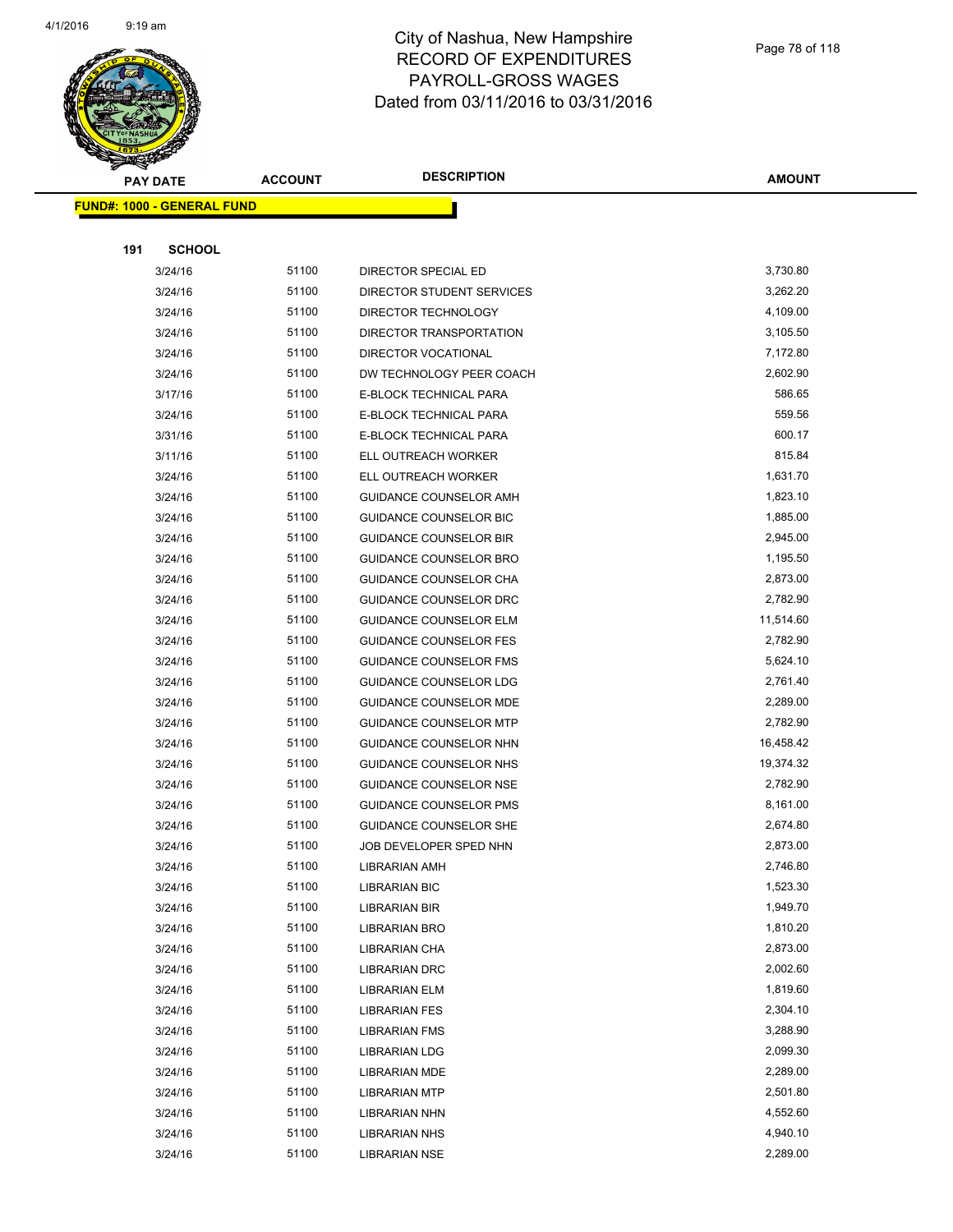

|     | <u> FUND#: 1000 - GENERAL FUND</u> |       |                                    |          |  |
|-----|------------------------------------|-------|------------------------------------|----------|--|
|     |                                    |       |                                    |          |  |
| 191 | <b>SCHOOL</b>                      |       |                                    |          |  |
|     | 3/24/16                            | 51100 | LIBRARIAN PMS                      | 1,823.10 |  |
|     | 3/24/16                            | 51100 | <b>LIBRARIAN SHE</b>               | 2,782.90 |  |
|     | 3/24/16                            | 51100 | LICENSED PRACTICAL NURSE AMH       | 1,378.80 |  |
|     | 3/24/16                            | 51100 | LICENSED PRACTICAL NURSE ELM       | 1,339.60 |  |
|     | 3/17/16                            | 51100 | MAINTENANCE ALARM WPO              | 998.80   |  |
|     | 3/24/16                            | 51100 | MAINTENANCE ALARM WPO              | 998.80   |  |
|     | 3/31/16                            | 51100 | MAINTENANCE ALARM WPO              | 998.80   |  |
|     | 3/17/16                            | 51100 | MAINTENANCE ASST GRDS WPO          | 951.20   |  |
|     | 3/24/16                            | 51100 | MAINTENANCE ASST GRDS WPO          | 951.20   |  |
|     | 3/31/16                            | 51100 | MAINTENANCE ASST GRDS WPO          | 951.20   |  |
|     | 3/17/16                            | 51100 | MAINTENANCE CARPENTER WPO          | 975.60   |  |
|     | 3/24/16                            | 51100 | MAINTENANCE CARPENTER WPO          | 975.60   |  |
|     | 3/31/16                            | 51100 | MAINTENANCE CARPENTER WPO          | 975.60   |  |
|     | 3/17/16                            | 51100 | MAINTENANCE ELECTRICIAN WPO        | 1,997.60 |  |
|     | 3/24/16                            | 51100 | MAINTENANCE ELECTRICIAN WPO        | 1,997.60 |  |
|     | 3/31/16                            | 51100 | <b>MAINTENANCE ELECTRICIAN WPO</b> | 1,997.60 |  |
|     | 3/17/16                            | 51100 | MAINTENANCE GRDS FORMEN WPO        | 975.60   |  |
|     | 3/24/16                            | 51100 | MAINTENANCE GRDS FORMEN WPO        | 975.60   |  |
|     | 3/31/16                            | 51100 | MAINTENANCE GRDS FORMEN WPO        | 975.60   |  |
|     | 3/17/16                            | 51100 | MAINTENANCE GROUNDS WPO            | 3,348.80 |  |
|     | 3/24/16                            | 51100 | MAINTENANCE GROUNDS WPO            | 3,348.81 |  |
|     | 3/31/16                            | 51100 | MAINTENANCE GROUNDS WPO            | 3,348.80 |  |
|     | 3/17/16                            | 51100 | MAINTENANCE HVAC WPO               | 4,644.04 |  |
|     | 3/24/16                            | 51100 | MAINTENANCE HVAC WPO               | 4,742.74 |  |
|     | 3/31/16                            | 51100 | <b>MAINTENANCE HVAC WPO</b>        | 4,771.46 |  |
|     | 3/17/16                            | 51100 | MAINTENANCE MESSENGER WPO          | 937.60   |  |
|     | 3/24/16                            | 51100 | MAINTENANCE MESSENGER WPO          | 937.60   |  |
|     | 3/31/16                            | 51100 | MAINTENANCE MESSENGER WPO          | 937.60   |  |
|     | 3/17/16                            | 51100 | MAINTENANCE PLUMBER WPO            | 1,002.80 |  |
|     | 3/24/16                            | 51100 | MAINTENANCE PLUMBER WPO            | 1,002.80 |  |
|     | 3/31/16                            | 51100 | MAINTENANCE PLUMBER WPO            | 1,002.80 |  |
|     | 3/17/16                            | 51100 | MAINTENANCE TRADES WPO             | 3,913.61 |  |
|     | 3/24/16                            | 51100 | MAINTENANCE TRADES WPO             | 3,913.60 |  |
|     | 3/31/16                            | 51100 | MAINTENANCE TRADES WPO             | 3,913.60 |  |
|     | 3/24/16                            | 51100 | MARKETING TEACHER NHS              | 2,289.00 |  |
|     | 3/24/16                            | 51100 | <b>NURSE AMH</b>                   | 2,550.80 |  |
|     | 3/24/16                            | 51100 | <b>NURSE BIC</b>                   | 2,028.43 |  |
|     | 3/24/16                            | 51100 | <b>NURSE BIR</b>                   | 2,091.30 |  |
|     | 3/24/16                            | 51100 | <b>NURSE BRO</b>                   | 2,250.00 |  |
|     | 3/24/16                            | 51100 | <b>NURSE CHA</b>                   | 2,550.80 |  |
|     | 3/24/16                            | 51100 | <b>NURSE DRC</b>                   | 2,550.80 |  |
|     | 3/24/16                            | 51100 | <b>NURSE ELM</b>                   | 3,014.60 |  |
|     | 3/24/16                            | 51100 | <b>NURSE FES</b>                   | 2,451.80 |  |
|     | 3/24/16                            | 51100 | <b>NURSE FMS</b>                   | 2,550.80 |  |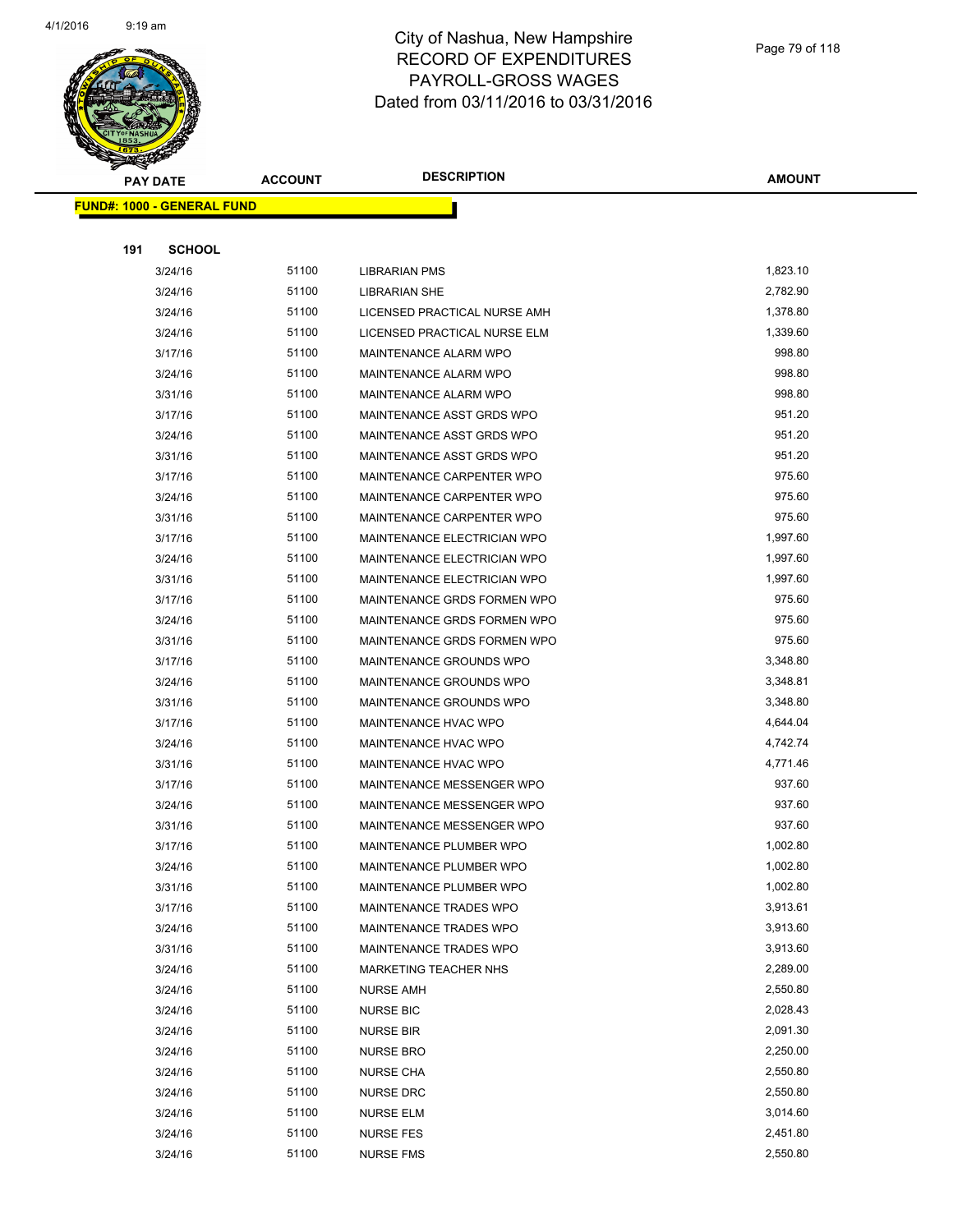

|     | <mark>FUND#: 1000 - GENERAL FUND</mark> |                |                                            |                    |
|-----|-----------------------------------------|----------------|--------------------------------------------|--------------------|
|     |                                         |                |                                            |                    |
| 191 | <b>SCHOOL</b>                           |                |                                            |                    |
|     | 3/24/16                                 | 51100          | <b>NURSE LDG</b>                           | 2,091.30           |
|     | 3/24/16                                 | 51100          | NURSE MDE                                  | 2,550.80           |
|     | 3/24/16                                 | 51100          | <b>NURSE MTP</b>                           | 1,649.80           |
|     | 3/24/16                                 | 51100          | <b>NURSE NHN</b>                           | 5,002.60           |
|     | 3/24/16                                 | 51100          | <b>NURSE NHS</b>                           | 5,101.60           |
|     | 3/24/16                                 | 51100          | <b>NURSE NSE</b>                           | 2,451.80           |
|     | 3/24/16                                 | 51100          | <b>NURSE PMS</b>                           | 5,201.60           |
|     | 3/24/16                                 | 51100          | <b>NURSE SHE</b>                           | 3,014.60           |
|     | 3/24/16                                 | 51100          | OFFICE MANAGER BUSINESS                    | 2,484.30           |
|     | 3/24/16                                 | 51100          | OFFICE MANAGER HUMAN RESOURCES             | 1,799.80           |
|     | 3/24/16                                 | 51100          | OFFICE MANAGER PLANT OPS                   | 970.10             |
|     | 3/24/16                                 | 51100          | OFFICE MANAGER SPED                        | 1,904.30           |
|     | 3/24/16                                 | 51100          | OUT DISTRICT COORDINATOR                   | 3,188.80           |
|     | 3/17/16                                 | 51100          | PARA ALT AMH                               | 582.19             |
|     | 3/24/16                                 | 51100          | PARA ALT AMH                               | 516.98             |
|     | 3/31/16                                 | 51100          | PARA ALT AMH                               | 572.88             |
|     | 3/17/16                                 | 51100          | PARA ALT DRC                               | 425.78             |
|     | 3/24/16                                 | 51100          | PARA ALT DRC                               | 342.02             |
|     | 3/31/16                                 | 51100          | PARA ALT DRC                               | 432.76             |
|     | 3/17/16                                 | 51100          | PARA ALT FMS                               | 596.17             |
|     | 3/24/16                                 | 51100          | PARA ALT FMS                               | 605.49             |
|     | 3/31/16                                 | 51100          | PARA ALT FMS                               | 605.49             |
|     | 3/17/16                                 | 51100          | PARA ALT LDG                               | 563.56             |
|     | 3/24/16                                 | 51100          | PARA ALT LDG                               | 558.90             |
|     | 3/31/16                                 | 51100          | PARA ALT LDG                               | 558.90             |
|     | 3/17/16                                 | 51100          | PARA ALT MTP                               | 450.21             |
|     | 3/24/16                                 | 51100          | PARA ALT MTP                               | 439.74             |
|     | 3/31/16                                 | 51100          | PARA ALT MTP                               | 460.68             |
|     | 3/17/16                                 | 51100          | PARA ALT PMS                               | 480.52             |
|     | 3/24/16                                 | 51100          | PARA ALT PMS                               | 492.14             |
|     | 3/31/16                                 | 51100          | PARA ALT PMS                               | 492.14             |
|     | 3/24/16                                 | 51100          | PARA AMH ELL                               | 220.76             |
|     | 3/31/16                                 | 51100          | PARA AMH ELL                               | 534.23<br>8,997.11 |
|     | 3/17/16                                 | 51100<br>51100 | PARA DW SPEC ED AMH                        | 8,644.01           |
|     | 3/24/16<br>3/31/16                      | 51100          | PARA DW SPEC ED AMH<br>PARA DW SPEC ED AMH | 8,760.38           |
|     | 3/17/16                                 | 51100          | PARA DW SPEC ED BIC                        | 326.89             |
|     | 3/24/16                                 | 51100          | PARA DW SPEC ED BIC                        | 333.63             |
|     | 3/31/16                                 | 51100          | PARA DW SPEC ED BIC                        | 326.89             |
|     | 3/17/16                                 | 51100          | PARA DW SPEC ED BIR                        | 1,386.92           |
|     | 3/24/16                                 | 51100          | PARA DW SPEC ED BIR                        | 1,409.41           |
|     | 3/31/16                                 | 51100          | PARA DW SPEC ED BIR                        | 1,439.12           |
|     | 3/17/16                                 | 51100          | PARA DW SPEC ED BRO                        | 3,441.28           |
|     | 3/24/16                                 | 51100          | PARA DW SPEC ED BRO                        | 3,466.80           |
|     |                                         |                |                                            |                    |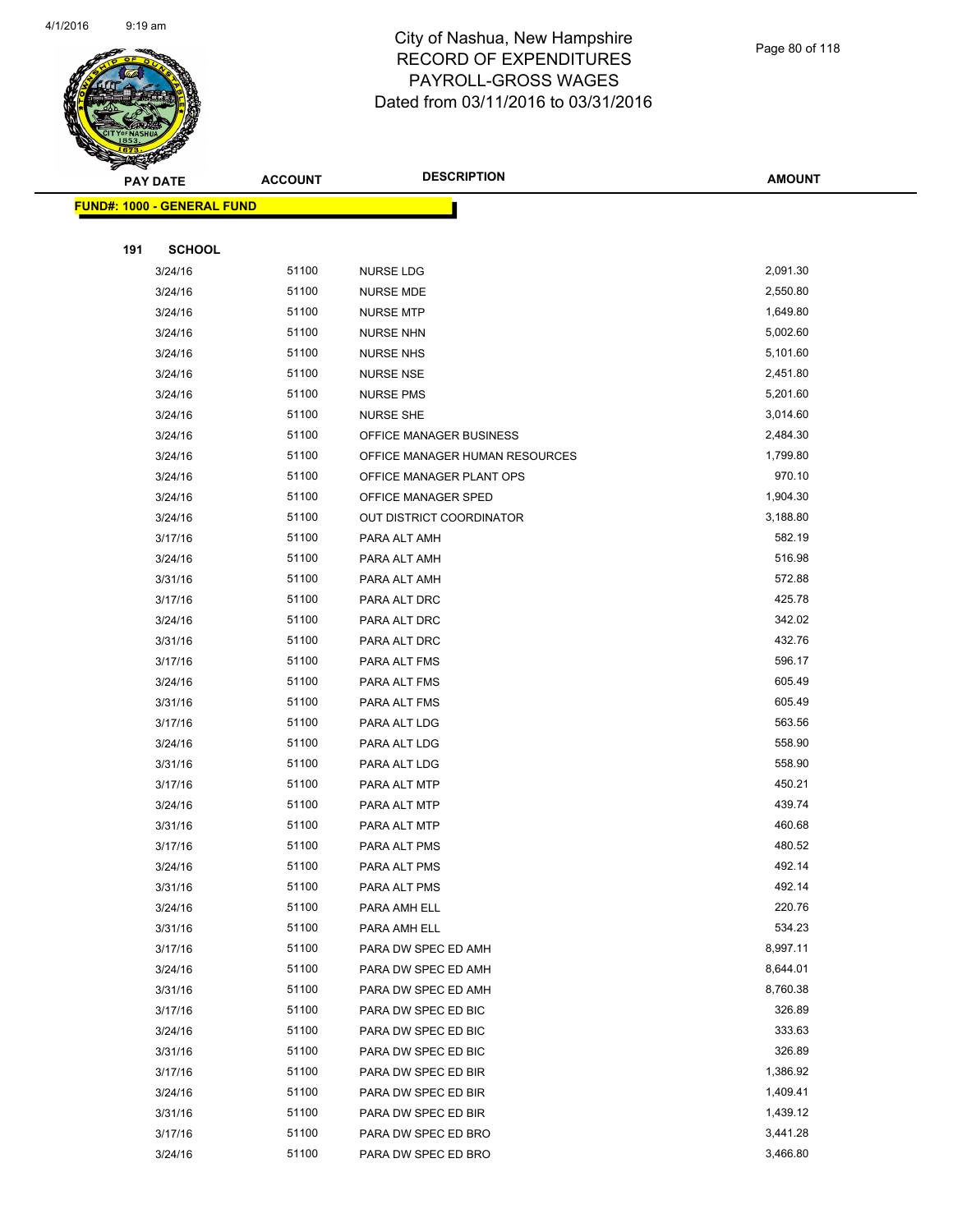

|     | <b>PAY DATE</b>                    | <b>ACCOUNT</b> | <b>DESCRIPTION</b>  | <b>AMOUNT</b> |
|-----|------------------------------------|----------------|---------------------|---------------|
|     | <u> FUND#: 1000 - GENERAL FUND</u> |                |                     |               |
|     |                                    |                |                     |               |
| 191 | <b>SCHOOL</b>                      |                |                     |               |
|     | 3/31/16                            | 51100          | PARA DW SPEC ED BRO | 3,475.88      |
|     | 3/17/16                            | 51100          | PARA DW SPEC ED CHA | 8,753.14      |
|     | 3/24/16                            | 51100          | PARA DW SPEC ED CHA | 9,298.91      |
|     | 3/31/16                            | 51100          | PARA DW SPEC ED CHA | 9,346.49      |
|     | 3/17/16                            | 51100          | PARA DW SPEC ED DRC | 601.40        |
|     | 3/24/16                            | 51100          | PARA DW SPEC ED DRC | 610.61        |
|     | 3/31/16                            | 51100          | PARA DW SPEC ED DRC | 484.80        |
|     | 3/17/16                            | 51100          | PARA DW SPEC ED FMS | 2,217.09      |
|     | 3/24/16                            | 51100          | PARA DW SPEC ED FMS | 2,211.54      |
|     | 3/31/16                            | 51100          | PARA DW SPEC ED FMS | 2,240.07      |
|     | 3/17/16                            | 51100          | PARA DW SPEC ED MDE | 9,002.75      |
|     | 3/24/16                            | 51100          | PARA DW SPEC ED MDE | 9,180.51      |
|     | 3/31/16                            | 51100          | PARA DW SPEC ED MDE | 8,430.82      |
|     | 3/17/16                            | 51100          | PARA DW SPEC ED MTP | 480.37        |
|     | 3/24/16                            | 51100          | PARA DW SPEC ED MTP | 484.34        |
|     | 3/31/16                            | 51100          | PARA DW SPEC ED MTP | 480.37        |
|     | 3/17/16                            | 51100          | PARA DW SPEC ED NHN | 4,453.10      |
|     | 3/24/16                            | 51100          | PARA DW SPEC ED NHN | 4,453.93      |
|     | 3/31/16                            | 51100          | PARA DW SPEC ED NHN | 4,449.33      |
|     | 3/17/16                            | 51100          | PARA DW SPEC ED NHS | 7,453.96      |
|     | 3/24/16                            | 51100          | PARA DW SPEC ED NHS | 7,631.58      |
|     | 3/31/16                            | 51100          | PARA DW SPEC ED NHS | 7,568.26      |
|     | 3/17/16                            | 51100          | PARA DW SPEC ED NSE | 2,729.87      |
|     | 3/24/16                            | 51100          | PARA DW SPEC ED NSE | 2,783.53      |
|     | 3/31/16                            | 51100          | PARA DW SPEC ED NSE | 2,758.32      |
|     | 3/17/16                            | 51100          | PARA DW SPEC ED PMS | 5,756.35      |
|     | 3/24/16                            | 51100          | PARA DW SPEC ED PMS | 5,823.31      |
|     | 3/31/16                            | 51100          | PARA DW SPEC ED PMS | 5,276.18      |
|     | 3/17/16                            | 51100          | PARA DW SPEC ED SHE | 8,723.36      |
|     | 3/24/16                            | 51100          | PARA DW SPEC ED SHE | 8,644.97      |
|     | 3/31/16                            | 51100          | PARA DW SPEC ED SHE | 8,868.87      |
|     | 3/17/16                            | 51100          | PARA DW SPEC ED WID | 1,583.23      |
|     | 3/24/16                            | 51100          | PARA DW SPEC ED WID | 1,412.21      |
|     | 3/31/16                            | 51100          | PARA DW SPEC ED WID | 1,599.10      |
|     | 3/17/16                            | 51100          | PARA DW SPEC ELM    | 4,701.21      |
|     | 3/24/16                            | 51100          | PARA DW SPEC ELM    | 4,736.67      |
|     | 3/31/16                            | 51100          | PARA DW SPEC ELM    | 4,732.92      |
|     | 3/17/16                            | 51100          | PARA ELL BIR        | 503.31        |
|     | 3/24/16                            | 51100          | PARA ELL BIR        | 529.80        |
|     | 3/31/16                            | 51100          | PARA ELL BIR        | 529.80        |
|     | 3/17/16                            | 51100          | PARA ELL DRC        | 538.64        |
|     | 3/24/16                            | 51100          | PARA ELL DRC        | 529.80        |
|     | 3/31/16                            | 51100          | PARA ELL DRC        | 534.22        |
|     | 3/17/16                            | 51100          | PARA ELL ELM        | 825.09        |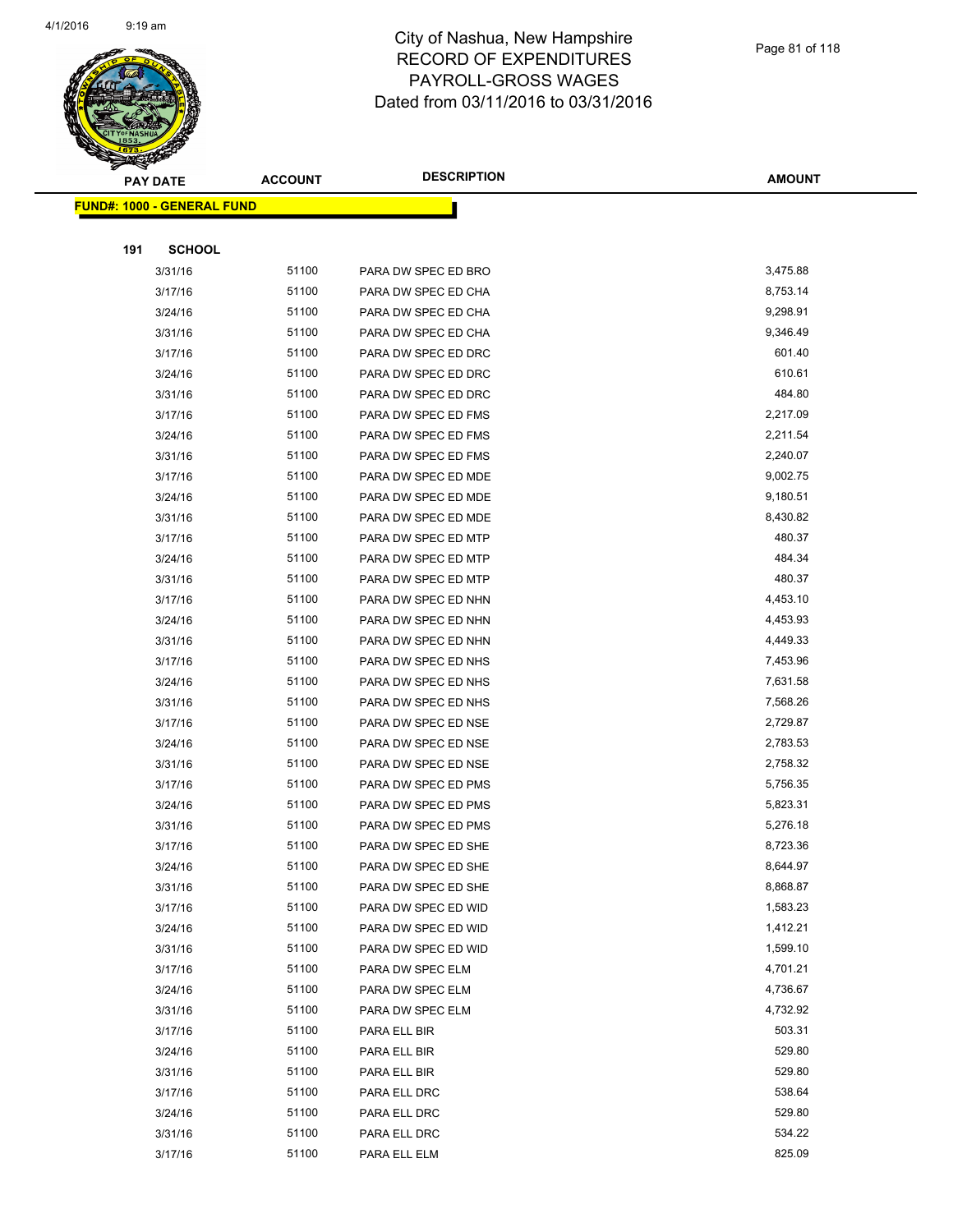

|     | <b>PAY DATE</b>                   | <b>ACCOUNT</b> | <b>DESCRIPTION</b> | <b>AMOUNT</b> |
|-----|-----------------------------------|----------------|--------------------|---------------|
|     | <b>FUND#: 1000 - GENERAL FUND</b> |                |                    |               |
|     |                                   |                |                    |               |
| 191 | <b>SCHOOL</b>                     |                |                    |               |
|     | 3/24/16                           | 51100          | PARA ELL ELM       | 838.46        |
|     | 3/31/16                           | 51100          | PARA ELL ELM       | 818.94        |
|     | 3/17/16                           | 51100          | PARA ELL FES       | 453.60        |
|     | 3/24/16                           | 51100          | PARA ELL FES       | 461.16        |
|     | 3/31/16                           | 51100          | PARA ELL FES       | 453.60        |
|     | 3/17/16                           | 51100          | PARA ELL FMS       | 424.40        |
|     | 3/24/16                           | 51100          | PARA ELL FMS       | 431.19        |
|     | 3/31/16                           | 51100          | PARA ELL FMS       | 417.61        |
|     | 3/17/16                           | 51100          | PARA ELL LDG       | 529.80        |
|     | 3/24/16                           | 51100          | PARA ELL LDG       | 529.80        |
|     | 3/31/16                           | 51100          | PARA ELL LDG       | 529.80        |
|     | 3/17/16                           | 51100          | PARA ELL MTP       | 391.76        |
|     | 3/24/16                           | 51100          | PARA ELL MTP       | 388.58        |
|     | 3/31/16                           | 51100          | PARA ELL MTP       | 388.58        |
|     | 3/17/16                           | 51100          | PARA ELL NHS       | 613.69        |
|     | 3/24/16                           | 51100          | PARA ELL NHS       | 600.45        |
|     | 3/31/16                           | 51100          | PARA ELL NHS       | 587.21        |
|     | 3/17/16                           | 51100          | PARA ELL PMS       | 401.33        |
|     | 3/24/16                           | 51100          | PARA ELL PMS       | 404.52        |
|     | 3/31/16                           | 51100          | PARA ELL PMS       | 398.15        |
|     | 3/17/16                           | 51100          | PARA ELL SHE       | 573.96        |
|     | 3/24/16                           | 51100          | PARA ELL SHE       | 551.90        |
|     | 3/31/16                           | 51100          | PARA ELL SHE       | 551.89        |
|     | 3/17/16                           | 51100          | PARA INST AMH      | 1,900.21      |
|     | 3/24/16                           | 51100          | PARA INST AMH      | 1,903.30      |
|     | 3/31/16                           | 51100          | PARA INST AMH      | 1,843.86      |
|     | 3/17/16                           | 51100          | PARA INST BIC      | 6,093.81      |
|     | 3/24/16                           | 51100          | PARA INST BIC      | 6,062.88      |
|     | 3/31/16                           | 51100          | PARA INST BIC      | 6,041.00      |
|     | 3/17/16                           | 51100          | PARA INST BIR      | 4,111.40      |
|     | 3/24/16                           | 51100          | PARA INST BIR      | 3,688.85      |
|     | 3/31/16                           | 51100          | PARA INST BIR      | 4,254.72      |
|     | 3/17/16                           | 51100          | PARA INST BRO      | 2,740.64      |
|     | 3/24/16                           | 51100          | PARA INST BRO      | 2,736.22      |
|     | 3/31/16                           | 51100          | PARA INST BRO      | 2,740.77      |
|     | 3/17/16                           | 51100          | PARA INST CHA      | 4,178.38      |
|     | 3/24/16                           | 51100          | PARA INST CHA      | 4,368.14      |
|     | 3/31/16                           | 51100          | PARA INST CHA      | 4,588.77      |
|     | 3/17/16                           | 51100          | PARA INST DRC      | 3,474.15      |
|     | 3/24/16                           | 51100          | PARA INST DRC      | 3,534.06      |
|     | 3/31/16                           | 51100          | PARA INST DRC      | 3,520.31      |
|     | 3/17/16                           | 51100          | PARA INST ELM      | 5,202.11      |
|     | 3/24/16                           | 51100          | PARA INST ELM      | 5,225.21      |
|     | 3/31/16                           | 51100          | PARA INST ELM      | 5,213.16      |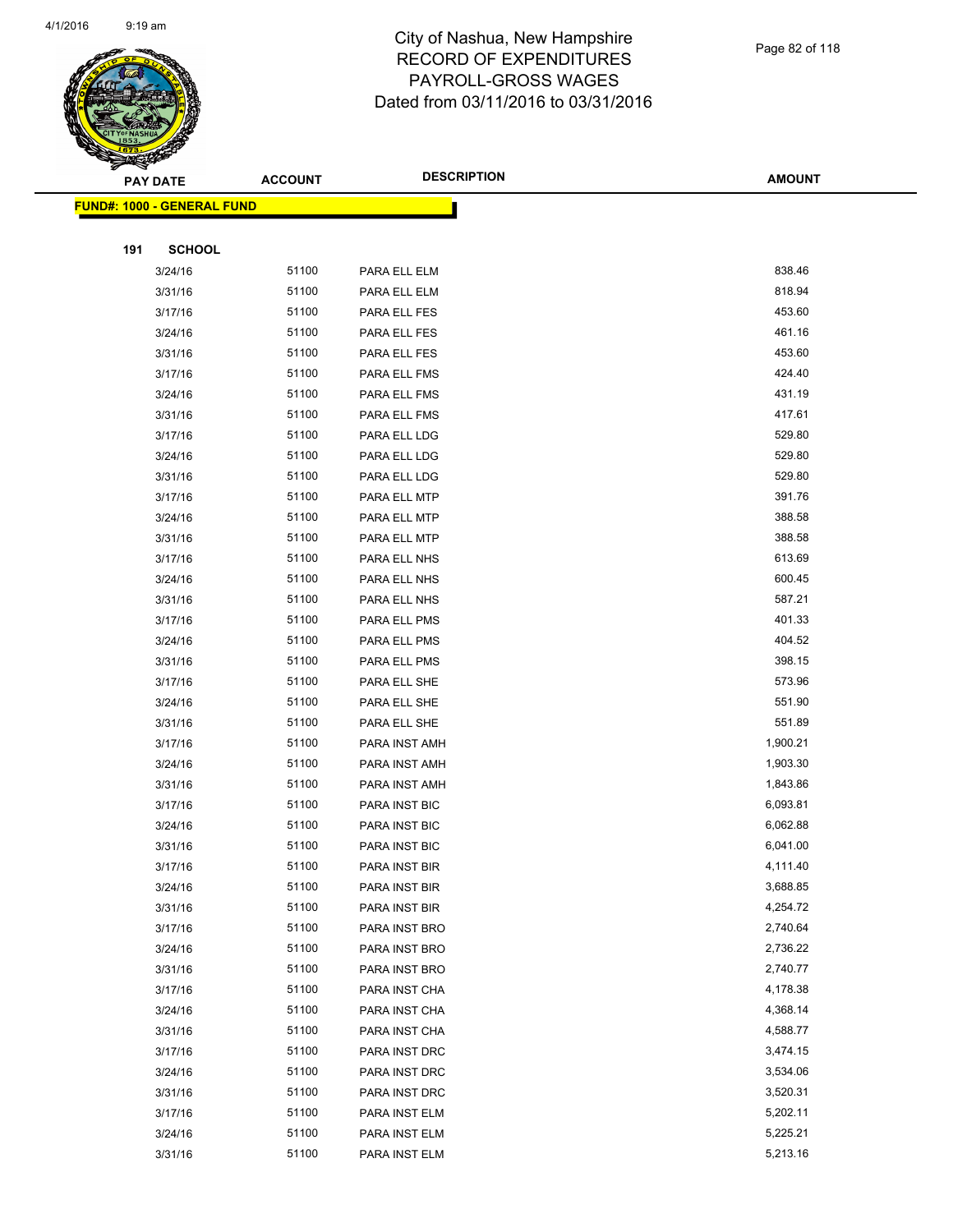

|     | <b>PAY DATE</b>                   | <b>ACCOUNT</b> | <b>DESCRIPTION</b> | <b>AMOUNT</b> |
|-----|-----------------------------------|----------------|--------------------|---------------|
|     | <b>FUND#: 1000 - GENERAL FUND</b> |                |                    |               |
|     |                                   |                |                    |               |
| 191 | <b>SCHOOL</b>                     |                |                    |               |
|     | 3/17/16                           | 51100          | PARA INST FES      | 5,601.51      |
|     | 3/24/16                           | 51100          | PARA INST FES      | 5,557.05      |
|     | 3/31/16                           | 51100          | PARA INST FES      | 5,604.14      |
|     | 3/17/16                           | 51100          | PARA INST FMS      | 5,031.29      |
|     | 3/24/16                           | 51100          | PARA INST FMS      | 4,877.20      |
|     | 3/31/16                           | 51100          | PARA INST FMS      | 4,946.62      |
|     | 3/17/16                           | 51100          | PARA INST LDG      | 6,870.10      |
|     | 3/24/16                           | 51100          | PARA INST LDG      | 6,847.72      |
|     | 3/31/16                           | 51100          | PARA INST LDG      | 6,660.28      |
|     | 3/17/16                           | 51100          | PARA INST MDE      | 4,073.41      |
|     | 3/24/16                           | 51100          | PARA INST MDE      | 4,117.49      |
|     | 3/31/16                           | 51100          | PARA INST MDE      | 4,087.11      |
|     | 3/17/16                           | 51100          | PARA INST MTP      | 1,611.48      |
|     | 3/24/16                           | 51100          | PARA INST MTP      | 1,992.45      |
|     | 3/31/16                           | 51100          | PARA INST MTP      | 1,926.07      |
|     | 3/17/16                           | 51100          | PARA INST NHN      | 1,878.26      |
|     | 3/24/16                           | 51100          | PARA INST NHN      | 2,115.26      |
|     | 3/31/16                           | 51100          | PARA INST NHN      | 2,229.19      |
|     | 3/17/16                           | 51100          | PARA INST NHS      | 2,092.38      |
|     | 3/24/16                           | 51100          | PARA INST NHS      | 2,072.36      |
|     | 3/31/16                           | 51100          | PARA INST NHS      | 2,063.70      |
|     | 3/17/16                           | 51100          | PARA INST NSE      | 3,561.37      |
|     | 3/24/16                           | 51100          | PARA INST NSE      | 3,676.01      |
|     | 3/31/16                           | 51100          | PARA INST NSE      | 3,602.45      |
|     | 3/17/16                           | 51100          | PARA INST PMS      | 5,529.28      |
|     | 3/24/16                           | 51100          | PARA INST PMS      | 5,650.80      |
|     | 3/31/16                           | 51100          | PARA INST PMS      | 5,643.37      |
|     | 3/17/16                           | 51100          | PARA INST SHE      | 3,129.66      |
|     | 3/24/16                           | 51100          | PARA INST SHE      | 3,132.92      |
|     | 3/31/16                           | 51100          | PARA INST SHE      | 3,164.24      |
|     | 3/17/16                           | 51100          | PARA KIND AMH      | 1,139.40      |
|     | 3/24/16                           | 51100          | PARA KIND AMH      | 1,107.48      |
|     | 3/31/16                           | 51100          | PARA KIND AMH      | 1,112.04      |
|     | 3/17/16                           | 51100          | PARA KIND BIC      | 556.02        |
|     | 3/24/16                           | 51100          | PARA KIND BIC      | 569.70        |
|     | 3/31/16                           | 51100          | PARA KIND BIC      | 560.58        |
|     | 3/17/16                           | 51100          | PARA KIND BRO      | 556.02        |
|     | 3/24/16                           | 51100          | PARA KIND BRO      | 556.02        |
|     | 3/31/16                           | 51100          | PARA KIND BRO      | 556.02        |
|     | 3/17/16                           | 51100          | PARA KIND CHA      | 457.38        |
|     | 3/24/16                           | 51100          | PARA KIND CHA      | 461.16        |
|     | 3/31/16                           | 51100          | PARA KIND CHA      | 461.16        |
|     | 3/17/16                           | 51100          | PARA KIND DRC      | 525.39        |
|     | 3/24/16                           | 51100          | PARA KIND DRC      | 529.80        |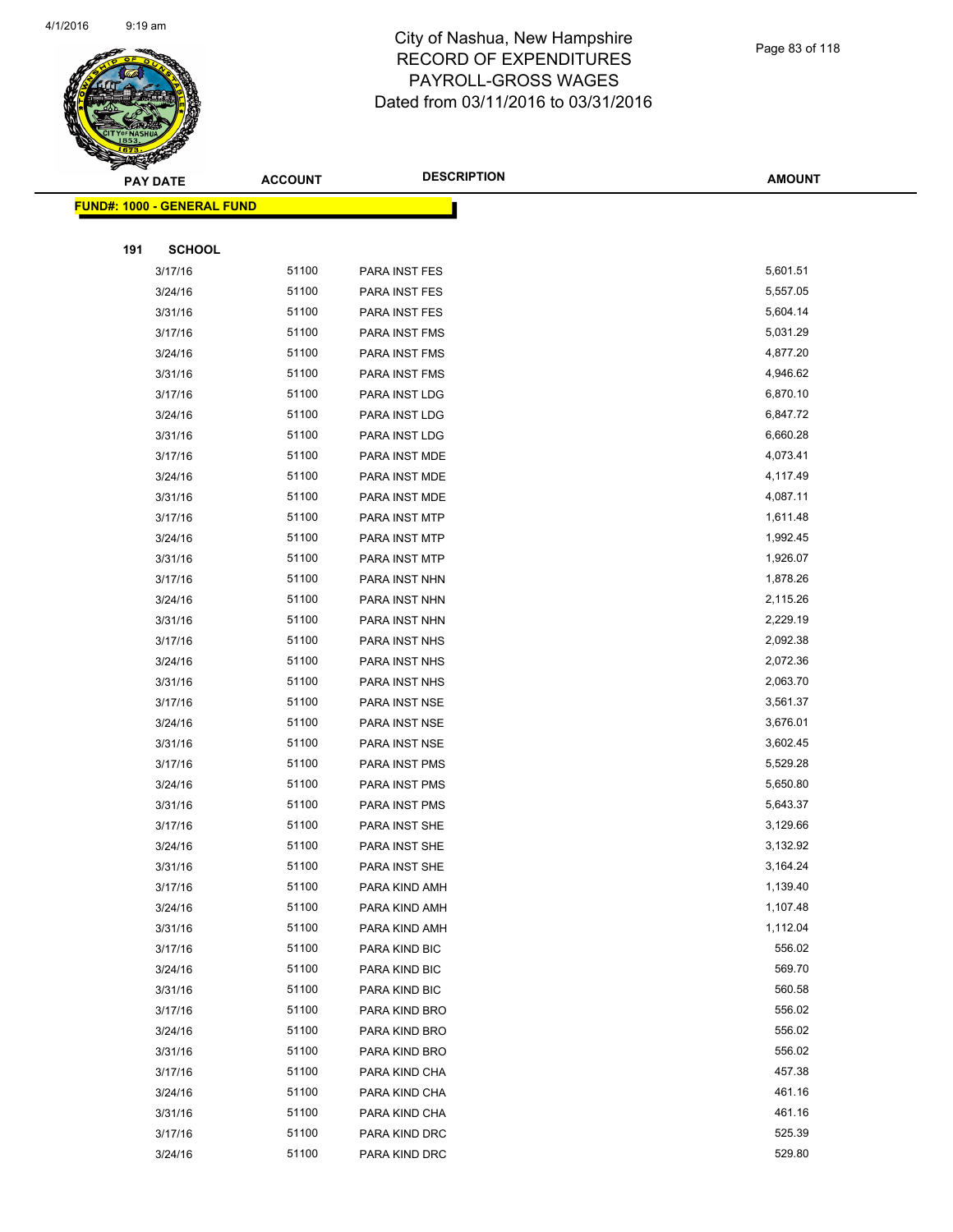

| ॼ   | <b>PAY DATE</b>                    | <b>ACCOUNT</b> | <b>DESCRIPTION</b> | <b>AMOUNT</b> |
|-----|------------------------------------|----------------|--------------------|---------------|
|     | <u> FUND#: 1000 - GENERAL FUND</u> |                |                    |               |
|     |                                    |                |                    |               |
| 191 | <b>SCHOOL</b>                      |                |                    |               |
|     | 3/31/16                            | 51100          | PARA KIND DRC      | 529.80        |
|     | 3/17/16                            | 51100          | PARA KIND FES      | 828.38        |
|     | 3/24/16                            | 51100          | PARA KIND FES      | 824.99        |
|     | 3/31/16                            | 51100          | PARA KIND FES      | 818.20        |
|     | 3/17/16                            | 51100          | PARA KIND LDG      | 407.40        |
|     | 3/24/16                            | 51100          | PARA KIND LDG      | 407.40        |
|     | 3/31/16                            | 51100          | PARA KIND LDG      | 407.40        |
|     | 3/17/16                            | 51100          | PARA KIND MDE      | 556.02        |
|     | 3/24/16                            | 51100          | PARA KIND MDE      | 546.90        |
|     | 3/31/16                            | 51100          | PARA KIND MDE      | 542.34        |
|     | 3/17/16                            | 51100          | PARA KIND MTP      | 960.52        |
|     | 3/24/16                            | 51100          | PARA KIND MTP      | 981.36        |
|     | 3/31/16                            | 51100          | PARA KIND MTP      | 990.47        |
|     | 3/17/16                            | 51100          | PARA KIND NSE      | 578.81        |
|     | 3/24/16                            | 51100          | PARA KIND NSE      | 565.14        |
|     | 3/31/16                            | 51100          | PARA KIND NSE      | 556.02        |
|     | 3/17/16                            | 51100          | PARA KIND SHE      | 578.80        |
|     | 3/24/16                            | 51100          | PARA KIND SHE      | 615.25        |
|     | 3/31/16                            | 51100          | PARA KIND SHE      | 606.16        |
|     | 3/17/16                            | 51100          | PARA MEDIA NHN     | 628.75        |
|     | 3/24/16                            | 51100          | PARA MEDIA NHN     | 628.75        |
|     | 3/31/16                            | 51100          | PARA MEDIA NHN     | 628.75        |
|     | 3/17/16                            | 51100          | PARA MEDIA NHS     | 1,156.56      |
|     | 3/24/16                            | 51100          | PARA MEDIA NHS     | 1,165.88      |
|     | 3/31/16                            | 51100          | PARA MEDIA NHS     | 1,169.76      |
|     | 3/17/16                            | 51100          | PARA PRE SCH BIC   | 3,874.27      |
|     | 3/24/16                            | 51100          | PARA PRE SCH BIC   | 3,744.13      |
|     | 3/31/16                            | 51100          | PARA PRE SCH BIC   | 3,881.76      |
|     | 3/17/16                            | 51100          | PARA PRE SCH BRO   | 5,120.16      |
|     | 3/24/16                            | 51100          | PARA PRE SCH BRO   | 5,186.88      |
|     | 3/31/16                            | 51100          | PARA PRE SCH BRO   | 5,205.38      |
|     | 3/17/16                            | 51100          | PARA PRE SCH MTP   | 488.65        |
|     | 3/24/16                            | 51100          | PARA PRE SCH MTP   | 249.38        |
|     | 3/31/16                            | 51100          | PARA PRE SCH MTP   | 340.37        |
|     | 3/17/16                            | 51100          | PARA PRE SCH NSE   | 1,091.88      |
|     | 3/24/16                            | 51100          | PARA PRE SCH NSE   | 1,115.47      |
|     | 3/31/16                            | 51100          | PARA PRE SCH NSE   | 1,135.69      |
|     | 3/17/16                            | 51100          | PARA READ ELM      | 569.70        |
|     | 3/24/16                            | 51100          | PARA READ ELM      | 569.70        |
|     | 3/31/16                            | 51100          | PARA READ ELM      | 569.70        |
|     | 3/17/16                            | 51100          | PARA SCI NHN       | 586.86        |
|     | 3/24/16                            | 51100          | PARA SCI NHN       | 600.83        |
|     | 3/31/16                            | 51100          | PARA SCI NHN       | 582.20        |
|     | 3/17/16                            | 51100          | PARA SCI NHS       | 536.98        |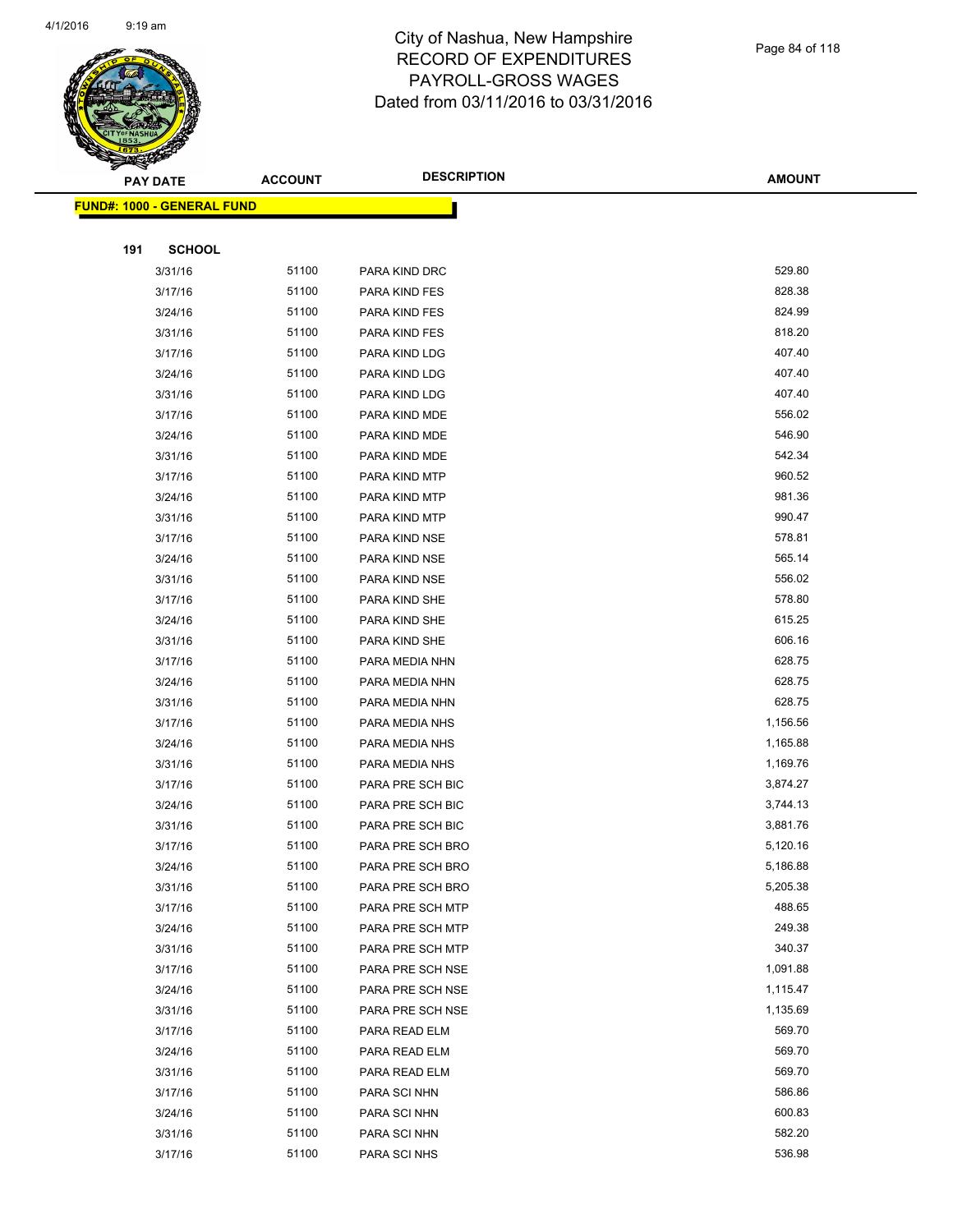

| <b>FUND#: 1000 - GENERAL FUND</b> |       |                             |           |  |
|-----------------------------------|-------|-----------------------------|-----------|--|
|                                   |       |                             |           |  |
| 191<br><b>SCHOOL</b>              |       |                             |           |  |
| 3/24/16                           | 51100 | PARA SCI NHS                | 564.05    |  |
| 3/31/16                           | 51100 | PARA SCI NHS                | 564.05    |  |
| 3/17/16                           | 51100 | PARA TTI DRC                | (622.86)  |  |
| 3/24/16                           | 51100 | PARA TTI DRC                | 485.66    |  |
| 3/31/16                           | 51100 | PARA TTI DRC                | 322.30    |  |
| 3/17/16                           | 51100 | PARA VOC NHS                | 595.67    |  |
| 3/24/16                           | 51100 | PARA VOC NHS                | 631.76    |  |
| 3/31/16                           | 51100 | PARA VOC NHS                | 609.20    |  |
| 3/24/16                           | 51100 | PEER COACH                  | 5,655.90  |  |
| 3/24/16                           | 51100 | PRINCIPAL AMH               | 3,514.40  |  |
| 3/24/16                           | 51100 | PRINCIPAL BIC               | 3,884.60  |  |
| 3/24/16                           | 51100 | PRINCIPAL BIR               | 3,620.20  |  |
| 3/24/16                           | 51100 | PRINCIPAL BRO               | 3,088.80  |  |
| 3/24/16                           | 51100 | PRINCIPAL CHA               | 3,567.30  |  |
| 3/24/16                           | 51100 | PRINCIPAL DRC               | 3,461.50  |  |
| 3/24/16                           | 51100 | PRINCIPAL ELM               | 3,701.90  |  |
| 3/24/16                           | 51100 | <b>PRINCIPAL FES</b>        | 3,514.40  |  |
| 3/24/16                           | 51100 | PRINCIPAL FMS               | 3,653.90  |  |
| 3/24/16                           | 51100 | PRINCIPAL LDG               | 3,884.60  |  |
| 3/24/16                           | 51100 | PRINCIPAL MDE               | 3,567.30  |  |
| 3/24/16                           | 51100 | PRINCIPAL MTP               | 3,620.20  |  |
| 3/24/16                           | 51100 | PRINCIPAL NHN               | 4,009.60  |  |
| 3/24/16                           | 51100 | PRINCIPAL NHS               | 4,096.20  |  |
| 3/24/16                           | 51100 | PRINCIPAL NSE               | 3,620.20  |  |
| 3/24/16                           | 51100 | PRINCIPAL PMS               | 3,750.00  |  |
| 3/24/16                           | 51100 | PRINCIPAL SHE               | 3,884.60  |  |
| 3/24/16                           | 51100 | SCHOOL PSYCHOLOGIST WID     | 38,462.58 |  |
| 3/17/16                           | 51100 | SECURITY GUARD NHS          | 791.20    |  |
| 3/24/16                           | 51100 | SECURITY GUARD NHS          | 791.20    |  |
| 3/31/16                           | 51100 | <b>SECURITY GUARD NHS</b>   | 791.20    |  |
| 3/17/16                           | 51100 | SECURITY MONITOR NHN        | 1,406.98  |  |
| 3/24/16                           | 51100 | SECURITY MONITOR NHN        | 1,389.61  |  |
| 3/31/16                           | 51100 | SECURITY MONITOR NHN        | 1,550.27  |  |
| 3/17/16                           | 51100 | SECURITY MONITOR NHS        | 1,771.74  |  |
| 3/24/16                           | 51100 | SECURITY MONITOR NHS        | 2,084.41  |  |
| 3/31/16                           | 51100 | SECURITY MONITOR NHS        | 2,084.40  |  |
| 3/17/16                           | 51100 | SIGN LANGUAGE INTERPRETER   | 3,015.52  |  |
| 3/24/16                           | 51100 | SIGN LANGUAGE INTERPRETER   | 3,158.40  |  |
| 3/31/16                           | 51100 | SIGN LANGUAGE INTERPRETER   | 3,173.44  |  |
| 3/24/16                           | 51100 | SOCIAL WORKER ELM           | 2,458.60  |  |
| 3/24/16                           | 51100 | SOCIAL WORKER FMS           | 2,761.40  |  |
| 3/24/16                           | 51100 | SPEECH LANG PATHOLOGIST WID | 53,170.31 |  |
| 3/17/16                           | 51100 | SPEECH LANGUAGE ASST        | 665.68    |  |
| 3/24/16                           | 51100 | SPEECH LANGUAGE ASST        | 674.44    |  |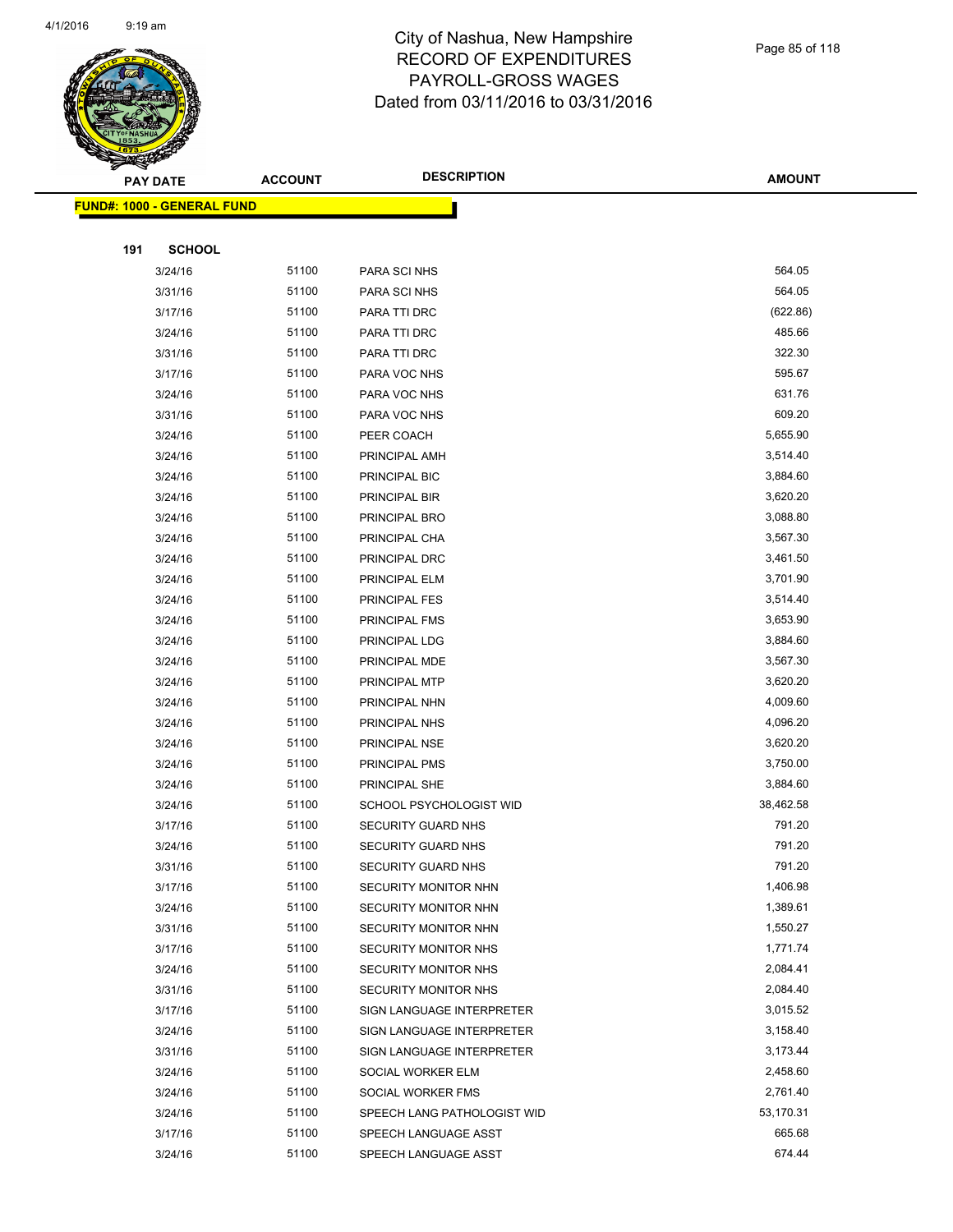

|     | <u> FUND#: 1000 - GENERAL FUND</u> |                |                                                     |                       |
|-----|------------------------------------|----------------|-----------------------------------------------------|-----------------------|
|     |                                    |                |                                                     |                       |
| 191 | <b>SCHOOL</b>                      |                |                                                     |                       |
|     | 3/31/16                            | 51100          | SPEECH LANGUAGE ASST                                | 670.89                |
|     | 3/24/16                            | 51100          | STUDENT ACTIVITY COORD NHN                          | 369.60                |
|     | 3/24/16                            | 51100          | STUDENT ACTIVITY COORD NHS                          | 1,139.50              |
|     | 3/24/16                            | 51100          | STUDENT INFO COORDINATOR                            | 1,799.80              |
|     | 3/24/16                            | 51100          | <b>SUB TEACHER</b>                                  | 87.50                 |
|     | 3/24/16                            | 51100          | <b>SUPERINTENDENT</b>                               | 5,489.10              |
|     | 3/24/16                            | 51100          | SYSTEMS ADMIN FULL YEAR                             | 11,014.00             |
|     | 3/24/16                            | 51100          | <b>TEACHER ART AMH</b>                              | 2,602.90              |
|     | 3/24/16                            | 51100          | <b>TEACHER ART BIC</b>                              | 1,949.70              |
|     | 3/24/16                            | 51100          | <b>TEACHER ART BIR</b>                              | 2,602.90              |
|     | 3/24/16                            | 51100          | <b>TEACHER ART BRO</b>                              | 2,905.60              |
|     | 3/24/16                            | 51100          | <b>TEACHER ART CHA</b>                              | 2,021.70              |
|     | 3/24/16                            | 51100          | <b>TEACHER ART DRC</b>                              | 1,885.00              |
|     | 3/24/16                            | 51100          | <b>TEACHER ART ELM</b>                              | 4,606.00              |
|     | 3/24/16                            | 51100          | <b>TEACHER ART FES</b>                              | 2,289.00              |
|     | 3/24/16                            | 51100          | <b>TEACHER ART FMS</b>                              | 3,357.70              |
|     | 3/24/16                            | 51100          | <b>TEACHER ART LDG</b>                              | 2,295.90              |
|     | 3/24/16                            | 51100          | <b>TEACHER ART MDE</b>                              | 1,885.00              |
|     | 3/24/16                            | 51100          | <b>TEACHER ART NHN</b>                              | 10,504.50             |
|     | 3/24/16                            | 51100          | TEACHER ART NHS                                     | 10,292.00             |
|     | 3/24/16                            | 51100          | <b>TEACHER ART NSE</b>                              | 2,873.00              |
|     | 3/24/16                            | 51100          | <b>TEACHER ART PMS</b>                              | 3,637.30              |
|     | 3/24/16                            | 51100          | <b>TEACHER ART SHE</b>                              | 1,693.43              |
|     | 3/24/16                            | 51100          | <b>TEACHER AUTO NHN</b>                             | 5,205.80              |
|     | 3/24/16                            | 51100          | <b>TEACHER BEHAVIOR SPEC WID</b>                    | 5,565.80              |
|     | 3/24/16                            | 51100          | TEACHER BIO TEC NHN                                 | 2,326.50              |
|     | 3/24/16                            | 51100          | TEACHER BUILD CONST NHS                             | 2,602.90              |
|     | 3/24/16                            | 51100          | <b>TEACHER BUSINESS NHN</b>                         | 11,136.90             |
|     | 3/24/16                            | 51100          | <b>TEACHER BUSINESS NHS</b>                         | 2,873.00              |
|     | 3/24/16                            | 51100          | TEACHER COMPUTER ELM                                | 1,885.00              |
|     | 3/24/16                            | 51100          | TEACHER COMPUTER FMS                                | 4,661.80              |
|     | 3/24/16                            | 51100<br>51100 | <b>TEACHER COMPUTER NHN</b>                         | 2,304.10              |
|     | 3/24/16                            | 51100          | TEACHER COMPUTER NHS<br><b>TEACHER COMPUTER PMS</b> | 10,437.10<br>5,859.10 |
|     | 3/24/16                            | 51100          |                                                     | 4,286.40              |
|     | 3/24/16<br>3/24/16                 | 51100          | TEACHER COSMETOLOGY NHN<br>TEACHER CULINARY NHN     | 5,205.80              |
|     | 3/24/16                            | 51100          | TEACHER DEAF NSE                                    | 4,433.60              |
|     | 3/24/16                            | 51100          | TEACHER DEAF WID                                    | 2,782.90              |
|     | 3/24/16                            | 51100          | <b>TEACHER DWSE AMH</b>                             | 5,241.50              |
|     | 3/24/16                            | 51100          | <b>TEACHER DWSE BIR</b>                             | 4,324.90              |
|     | 3/24/16                            | 51100          | <b>TEACHER DWSE BRO</b>                             | 4,083.70              |
|     | 3/24/16                            | 51100          | <b>TEACHER DWSE ELM</b>                             | 10,438.10             |
|     | 3/24/16                            | 51100          | TEACHER DWSE MDE                                    | 4,497.90              |
|     | 3/17/16                            | 51100          | <b>TEACHER DWSE NSE</b>                             | (1,625.77)            |
|     |                                    |                |                                                     |                       |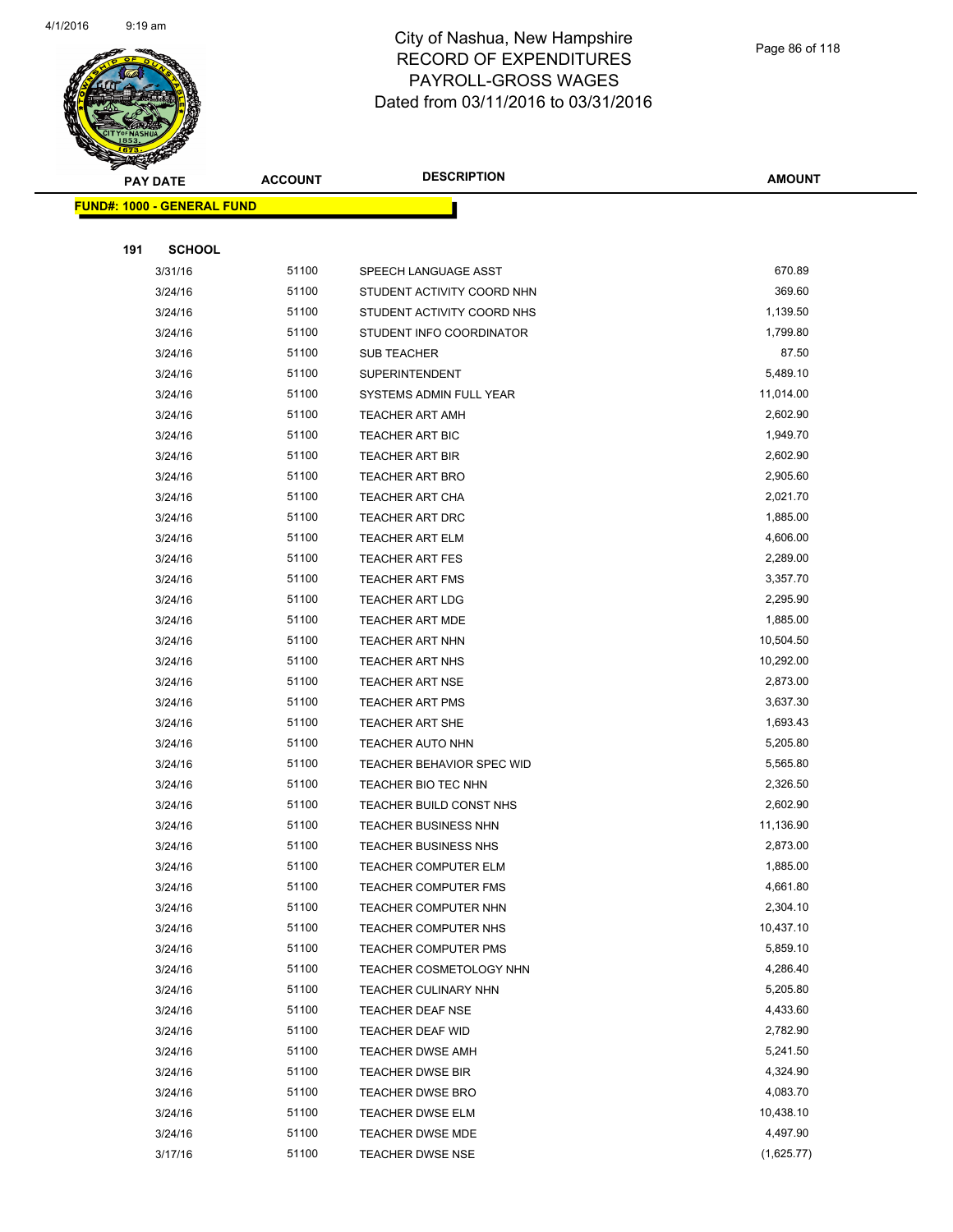

|     | <u> FUND#: 1000 - GENERAL FUND</u> |       |                            |           |  |
|-----|------------------------------------|-------|----------------------------|-----------|--|
|     |                                    |       |                            |           |  |
| 191 | <b>SCHOOL</b>                      |       |                            |           |  |
|     | 3/24/16                            | 51100 | <b>TEACHER DWSE NSE</b>    | 2,782.90  |  |
|     | 3/24/16                            | 51100 | <b>TEACHER DWSE PMS</b>    | 7,125.00  |  |
|     | 3/24/16                            | 51100 | <b>TEACHER DWSE SHE</b>    | 4,189.00  |  |
|     | 3/24/16                            | 51100 | TEACHER ECE NHS            | 5,565.80  |  |
|     | 3/24/16                            | 51100 | TEACHER ELECTRICAL NHS     | 2,602.90  |  |
|     | 3/24/16                            | 51100 | <b>TEACHER ELL AMH</b>     | 1,810.20  |  |
|     | 3/24/16                            | 51100 | <b>TEACHER ELL BIR</b>     | 2,782.90  |  |
|     | 3/24/16                            | 51100 | <b>TEACHER ELL DRC</b>     | 5,371.20  |  |
|     | 3/24/16                            | 51100 | TEACHER ELL ELM            | 4,528.40  |  |
|     | 3/24/16                            | 51100 | TEACHER ELL FES            | 5,772.20  |  |
|     | 3/24/16                            | 51100 | <b>TEACHER ELL FMS</b>     | 2,119.30  |  |
|     | 3/24/16                            | 51100 | <b>TEACHER ELL LDG</b>     | 5,592.70  |  |
|     | 3/24/16                            | 51100 | <b>TEACHER ELL MTP</b>     | 2,782.90  |  |
|     | 3/24/16                            | 51100 | <b>TEACHER ELL NHN</b>     | 4,316.72  |  |
|     | 3/24/16                            | 51100 | TEACHER ELL NHS            | 7,676.30  |  |
|     | 3/24/16                            | 51100 | <b>TEACHER ELL PMS</b>     | 1,949.69  |  |
|     | 3/24/16                            | 51100 | TEACHER ELL SHE            | 1,878.90  |  |
|     | 3/24/16                            | 51100 | <b>TEACHER ENGLISH ELM</b> | 23,988.90 |  |
|     | 3/24/16                            | 51100 | <b>TEACHER ENGLISH FMS</b> | 18,592.80 |  |
|     | 3/24/16                            | 51100 | <b>TEACHER ENGLISH NHN</b> | 38,224.49 |  |
|     | 3/24/16                            | 51100 | <b>TEACHER ENGLISH NHS</b> | 45,129.70 |  |
|     | 3/24/16                            | 51100 | <b>TEACHER ENGLISH PMS</b> | 16,338.30 |  |
|     | 3/24/16                            | 51100 | <b>TEACHER FACS ELM</b>    | 2,866.00  |  |
|     | 3/24/16                            | 51100 | <b>TEACHER FACS FMS</b>    | 4,781.90  |  |
|     | 3/24/16                            | 51100 | <b>TEACHER FACS NHN</b>    | 3,727.60  |  |
|     | 3/24/16                            | 51100 | <b>TEACHER FACS NHS</b>    | 9,832.60  |  |
|     | 3/24/16                            | 51100 | <b>TEACHER FACS PMS</b>    | 5,385.80  |  |
|     | 3/24/16                            | 51100 | TEACHER FOREIGN LANG ELM   | 5,655.90  |  |
|     | 3/24/16                            | 51100 | TEACHER FOREIGN LANG FMS   | 2,782.90  |  |
|     | 3/24/16                            | 51100 | TEACHER FOREIGN LANG NHN   | 13,696.54 |  |
|     | 3/24/16                            | 51100 | TEACHER FOREIGN LANG NHS   | 17,699.20 |  |
|     | 3/24/16                            | 51100 | TEACHER FOREIGN LANG PMS   | 5,475.90  |  |
|     | 3/24/16                            | 51100 | <b>TEACHER GR1 AMH</b>     | 6,258.50  |  |
|     | 3/24/16                            | 51100 | TEACHER GR1 BIC            | 9,828.51  |  |
|     | 3/24/16                            | 51100 | <b>TEACHER GR1 BIR</b>     | 10,131.50 |  |
|     | 3/24/16                            | 51100 | <b>TEACHER GR1 BRO</b>     | 7,462.30  |  |
|     | 3/24/16                            | 51100 | <b>TEACHER GR1 CHA</b>     | 9,492.20  |  |
|     | 3/24/16                            | 51100 | TEACHER GR1 DRC            | 7,811.50  |  |
|     | 3/24/16                            | 51100 | <b>TEACHER GR1 FES</b>     | 9,960.20  |  |
|     | 3/24/16                            | 51100 | <b>TEACHER GR1 LDG</b>     | 7,747.61  |  |
|     | 3/24/16                            | 51100 | <b>TEACHER GR1 MDE</b>     | 8,705.00  |  |
|     | 3/24/16                            | 51100 | <b>TEACHER GR1 MTP</b>     | 6,055.90  |  |
|     | 3/24/16                            | 51100 | <b>TEACHER GR1 NSE</b>     | 6,755.40  |  |
|     | 3/24/16                            | 51100 | TEACHER GR1 SHE            | 8,060.60  |  |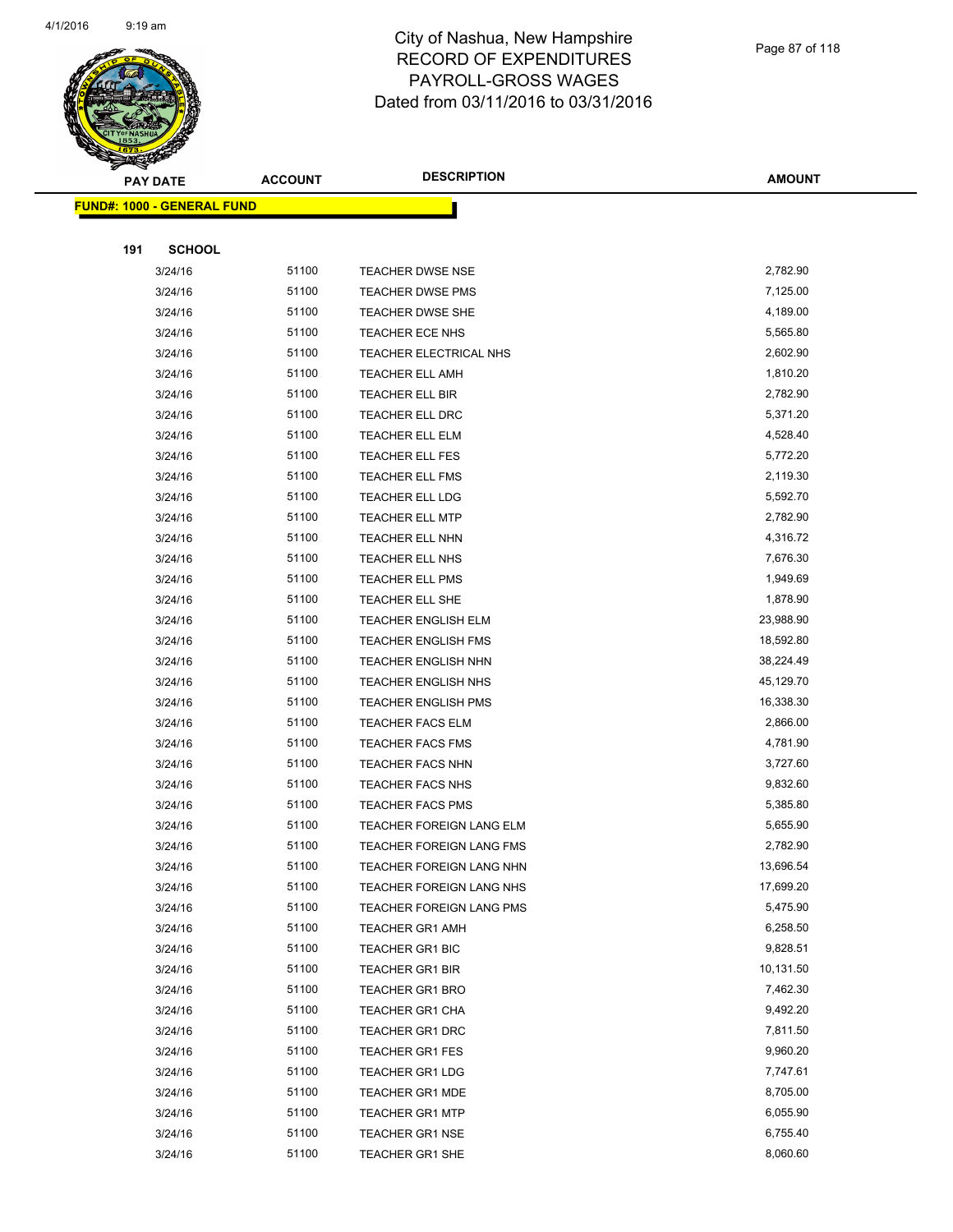

|     | <b>PAY DATE</b>                   | <b>ACCOUNT</b> | <b>DESCRIPTION</b>     | <b>AMOUNT</b> |
|-----|-----------------------------------|----------------|------------------------|---------------|
|     | <b>FUND#: 1000 - GENERAL FUND</b> |                |                        |               |
|     |                                   |                |                        |               |
| 191 | <b>SCHOOL</b>                     |                |                        |               |
|     | 3/24/16                           | 51100          | TEACHER GR2 AMH        | 8,403.50      |
|     | 3/24/16                           | 51100          | <b>TEACHER GR2 BIC</b> | 10,381.00     |
|     | 3/24/16                           | 51100          | <b>TEACHER GR2 BIR</b> | 10,063.70     |
|     | 3/24/16                           | 51100          | <b>TEACHER GR2 BRO</b> | 5,364.30      |
|     | 3/24/16                           | 51100          | TEACHER GR2 CHA        | 9,036.60      |
|     | 3/24/16                           | 51100          | TEACHER GR2 DRC        | 6,570.70      |
|     | 3/24/16                           | 51100          | <b>TEACHER GR2 FES</b> | 10,217.60     |
|     | 3/11/16                           | 51100          | TEACHER GR2 LDG        | 393.24        |
|     | 3/24/16                           | 51100          | <b>TEACHER GR2 LDG</b> | 9,164.26      |
|     | 3/24/16                           | 51100          | <b>TEACHER GR2 MDE</b> | 10,579.00     |
|     | 3/24/16                           | 51100          | <b>TEACHER GR2 MTP</b> | 6,617.60      |
|     | 3/24/16                           | 51100          | <b>TEACHER GR2 NSE</b> | 6,848.50      |
|     | 3/24/16                           | 51100          | TEACHER GR2 SHE        | 6,311.00      |
|     | 3/24/16                           | 51100          | <b>TEACHER GR3 AMH</b> | 7,299.00      |
|     | 3/24/16                           | 51100          | <b>TEACHER GR3 BIC</b> | 7,240.80      |
|     | 3/24/16                           | 51100          | <b>TEACHER GR3 BIR</b> | 8,964.30      |
|     | 3/24/16                           | 51100          | <b>TEACHER GR3 BRO</b> | 7,519.80      |
|     | 3/24/16                           | 51100          | TEACHER GR3 CHA        | 8,168.20      |
|     | 3/24/16                           | 51100          | <b>TEACHER GR3 DRC</b> | 7,089.70      |
|     | 3/24/16                           | 51100          | <b>TEACHER GR3 FES</b> | 8,722.40      |
|     | 3/24/16                           | 51100          | <b>TEACHER GR3 LDG</b> | 7,208.90      |
|     | 3/24/16                           | 51100          | <b>TEACHER GR3 MDE</b> | 11,820.40     |
|     | 3/24/16                           | 51100          | <b>TEACHER GR3 MTP</b> | 6,209.90      |
|     | 3/24/16                           | 51100          | <b>TEACHER GR3 NSE</b> | 6,456.60      |
|     | 3/24/16                           | 51100          | TEACHER GR3 SHE        | 7,360.90      |
|     | 3/24/16                           | 51100          | <b>TEACHER GR4 AMH</b> | 4,104.20      |
|     | 3/24/16                           | 51100          | <b>TEACHER GR4 BIC</b> | 9,945.40      |
|     | 3/24/16                           | 51100          | <b>TEACHER GR4 BIR</b> | 6,989.60      |
|     | 3/24/16                           | 51100          | <b>TEACHER GR4 BRO</b> | 7,319.20      |
|     | 3/24/16                           | 51100          | TEACHER GR4 CHA        | 7,389.00      |
|     | 3/24/16                           | 51100          | <b>TEACHER GR4 DRC</b> | 5,259.90      |
|     | 3/24/16                           | 51100          | <b>TEACHER GR4 FES</b> | 7,139.80      |
|     | 3/24/16                           | 51100          | TEACHER GR4 LDG        | 9,434.90      |
|     | 3/24/16                           | 51100          | <b>TEACHER GR4 MDE</b> | 8,548.40      |
|     | 3/24/16                           | 51100          | <b>TEACHER GR4 MTP</b> | 5,889.70      |
|     | 3/24/16                           | 51100          | <b>TEACHER GR4 NSE</b> | 6,987.00      |
|     | 3/24/16                           | 51100          | <b>TEACHER GR4 SHE</b> | 5,438.90      |
|     | 3/24/16                           | 51100          | <b>TEACHER GR5 AMH</b> | 5,385.80      |
|     | 3/24/16                           | 51100          | <b>TEACHER GR5 BIC</b> | 9,298.60      |
|     | 3/24/16                           | 51100          | <b>TEACHER GR5 BIR</b> | 9,218.30      |
|     | 3/24/16                           | 51100          | TEACHER GR5 BRO        | 7,617.90      |
|     | 3/24/16                           | 51100          | <b>TEACHER GR5 CHA</b> | 8,941.00      |
|     | 3/24/16                           | 51100          | TEACHER GR5 DRC        | 5,553.90      |
|     | 3/24/16                           | 51100          | <b>TEACHER GR5 FES</b> | 8,864.30      |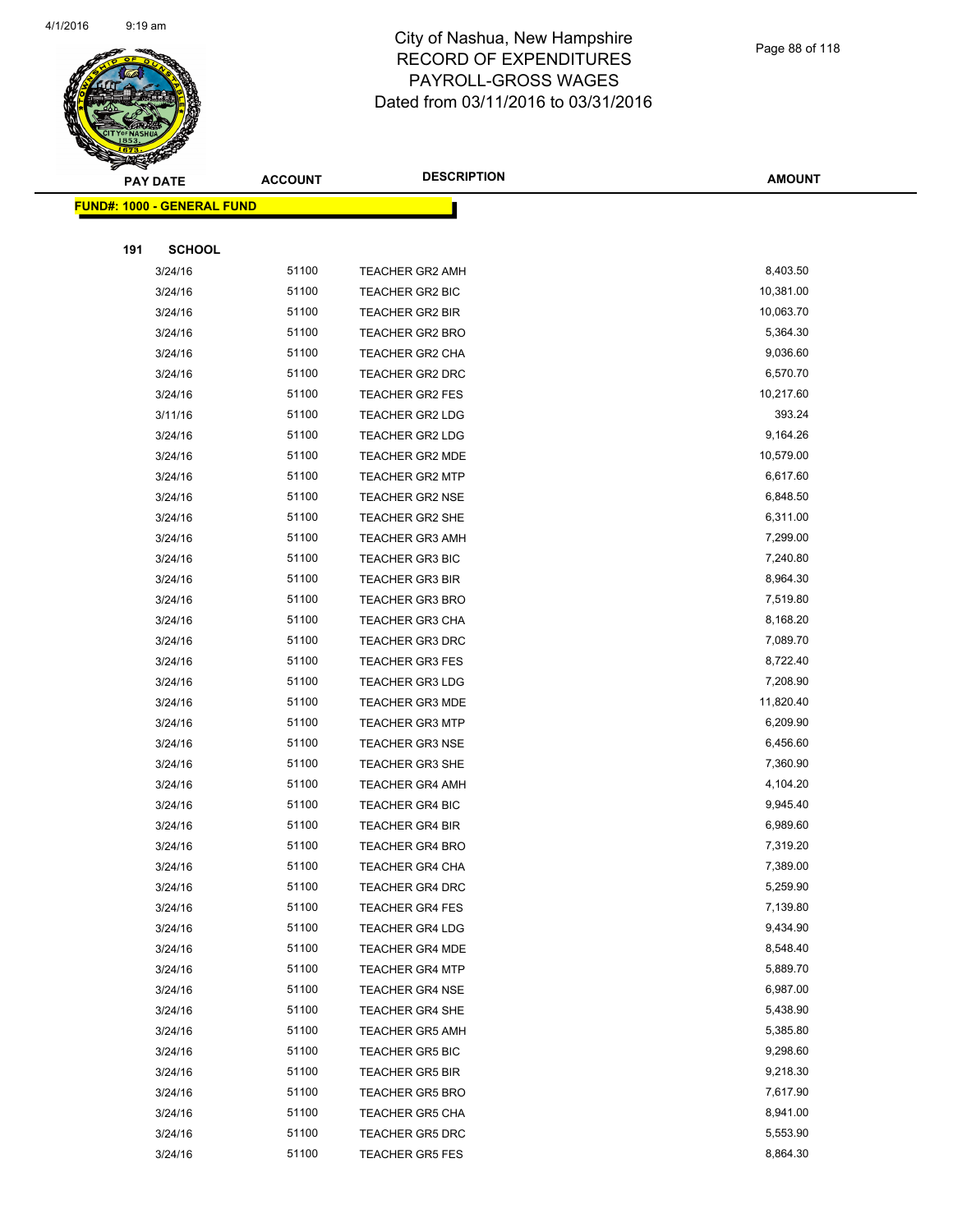

Page 89 of 118

| <b>PAY DATE</b> |                                   | <b>ACCOUNT</b> | <b>DESCRIPTION</b>            | AMOUNT    |
|-----------------|-----------------------------------|----------------|-------------------------------|-----------|
|                 | <b>FUND#: 1000 - GENERAL FUND</b> |                |                               |           |
|                 |                                   |                |                               |           |
| 191             | <b>SCHOOL</b>                     |                |                               |           |
|                 | 3/24/16                           | 51100          | <b>TEACHER GR5 LDG</b>        | 12,170.10 |
|                 | 3/24/16                           | 51100          | <b>TEACHER GR5 MDE</b>        | 9,852.70  |
|                 | 3/24/16                           | 51100          | <b>TEACHER GR5 MTP</b>        | 7,630.50  |
|                 | 3/24/16                           | 51100          | <b>TEACHER GR5 NSE</b>        | 8,150.60  |
|                 | 3/24/16                           | 51100          | <b>TEACHER GR5 SHE</b>        | 9,436.90  |
|                 | 3/24/16                           | 51100          | <b>TEACHER GR6 ELM</b>        | 33,001.89 |
|                 | 3/24/16                           | 51100          | <b>TEACHER GR6 FMS</b>        | 22,475.80 |
|                 | 3/24/16                           | 51100          | <b>TEACHER GR6 PMS</b>        | 23,807.80 |
|                 | 3/24/16                           | 51100          | <b>TEACHER GRAPH NHS</b>      | 2,134.00  |
|                 | 3/24/16                           | 51100          | <b>TEACHER GRAPHICS NHN</b>   | 2,602.90  |
|                 | 3/24/16                           | 51100          | <b>TEACHER HEALTH ELM</b>     | 2,588.30  |
|                 | 3/24/16                           | 51100          | TEACHER HEALTH NHN            | 5,025.60  |
|                 | 3/24/16                           | 51100          | <b>TEACHER HEALTH NHS</b>     | 2,602.90  |
|                 | 3/17/16                           | 51100          | <b>TEACHER HEALTHOC NHS</b>   | 341.55    |
|                 | 3/24/16                           | 51100          | TEACHER HEALTHOC NHS          | 6,235.10  |
|                 | 3/24/16                           | 51100          | TEACHER HVAC NHS              | 1,683.50  |
|                 | 3/24/16                           | 51100          | TEACHER IN SCH SUSPENSION ELM | 1,622.40  |
|                 | 3/24/16                           | 51100          | TEACHER IN SCH SUSPENSION NHN | 2,674.80  |
|                 | 3/24/16                           | 51100          | TEACHER IN SCH SUSPENSION NHS | 2,674.80  |
|                 | 3/24/16                           | 51100          | <b>TEACHER KIND AMH</b>       | 5,133.40  |
|                 | 3/24/16                           | 51100          | <b>TEACHER KIND BIC</b>       | 3,571.50  |
|                 | 3/24/16                           | 51100          | <b>TEACHER KIND BIR</b>       | 2,674.80  |
|                 | 3/24/16                           | 51100          | <b>TEACHER KIND BRO</b>       | 2,602.90  |
|                 | 3/24/16                           | 51100          | <b>TEACHER KIND CHA</b>       | 3,694.41  |
|                 | 3/24/16                           | 51100          | <b>TEACHER KIND DRC</b>       | 8,816.20  |
|                 | 3/24/16                           | 51100          | <b>TEACHER KIND FES</b>       | 9,785.70  |
|                 | 3/24/16                           | 51100          | <b>TEACHER KIND LDG</b>       | 8,789.50  |
|                 | 3/24/16                           | 51100          | <b>TEACHER KIND MDE</b>       | 4,829.20  |
|                 | 3/24/16                           | 51100          | <b>TEACHER KIND MTP</b>       | 3,919.50  |
|                 | 3/24/16                           | 51100          | TEACHER KIND NSE              | 982.40    |
|                 | 3/24/16                           | 51100          | <b>TEACHER KIND SHE</b>       | 2,119.30  |
|                 | 3/24/16                           | 51100          | <b>TEACHER MATH ELM</b>       | 20,984.48 |
|                 | 3/24/16                           | 51100          | TEACHER MATH FMS              | 11,687.90 |
|                 | 3/24/16                           | 51100          | TEACHER MATH NHN              | 33,245.50 |
|                 | 3/24/16                           | 51100          | TEACHER MATH NHS              | 42,074.61 |
|                 | 3/24/16                           | 51100          | <b>TEACHER MATH PMS</b>       | 10,891.50 |
|                 | 3/24/16                           | 51100          | <b>TEACHER MUSIC AMH</b>      | 1,683.50  |
|                 | 3/24/16                           | 51100          | <b>TEACHER MUSIC BIC</b>      | 2,602.90  |
|                 | 3/24/16                           | 51100          | <b>TEACHER MUSIC BIR</b>      | 1,554.80  |
|                 | 3/24/16                           | 51100          | <b>TEACHER MUSIC BRO</b>      | 2,782.90  |
|                 | 3/24/16                           | 51100          | TEACHER MUSIC CHA             | 2,782.90  |
|                 | 3/24/16                           | 51100          | <b>TEACHER MUSIC DRC</b>      | 2,692.90  |
|                 | 3/24/16                           | 51100          | <b>TEACHER MUSIC ELM</b>      | 4,817.40  |
|                 | 3/24/16                           | 51100          | <b>TEACHER MUSIC FES</b>      | 2,602.90  |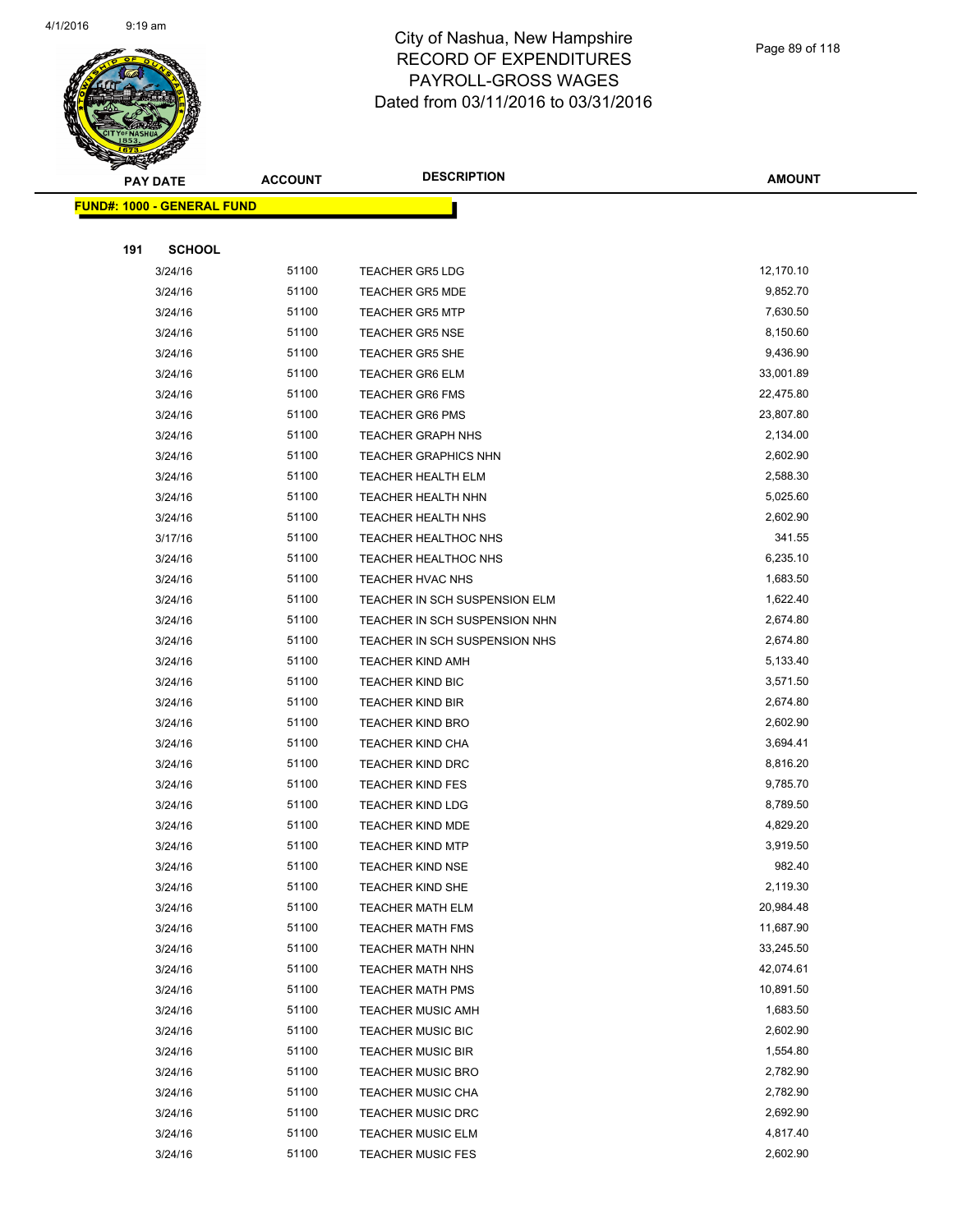

|     | <b>PAY DATE</b>                   | <b>ACCOUNT</b> | <b>DESCRIPTION</b>           | <b>AMOUNT</b> |
|-----|-----------------------------------|----------------|------------------------------|---------------|
|     | <b>FUND#: 1000 - GENERAL FUND</b> |                |                              |               |
|     |                                   |                |                              |               |
| 191 | <b>SCHOOL</b>                     |                |                              |               |
|     | 3/24/16                           | 51100          | <b>TEACHER MUSIC FMS</b>     | 5,205.40      |
|     | 3/24/16                           | 51100          | <b>TEACHER MUSIC MDE</b>     | 1,949.70      |
|     | 3/24/16                           | 51100          | <b>TEACHER MUSIC NHN</b>     | 4,433.60      |
|     | 3/24/16                           | 51100          | <b>TEACHER MUSIC NHS</b>     | 5,104.70      |
|     | 3/24/16                           | 51100          | <b>TEACHER MUSIC NSE</b>     | 2,044.90      |
|     | 3/24/16                           | 51100          | <b>TEACHER MUSIC PMS</b>     | 4,355.20      |
|     | 3/24/16                           | 51100          | <b>TEACHER MUSIC SHE</b>     | 2,501.80      |
|     | 3/24/16                           | 51100          | TEACHER PE BIC               | 2,034.50      |
|     | 3/24/16                           | 51100          | TEACHER PE BIR               | 2,761.40      |
|     | 3/24/16                           | 51100          | <b>TEACHER PE BRO</b>        | 2,692.90      |
|     | 3/24/16                           | 51100          | TEACHER PE CHA               | 2,602.90      |
|     | 3/24/16                           | 51100          | TEACHER PE DRC               | 2,782.90      |
|     | 3/24/16                           | 51100          | <b>TEACHER PE ELM</b>        | 5,511.90      |
|     | 3/24/16                           | 51100          | TEACHER PE FES               | 1,885.00      |
|     | 3/24/16                           | 51100          | <b>TEACHER PE FMS</b>        | 5,205.80      |
|     | 3/24/16                           | 51100          | TEACHER PE LDG               | 1,892.08      |
|     | 3/31/16                           | 51100          | TEACHER PE LDG               | 158.13        |
|     | 3/24/16                           | 51100          | TEACHER PE MDE               | 2,674.80      |
|     | 3/24/16                           | 51100          | <b>TEACHER PE MTP</b>        | 2,119.30      |
|     | 3/24/16                           | 51100          | <b>TEACHER PE NHN</b>        | 8,467.20      |
|     | 3/24/16                           | 51100          | TEACHER PE NHS               | 10,017.30     |
|     | 3/24/16                           | 51100          | <b>TEACHER PE NSE</b>        | 2,504.60      |
|     | 3/24/16                           | 51100          | TEACHER PE PMS               | 4,494.10      |
|     | 3/24/16                           | 51100          | TEACHER PE SHE               | 2,674.80      |
|     | 3/24/16                           | 51100          | <b>TEACHER PRESCHOOL BIC</b> | 12,296.40     |
|     | 3/24/16                           | 51100          | <b>TEACHER PRESCHOOL BRO</b> | 7,678.40      |
|     | 3/24/16                           | 51100          | TEACHER PRESCHOOL DRC        | 1,801.00      |
|     | 3/24/16                           | 51100          | TEACHER PRESCHOOL MTP        | 1,554.80      |
|     | 3/24/16                           | 51100          | TEACHER PRESCHOOL NHS        | 1,292.80      |
|     | 3/24/16                           | 51100          | TEACHER PRESCHOOL NSE        | 5,853.50      |
|     | 3/24/16                           | 51100          | <b>TEACHER READ AMH</b>      | 2,873.00      |
|     | 3/24/16                           | 51100          | TEACHER READ BIC             | 5,331.60      |
|     | 3/24/16                           | 51100          | <b>TEACHER READ BIR</b>      | 2,782.90      |
|     | 3/24/16                           | 51100          | <b>TEACHER READ BRO</b>      | 1,949.70      |
|     | 3/24/16                           | 51100          | <b>TEACHER READ DRC</b>      | 2,873.00      |
|     | 3/24/16                           | 51100          | <b>TEACHER READ ELM</b>      | 5,222.50      |
|     | 3/24/16                           | 51100          | <b>TEACHER READ FES</b>      | 2,782.90      |
|     | 3/24/16                           | 51100          | <b>TEACHER READ FMS</b>      | 2,782.90      |
|     | 3/24/16                           | 51100          | TEACHER READ LDG             | 6,041.90      |
|     | 3/24/16                           | 51100          | <b>TEACHER READ MDE</b>      | 2,782.90      |
|     | 3/24/16                           | 51100          | <b>TEACHER READ MTP</b>      | 2,020.40      |
|     | 3/24/16                           | 51100          | TEACHER READ NHN             | 1,823.10      |
|     | 3/24/16                           | 51100          | TEACHER READ NHS             | 3,288.90      |
|     | 3/24/16                           | 51100          | <b>TEACHER READ NSE</b>      | 2,782.90      |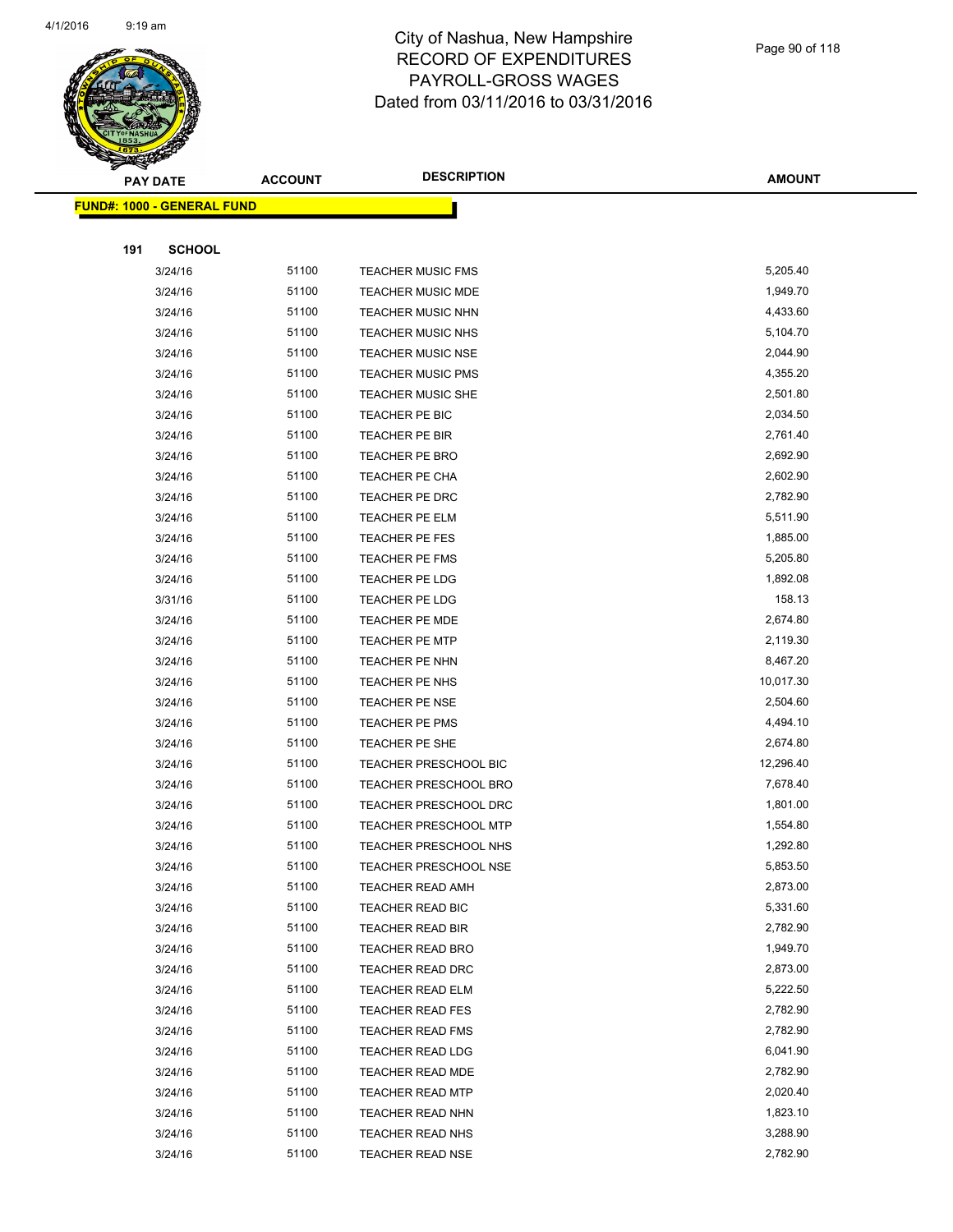

|     | <b>PAY DATE</b>                    | <b>ACCOUNT</b> | <b>DESCRIPTION</b>         | <b>AMOUNT</b> |
|-----|------------------------------------|----------------|----------------------------|---------------|
|     | <u> FUND#: 1000 - GENERAL FUND</u> |                |                            |               |
|     |                                    |                |                            |               |
| 191 | <b>SCHOOL</b>                      |                |                            |               |
|     | 3/24/16                            | 51100          | <b>TEACHER READ PMS</b>    | 4,631.80      |
|     | 3/24/16                            | 51100          | <b>TEACHER READ SHE</b>    | 2,674.80      |
|     | 3/24/16                            | 51100          | TEACHER ROTC NHN           | 2,728.30      |
|     | 3/11/16                            | 51100          | <b>TEACHER SCIENCE ELM</b> | 3,899.32      |
|     | 3/24/16                            | 51100          | <b>TEACHER SCIENCE ELM</b> | 14,373.80     |
|     | 3/31/16                            | 51100          | TEACHER SCIENCE ELM        | 2,288.96      |
|     | 3/24/16                            | 51100          | <b>TEACHER SCIENCE FMS</b> | 12,113.20     |
|     | 3/24/16                            | 51100          | <b>TEACHER SCIENCE NHN</b> | 31,813.90     |
|     | 3/24/16                            | 51100          | <b>TEACHER SCIENCE NHS</b> | 37,851.30     |
|     | 3/24/16                            | 51100          | <b>TEACHER SCIENCE PMS</b> | 10,442.50     |
|     | 3/24/16                            | 51100          | TEACHER SOCIAL STUDIES ELM | 13,791.80     |
|     | 3/24/16                            | 51100          | TEACHER SOCIAL STUDIES FMS | 12,526.30     |
|     | 3/24/16                            | 51100          | TEACHER SOCIAL STUDIES NHN | 35,219.38     |
|     | 3/24/16                            | 51100          | TEACHER SOCIAL STUDIES NHS | 36,667.60     |
|     | 3/24/16                            | 51100          | TEACHER SOCIAL STUDIES PMS | 12,047.60     |
|     | 3/24/16                            | 51100          | <b>TEACHER SPED AMH</b>    | 3,969.50      |
|     | 3/24/16                            | 51100          | TEACHER SPED BIC           | 4,503.50      |
|     | 3/24/16                            | 51100          | TEACHER SPED BIR           | 5,284.70      |
|     | 3/24/16                            | 51100          | <b>TEACHER SPED BRO</b>    | 4,801.50      |
|     | 3/24/16                            | 51100          | <b>TEACHER SPED CHA</b>    | 9,729.50      |
|     | 3/24/16                            | 51100          | TEACHER SPED DRC           | 5,105.90      |
|     | 3/24/16                            | 51100          | <b>TEACHER SPED ELM</b>    | 19,590.80     |
|     | 3/24/16                            | 51100          | TEACHER SPED FES           | 1,622.40      |
|     | 3/24/16                            | 51100          | <b>TEACHER SPED FMS</b>    | 12,222.10     |
|     | 3/24/16                            | 51100          | TEACHER SPED LDG           | 5,562.10      |
|     | 3/24/16                            | 51100          | TEACHER SPED MDE           | 4,191.30      |
|     | 3/24/16                            | 51100          | <b>TEACHER SPED MTP</b>    | 5,385.80      |
|     | 3/24/16                            | 51100          | TEACHER SPED NHN           | 23,308.22     |
|     | 3/24/16                            | 51100          | <b>TEACHER SPED NHS</b>    | 32,357.30     |
|     | 3/24/16                            | 51100          | TEACHER SPED NSE           | 1,510.90      |
|     | 3/24/16                            | 51100          | <b>TEACHER SPED PMS</b>    | 10,450.00     |
|     | 3/24/16                            | 51100          | TEACHER SPED SHE           | 5,385.80      |
|     | 3/24/16                            | 51100          | <b>TEACHER TECHED ELM</b>  | 8,564.30      |
|     | 3/24/16                            | 51100          | <b>TEACHER TECHED FMS</b>  | 5,547.80      |
|     | 3/24/16                            | 51100          | <b>TEACHER TECHED NHN</b>  | 7,172.80      |
|     | 3/24/16                            | 51100          | TEACHER TECHED NHS         | 8,568.30      |
|     | 3/24/16                            | 51100          | <b>TEACHER TECHED PMS</b>  | 5,565.80      |
|     | 3/24/16                            | 51100          | TEACHER TV PROD NHS        | 2,674.80      |
|     | 3/24/16                            | 51100          | <b>TEACHER VISION WID</b>  | 5,289.20      |
|     | 3/17/16                            | 51100          | TECH INTERGRATION ASST AMH | 609.60        |
|     | 3/24/16                            | 51100          | TECH INTERGRATION ASST AMH | 575.02        |
|     | 3/31/16                            | 51100          | TECH INTERGRATION ASST AMH | 602.88        |
|     | 3/17/16                            | 51100          | TECH INTERGRATION ASST BIC | 667.88        |
|     | 3/24/16                            | 51100          | TECH INTERGRATION ASST BIC | 647.34        |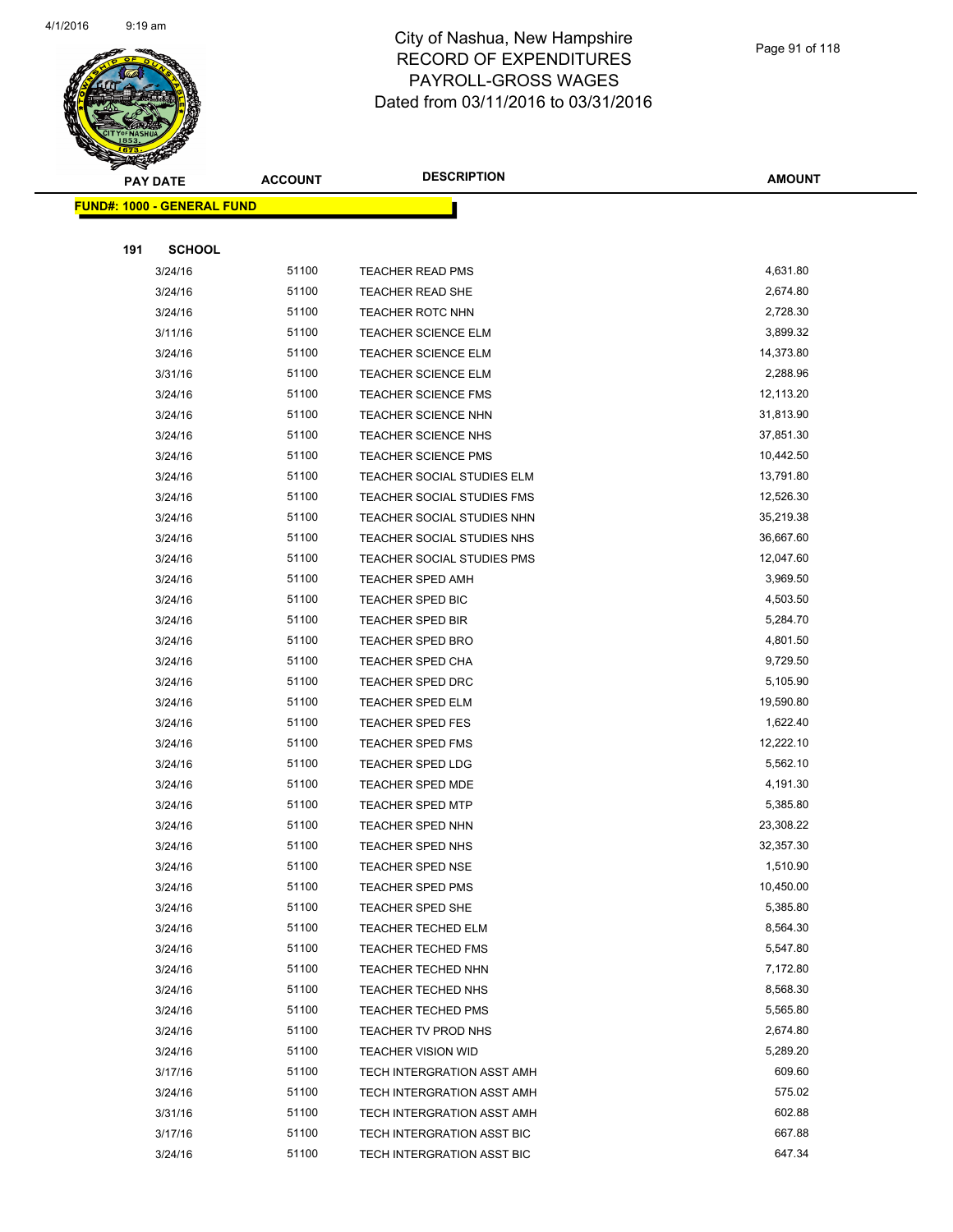

|     | <b>PAY DATE</b>                    | <b>ACCOUNT</b> | <b>DESCRIPTION</b>                  | <b>AMOUNT</b> |
|-----|------------------------------------|----------------|-------------------------------------|---------------|
|     | <u> FUND#: 1000 - GENERAL FUND</u> |                |                                     |               |
|     |                                    |                |                                     |               |
| 191 | <b>SCHOOL</b>                      |                |                                     |               |
|     | 3/31/16                            | 51100          | TECH INTERGRATION ASST BIC          | 647.33        |
|     | 3/17/16                            | 51100          | TECH INTERGRATION ASST CHA          | 547.80        |
|     | 3/24/16                            | 51100          | TECH INTERGRATION ASST CHA          | 552.37        |
|     | 3/31/16                            | 51100          | TECH INTERGRATION ASST CHA          | 547.80        |
|     | 3/17/16                            | 51100          | <b>TECH INTERGRATION ASST FES</b>   | 547.80        |
|     | 3/24/16                            | 51100          | <b>TECH INTERGRATION ASST FES</b>   | 552.37        |
|     | 3/31/16                            | 51100          | TECH INTERGRATION ASST FES          | 543.24        |
|     | 3/17/16                            | 51100          | TECH INTERGRATION ASST LDG          | 683.52        |
|     | 3/24/16                            | 51100          | TECH INTERGRATION ASST LDG          | 569.60        |
|     | 3/31/16                            | 51100          | TECH INTERGRATION ASST LDG          | 569.60        |
|     | 3/17/16                            | 51100          | <b>TECH INTERGRATION ASST MDE</b>   | 639.30        |
|     | 3/24/16                            | 51100          | TECH INTERGRATION ASST MDE          | 634.05        |
|     | 3/31/16                            | 51100          | TECH INTERGRATION ASST MDE          | 639.30        |
|     | 3/17/16                            | 51100          | TECH INTERGRATION ASST NSE          | 607.77        |
|     | 3/24/16                            | 51100          | TECH INTERGRATION ASST NSE          | 602.83        |
|     | 3/31/16                            | 51100          | TECH INTERGRATION ASST NSE          | 597.89        |
|     | 3/17/16                            | 51100          | TECH INTERGRATION ASST SHE          | 547.80        |
|     | 3/24/16                            | 51100          | TECH INTERGRATION ASST SHE          | 561.50        |
|     | 3/31/16                            | 51100          | TECH INTERGRATION ASST SHE          | 547.80        |
|     | 3/17/16                            | 51200          | ATHLETIC EQUIPMENT MANAGER NHS      | 50.00         |
|     | 3/17/16                            | 51200          | <b>BASKETBALL FRESHMAN BOYS NHS</b> | 30.00         |
|     | 3/17/16                            | 51200          | CLERICAL BOARD OF ED SUP            | 687.65        |
|     | 3/24/16                            | 51200          | CLERICAL BOARD OF ED SUP            | 623.20        |
|     | 3/31/16                            | 51200          | CLERICAL BOARD OF ED SUP            | 746.72        |
|     | 3/17/16                            | 51200          | <b>CROSSING GUARD WPO</b>           | 2,473.47      |
|     | 3/24/16                            | 51200          | <b>CROSSING GUARD WPO</b>           | 2,281.83      |
|     | 3/31/16                            | 51200          | <b>CROSSING GUARD WPO</b>           | 2,607.55      |
|     | 3/24/16                            | 51200          | <b>CUSTODIAN BRO</b>                | 15.59         |
|     | 3/17/16                            | 51200          | <b>CUSTODIAN CHA</b>                | 347.40        |
|     | 3/24/16                            | 51200          | <b>CUSTODIAN CHA</b>                | 347.40        |
|     | 3/31/16                            | 51200          | <b>CUSTODIAN CHA</b>                | 347.40        |
|     | 3/17/16                            | 51200          | <b>CUSTODIAN HEAD AMH</b>           | 15.59         |
|     | 3/24/16                            | 51200          | <b>CUSTODIAN HEAD BRO</b>           | 15.59         |
|     | 3/17/16                            | 51200          | <b>CUSTODIAN HEAD MTP</b>           | 31.18         |
|     | 3/24/16                            | 51200          | <b>CUSTODIAN HEAD MTP</b>           | 31.18         |
|     | 3/17/16                            | 51200          | <b>CUSTODIAN NHN</b>                | 347.40        |
|     | 3/24/16                            | 51200          | <b>CUSTODIAN NHN</b>                | 347.40        |
|     | 3/31/16                            | 51200          | <b>CUSTODIAN NHN</b>                | 347.40        |
|     | 3/24/16                            | 51200          | DATA ANALYST                        | 1,439.31      |
|     | 3/17/16                            | 51200          | <b>ENERGY OFFICER</b>               | 484.89        |
|     | 3/24/16                            | 51200          | <b>ENERGY OFFICER</b>               | 4,150.02      |
|     | 3/31/16                            | 51200          | <b>ENERGY OFFICER</b>               | 410.68        |
|     | 3/17/16                            | 51200          | FOOD SERVICE ASST PT AMH            | 36.40         |
|     | 3/24/16                            | 51200          | FOOD SERVICE ASST PT AMH            | 45.50         |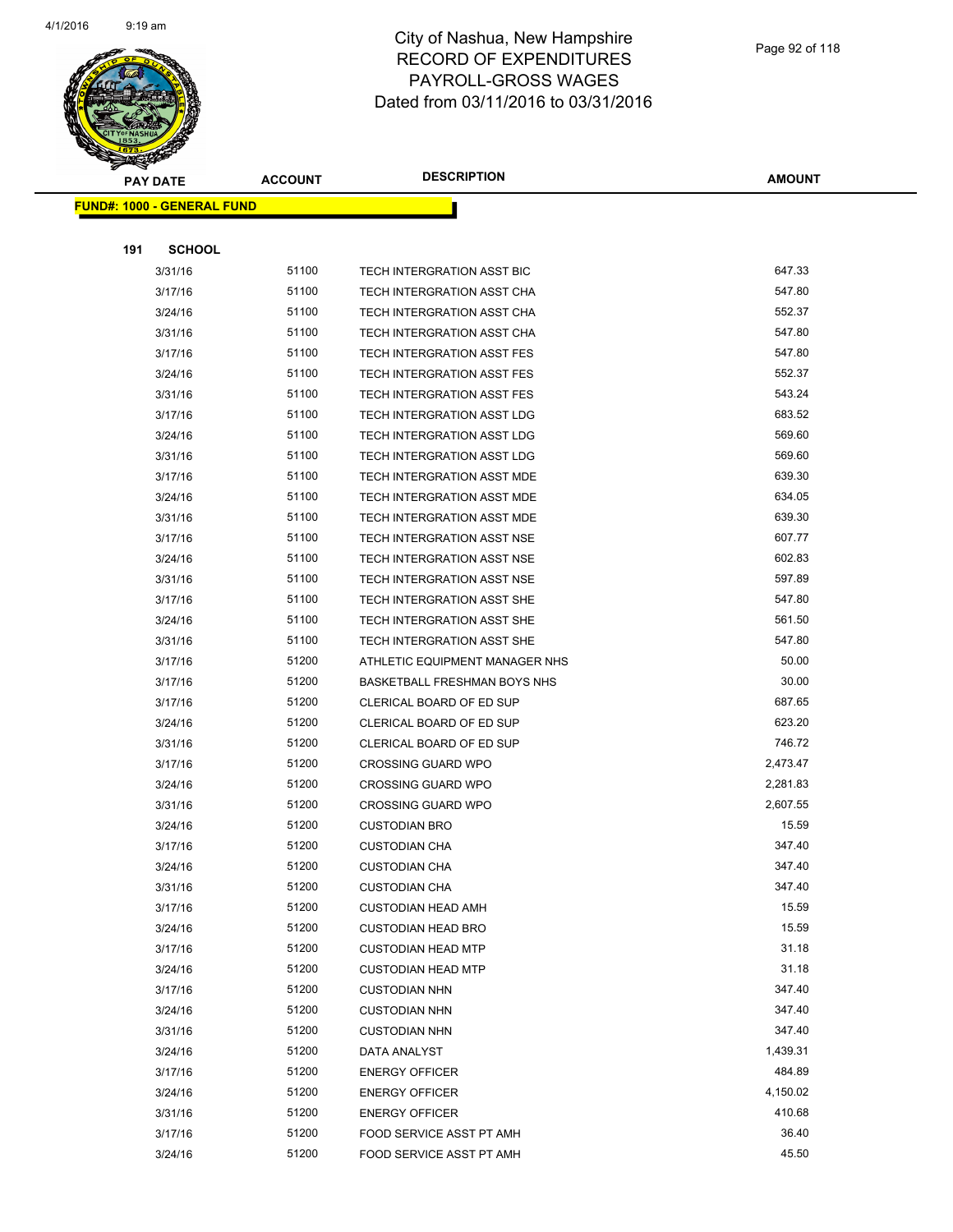

|     | <b>PAY DATE</b>                    | <b>ACCOUNT</b> | <b>DESCRIPTION</b>           | <b>AMOUNT</b> |
|-----|------------------------------------|----------------|------------------------------|---------------|
|     | <u> FUND#: 1000 - GENERAL FUND</u> |                |                              |               |
|     |                                    |                |                              |               |
| 191 | <b>SCHOOL</b>                      |                |                              |               |
|     | 3/31/16                            | 51200          | FOOD SERVICE ASST PT AMH     | 45.50         |
|     | 3/17/16                            | 51200          | FOOD SERVICE ASST PT CHA     | 45.50         |
|     | 3/24/16                            | 51200          | FOOD SERVICE ASST PT CHA     | 36.40         |
|     | 3/31/16                            | 51200          | FOOD SERVICE ASST PT CHA     | 27.30         |
|     | 3/17/16                            | 51200          | FOOD SERVICE ASST PT FMS     | 62.05         |
|     | 3/24/16                            | 51200          | FOOD SERVICE ASST PT FMS     | 41.64         |
|     | 3/31/16                            | 51200          | FOOD SERVICE ASST PT FMS     | 26.04         |
|     | 3/17/16                            | 51200          | FOOD SERVICE ASST PT MDE     | 11.38         |
|     | 3/24/16                            | 51200          | FOOD SERVICE ASST PT MDE     | 11.38         |
|     | 3/31/16                            | 51200          | FOOD SERVICE ASST PT MDE     | 11.38         |
|     | 3/17/16                            | 51200          | <b>FOOD SERVICE COOK LDG</b> | 52.25         |
|     | 3/24/16                            | 51200          | FOOD SERVICE COOK LDG        | 41.80         |
|     | 3/24/16                            | 51200          | GUIDANCE COUNSELOR NHS       | 1,644.50      |
|     | 3/17/16                            | 51200          | <b>INSTRUMENTAL MUSIC</b>    | 875.00        |
|     | 3/24/16                            | 51200          | <b>INSTRUMENTAL MUSIC</b>    | 1,062.50      |
|     | 3/31/16                            | 51200          | <b>INSTRUMENTAL MUSIC</b>    | 1,025.00      |
|     | 3/17/16                            | 51200          | LUNCH MONITOR AMH            | 517.36        |
|     | 3/24/16                            | 51200          | LUNCH MONITOR AMH            | 541.16        |
|     | 3/31/16                            | 51200          | LUNCH MONITOR AMH            | 520.22        |
|     | 3/17/16                            | 51200          | LUNCH MONITOR BIC            | 663.52        |
|     | 3/24/16                            | 51200          | LUNCH MONITOR BIC            | 783.64        |
|     | 3/31/16                            | 51200          | LUNCH MONITOR BIC            | 740.74        |
|     | 3/17/16                            | 51200          | LUNCH MONITOR BIR            | 421.56        |
|     | 3/24/16                            | 51200          | LUNCH MONITOR BIR            | 639.07        |
|     | 3/31/16                            | 51200          | LUNCH MONITOR BIR            | 573.19        |
|     | 3/17/16                            | 51200          | LUNCH MONITOR BRO            | 423.28        |
|     | 3/24/16                            | 51200          | LUNCH MONITOR BRO            | 386.10        |
|     | 3/31/16                            | 51200          | LUNCH MONITOR BRO            | 366.08        |
|     | 3/17/16                            | 51200          | LUNCH MONITOR CHA            | 583.44        |
|     | 3/24/16                            | 51200          | LUNCH MONITOR CHA            | 638.30        |
|     | 3/31/16                            | 51200          | LUNCH MONITOR CHA            | 618.80        |
|     | 3/17/16                            | 51200          | LUNCH MONITOR DRC            | 503.98        |
|     | 3/24/16                            | 51200          | LUNCH MONITOR DRC            | 581.20        |
|     | 3/31/16                            | 51200          | LUNCH MONITOR DRC            | 584.06        |
|     | 3/17/16                            | 51200          | LUNCH MONITOR ELM            | 297.44        |
|     | 3/24/16                            | 51200          | LUNCH MONITOR ELM            | 314.60        |
|     | 3/31/16                            | 51200          | LUNCH MONITOR ELM            | 251.68        |
|     | 3/17/16                            | 51200          | LUNCH MONITOR FES            | 812.45        |
|     | 3/24/16                            | 51200          | LUNCH MONITOR FES            | 783.85        |
|     | 3/31/16                            | 51200          | LUNCH MONITOR FES            | 861.60        |
|     | 3/17/16                            | 51200          | <b>LUNCH MONITOR FMS</b>     | 246.26        |
|     | 3/24/16                            | 51200          | LUNCH MONITOR FMS            | 249.12        |
|     | 3/31/16                            | 51200          | LUNCH MONITOR FMS            | 224.30        |
|     | 3/17/16                            | 51200          | LUNCH MONITOR LDG            | 794.89        |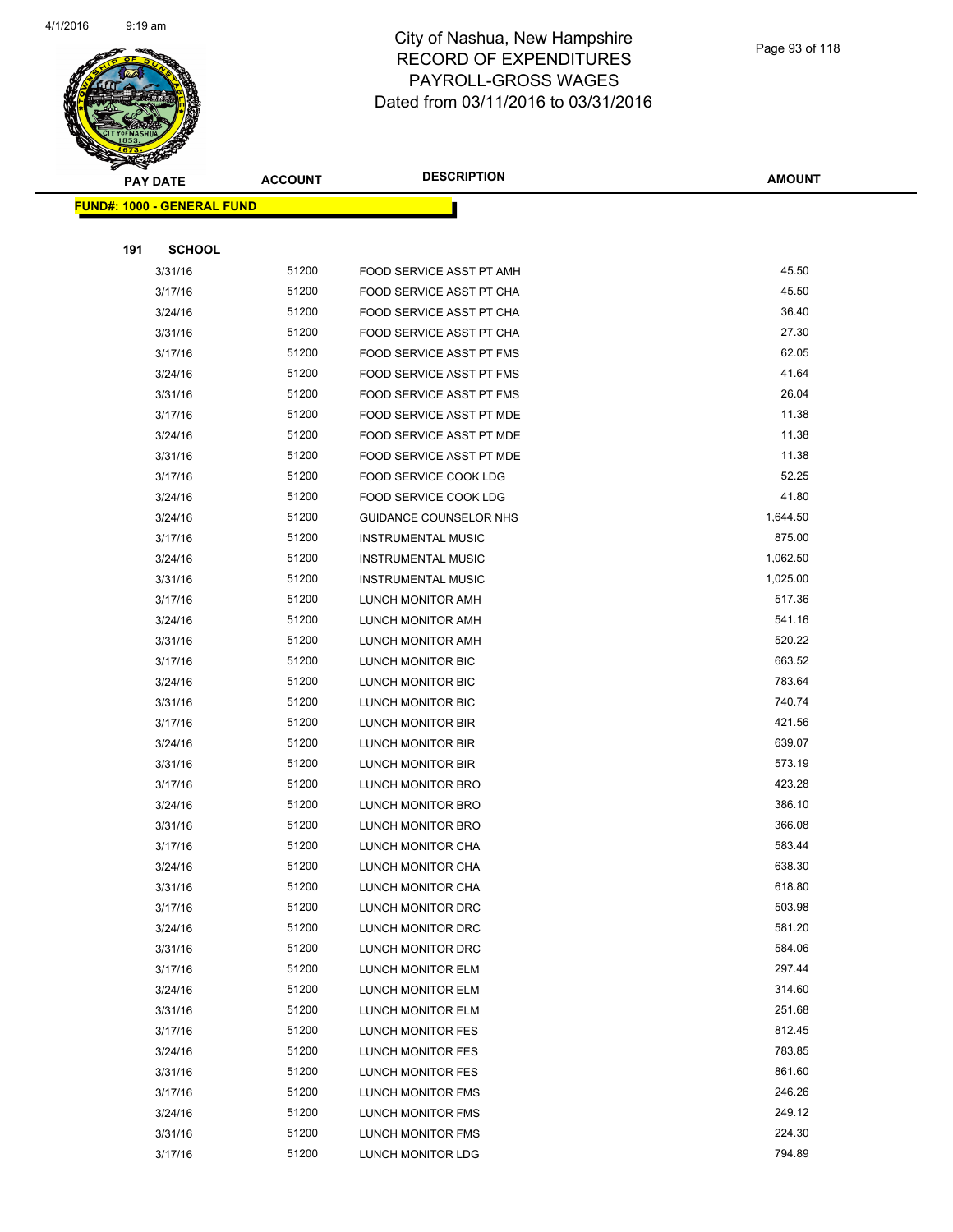

| ॼ   | <b>PAY DATE</b>                   | <b>ACCOUNT</b> | <b>DESCRIPTION</b>       | <b>AMOUNT</b> |
|-----|-----------------------------------|----------------|--------------------------|---------------|
|     | <b>FUND#: 1000 - GENERAL FUND</b> |                |                          |               |
|     |                                   |                |                          |               |
| 191 | <b>SCHOOL</b>                     |                |                          |               |
|     | 3/24/16                           | 51200          | <b>LUNCH MONITOR LDG</b> | 666.19        |
|     | 3/31/16                           | 51200          | LUNCH MONITOR LDG        | 654.75        |
|     | 3/17/16                           | 51200          | LUNCH MONITOR MDE        | 578.96        |
|     | 3/24/16                           | 51200          | LUNCH MONITOR MDE        | 708.48        |
|     | 3/31/16                           | 51200          | LUNCH MONITOR MDE        | 732.28        |
|     | 3/17/16                           | 51200          | LUNCH MONITOR MTP        | 311.74        |
|     | 3/24/16                           | 51200          | LUNCH MONITOR MTP        | 297.44        |
|     | 3/31/16                           | 51200          | <b>LUNCH MONITOR MTP</b> | 257.40        |
|     | 3/17/16                           | 51200          | LUNCH MONITOR NHN        | 363.22        |
|     | 3/24/16                           | 51200          | LUNCH MONITOR NHN        | 460.19        |
|     | 3/31/16                           | 51200          | LUNCH MONITOR NHN        | 429.00        |
|     | 3/17/16                           | 51200          | LUNCH MONITOR NHS        | 211.64        |
|     | 3/24/16                           | 51200          | LUNCH MONITOR NHS        | 371.80        |
|     | 3/31/16                           | 51200          | LUNCH MONITOR NHS        | 348.92        |
|     | 3/17/16                           | 51200          | LUNCH MONITOR NSE        | 433.60        |
|     | 3/24/16                           | 51200          | LUNCH MONITOR NSE        | 433.60        |
|     | 3/31/16                           | 51200          | LUNCH MONITOR NSE        | 393.56        |
|     | 3/17/16                           | 51200          | LUNCH MONITOR PMS        | 277.42        |
|     | 3/24/16                           | 51200          | LUNCH MONITOR PMS        | 260.26        |
|     | 3/31/16                           | 51200          | <b>LUNCH MONITOR PMS</b> | 200.20        |
|     | 3/17/16                           | 51200          | LUNCH MONITOR SHE        | 621.60        |
|     | 3/24/16                           | 51200          | LUNCH MONITOR SHE        | 640.83        |
|     | 3/31/16                           | 51200          | LUNCH MONITOR SHE        | 561.77        |
|     | 3/17/16                           | 51200          | PARA ALT PMS             | 48.51         |
|     | 3/24/16                           | 51200          | PARA ALT PMS             | 80.85         |
|     | 3/31/16                           | 51200          | PARA ALT PMS             | 80.85         |
|     | 3/24/16                           | 51200          | PARA AMH ELL             | 22.75         |
|     | 3/31/16                           | 51200          | PARA AMH ELL             | 56.88         |
|     | 3/17/16                           | 51200          | PARA DW SPEC ED BIR      | 421.25        |
|     | 3/24/16                           | 51200          | PARA DW SPEC ED BIR      | 427.99        |
|     | 3/31/16                           | 51200          | PARA DW SPEC ED BIR      | 441.47        |
|     | 3/17/16                           | 51200          | PARA DW SPEC ED NHN      | 200.00        |
|     | 3/31/16                           | 51200          | PARA DW SPEC ED PMS      | 100.00        |
|     | 3/17/16                           | 51200          | PARA ELL FES             | 34.13         |
|     | 3/24/16                           | 51200          | PARA ELL FES             | 34.13         |
|     | 3/31/16                           | 51200          | PARA ELL FES             | 34.13         |
|     | 3/17/16                           | 51200          | PARA INST AMH            | 811.25        |
|     | 3/24/16                           | 51200          | PARA INST AMH            | 697.30        |
|     | 3/31/16                           | 51200          | PARA INST AMH            | 706.42        |
|     | 3/17/16                           | 51200          | <b>PARA INST BIC</b>     | 656.49        |
|     | 3/24/16                           | 51200          | PARA INST BIC            | 656.49        |
|     | 3/31/16                           | 51200          | PARA INST BIC            | 608.07        |
|     | 3/17/16                           | 51200          | PARA INST BIR            | 45.50         |
|     | 3/24/16                           | 51200          | PARA INST BIR            | 45.50         |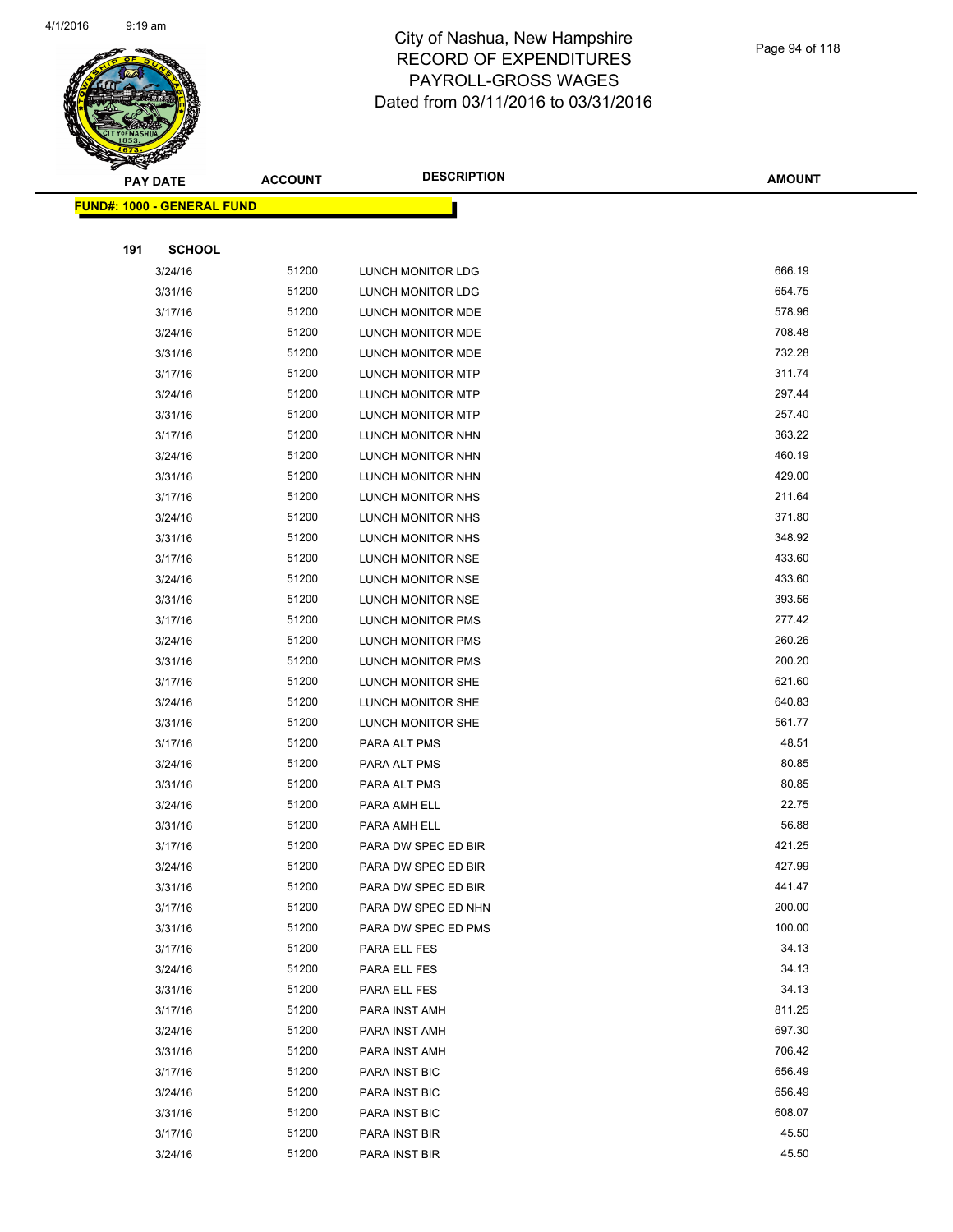

|     | <b>PAY DATE</b>                   | <b>ACCOUNT</b> | <b>DESCRIPTION</b> | <b>AMOUNT</b> |
|-----|-----------------------------------|----------------|--------------------|---------------|
|     | <b>FUND#: 1000 - GENERAL FUND</b> |                |                    |               |
|     |                                   |                |                    |               |
| 191 | <b>SCHOOL</b>                     |                |                    |               |
|     | 3/31/16                           | 51200          | PARA INST BIR      | 45.50         |
|     | 3/17/16                           | 51200          | PARA INST DRC      | 63.70         |
|     | 3/24/16                           | 51200          | PARA INST DRC      | 50.96         |
|     | 3/31/16                           | 51200          | PARA INST DRC      | 63.70         |
|     | 3/17/16                           | 51200          | PARA INST FES      | 34.13         |
|     | 3/24/16                           | 51200          | PARA INST FES      | 34.13         |
|     | 3/31/16                           | 51200          | PARA INST FES      | 34.13         |
|     | 3/17/16                           | 51200          | PARA INST FMS      | 22.75         |
|     | 3/24/16                           | 51200          | PARA INST FMS      | 22.75         |
|     | 3/31/16                           | 51200          | PARA INST FMS      | 22.75         |
|     | 3/17/16                           | 51200          | PARA INST LDG      | 68.26         |
|     | 3/24/16                           | 51200          | PARA INST LDG      | 68.26         |
|     | 3/31/16                           | 51200          | PARA INST LDG      | 68.26         |
|     | 3/17/16                           | 51200          | PARA INST MTP      | 331.41        |
|     | 3/24/16                           | 51200          | PARA INST MTP      | 334.50        |
|     | 3/31/16                           | 51200          | PARA INST MTP      | 375.52        |
|     | 3/17/16                           | 51200          | PARA INST NHN      | 282.57        |
|     | 3/24/16                           | 51200          | PARA INST NHN      | 282.57        |
|     | 3/31/16                           | 51200          | PARA INST NHN      | 282.57        |
|     | 3/17/16                           | 51200          | PARA INST PMS      | 61.67         |
|     | 3/24/16                           | 51200          | PARA INST PMS      | 36.40         |
|     | 3/31/16                           | 51200          | PARA INST PMS      | 195.50        |
|     | 3/17/16                           | 51200          | PARA INST SHE      | 253.26        |
|     | 3/24/16                           | 51200          | PARA INST SHE      | 275.94        |
|     | 3/31/16                           | 51200          | PARA INST SHE      | 272.16        |
|     | 3/17/16                           | 51200          | PARA LIB NHN       | 273.45        |
|     | 3/24/16                           | 51200          | PARA LIB NHN       | 273.45        |
|     | 3/31/16                           | 51200          | PARA LIB NHN       | 273.45        |
|     | 3/17/16                           | 51200          | PARA LIB PMS       | 227.47        |
|     | 3/24/16                           | 51200          | PARA LIB PMS       | 271.61        |
|     | 3/31/16                           | 51200          | PARA LIB PMS       | 237.65        |
|     | 3/17/16                           | 51200          | PARA MEDIA NHS     | 137.67        |
|     | 3/24/16                           | 51200          | PARA MEDIA NHS     | 140.94        |
|     | 3/31/16                           | 51200          | PARA MEDIA NHS     | 183.56        |
|     | 3/17/16                           | 51200          | PARA PRE SCH BIC   | 1,468.08      |
|     | 3/24/16                           | 51200          | PARA PRE SCH BIC   | 1,538.94      |
|     | 3/31/16                           | 51200          | PARA PRE SCH BIC   | 1,340.83      |
|     | 3/17/16                           | 51200          | PARA PRE SCH BRO   | 1,258.75      |
|     | 3/24/16                           | 51200          | PARA PRE SCH BRO   | 1,258.75      |
|     | 3/31/16                           | 51200          | PARA PRE SCH BRO   | 1,258.75      |
|     | 3/17/16                           | 51200          | PARA PRE SCH DRC   | 1,084.78      |
|     | 3/24/16                           | 51200          | PARA PRE SCH DRC   | 1,208.62      |
|     | 3/31/16                           | 51200          | PARA PRE SCH DRC   | 1,057.14      |
|     | 3/17/16                           | 51200          | PARA PRE SCH MTP   | 698.58        |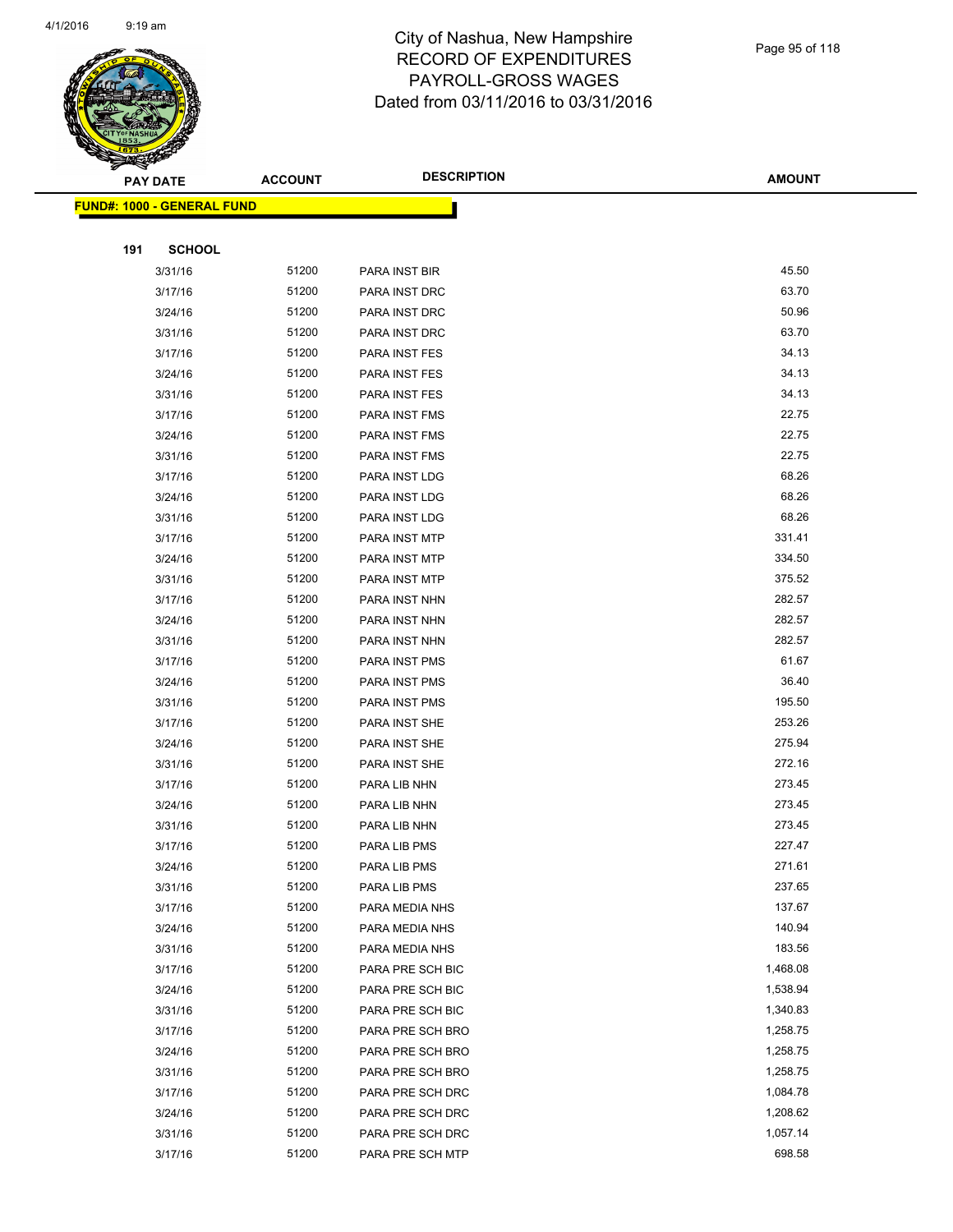

Page 96 of 118

|     | <b>PAY DATE</b>                    | <b>ACCOUNT</b> | <b>DESCRIPTION</b>              | <b>AMOUNT</b> |
|-----|------------------------------------|----------------|---------------------------------|---------------|
|     | <u> FUND#: 1000 - GENERAL FUND</u> |                |                                 |               |
|     |                                    |                |                                 |               |
| 191 | <b>SCHOOL</b>                      |                |                                 |               |
|     | 3/24/16                            | 51200          | PARA PRE SCH MTP                | 709.33        |
|     | 3/31/16                            | 51200          | PARA PRE SCH MTP                | 702.16        |
|     | 3/17/16                            | 51200          | PARA PRE SCH NSE                | 2,441.80      |
|     | 3/24/16                            | 51200          | PARA PRE SCH NSE                | 2,659.14      |
|     | 3/31/16                            | 51200          | PARA PRE SCH NSE                | 2,677.68      |
|     | 3/17/16                            | 51200          | PARA TTI LDG                    | 77.95         |
|     | 3/24/16                            | 51200          | PARA TTI LDG                    | 77.95         |
|     | 3/31/16                            | 51200          | PARA TTI LDG                    | 130.18        |
|     | 3/24/16                            | 51200          | SCHOOL PSYCHOLOGIST WID         | 3,713.31      |
|     | 3/24/16                            | 51200          | SPEECH LANG PATHOLOGIST WID     | 13,521.16     |
|     | 3/24/16                            | 51200          | STUDENT ACTIVITY COORD NHN      | 1,058.50      |
|     | 3/17/16                            | 51200          | <b>SUB CLERICAL</b>             | 251.58        |
|     | 3/24/16                            | 51200          | SUB CLERICAL                    | 233.61        |
|     | 3/31/16                            | 51200          | SUB CLERICAL                    | 77.87         |
|     | 3/17/16                            | 51200          | SUB CROSSING GUARD              | 31.18         |
|     | 3/24/16                            | 51200          | <b>SUB CROSSING GUARD</b>       | 38.98         |
|     | 3/11/16                            | 51200          | <b>SUB FOOD SERVICE</b>         | 97.45         |
|     | 3/17/16                            | 51200          | <b>SUB FOOD SERVICE</b>         | 97.44         |
|     | 3/24/16                            | 51200          | SUB FOOD SERVICE                | 97.44         |
|     | 3/31/16                            | 51200          | SUB FOOD SERVICE                | 97.44         |
|     | 3/17/16                            | 51200          | <b>SUB LUNCH MONITOR</b>        | 34.13         |
|     | 3/24/16                            | 51200          | <b>SUB LUNCH MONITOR</b>        | 34.13         |
|     | 3/31/16                            | 51200          | <b>SUB LUNCH MONITOR</b>        | 34.13         |
|     | 3/17/16                            | 51200          | SUB PARA PROFESSIONAL           | 30.55         |
|     | 3/24/16                            | 51200          | SUB PARA PROFESSIONAL           | 22.75         |
|     | 3/18/16                            | 51200          | <b>SUB TEACHER</b>              | 274.57        |
|     | 3/24/16                            | 51200          | <b>SUB TEACHER</b>              | 287.50        |
|     | 3/31/16                            | 51200          | SUB TEACHER                     | 350.00        |
|     | 3/17/16                            | 51200          | SUB TEACHER LONG TERM           | 600.00        |
|     | 3/24/16                            | 51200          | SUB TEACHER LONG TERM           | 600.00        |
|     | 3/31/16                            | 51200          | SUB TEACHER LONG TERM           | 600.00        |
|     | 3/24/16                            | 51200          | TEACHER ART NHS                 | 911.50        |
|     | 3/24/16                            | 51200          | TEACHER BIO TEC NHN             | 538.59        |
|     | 3/24/16                            | 51200          | <b>TEACHER ENGLISH NHN</b>      | 262.50        |
|     | 3/24/16                            | 51200          | <b>TEACHER ENGLISH NHS</b>      | 1,337.40      |
|     | 3/24/16                            | 51200          | <b>TEACHER FOREIGN LANG FMS</b> | 1,000.70      |
|     | 3/24/16                            | 51200          | <b>TEACHER GR1 CHA</b>          | 37.50         |
|     | 3/24/16                            | 51200          | <b>TEACHER INST SPED WID</b>    | 1,966.89      |
|     | 3/24/16                            | 51200          | <b>TEACHER KIND BIC</b>         | 1,391.50      |
|     | 3/24/16                            | 51200          | <b>TEACHER KIND BIR</b>         | 911.50        |
|     | 3/24/16                            | 51200          | <b>TEACHER MATH NHS</b>         | 275.00        |
|     | 3/24/16                            | 51200          | <b>TEACHER MUSIC AMH</b>        | 225.00        |
|     | 3/24/16                            | 51200          | <b>TEACHER MUSIC DRC</b>        | 350.00        |
|     | 3/24/16                            | 51200          | <b>TEACHER MUSIC ELM</b>        | 847.29        |
|     |                                    |                |                                 |               |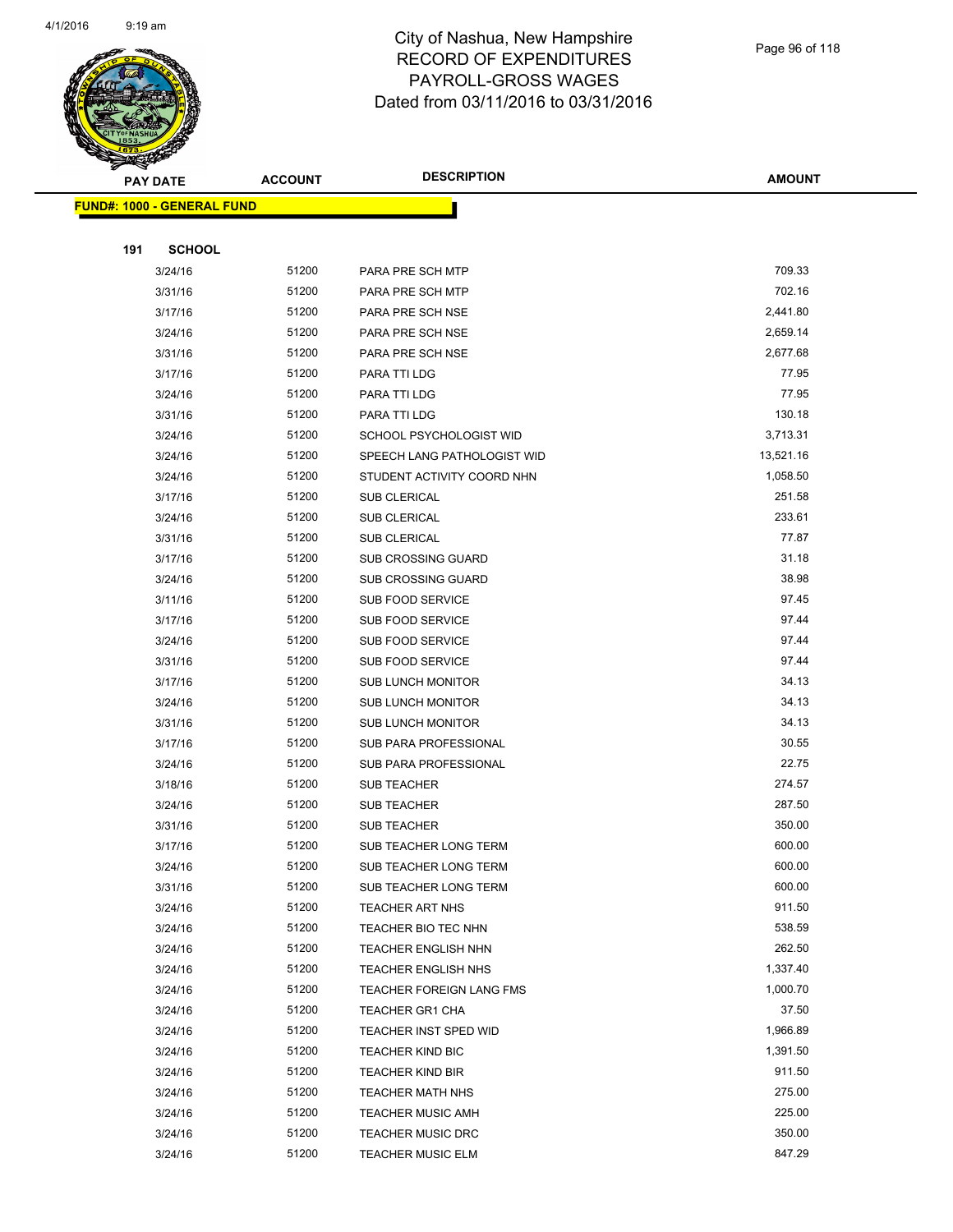

Page 97 of 118

| <b>PAY DATE</b>                   | <b>ACCOUNT</b> | <b>DESCRIPTION</b>         | <b>AMOUNT</b> |
|-----------------------------------|----------------|----------------------------|---------------|
| <b>FUND#: 1000 - GENERAL FUND</b> |                |                            |               |
| 191<br><b>SCHOOL</b>              |                |                            |               |
| 3/24/16                           | 51200          | <b>TEACHER MUSIC MTP</b>   | 1,250.91      |
| 3/24/16                           | 51200          | <b>TEACHER READ ELM</b>    | 1,644.50      |
| 3/24/16                           | 51200          | TEACHER SOCIAL STUDIES NHN | 993.75        |
| 3/24/16                           | 51200          | TEACHER SOCIAL STUDIES NHS | 60.00         |
| 3/24/16                           | 51200          | <b>TEACHER SPED MDE</b>    | 375.00        |
| 3/24/16                           | 51200          | <b>TEACHER SPED NHN</b>    | 1,723.80      |
| 3/24/16                           | 51200          | TEACHER SPED NHS           | 3,761.90      |
| 3/24/16                           | 51200          | <b>TEACHER VISION WIDE</b> | 1,113.18      |
| 3/10/16                           | 51300          | OVERTIME-REGULAR           | (14.90)       |
| 3/17/16                           | 51300          | OVERTIME-REGULAR           | 8,772.78      |
| 3/24/16                           | 51300          | OVERTIME-REGULAR           | 8,150.68      |
| 3/31/16                           | 51300          | OVERTIME-REGULAR           | 6,997.75      |
| 3/17/16                           | 51400          | WAGES TEMP-SEASONAL        | 3,555.00      |
| 3/24/16                           | 51400          | WAGES TEMP-SEASONAL        | 2,118.13      |
| 3/31/16                           | 51400          | WAGES TEMP-SEASONAL        | 2,244.00      |
| 3/11/16                           | 51412          | <b>WAGES PER DIEM</b>      | 516.43        |
| 3/17/16                           | 51412          | <b>WAGES PER DIEM</b>      | 34,255.86     |
| 3/24/16                           | 51412          | <b>WAGES PER DIEM</b>      | 38,779.71     |
| 3/31/16                           | 51412          | <b>WAGES PER DIEM</b>      | 35,882.42     |
| 3/31/16                           | 51500          | ELECTED SCHOOL BOARD       | 9,000.00      |
| 3/10/16                           | 51600          | <b>LONGEVITY</b>           | (750.00)      |
| 3/17/16                           | 51600          | <b>LONGEVITY</b>           | 3,107.99      |
| 3/24/16                           | 51600          | <b>LONGEVITY</b>           | 3,107.99      |
| 3/31/16                           | 51600          | <b>LONGEVITY</b>           | 3,121.50      |
| 3/24/16                           | 51650          | ADDITIONAL HOURS           | 2,917.22      |
| 3/17/16                           | 51700          | <b>STIPENDS</b>            | 774.00        |
| 3/24/16                           | 51700          | <b>STIPENDS</b>            | 200.00        |
| 3/24/16                           | 52800          | EDUCATIONAL ASSISTANCE     | 414.00        |
| 3/24/16                           | 55118          | TELEPHONE-CELLULAR         | 2,700.00      |

**TOTAL 191 - SCHOOL \$3,627,610.73**

**TOTAL FUND 1000 - GENERAL FUND \$6,347,750.27** 

**FUND#: 2100 - FOOD SERVICES FUND**

| 3/10/16 | 51100 | CLERICAL FOOD SERVICE NHS    | (4,259.39) |
|---------|-------|------------------------------|------------|
| 3/17/16 | 51100 | CLERICAL FOOD SERVICE NHS    | 720.40     |
| 3/24/16 | 51100 | CLERICAL FOOD SERVICE NHS    | 720.40     |
| 3/31/16 | 51100 | CLERICAL FOOD SERVICE NHS    | 720.39     |
| 3/17/16 | 51100 | DELIVERY DRIVER FOOD SERVICE | 796.49     |
| 3/24/16 | 51100 | DELIVERY DRIVER FOOD SERVICE | 796.49     |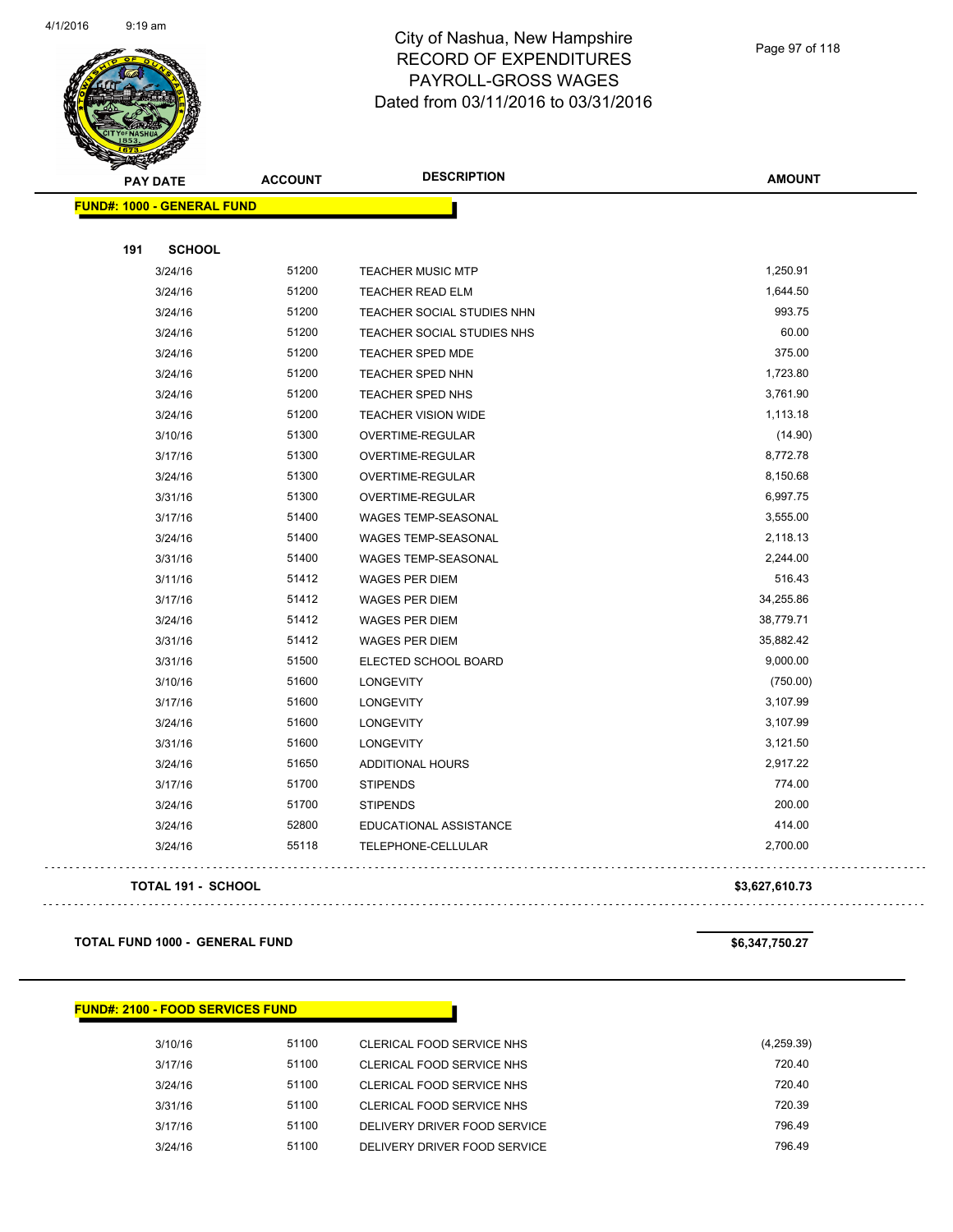

| PAY DATE                                 | <b>ACCOUNT</b> | <b>DESCRIPTION</b>            | <b>AMOUNT</b> |
|------------------------------------------|----------------|-------------------------------|---------------|
| <u> FUND#: 2100 - FOOD SERVICES FUND</u> |                |                               |               |
|                                          |                |                               |               |
| 3/31/16                                  | 51100          | DELIVERY DRIVER FOOD SERVICE  | 776.59        |
| 3/10/16                                  | 51100          | DIRECTOR FOOD SERVICE         | (8,792.70)    |
| 3/24/16                                  | 51100          | DIRECTOR FOOD SERVICE         | 2,967.50      |
| 3/24/16                                  | 51100          | FOOD SERVICE BUSINESS MANAGER | 2,111.40      |
| 3/17/16                                  | 51100          | FOOD SERVICE COOK AMH         | 491.40        |
| 3/24/16                                  | 51100          | FOOD SERVICE COOK AMH         | 491.40        |
| 3/31/16                                  | 51100          | FOOD SERVICE COOK AMH         | 491.40        |
| 3/17/16                                  | 51100          | <b>FOOD SERVICE COOK BIC</b>  | 491.40        |
| 3/24/16                                  | 51100          | FOOD SERVICE COOK BIC         | 491.40        |
| 3/31/16                                  | 51100          | FOOD SERVICE COOK BIC         | 491.40        |
| 3/17/16                                  | 51100          | FOOD SERVICE COOK BIR         | 491.40        |
| 3/24/16                                  | 51100          | FOOD SERVICE COOK BIR         | 491.40        |
| 3/31/16                                  | 51100          | FOOD SERVICE COOK BIR         | 491.40        |
| 3/17/16                                  | 51100          | FOOD SERVICE COOK BRO         | 484.38        |
| 3/24/16                                  | 51100          | FOOD SERVICE COOK BRO         | 487.89        |
| 3/31/16                                  | 51100          | FOOD SERVICE COOK BRO         | 491.40        |
| 3/17/16                                  | 51100          | FOOD SERVICE COOK CHA         | 491.40        |
| 3/24/16                                  | 51100          | FOOD SERVICE COOK CHA         | 491.40        |
| 3/31/16                                  | 51100          | FOOD SERVICE COOK CHA         | 491.40        |
| 3/17/16                                  | 51100          | FOOD SERVICE COOK DRC         | 491.40        |
| 3/24/16                                  | 51100          | FOOD SERVICE COOK DRC         | 491.40        |
| 3/31/16                                  | 51100          | FOOD SERVICE COOK DRC         | 491.40        |
| 3/17/16                                  | 51100          | FOOD SERVICE COOK ELM         | 1,003.80      |
| 3/24/16                                  | 51100          | FOOD SERVICE COOK ELM         | 1,003.80      |
| 3/31/16                                  | 51100          | FOOD SERVICE COOK ELM         | 1,003.80      |
| 3/17/16                                  | 51100          | FOOD SERVICE COOK FMS         | 501.90        |
| 3/24/16                                  | 51100          | FOOD SERVICE COOK FMS         | 501.90        |
| 3/31/16                                  | 51100          | <b>FOOD SERVICE COOK FMS</b>  | 501.90        |
| 3/17/16                                  | 51100          | FOOD SERVICE COOK LDG         | 473.90        |
| 3/24/16                                  | 51100          | <b>FOOD SERVICE COOK LDG</b>  | 473.90        |
| 3/31/16                                  | 51100          | FOOD SERVICE COOK LDG         | 473.90        |
| 3/17/16                                  | 51100          | FOOD SERVICE COOK MDE         | 473.90        |
| 3/24/16                                  | 51100          | FOOD SERVICE COOK MDE         | 473.91        |
| 3/31/16                                  | 51100          | FOOD SERVICE COOK MDE         | 470.52        |
| 3/17/16                                  | 51100          | FOOD SERVICE COOK NHN         | 1,035.65      |
| 3/24/16                                  | 51100          | FOOD SERVICE COOK NHN         | 824.14        |
| 3/31/16                                  | 51100          | FOOD SERVICE COOK NHN         | 533.75        |
| 3/17/16                                  | 51100          | FOOD SERVICE COOK NHS         | 994.35        |
| 3/24/16                                  | 51100          | FOOD SERVICE COOK NHS         | 994.35        |
| 3/31/16                                  | 51100          | FOOD SERVICE COOK NHS         | 935.71        |
| 3/17/16                                  | 51100          | FOOD SERVICE COOK NSE         | 467.04        |
| 3/24/16                                  | 51100          | FOOD SERVICE COOK NSE         | 467.04        |
| 3/31/16                                  | 51100          | FOOD SERVICE COOK NSE         | 467.04        |
| 3/17/16                                  | 51100          | FOOD SERVICE COOK PMS         | 501.90        |
| 3/24/16                                  | 51100          | FOOD SERVICE COOK PMS         | 501.90        |
|                                          |                |                               |               |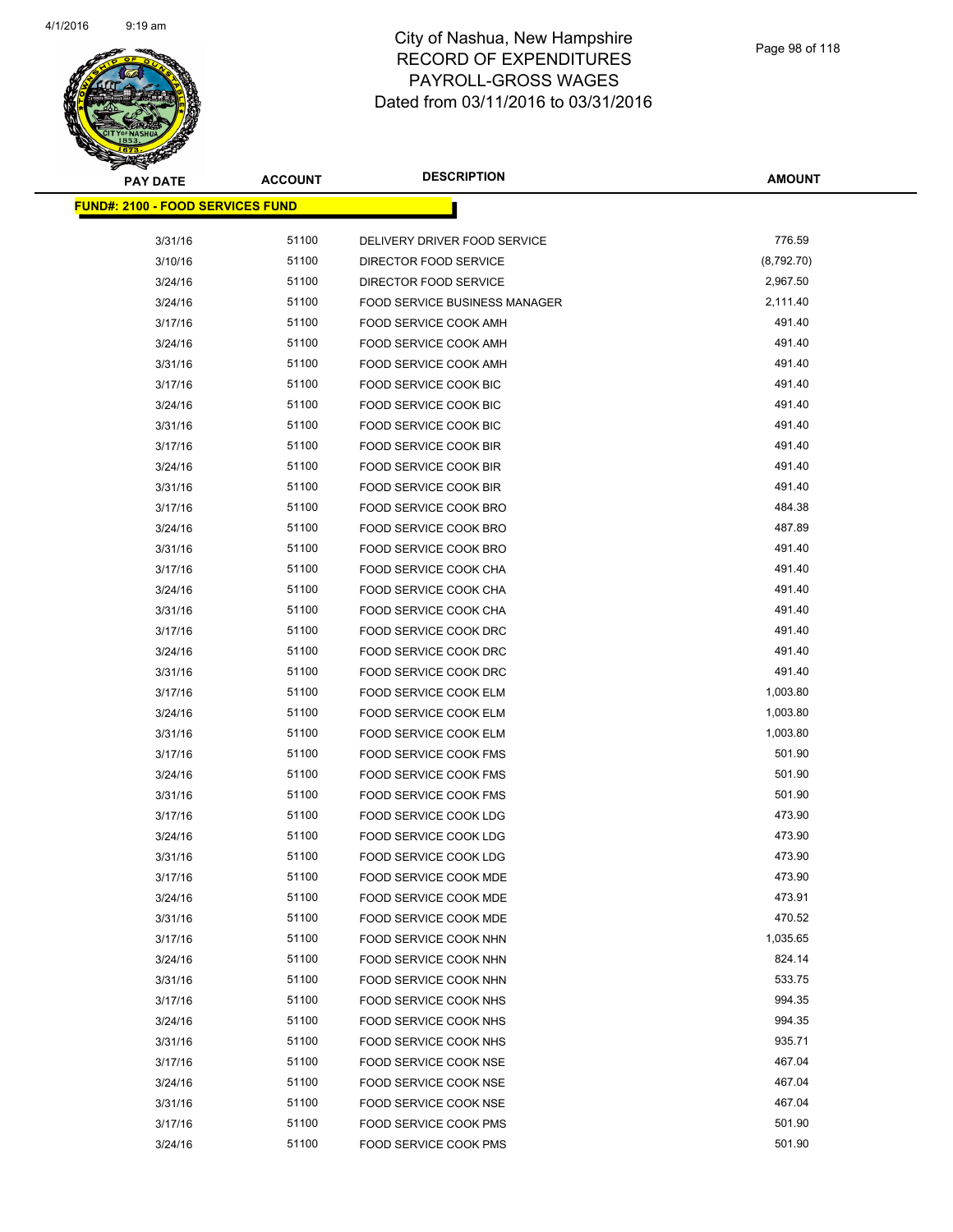

| <b>PAY DATE</b>                          | <b>ACCOUNT</b> | <b>DESCRIPTION</b>                                          | <b>AMOUNT</b>      |
|------------------------------------------|----------------|-------------------------------------------------------------|--------------------|
| <u> FUND#: 2100 - FOOD SERVICES FUND</u> |                |                                                             |                    |
| 3/31/16                                  | 51100          | <b>FOOD SERVICE COOK PMS</b>                                | 501.90             |
| 3/17/16                                  | 51100          | FOOD SERVICE COOK SHE                                       | 473.90             |
| 3/24/16                                  | 51100          | FOOD SERVICE COOK SHE                                       | 473.90             |
| 3/31/16                                  | 51100          | FOOD SERVICE COOK SHE                                       | 473.90             |
| 3/24/16                                  | 51100          | <b>FOOD SERVICE SITE CORD</b>                               | 11,582.20          |
| 3/17/16                                  | 51100          | <b>FOOD SERVICECOOK MTP</b>                                 | 443.20             |
| 3/24/16                                  | 51100          | <b>FOOD SERVICECOOK MTP</b>                                 | 452.90             |
| 3/31/16                                  | 51100          | <b>FOOD SERVICECOOK MTP</b>                                 | 452.90             |
| 3/17/16                                  | 51200          | FOOD SERVICE ASST PT AMH                                    | 538.35             |
| 3/24/16                                  | 51200          | FOOD SERVICE ASST PT AMH                                    | 538.35             |
| 3/31/16                                  | 51200          | FOOD SERVICE ASST PT AMH                                    | 538.35             |
| 3/17/16                                  | 51200          | FOOD SERVICE ASST PT BIC                                    | 588.64             |
| 3/24/16                                  | 51200          | <b>FOOD SERVICE ASST PT BIC</b>                             | 541.60             |
| 3/31/16                                  | 51200          | FOOD SERVICE ASST PT BIC                                    | 553.17             |
| 3/17/16                                  | 51200          | <b>FOOD SERVICE ASST PT BIR</b>                             | 425.65             |
| 3/24/16                                  | 51200          | FOOD SERVICE ASST PT BIR                                    | 425.65             |
| 3/31/16                                  | 51200          | <b>FOOD SERVICE ASST PT BIR</b>                             | 425.65             |
| 3/17/16                                  | 51200          | FOOD SERVICE ASST PT BRO                                    | 351.94             |
| 3/24/16                                  | 51200          | FOOD SERVICE ASST PT BRO                                    | 354.90             |
| 3/31/16                                  | 51200          | FOOD SERVICE ASST PT BRO                                    | 354.90             |
| 3/17/16                                  | 51200          | FOOD SERVICE ASST PT CHA                                    | 471.86             |
| 3/24/16                                  | 51200          | FOOD SERVICE ASST PT CHA                                    | 374.17             |
| 3/31/16                                  | 51200          | FOOD SERVICE ASST PT CHA                                    | 391.26             |
| 3/17/16                                  | 51200          | FOOD SERVICE ASST PT DRC                                    | 681.85             |
| 3/24/16                                  | 51200          | FOOD SERVICE ASST PT DRC                                    | 619.42             |
| 3/31/16                                  | 51200          | FOOD SERVICE ASST PT DRC                                    | 619.42             |
| 3/17/16                                  | 51200          | FOOD SERVICE ASST PT ELM                                    | 2,237.86           |
| 3/24/16                                  | 51200          | FOOD SERVICE ASST PT ELM                                    | 2,200.15           |
| 3/31/16                                  | 51200          | FOOD SERVICE ASST PT ELM                                    | 2,180.29           |
| 3/17/16                                  | 51200          | <b>FOOD SERVICE ASST PT FES</b>                             | 827.71             |
| 3/24/16                                  | 51200          | <b>FOOD SERVICE ASST PT FES</b>                             | 895.80             |
| 3/31/16                                  | 51200          | FOOD SERVICE ASST PT FES                                    | 895.80             |
| 3/17/16                                  | 51200          | <b>FOOD SERVICE ASST PT FMS</b>                             | 2,076.90           |
| 3/24/16                                  | 51200          | FOOD SERVICE ASST PT FMS                                    | 1,901.33           |
| 3/31/16                                  | 51200          | <b>FOOD SERVICE ASST PT FMS</b>                             | 1,941.24           |
| 3/17/16                                  | 51200          | FOOD SERVICE ASST PT LDG                                    | 950.22             |
| 3/24/16                                  | 51200          | FOOD SERVICE ASST PT LDG                                    | 757.05<br>1,154.57 |
| 3/31/16                                  | 51200          | FOOD SERVICE ASST PT LDG                                    |                    |
| 3/17/16<br>3/24/16                       | 51200<br>51200 | FOOD SERVICE ASST PT MDE<br><b>FOOD SERVICE ASST PT MDE</b> | 569.47<br>555.17   |
| 3/31/16                                  | 51200          | <b>FOOD SERVICE ASST PT MDE</b>                             | 575.36             |
| 3/17/16                                  | 51200          | FOOD SERVICE ASST PT MTP                                    | 468.22             |
| 3/24/16                                  | 51200          | FOOD SERVICE ASST PT MTP                                    | 525.53             |
| 3/31/16                                  | 51200          | FOOD SERVICE ASST PT MTP                                    | 389.36             |
| 3/11/16                                  | 51200          | FOOD SERVICE ASST PT NHN                                    | 28.70              |
|                                          |                |                                                             |                    |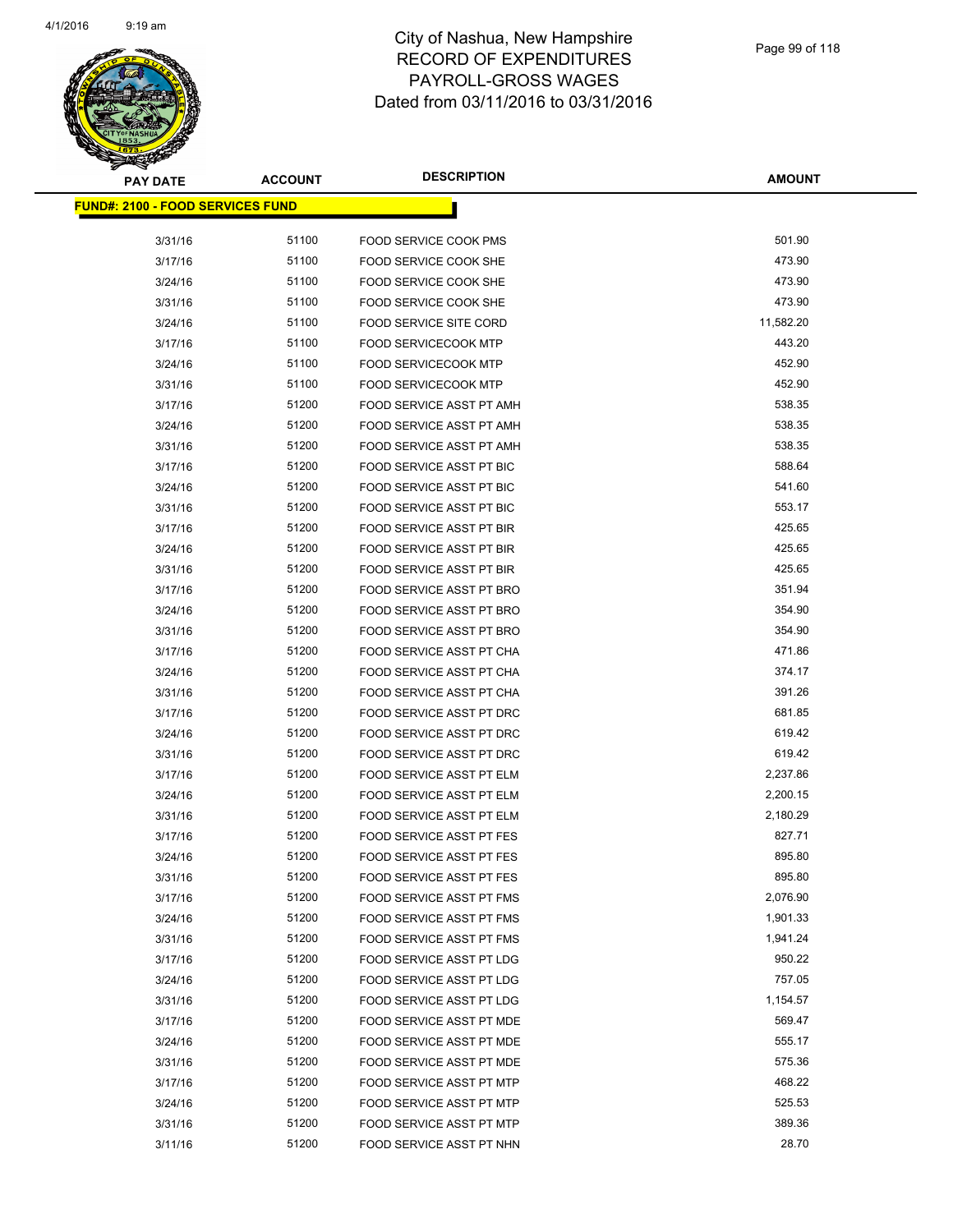

| <b>PAY DATE</b>                          | <b>ACCOUNT</b> | <b>DESCRIPTION</b>              | <b>AMOUNT</b> |
|------------------------------------------|----------------|---------------------------------|---------------|
| <u> FUND#: 2100 - FOOD SERVICES FUND</u> |                |                                 |               |
| 3/17/16                                  | 51200          | FOOD SERVICE ASST PT NHN        | 4,544.71      |
| 3/24/16                                  | 51200          | FOOD SERVICE ASST PT NHN        | 4,662.46      |
| 3/31/16                                  | 51200          | FOOD SERVICE ASST PT NHN        | 4,673.81      |
| 3/17/16                                  | 51200          | FOOD SERVICE ASST PT NHS        | 3,931.78      |
| 3/24/16                                  | 51200          | FOOD SERVICE ASST PT NHS        | 3,868.16      |
| 3/31/16                                  | 51200          | FOOD SERVICE ASST PT NHS        | 3,634.61      |
| 3/17/16                                  | 51200          | <b>FOOD SERVICE ASST PT PMS</b> | 2,005.72      |
| 3/24/16                                  | 51200          | FOOD SERVICE ASST PT PMS        | 2,072.37      |
| 3/31/16                                  | 51200          | <b>FOOD SERVICE ASST PT PMS</b> | 1,972.16      |
| 3/17/16                                  | 51200          | <b>FOOD SERVICE ASST PT SHE</b> | 527.15        |
| 3/24/16                                  | 51200          | FOOD SERVICE ASST PT SHE        | 527.15        |
| 3/31/16                                  | 51200          | FOOD SERVICE ASST PT SHE        | 527.15        |
| 3/17/16                                  | 51300          | <b>OVERTIME-REGULAR</b>         | 388.66        |
| 3/24/16                                  | 51300          | OVERTIME-REGULAR                | 327.53        |
| 3/31/16                                  | 51300          | <b>OVERTIME-REGULAR</b>         | 63.11         |
| 3/11/16                                  | 51412          | <b>WAGES PER DIEM</b>           | 1,262.68      |
| 3/17/16                                  | 51412          | <b>WAGES PER DIEM</b>           | 4,673.39      |
| 3/24/16                                  | 51412          | <b>WAGES PER DIEM</b>           | 5,283.48      |
| 3/31/16                                  | 51412          | <b>WAGES PER DIEM</b>           | 4,954.29      |
| 3/24/16                                  | 55118          | TELEPHONE-CELLULAR              | 80.00         |
|                                          |                |                                 |               |

**TOTAL FUND 2100 - FOOD SERVICES FUND \$115,233.27** 

#### **FUND#: 2120 - SUMMER FEEDING PROGRAM FUND**

| 3/10/16 | 51100 | CLERICAL FOOD SERVICE NHS | 4.259.39 |
|---------|-------|---------------------------|----------|
| 3/10/16 | 51100 | DIRECTOR FOOD SERVICE     | 8.792.70 |
|         |       |                           |          |
|         |       |                           |          |

#### **TOTAL FUND 2120 - SUMMER FEEDING PROGRAM FUND \$13,052.09**

| <b>FUND#: 2201 - DRIVERS EDUCATION FUND</b> |       |                           |        |
|---------------------------------------------|-------|---------------------------|--------|
| 3/24/16                                     | 51200 | ADULT ED DIPOLMA INST     | 650.00 |
| 3/17/16                                     | 51200 | DRIVER INSTRUCTOR         | 450.00 |
| 3/24/16                                     | 51200 | DRIVER INSTRUCTOR         | 450.00 |
| 3/31/16                                     | 51200 | DRIVER INSTRUCTOR         | 525.00 |
| 3/24/16                                     | 51200 | <b>TEACHER ELL FES</b>    | 425.00 |
| 3/24/16                                     | 51200 | <b>TEACHER TECHED ELM</b> | 400.00 |
| 3/24/16                                     | 51200 | <b>TEACHER TECHED PMS</b> | 350.00 |
| 3/31/16                                     | 51300 | OVERTIME-REGULAR          | 75.64  |
|                                             |       |                           |        |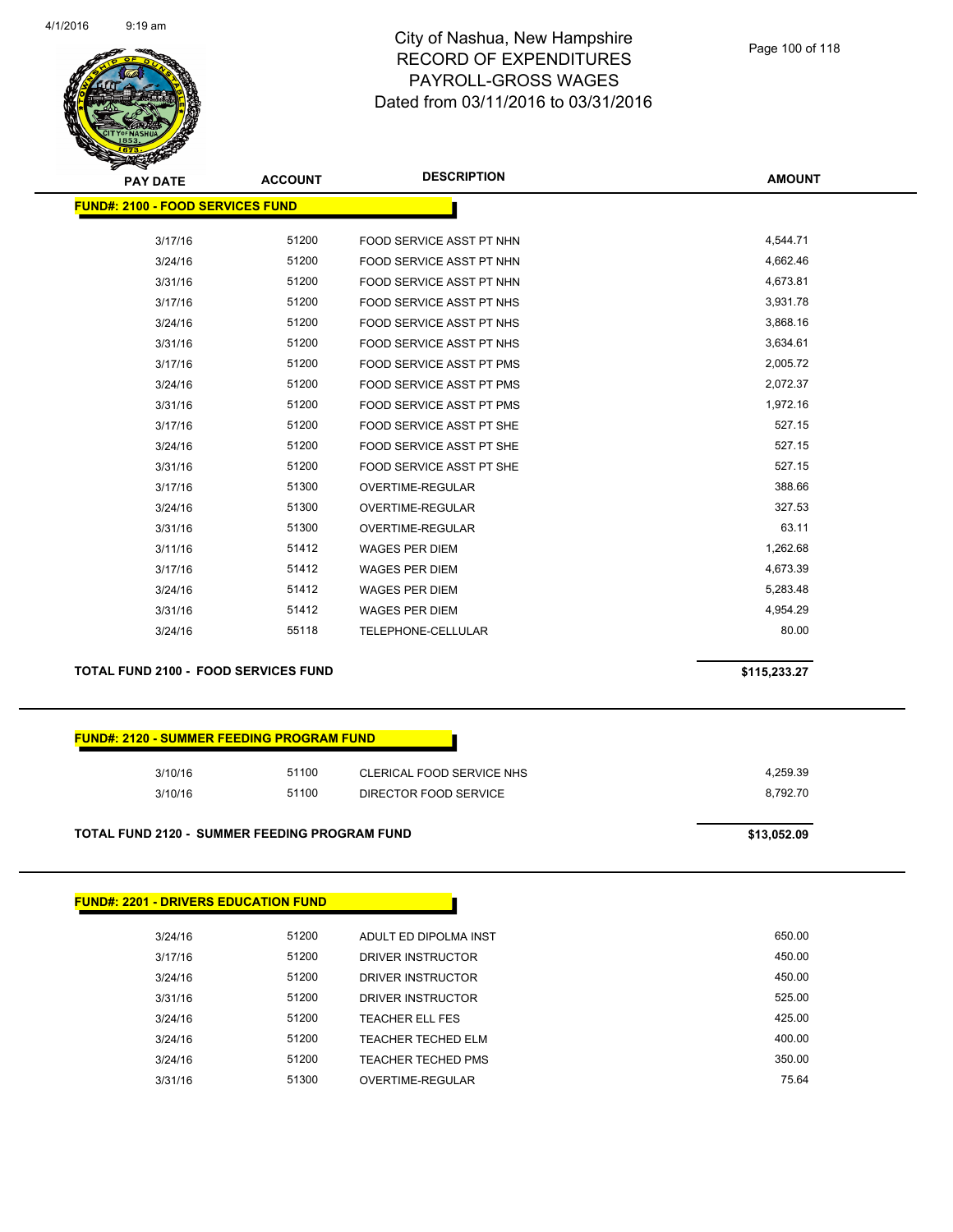

**TOTAL FUND 2201 - DRIVERS EDUCATION FUND \$3,325.64** 

| <b>FUND#: 2207 - ADULT ED/CONTINUING ED</b> |       |                             |           |
|---------------------------------------------|-------|-----------------------------|-----------|
|                                             |       |                             |           |
| 3/10/16                                     | 51100 | CLERICAL ADULT ED NHN       | 27,814.57 |
| 3/31/16                                     | 51200 | ADULT ED DIPOLMA INST       | 25.00     |
| 3/17/16                                     | 51200 | ADULT ED ENRICHMENT INST    | 200.00    |
| 3/24/16                                     | 51200 | ADULT ED ENRICHMENT INST    | 200.00    |
| 3/31/16                                     | 51200 | ADULT ED ENRICHMENT INST    | 200.00    |
| 3/17/16                                     | 51200 | ADULT ED ENRICHMENT TEACHER | 50.00     |
| 3/24/16                                     | 51200 | ADULT ED ENRICHMENT TEACHER | 50.00     |
| 3/31/16                                     | 51200 | ADULT ED ENRICHMENT TEACHER | 87.50     |
| 3/17/16                                     | 51200 | ADULT ED INSTRUCTOR         | 50.00     |
| 3/24/16                                     | 51200 | ADULT ED INSTRUCTOR         | 50.00     |
| 3/31/16                                     | 51200 | ADULT ED INSTRUCTOR         | 50.00     |
| 3/17/16                                     | 51200 | PARA INST BRO               | 50.00     |
| 3/24/16                                     | 51200 | PARA INST BRO               | 50.00     |
| 3/31/16                                     | 51200 | PARA INST BRO               | 50.00     |
| 3/17/16                                     | 51200 | <b>SUB TEACHER</b>          | 75.00     |
| 3/24/16                                     | 51200 | <b>SUB TEACHER</b>          | 200.00    |
| 3/31/16                                     | 51200 | <b>SUB TEACHER</b>          | 200.00    |
| 3/24/16                                     | 51200 | <b>TEACHER ART PMS</b>      | 100.00    |
|                                             |       |                             |           |

TOTAL FUND 2207 - ADULT ED/CONTINUING ED **\$29,502.07** \$29,502.07

|                |       | <b>FUND#: 2222 - AFTER SCHOOL PROGRAM</b> |
|----------------|-------|-------------------------------------------|
| <b>DIRECTO</b> | 51100 | 3/24/16                                   |
| 21 CENTL       | 51200 | 3/24/16                                   |

| 3/24/16 | 51100 | <b>DIRECTOR 21 CENTURY</b>     | 2,730.80 |
|---------|-------|--------------------------------|----------|
| 3/24/16 | 51200 | 21 CENTURY ELEM MFAM RES COORD | 144.38   |
| 3/17/16 | 51200 | <b>21ST CENTURY INSTRUCTOR</b> | 2,155.64 |
| 3/24/16 | 51200 | 21ST CENTURY INSTRUCTOR        | 2,224.38 |
| 3/31/16 | 51200 | <b>21ST CENTURY INSTRUCTOR</b> | 2,447.80 |
| 3/31/16 | 51200 | ASSISTANT PRINCIPAL LEDGE      | 35.00    |
| 3/17/16 | 51200 | FOOD SERVICE ASST PT ELM       | 45.00    |
| 3/24/16 | 51200 | FOOD SERVICE ASST PT ELM       | 60.00    |
| 3/31/16 | 51200 | FOOD SERVICE ASST PT ELM       | 60.00    |
| 3/24/16 | 51200 | <b>GUIDANCE COUNSELOR FES</b>  | 300.00   |
| 3/17/16 | 51200 | LUNCH MONITOR AMH              | 223.13   |
| 3/24/16 | 51200 | LUNCH MONITOR AMH              | 227.50   |
| 3/31/16 | 51200 | LUNCH MONITOR AMH              | 70.00    |
| 3/17/16 | 51200 | LUNCH MONITOR DRC              | 227.50   |
| 3/24/16 | 51200 | LUNCH MONITOR DRC              | 258.13   |
| 3/31/16 | 51200 | LUNCH MONITOR DRC              | 259.00   |
| 3/17/16 | 51200 | <b>LUNCH MONITOR SHE</b>       | 227.50   |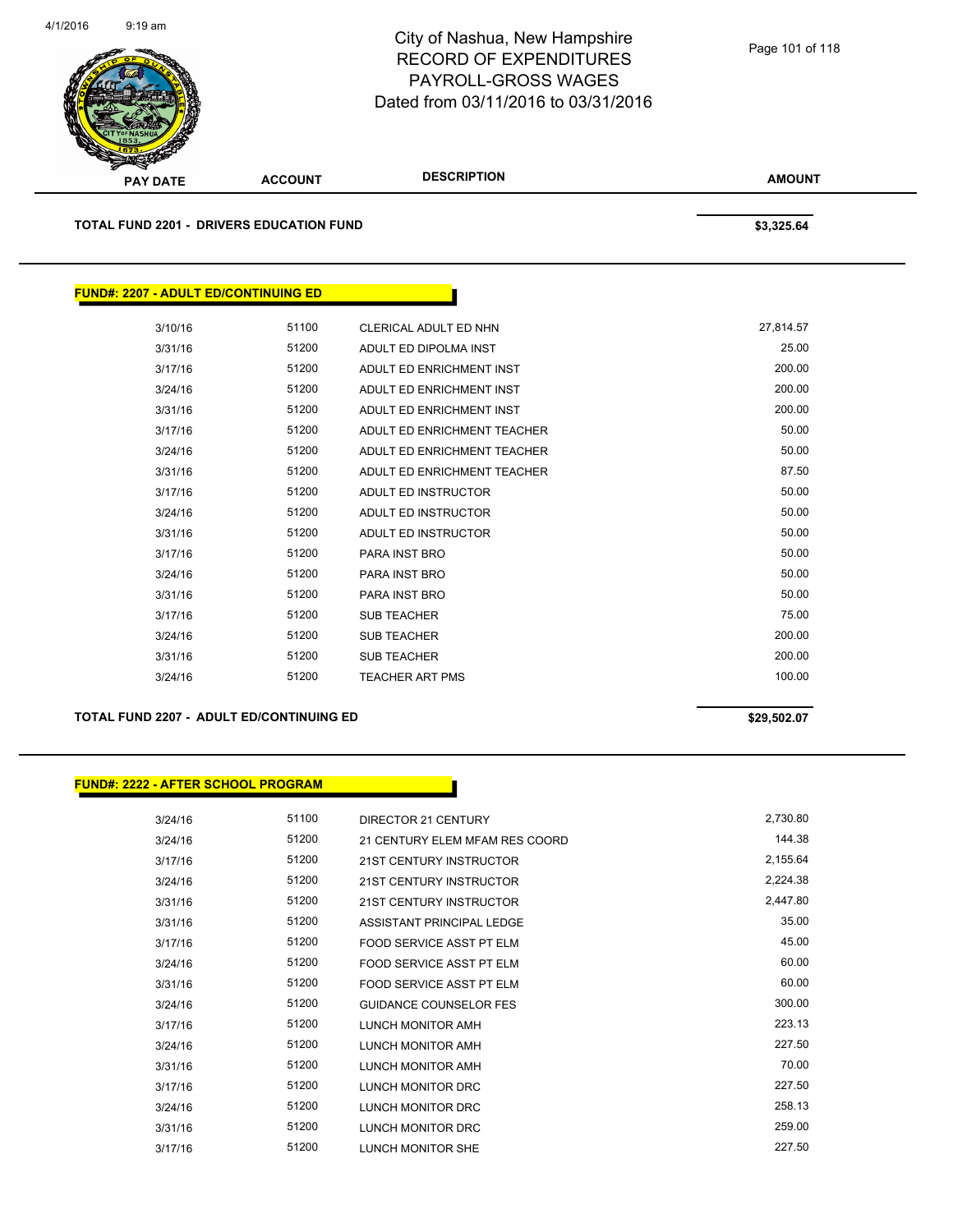

| <u> FUND#: 2222 - AFTER SCHOOL PROGRAM</u> |                |                         |                |
|--------------------------------------------|----------------|-------------------------|----------------|
| 3/24/16                                    | 51200          | LUNCH MONITOR SHE       | 284.38         |
| 3/31/16                                    | 51200          | LUNCH MONITOR SHE       | 284.38         |
| 3/17/16                                    | 51200          | PARA ALT MTP            | 165.00         |
| 3/24/16                                    | 51200          | PARA ALT MTP            | 172.50         |
| 3/31/16                                    | 51200          | PARA ALT MTP            | 190.00         |
| 3/17/16                                    | 51200          | PARA DW SPEC ED NHS     | 140.00         |
| 3/24/16                                    | 51200          | PARA DW SPEC ED NHS     | 105.00         |
| 3/31/16                                    | 51200          | PARA DW SPEC ED NHS     | 105.00         |
| 3/17/16                                    | 51200          | PARA ELL MTP            | 157.50         |
| 3/24/16                                    | 51200          | PARA ELL MTP            | 157.50         |
| 3/31/16                                    | 51200          | PARA ELL MTP            | 157.50         |
| 3/17/16                                    | 51200          | PARA INST DRC           | 148.75         |
| 3/24/16                                    | 51200          | PARA INST DRC           | 157.50         |
| 3/31/16                                    | 51200          | PARA INST DRC           | 157.50         |
| 3/17/16                                    | 51200          | PARA INST FES           | 223.13         |
| 3/24/16                                    | 51200          | PARA INST FES           | 310.63         |
| 3/31/16                                    | 51200          | PARA INST FES           | 148.75         |
| 3/17/16                                    | 51200          | PARA INST LDG           | 525.00         |
| 3/24/16                                    | 51200          | PARA INST LDG           | 52.50          |
| 3/31/16                                    | 51200          | PARA INST LDG           | 704.38         |
| 3/17/16                                    | 51200          | PARA INST NHN           | 78.75          |
| 3/24/16                                    | 51200          | PARA INST NHN           | 78.75          |
| 3/31/16                                    | 51200          | PARA INST NHN           | 78.75          |
| 3/17/16                                    | 51200          | <b>PARA INST PMS</b>    | 166.25         |
| 3/31/16                                    | 51200          | <b>PARA INST PMS</b>    | 258.13         |
| 3/17/16                                    | 51200          | PARA KIND AMH           | 122.50         |
| 3/31/16                                    | 51200          | PARA KIND AMH           | 218.75         |
| 3/17/16                                    | 51200          | PARA PRE SCH BIC        | 140.00         |
| 3/24/16                                    | 51200          | PARA PRE SCH BIC        | 105.00         |
| 3/31/16                                    | 51200          | PARA PRE SCH BIC        | 105.00         |
| 3/17/16                                    | 51200          | PARA SPED FES           | 87.50          |
| 3/24/16                                    | 51200          | PARA SPED FES           | 113.75         |
| 3/31/16                                    | 51200          | PARA SPED FES           | 87.50          |
| 3/17/16                                    | 51200          | <b>SUB TEACHER</b>      | 56.88          |
| 3/17/16                                    | 51200          | SUMMER SCHOOL SCIENCE   | 110.00         |
| 3/24/16                                    | 51200          | SUMMER SCHOOL SCIENCE   | 130.00         |
| 3/31/16                                    | 51200          | SUMMER SCHOOL SCIENCE   | 120.00         |
| 3/24/16                                    | 51200          | <b>TEACHER FACS ELM</b> | 214.38         |
| 3/24/16                                    | 51200          | <b>TEACHER GR1 AMH</b>  | 350.00         |
| 3/24/16                                    | 51200          | <b>TEACHER GR1 FES</b>  | 70.00          |
| 3/24/16                                    | 51200          | <b>TEACHER GR3 DRC</b>  | 100.00         |
| 3/24/16                                    | 51200          | <b>TEACHER GR4 LDG</b>  | 25.00          |
| 3/31/16                                    | 51200          | <b>TEACHER GR4 LDG</b>  | 127.50         |
| 3/24/16                                    | 51200<br>51200 | <b>TEACHER GR6 ELM</b>  | 85.00<br>50.00 |
| 3/31/16                                    |                | <b>TEACHER GR6 ELM</b>  |                |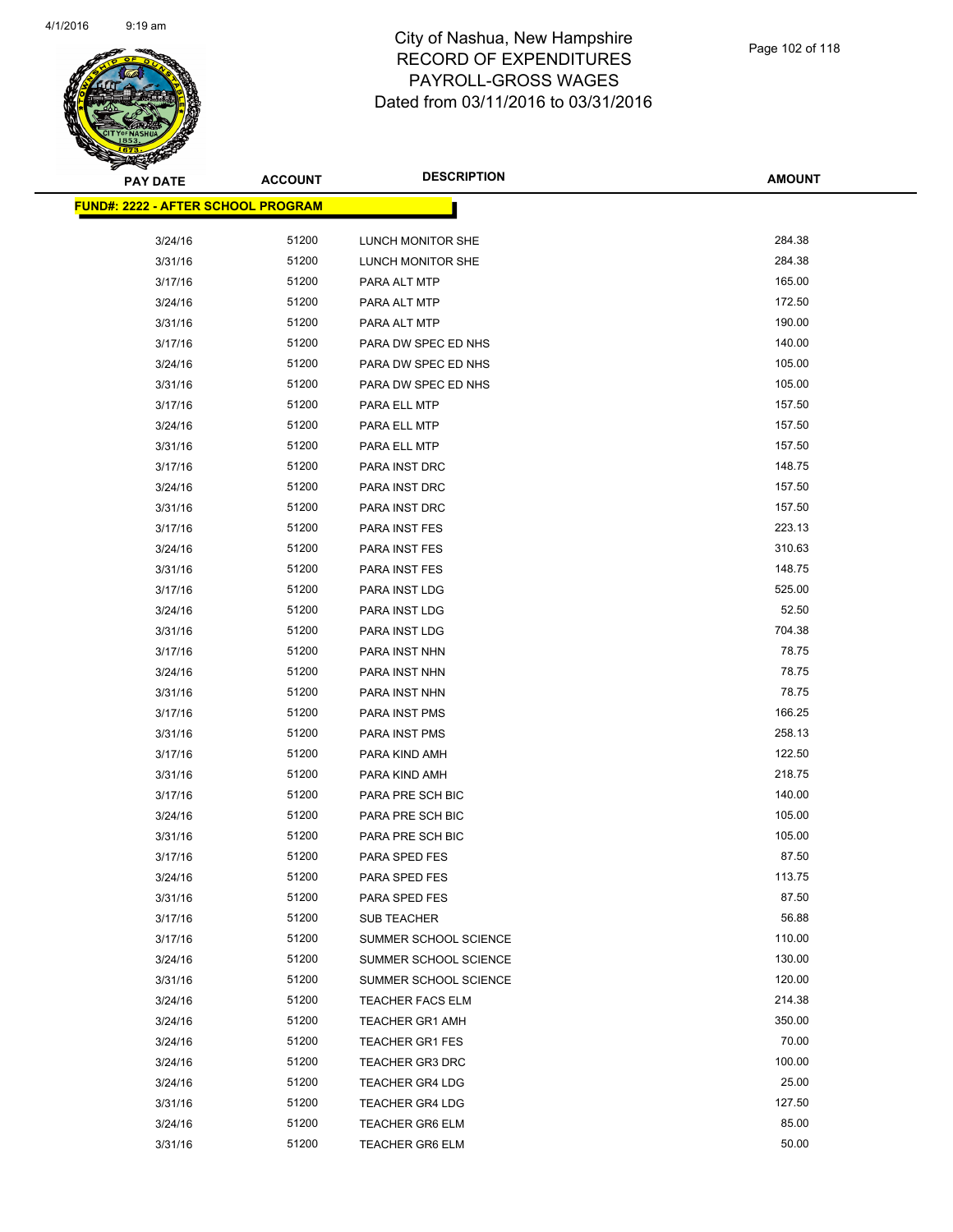

|                                                                                                                                   | <b>ACCOUNT</b>          | <b>DESCRIPTION</b>                                                | <b>AMOUNT</b>              |
|-----------------------------------------------------------------------------------------------------------------------------------|-------------------------|-------------------------------------------------------------------|----------------------------|
| <b>FUND#: 2222 - AFTER SCHOOL PROGRAM</b>                                                                                         |                         |                                                                   |                            |
| 3/24/16                                                                                                                           | 51200                   | <b>TEACHER KIND LDG</b>                                           | 86.25                      |
| 3/31/16                                                                                                                           | 51200                   | <b>TEACHER KIND LDG</b>                                           | 46.88                      |
| 3/24/16                                                                                                                           | 51200                   | <b>TEACHER SPED FES</b>                                           | 301.88                     |
| 3/24/16                                                                                                                           | 51200                   | <b>TEACHER SPED LDG</b>                                           | 137.50                     |
| 3/31/16                                                                                                                           | 51200                   | <b>TEACHER SPED LDG</b>                                           | 102.50                     |
| 3/17/16                                                                                                                           | 51200                   | TECH INTERGRATION ASST FES                                        | 35.00                      |
| 3/24/16                                                                                                                           | 51200                   | TECH INTERGRATION ASST FES                                        | 35.00                      |
| 3/31/16                                                                                                                           | 51200                   | TECH INTERGRATION ASST FES                                        | 35.00                      |
| TOTAL FUND 2222 - AFTER SCHOOL PROGRAM                                                                                            |                         |                                                                   | \$19,902.06                |
| <b>FUND#: 2252 - DAY CARE</b>                                                                                                     |                         |                                                                   |                            |
| 3/24/16                                                                                                                           | 51100                   | PANTHER PRESCHOOL DIRECTOR                                        | 879.90                     |
| <b>TOTAL FUND 2252 - DAY CARE</b>                                                                                                 |                         |                                                                   | \$879.90                   |
|                                                                                                                                   |                         |                                                                   |                            |
| 3/17/16<br>3/24/16<br>3/31/16                                                                                                     | 51100<br>51100<br>51100 | PARA DW SPEC ED SHE<br>PARA DW SPEC ED SHE<br>PARA DW SPEC ED SHE | 617.85<br>622.59<br>622.59 |
|                                                                                                                                   |                         |                                                                   | \$1,863.03                 |
| <b>FUND#: 2257 - SPECIAL ED LOCAL</b><br>TOTAL FUND 2257 - SPECIAL ED LOCAL<br><b>FUND#: 2503 - PARKS &amp; REC PROGRAMS FUND</b> |                         |                                                                   |                            |
| 3/17/16                                                                                                                           | 51100                   | PROGRAM COORDINATOR                                               | 365.14                     |
| 3/24/16                                                                                                                           | 51100                   | PROGRAM COORDINATOR                                               | 365.14                     |
| 3/31/16                                                                                                                           | 51100                   | PROGRAM COORDINATOR                                               | 365.14                     |

| 3/17/16 | 51100 | ECHANNEL ACCESS ADMINISTRATOR | 1.075.60 |
|---------|-------|-------------------------------|----------|
| 3/24/16 | 51100 | ECHANNEL ACCESS ADMINISTRATOR | 1.075.60 |
| 3/31/16 | 51100 | ECHANNEL ACCESS ADMINISTRATOR | 1.075.60 |
| 3/17/16 | 51100 | PEG PROGRAM MANAGER           | 1.192.40 |
| 3/24/16 | 51100 | PEG PROGRAM MANAGER           | 1.192.40 |
| 3/31/16 | 51100 | PEG PROGRAM MANAGER           | 1.192.40 |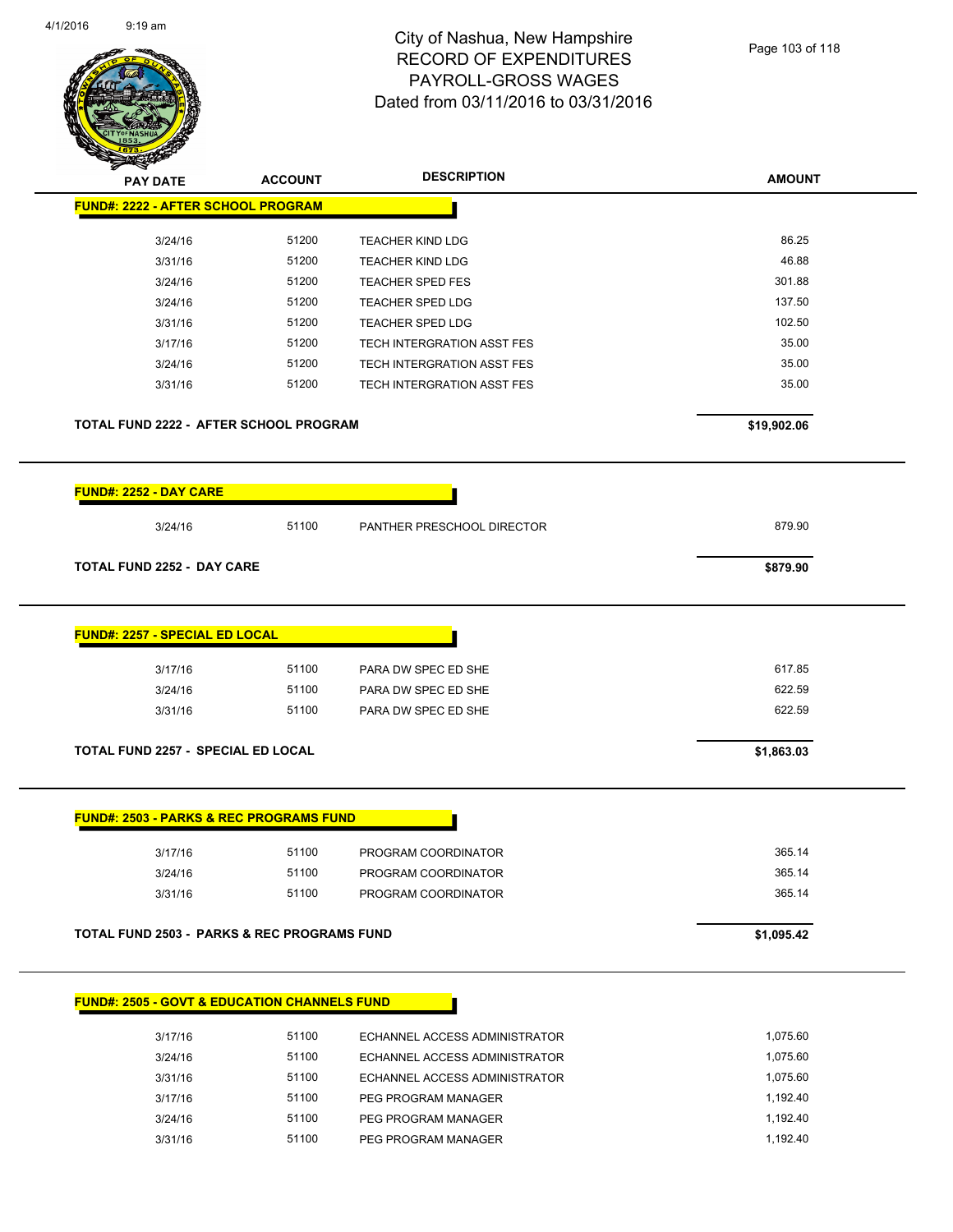

3/17/16 51100 PROGRAM ASSISTANT 323.90 3/24/16 51100 PROGRAM ASSISTANT 323.90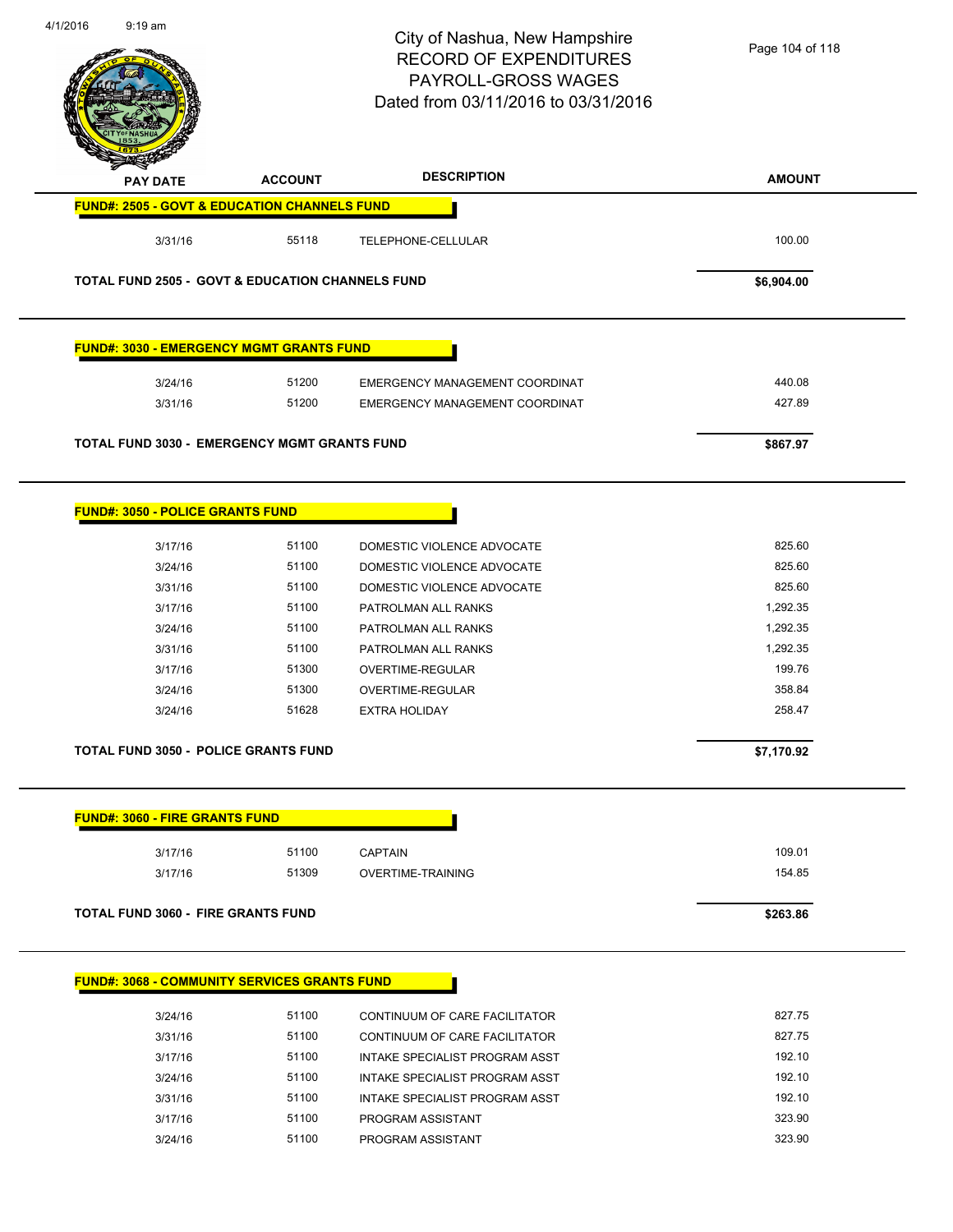

| <b>PAY DATE</b>                               | <b>ACCOUNT</b> | <b>DESCRIPTION</b>            | <b>AMOUNT</b> |
|-----------------------------------------------|----------------|-------------------------------|---------------|
| FUND#: 3068 - COMMUNITY SERVICES GRANTS FUNDI |                |                               |               |
|                                               |                |                               |               |
| 3/31/16                                       | 51100          | PROGRAM ASSISTANT             | 323.90        |
| 3/17/16                                       | 51100          | PUB HEALTH NURSE              | 197.65        |
| 3/24/16                                       | 51100          | PUB HEALTH NURSE              | 197.65        |
| 3/31/16                                       | 51100          | PUB HEALTH NURSE              | 197.65        |
| 3/17/16                                       | 51100          | PUB HEALTH PREPAREDNESS COORD | 1,184.60      |
| 3/24/16                                       | 51100          | PUB HEALTH PREPAREDNESS COORD | 1,184.60      |
| 3/31/16                                       | 51100          | PUB HEALTH PREPAREDNESS COORD | 1,184.60      |
| 3/17/16                                       | 51100          | SMP PROGRAM COORDINATOR       | 877.25        |
| 3/24/16                                       | 51100          | SMP PROGRAM COORDINATOR       | 877.25        |
| 3/31/16                                       | 51100          | SMP PROGRAM COORDINATOR       | 877.25        |
| 3/31/16                                       | 55118          | TELEPHONE-CELLULAR            | 50.00         |
|                                               |                |                               |               |

**TOTAL FUND 3068 - COMMUNITY SERVICES GRANTS FUND \$10,032.00** 

#### **FUND#: 3070 - COMMUNITY HEALTH GRANTS FUND**

| 3/17/16 | 51100 | NURSE PER DIEM (PRACTIONER) | 123.00 |
|---------|-------|-----------------------------|--------|
| 3/17/16 | 51100 | PROGRAM ASSISTANT           | 485.85 |
| 3/24/16 | 51100 | PROGRAM ASSISTANT           | 485.85 |
| 3/31/16 | 51100 | PROGRAM ASSISTANT           | 485.85 |
| 3/17/16 | 51100 | PUB HEALTH NURSE            | 790.55 |
| 3/24/16 | 51100 | PUB HEALTH NURSE            | 790.55 |
| 3/31/16 | 51100 | PUB HEALTH NURSE            | 790.55 |
|         |       |                             |        |

#### **TOTAL FUND 3070 - COMMUNITY HEALTH GRANTS FUND \$3,952.20**

**FUND#: 3090 - URBAN PROGRAM GRANTS FUND**

| 3/17/16 | 51100 | CODE ENFORCEMENT OFFICER II    | 739.85   |
|---------|-------|--------------------------------|----------|
| 3/24/16 | 51100 | CODE ENFORCEMENT OFFICER II    | 739.85   |
| 3/31/16 | 51100 | CODE ENFORCEMENT OFFICER II    | 739.85   |
| 3/17/16 | 51100 | <b>GRANT MGMT SPECIALIST</b>   | 1,007.95 |
| 3/24/16 | 51100 | <b>GRANT MGMT SPECIALIST</b>   | 1,007.95 |
| 3/31/16 | 51100 | <b>GRANT MGMT SPECIALIST</b>   | 1,007.95 |
| 3/17/16 | 51100 | INTAKE SPECIALIST PROGRAM ASST | 768.30   |
| 3/24/16 | 51100 | INTAKE SPECIALIST PROGRAM ASST | 768.30   |
| 3/31/16 | 51100 | INTAKE SPECIALIST PROGRAM ASST | 768.30   |
| 3/17/16 | 51100 | MANAGER URBAN PROGRAMS         | 1,493.05 |
| 3/24/16 | 51100 | MANAGER URBAN PROGRAMS         | 1,493.05 |
| 3/31/16 | 51100 | MANAGER URBAN PROGRAMS         | 1,493.05 |
| 3/17/16 | 51100 | PROGRAM COORDINATOR LP&HH      | 1.171.15 |
| 3/24/16 | 51100 | PROGRAM COORDINATOR LP&HH      | 1,171.15 |
| 3/31/16 | 51100 | PROGRAM COORDINATOR LP&HH      | 1.171.15 |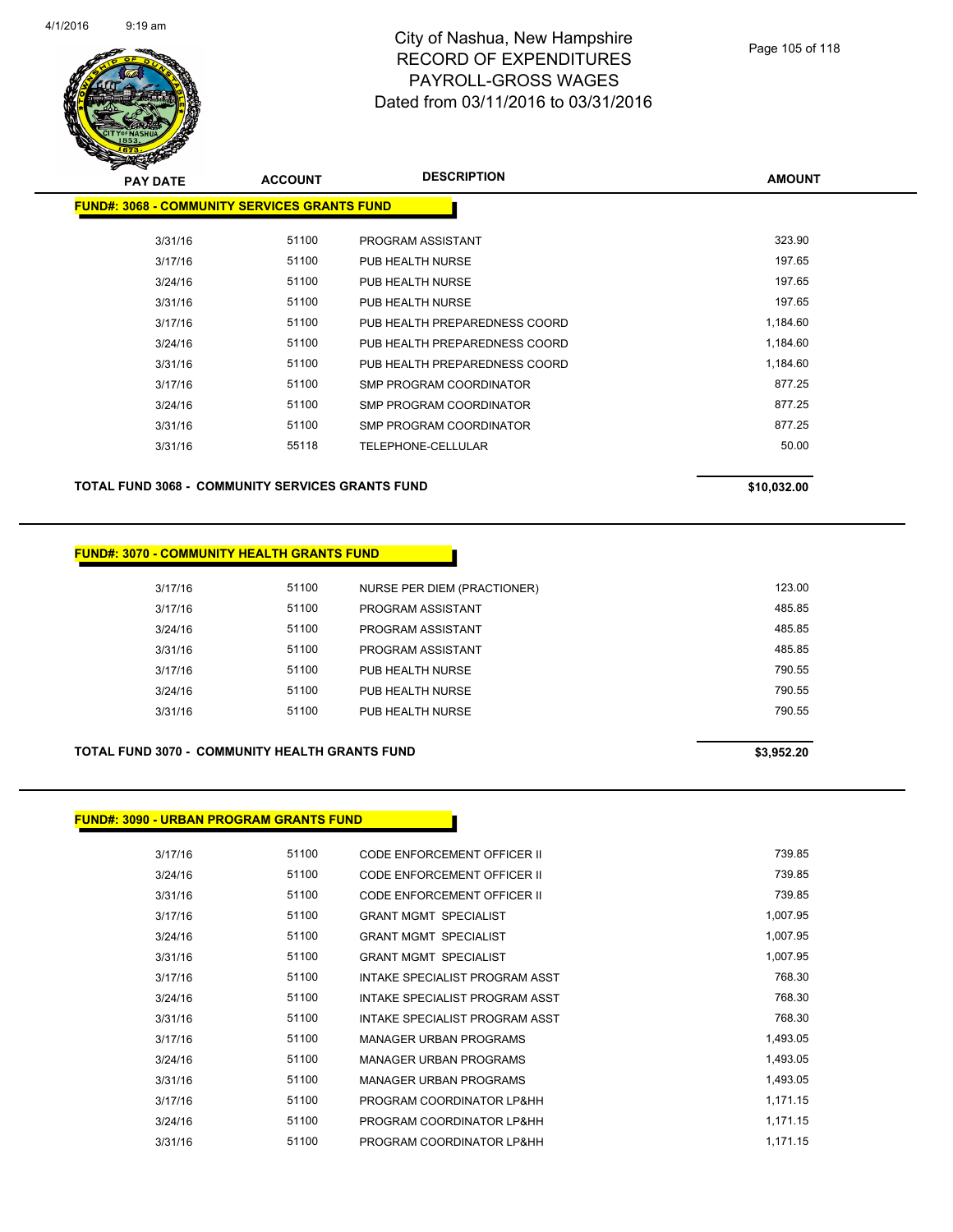

| $\mathbf{z}$<br>$\tilde{\phantom{a}}$<br><b>PAY DATE</b> | <b>ACCOUNT</b>                                 | <b>DESCRIPTION</b>          | <b>AMOUNT</b> |
|----------------------------------------------------------|------------------------------------------------|-----------------------------|---------------|
|                                                          | <b>FUND#: 3090 - URBAN PROGRAM GRANTS FUND</b> |                             |               |
| 3/17/16                                                  | 51100                                          | PROJECT ADMINISTRATOR       | 1,218.50      |
| 3/24/16                                                  | 51100                                          | PROJECT ADMINISTRATOR       | 1,218.50      |
| 3/31/16                                                  | 51100                                          | PROJECT ADMINISTRATOR       | 1.218.50      |
| 3/17/16                                                  | 51100                                          | PROJECT ADMINISTRATOR LP&HH | 1,148.20      |
| 3/24/16                                                  | 51100                                          | PROJECT ADMINISTRATOR LP&HH | 1,148.20      |
| 3/31/16                                                  | 51100                                          | PROJECT ADMINISTRATOR LP&HH | 1,148.20      |
| 3/31/16                                                  | 55118                                          | TELEPHONE-CELLULAR          | 51.00         |
|                                                          |                                                |                             |               |

TOTAL FUND 3090 - URBAN PROGRAM GRANTS FUND<br>
\$22,692.00

#### **FUND#: 3120 - TRANSIT GRANTS FUND**

| 3/17/16 | 51100 | <b>TRANSIT FINANCE COORDINATOR</b>    | 1,194.60 |
|---------|-------|---------------------------------------|----------|
| 3/24/16 | 51100 | <b>TRANSIT FINANCE COORDINATOR</b>    | 1,194.60 |
| 3/31/16 | 51100 | <b>TRANSIT FINANCE COORDINATOR</b>    | 1,194.60 |
| 3/17/16 | 51100 | <b>TRANSIT FLEET FACILITIES SUPV</b>  | 1,007.95 |
| 3/24/16 | 51100 | <b>TRANSIT FLEET FACILITIES SUPV</b>  | 1,007.95 |
| 3/31/16 | 51100 | <b>TRANSIT FLEET FACILITIES SUPV</b>  | 1,007.95 |
| 3/17/16 | 51100 | <b>TRANSIT MECHANICS</b>              | 1,828.10 |
| 3/24/16 | 51100 | <b>TRANSIT MECHANICS</b>              | 1,828.10 |
| 3/31/16 | 51100 | <b>TRANSIT MECHANICS</b>              | 1,904.45 |
| 3/17/16 | 51100 | <b>TRANSIT OPER MKTG SUPV</b>         | 1,044.25 |
| 3/24/16 | 51100 | <b>TRANSIT OPER MKTG SUPV</b>         | 1,044.25 |
| 3/31/16 | 51100 | <b>TRANSIT OPER MKTG SUPV</b>         | 1,044.25 |
| 3/17/16 | 51100 | <b>TRANSIT OPERATIONS COORDINATOR</b> | 905.00   |
| 3/24/16 | 51100 | <b>TRANSIT OPERATIONS COORDINATOR</b> | 905.00   |
| 3/31/16 | 51100 | <b>TRANSIT OPERATIONS COORDINATOR</b> | 905.00   |
| 3/17/16 | 51100 | <b>TRANSIT UTILITY SERVICE WORKER</b> | 676.95   |
| 3/24/16 | 51100 | <b>TRANSIT UTILITY SERVICE WORKER</b> | 676.95   |
| 3/31/16 | 51100 | <b>TRANSIT UTILITY SERVICE WORKER</b> | 676.95   |
| 3/17/16 | 51100 | <b>TRANSPORTATION DEPT MANAGER</b>    | 1,299.20 |
| 3/17/16 | 51200 | <b>TRANSIT UTILITY SERVICE WORKER</b> | 156.77   |
| 3/24/16 | 51200 | <b>TRANSIT UTILITY SERVICE WORKER</b> | 156.77   |
| 3/31/16 | 51200 | <b>TRANSIT UTILITY SERVICE WORKER</b> | 321.39   |
| 3/31/16 | 51300 | OVERTIME-REGULAR                      | 93.33    |

#### **TOTAL FUND 3120 - TRANSIT GRANTS FUND \$22,074.36**

| <b>FUND#: 3800 - SCHOOL GRANTS FUND</b> |       |                                |          |  |  |
|-----------------------------------------|-------|--------------------------------|----------|--|--|
| 3/11/16                                 | 51100 | 21 CENTURY ELEM MFAM RES COORD | 249.08   |  |  |
| 3/24/16                                 | 51100 | 21 CENTURY ELEM MFAM RES COORD | 6.039.90 |  |  |
| 3/24/16                                 | 51100 | ASSISTANT PRINCIPAL AMH        | 1.403.90 |  |  |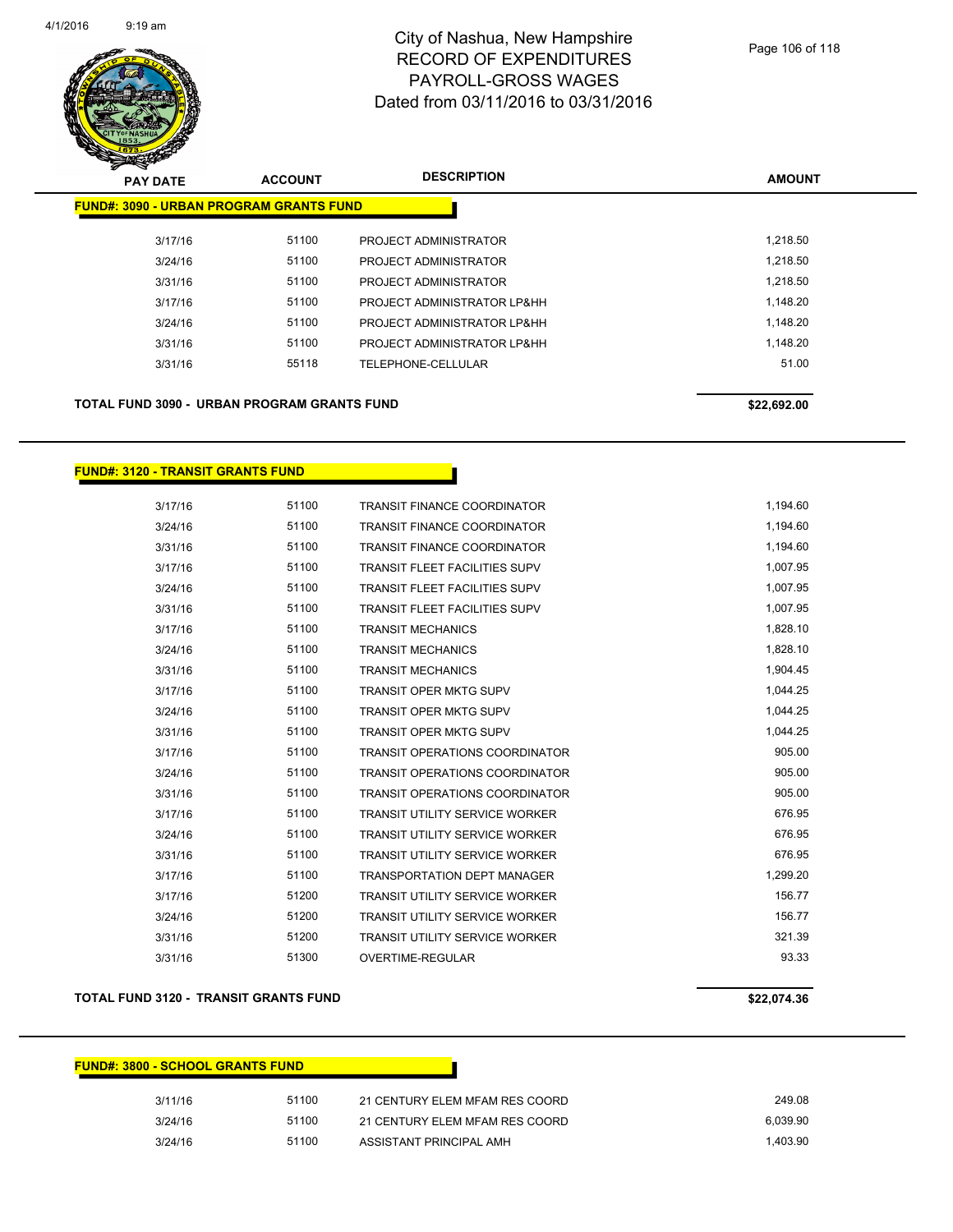

| <u> FUND#: 3800 - SCHOOL GRANTS FUND</u> |       |                                |            |
|------------------------------------------|-------|--------------------------------|------------|
| 3/24/16                                  | 51100 | ASSISTANT PRINCIPAL BIR        | 1,403.90   |
| 3/24/16                                  | 51100 | ASSISTANT PRINCIPAL BRO        | 1,451.90   |
| 3/24/16                                  | 51100 | ASSISTANT PRINCIPAL DR CRSP    | 1,476.00   |
| 3/24/16                                  | 51100 | ASSISTANT PRINCIPAL SHE        | 1,451.90   |
| 3/24/16                                  | 51100 | AYP FACILITATOR FES            | 2,873.00   |
| 3/17/16                                  | 51100 | <b>CLERICAL 21 CENTURY</b>     | 756.40     |
| 3/24/16                                  | 51100 | <b>CLERICAL 21 CENTURY</b>     | 736.21     |
| 3/31/16                                  | 51100 | <b>CLERICAL 21 CENTURY</b>     | 731.18     |
| 3/17/16                                  | 51100 | DIRECTOR PRE SCHOOL            | (8,425.53) |
| 3/24/16                                  | 51100 | <b>DIRECTOR TITLE 1</b>        | 3,279.50   |
| 3/24/16                                  | 51100 | DW TECHNOLOGY PEER COACH       | 2,960.00   |
| 3/17/16                                  | 51100 | ELL OUTREACH WORKER HOURLY     | 668.75     |
| 3/24/16                                  | 51100 | ELL OUTREACH WORKER HOURLY     | 1,343.75   |
| 3/31/16                                  | 51100 | ELL OUTREACH WORKER HOURLY     | 512.50     |
| 3/24/16                                  | 51100 | <b>GUIDANCE COUNSELOR FES</b>  | 2,626.20   |
| 3/24/16                                  | 51100 | GUIDANCE COUNSELOR NHN         | 1,017.30   |
| 3/24/16                                  | 51100 | GUIDANCE COUNSELOR NHS         | 1,583.10   |
| 3/24/16                                  | 51100 | <b>INTRUCTIONAL LEADER FES</b> | 2,609.10   |
| 3/24/16                                  | 51100 | LICENSED PRACTICAL NURSE NHS   | 1,426.70   |
| 3/24/16                                  | 51100 | OFFICE MANAGER TITLE 1         | 1,499.90   |
| 3/17/16                                  | 51100 | PARA INST FES                  | 1,604.34   |
| 3/24/16                                  | 51100 | PARA INST FES                  | 1,671.23   |
| 3/31/16                                  | 51100 | PARA INST FES                  | 1,645.74   |
| 3/17/16                                  | 51100 | PARA INST LDG                  | 534.22     |
| 3/24/16                                  | 51100 | PARA INST LDG                  | 529.80     |
| 3/31/16                                  | 51100 | PARA INST LDG                  | 529.80     |
| 3/17/16                                  | 51100 | PARA INST MTP                  | 401.33     |
| 3/24/16                                  | 51100 | PARA INST MTP                  | 394.96     |
| 3/31/16                                  | 51100 | PARA INST MTP                  | 385.39     |
| 3/17/16                                  | 51100 | PARA KIND FES                  | 414.19     |
| 3/24/16                                  | 51100 | PARA KIND FES                  | 407.40     |
| 3/31/16                                  | 51100 | PARA KIND FES                  | 414.19     |
| 3/17/16                                  | 51100 | PARA SPED FES                  | 496.25     |
| 3/24/16                                  | 51100 | PARA SPED FES                  | 496.25     |
| 3/31/16                                  | 51100 | PARA SPED FES                  | 496.25     |
| 3/17/16                                  | 51100 | PARA TTI AMH                   | 556.02     |
| 3/24/16                                  | 51100 | PARA TTI AMH                   | 560.59     |
| 3/31/16                                  | 51100 | PARA TTI AMH                   | 560.57     |
| 3/17/16                                  | 51100 | PARA TTI DRC                   | 2,245.71   |
| 3/24/16                                  | 51100 | PARA TTI DRC                   | 1,279.71   |
| 3/31/16                                  | 51100 | PARA TTI DRC                   | 1,067.64   |
| 3/17/16                                  | 51100 | PARA TTI LDG                   | 1,655.09   |
| 3/24/16                                  | 51100 | PARA TTI LDG                   | 1,632.44   |
| 3/31/16                                  | 51100 | PARA TTI LDG                   | 1,522.35   |
| 3/17/16                                  | 51100 | PARA TTI NURSERY               | 1,134.90   |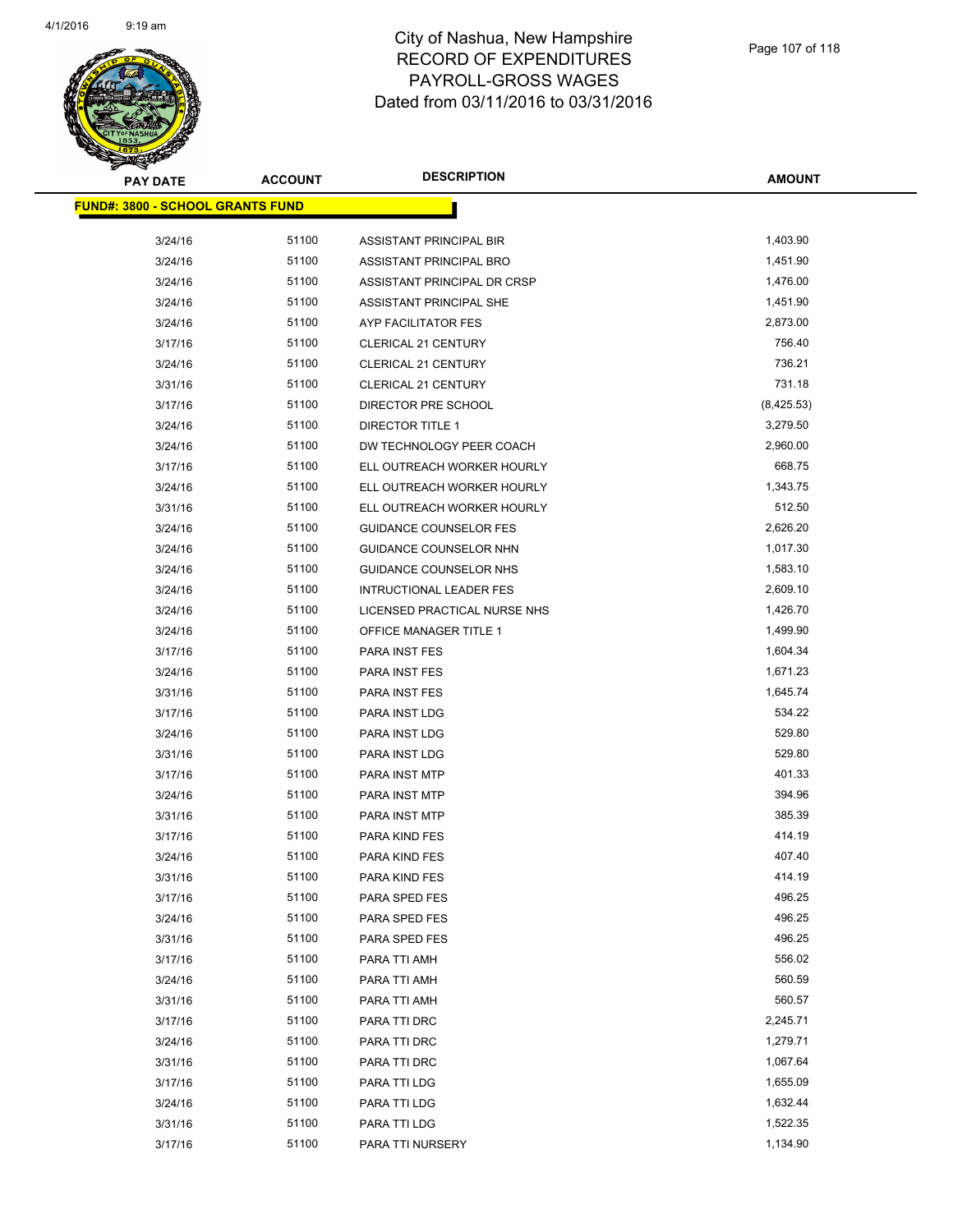

| <u> FUND#: 3800 - SCHOOL GRANTS FUND</u> |       |                                     |          |
|------------------------------------------|-------|-------------------------------------|----------|
|                                          |       |                                     |          |
| 3/24/16                                  | 51100 | PARA TTI NURSERY                    | 1,066.86 |
| 3/31/16                                  | 51100 | PARA TTI NURSERY                    | 1,134.90 |
| 3/17/16                                  | 51100 | PARA VOC NHS                        | 414.95   |
| 3/24/16                                  | 51100 | PARA VOC NHS                        | 414.95   |
| 3/31/16                                  | 51100 | PARA VOC NHS                        | 418.22   |
| 3/24/16                                  | 51100 | PEER COACH                          | 4,177.50 |
| 3/17/16                                  | 51100 | SIGN LANGUAGE INTERPRETER           | 1,003.05 |
| 3/24/16                                  | 51100 | SIGN LANGUAGE INTERPRETER           | 995.62   |
| 3/31/16                                  | 51100 | SIGN LANGUAGE INTERPRETER           | 988.19   |
| 3/24/16                                  | 51100 | <b>TEACHER DWSE BRO</b>             | 3,639.30 |
| 3/24/16                                  | 51100 | TEACHER DWSE CHA                    | 3,633.20 |
| 3/24/16                                  | 51100 | <b>TEACHER DWSE ELM</b>             | 1,683.50 |
| 3/17/16                                  | 51100 | <b>TEACHER DWSE NSE</b>             | 1,625.77 |
| 3/24/16                                  | 51100 | <b>TEACHER DWSE NSE</b>             | 1,625.80 |
| 3/24/16                                  | 51100 | <b>TEACHER GR1 AMH</b>              | 1,622.40 |
| 3/24/16                                  | 51100 | <b>TEACHER GR5 BRO</b>              | 1,270.10 |
| 3/24/16                                  | 51100 | <b>TEACHER KIND MTP</b>             | 1,622.40 |
| 3/24/16                                  | 51100 | <b>TEACHER MATH FMS</b>             | 1,878.90 |
| 3/24/16                                  | 51100 | TEACHER PRESCHOOL NHS               | 1,580.20 |
| 3/24/16                                  | 51100 | <b>TEACHER SPED AMH</b>             | 1,949.70 |
| 3/24/16                                  | 51100 | TEACHER SPED BIC                    | 1,810.20 |
| 3/24/16                                  | 51100 | TEACHER SPED DRC                    | 1,810.20 |
| 3/24/16                                  | 51100 | <b>TEACHER SPED ELM</b>             | 1,683.50 |
| 3/24/16                                  | 51100 | <b>TEACHER SPED FES</b>             | 6,421.30 |
| 3/24/16                                  | 51100 | TEACHER SPED FMS                    | 1,694.50 |
| 3/24/16                                  | 51100 | <b>TEACHER SPED LDG</b>             | 1,949.70 |
| 3/24/16                                  | 51100 | TEACHER SPED MDE                    | 3,979.40 |
| 3/24/16                                  | 51100 | <b>TEACHER SPED NHN</b>             | 7,328.40 |
| 3/24/16                                  | 51100 | TEACHER SPED NHS                    | 8,167.70 |
| 3/24/16                                  | 51100 | <b>TEACHER SPED NSE</b>             | 4,004.30 |
| 3/24/16                                  | 51100 | <b>TEACHER SPED PMS</b>             | 3,577.30 |
| 3/24/16                                  | 51100 | <b>TEACHER TEAM FACILITATOR MTP</b> | 2,034.50 |
| 3/17/16                                  | 51100 | TITLE ONE PARA FES                  | 382.20   |
| 3/24/16                                  | 51100 | TITLE ONE PARA FES                  | 401.31   |
| 3/31/16                                  | 51100 | TITLE ONE PARA FES                  | 385.39   |
| 3/17/16                                  | 51200 | 21ST CENTURY INSTRUCTOR             | 450.00   |
| 3/24/16                                  | 51200 | 21ST CENTURY INSTRUCTOR             | 400.00   |
| 3/31/16                                  | 51200 | 21ST CENTURY INSTRUCTOR             | 500.00   |
| 3/31/16                                  | 51200 | ADULT ED DIPOLMA INST               | 37.50    |
| 3/17/16                                  | 51200 | ADULT ED DIPOLMA TEACHER            | 150.00   |
| 3/24/16                                  | 51200 | ADULT ED DIPOLMA TEACHER            | 75.00    |
| 3/31/16                                  | 51200 | ADULT ED DIPOLMA TEACHER            | 75.00    |
| 3/17/16                                  | 51200 | ADULT ED ENRICHMENT TEACHER         | 300.00   |
| 3/24/16                                  | 51200 | ADULT ED ENRICHMENT TEACHER         | 225.00   |
| 3/31/16                                  | 51200 | ADULT ED ENRICHMENT TEACHER         | 225.00   |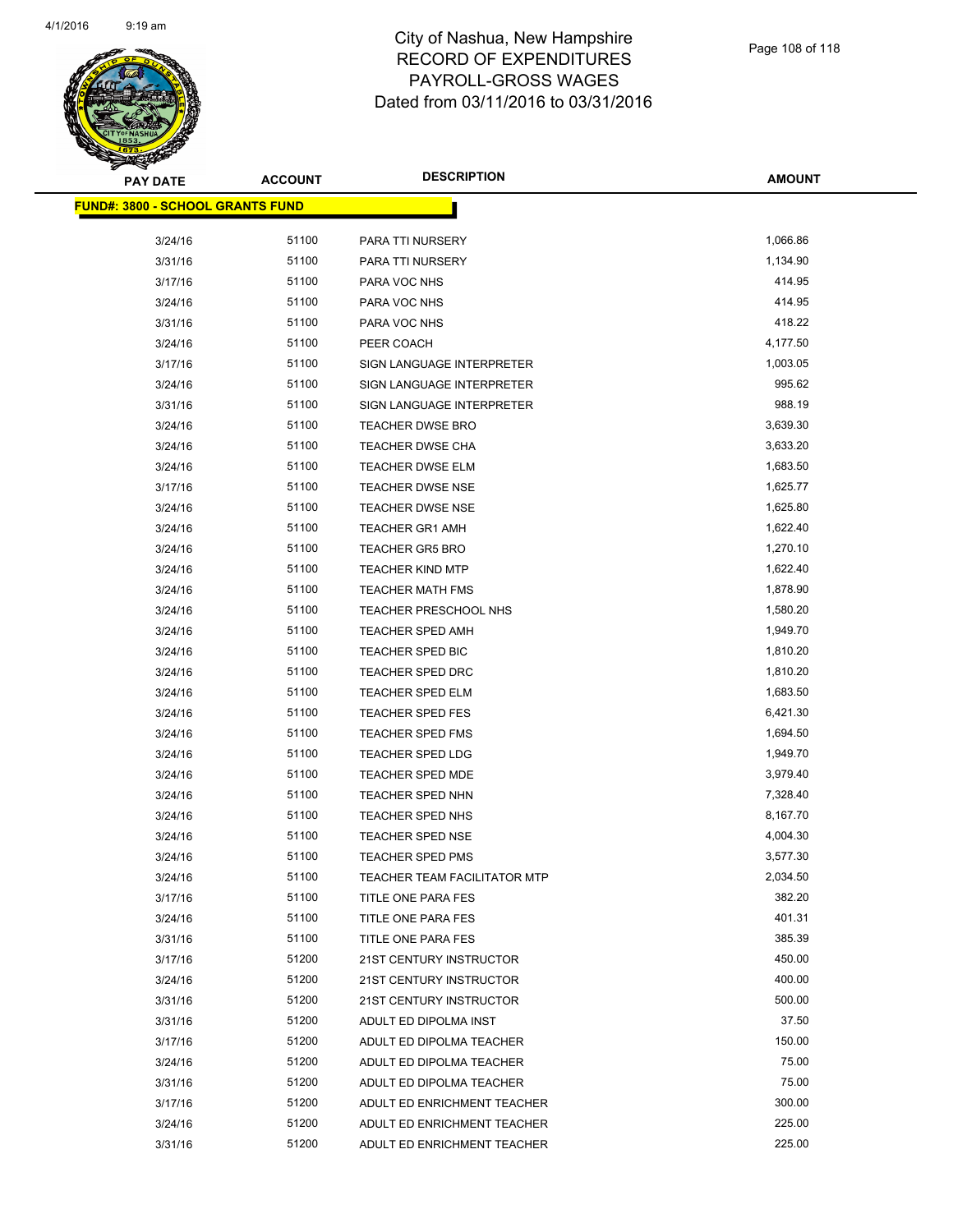

**AMOUNT**

| <u> FUND#: 3800 - SCHOOL GRANTS FUND</u> |                |                               |                  |
|------------------------------------------|----------------|-------------------------------|------------------|
|                                          |                |                               |                  |
| 3/17/16                                  | 51200          | ADULT ED INSTRUCTOR           | 150.00           |
| 3/24/16                                  | 51200          | ADULT ED INSTRUCTOR           | 225.00           |
| 3/31/16                                  | 51200          | ADULT ED INSTRUCTOR           | 75.00            |
| 3/24/16                                  | 51200          | ELL OUTREACH WORKER HOURLY    | 293.75           |
| 3/31/16                                  | 51200          | ELL OUTREACH WORKER HOURLY    | 300.00           |
| 3/24/16                                  | 51200          | ELL TUTOR                     | 200.00           |
| 3/31/16                                  | 51200          | ELL TUTOR                     | 200.00           |
| 3/17/16                                  | 51200          | <b>FAMILY LIAISON</b>         | 400.00           |
| 3/24/16                                  | 51200          | <b>FAMILY LIAISON</b>         | 381.25           |
| 3/31/16                                  | 51200          | <b>FAMILY LIAISON</b>         | 87.50            |
| 3/24/16                                  | 51200          | FOCUS MONITORING DATA ANALYST | 1,789.90         |
| 3/24/16                                  | 51200          | GUIDANCE COUNSELOR NHS        | 175.00           |
| 3/17/16                                  | 51200          | HOME SCHOOL CORD TTI          | 2,739.12         |
| 3/24/16                                  | 51200          | HOME SCHOOL CORD TTI          | 3,740.35         |
| 3/31/16                                  | 51200          | HOME SCHOOL CORD TTI          | 3,686.99         |
| 3/24/16                                  | 51200          | LIBRARIAN NHN                 | 100.00           |
| 3/24/16                                  | 51200          | LIBRARIAN NHS                 | 100.00           |
| 3/24/16                                  | 51200          | PARA DW SPEC ED BIR           | 67.50            |
| 3/31/16                                  | 51200          | PARA DW SPEC ED BIR           | 110.00           |
| 3/17/16                                  | 51200          | PARA DW SPEC ED WID           | 79.40            |
| 3/24/16                                  | 51200          | PARA DW SPEC ED WID           | 63.52            |
| 3/31/16                                  | 51200          | PARA DW SPEC ED WID           | 79.40            |
| 3/24/16                                  | 51200          | PARA ELL ELM                  | 35.00            |
| 3/31/16                                  | 51200          | PARA ELL ELM                  | 35.00            |
| 3/24/16                                  | 51200          | PARA ELL PMS                  | 35.00            |
| 3/24/16                                  | 51200          | PARA INST BIR                 | 52.50            |
| 3/31/16                                  | 51200          | PARA INST BIR                 | 70.00            |
| 3/31/16                                  | 51200          | PARA INST CHA                 | 70.00            |
| 3/17/16                                  | 51200          | PARA INST FES                 | 31.85            |
| 3/24/16                                  | 51200          | PARA INST FES                 | 50.96            |
| 3/31/16                                  | 51200          | PARA INST FES                 | 151.20           |
| 3/17/16                                  | 51200          | PARA INST SHE                 | 131.25           |
| 3/24/16                                  | 51200          | PARA INST SHE                 | 256.25           |
| 3/31/16                                  | 51200          | PARA INST SHE                 | 218.75           |
| 3/24/16                                  | 51200          | PARA PRE SCH BIC              | 18.75            |
| 3/31/16                                  | 51200          | PARA PRE SCH BIC              | 12.50            |
| 3/24/16                                  | 51200          | PARA TTI DRC                  | 52.50            |
| 3/31/16                                  | 51200          | PARA TTI DRC                  | 105.00           |
| 3/24/16                                  | 51200          | SUB FOOD SERVICE              | 150.00           |
| 3/17/16                                  | 51200          | <b>SUB TEACHER</b>            | 75.00            |
| 3/24/16                                  | 51200          | SUB TEACHER                   | 275.00<br>287.50 |
| 3/31/16                                  | 51200<br>51200 | SUB TEACHER                   | 75.00            |
| 3/24/16                                  | 51200          | <b>TEACHER ART NHN</b>        | 300.00           |
| 3/24/16                                  | 51200          | TEACHER BUSINESS NHN          | 25.00            |
| 3/24/16                                  |                | <b>TEACHER ELL BIR</b>        |                  |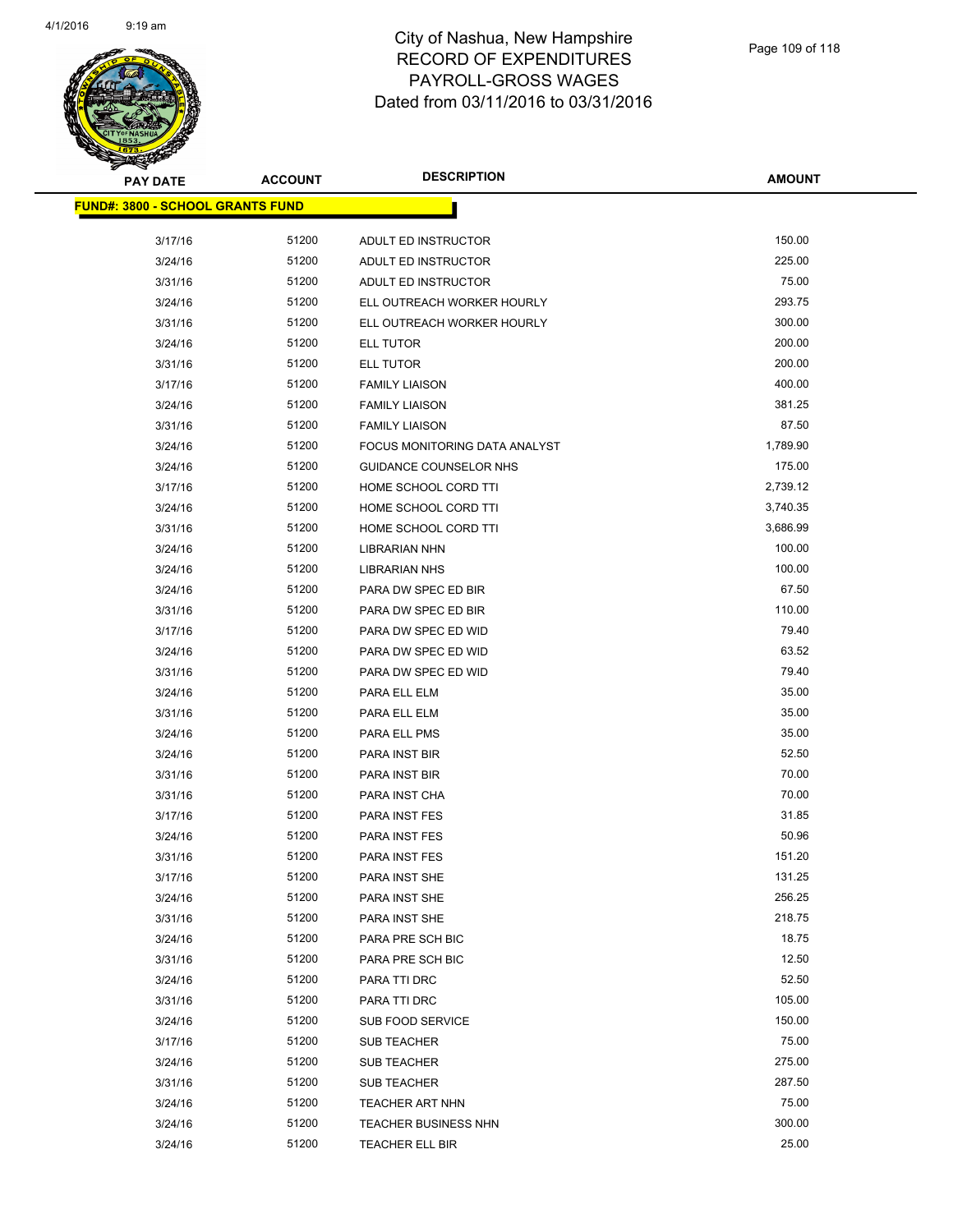

**AMOUNT**

| <u> FUND#: 3800 - SCHOOL GRANTS FUND</u> |       |                            |          |
|------------------------------------------|-------|----------------------------|----------|
| 3/24/16                                  | 51200 | TEACHER ELL ELM            | 150.00   |
| 3/24/16                                  | 51200 | <b>TEACHER ELL FMS</b>     | 100.00   |
| 3/24/16                                  | 51200 | TEACHER ELL NHN            | 75.00    |
| 3/24/16                                  | 51200 | <b>TEACHER ELL PMS</b>     | 50.00    |
| 3/24/16                                  | 51200 | TEACHER ELL SHE            | 150.00   |
| 3/24/16                                  | 51200 | <b>TEACHER ENGLISH NHN</b> | 150.00   |
| 3/24/16                                  | 51200 | TEACHER FOREIGN LANG NHN   | 25.00    |
| 3/24/16                                  | 51200 | <b>TEACHER GR1 DRC</b>     | 25.00    |
| 3/24/16                                  | 51200 | <b>TEACHER GR2 AMH</b>     | 550.00   |
| 3/24/16                                  | 51200 | <b>TEACHER GR2 SHE</b>     | 150.00   |
| 3/24/16                                  | 51200 | <b>TEACHER GR3 AMH</b>     | 100.00   |
| 3/24/16                                  | 51200 | <b>TEACHER GR3 BIC</b>     | 50.00    |
| 3/24/16                                  | 51200 | <b>TEACHER GR3 FES</b>     | 156.25   |
| 3/24/16                                  | 51200 | <b>TEACHER GR4 BIC</b>     | 50.00    |
| 3/24/16                                  | 51200 | <b>TEACHER GR4 BIR</b>     | 100.00   |
| 3/24/16                                  | 51200 | <b>TEACHER GR4 DRC</b>     | 50.00    |
| 3/24/16                                  | 51200 | <b>TEACHER GR4 FES</b>     | 187.50   |
| 3/24/16                                  | 51200 | <b>TEACHER GR5 FES</b>     | 125.00   |
| 3/24/16                                  | 51200 | <b>TEACHER GR6 ELM</b>     | 50.00    |
| 3/24/16                                  | 51200 | <b>TEACHER GR6 FMS</b>     | 50.00    |
| 3/24/16                                  | 51200 | <b>TEACHER KIND FES</b>    | 125.00   |
| 3/24/16                                  | 51200 | <b>TEACHER MATH FMS</b>    | 150.00   |
| 3/24/16                                  | 51200 | <b>TEACHER MATH NHN</b>    | 150.00   |
| 3/24/16                                  | 51200 | <b>TEACHER MATH NHS</b>    | 300.00   |
| 3/24/16                                  | 51200 | <b>TEACHER SCIENCE NHN</b> | 150.00   |
| 3/24/16                                  | 51200 | <b>TEACHER SCIENCE NHS</b> | 225.00   |
| 3/24/16                                  | 51200 | TEACHER SOCIAL STUDIES NHN | 750.00   |
| 3/24/16                                  | 51200 | TEACHER SPED BIC           | 50.00    |
| 3/24/16                                  | 51200 | <b>TEACHER SPED ELM</b>    | 25.00    |
| 3/24/16                                  | 51200 | TEACHER SPED NHS           | 450.00   |
| 3/24/16                                  | 51200 | <b>TEACHER SPED PMS</b>    | 300.00   |
| 3/24/16                                  | 51200 | <b>TEACHER TTI AMH</b>     | 8,149.20 |
| 3/24/16                                  | 51200 | TEACHER TTI FES            | 6,612.70 |
| 3/24/16                                  | 51200 | <b>TEACHER TTI LDG</b>     | 9,664.80 |
| 3/24/16                                  | 51200 | <b>TEACHER TTI MTP</b>     | 5,136.70 |
| 3/24/16                                  | 51200 | TEACHER TTI NURSERY        | 4,770.50 |
| 3/24/16                                  | 51200 | <b>TEACHER TTIDRC</b>      | 8,746.30 |
| 3/24/16                                  | 51650 | ADDITIONAL HOURS           | 1,217.60 |

### **TOTAL FUND 3800 - SCHOOL GRANTS FUND \$199,998.15**

### **FUND#: 3810 - FOOD SERVICE GRANTS FUND**

3/17/16 51300 OVERTIME-REGULAR 629.25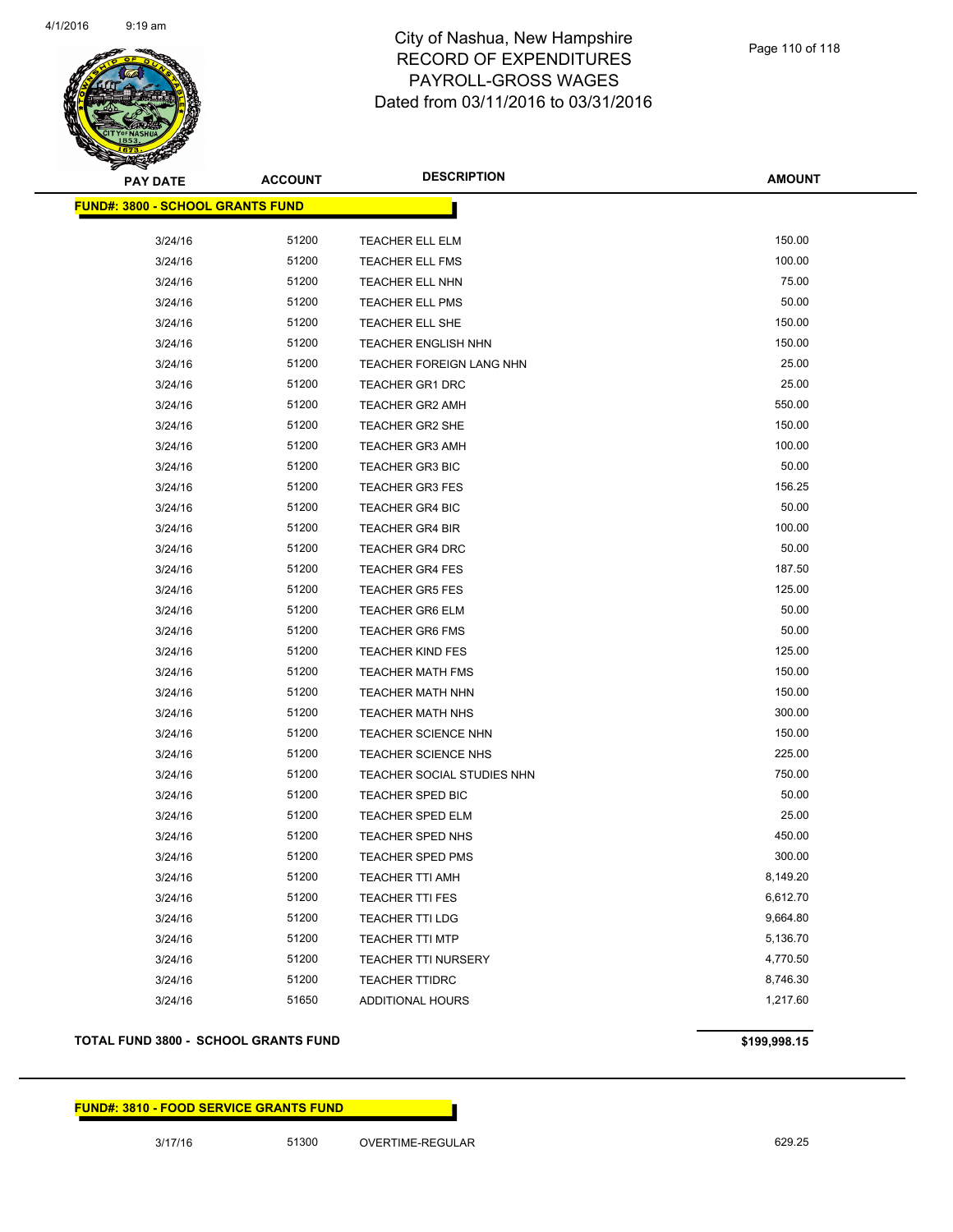

| s<br>$\tilde{\phantom{a}}$<br><b>PAY DATE</b>     | <b>ACCOUNT</b> | <b>DESCRIPTION</b> | <b>AMOUNT</b> |
|---------------------------------------------------|----------------|--------------------|---------------|
| <b>FUND#: 3810 - FOOD SERVICE GRANTS FUND</b>     |                |                    |               |
| 3/24/16                                           | 51300          | OVERTIME-REGULAR   | 1,060.78      |
| 3/31/16                                           | 51300          | OVERTIME-REGULAR   | 678.58        |
| <b>TOTAL FUND 3810 - FOOD SERVICE GRANTS FUND</b> |                |                    | \$2,368.61    |

### **FUND#: 4005 - TRAFFIC VIOLATIONS FUND**

| 3/10/16 | 51100 | PARKING ENFORCEMENT SPEC          | 241.99   |
|---------|-------|-----------------------------------|----------|
| 3/17/16 | 51100 | PARKING ENFORCEMENT SPEC          | 3,226.60 |
| 3/24/16 | 51100 | PARKING ENFORCEMENT SPEC          | 3,226.60 |
| 3/31/16 | 51100 | PARKING ENFORCEMENT SPEC          | 3,226.60 |
| 3/17/16 | 51100 | PV/MV COORDINATOR                 | 833.70   |
| 3/24/16 | 51100 | PV/MV COORDINATOR                 | 833.70   |
| 3/31/16 | 51100 | PV/MV COORDINATOR                 | 833.70   |
| 3/17/16 | 51100 | <b>VEHICLE REGISTRATION CLERK</b> | 279.25   |
| 3/24/16 | 51100 | <b>VEHICLE REGISTRATION CLERK</b> | 279.25   |
| 3/31/16 | 51100 | <b>VEHICLE REGISTRATION CLERK</b> | 279.25   |
| 3/17/16 | 51200 | <b>VEHICLE REGISTRATION CLERK</b> | 910.05   |
| 3/24/16 | 51200 | <b>VEHICLE REGISTRATION CLERK</b> | 920.97   |
| 3/31/16 | 51200 | <b>VEHICLE REGISTRATION CLERK</b> | 913.70   |
| 3/10/16 | 51300 | OVERTIME-REGULAR                  | (364.68) |
| 3/17/16 | 51300 | OVERTIME-REGULAR                  | 70.29    |
| 3/24/16 | 51300 | OVERTIME-REGULAR                  | 15.58    |
| 3/31/16 | 51300 | OVERTIME-REGULAR                  | 6.40     |
| 3/17/16 | 51390 | OVERTIME-OTHER                    | 333.09   |
| 3/24/16 | 51390 | <b>OVERTIME-OTHER</b>             | 848.85   |
| 3/31/16 | 51390 | OVERTIME-OTHER                    | 266.34   |
|         |       |                                   |          |

### **TOTAL FUND 4005 - TRAFFIC VIOLATIONS FUND \$17,181.23**

| 3/17/16                                           | 51100      | <b>VEHICLE REGISTRATION CLERK</b> | 826.35 |
|---------------------------------------------------|------------|-----------------------------------|--------|
| 3/24/16                                           | 51100      | <b>VEHICLE REGISTRATION CLERK</b> | 826.35 |
| 3/31/16                                           | 51100      | <b>VEHICLE REGISTRATION CLERK</b> | 826.35 |
| 3/17/16                                           | 51300      | OVERTIME-REGULAR                  | 2.61   |
| 3/24/16                                           | 51300      | OVERTIME-REGULAR                  | 2.61   |
|                                                   |            |                                   |        |
| <b>TOTAL FUND 4010 - MOTOR VEHICLE ADMIN FUND</b> | \$2,484.27 |                                   |        |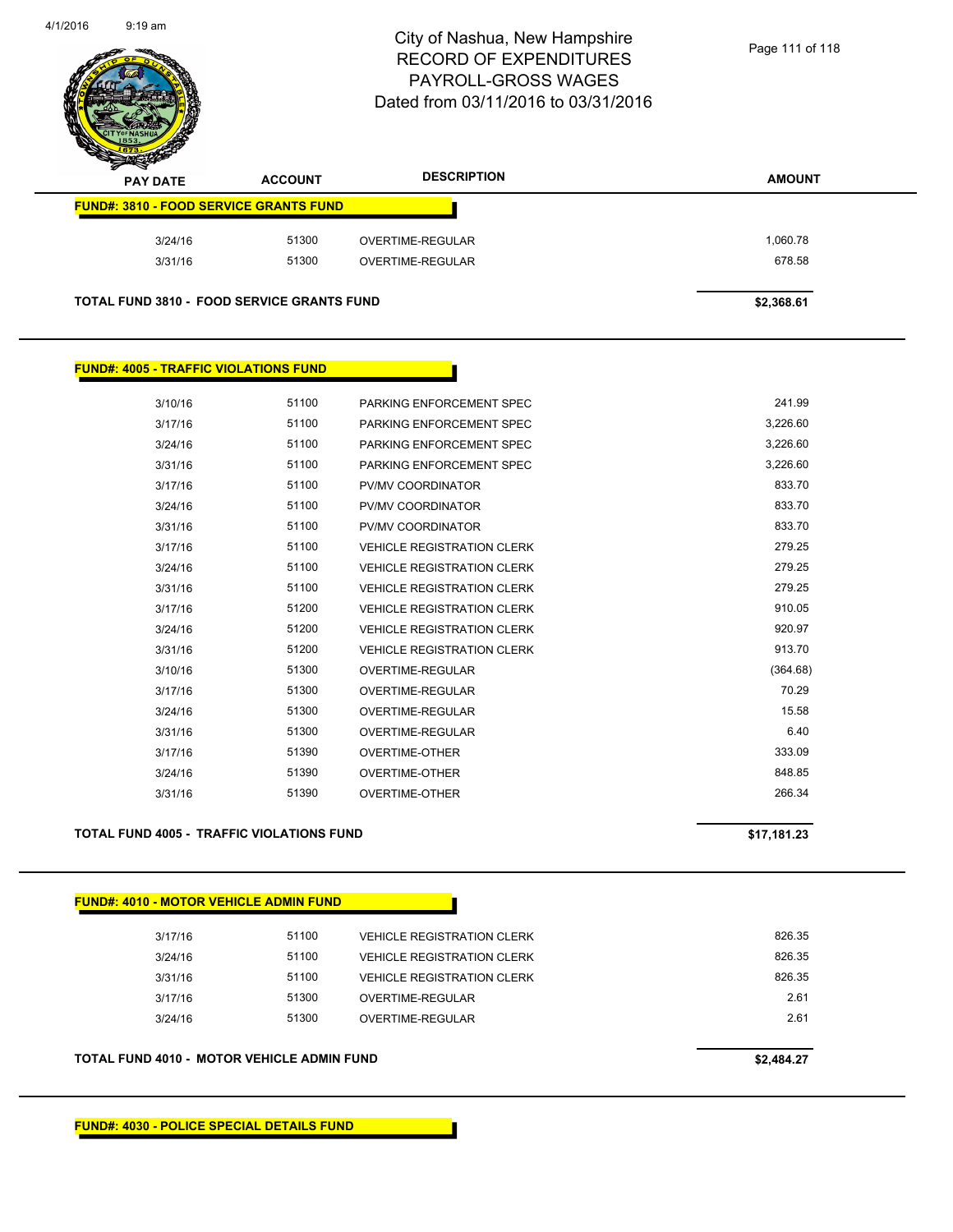

| <b>ACCOUNT</b>                                 | <b>DESCRIPTION</b>                         | <b>AMOUNT</b>                                                                                                                                                                                                                                                                               |
|------------------------------------------------|--------------------------------------------|---------------------------------------------------------------------------------------------------------------------------------------------------------------------------------------------------------------------------------------------------------------------------------------------|
|                                                |                                            |                                                                                                                                                                                                                                                                                             |
| 51200                                          |                                            | 618.04                                                                                                                                                                                                                                                                                      |
| 51200                                          | <b>OUTSIDE DETAIL SPEC PT</b>              | 618.04                                                                                                                                                                                                                                                                                      |
| 51200                                          | <b>OUTSIDE DETAIL SPEC PT</b>              | 618.04                                                                                                                                                                                                                                                                                      |
| 51712                                          | <b>SPECIAL DETAIL</b>                      | 4,704.15                                                                                                                                                                                                                                                                                    |
| 51712                                          | <b>SPECIAL DETAIL</b>                      | 9,468.78                                                                                                                                                                                                                                                                                    |
| 51712                                          | <b>SPECIAL DETAIL</b>                      | 3,719.40                                                                                                                                                                                                                                                                                    |
|                                                |                                            | \$19,746.45                                                                                                                                                                                                                                                                                 |
|                                                |                                            |                                                                                                                                                                                                                                                                                             |
| 51300                                          | OVERTIME-REGULAR                           | 876.85                                                                                                                                                                                                                                                                                      |
| 51300                                          | OVERTIME-REGULAR                           | 1,041.04                                                                                                                                                                                                                                                                                    |
| 51300                                          | OVERTIME-REGULAR                           | 1,235.52                                                                                                                                                                                                                                                                                    |
|                                                |                                            | \$3,153.41                                                                                                                                                                                                                                                                                  |
|                                                |                                            |                                                                                                                                                                                                                                                                                             |
| 51712                                          | SPECIAL DETAIL                             | 850.24                                                                                                                                                                                                                                                                                      |
|                                                |                                            | \$850.24                                                                                                                                                                                                                                                                                    |
| <b>FUND#: 4068 - ENGINEERING SERVICES FUND</b> |                                            |                                                                                                                                                                                                                                                                                             |
|                                                |                                            |                                                                                                                                                                                                                                                                                             |
| 51300                                          | OVERTIME-REGULAR                           | 106.08                                                                                                                                                                                                                                                                                      |
|                                                | <b>FUND#: 4065 - FIRE WATCHGUARDS FUND</b> | <b>FUND#: 4030 - POLICE SPECIAL DETAILS FUND</b><br><b>OUTSIDE DETAIL SPEC PT</b><br>TOTAL FUND 4030 - POLICE SPECIAL DETAILS FUND<br><b>FUND#: 4035 - POLICE OVERTIME BILLING FUND</b><br>TOTAL FUND 4035 - POLICE OVERTIME BILLING FUND<br><b>TOTAL FUND 4065 - FIRE WATCHGUARDS FUND</b> |

| 3/17/16 | 51100 | ACCOUNTING COMPLIANCE MGR      | 162.65   |
|---------|-------|--------------------------------|----------|
| 3/24/16 | 51100 | ACCOUNTING COMPLIANCE MGR      | 162.65   |
| 3/31/16 | 51100 | ACCOUNTING COMPLIANCE MGR      | 162.65   |
| 3/17/16 | 51100 | ADMINISTRATIVE ASSISTANT I     | 666.90   |
| 3/24/16 | 51100 | ADMINISTRATIVE ASSISTANT I     | 666.90   |
| 3/31/16 | 51100 | ADMINISTRATIVE ASSISTANT I     | 666.90   |
| 3/17/16 | 51100 | ADMINISTRATIVE ASSISTANT II    | 704.60   |
| 3/24/16 | 51100 | ADMINISTRATIVE ASSISTANT II    | 794.29   |
| 3/31/16 | 51100 | ADMINISTRATIVE ASSISTANT II    | 704.60   |
| 3/17/16 | 51100 | AUTOMATED TRASH COLLECTION OPR | 4.802.00 |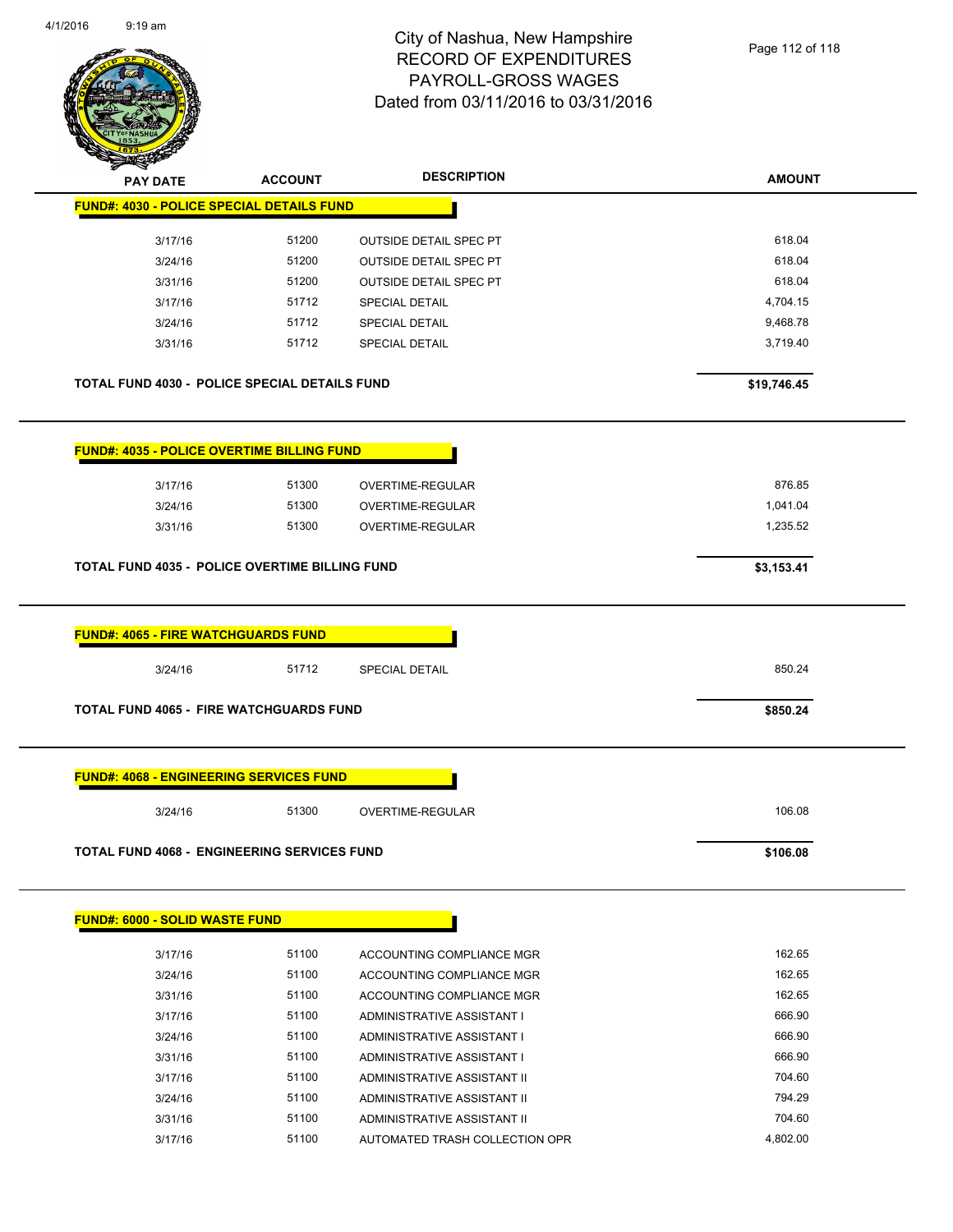

| <b>PAY DATE</b>                        | <b>ACCOUNT</b> | <b>DESCRIPTION</b>                   | <b>AMOUNT</b> |
|----------------------------------------|----------------|--------------------------------------|---------------|
| <u> FUND#: 6000 - SOLID WASTE FUND</u> |                |                                      |               |
|                                        |                |                                      |               |
| 3/24/16                                | 51100          | AUTOMATED TRASH COLLECTION OPR       | 4,802.00      |
| 3/31/16                                | 51100          | AUTOMATED TRASH COLLECTION OPR       | 4,802.00      |
| 3/17/16                                | 51100          | <b>CITY ENGINEER</b>                 | 309.10        |
| 3/24/16                                | 51100          | <b>CITY ENGINEER</b>                 | 309.10        |
| 3/31/16                                | 51100          | <b>CITY ENGINEER</b>                 | 309.10        |
| 3/17/16                                | 51100          | <b>COLLECTION EQUIP OPR</b>          | 7,244.48      |
| 3/24/16                                | 51100          | <b>COLLECTION EQUIP OPR</b>          | 7,267.20      |
| 3/31/16                                | 51100          | <b>COLLECTION EQUIP OPR</b>          | 7,288.27      |
| 3/17/16                                | 51100          | <b>COLLECTION EQUIP OPR LANDFILL</b> | 951.20        |
| 3/24/16                                | 51100          | COLLECTION EQUIP OPR LANDFILL        | 951.20        |
| 3/31/16                                | 51100          | <b>COLLECTION EQUIP OPR LANDFILL</b> | 951.20        |
| 3/17/16                                | 51100          | DEP TREASURER TAX COLLECTOR          | 239.20        |
| 3/24/16                                | 51100          | DEP TREASURER TAX COLLECTOR          | 239.20        |
| 3/31/16                                | 51100          | DEP TREASURER TAX COLLECTOR          | 239.20        |
| 3/17/16                                | 51100          | DEPUTY MANAGER OF ENGINEERING        | 78.95         |
| 3/24/16                                | 51100          | DEPUTY MANAGER OF ENGINEERING        | 78.95         |
| 3/31/16                                | 51100          | DEPUTY MANAGER OF ENGINEERING        | 78.95         |
| 3/17/16                                | 51100          | DIRECTOR PUBLIC WORKS                | 218.30        |
| 3/24/16                                | 51100          | <b>DIRECTOR PUBLIC WORKS</b>         | 218.30        |
| 3/31/16                                | 51100          | <b>DIRECTOR PUBLIC WORKS</b>         | 218.30        |
| 3/17/16                                | 51100          | DIVISION OPERATIONS MANAGER          | 181.95        |
| 3/24/16                                | 51100          | DIVISION OPERATIONS MANAGER          | 181.95        |
| 3/31/16                                | 51100          | DIVISION OPERATIONS MANAGER          | 181.95        |
| 3/17/16                                | 51100          | DPW BILLING ACCOUNTANT               | 463.55        |
| 3/24/16                                | 51100          | DPW BILLING ACCOUNTANT               | 463.55        |
| 3/31/16                                | 51100          | DPW BILLING ACCOUNTANT               | 463.55        |
| 3/17/16                                | 51100          | DPW COLLECTIONS SPEC III             | 378.85        |
| 3/24/16                                | 51100          | DPW COLLECTIONS SPEC III             | 378.85        |
| 3/31/16                                | 51100          | DPW COLLECTIONS SPEC III             | 378.85        |
| 3/17/16                                | 51100          | DPW CONTRACT ADMINISTRATOR           | 113.45        |
| 3/24/16                                | 51100          | DPW CONTRACT ADMINISTRATOR           | 113.45        |
| 3/31/16                                | 51100          | DPW CONTRACT ADMINISTRATOR           | 113.45        |
| 3/17/16                                | 51100          | <b>ENVIRONMENTAL ENGINEER</b>        | 1,331.45      |
| 3/24/16                                | 51100          | <b>ENVIRONMENTAL ENGINEER</b>        | 1,331.45      |
| 3/31/16                                | 51100          | <b>ENVIRONMENTAL ENGINEER</b>        | 1,331.45      |
| 3/17/16                                | 51100          | <b>EQUIPMENT OPR LANDFILL</b>        | 6,774.80      |
| 3/24/16                                | 51100          | <b>EQUIPMENT OPR LANDFILL</b>        | 5,964.26      |
| 3/31/16                                | 51100          | <b>EQUIPMENT OPR LANDFILL</b>        | 5,937.83      |
| 3/17/16                                | 51100          | EXECUTIVE ASSISTANT                  | 147.80        |
| 3/24/16                                | 51100          | <b>EXECUTIVE ASSISTANT</b>           | 147.80        |
| 3/31/16                                | 51100          | <b>EXECUTIVE ASSISTANT</b>           | 147.80        |
| 3/17/16                                | 51100          | FINANCE AND ADMIN MANAGER            | 394.80        |
| 3/24/16                                | 51100          | FINANCE AND ADMIN MANAGER            | 394.80        |
| 3/31/16                                | 51100          | FINANCE AND ADMIN MANAGER            | 394.80        |
| 3/17/16                                | 51100          | FLEET MANAGER STREET DEPT            | 313.55        |
|                                        |                |                                      |               |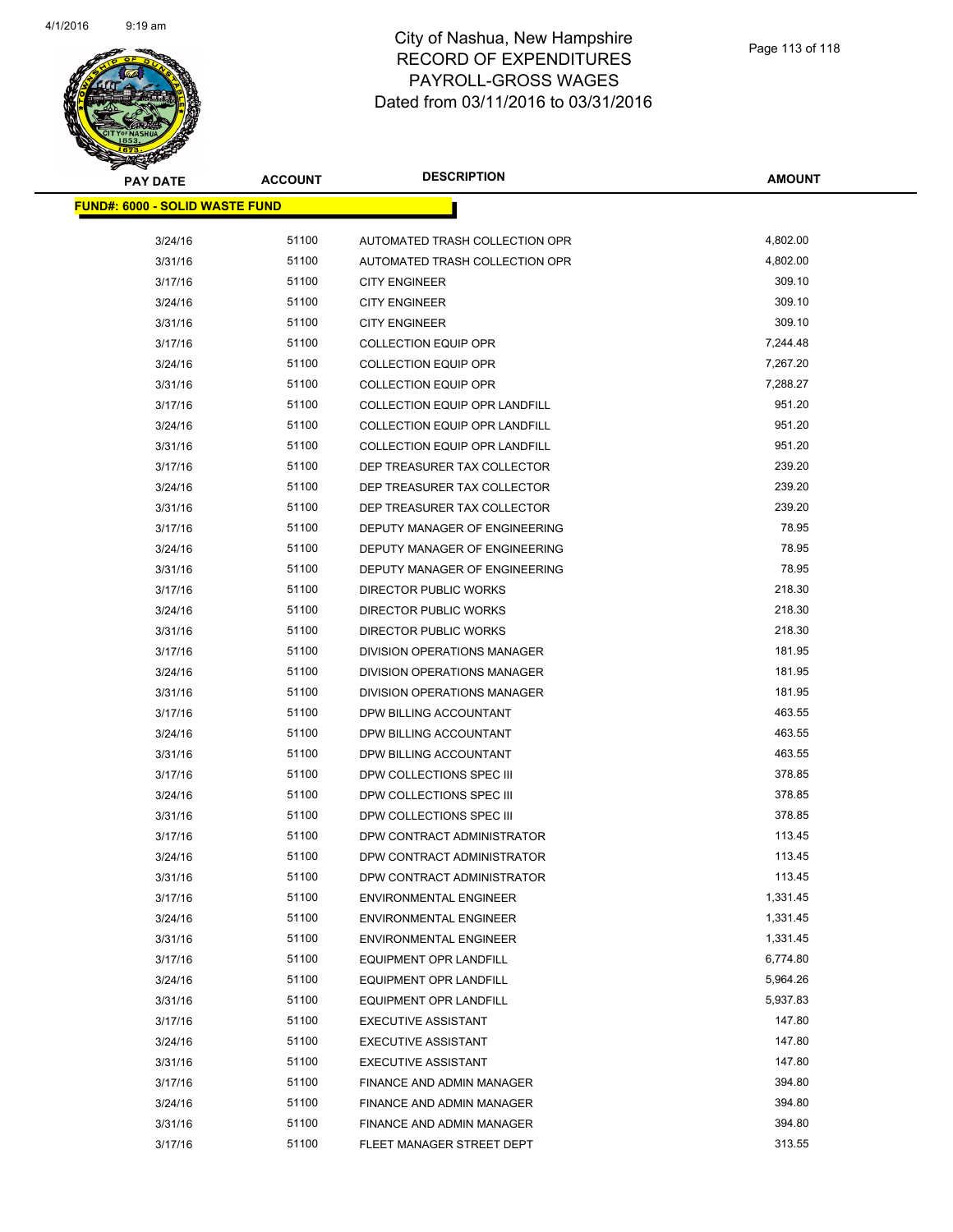

| <b>PAY DATE</b>                       | <b>ACCOUNT</b> | <b>DESCRIPTION</b>             | <b>AMOUNT</b> |
|---------------------------------------|----------------|--------------------------------|---------------|
| <b>FUND#: 6000 - SOLID WASTE FUND</b> |                |                                |               |
| 3/24/16                               | 51100          | FLEET MANAGER STREET DEPT      | 313.56        |
| 3/31/16                               | 51100          | FLEET MANAGER STREET DEPT      | 313.55        |
| 3/17/16                               | 51100          | <b>LICENSED SCALE OPERATOR</b> | 712.90        |
| 3/24/16                               | 51100          | LICENSED SCALE OPERATOR        | 712.90        |
| 3/31/16                               | 51100          | LICENSED SCALE OPERATOR        | 712.90        |
| 3/17/16                               | 51100          | RECYCLING COORDINATOR          | 1,112.86      |
| 3/24/16                               | 51100          | RECYCLING COORDINATOR          | 1,112.86      |
| 3/31/16                               | 51100          | <b>RECYCLING COORDINATOR</b>   | 1,112.85      |
| 3/17/16                               | 51100          | <b>SOLID WASTE FOREMAN</b>     | 2,419.58      |
| 3/24/16                               | 51100          | SOLID WASTE FOREMAN            | 2,419.58      |
| 3/31/16                               | 51100          | SOLID WASTE FOREMAN            | 2,419.60      |
| 3/17/16                               | 51100          | SOLID WASTE TECHNICIAN         | 1,014.70      |
| 3/24/16                               | 51100          | <b>SOLID WASTE TECHNICIAN</b>  | 1,014.70      |
| 3/31/16                               | 51100          | SOLID WASTE TECHNICIAN         | 1,014.70      |
| 3/17/16                               | 51100          | SUPERINTENDENT OF SOLID WASTE  | 1,622.10      |
| 3/24/16                               | 51100          | SUPERINTENDENT OF SOLID WASTE  | 1,622.10      |
| 3/31/16                               | 51100          | SUPERINTENDENT OF SOLID WASTE  | 1,622.10      |
| 3/17/16                               | 51300          | <b>OVERTIME-REGULAR</b>        | 2,010.98      |
| 3/24/16                               | 51300          | OVERTIME-REGULAR               | 2,130.26      |
| 3/31/16                               | 51300          | OVERTIME-REGULAR               | 1,755.42      |
| 3/31/16                               | 55118          | TELEPHONE-CELLULAR             | 118.00        |
|                                       |                |                                |               |

### **TOTAL FUND 6000 - SOLID WASTE FUND \$101,602.53**

#### **FUND#: 6200 - WASTEWATER FUND**

3/17/16 51100 ACCOUNTING COMPLIANCE MGR 325.20 3/24/16 51100 ACCOUNTING COMPLIANCE MGR 325.20 3/31/16 51100 ACCOUNTING COMPLIANCE MGR 325.20 3/17/16 51100 ADMINISTRATIVE ASSISTANT II 850.35 3/24/16 51100 ADMINISTRATIVE ASSISTANT II 850.35 3/31/16 51100 ADMINISTRATIVE ASSISTANT II 850.36 3/17/16 51100 ANALYTICAL CHEMIST 836.65 3/24/16 51100 ANALYTICAL CHEMIST 836.65 3/31/16 51100 ANALYTICAL CHEMIST 836.65 3/17/16 51100 CITY ENGINEER 721.30 3/24/16 51100 CITY ENGINEER 721.30 3/31/16 51100 CITY ENGINEER 721.30 3/17/16 51100 COLLECTION SYSTEMS OPERATOR 2,930.48 3/24/16 51100 COLLECTION SYSTEMS OPERATOR 2,937.52 3/31/16 51100 COLLECTION SYSTEMS OPERATOR 2,908.92 3/17/16 51100 COLLECTION SYSTEMS TECHNICIAN 1,030.80 3/24/16 51100 COLLECTION SYSTEMS TECHNICIAN 1,030.80 3/31/16 51100 COLLECTION SYSTEMS TECHNICIAN 512010 1,030.80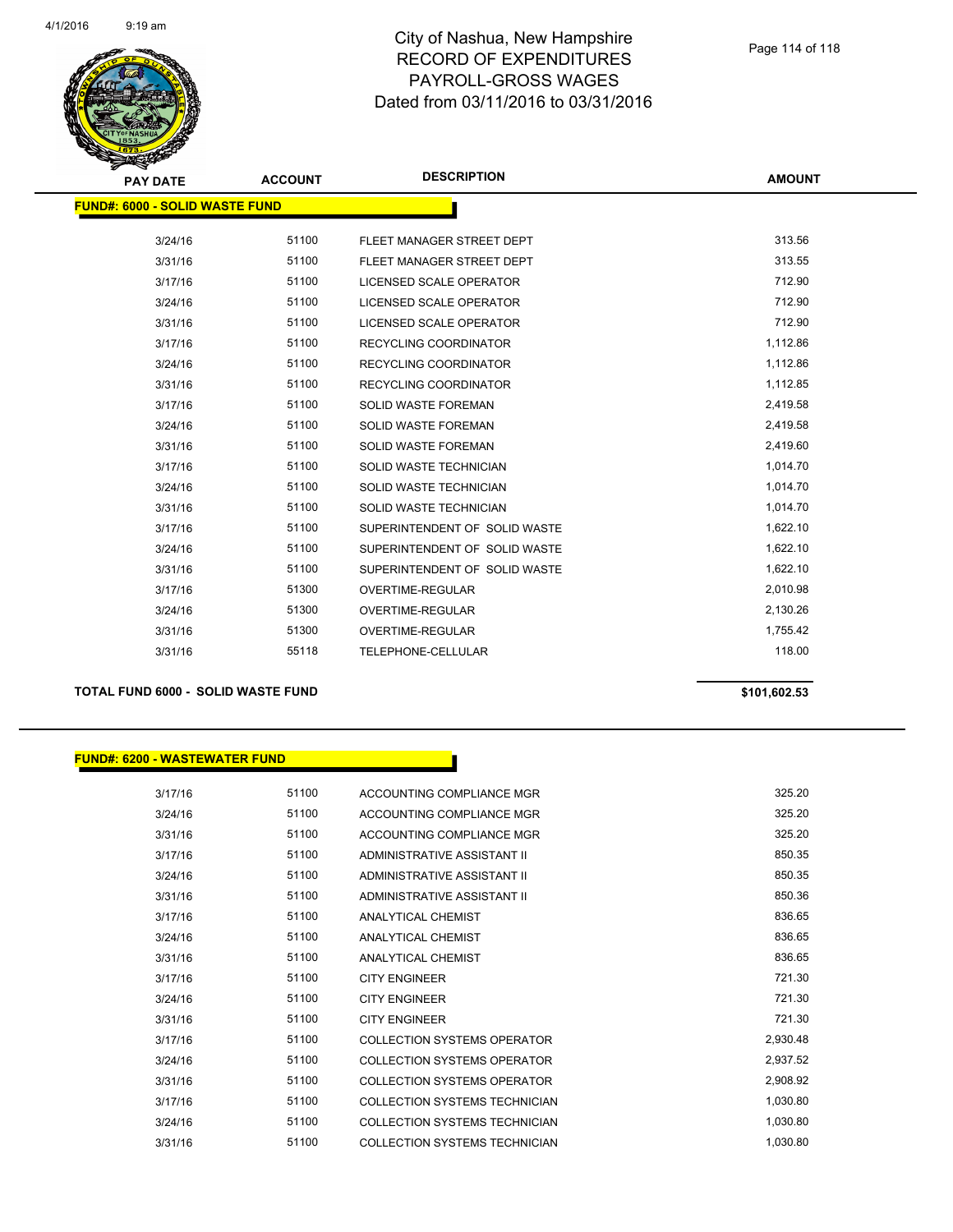

| PAY DATE                              | <b>ACCOUNT</b> | <b>DESCRIPTION</b>              | <b>AMOUNT</b> |
|---------------------------------------|----------------|---------------------------------|---------------|
| <u> FUND#: 6200 - WASTEWATER FUND</u> |                |                                 |               |
|                                       |                |                                 |               |
| 3/17/16                               | 51100          | COLLECTIONS SPEC II             | 833.70        |
| 3/24/16                               | 51100          | <b>COLLECTIONS SPEC II</b>      | 833.70        |
| 3/31/16                               | 51100          | <b>COLLECTIONS SPEC II</b>      | 833.70        |
| 3/17/16                               | 51100          | CONST INSP ENGINEERING ASST     | 236.90        |
| 3/24/16                               | 51100          | CONST INSP ENGINEERING ASST     | 236.90        |
| 3/31/16                               | 51100          | CONST INSP ENGINEERING ASST     | 236.90        |
| 3/17/16                               | 51100          | <b>CSO STORM WATER ENGINEER</b> | 1,285.00      |
| 3/24/16                               | 51100          | <b>CSO STORM WATER ENGINEER</b> | 1,285.00      |
| 3/31/16                               | 51100          | <b>CSO STORM WATER ENGINEER</b> | 1,285.00      |
| 3/17/16                               | 51100          | <b>CSO TECHNICIAN INSPECTOR</b> | 1,041.60      |
| 3/24/16                               | 51100          | <b>CSO TECHNICIAN INSPECTOR</b> | 1,041.60      |
| 3/31/16                               | 51100          | CSO TECHNICIAN INSPECTOR        | 1,041.60      |
| 3/17/16                               | 51100          | DEP TREASURER TAX COLLECTOR     | 239.20        |
| 3/24/16                               | 51100          | DEP TREASURER TAX COLLECTOR     | 239.20        |
| 3/31/16                               | 51100          | DEP TREASURER TAX COLLECTOR     | 239.20        |
| 3/17/16                               | 51100          | DEPUTY MANAGER OF ENGINEERING   | 789.60        |
| 3/24/16                               | 51100          | DEPUTY MANAGER OF ENGINEERING   | 789.60        |
| 3/31/16                               | 51100          | DEPUTY MANAGER OF ENGINEERING   | 789.60        |
| 3/17/16                               | 51100          | DIRECTOR PUBLIC WORKS           | 436.80        |
| 3/24/16                               | 51100          | DIRECTOR PUBLIC WORKS           | 436.80        |
| 3/31/16                               | 51100          | DIRECTOR PUBLIC WORKS           | 436.80        |
| 3/17/16                               | 51100          | DIVISION OPERATIONS MANAGER     | 181.90        |
| 3/24/16                               | 51100          | DIVISION OPERATIONS MANAGER     | 181.90        |
| 3/31/16                               | 51100          | DIVISION OPERATIONS MANAGER     | 181.90        |
| 3/17/16                               | 51100          | DPW BILLING ACCOUNTANT          | 463.50        |
| 3/24/16                               | 51100          | DPW BILLING ACCOUNTANT          | 463.50        |
| 3/31/16                               | 51100          | DPW BILLING ACCOUNTANT          | 463.50        |
| 3/17/16                               | 51100          | DPW COLLECTIONS SPEC III        | 378.90        |
| 3/24/16                               | 51100          | DPW COLLECTIONS SPEC III        | 378.90        |
| 3/31/16                               | 51100          | DPW COLLECTIONS SPEC III        | 378.90        |
| 3/17/16                               | 51100          | DPW CONTRACT ADMINISTRATOR      | 681.10        |
| 3/24/16                               | 51100          | DPW CONTRACT ADMINISTRATOR      | 681.10        |
| 3/31/16                               | 51100          | DPW CONTRACT ADMINISTRATOR      | 681.10        |
| 3/17/16                               | 51100          | ELECTRICAL DIAGNOSTIC TECH I    | 1,098.00      |
| 3/24/16                               | 51100          | ELECTRICAL DIAGNOSTIC TECH I    | 1,098.00      |
| 3/31/16                               | 51100          | ELECTRICAL DIAGNOSTIC TECH I    | 1,098.00      |
| 3/17/16                               | 51100          | <b>EXECUTIVE ASSISTANT</b>      | 147.85        |
| 3/24/16                               | 51100          | <b>EXECUTIVE ASSISTANT</b>      | 147.85        |
| 3/31/16                               | 51100          | <b>EXECUTIVE ASSISTANT</b>      | 147.85        |
| 3/17/16                               | 51100          | FINANCE AND ADMIN MANAGER       | 394.80        |
| 3/24/16                               | 51100          | FINANCE AND ADMIN MANAGER       | 394.80        |
| 3/31/16                               | 51100          | FINANCE AND ADMIN MANAGER       | 394.80        |
| 3/17/16                               | 51100          | FLEET MANAGER STREET DEPT       | 104.50        |
| 3/24/16                               | 51100          | FLEET MANAGER STREET DEPT       | 104.50        |
| 3/31/16                               | 51100          | FLEET MANAGER STREET DEPT       | 104.50        |
|                                       |                |                                 |               |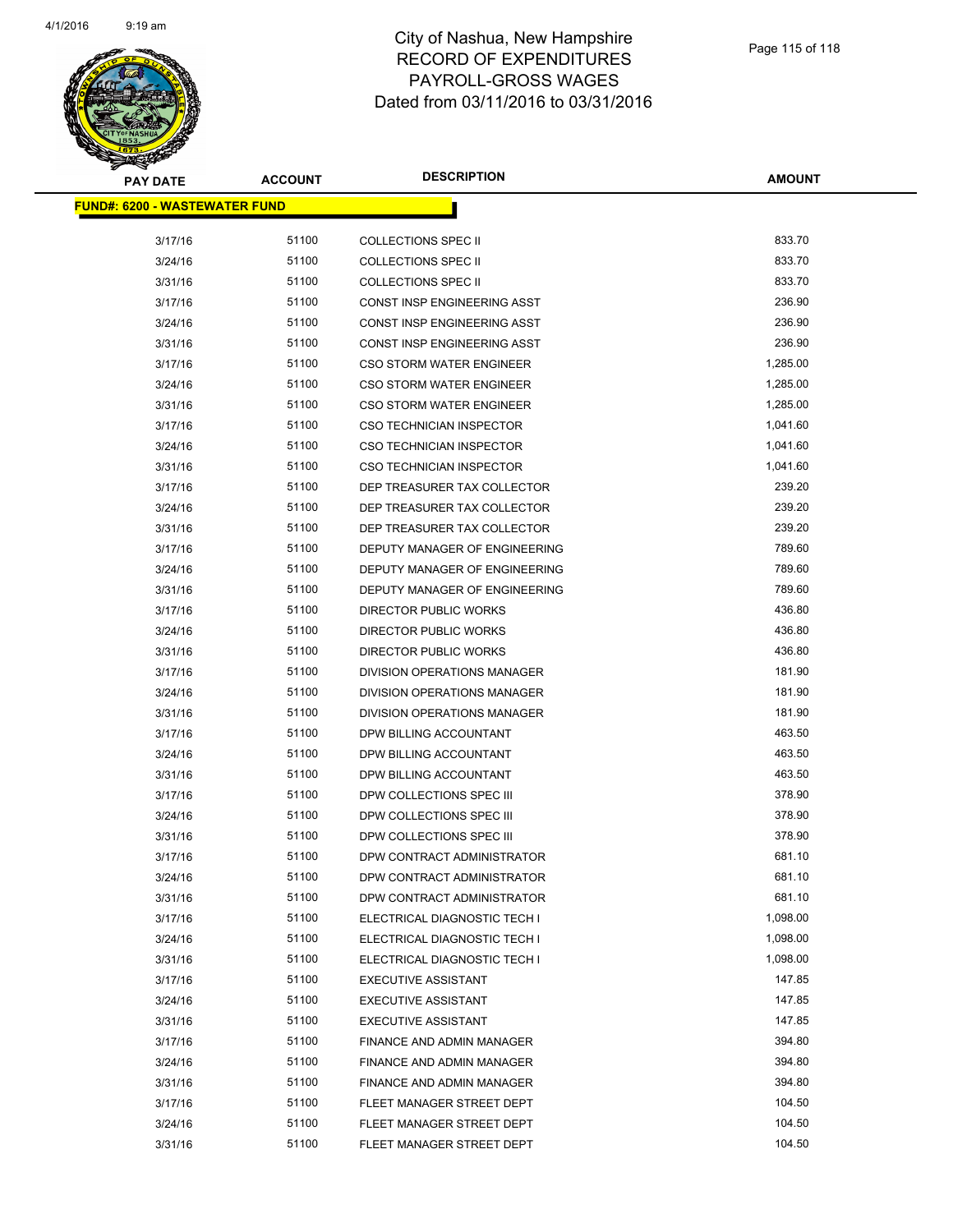

| <b>PAY DATE</b>                      | <b>ACCOUNT</b> | <b>DESCRIPTION</b>                 | <b>AMOUNT</b> |
|--------------------------------------|----------------|------------------------------------|---------------|
| <b>FUND#: 6200 - WASTEWATER FUND</b> |                |                                    |               |
| 3/17/16                              | 51100          | FOREMAN MAINTENANCE                | 1,162.80      |
| 3/24/16                              | 51100          | FOREMAN MAINTENANCE                | 1,162.80      |
| 3/31/16                              | 51100          | FOREMAN MAINTENANCE                | 1,162.80      |
| 3/17/16                              | 51100          | INDUSTRIAL PRETREATMENT COORD      | 1,209.55      |
| 3/24/16                              | 51100          | INDUSTRIAL PRETREATMENT COORD      | 1,209.55      |
| 3/31/16                              | 51100          | INDUSTRIAL PRETREATMENT COORD      | 1,209.55      |
| 3/17/16                              | 51100          | MECHANIC WWTP 1ST CLASS            | 3,391.92      |
| 3/24/16                              | 51100          | MECHANIC WWTP 1ST CLASS            | 3,338.05      |
| 3/31/16                              | 51100          | MECHANIC WWTP 1ST CLASS            | 3,384.32      |
| 3/17/16                              | 51100          | OPERATOR II WWTP 1st               | 3,159.60      |
| 3/24/16                              | 51100          | OPERATOR II WWTP 1st               | 3,159.60      |
| 3/31/16                              | 51100          | OPERATOR II WWTP 1st               | 3,159.60      |
| 3/17/16                              | 51100          | OPERATOR II WWTP 2nd               | 1,065.20      |
| 3/24/16                              | 51100          | OPERATOR II WWTP 2nd               | 1,065.20      |
| 3/31/16                              | 51100          | OPERATOR II WWTP 2nd               | 1,065.20      |
| 3/17/16                              | 51100          | OPERATOR II WWTP 3rd               | 2,130.40      |
| 3/24/16                              | 51100          | OPERATOR II WWTP 3rd               | 2,130.80      |
| 3/31/16                              | 51100          | OPERATOR II WWTP 3rd               | 2,130.40      |
| 3/17/16                              | 51100          | OPERATOR III WWTP 1st              | 3,323.62      |
| 3/24/16                              | 51100          | OPERATOR III WWTP 1st              | 3,323.60      |
| 3/31/16                              | 51100          | OPERATOR III WWTP 1st              | 3,323.60      |
| 3/17/16                              | 51100          | <b>PROCESS CHEMIST</b>             | 998.30        |
| 3/24/16                              | 51100          | PROCESS CHEMIST                    | 998.30        |
| 3/31/16                              | 51100          | PROCESS CHEMIST                    | 998.30        |
| 3/17/16                              | 51100          | SUPERINTENDENT OF WASTEWATER       | 1,771.20      |
| 3/24/16                              | 51100          | SUPERINTENDENT OF WASTEWATER       | 1,771.20      |
| 3/31/16                              | 51100          | SUPERINTENDENT OF WASTEWATER       | 1,771.20      |
| 3/17/16                              | 51100          | <b>SUPV LABORATORY</b>             | 1,209.55      |
| 3/24/16                              | 51100          | <b>SUPV LABORATORY</b>             | 1,209.56      |
| 3/31/16                              | 51100          | <b>SUPV LABORATORY</b>             | 1,209.56      |
| 3/17/16                              | 51100          | TRUCK DRIVER STREET REPAIR         | 888.40        |
| 3/24/16                              | 51100          | TRUCK DRIVER STREET REPAIR         | 890.40        |
| 3/31/16                              | 51100          | TRUCK DRIVER STREET REPAIR         | 878.80        |
| 3/17/16                              | 51100          | <b>WASTEWATER PROJECT ENGINEER</b> | 1,371.00      |
| 3/24/16                              | 51100          | <b>WASTEWATER PROJECT ENGINEER</b> | 1,371.00      |
| 3/31/16                              | 51100          | WASTEWATER PROJECT ENGINEER        | 1,371.00      |
| 3/17/16                              | 51300          | OVERTIME-REGULAR                   | 2,991.14      |
| 3/24/16                              | 51300          | OVERTIME-REGULAR                   | 4,458.82      |
| 3/31/16                              | 51300          | OVERTIME-REGULAR                   | 4,035.11      |
| 3/31/16                              | 55118          | TELEPHONE-CELLULAR                 | 118.00        |
|                                      |                |                                    |               |

### **TOTAL FUND 6200 - WASTEWATER FUND \$121,588.88**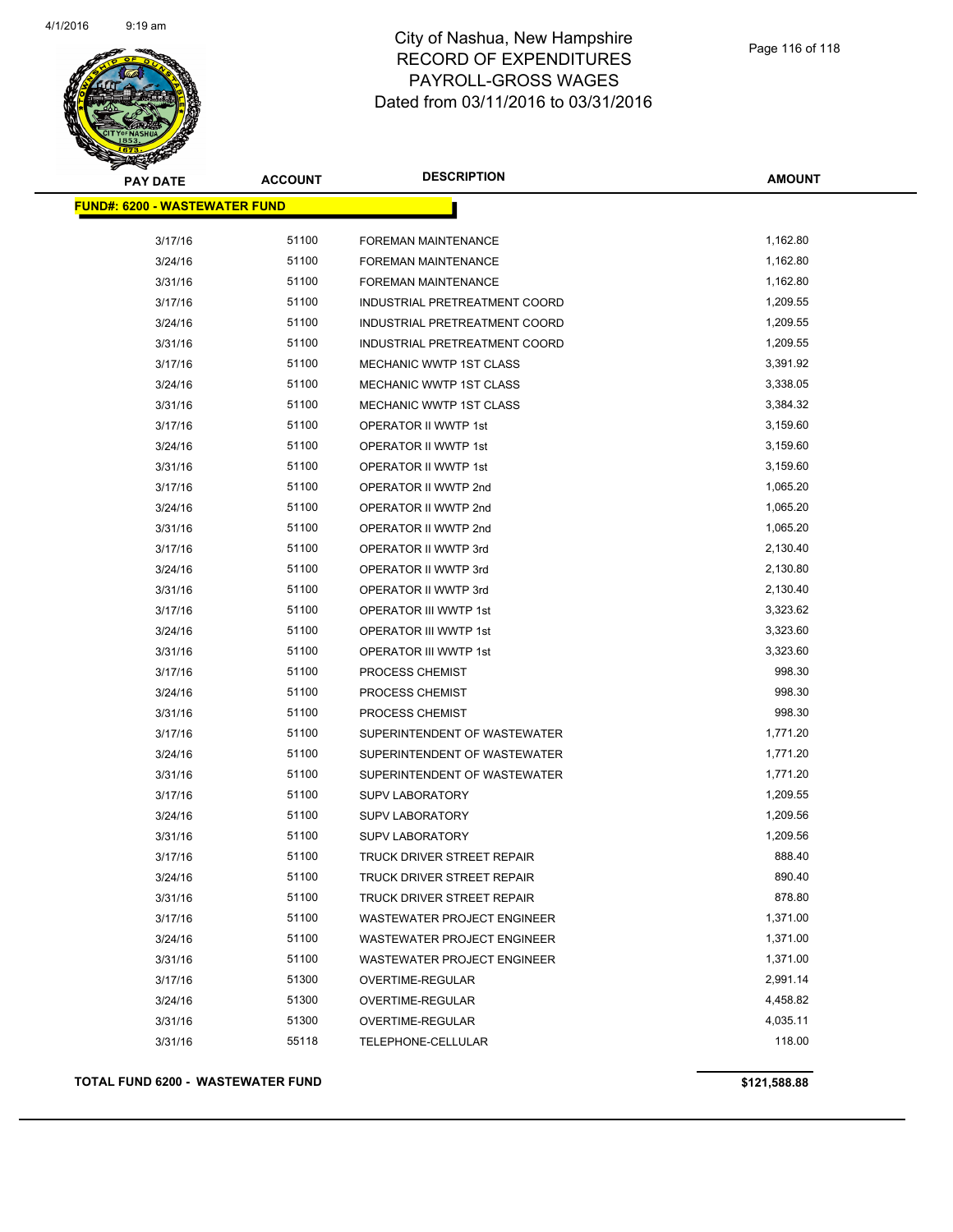

| <b>PAY DATE</b>                                   | <b>ACCOUNT</b> | <b>DESCRIPTION</b>                 | <b>AMOUNT</b> |
|---------------------------------------------------|----------------|------------------------------------|---------------|
| <b>FUND#: 6500 - PROPERTY &amp; CASUALTY FUND</b> |                |                                    |               |
| 3/17/16                                           | 51100          | <b>PROGRAM SUPV</b>                | 1,212.05      |
| 3/24/16                                           | 51100          | <b>PROGRAM SUPV</b>                | 1,212.05      |
| 3/31/16                                           | 51100          | <b>PROGRAM SUPV</b>                | 1,212.05      |
| 3/17/16                                           | 51100          | PROPERTY AND CASUALTY ADJUSTER     | 2,059.90      |
| 3/24/16                                           | 51100          | PROPERTY AND CASUALTY ADJUSTER     | 2,059.90      |
| 3/31/16                                           | 51100          | PROPERTY AND CASUALTY ADJUSTER     | 2,059.89      |
| 3/17/16                                           | 51100          | <b>RISK MANAGER</b>                | 1,626.10      |
| 3/24/16                                           | 51100          | <b>RISK MANAGER</b>                | 1,626.10      |
| 3/31/16                                           | 51100          | <b>RISK MANAGER</b>                | 1,626.10      |
| 3/17/16                                           | 51100          | SAFETY LOSS PREVENTION SPEC        | 1,060.80      |
| 3/24/16                                           | 51100          | SAFETY LOSS PREVENTION SPEC        | 1,060.80      |
| 3/31/16                                           | 51100          | SAFETY LOSS PREVENTION SPEC        | 1,060.80      |
| 3/17/16                                           | 59207          | <b>WORKERS COMPENSATION CLAIMS</b> | 6,109.78      |
| 3/24/16                                           | 59207          | <b>WORKERS COMPENSATION CLAIMS</b> | 6,176.71      |
| 3/31/16                                           | 59207          | <b>WORKERS COMPENSATION CLAIMS</b> | 7,851.88      |
| 3/24/16                                           | 59290          | LONG TERM DISABILITY CLAIMS        | 2,769.24      |
| 3/31/16                                           | 59290          | LONG TERM DISABILITY CLAIMS        | 1,384.62      |
|                                                   |                |                                    |               |

TOTAL FUND 6500 - PROPERTY & CASUALTY FUND<br>
\$42,168.77

### **FUND#: 6600 - BENEFITS SELF INSURANCE FUND**

| 3/17/16 | 51100 | <b>FMPLOYEE BENEEITS ASSISTANT</b> | 676.90   |
|---------|-------|------------------------------------|----------|
| 3/24/16 | 51100 | <b>EMPLOYEE BENEFITS ASSISTANT</b> | 676.90   |
| 3/31/16 | 51100 | <b>EMPLOYEE BENEFITS ASSISTANT</b> | 676.90   |
| 3/17/16 | 51100 | <b>FMPLOYEE BENEEITS MANAGER</b>   | 1,293.10 |
| 3/24/16 | 51100 | EMPLOYEE BENEFITS MANAGER          | 1.293.10 |
| 3/31/16 | 51100 | <b>FMPLOYEE BENEEITS MANAGER</b>   | 1,293.10 |
| 3/17/16 | 51100 | <b>EMPLOYEE BENEFITS SPEC</b>      | 929.40   |
| 3/24/16 | 51100 | <b>EMPLOYEE BENEFITS SPEC</b>      | 929.40   |
| 3/31/16 | 51100 | EMPLOYEE BENEFITS SPEC             | 929.41   |
| 3/17/16 | 51100 | <b>HUMAN RESOURCES DIRECTOR</b>    | 265.00   |
| 3/24/16 | 51100 | <b>HUMAN RESOURCES DIRECTOR</b>    | 265.00   |
| 3/31/16 | 51100 | <b>HUMAN RESOURCES DIRECTOR</b>    | 265.00   |
| 3/17/16 | 51300 | OVERTIME-REGULAR                   | 8.71     |
| 3/24/16 | 51300 | OVERTIME-REGULAR                   | 8.71     |
| 3/31/16 | 51300 | OVERTIME-REGULAR                   | 26.14    |
|         |       |                                    |          |

#### **TOTAL FUND 6600 - BENEFITS SELF INSURANCE FUND \$9,536.77**

### **FUND#: 8200 - BPW PENSION FUND**